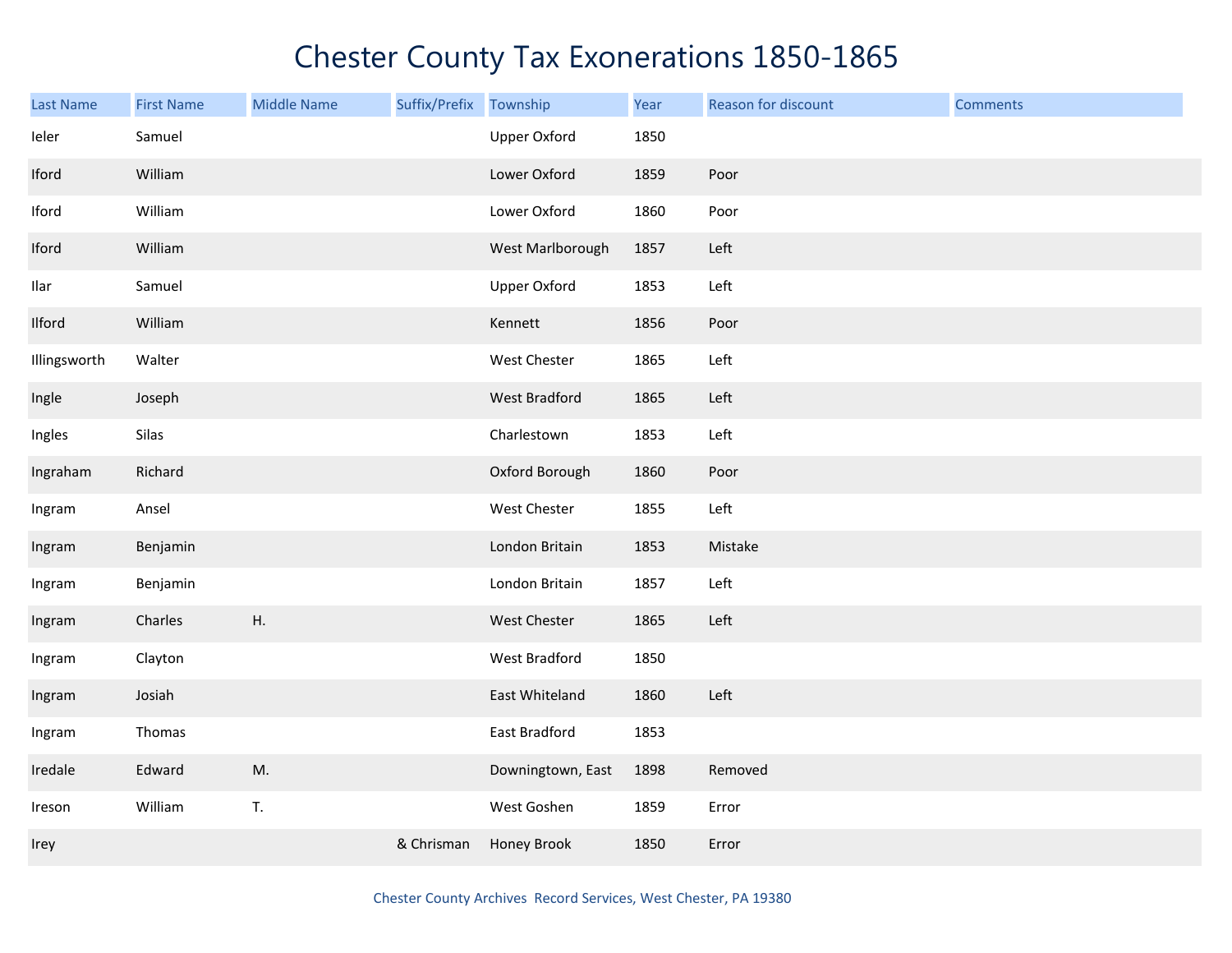| <b>Last Name</b> | <b>First Name</b> | <b>Middle Name</b> | Suffix/Prefix | Township             | Year | Reason for discount             | <b>Comments</b> |
|------------------|-------------------|--------------------|---------------|----------------------|------|---------------------------------|-----------------|
| Irey             | Benjamin          |                    |               | West Chester         | 1854 | Left                            |                 |
| Irey             | John              |                    |               | <b>West Nantmeal</b> | 1850 | Unseated land                   |                 |
| Irey             | Peter             |                    |               | <b>East Nantmeal</b> | 1856 |                                 |                 |
| Irey             | Samuel            |                    |               | <b>East Nantmeal</b> | 1850 | Left                            | Single Freeman  |
| Irison           | William           |                    |               | Uwchlan              | 1855 | Left                            |                 |
| Irison           | William           |                    |               | West Brandywine      | 1857 | Left                            |                 |
| Irison           | William           |                    |               | West Brandywine      | 1857 | Left, dog & all                 |                 |
| Irven            | Hannah            |                    |               | East Nottingham      | 1850 | Poor                            |                 |
| Irven            | John              |                    |               | East Nottingham      | 1850 | Not in township                 | Inmate          |
| Irven            | William           |                    |               | East Nottingham      | 1850 | Worthless and nothing to be got | Inmate          |
| Irwin            | Abner             |                    |               | Honey Brook          | 1850 | Error                           | Single Freeman  |
| Irwin            | David             |                    |               | Sadsbury             | 1850 | Left                            | Inmate          |
| Irwin            | David             |                    |               | Valley               | 1857 | Poor                            |                 |
| Irwin            | David             |                    |               | Valley               | 1859 | Poor                            |                 |
| Irwin            | David             |                    |               | Valley               | 1860 | Poor                            |                 |
| Irwin            | Edward            | G.                 |               | East Nottingham      | 1857 | Left                            |                 |
| Irwin            | George            |                    |               | New London           | 1898 |                                 |                 |
| Irwin            | Hannah            |                    |               | East Nottingham      | 1857 | Mistake                         | Crossed out     |
| Irwin            | Hiram             |                    |               | Valley               | 1859 | Left                            |                 |
| Irwin            | Hiram             |                    |               | Valley               | 1860 | Poor                            |                 |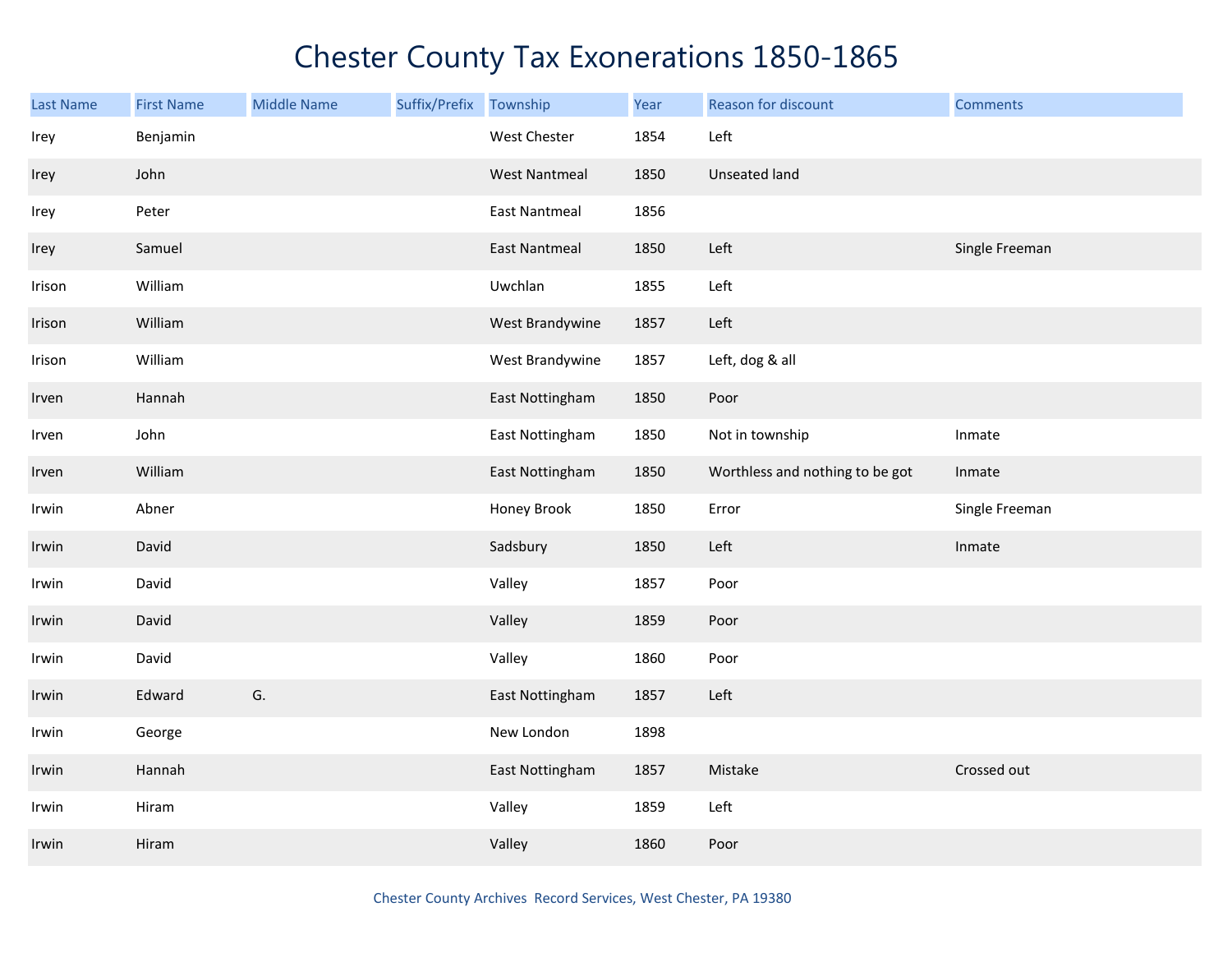| <b>Last Name</b> | <b>First Name</b> | <b>Middle Name</b> | Suffix/Prefix | Township         | Year | Reason for discount         | <b>Comments</b> |
|------------------|-------------------|--------------------|---------------|------------------|------|-----------------------------|-----------------|
| Irwin            | Hiram             |                    |               | Valley           | 1865 | Left                        |                 |
| Irwin            | James             |                    |               | Honey Brook      | 1859 | Error                       |                 |
| Irwin            | James             |                    |               | West Caln        | 1861 | Old, Feeble & Poor          |                 |
| Irwin            | Jared             |                    |               | Honey Brook      | 1857 | Left                        |                 |
| Irwin            | Joel              |                    |               | East Nottingham  | 1834 | Poor                        |                 |
| Irwin            | John              |                    |               | East Brandywine  | 1850 | Refused to pay              |                 |
| Irwin            | John              |                    |               | East Brandywine  | 1853 | Poor                        |                 |
| Irwin            | John              |                    |               | East Brandywine  | 1855 | Poor                        |                 |
| Irwin            | John              |                    |               | East Brandywine  | 1856 | Poor                        |                 |
| Irwin            | John              |                    |               | East Nottingham  | 1857 | Left                        |                 |
| Irwin            | John              |                    |               | London Grove     | 1853 |                             |                 |
| Irwin            | John              |                    |               | Londonderry      | 1865 | Left                        |                 |
| Irwin            | John              | А.                 |               | Lower Oxford     | 1850 | Land assessed in Nottingham |                 |
| Irwin            | John              | А.                 |               | Lower Oxford     | 1851 |                             |                 |
| Irwin            | John              |                    |               | Penn             | 1852 | No property                 |                 |
| Irwin            | John              |                    |               | West Brandywine  | 1850 | Can't get it                | Inmate          |
| Irwin            | John              |                    |               | West Brandywine  | 1851 |                             |                 |
| Irwin            | John              |                    |               | West Brandywine  | 1857 | Poor                        |                 |
| Irwin            | Josiah            |                    |               | Sadsbury         | 1788 | Overrated                   |                 |
| Irwin            | Lewis             |                    |               | West Fallowfield | 1865 | Not in township             |                 |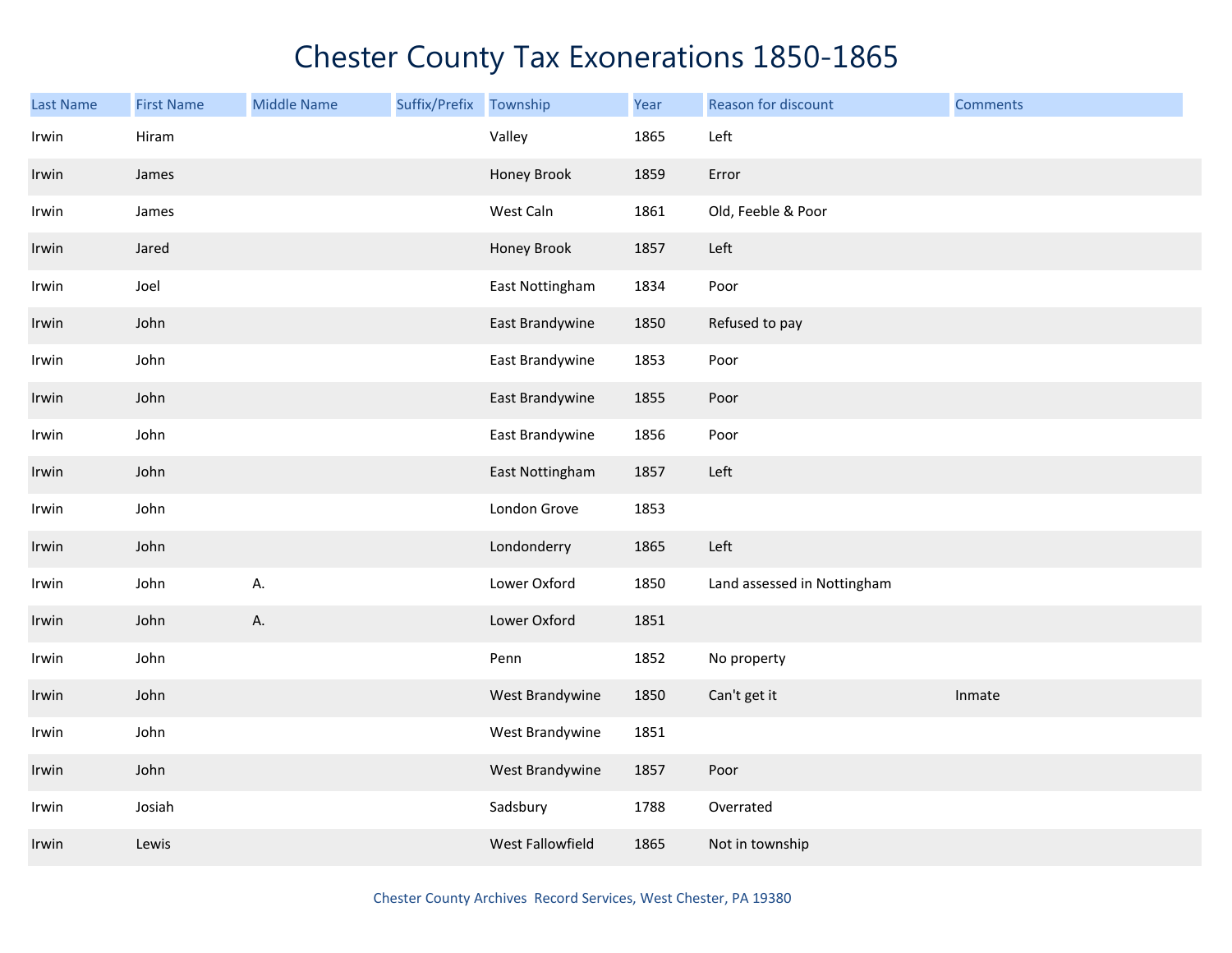| <b>Last Name</b> | <b>First Name</b> | <b>Middle Name</b> | Suffix/Prefix | Township             | Year | Reason for discount | <b>Comments</b> |
|------------------|-------------------|--------------------|---------------|----------------------|------|---------------------|-----------------|
| Irwin            | Mary              | W.                 |               | West Brandywine      | 1857 | Left the township   |                 |
| Irwin            | Robert            |                    |               | <b>West Bradford</b> | 1855 | Left                |                 |
| Irwin            | Robert            |                    |               | West Marlborough     | 1865 | Left                |                 |
| Irwin            | Thomas            | J.                 |               | Downingtown, East    | 1898 | Won't pay           |                 |
| Irwin            | William           |                    |               | East Nottingham      | 1853 | Left                |                 |
| Irwin            | William           |                    |               | Franklin             | 1854 |                     |                 |
| Irwin            | William           |                    |               | Franklin             | 1855 | Left                |                 |
| Irwin            | William           | T.                 |               | New London           | 1898 |                     |                 |
| Irwin            | William           | J.                 |               | West Brandywine      | 1850 | Invalid             | Inmate          |
| Irwin            | William           | J.                 |               | West Brandywine      | 1851 |                     |                 |
| Irwin            | William           |                    |               | West Caln            | 1850 | Unseated land       |                 |
| Isaac            | Jacob             |                    |               | <b>West Vincent</b>  | 1857 | Left                |                 |
| Isaacs           | W.                | L.                 |               | New London           | 1898 |                     |                 |
| Isburn           | Bailey            |                    |               | West Marlborough     | 1857 | Left                |                 |
| Ivens            | Stephen           |                    |               | Pennsbury            | 1850 | Out                 |                 |
| Jack             |                   |                    | & Finly       | New London           | 1855 | Left                |                 |
| Jackman          | Firth             |                    |               | East Caln            | 1860 | Left                |                 |
| Jackson          | Andrew            |                    |               | <b>East Vincent</b>  | 1856 | Dead                |                 |
| Jackson          | E.                |                    |               | Penn                 | 1857 | No Dog              |                 |
| Jackson          | Francis           |                    |               | East Marlborough     | 1852 |                     |                 |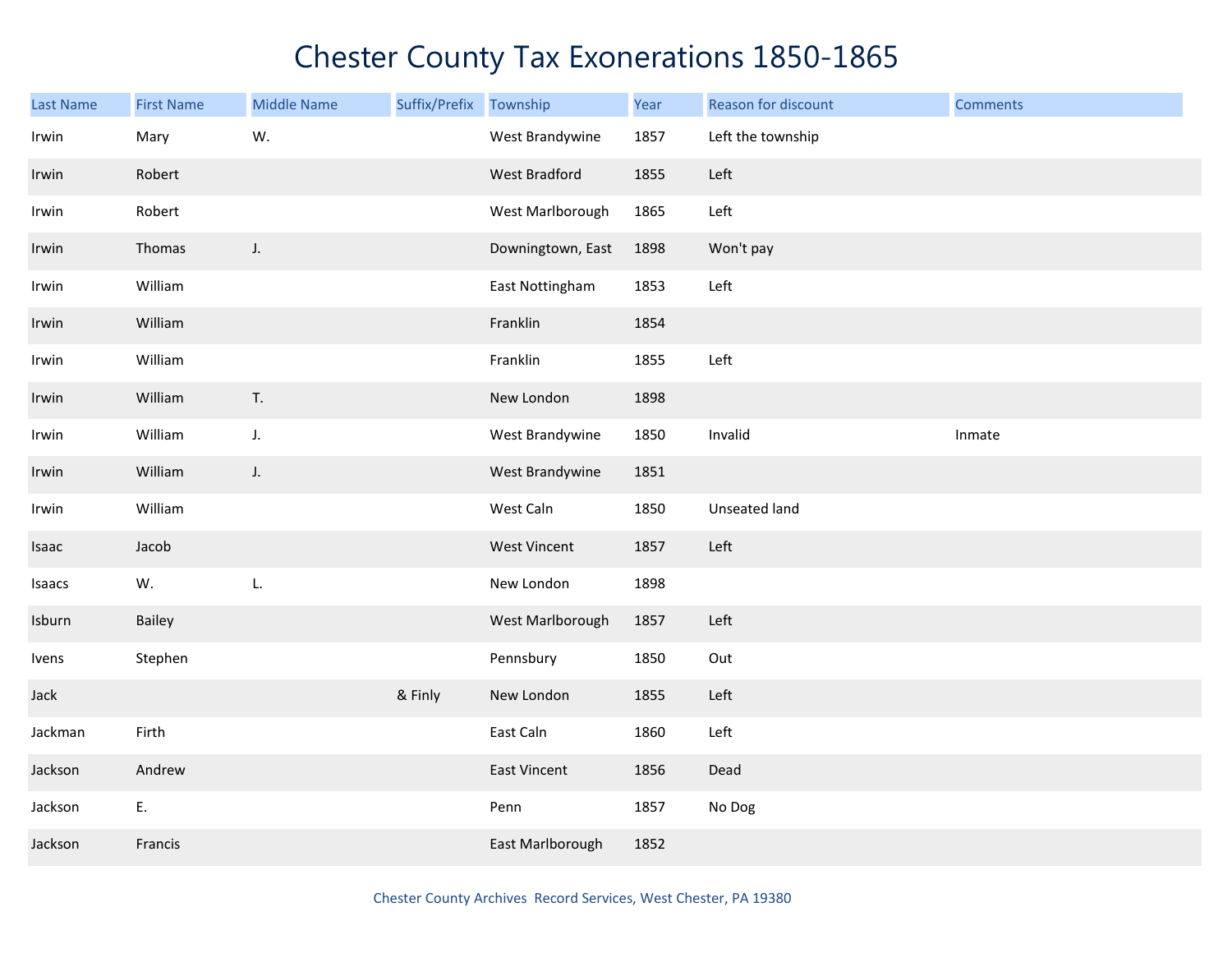| Last Name | <b>First Name</b> | <b>Middle Name</b> | Suffix/Prefix | Township             | Year | Reason for discount | <b>Comments</b> |
|-----------|-------------------|--------------------|---------------|----------------------|------|---------------------|-----------------|
| Jackson   | Η.                | Miller             |               | <b>Upper Oxford</b>  | 1850 |                     |                 |
| Jackson   | Howard            |                    |               | Penn                 | 1857 | No Dog              |                 |
| Jackson   | Hugh              |                    |               | Oxford Borough       | 1855 |                     |                 |
| Jackson   | Isaac             |                    |               | West Bradford        | 1850 |                     |                 |
| Jackson   | Isaac             |                    |               | West Bradford        | 1855 | Left                |                 |
| Jackson   | Isaiah            |                    |               | West Marlborough     | 1859 | Poor                |                 |
| Jackson   | Isaiah            |                    |               | West Marlborough     | 1860 | Left                |                 |
| Jackson   | J.                |                    |               | Penn                 | 1857 | No Dog              |                 |
| Jackson   | James             | А.                 |               | East Nottingham      | 1859 | Left                |                 |
| Jackson   | James             | R.                 |               | Penn                 | 1856 | Left township       |                 |
| Jackson   | James             |                    |               | West Fallowfield     | 1859 | Left                |                 |
| Jackson   | John              |                    |               | East Marlborough     | 1852 |                     |                 |
| Jackson   | John              |                    |               | Franklin             | 1854 |                     |                 |
| Jackson   | John              |                    |               | Oxford Borough       | 1860 | Poor                |                 |
| Jackson   | John              |                    |               | Pennsbury            | 1853 |                     |                 |
| Jackson   | John              | M.                 |               | Phoenixville         | 1860 | Left                |                 |
| Jackson   | John              |                    |               | West Bradford        | 1849 |                     |                 |
| Jackson   | John              |                    |               | <b>West Bradford</b> | 1850 |                     |                 |
| Jackson   | John              |                    |               | West Bradford        | 1855 | Left                |                 |
| Jackson   | Jonathan          |                    |               | West Marlborough     | 1857 | Left                |                 |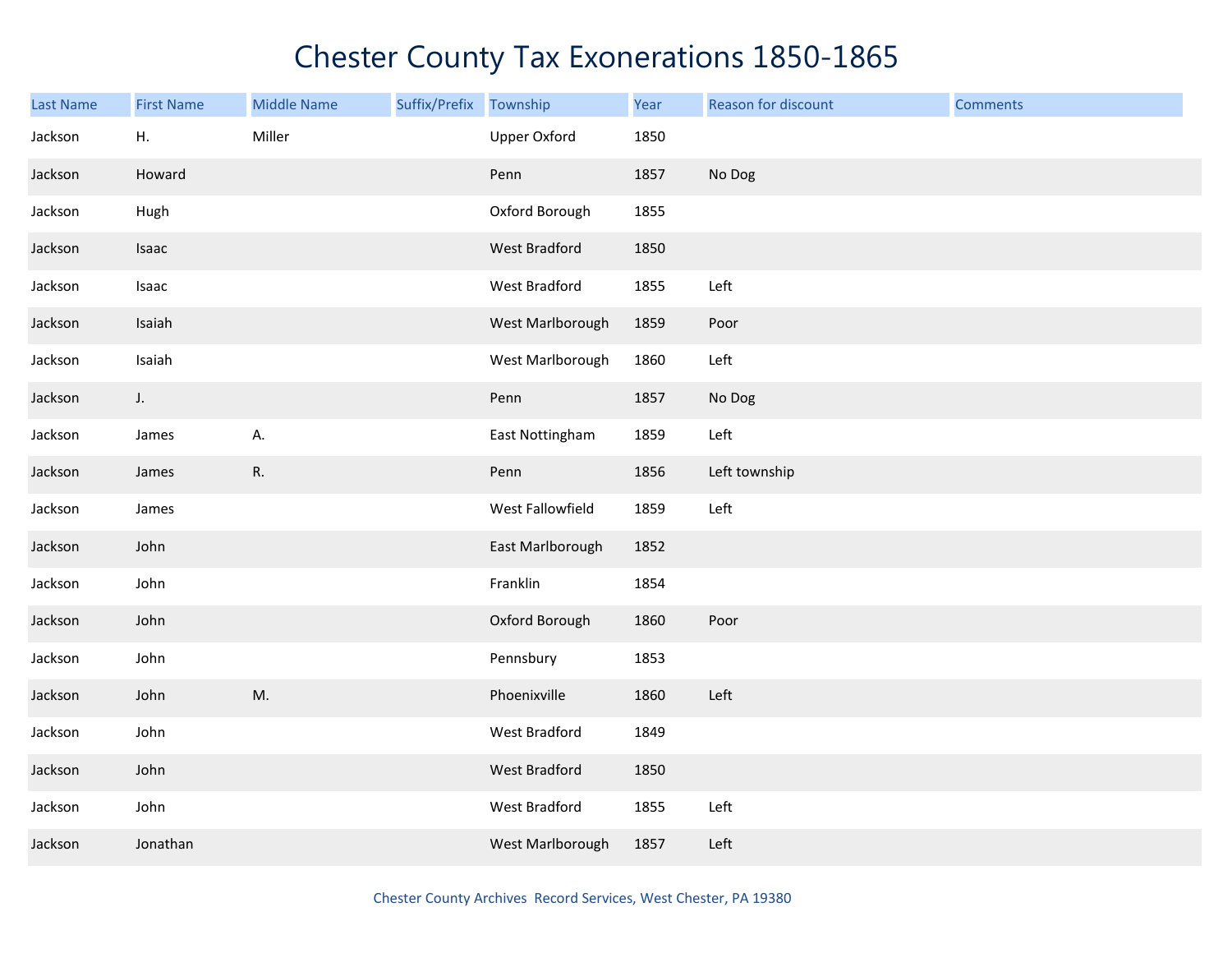| Last Name | <b>First Name</b> | <b>Middle Name</b> | Suffix/Prefix | Township         | Year | Reason for discount | <b>Comments</b> |
|-----------|-------------------|--------------------|---------------|------------------|------|---------------------|-----------------|
| Jackson   | Joseph            |                    |               | Franklin         | 1856 |                     |                 |
| Jackson   | Joseph            |                    |               | Sadsbury         | 1853 | Left                |                 |
| Jackson   | Marshall          |                    |               | East Marlborough | 1850 | Left                | Single Freeman  |
| Jackson   | Marshall          |                    |               | East Marlborough | 1857 | Left                |                 |
| Jackson   | Marshall          |                    |               | East Marlborough | 1859 |                     |                 |
| Jackson   | Marshall          |                    |               | East Marlborough | 1859 |                     |                 |
| Jackson   | Norris            | D.                 |               | East Marlborough | 1852 |                     |                 |
| Jackson   | Norris            |                    |               | East Marlborough | 1855 | Not in township     |                 |
| Jackson   | Obed              |                    | Jr.           | East Marlborough | 1859 | Poor                |                 |
| Jackson   | R.                | Η.                 |               | New London       | 1898 |                     |                 |
| Jackson   | Robert            |                    |               | East Marlborough | 1849 | Poor                | Inmate          |
| Jackson   | Robert            |                    |               | East Marlborough | 1850 | Left                | Inmate          |
| Jackson   | Robert            |                    |               | East Marlborough | 1855 | Poor                |                 |
| Jackson   | Robert            |                    |               | East Marlborough | 1857 | Left                |                 |
| Jackson   | Robert            |                    |               | East Marlborough | 1859 | Poor                |                 |
| Jackson   | Robert            |                    |               | East Marlborough | 1860 | Poor                |                 |
| Jackson   | Robert            | А.                 |               | Lower Oxford     | 1860 | Left                |                 |
| Jackson   | Robert            | M.                 |               | Sadsbury         | 1856 | Left                |                 |
| Jackson   | Robert            | А.                 |               | West Fallowfield | 1850 | Left the township   | Inmate          |
| Jackson   | Samuel            |                    |               | Newlin           | 1859 | Left                |                 |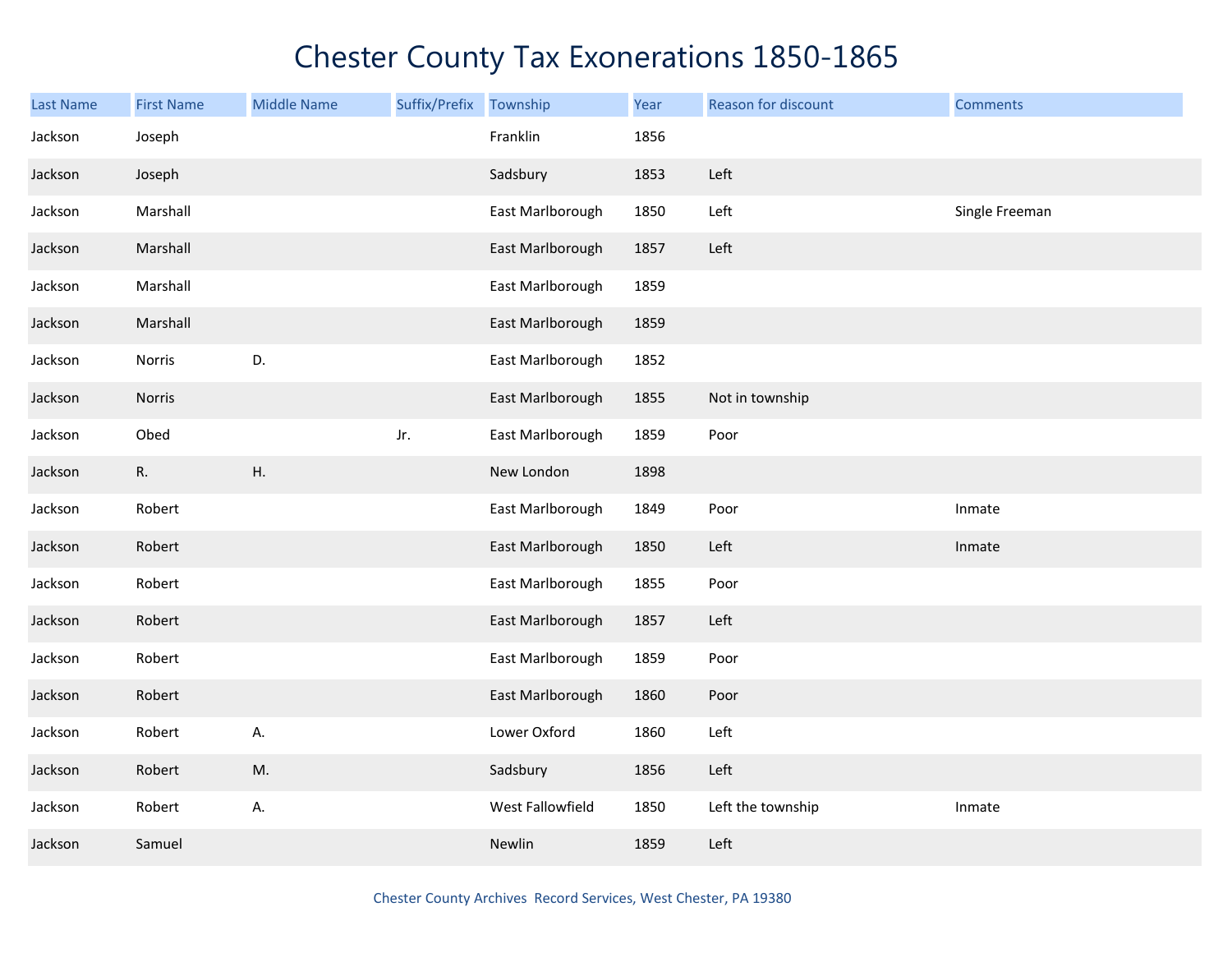| <b>Last Name</b> | <b>First Name</b> | <b>Middle Name</b> | Suffix/Prefix | Township             | Year | Reason for discount   | <b>Comments</b> |
|------------------|-------------------|--------------------|---------------|----------------------|------|-----------------------|-----------------|
| Jackson          | Samuel            |                    |               | Newlin               | 1865 | Left                  |                 |
| Jackson          | Thomas            |                    |               | East Marlborough     | 1855 | Left                  |                 |
| Jackson          | Thomas            |                    |               | Newlin               | 1859 | Poor                  |                 |
| Jackson          | Thomas            |                    |               | Newlin               | 1865 | Left                  |                 |
| Jackson          | Thomas            |                    |               | West Bradford        | 1849 |                       |                 |
| Jackson          | Thomas            |                    |               | <b>West Bradford</b> | 1853 | Poor                  |                 |
| Jackson          | Thomas            |                    |               | West Bradford        | 1855 | Poor                  |                 |
| Jackson          | William           |                    |               | East Marlborough     | 1852 |                       |                 |
| Jackson          | William           |                    |               | Easttown             | 1850 | Left the township     | Single Freeman  |
| Jackson          | William           |                    |               | Penn                 | 1857 | Not in township       |                 |
| Jackson          | William           |                    |               | Phoenixville         | 1860 | Left                  |                 |
| Jackson          | William           |                    |               | West Bradford        | 1859 | Not in township       |                 |
| Jackson          | William           |                    |               | West Caln            | 1853 | Has no dog            |                 |
| Jacobs           | George            |                    |               | East Whiteland       | 1865 | Left                  |                 |
| Jacobs           | Η.                | Β.                 | Heirs         | East Whiteland       | 1865 | Unseated land         |                 |
| Jacobs           | Henry             |                    |               | East Marlborough     | 1852 |                       |                 |
| Jacobs           | Henry             |                    |               | Tredyffrin           | 1900 | Paid by Samuel Shiply |                 |
| Jacobs           | Hiram             |                    |               | New London           | 1859 |                       |                 |
| Jacobs           | Jesse             | Ε.                 |               | West Chester         | 1865 | Left                  |                 |
| Jacobs           | John              |                    |               | Phoenixville         | 1860 | Left                  |                 |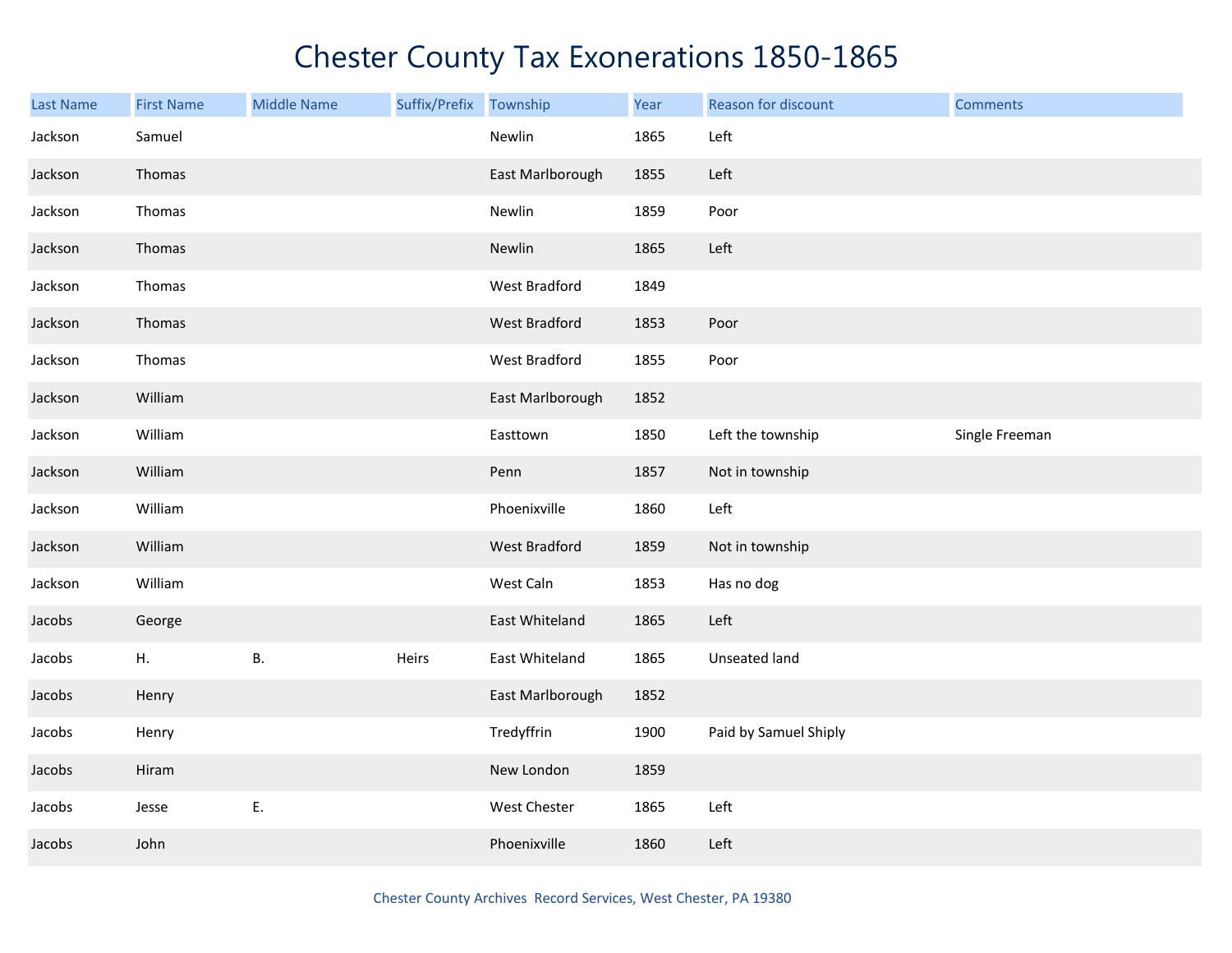| <b>Last Name</b> | <b>First Name</b> | <b>Middle Name</b> | Suffix/Prefix Township |                      | Year | Reason for discount  | <b>Comments</b> |
|------------------|-------------------|--------------------|------------------------|----------------------|------|----------------------|-----------------|
| Jacobs           | John              |                    |                        | West Whiteland       | 1850 |                      | Single Freeman  |
| Jacobs           | Joseph            |                    |                        | Charlestown          | 1860 |                      |                 |
| Jacobs           | Joseph            |                    |                        | East Whiteland       | 1855 |                      |                 |
| Jacobs           | Richard           |                    |                        | Sadsbury             | 1850 | Pays Freehold tax    | Inmate          |
| Jacobs           | S.                | Η.                 |                        | East Whiteland       | 1855 | Unseated land        |                 |
| Jacobs           | S.                | Η.                 | Heirs of               | East Whiteland       | 1856 | Unseated land        |                 |
| Jacobs           | S.                | Η.                 |                        | East Whiteland       | 1857 | <b>Unseated land</b> | Deceased        |
| Jacobs           | S.                | Η.                 | Heirs of               | East Whiteland       | 1859 | <b>Unseated land</b> |                 |
| Jacobs           | Samuel            | Η.                 | Heirs of               | East Whiteland       | 1854 | Unseated land        |                 |
| Jacobs           | Samuel            |                    |                        | East Whiteland       | 1857 | Poor                 |                 |
| Jacobs           | Thomas            | H. B.              |                        | Charlestown          | 1850 | Error                |                 |
| James            | E.                | F.                 |                        | West Chester         | 1865 | Left                 |                 |
| James            | Ephraim           |                    |                        | <b>West Nantmeal</b> | 1855 | Error                |                 |
| James            | John              |                    |                        | Phoenixville         | 1860 | Minor                |                 |
| James            | Joseph            |                    |                        | Birmingham           | 1852 |                      | Inmate          |
| James            | Joseph            |                    |                        | <b>West Nantmeal</b> | 1850 | Left the township    | Single Freeman  |
| James            | Joseph            |                    |                        | <b>West Nantmeal</b> | 1859 | Left                 |                 |
| James            | Samuel            |                    |                        | West Chester         | 1850 |                      |                 |
| James            | Thomas            |                    |                        | Phoenixville         | 1860 | Left                 |                 |
| James            | W.                |                    |                        | West Chester         | 1857 | Left                 |                 |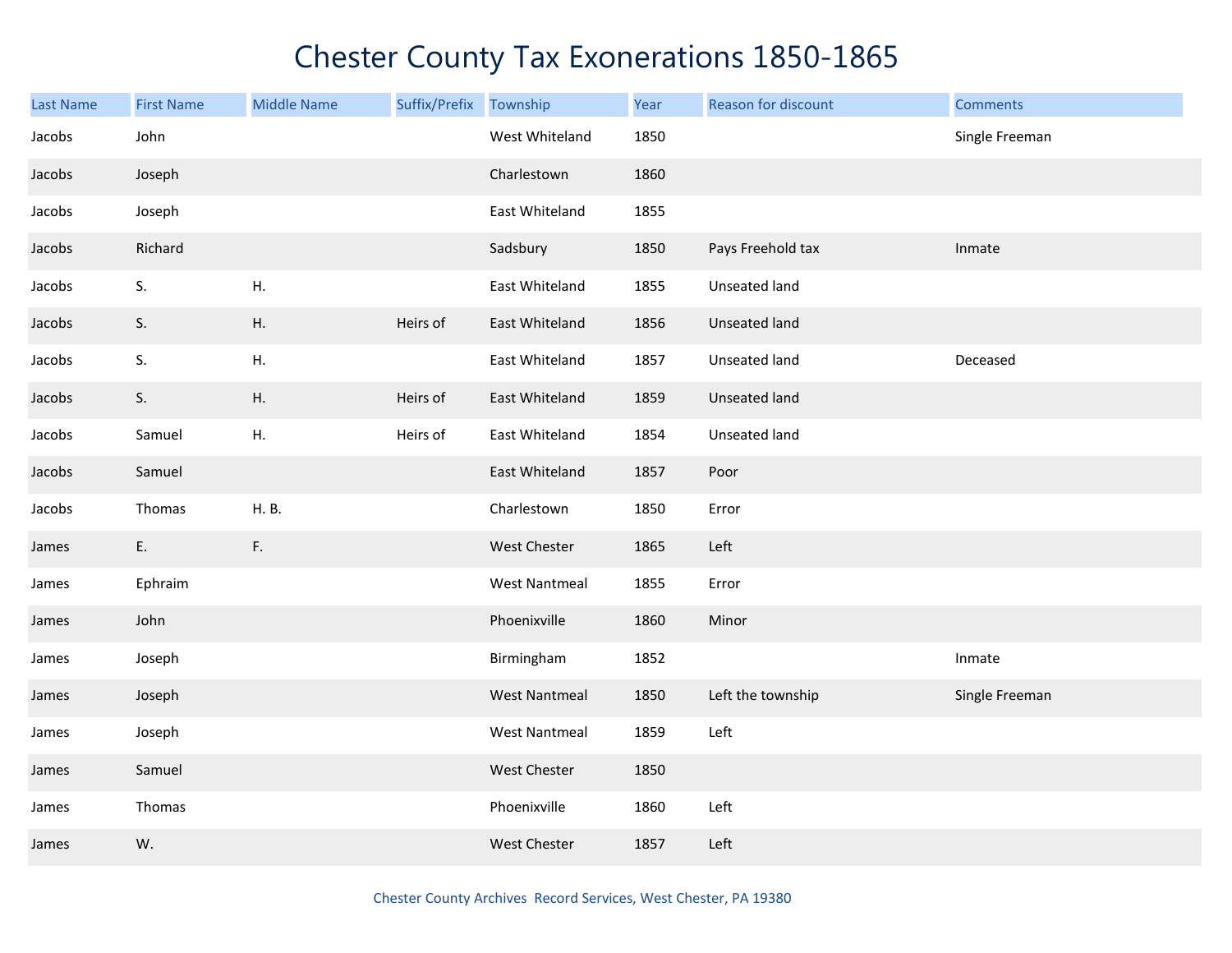| <b>Last Name</b> | <b>First Name</b> | <b>Middle Name</b> | Suffix/Prefix Township |                     | Year | Reason for discount | <b>Comments</b> |
|------------------|-------------------|--------------------|------------------------|---------------------|------|---------------------|-----------------|
| James            | William           | L.                 |                        | West Chester        | 1865 | Left                |                 |
| Jameson          | Thomas            |                    |                        | West Caln           | 1850 | Pauper              | Single Freeman  |
| Jamison          | Alexander         |                    |                        | Sadsbury            | 1865 |                     |                 |
| Jamison          | R.                |                    |                        | West Chester        | 1856 | Left                |                 |
| Jamison          | R.                |                    |                        | West Chester        | 1857 | Left                |                 |
| Jamison          | Robert            |                    |                        | West Chester        | 1859 | Left                |                 |
| Jamison          | Robert            |                    |                        | West Chester        | 1860 | Left                |                 |
| Jamison          | Samuel            |                    |                        | Honey Brook         | 1857 | Left                |                 |
| Jandle           | John              |                    |                        | Pennsbury           | 1850 | Poor & Sick         |                 |
| Janes            | Brinton           |                    |                        | Tredyffrin          | 1853 | Left                |                 |
| Janes            | Jesse             |                    |                        | West Vincent        | 1860 | Poor                | Colored         |
| Janes            | William           |                    |                        | North Coventry      | 1855 |                     |                 |
| Jannens          | Matthew           |                    |                        | East Brandywine     | 1853 | Poor                |                 |
| Jaques           | Gideon            |                    |                        | East Nottingham     | 1850 | Lives in Maryland   |                 |
| Jaques           | Gideon            |                    |                        | East Nottingham     | 1850 | Lives in Maryland   | Inmate          |
| Jaquett          | Isaac             |                    |                        | East Marlborough    | 1852 |                     |                 |
| Jaquett          | Peter             | L.                 |                        | Franklin            | 1855 | Left                |                 |
| Jaquett          | Peter             | L.                 |                        | London Grove        | 1859 | Left                |                 |
| Jay              | Bennet            |                    |                        | Lower Oxford        | 1860 | Poor                |                 |
| Jay              | Joshua            |                    |                        | <b>Upper Oxford</b> | 1850 |                     |                 |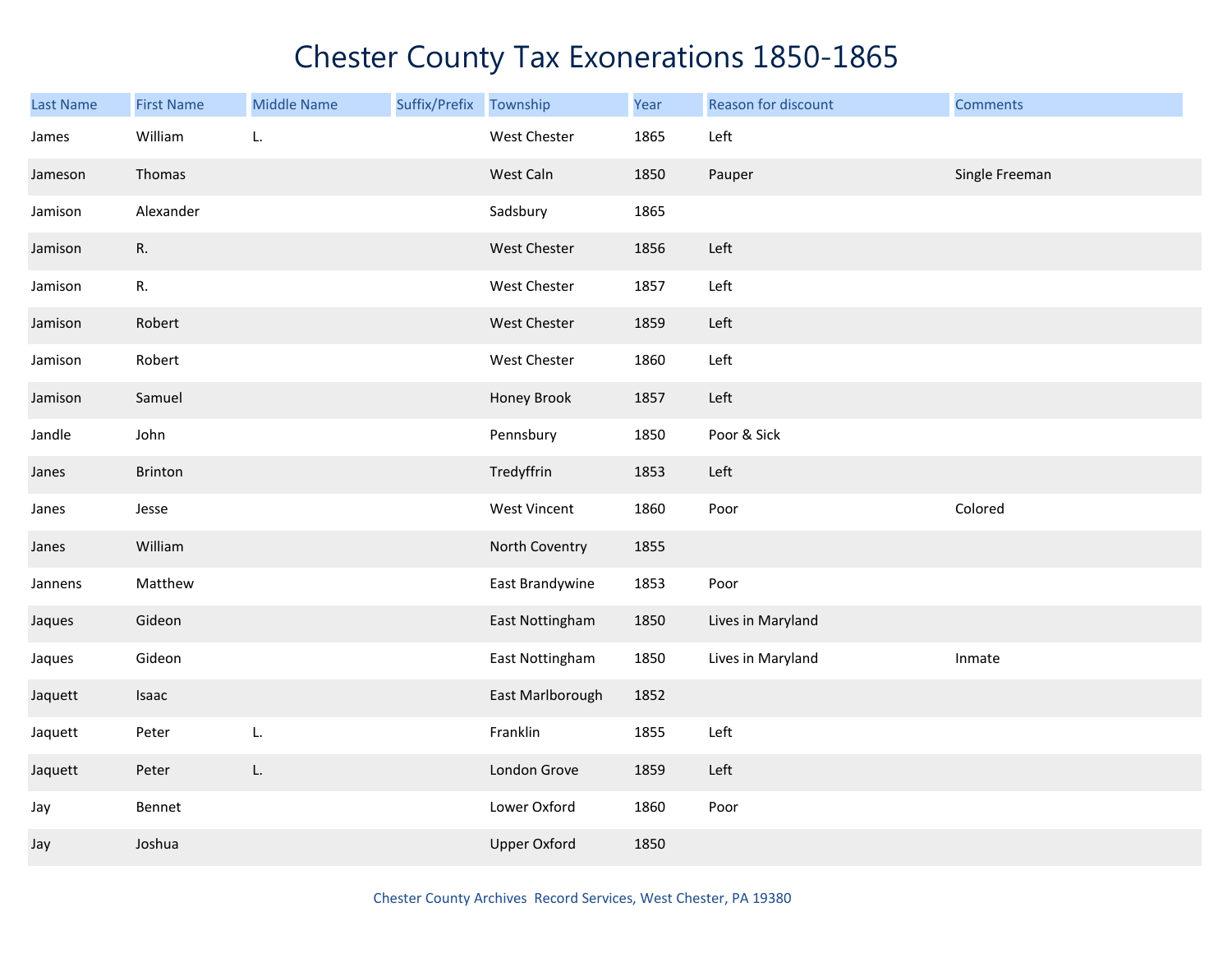| <b>Last Name</b> | <b>First Name</b> | <b>Middle Name</b> | Suffix/Prefix | Township            | Year | Reason for discount | <b>Comments</b> |
|------------------|-------------------|--------------------|---------------|---------------------|------|---------------------|-----------------|
| Jay              | Joshua            |                    |               | <b>Upper Oxford</b> | 1853 | Poor                |                 |
| Jay              | Joshua            |                    |               | <b>Upper Oxford</b> | 1856 |                     |                 |
| Jay              | Joshua            |                    |               | <b>Upper Oxford</b> | 1857 | Poor                |                 |
| Jay              | Joshua            |                    |               | <b>Upper Oxford</b> | 1859 |                     |                 |
| Jay              | Joshua            |                    |               | <b>Upper Oxford</b> | 1860 | Poor                |                 |
| Jay              | Reynolds          |                    |               | Lower Oxford        | 1860 | Poor                | Colored         |
| Jay              | William           |                    |               | London Britain      | 1898 |                     |                 |
| Jefereas         | Taylor            |                    |               | West Chester        | 1852 |                     |                 |
| Jeferis          | $J_{\star}$       | Adison             |               | West Chester        | 1860 | Poor                |                 |
| Jefferis         | Cheyney           |                    |               | East Bradford       | 1865 | Left                |                 |
| Jefferis         | David             | ${\sf R}.$         |               | Sadsbury            | 1853 | Left                |                 |
| Jefferis         | Edward            | C.                 |               | New Garden          | 1865 | Left                |                 |
| Jefferis         | Edwin             |                    |               | Sadsbury            | 1865 | Left                |                 |
| Jefferis         | Granvill          | S.                 |               | West Chester        | 1853 |                     |                 |
| Jefferis         | Milton            |                    |               | Londonderry         | 1853 |                     |                 |
| Jefferis         | Milton            |                    |               | Londonderry         | 1856 | Error               |                 |
| Jefferis         | Taylor            |                    |               | East Bradford       | 1851 | Gone                | Inmate          |
| Jefferis         | Thomas            | Η.                 |               | Kennett Square      | 1859 | Left                |                 |
| Jefferis         | Thomas            | H. B.              |               | New Garden          | 1865 | Left                |                 |
| Jefferis         | William           |                    |               | Kennett Square      | 1859 | Left                |                 |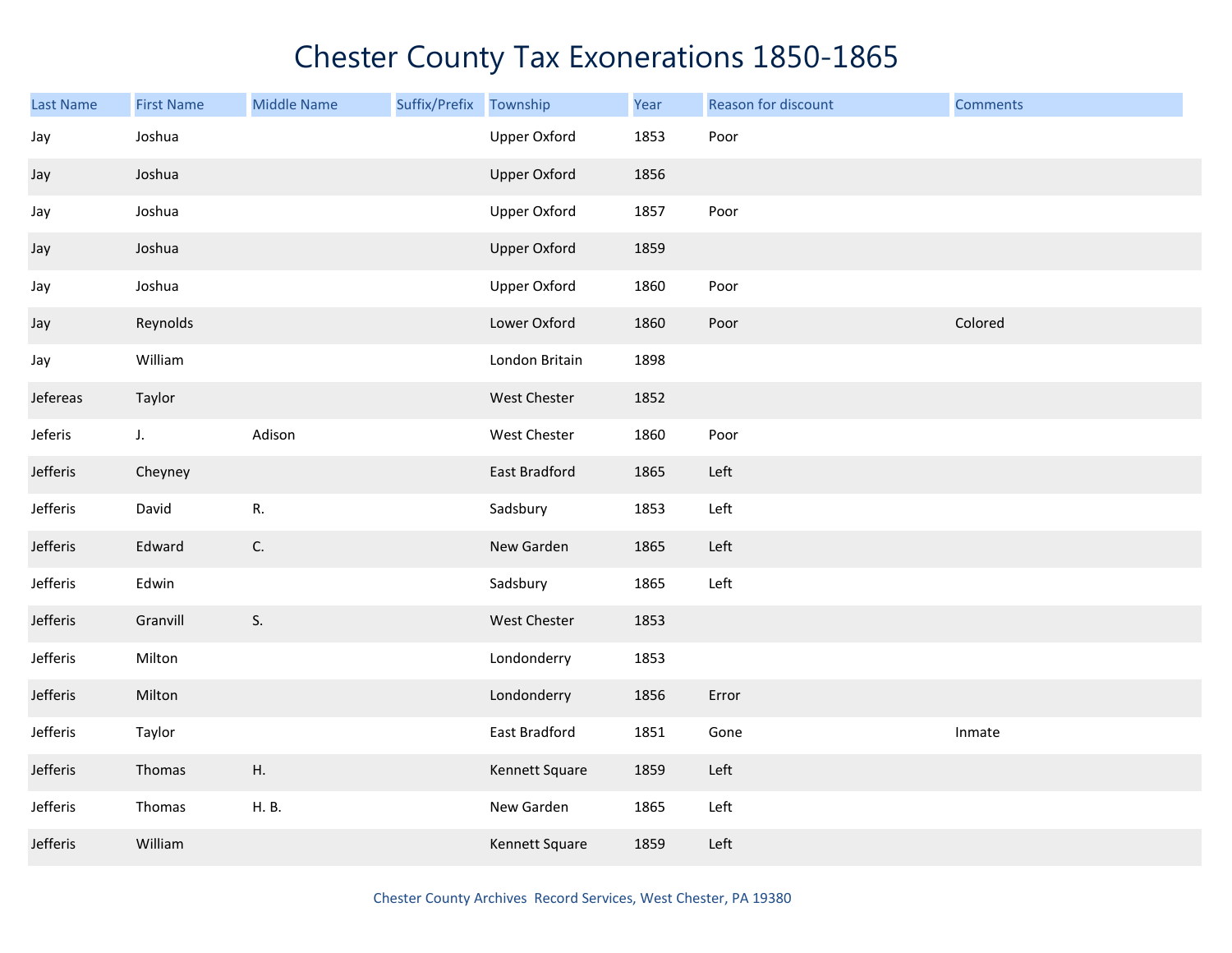| <b>Last Name</b> | <b>First Name</b> | <b>Middle Name</b> | Suffix/Prefix | Township             | Year | Reason for discount | <b>Comments</b> |
|------------------|-------------------|--------------------|---------------|----------------------|------|---------------------|-----------------|
| Jefferson        | Philip            |                    |               | Willistown           | 1860 |                     |                 |
| Jemison          | Alexander         |                    |               | <b>West Nantmeal</b> | 1850 |                     |                 |
| Jemison          | Robert            |                    |               | West Bradford        | 1853 | Not found           |                 |
| Jenkens          | Enoch             |                    |               | East Brandywine      | 1850 | Unable to pay       |                 |
| Jenkens          | John              |                    |               | Phoenixville         | 1860 | Error               |                 |
| Jenkens          | Thomas            |                    |               | Phoenixville         | 1860 | Left                |                 |
| Jenkes           | Evans             |                    |               | Pennsbury            | 1853 |                     |                 |
| Jenkins          | Benjamin          |                    |               | New London           | 1855 | Poor                |                 |
| Jenkins          | Elias             |                    |               | East Vincent         | 1860 | Poor                |                 |
| Jenkins          | Elias             |                    |               | South Coventry       | 1865 | Poor                |                 |
| Jenkins          | Enoch             |                    |               | Uwchlan              | 1856 | Left                |                 |
| Jenkins          | Enoch             |                    |               | Uwchlan              | 1857 | Left                |                 |
| Jenkins          | George            |                    |               | West Chester         | 1859 | Left                |                 |
| Jenkins          | George            |                    |               | West Goshen          | 1860 | Left                |                 |
| Jenkins          | James             |                    |               | Pennsbury            | 1856 | Dog Dead            |                 |
| Jenkins          | Jesse             |                    |               | Oxford Borough       | 1865 | Left                |                 |
| Jenkins          | Jonathan          |                    |               | West Fallowfield     | 1857 | Left                |                 |
| Jenkins          | Richard           |                    |               | <b>West Vincent</b>  | 1857 | Left                |                 |
| Jenks            | Evan              |                    |               | East Marlborough     | 1859 | Left                |                 |
| Jenks            | James             |                    |               | Pennsbury            | 1854 |                     |                 |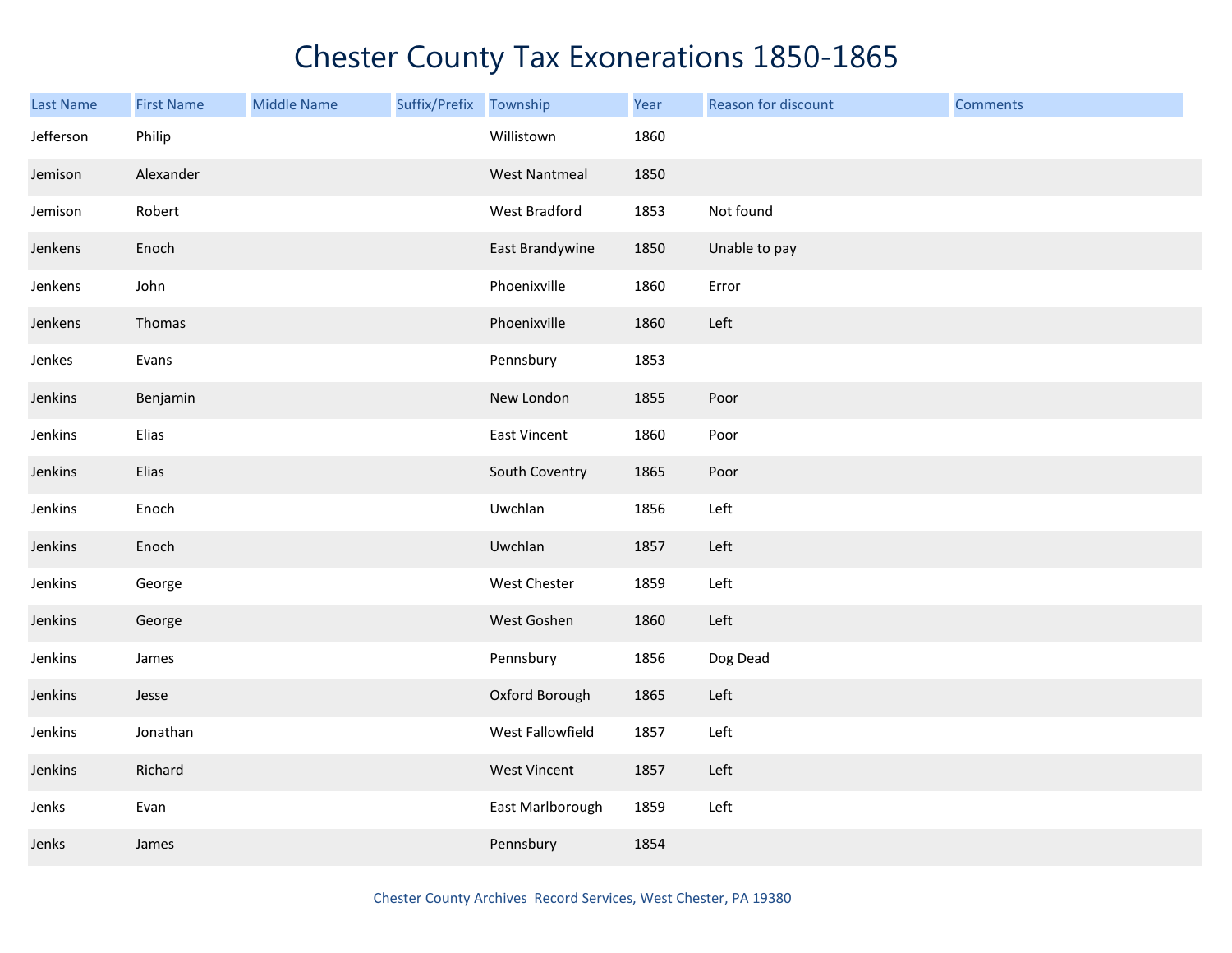| Last Name | <b>First Name</b> | <b>Middle Name</b> | Suffix/Prefix | Township          | Year | Reason for discount | <b>Comments</b> |
|-----------|-------------------|--------------------|---------------|-------------------|------|---------------------|-----------------|
| Jenness   | Chalkey           |                    |               | London Britain    | 1898 |                     |                 |
| Jennings  | Miles             |                    |               | Kennett           | 1859 | Left                |                 |
| Jewett    | Abraham           |                    |               | Valley            | 1856 | Left                |                 |
| Jimeson   | Thomas            |                    |               | New London        | 1852 | Left                |                 |
| Jinkens   | Benjamin          |                    |               | East Whiteland    | 1855 | Unseated land       |                 |
| Jinks     | Evan              |                    |               | East Marlborough  | 1855 | Left                |                 |
| Jinks     | James             |                    |               | Pennsbury         | 1856 |                     |                 |
| John      | Enos              |                    |               | West Marlborough  | 1860 | Left                |                 |
| John      | Evan              | W.                 |               | West Whiteland    | 1860 | Left                |                 |
| John      | $J_{\star}$       | Keech              |               | West Marlborough  | 1859 | Poor                |                 |
| John      | Jason             |                    |               | West Whiteland    | 1850 |                     | Single Freeman  |
| John      | Jerome            |                    |               | West Pikeland     | 1856 | Error               |                 |
| John      | Keech             |                    |               | West Marlborough  | 1860 | Left                |                 |
| John      | Lewis             | J.                 |               | Pocopson          | 1860 | Left                |                 |
| John      | Reuben            |                    |               | West Chester      | 1857 | Error               |                 |
| John      | Samuel            |                    |               | West Chester      | 1855 |                     | Crossed out     |
| John      | Thomas            |                    |               | West Chester      | 1865 | Poor                |                 |
| Johns     | Hector            |                    |               | Downingtown, East | 1898 |                     |                 |
| Johns     | R.                | Hunter             |               | West Chester      | 1855 | Left                |                 |
| Johnson   | Absalom           |                    |               | Uwchlan           | 1859 | Left                |                 |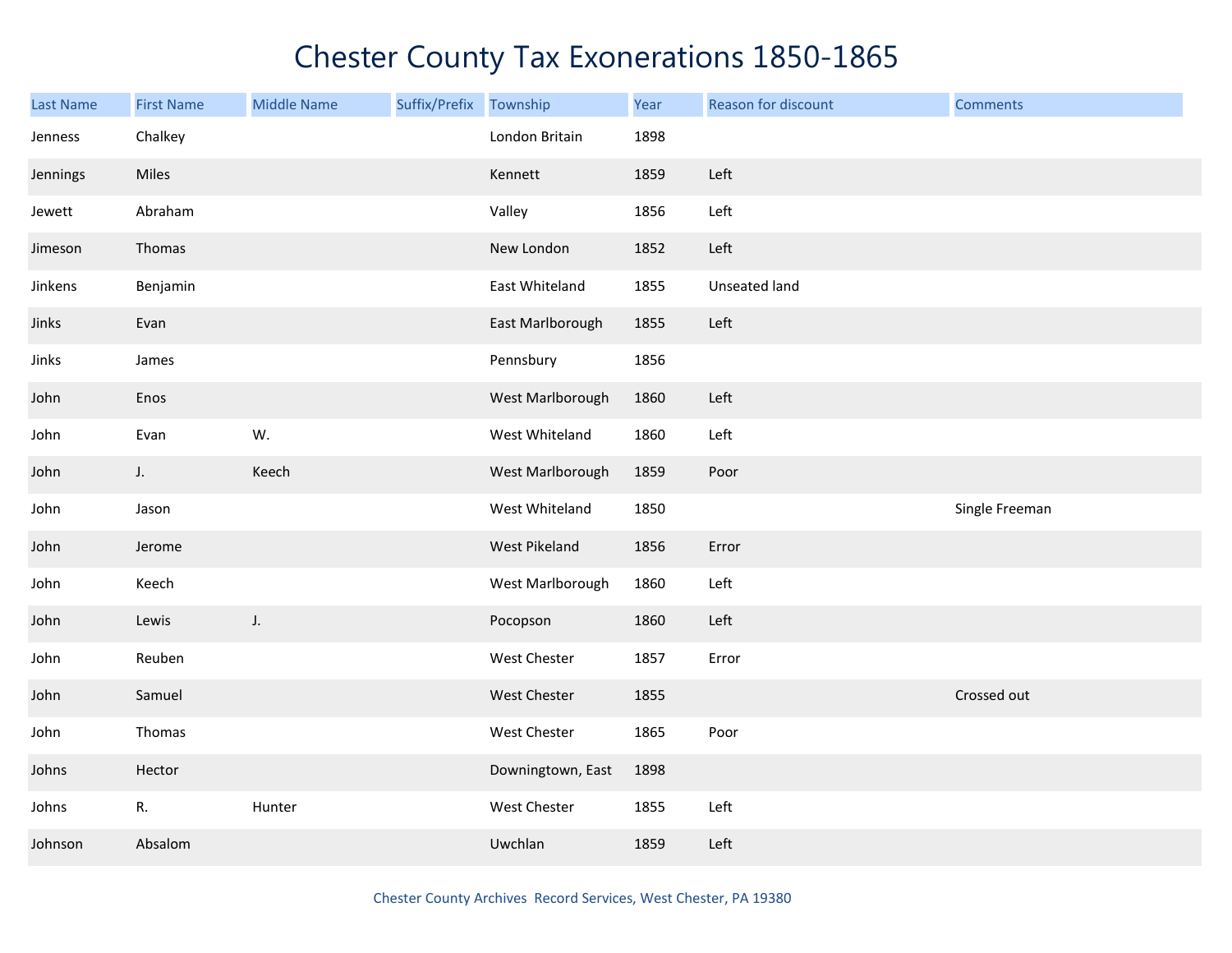| <b>Last Name</b> | <b>First Name</b> | <b>Middle Name</b> | Suffix/Prefix Township |                 | Year | Reason for discount      | <b>Comments</b> |
|------------------|-------------------|--------------------|------------------------|-----------------|------|--------------------------|-----------------|
| Johnson          | Andrew            |                    |                        | East Whiteland  | 1850 |                          |                 |
| Johnson          | Benjamin          |                    |                        | Tredyffrin      | 1850 | Gone                     |                 |
| Johnson          | Canaan            |                    |                        | Tredyffrin      | 1900 | Very Poor, Colored & Old |                 |
| Johnson          | Daniel            |                    |                        | Willistown      | 1853 |                          |                 |
| Johnson          | Daniel            |                    |                        | Willistown      | 1865 | Left                     |                 |
| Johnson          | Ephraim           |                    |                        | East Nottingham | 1853 | Dead                     |                 |
| Johnson          | Frank             |                    |                        | New London      | 1859 |                          |                 |
| Johnson          | Franklin          | V.                 |                        | East Nottingham | 1859 | Left                     |                 |
| Johnson          | Franklin          |                    |                        | Lower Oxford    | 1851 |                          |                 |
| Johnson          | Garrett           |                    |                        | London Grove    | 1859 | Left                     |                 |
| Johnson          | George            |                    |                        | Lower Oxford    | 1857 | Left                     | Inmate          |
| Johnson          | Henry             |                    |                        | Charlestown     | 1865 | Poor                     |                 |
| Johnson          | Henry             |                    |                        | Lower Oxford    | 1857 | Left                     | Single Freeman  |
| Johnson          | Isaac             |                    |                        | London Grove    | 1857 | Left                     |                 |
| Johnson          | James             |                    | & sons                 | Lower Oxford    | 1857 |                          |                 |
| Johnson          | James             |                    |                        | Sadsbury        | 1859 | Error                    |                 |
| Johnson          | James             | ${\sf H}.$         |                        | Uwchlan         | 1853 |                          |                 |
| Johnson          | James             |                    |                        | West Nottingham | 1857 | <b>Unseated land</b>     |                 |
| Johnson          | Jesse             |                    |                        | Downingtown     | 1860 | Error                    |                 |
| Johnson          | John              | F.                 |                        | Honey Brook     | 1865 | <b>Unseated land</b>     |                 |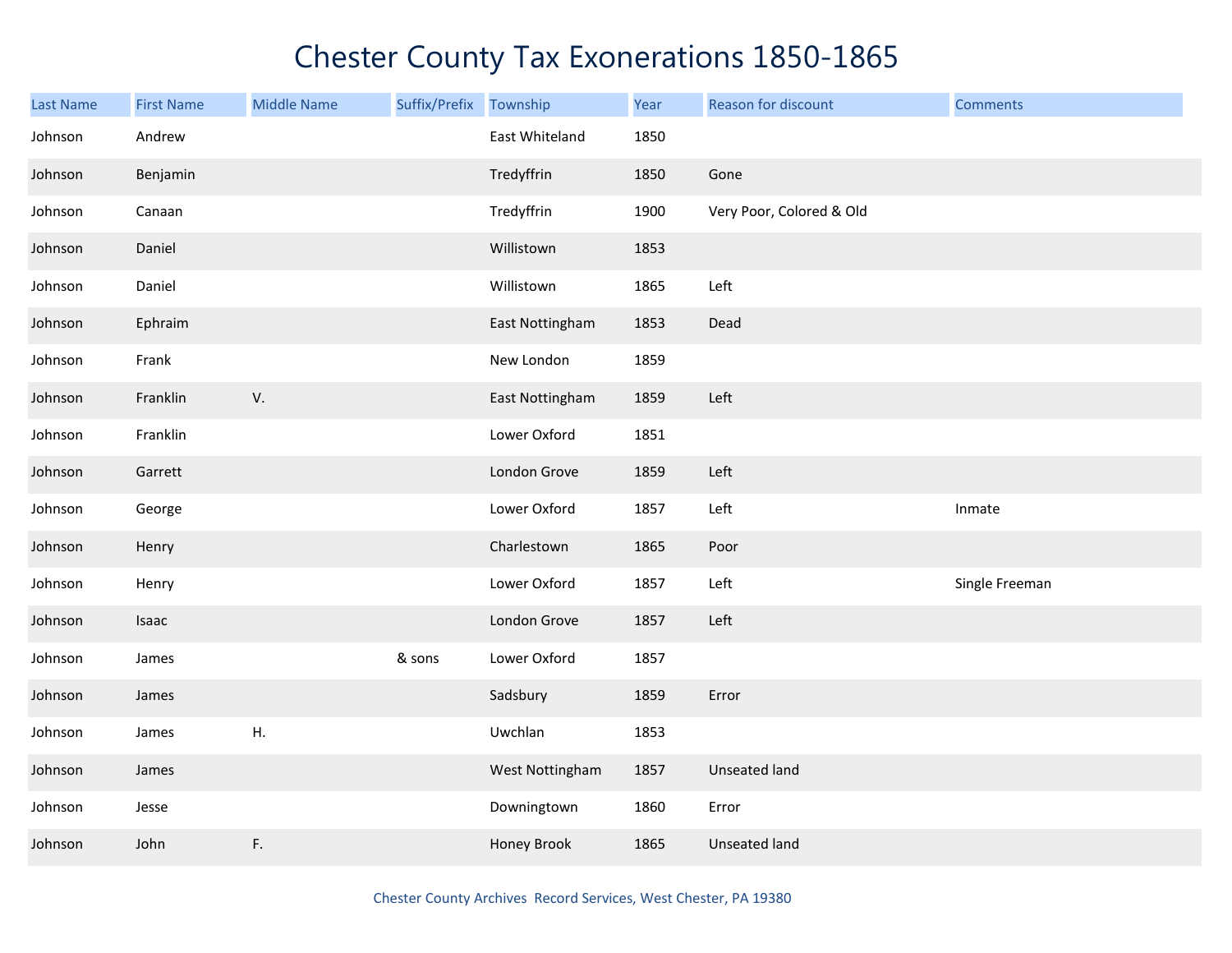| <b>Last Name</b> | <b>First Name</b> | <b>Middle Name</b> | Suffix/Prefix Township |                      | Year | Reason for discount | <b>Comments</b> |
|------------------|-------------------|--------------------|------------------------|----------------------|------|---------------------|-----------------|
| Johnson          | John              |                    |                        | London Grove         | 1856 | Left                | Inmate          |
| Johnson          | John              |                    |                        | Wallace              | 1857 | Left the township   |                 |
| Johnson          | John              |                    |                        | West Brandywine      | 1856 | Left                |                 |
| Johnson          | John              |                    |                        | West Brandywine      | 1860 | Poor                |                 |
| Johnson          | John              |                    |                        | West Nottingham      | 1857 | Poor                |                 |
| Johnson          | Joseph            |                    |                        | <b>East Coventry</b> | 1860 | Error               |                 |
| Johnson          | Joshua            |                    |                        | New London           | 1850 | Left township       | Inmate          |
| johnson          | Joshua            |                    |                        | West Chester         | 1855 | Left                |                 |
| Johnson          | Kirk              |                    |                        | Kennett              | 1850 | Assessed to         |                 |
| Johnson          | Levi              |                    |                        | <b>West Vincent</b>  | 1855 | Poor                |                 |
| Johnson          | Lew               |                    |                        | New London           | 1898 |                     |                 |
| Johnson          | Mahlin            |                    |                        | West Goshen          | 1850 | Left the township   |                 |
| Johnson          | Noah              |                    |                        | Oxford Borough       | 1859 | Colored             |                 |
| Johnson          | Robert            |                    |                        | East Brandywine      | 1850 |                     |                 |
| Johnson          | Robert            |                    |                        | <b>East Vincent</b>  | 1859 | Poor                |                 |
| Johnson          | Robert            |                    |                        | <b>East Vincent</b>  | 1860 | Poor                |                 |
| Johnson          | Robert            |                    |                        | New London           | 1859 |                     |                 |
| Johnson          | Robert            |                    |                        | Phoenixville         | 1860 | Left                |                 |
| Johnson          | Robert            |                    |                        | <b>Upper Oxford</b>  | 1860 | Poor                |                 |
| Johnson          | Robert            |                    |                        | <b>West Vincent</b>  | 1853 |                     |                 |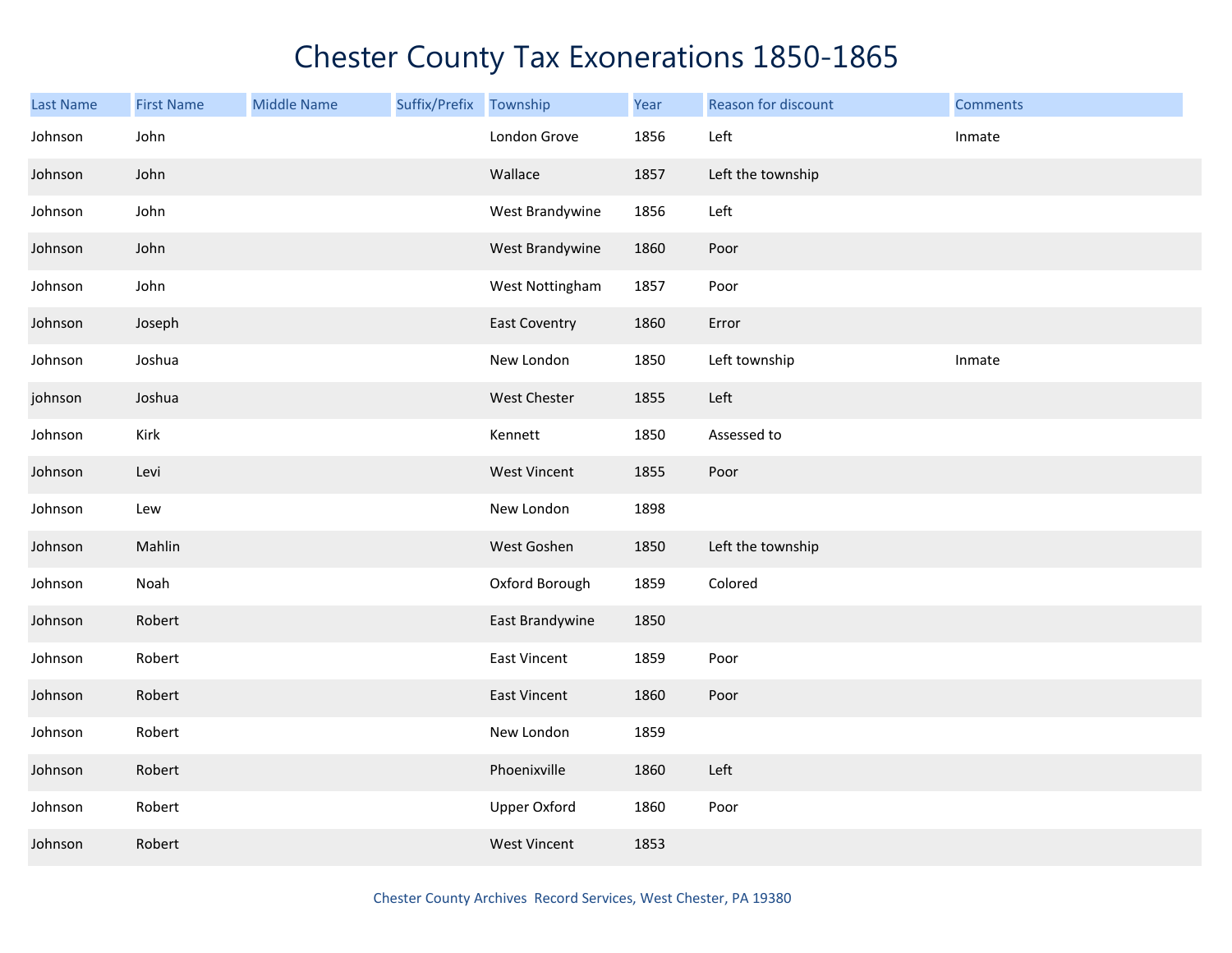| <b>Last Name</b> | <b>First Name</b> | <b>Middle Name</b> | Suffix/Prefix Township |                 | Year | Reason for discount | <b>Comments</b> |
|------------------|-------------------|--------------------|------------------------|-----------------|------|---------------------|-----------------|
| Johnson          | Robert            |                    |                        | West Vincent    | 1857 | Left                |                 |
| Johnson          | S.                | F.                 |                        | New London      | 1898 |                     |                 |
| Johnson          | Sarah             |                    |                        | Charlestown     | 1865 | Poor                |                 |
| Johnson          | William           | Α.                 |                        | Elk             | 1860 | Out of state        |                 |
| Johnson          | William           |                    | & sons                 | Lower Oxford    | 1857 |                     |                 |
| Johnson          | William           |                    |                        | Lower Oxford    | 1857 | Under age           | Single Freeman  |
| Johnson          | William           | А.                 |                        | Lower Oxford    | 1860 | Paid Oxford Borough |                 |
| Johnston         | Barnard           |                    |                        | East Brandywine | 1855 | Poor                |                 |
| Johnston         | Barnard           |                    |                        | East Brandywine | 1856 | Pays land tax       |                 |
| Johnston         | George            |                    |                        | Pennsbury       | 1850 | Out                 |                 |
| Johnston         | George            |                    |                        | Pennsbury       | 1856 |                     | Colored         |
| Johnston         | James             |                    |                        | Highland        | 1856 | Left                |                 |
| Johnston         | John              |                    |                        | New Garden      | 1856 | Left                |                 |
| Johnston         | John              |                    |                        | West Nottingham | 1865 | Army                |                 |
| Johnston         | Michael           |                    |                        | West Chester    | 1852 |                     |                 |
| Johnston         | Reuben            |                    |                        | East Whiteland  | 1850 |                     | Crossed out     |
| Johnston         | Robert            |                    |                        | East Brandywine | 1856 | Poor                |                 |
| Johnston         | Samuel            |                    |                        | Penn            | 1852 | No Dog              |                 |
| Johnston         | Samuel            |                    |                        | West Whiteland  | 1855 | Left                |                 |
| Johnston         | William           |                    |                        | Phoenixville    | 1860 | Left                |                 |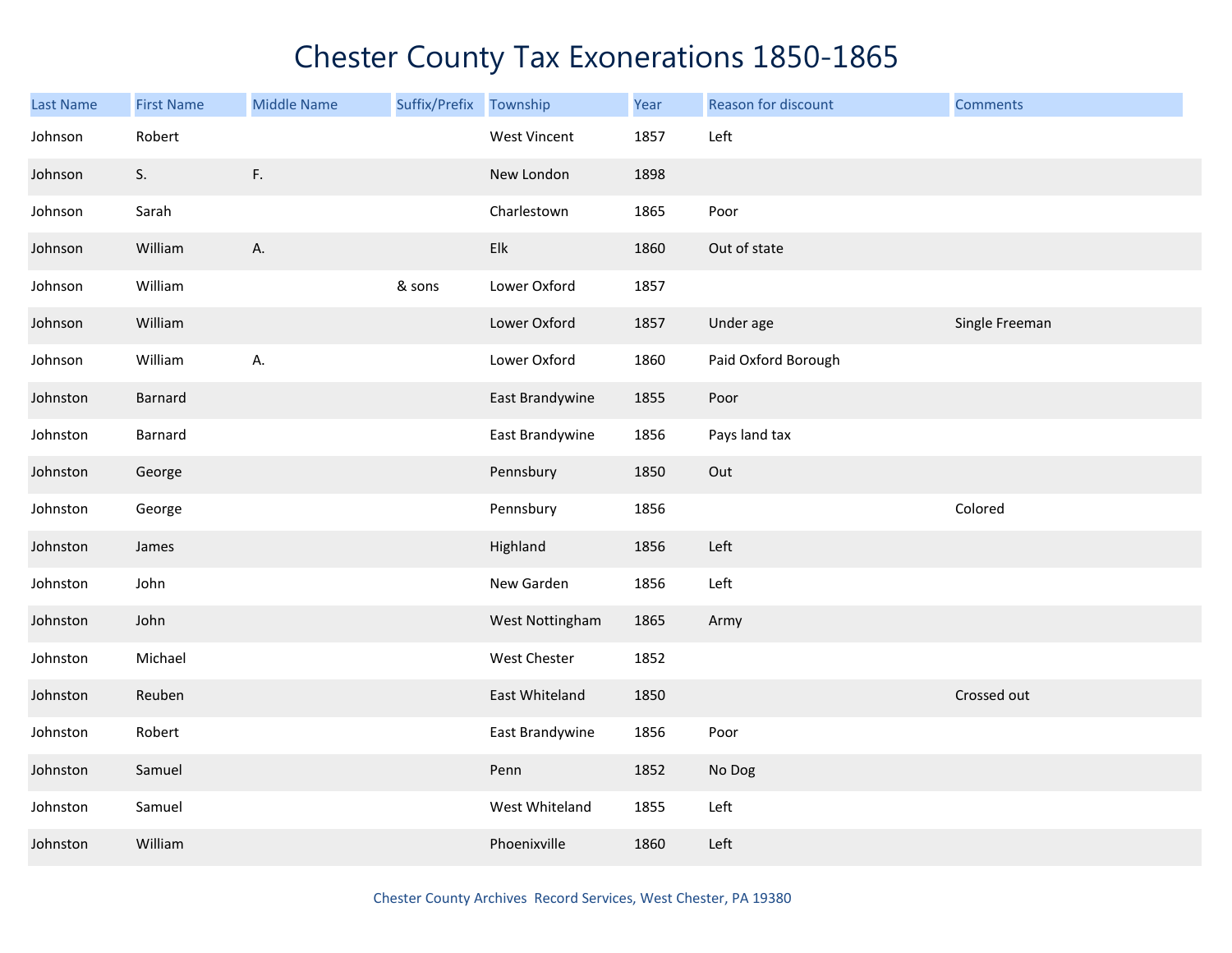| <b>Last Name</b> | <b>First Name</b> | <b>Middle Name</b> | Suffix/Prefix | Township             | Year | Reason for discount | <b>Comments</b> |
|------------------|-------------------|--------------------|---------------|----------------------|------|---------------------|-----------------|
| Johnston         | William           |                    |               | Phoenixville         | 1860 | Left                |                 |
| Joice            | Patrick           |                    |               | Pennsbury            | 1860 | Poor                |                 |
| Jones            | Alfred            |                    |               | North Coventry       | 1850 | Unable to pay       | Inmate          |
| Jones            | Andrew            |                    |               | West Goshen          | 1857 | Left                |                 |
| Jones            | Benjamin          | W.                 |               | London Britain       | 1857 |                     |                 |
| Jones            | Caleb             |                    |               | <b>East Nantmeal</b> | 1856 | Left                | Single Freeman  |
| Jones            | Caleb             |                    |               | <b>East Nantmeal</b> | 1857 | Left                |                 |
| Jones            | Caleb             |                    |               | Phoenixville         | 1860 | Left                |                 |
| Jones            | Charles           |                    |               | East Bradford        | 1851 | Gone                | Inmate          |
| Jones            | Charles           | S.                 |               | East Whiteland       | 1855 |                     |                 |
| Jones            | D.                | Todd               |               | Sadsbury             | 1857 | Left                |                 |
| Jones            | Decator           |                    |               | London Britain       | 1855 | Left                |                 |
| Jones            | Edward            |                    |               | Lower Oxford         | 1851 |                     |                 |
| Jones            | Edward            |                    |               | Lower Oxford         | 1859 | Left                |                 |
| Jones            | Edward            |                    |               | <b>Upper Oxford</b>  | 1856 |                     |                 |
| Jones            | Enoch             |                    |               | Tredyffrin           | 1850 | Gone                | Military Men    |
| Jones            | Enoch             |                    |               | Tredyffrin           | 1850 | Gone                |                 |
| Jones            | Frank             |                    |               | Willistown           | 1856 | Left                |                 |
| Jones            | George            |                    |               | East Brandywine      | 1850 | Went mad            |                 |
| Jones            | George            |                    |               | Honey Brook          | 1853 |                     |                 |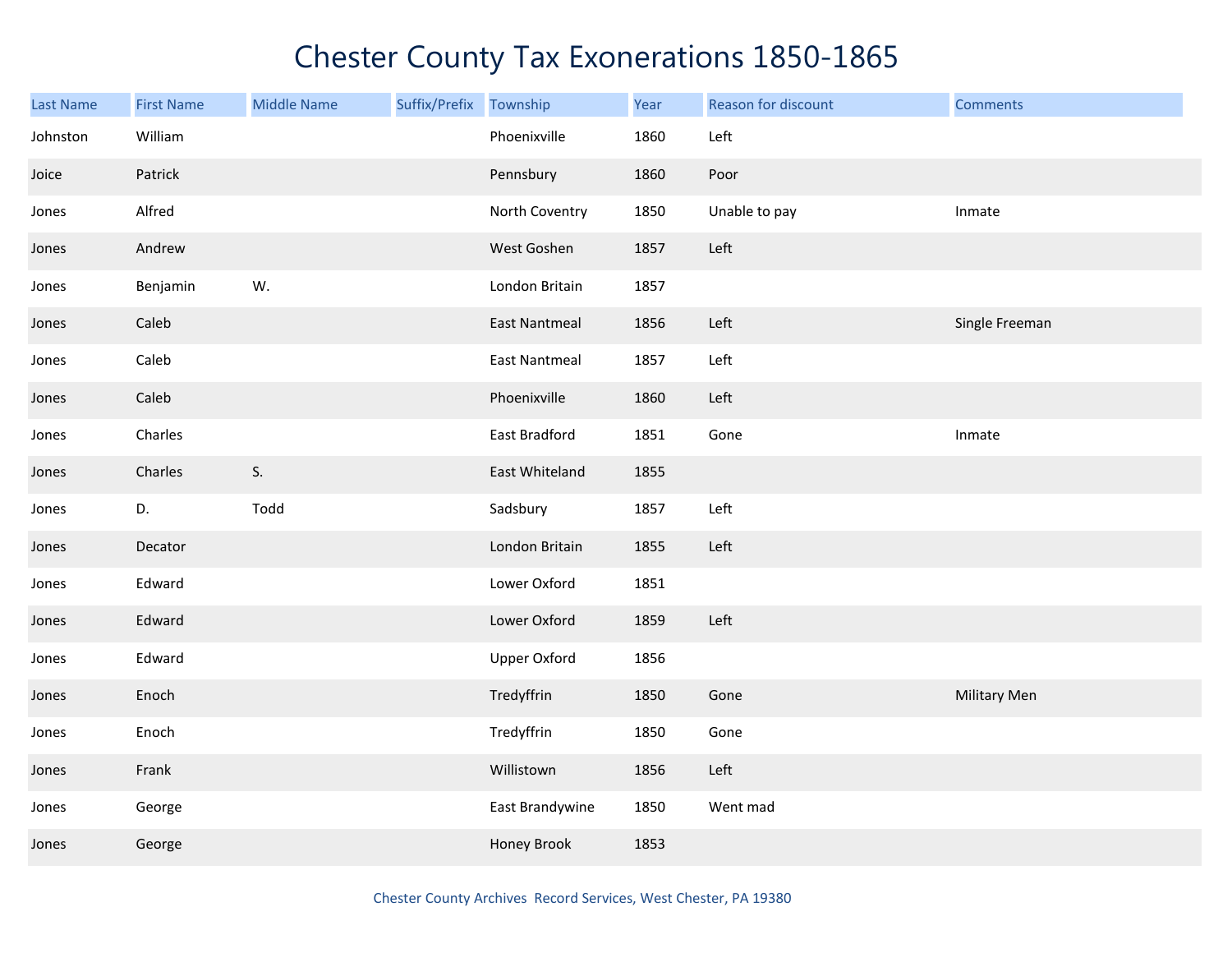| <b>Last Name</b> | <b>First Name</b> | <b>Middle Name</b> | Suffix/Prefix | Township             | Year | Reason for discount | <b>Comments</b> |
|------------------|-------------------|--------------------|---------------|----------------------|------|---------------------|-----------------|
| Jones            | Henry             |                    |               | <b>East Nantmeal</b> | 1860 | Left                |                 |
| Jones            | Henry             |                    |               | Lower Oxford         | 1851 |                     |                 |
| Jones            | Hugh              |                    |               | Hopewell             | 1859 | Poor                |                 |
| Jones            | Isaiah            |                    |               | Uwchlan              | 1856 | Left                |                 |
| Jones            | James             |                    |               | East Nottingham      | 1853 |                     |                 |
| Jones            | James             | D.                 |               | <b>West Vincent</b>  | 1857 | Left                |                 |
| Jones            | Jesse             |                    |               | East Caln            | 1854 | Error               |                 |
| Jones            | Jesse             |                    | Sr.           | <b>West Vincent</b>  | 1857 | Poor                |                 |
| Jones            | Joel              |                    |               | Tredyffrin           | 1856 | Left                |                 |
| Jones            | Joel              |                    |               | West Goshen          | 1857 | Poor                |                 |
| Jones            | John              |                    |               | <b>East Nantmeal</b> | 1855 | Error               |                 |
| Jones            | John              |                    |               | <b>East Nantmeal</b> | 1859 | Error               |                 |
| Jones            | John              | W.                 |               | Honey Brook          | 1850 | Left township       | Single Freeman  |
| Jones            | John              |                    |               | London Britain       | 1853 | Mistake             |                 |
| Jones            | John              | А.                 |               | New Garden           | 1865 | Left                |                 |
| Jones            | John              |                    |               | Thornbury            | 1853 |                     |                 |
| Jones            | John              |                    |               | Willistown           | 1857 | Unable to pay       |                 |
| Jones            | Jonathan          | J.                 |               | <b>East Nantmeal</b> | 1850 | Left                |                 |
| Jones            | Jonathan          |                    |               | Warwick              | 1857 |                     |                 |
| Jones            | Jonathan          |                    |               | Willistown           | 1857 | Error               |                 |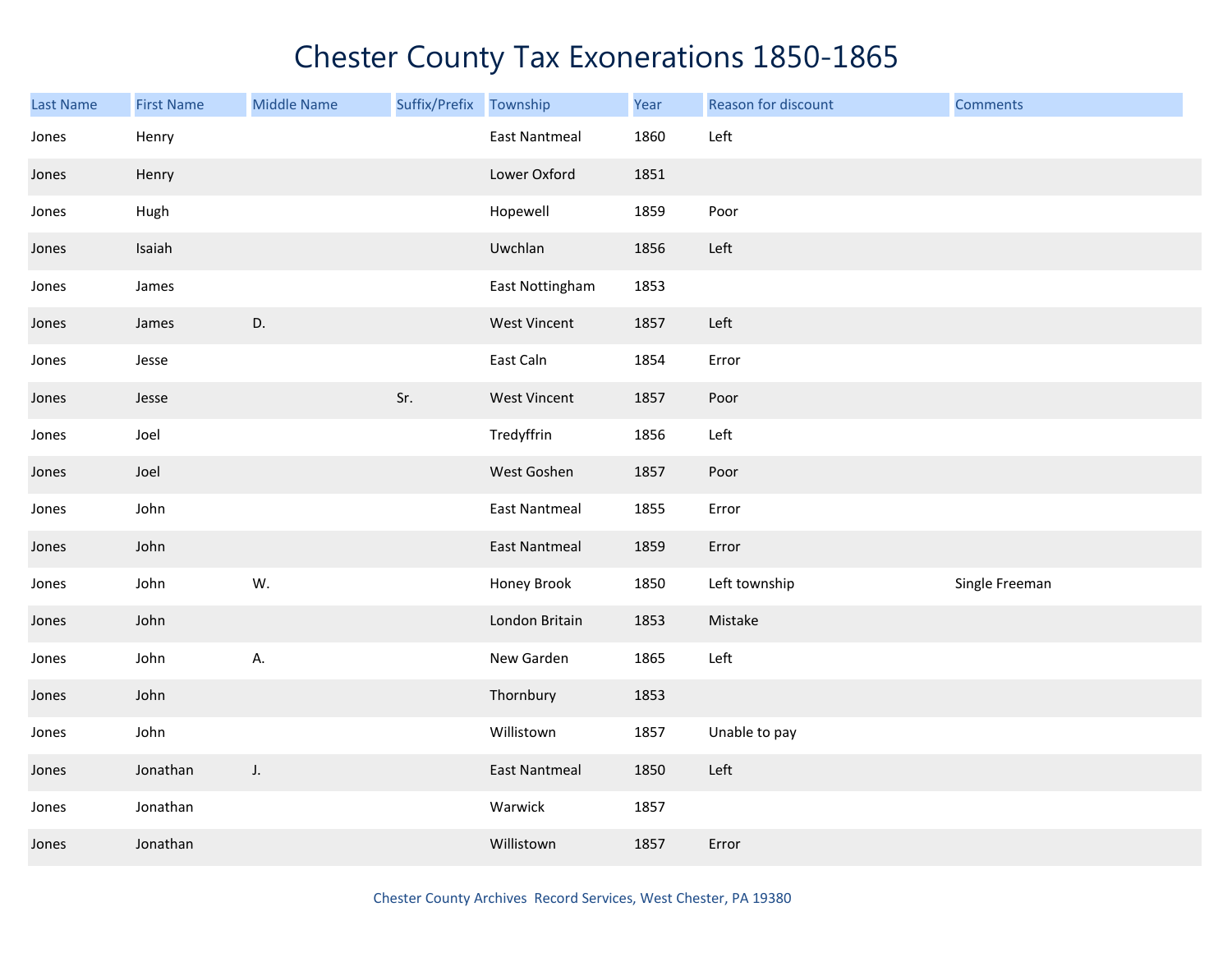| Last Name | <b>First Name</b> | <b>Middle Name</b> | Suffix/Prefix | Township            | Year | Reason for discount  | <b>Comments</b>        |
|-----------|-------------------|--------------------|---------------|---------------------|------|----------------------|------------------------|
| Jones     | Joseph            |                    |               | Phoenixville        | 1860 | Duplicate            |                        |
| Jones     | Josiah            |                    |               | <b>Upper Oxford</b> | 1856 |                      |                        |
| Jones     | Josiah            |                    |               | Wallace             | 1857 | Left the township    |                        |
| Jones     | Josiah            |                    |               | West Chester        | 1859 | Left                 |                        |
| Jones     | Leonard           |                    |               | Honey Brook         | 1865 | Error                |                        |
| Jones     | Levi              |                    |               | Lower Oxford        | 1857 | Poor                 | Colored/Single Freeman |
| Jones     | Mark              |                    |               | Phoenixville        | 1860 | Left                 |                        |
| Jones     | Martha            |                    |               | West Pikeland       | 1856 | Left                 |                        |
| Jones     | Mary              |                    |               | West Pikeland       | 1856 | Left                 |                        |
| Jones     | Nathan            |                    |               | East Marlborough    | 1859 | Afflicted & Poor     |                        |
| Jones     | Nathan            |                    |               | East Marlborough    | 1860 | Poor                 |                        |
| Jones     | Robert            |                    |               | Sadsbury            | 1865 | Unknown              |                        |
| Jones     | S.                | Decator            |               | London Britain      | 1853 | Left                 |                        |
| Jones     | Samuel            |                    | Estate        | Charlestown         | 1853 | <b>Unseated land</b> |                        |
| Jones     | Samuel            |                    |               | Charlestown         | 1853 | Left                 |                        |
| Jones     | Samuel            |                    |               | Honey Brook         | 1853 | Error                |                        |
| Jones     | Samuel            |                    |               | Tredyffrin          | 1850 | Volunteer            | Military Men           |
| Jones     | Samuel            |                    |               | <b>Upper Oxford</b> | 1853 | Left                 |                        |
| Jones     | Samuel            |                    |               | Valley              | 1860 | Left                 |                        |
| Jones     | Samuel            |                    |               | West Caln           | 1861 | Poor & Worthless     |                        |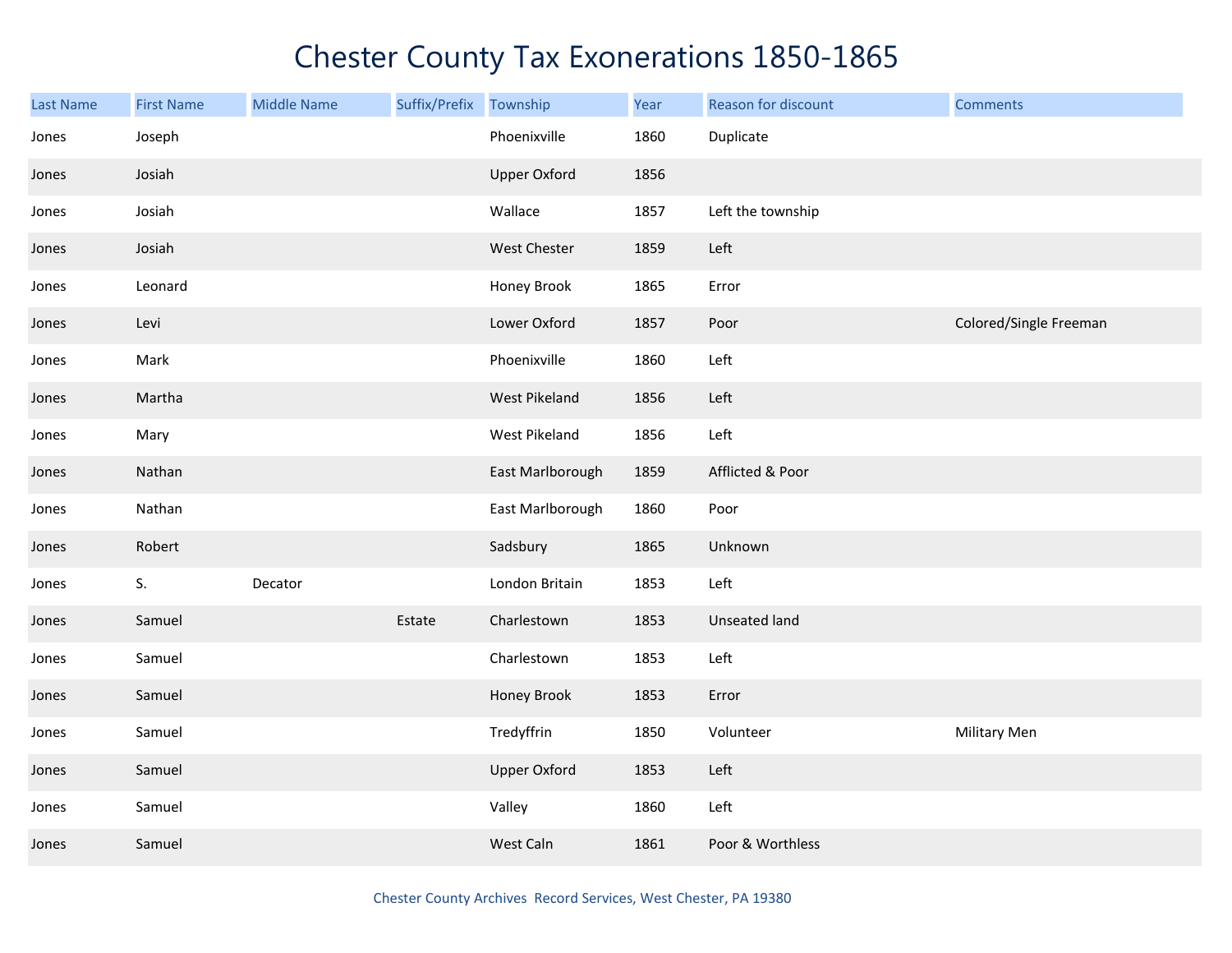| <b>Last Name</b> | <b>First Name</b> | <b>Middle Name</b> | Suffix/Prefix Township |                     | Year | Reason for discount | <b>Comments</b> |
|------------------|-------------------|--------------------|------------------------|---------------------|------|---------------------|-----------------|
| Jones            | Samuel            |                    |                        | West Pikeland       | 1850 |                     | Single Freeman  |
| Jones            | Stephen           | D.                 |                        | London Britain      | 1852 | Left                |                 |
| Jones            | Stewart           |                    |                        | London Britain      | 1898 |                     |                 |
| Jones            | Thomas            |                    | Heirs of               | East Whiteland      | 1850 | Error               |                 |
| Jones            | Thomas            |                    |                        | East Whiteland      | 1860 | Left                |                 |
| Jones            | Thomas            | R.                 |                        | Honey Brook         | 1853 |                     |                 |
| Jones            | Thomas            |                    |                        | Thornbury           | 1865 | Poor & Drunken      |                 |
| Jones            | Wesley            | N.                 |                        | Tredyffrin          | 1857 |                     |                 |
| Jones            | William           |                    |                        | Honey Brook         | 1859 | Poor                |                 |
| Jones            | William           |                    |                        | Kennett             | 1850 | Left township       | Single Freeman  |
| Jones            | William           |                    |                        | North Coventry      | 1855 |                     |                 |
| Jones            | William           |                    |                        | North Coventry      | 1856 | Left                |                 |
| Jones            | William           |                    |                        | West Caln           | 1861 | Poor & Worthless    |                 |
| Jones            | William           |                    |                        | West Chester        | 1860 | Left                |                 |
| Jordan           | Catharine         |                    |                        | Honey Brook         | 1859 | Error               |                 |
| Jordan           | George            |                    |                        | Sadsbury            | 1854 | Left                |                 |
| Jordan           | John              | А.                 |                        | West Fallowfield    | 1850 | Left the township   | Inmate          |
| Jordan           | Joseph            |                    |                        | Phoenixville        | 1860 |                     |                 |
| Jordan           | Ρ.                |                    |                        | West Chester        | 1856 | Left                |                 |
| Jordan           | Patrick           |                    |                        | <b>West Chester</b> | 1857 | Left                |                 |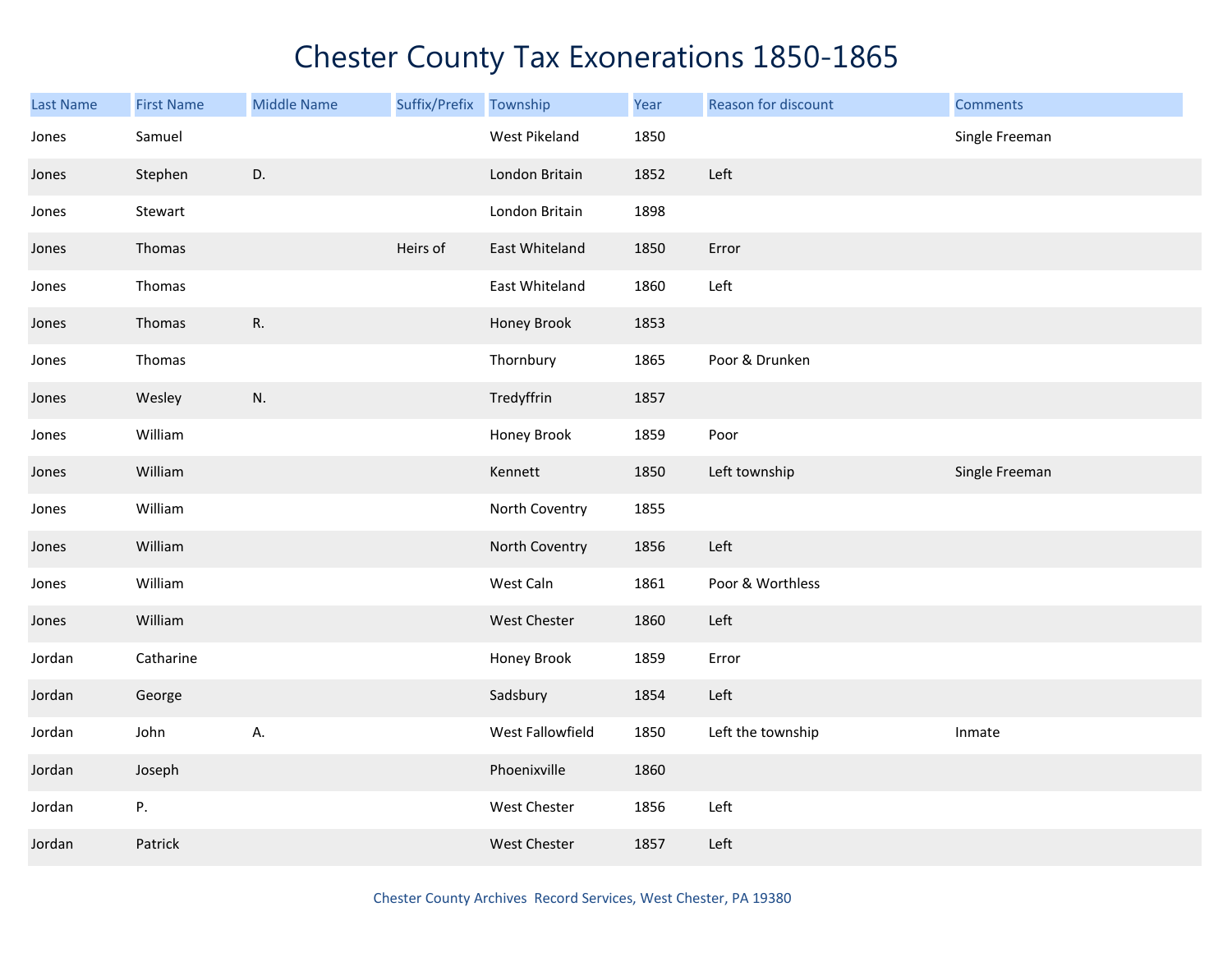| <b>Last Name</b> | <b>First Name</b> | <b>Middle Name</b> | Suffix/Prefix | Township            | Year | Reason for discount          | <b>Comments</b>            |
|------------------|-------------------|--------------------|---------------|---------------------|------|------------------------------|----------------------------|
| Jordan           | William           |                    |               | Phoenixville        | 1860 | Left                         |                            |
| Jordan           | William           |                    |               | <b>Upper Oxford</b> | 1853 | Poor                         |                            |
| Jorden           | Joseph            | C.                 |               | West Chester        | 1860 | Poor                         |                            |
| Jorden           | William           | ${\sf R}.$         |               | Easttown            | 1855 | Left                         |                            |
| Jordon           | Joseph            | C.                 |               | West Chester        | 1853 |                              |                            |
| Jordon           | William           |                    |               | <b>Upper Oxford</b> | 1850 |                              |                            |
| Josens           | James             |                    |               | Lower Oxford        | 1857 | Poor                         | Colored/Single Freeman     |
| Jourdon          | Henry             |                    |               | West Caln           | 1854 | Error                        |                            |
| Jourdon          | John              |                    |               | West Caln           | 1854 | Poor                         |                            |
| Junkin           | Edward            |                    |               | West Marlborough    | 1859 | Poor                         |                            |
| Kade             | William           | R.                 |               | West Chester        | 1853 | Poor                         |                            |
| Kailey           | Patrick           |                    |               | West Chester        | 1855 | Left                         |                            |
| Kain             | Gear.             |                    |               | West Caln           | 1857 | Left                         |                            |
| Kain             | John              |                    |               | West Brandywine     | 1857 | Poor                         |                            |
| Kaley            | Ambrose           |                    |               | Phoenixville        | 1897 | Can't be collected           | 1st & 2nd & 4th & 6th Ward |
| Kamener          | Η.                | Miller             |               | Valley              | 1865 | Left                         |                            |
| Kanady           | Andrew            |                    |               | Elk                 | 1860 | Left                         |                            |
| Kane             | John              |                    |               | East Whiteland      | 1857 | Left                         |                            |
| Kane             | John              |                    |               | West Brandywine     | 1851 |                              |                            |
| Kane             | John              |                    |               | West Brandywine     | 1857 | the poorest man in the world |                            |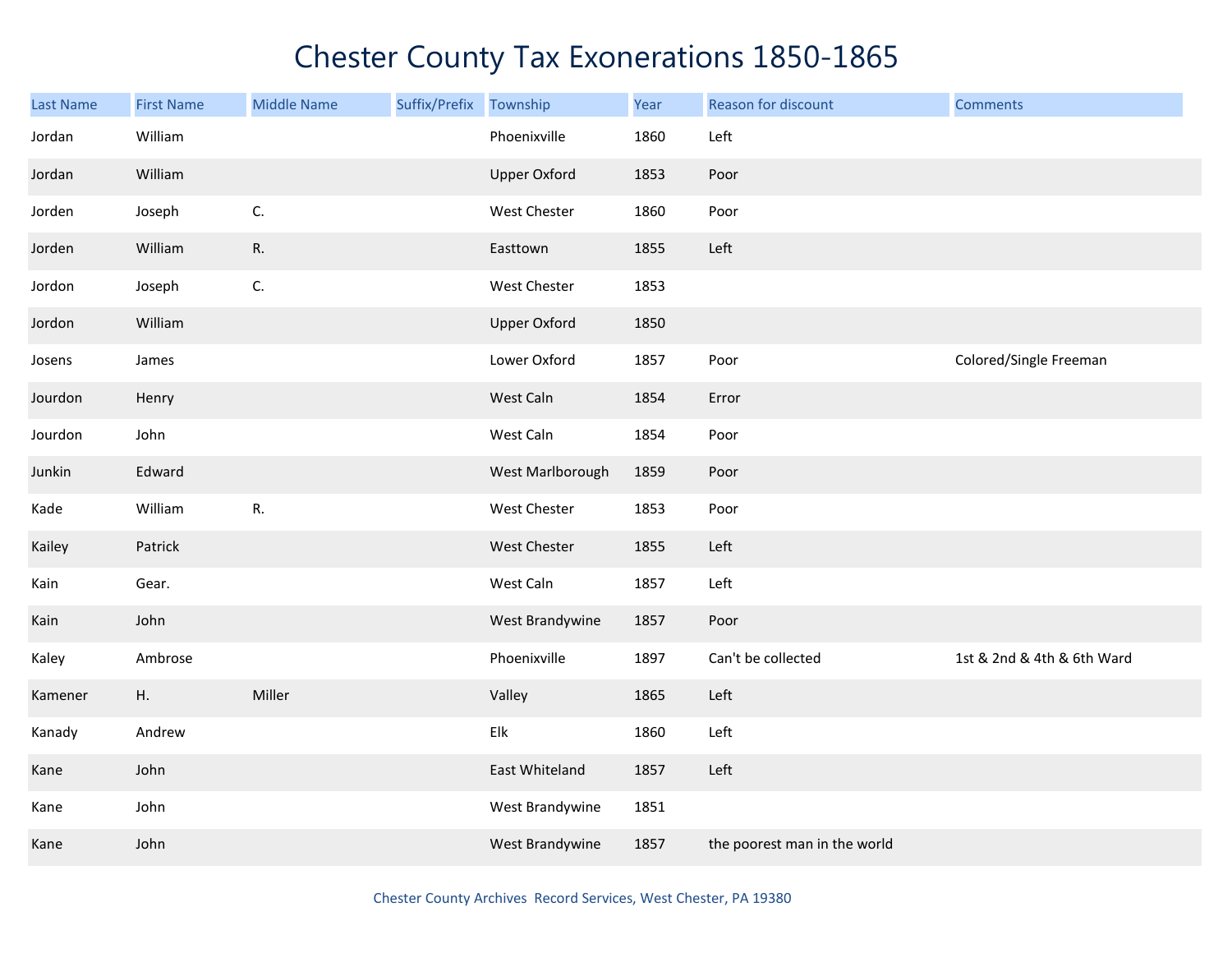| Last Name | <b>First Name</b> | <b>Middle Name</b> | Suffix/Prefix Township |                  | Year | Reason for discount | <b>Comments</b>        |
|-----------|-------------------|--------------------|------------------------|------------------|------|---------------------|------------------------|
| Kane      | Thomas            |                    |                        | West Chester     | 1857 | Left                |                        |
| Karken    | Patrick           |                    |                        | West Marlborough | 1857 | Left                |                        |
| Karnahan  | William           |                    |                        | Tredyffrin       | 1849 |                     | Delinquent Militia Men |
| Karnahan  | William           |                    |                        | Tredyffrin       | 1850 | Poor                |                        |
| Karnahan  | William           |                    |                        | Tredyffrin       | 1850 |                     | Military Men           |
| Karr      | James             |                    |                        | Lower Oxford     | 1851 |                     |                        |
| Karr      | Joseph            |                    |                        | Honey Brook      | 1865 | Left                |                        |
| Karre     | Thomas            |                    |                        | West Chester     | 1865 | Left                |                        |
| Karson    | John              |                    |                        | Lower Oxford     | 1851 |                     |                        |
| Kating    | Thomas            |                    |                        | East Brandywine  | 1853 | Not found           |                        |
| Katings   | Thomas            |                    |                        | East Brandywine  | 1855 | Poor                |                        |
| Katings   | Thomas            |                    |                        | East Brandywine  | 1856 | Poor                |                        |
| Katings   | Thomas            |                    |                        | East Brandywine  | 1857 | Poor                |                        |
| Kauffman  | David             |                    |                        | Easttown         | 1855 | Left                |                        |
| Kay       | Thomas            |                    |                        | Franklin         | 1856 | Mistake             |                        |
| Keach     | Lee               |                    |                        | Sadsbury         | 1855 |                     |                        |
| Kean      | Nathan            |                    |                        | Warwick          | 1860 | Disputes line       |                        |
| Keanan    | Patrick           |                    |                        | East Caln        | 1865 | Left                |                        |
| Keath     | John              |                    |                        | East Nottingham  | 1857 | Left                |                        |
| Keath     | William           |                    |                        | East Nottingham  | 1857 | Left                |                        |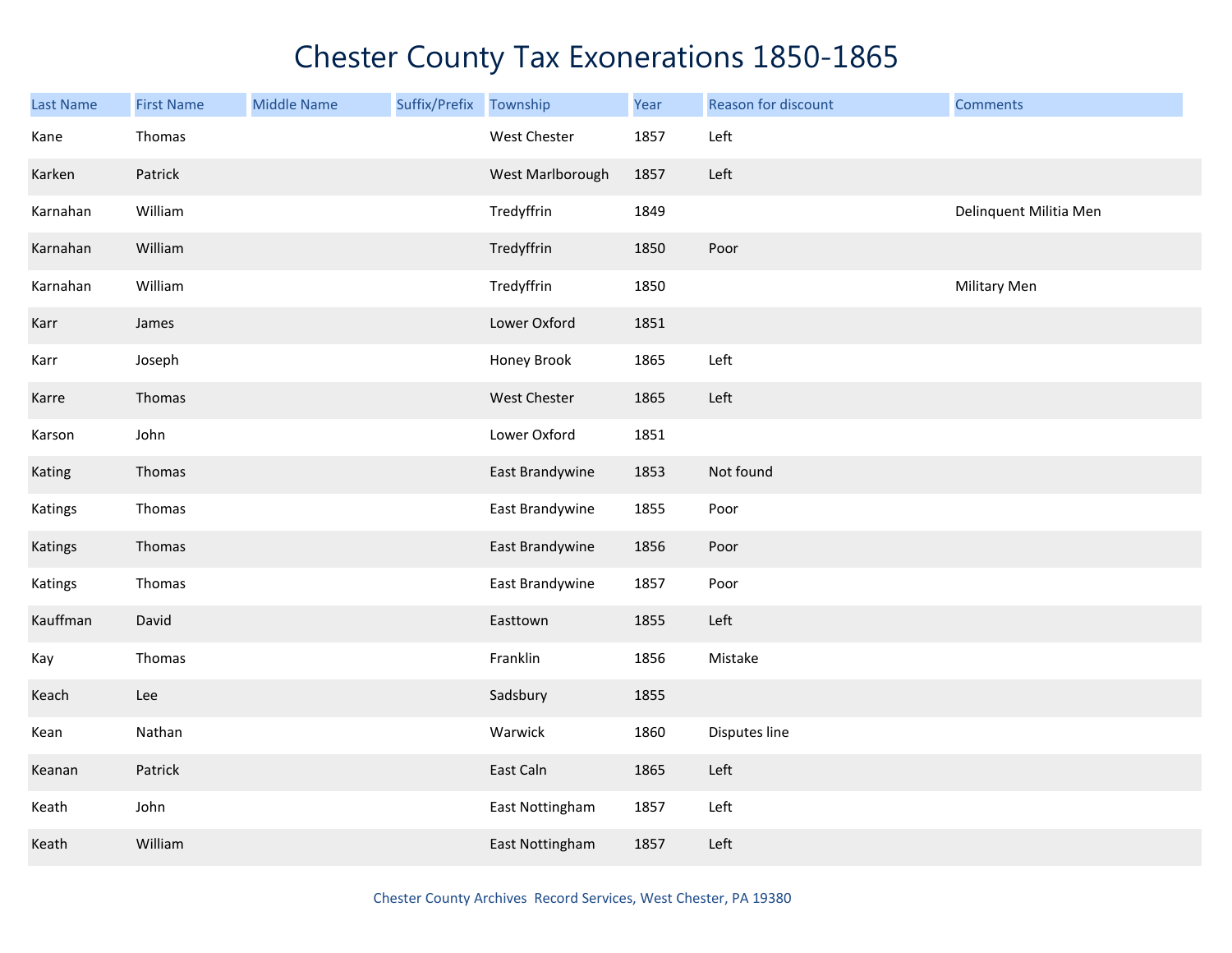| Last Name | <b>First Name</b> | <b>Middle Name</b> | Suffix/Prefix | Township             | Year | Reason for discount | <b>Comments</b> |
|-----------|-------------------|--------------------|---------------|----------------------|------|---------------------|-----------------|
| Kedrick   | John              |                    |               | Wallace              | 1856 | Left                |                 |
| Keech     | John              |                    |               | Sadsbury             | 1855 |                     |                 |
| Keech     | John              |                    |               | West Chester         | 1850 |                     |                 |
| Keech     | Lee               |                    |               | Highland             | 1859 | Left                |                 |
| Keech     | Lee               |                    |               | Sadsbury             | 1856 | Poor                |                 |
| Keech     | Moses             |                    |               | West Caln            | 1861 | Old, Feeble & Poor  |                 |
| Keech     | N.                | J.                 |               | Lower Oxford         | 1857 |                     | Inmate          |
| Keech     | Nathaniel         |                    | Heirs of      | Lower Oxford         | 1850 | Unseated land       |                 |
| Keech     | William           | R.                 |               | Downingtown, East    | 1898 | Won't pay           |                 |
| Keech     | William           |                    |               | Highland             | 1857 | Left                |                 |
| Keech     | William           |                    |               | Sadsbury             | 1856 | Left                |                 |
| Keeler    | Isaac             |                    |               | East Brandywine      | 1865 | Left                |                 |
| Keeley    | Henry             |                    |               | Willistown           | 1857 | Unable to pay       |                 |
| Keeley    | Jeremiah          |                    |               | West Chester         | 1854 | Left                |                 |
| Keeley    | John              |                    |               | Phoenixville         | 1860 | Error               |                 |
| Keeley    | Sebastian         |                    |               | East Whiteland       | 1860 | Left                |                 |
| Keeley    | Thomas            |                    |               | Warwick              | 1859 | Left                |                 |
| Keeley    | William           |                    |               | <b>East Nantmeal</b> | 1850 | Left                | Single Freeman  |
| Keeley    | William           |                    |               | West Whiteland       | 1855 | Poor                |                 |
| Keelly    | George            |                    |               | <b>East Nantmeal</b> | 1850 | Left                | Inmate          |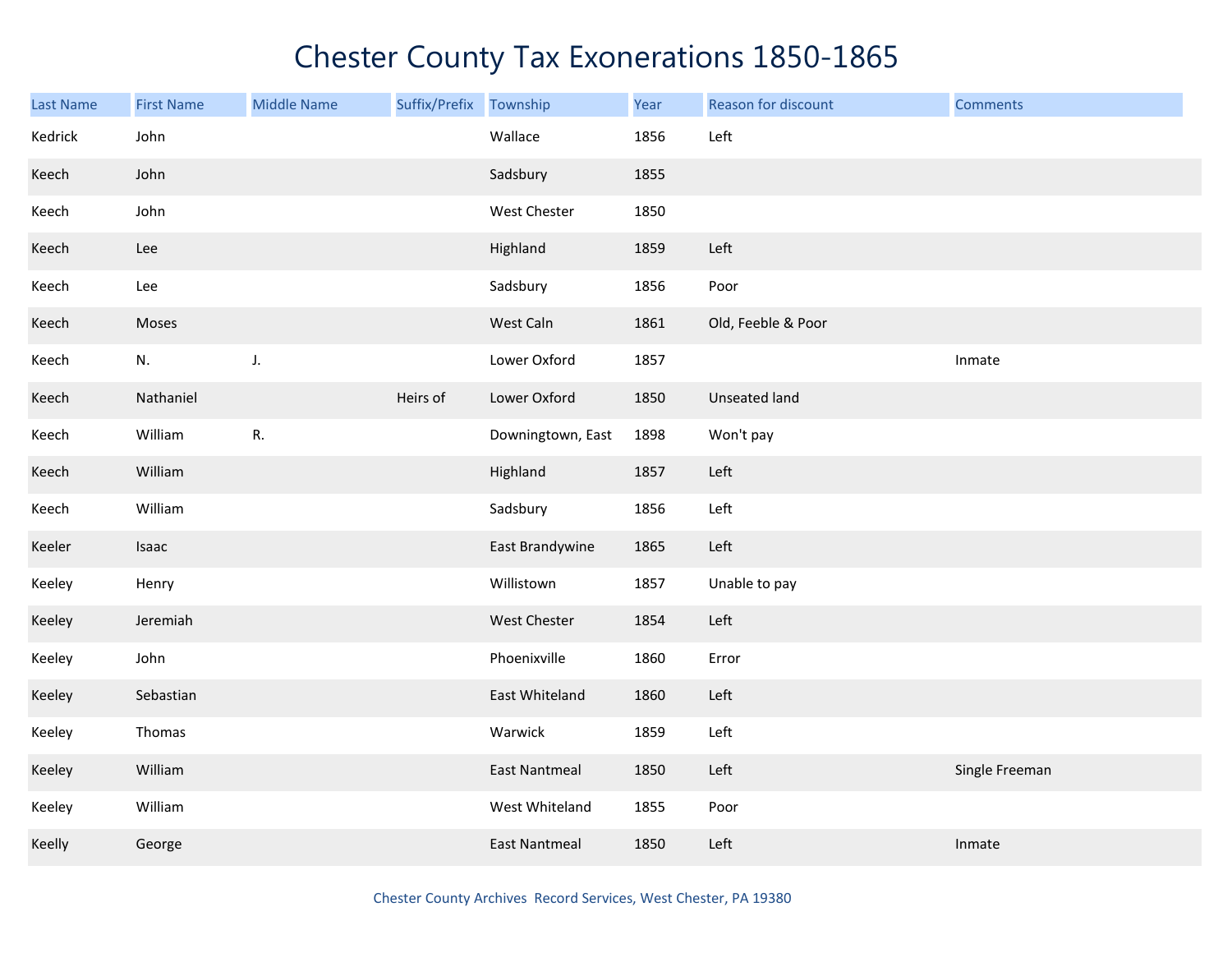| <b>Last Name</b> | <b>First Name</b> | <b>Middle Name</b> | Suffix/Prefix | Township        | Year | Reason for discount  | <b>Comments</b> |
|------------------|-------------------|--------------------|---------------|-----------------|------|----------------------|-----------------|
| Keemer           | John              |                    |               | West Brandywine | 1850 |                      | Inmate          |
| Keemer           | John              |                    |               | West Brandywine | 1851 |                      |                 |
| Keemer           | John              | <b>B.</b>          |               | West Brandywine | 1860 | Poor                 |                 |
| Keen             | А.                |                    | Jr.           | Warwick         | 1859 | Poor                 |                 |
| Keen             | Andrew            |                    | Jr.           | Warwick         | 1865 | Sick & Poor          |                 |
| Keenan           | John              |                    |               | West Chester    | 1853 |                      |                 |
| Keenan           | Michael           |                    |               | West Nottingham | 1860 | Poor                 |                 |
| Keenan           | Patrick           |                    |               | Tredyffrin      | 1855 | Left                 |                 |
| Keenen           | Lawrence          |                    |               | Willistown      | 1853 |                      |                 |
| Keever           | James             |                    |               | Sadsbury        | 1865 | Left                 |                 |
| Keith            | John              |                    |               | West Whiteland  | 1850 |                      | Single Freeman  |
| Keith            | William           |                    |               | East Nottingham | 1850 | Poor & unable to pay | Inmate          |
| Keitor           | Thomas            |                    |               | East Caln       | 1851 | Gone                 |                 |
| Keller           | Anthony           |                    |               | East Vincent    | 1853 | Poor                 |                 |
| Keller           | George            |                    |               | Warwick         | 1857 |                      |                 |
| Keller           | Jacob             |                    |               | Sadsbury        | 1853 | Error                |                 |
| Keller           | John              |                    |               | Franklin        | 1859 | Left                 |                 |
| Keller           | Joseph            |                    |               | Londonderry     | 1853 | Poor                 |                 |
| Keller           | Joseph            |                    |               | Londonderry     | 1855 | Dead Dog             |                 |
| Keller           | Matthew           |                    |               | Phoenixville    | 1860 | Left                 |                 |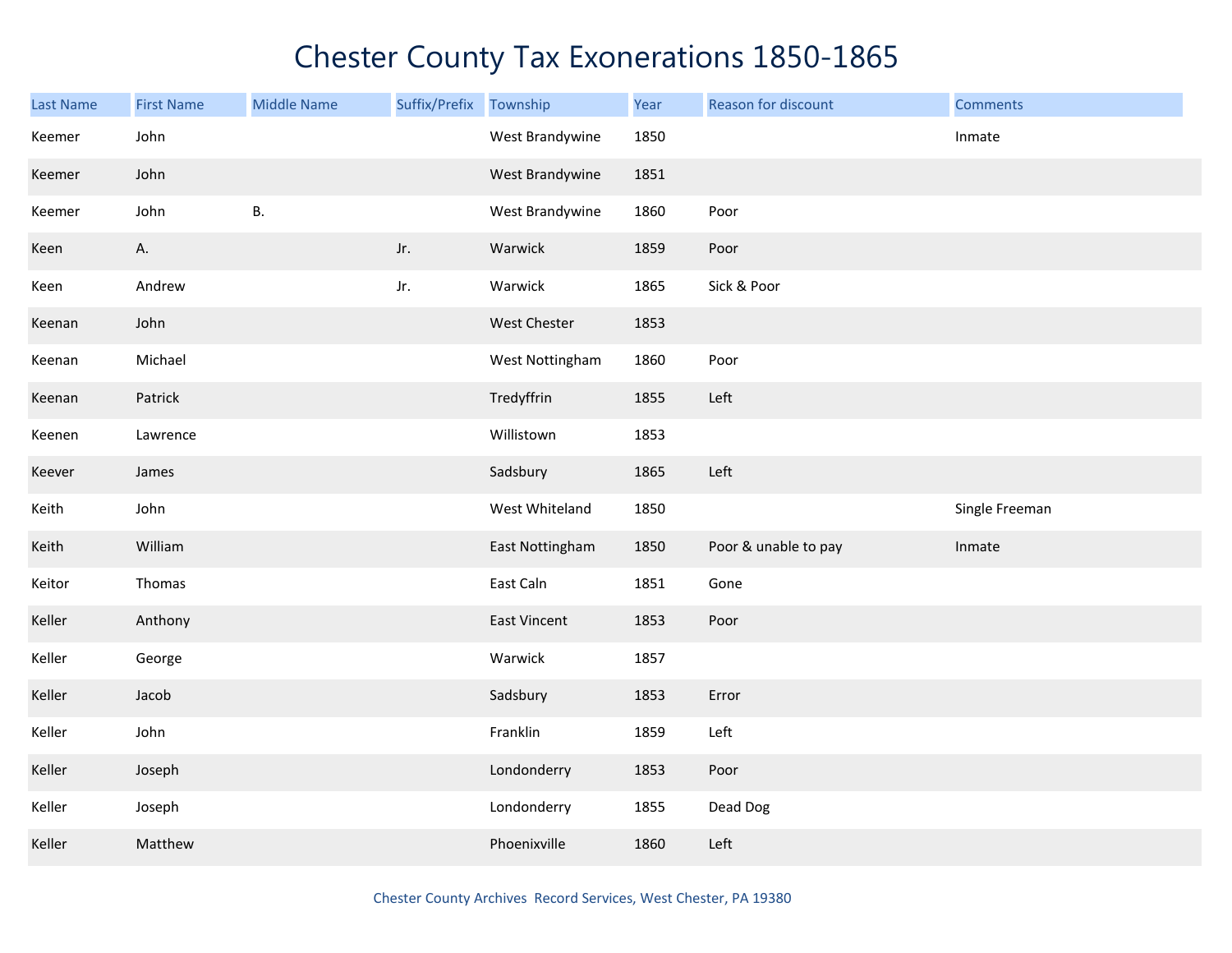| Last Name | <b>First Name</b> | <b>Middle Name</b> | Suffix/Prefix | Township         | Year | Reason for discount | <b>Comments</b> |
|-----------|-------------------|--------------------|---------------|------------------|------|---------------------|-----------------|
| Keller    | William           |                    |               | West Marlborough | 1850 | Cannot be found     | Single Freeman  |
| Kelley    | Charles           | E.                 |               | West Chester     | 1860 | Soldiering          |                 |
| Kelley    | Charles           |                    |               | West Marlborough | 1860 | Left                |                 |
| Kelley    | Daniel            |                    |               | London Grove     | 1860 | Poor                |                 |
| Kelley    | Edward            |                    |               | West Marlborough | 1857 | Poor                |                 |
| Kelley    | Eliza             |                    |               | Charlestown      | 1865 | Poor                |                 |
| Kelley    | F.                |                    |               | West Chester     | 1856 | Left                |                 |
| Kelley    | Henry             |                    |               | West Pikeland    | 1856 |                     |                 |
| Kelley    | John              |                    |               | East Whiteland   | 1854 |                     |                 |
| Kelley    | John              |                    |               | Pennsbury        | 1853 | Sick                |                 |
| Kelley    | John              | C.                 |               | Phoenixville     | 1897 | Can't collect       | 4th & 5th Ward  |
| Kelley    | John              | C.                 |               | Phoenixville     | 1897 |                     | 4th & 5th Ward  |
| Kelley    | John              |                    |               | West Whiteland   | 1850 | No Dog              |                 |
| Kelley    | Jonas             |                    |               | East Whiteland   | 1854 |                     |                 |
| Kelley    | Jones             |                    |               | Tredyffrin       | 1855 | Poor                |                 |
| Kelley    | Jones             |                    |               | Tredyffrin       | 1856 | Deceased            |                 |
| Kelley    | Michael           |                    |               | Phoenixville     | 1860 | Duplicate           |                 |
| Kelley    | Michael           |                    |               | West Marlborough | 1853 | Worthless           |                 |
| Kelley    | Michael           |                    |               | West Marlborough | 1860 | Left                |                 |
| Kelley    | Patrick           | C.                 |               | Phoenixville     | 1897 | Can't collect       | 4th & 5th Ward  |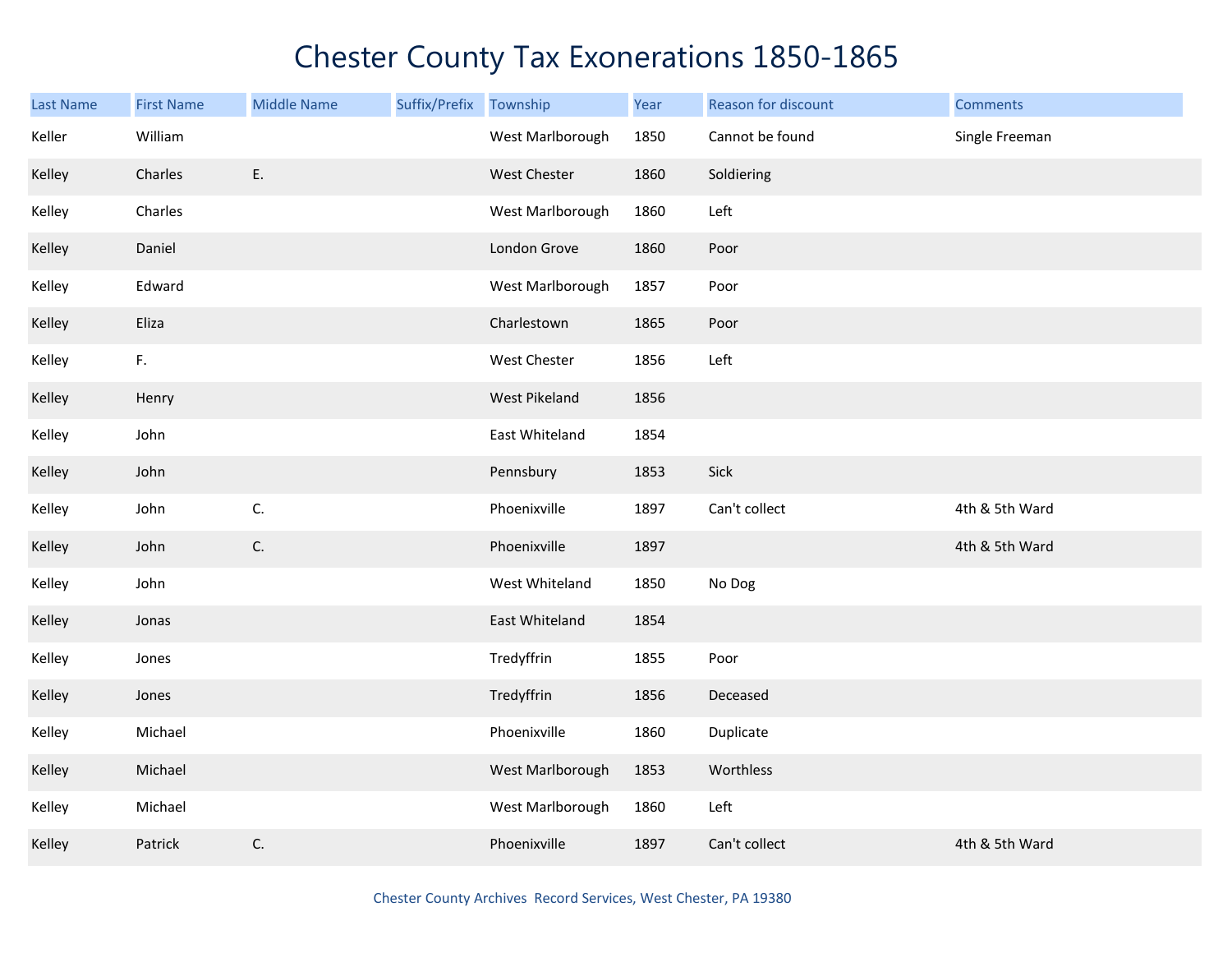| <b>Last Name</b> | <b>First Name</b> | <b>Middle Name</b> | Suffix/Prefix | Township             | Year | Reason for discount | <b>Comments</b> |
|------------------|-------------------|--------------------|---------------|----------------------|------|---------------------|-----------------|
| Kelley           | Patrick           |                    |               | West Chester         | 1865 | Left                |                 |
| Kelley           | Patrick           |                    |               | West Marlborough     | 1857 | Left                |                 |
| Kelley           | Reuben            | H.                 |               | West Chester         | 1854 | Left                |                 |
| Kelley           | Samuel            |                    |               | Willistown           | 1850 | Left the township   |                 |
| Kelley           | Samuel            |                    |               | Willistown           | 1857 | Unable to pay       |                 |
| Kelley           | Sylvester         |                    |               | New Garden           | 1853 | Left                |                 |
| Kelley           | Thomas            |                    |               | West Chester         | 1857 | Left                |                 |
| Kelley           | Timothy           |                    |               | <b>West Nantmeal</b> | 1850 | Left the township   | Single Freeman  |
| Kelley           | William           |                    |               | Charlestown          | 1853 | Left                |                 |
| Kelley           | William           |                    |               | West Goshen          | 1855 | Poor                |                 |
| Kelly            | Charles           |                    |               | Phoenixville         | 1860 | Left                |                 |
| Kelly            | Daniel            |                    |               | London Grove         | 1856 | Left                | Inmate          |
| Kelly            | Daniel            |                    |               | Phoenixville         | 1860 | Left                |                 |
| Kelly            | Daniel            |                    |               | Phoenixville         | 1860 | Error               |                 |
| Kelly            | Francis           |                    |               | Phoenixville         | 1860 | Left                |                 |
| Kelly            | Francis           |                    |               | Phoenixville         | 1860 | Duplicate           |                 |
| Kelly            | Francis           |                    |               | Phoenixville         | 1860 | Error               |                 |
| Kelly            | Franics           |                    |               | Phoenixville         | 1860 | Error               |                 |
| Kelly            | Frank             |                    |               | Phoenixville         | 1860 | Error               |                 |
| Kelly            | Frank             |                    |               | Phoenixville         | 1860 | Error               |                 |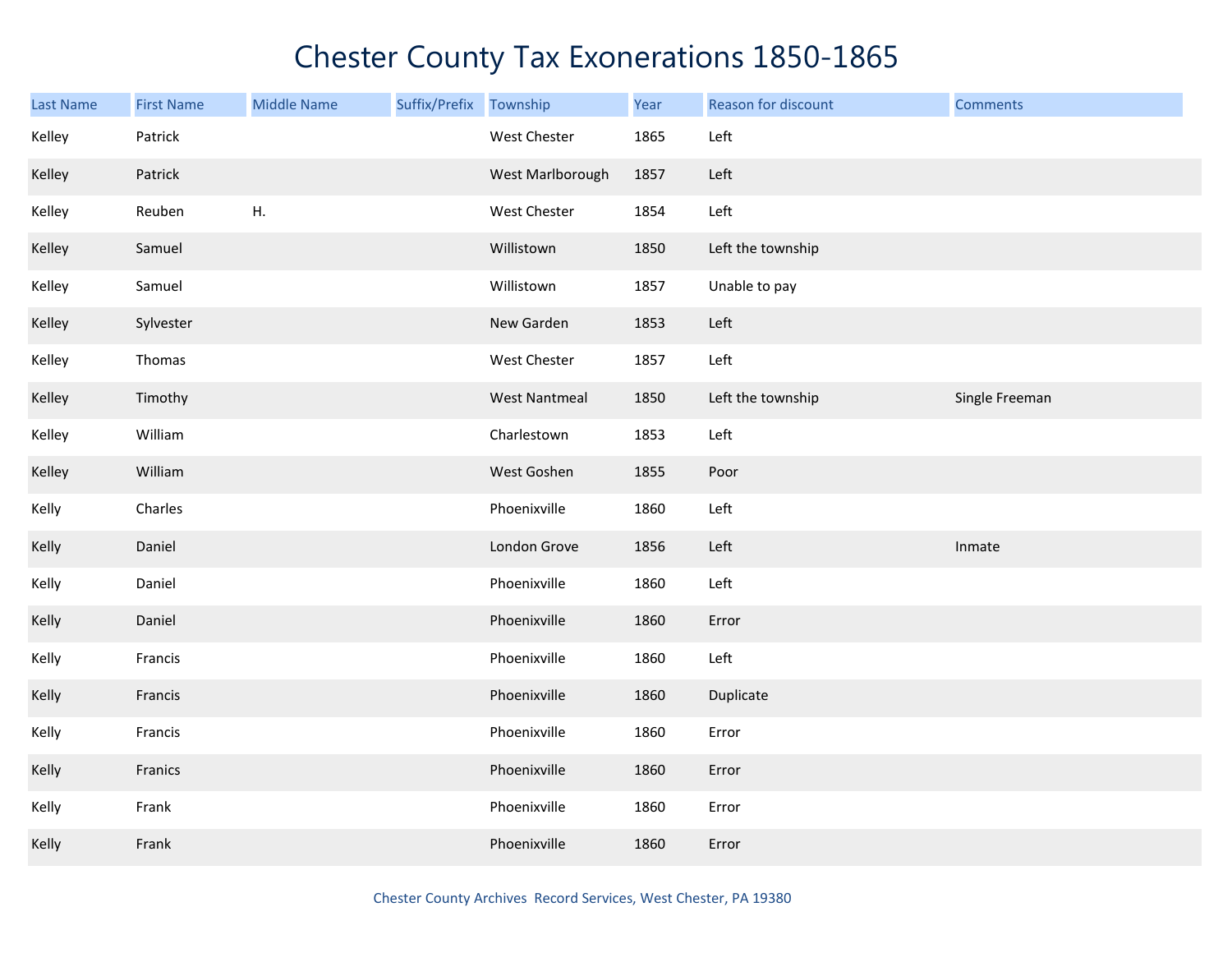| Last Name | <b>First Name</b> | <b>Middle Name</b> | Suffix/Prefix Township |                      | Year | Reason for discount | <b>Comments</b> |
|-----------|-------------------|--------------------|------------------------|----------------------|------|---------------------|-----------------|
| Kelly     | Hugh              |                    |                        | Valley               | 1859 | Left                |                 |
| Kelly     | Hugh              |                    |                        | Valley               | 1859 | Poor                |                 |
| Kelly     | Job               |                    |                        | Phoenixville         | 1860 | Left                |                 |
| Kelly     | John              |                    |                        | <b>East Coventry</b> | 1857 | Left                |                 |
| Kelly     | John              |                    |                        | London Britain       | 1857 | Poor                |                 |
| Kelly     | Jonas             |                    |                        | West Whiteland       | 1850 |                     | Inmate          |
| Kelly     | Joseph            |                    |                        | Willistown           | 1865 | Error               |                 |
| Kelly     | Michael           |                    |                        | London Grove         | 1859 | Left                |                 |
| Kelly     | Michael           |                    |                        | Phoenixville         | 1860 |                     |                 |
| Kelly     | Michael           |                    |                        | Phoenixville         | 1860 | Left                |                 |
| Kelly     | Michael           |                    |                        | Phoenixville         | 1860 | Error               |                 |
| Kelly     | Michael           |                    |                        | West Marlborough     | 1855 |                     |                 |
| Kelly     | Michael           |                    |                        | West Marlborough     | 1857 | Poor                |                 |
| Kelly     | Patrick           |                    |                        | Phoenixville         | 1860 | Error               |                 |
| Kelly     | Patrick           |                    |                        | Phoenixville         | 1860 | Duplicate           | Mason           |
| Kelly     | Patrick           |                    |                        | West Marlborough     | 1859 | Left                | Crossed out     |
| Kelly     | Peter             |                    |                        | Phoenixville         | 1860 | Left                |                 |
| Kelly     | Samuel            |                    |                        | Willistown           | 1865 | Not in township     |                 |
| Kelly     | Sylveser          |                    |                        | New Garden           | 1855 |                     | Single Freeman  |
| Kelly     | Sylvester         |                    |                        | London Britain       | 1857 |                     |                 |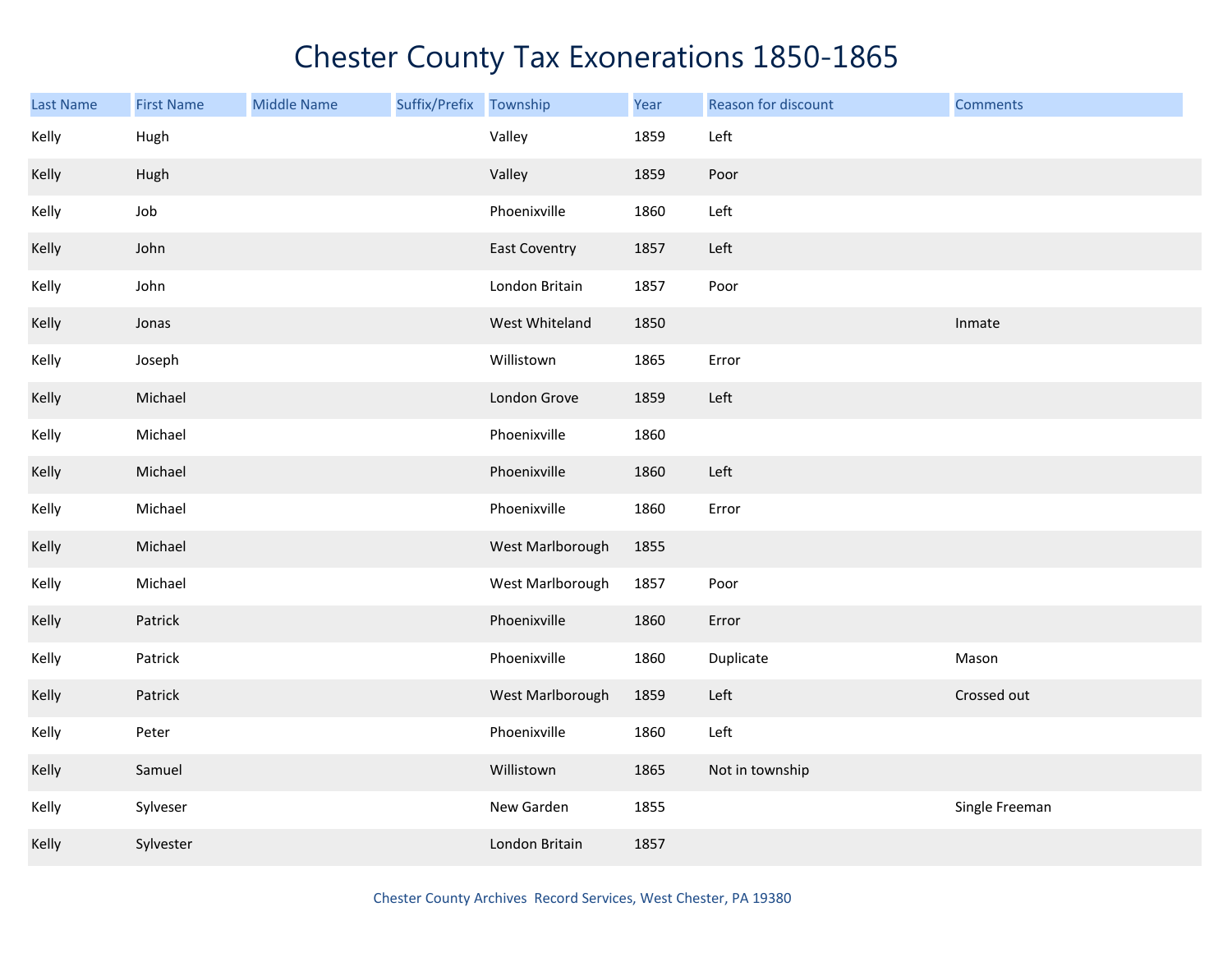| Last Name  | <b>First Name</b> | <b>Middle Name</b> | Suffix/Prefix | Township            | Year | Reason for discount | <b>Comments</b> |
|------------|-------------------|--------------------|---------------|---------------------|------|---------------------|-----------------|
| Kelly      | Thomas            |                    |               | East Pikeland       | 1860 | Left                |                 |
| Kelly      | Timothy           |                    |               | Phoenixville        | 1860 | Left                |                 |
| Kelly      | William           |                    |               | <b>West Vincent</b> | 1853 |                     |                 |
| Kelson     | Joseph            |                    |               | Lower Oxford        | 1851 |                     |                 |
| Kelter     | Jacob             |                    |               | East Vincent        | 1859 | Poor                |                 |
| Kelton     | Joseph            |                    |               | Valley              | 1857 | Left                |                 |
| Kemble     | Barker            |                    |               | Sadsbury            | 1865 | Left                |                 |
| Kemble     | Daniel            | $\mathsf{C}.$      |               | Kennett             | 1853 |                     |                 |
| Kemble     | Frank             |                    |               | Sadsbury            | 1865 | Left                |                 |
| Kemble     | James             |                    |               | Sadsbury            | 1865 | Army                |                 |
| Kemp       | John              |                    |               | East Brandywine     | 1860 | Left                |                 |
| Kempton    | Thomas            |                    |               | Willistown          | 1865 | Left                |                 |
| Kendall    | William           | P.                 |               | Kennett             | 1857 | Poor                |                 |
| Kendel     | William           | P.                 |               | Kennett             | 1850 | Unable to pay       | Inmate          |
| Kenderdine | Justin            |                    |               | East Whiteland      | 1859 | Mistake             |                 |
| Kendig     | Michael           |                    |               | East Caln           | 1853 |                     |                 |
| Keneday    | David             |                    |               | Lower Oxford        | 1851 |                     |                 |
| Kenedy     | James             |                    |               | Sadsbury            | 1855 |                     |                 |
| Kenedy     | John              |                    | Dr.           | East Nottingham     | 1834 | Dog Dead            |                 |
| Kenna      | James             |                    |               | West Goshen         | 1857 | Left                |                 |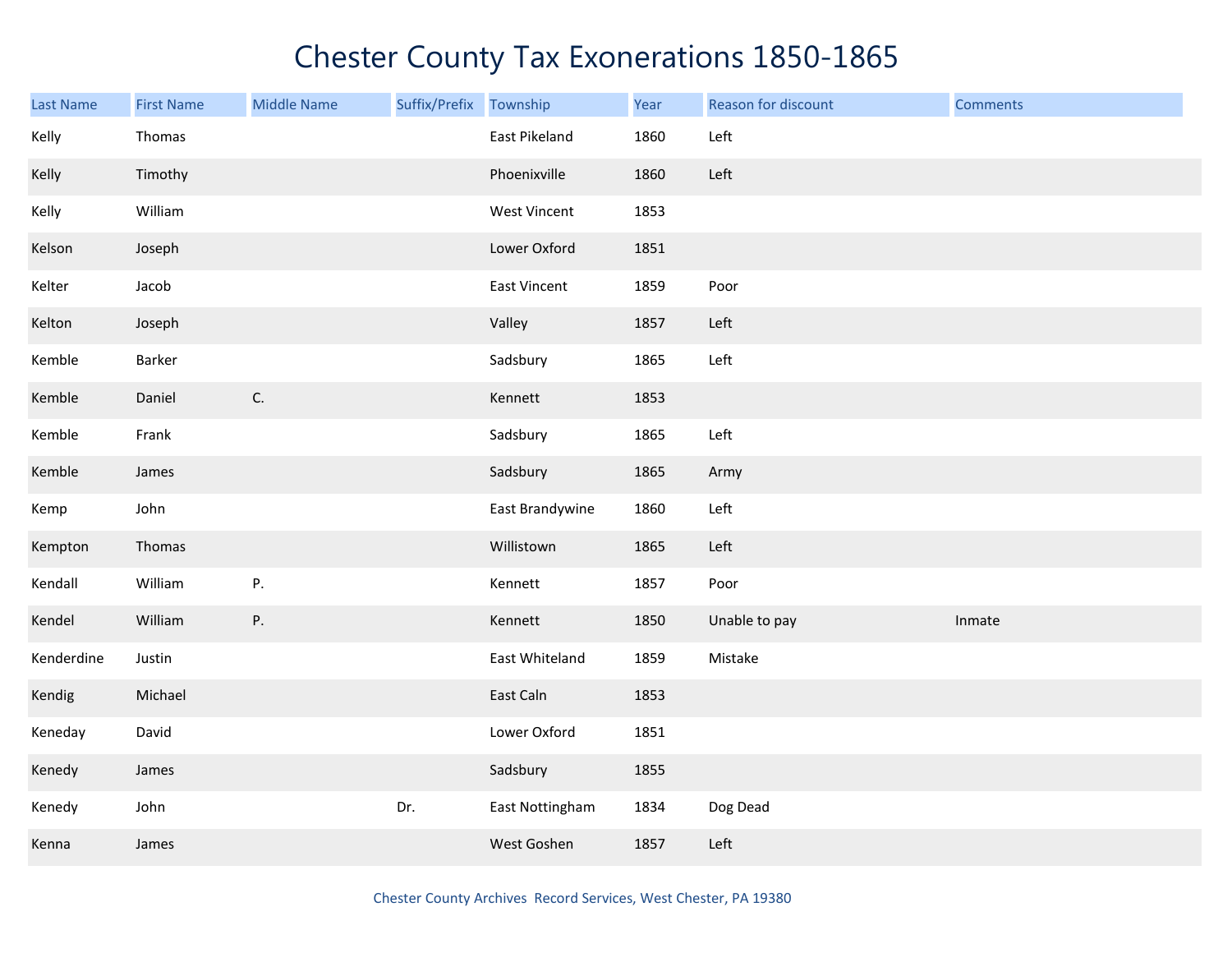| <b>Last Name</b> | <b>First Name</b> | <b>Middle Name</b> | Suffix/Prefix | Township             | Year | Reason for discount  | <b>Comments</b> |
|------------------|-------------------|--------------------|---------------|----------------------|------|----------------------|-----------------|
| Kenna            | William           |                    |               | Phoenixville         | 1860 | Error                |                 |
| Kennady          | James             |                    |               | Sadsbury             | 1857 | Left                 |                 |
| Kennan           | James             |                    |               | <b>West Nantmeal</b> | 1850 | Left the township    | Single Freeman  |
| Kennan           | Patrick           |                    |               | Phoenixville         | 1860 | <b>Unseated land</b> |                 |
| Kennan           | William           |                    |               | <b>West Nantmeal</b> | 1850 | Left the township    | Single Freeman  |
| Kennard          | John              |                    |               | New Garden           | 1865 | Indigent             | Colored         |
| Kenneday         | James             |                    |               | Sadsbury             | 1850 |                      | Inmate          |
| Kenneday         | Jesse             |                    |               | Uwchlan              | 1850 | Left                 |                 |
| Kenneday         | Samuel            |                    |               | Highland             | 1857 | Poor                 |                 |
| Kenneday         | Thomas            | J.                 |               | West Chester         | 1860 | Insane               |                 |
| Kennedy          | Benjamin          | F.                 |               | West Caln            | 1865 | Dead                 |                 |
| Kennedy          | Hiram             |                    |               | Uwchlan              | 1850 | Poor                 |                 |
| Kennedy          | Hugh              |                    |               | New Garden           | 1853 | Left                 |                 |
| Kennedy          | James             |                    |               | London Britain       | 1865 | Error                |                 |
| Kennedy          | James             |                    |               | Valley               | 1855 | Left                 |                 |
| Kennedy          | John              |                    |               | Hopewell             | 1857 | Left                 |                 |
| Kennedy          | John              | А.                 |               | <b>Upper Oxford</b>  | 1860 | Left                 |                 |
| Kennedy          | Samuel            |                    |               | Highland             | 1865 | Poor                 |                 |
| Kennedy          | Samuel            |                    |               | Sadsbury             | 1865 | Left                 |                 |
| Kennedy          | Samuel            |                    |               | West Fallowfield     | 1850 | Poor                 | Inmate          |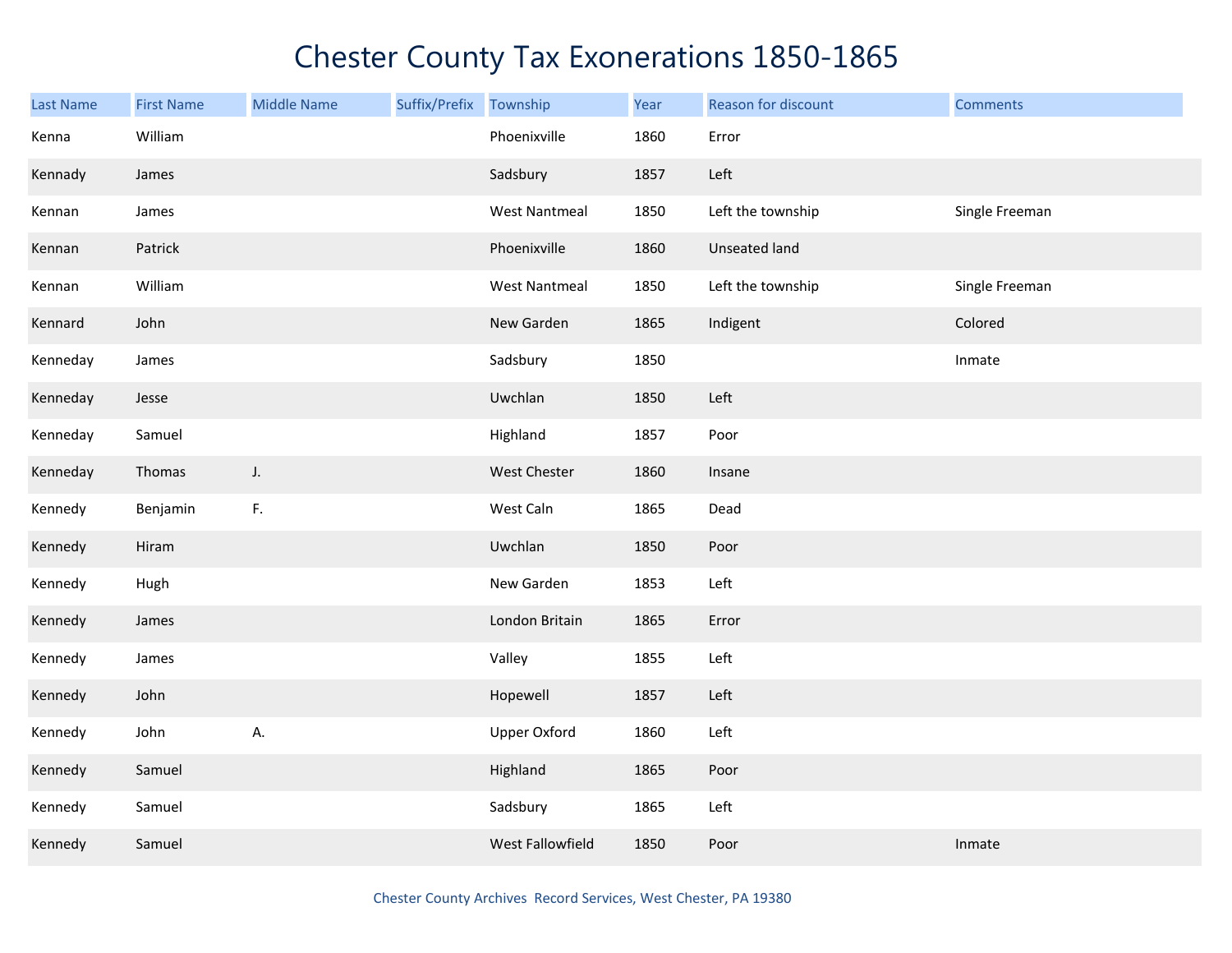| <b>Last Name</b> | <b>First Name</b> | <b>Middle Name</b> | Suffix/Prefix | Township             | Year | Reason for discount | <b>Comments</b> |
|------------------|-------------------|--------------------|---------------|----------------------|------|---------------------|-----------------|
| Kennedy          | T.                | J.                 |               | West Chester         | 1857 |                     |                 |
| Kennedy          | Thomas            | J.                 |               | East Nottingham      | 1853 |                     |                 |
| Kennedy          | Thomas            | J.                 |               | West Chester         | 1859 | Left                |                 |
| Kennedy          | W.                |                    |               | New London           | 1855 | Dog Dead            |                 |
| Kennedy          | William           |                    |               | New London           | 1859 |                     |                 |
| Kennery          | William           |                    |               | Kennett              | 1853 |                     |                 |
| Kennett Acade    |                   |                    |               | Kennett              | 1850 |                     |                 |
| Kenney           | Dennis            |                    |               | West Whiteland       | 1850 |                     | Single Freeman  |
| Kenney           | Lemuel            |                    |               | Lower Oxford         | 1853 |                     |                 |
| Kenning          | Charles           |                    |               | West Pikeland        | 1859 | Left                |                 |
| Kennison         | John              |                    |               | <b>Upper Uwchlan</b> | 1859 | Deceased            |                 |
| Kenny            | Francis           |                    |               | Highland             | 1860 | Left                |                 |
| Kenny            | Francis           |                    |               | Highland             | 1865 | Poor                |                 |
| Kenny            | Michael           |                    |               | East Nottingham      | 1857 | Left                |                 |
| Kenny            | William           |                    |               | Phoenixville         | 1860 | Left                |                 |
| Kent             | Benjamin          |                    |               | Penn                 | 1856 | Dog Dead            |                 |
| Kent             | Garison           |                    |               | West Fallowfield     | 1860 | Under age           |                 |
| Kent             | Henry             |                    |               | New Garden           | 1860 | Left                |                 |
| Kent             | Henry             |                    |               | Penn                 | 1856 | Left township       |                 |
| Kent             | William           | W.                 |               | London Grove         | 1856 | Left                | Inmate          |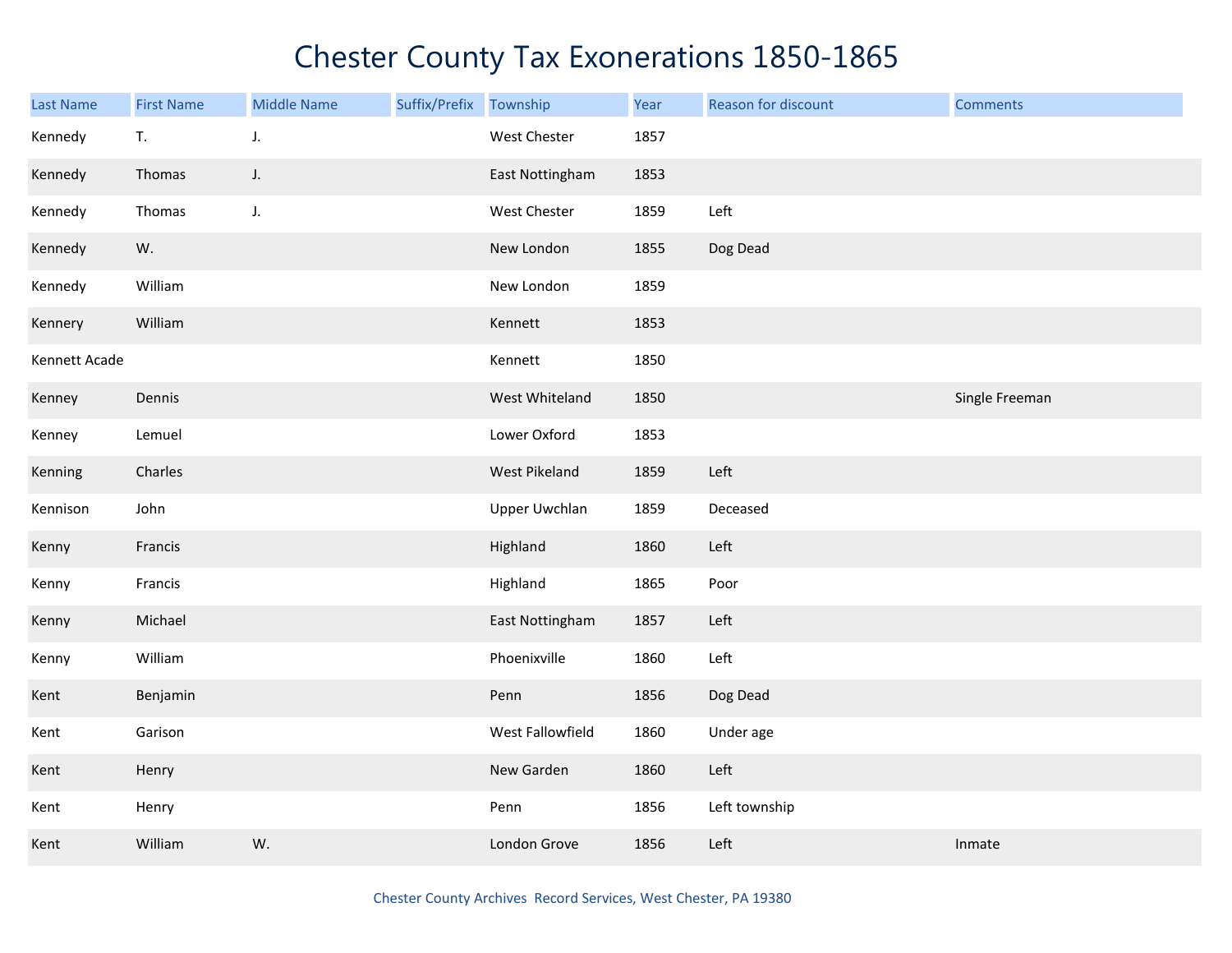| Last Name | <b>First Name</b> | <b>Middle Name</b> | Suffix/Prefix | Township             | Year | Reason for discount       | <b>Comments</b> |
|-----------|-------------------|--------------------|---------------|----------------------|------|---------------------------|-----------------|
| Kent      | William           |                    |               | Londonderry          | 1860 | Dog shot                  |                 |
| Kenworthy | Hugh              |                    |               | Valley               | 1856 | Error                     |                 |
| Kenworthy | John              |                    |               | Sadsbury             | 1850 |                           | Inmate          |
| Keough    | John              |                    | Estate        | Phoenixville         | 1897 | Settled                   | 4th & 5th Ward  |
| Keough    | William           |                    |               | West Chester         | 1855 | Left                      |                 |
| Kephart   | David             |                    |               | <b>East Nantmeal</b> | 1855 | Left                      |                 |
| Kephart   | George            |                    |               | <b>East Nantmeal</b> | 1852 |                           |                 |
| Kephart   | John              |                    |               | Warwick              | 1856 |                           |                 |
| Kephart   | Josiah            | S.                 |               | Willistown           | 1865 | Left                      |                 |
| Kerbey    | Nathaniel         |                    |               | Warwick              | 1857 |                           |                 |
| Kerby     | Abraham           |                    |               | Warwick              | 1853 | Left                      | Paid            |
| Kerkner   | Joseph            |                    |               | East Whiteland       | 1855 |                           |                 |
| Kerlin    | Francis           |                    |               | East Whiteland       | 1856 | Left                      |                 |
| Kerlin    | John              |                    |               | West Brandywine      | 1860 | Left the township         |                 |
| Kernes    | James             |                    |               | London Grove         | 1859 | Left                      |                 |
| Kerney    | William           |                    |               | West Nottingham      | 1850 |                           | Inmate          |
| Kerns     | Dixson            |                    |               | Kennett              | 1850 |                           | Crossed out     |
| Kerns     | Jacob             | D.                 |               | New London           | 1850 | Moved out of the township | Inmate          |
| Kerns     | John              |                    |               | East Marlborough     | 1850 | Poor                      | Single Freeman  |
| Kerns     | John              |                    |               | East Marlborough     | 1857 | Left                      |                 |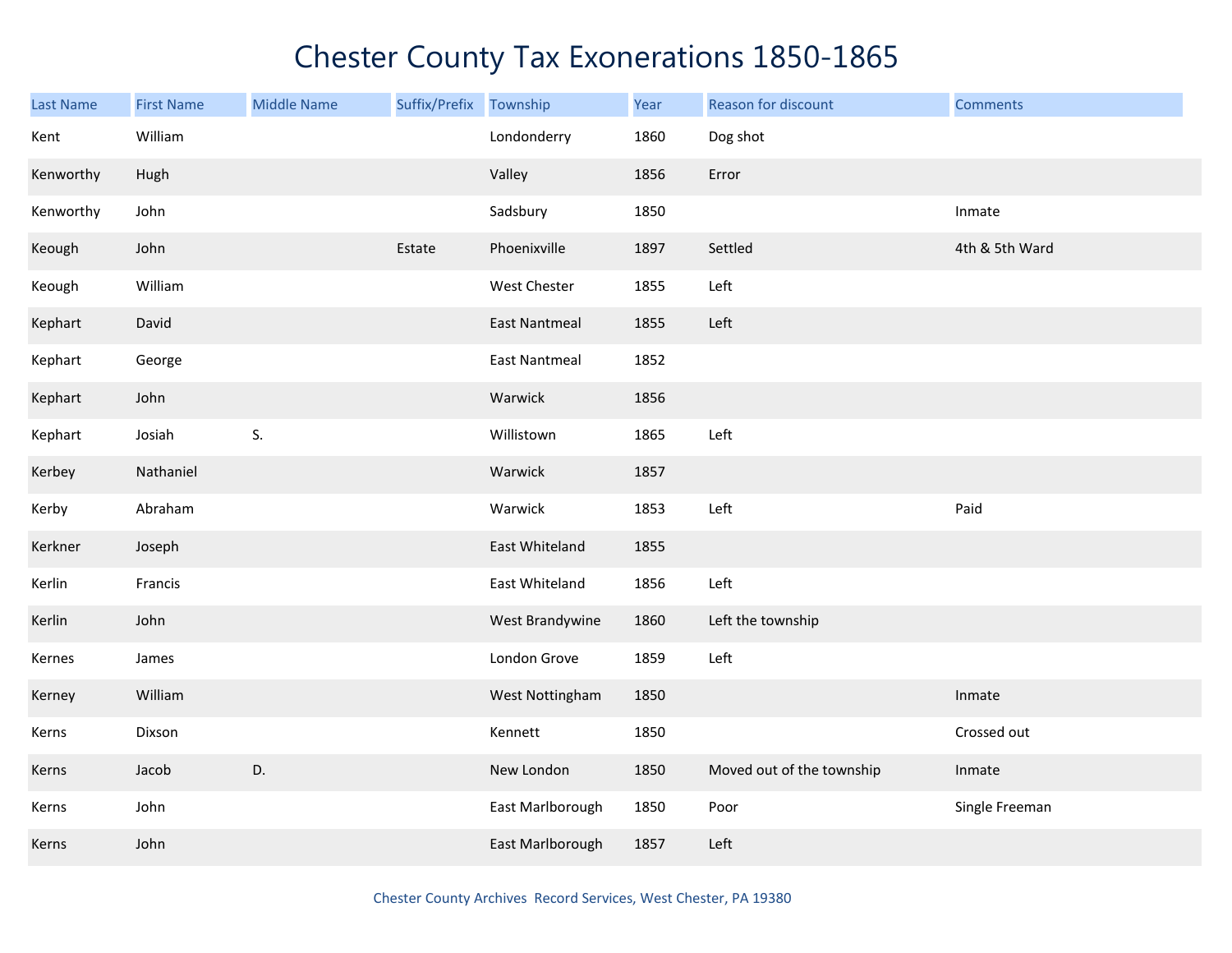| Last Name   | <b>First Name</b> | <b>Middle Name</b> | Suffix/Prefix | Township         | Year | Reason for discount      | <b>Comments</b> |
|-------------|-------------------|--------------------|---------------|------------------|------|--------------------------|-----------------|
| Kerns       | John              |                    |               | East Marlborough | 1865 | Poor                     |                 |
| Kerns       | Neal              |                    |               | Valley           | 1860 | Poor                     |                 |
| Kerns       | William           |                    |               | London Grove     | 1855 | Left                     | Single Freeman  |
| Kerper      | Abraham           |                    |               | Phoenixville     | 1860 | Left                     |                 |
| Kerr        | Henry             |                    |               | Honey Brook      | 1865 | Left                     |                 |
| Kerr        | Thompson          |                    |               | East Nottingham  | 1850 | Lives in West Nottingham | Inmate          |
| Kersey      | Samuel            |                    | Estate        | West Whiteland   | 1851 | Unseated land            |                 |
| Kesler      | Henry             |                    |               | West Goshen      | 1850 | Left the township        |                 |
| Kettler     | Henry             |                    |               | Uwchlan          | 1852 | Gone                     |                 |
| Ketzler     | Henry             |                    |               | Uwchlan          | 1860 | Poor                     |                 |
| Kevan       | Dennis            |                    |               | Phoenixville     | 1860 | Duplicate                |                 |
| Keys        | James             |                    |               | West Nottingham  | 1859 | Poor                     |                 |
| Kidney      | Dennis            |                    |               | New London       | 1852 | Left                     |                 |
| Kidwallader | Davis             |                    |               | West Whiteland   | 1851 | Left the township        | Single Freeman  |
| Kilchrist   | Hugh              |                    |               | Honey Brook      | 1854 | Left                     |                 |
| Kilday      | John              |                    |               | Phoenixville     | 1860 | Error                    |                 |
| Kilday      | Thomas            |                    |               | Phoenixville     | 1860 | Left                     |                 |
| Kiles       | Henry             |                    |               | Kennett          | 1850 | Not found                | Inmate          |
| Kilgore     | Jackson           |                    |               | London Britain   | 1857 |                          |                 |
| Kilgrist    | Hugh              |                    |               | Honey Brook      | 1853 | Left                     |                 |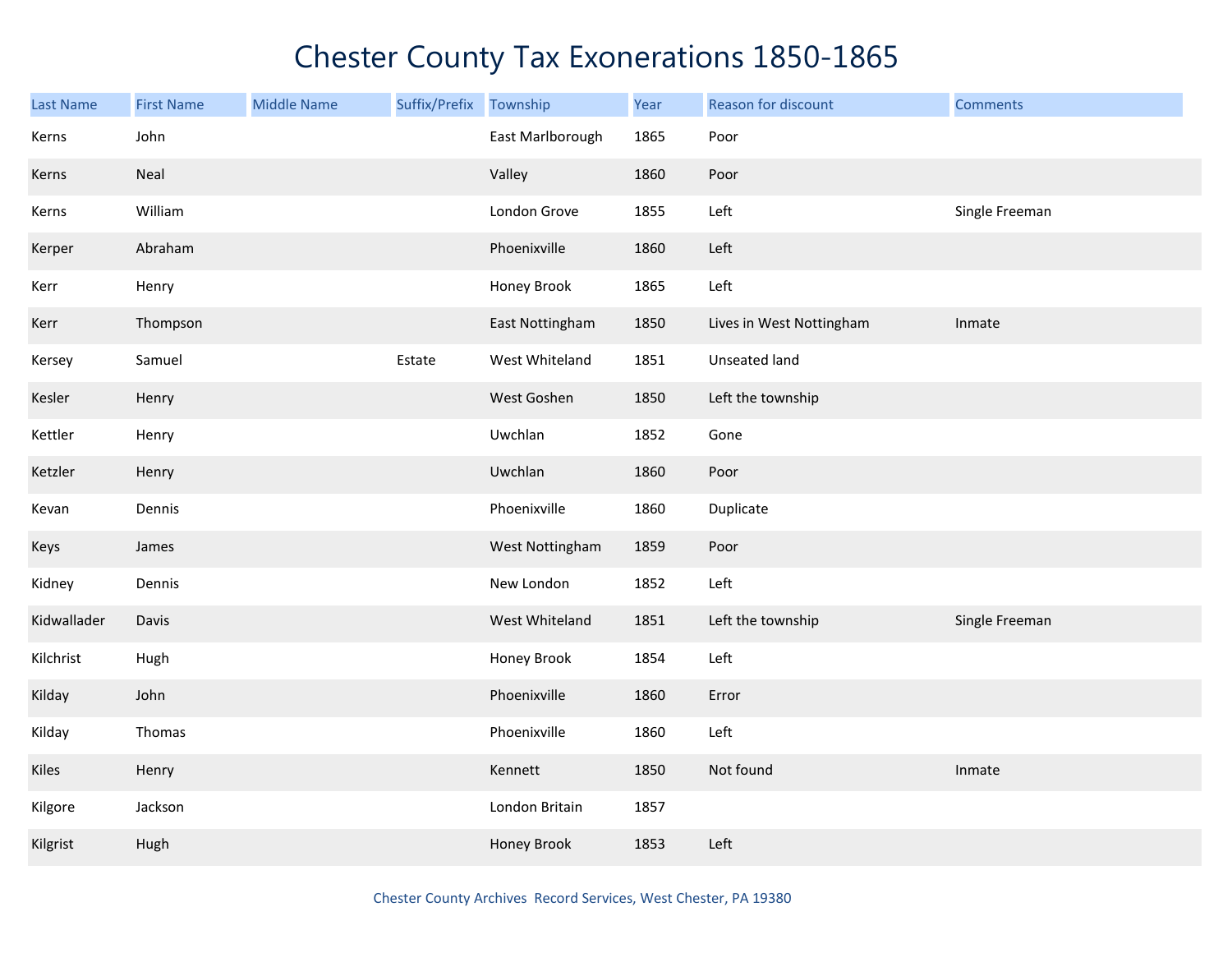| Last Name  | <b>First Name</b> | <b>Middle Name</b> | Suffix/Prefix | Township           | Year | Reason for discount | <b>Comments</b> |
|------------|-------------------|--------------------|---------------|--------------------|------|---------------------|-----------------|
| Kilheprem  | John              |                    |               | West Chester       | 1854 | Left                |                 |
| Kilpatrick | Alexandria        |                    |               | West Whiteland     | 1860 | Left                |                 |
| Kilpatrick | John              |                    |               | West Pikeland      | 1859 | Not of age          |                 |
| Kilpatrick | John              |                    |               | West Pikeland      | 1860 | Left                |                 |
| Kilpatrick | Joseph            | Η.                 |               | Willistown         | 1865 | Left                |                 |
| Kim        | Milton            |                    |               | <b>Honey Brook</b> | 1853 | Left                |                 |
| Kimble     | Ε.                |                    |               | East Nottingham    | 1855 | Left                |                 |
| Kimble     | Ezra              |                    |               | New London         | 1852 | Left                |                 |
| Kimble     | George            |                    |               | Londonderry        | 1853 |                     |                 |
| Kimble     | Havard            |                    |               | Londonderry        | 1865 | Pays tax in land    |                 |
| Kimble     | Israel            |                    |               | Kennett Square     | 1860 | Left                |                 |
| Kimble     | Israel            |                    |               | Londonderry        | 1857 | Poor                |                 |
| Kimble     | Jacob             |                    |               | East Nottingham    | 1853 | Left                |                 |
| Kimble     | Jane              |                    |               | New London         | 1852 | No Dog              |                 |
| Kimble     | John              |                    |               | West Nottingham    | 1857 | Pays land tax       |                 |
| Kimble     | Larew             |                    |               | East Nottingham    | 1853 |                     |                 |
| Kimble     | Laru              |                    |               | Lower Oxford       | 1859 |                     |                 |
| Kimble     | Larue             |                    |               | West Nottingham    | 1857 | Poor                |                 |
| Kimble     | Norris            | W.                 |               | Franklin           | 1854 |                     |                 |
| Kimble     | Samuel            |                    |               | New London         | 1898 |                     |                 |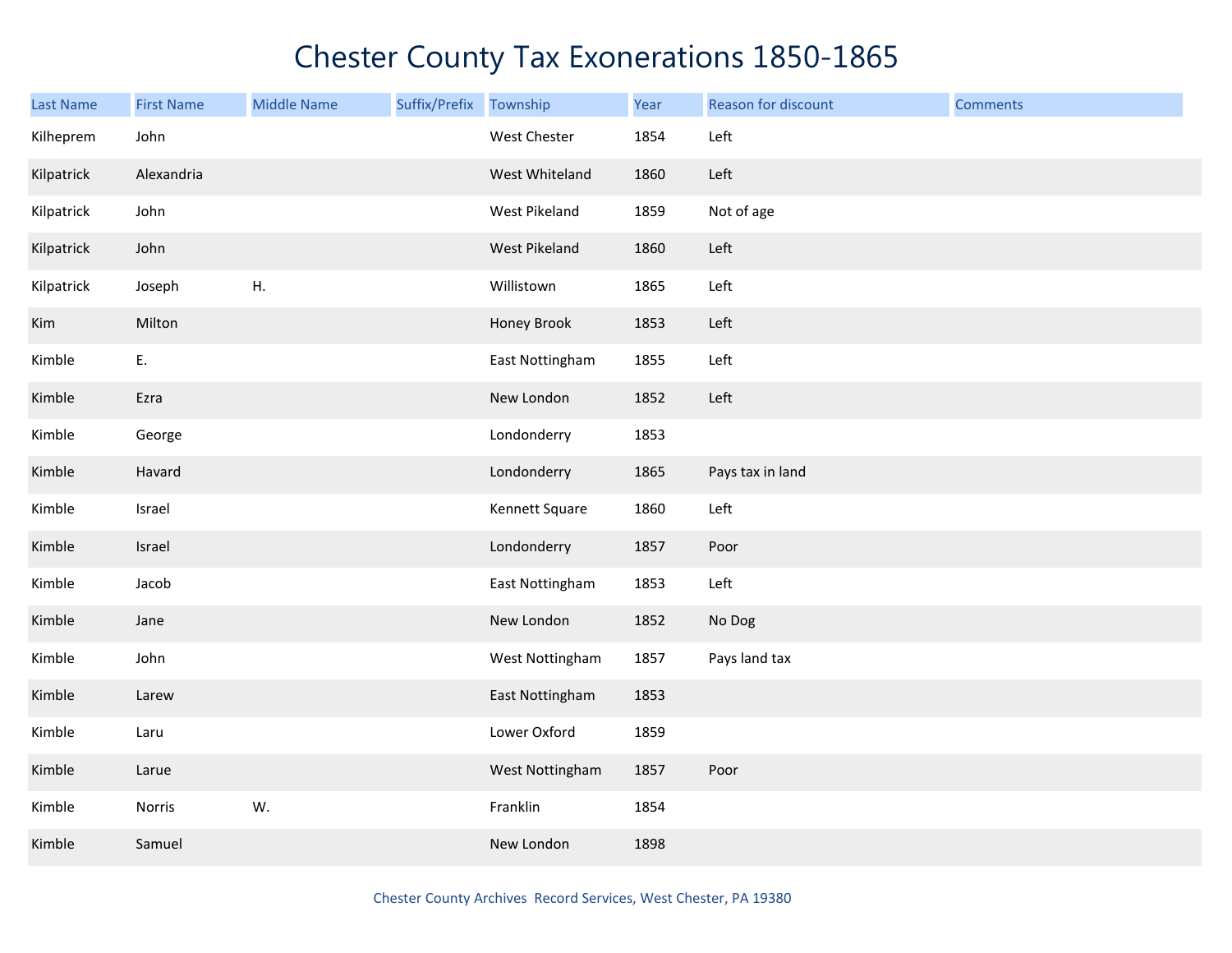| <b>Last Name</b> | <b>First Name</b> | <b>Middle Name</b> | Suffix/Prefix Township |                      | Year | Reason for discount   | <b>Comments</b> |
|------------------|-------------------|--------------------|------------------------|----------------------|------|-----------------------|-----------------|
| Kime             | Henry             |                    |                        | Warwick              | 1857 |                       |                 |
| Kime             | John              |                    |                        | Warwick              | 1859 | Left                  |                 |
| Kime             | Michael           |                    |                        | Phoenixville         | 1860 |                       |                 |
| Kimes            | <b>B.</b>         | Franklin           |                        | Newlin               | 1850 | Gone                  |                 |
| Kimes            | David             |                    |                        | Warwick              | 1859 | Error                 |                 |
| Kimes            | Henry             |                    |                        | Sadsbury             | 1857 | Left                  |                 |
| Kimes            | Jacob             |                    |                        | Sadsbury             | 1855 |                       |                 |
| Kimes            | James             |                    |                        | Warwick              | 1857 |                       |                 |
| Kimes            | Jesse             |                    |                        | West Pikeland        | 1856 | Left                  |                 |
| Kimes            | Jesse             |                    |                        | West Pikeland        | 1860 | Run off to the Rebels |                 |
| Kimes            | John              |                    |                        | <b>East Nantmeal</b> | 1853 | Poor                  | Crossed out     |
| Kimes            | Joseph            |                    |                        | East Whiteland       | 1850 |                       | Crossed out     |
| Kimes            | Thomas            |                    |                        | West Fallowfield     | 1850 | Left the township     | Inmate          |
| Kincade          | David             |                    |                        | East Whiteland       | 1865 | Left                  |                 |
| Kindridg         | Amos              |                    |                        | West Fallowfield     | 1855 | Poor                  |                 |
| King             | Brinton           |                    |                        | Birmingham           | 1860 | Left                  |                 |
| King             | Brinton           |                    |                        | Uwchlan              | 1855 | Poor                  |                 |
| King             | Brinton           |                    |                        | Uwchlan              | 1857 | Poor                  |                 |
| King             | Brinton           |                    |                        | West Brandywine      | 1857 | Left                  |                 |
| King             | Christopher       |                    |                        | Thornbury            | 1865 | Left                  |                 |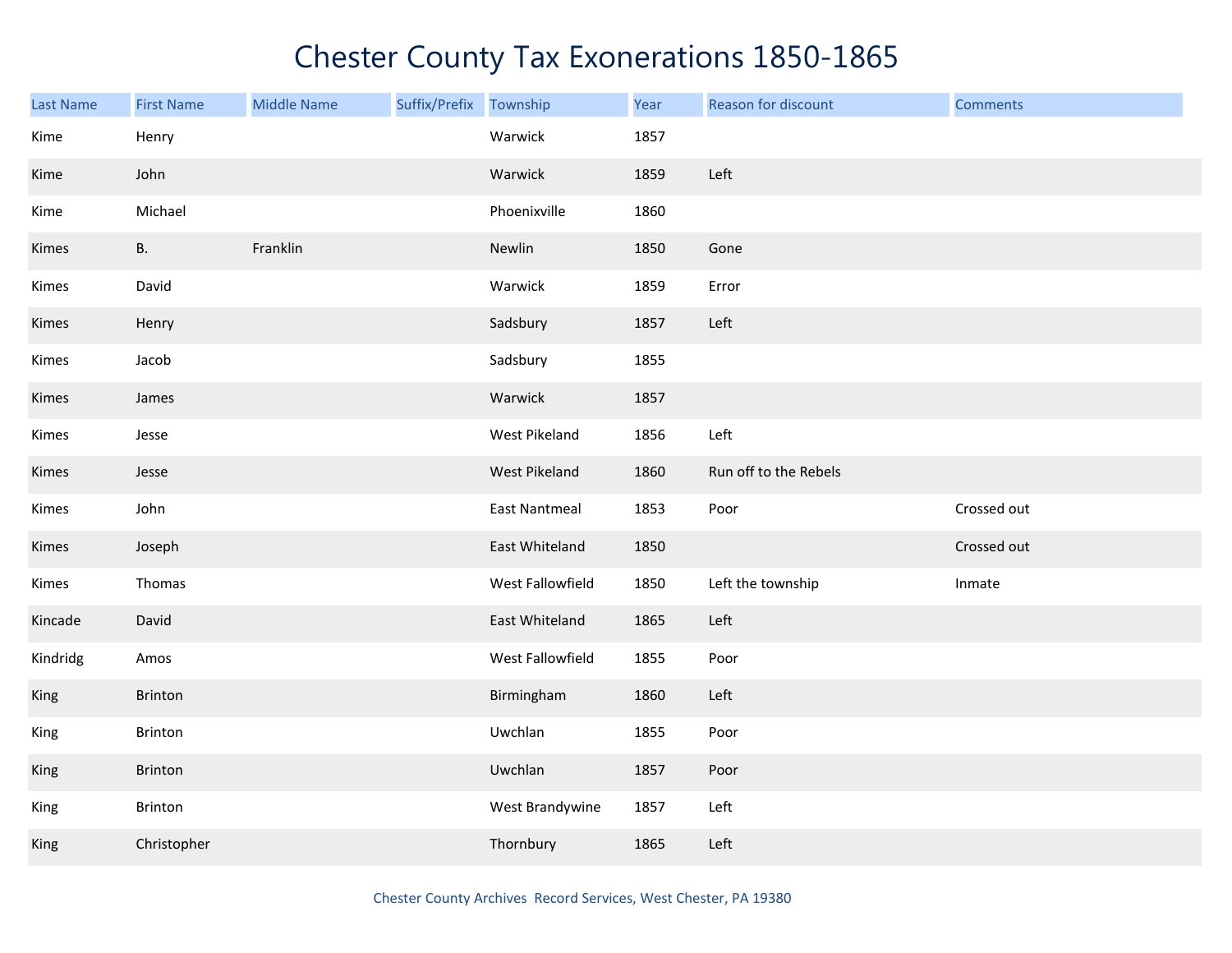| <b>Last Name</b> | <b>First Name</b> | <b>Middle Name</b> | Suffix/Prefix | Township            | Year | Reason for discount | <b>Comments</b> |
|------------------|-------------------|--------------------|---------------|---------------------|------|---------------------|-----------------|
| King             | Daniel            |                    |               | Downingtown, East   | 1898 | Removed             |                 |
| King             | David             |                    |               | East Whiteland      | 1857 | Error               |                 |
| King             | Edward            |                    |               | New Garden          | 1855 |                     |                 |
| King             | Eli               |                    |               | East Marlborough    | 1855 | Poor                |                 |
| King             | Emlina            |                    |               | Pennsbury           | 1853 |                     |                 |
| King             | George            |                    |               | Birmingham          | 1857 | Left                |                 |
| King             | George            |                    | Jr.           | West Pikeland       | 1854 | Left                |                 |
| King             | Isaac             |                    |               | Valley              | 1856 | Left                |                 |
| King             | Jarvis            |                    |               | East Marlborough    | 1849 | Left                | Inmate          |
| King             | Jarvis            |                    |               | East Marlborough    | 1850 | Left                | Single Freeman  |
| King             | John              |                    |               | Charlestown         | 1853 | Unseated land       |                 |
| King             | John              |                    |               | East Marlborough    | 1859 | Poor                |                 |
| King             | John              |                    |               | East Nottingham     | 1857 | Left                |                 |
| King             | John              |                    |               | Uwchlan             | 1851 |                     |                 |
| King             | Mary              |                    |               | Pennsbury           | 1853 |                     |                 |
| King             | Plumer            |                    |               | Uwchlan             | 1855 | Poor                |                 |
| King             | Samuel            |                    |               | West Pikeland       | 1855 | Left                |                 |
| King             | Thomas            |                    |               | <b>West Vincent</b> | 1851 |                     |                 |
| Kingsbury        | E.                | $\mathsf F.$       |               | Valley              | 1865 | Left                |                 |
| Kinison          | John              |                    |               | Uwchlan             | 1853 |                     |                 |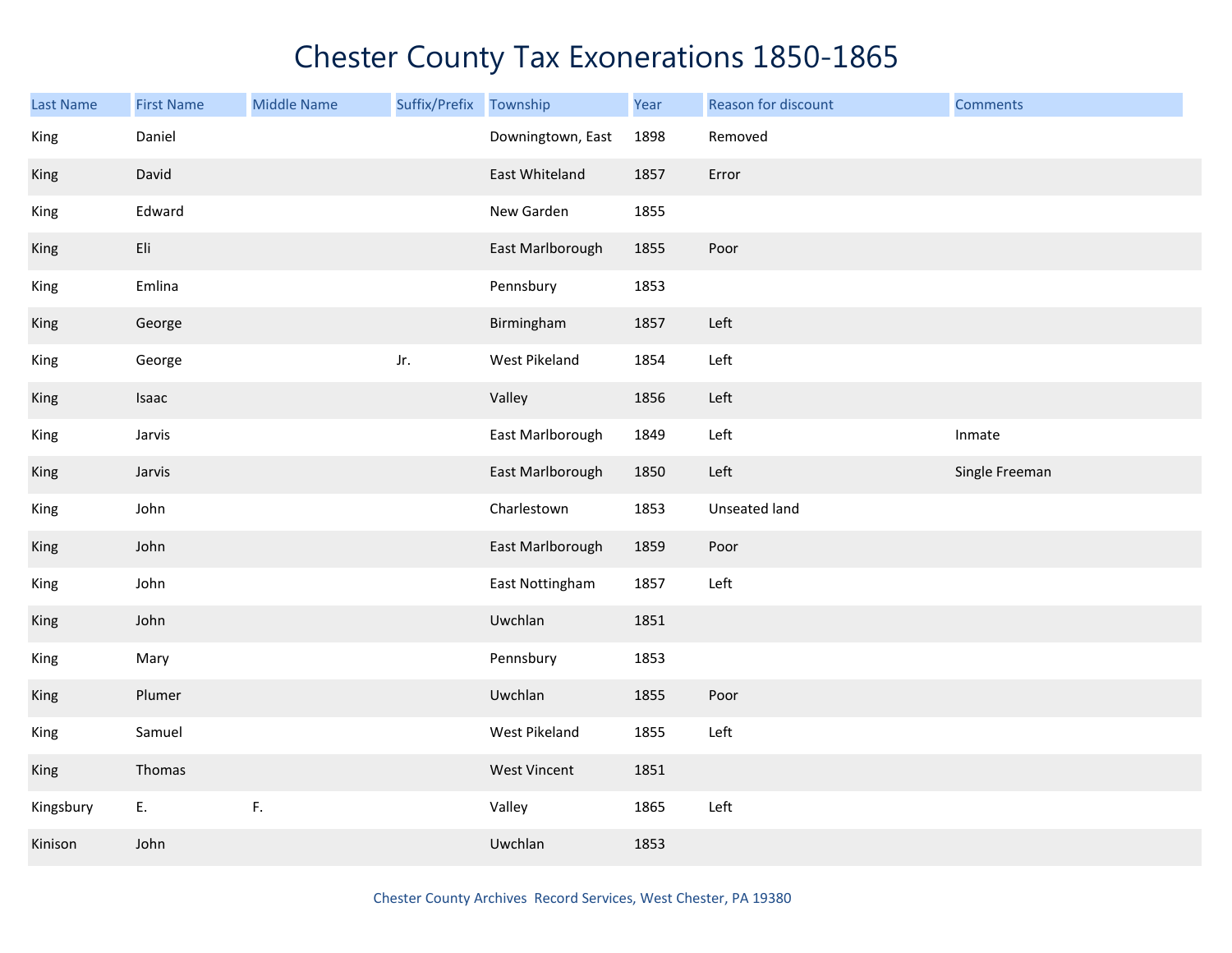| Last Name | <b>First Name</b> | <b>Middle Name</b> | Suffix/Prefix Township |                     | Year | Reason for discount      | <b>Comments</b> |
|-----------|-------------------|--------------------|------------------------|---------------------|------|--------------------------|-----------------|
| Kinkead   | John              |                    |                        | Charlestown         | 1857 | Left                     |                 |
| Kinley    | Samuel            |                    |                        | West Fallowfield    | 1860 | Left                     |                 |
| Kinney    | John              |                    |                        | West Chester        | 1860 | Deceased                 |                 |
| Kinsey    | Edward            |                    |                        | London Britain      | 1852 | Not found                |                 |
| Kinsey    | Edward            |                    |                        | Lower Oxford        | 1851 |                          |                 |
| Kinsey    | Edward            |                    |                        | Lower Oxford        | 1859 | Poor                     |                 |
| Kinsey    | Thomas            |                    |                        | Penn                | 1853 |                          |                 |
| Kinsey    | William           |                    |                        | <b>Upper Oxford</b> | 1856 |                          |                 |
| Kinzer    | Azariah           |                    |                        | Honey Brook         | 1850 | Left township            | Single Freeman  |
| Kipe      | Alfred            |                    |                        | Pennsbury           | 1850 | Out                      |                 |
| Kirk      | Chalkly           |                    |                        | London Grove        | 1856 | Left                     | Inmate          |
| Kirk      | Garrett           |                    |                        | West Bradford       | 1855 | Left                     |                 |
| Kirk      | Garrett           |                    |                        | West Bradford       | 1856 | Poor                     |                 |
| Kirk      | Henry             | C.                 |                        | West Nottingham     | 1865 | Left                     |                 |
| Kirk      | Hiram             |                    |                        | Valley              | 1860 | Left                     |                 |
| Kirk      | Howel             |                    |                        | West Nottingham     | 1850 | Has his home in Maryland | Inmate          |
| Kirk      | J.                | R.                 |                        | West Chester        | 1860 | Poor                     |                 |
| Kirk      | James             |                    |                        | West Chester        | 1859 | Dead                     |                 |
| Kirk      | Jane              |                    | Mrs.                   | Phoenixville        | 1897 |                          | 4th & 5th Ward  |
| Kirk      | Jesse             |                    |                        | West Goshen         | 1859 | Left                     |                 |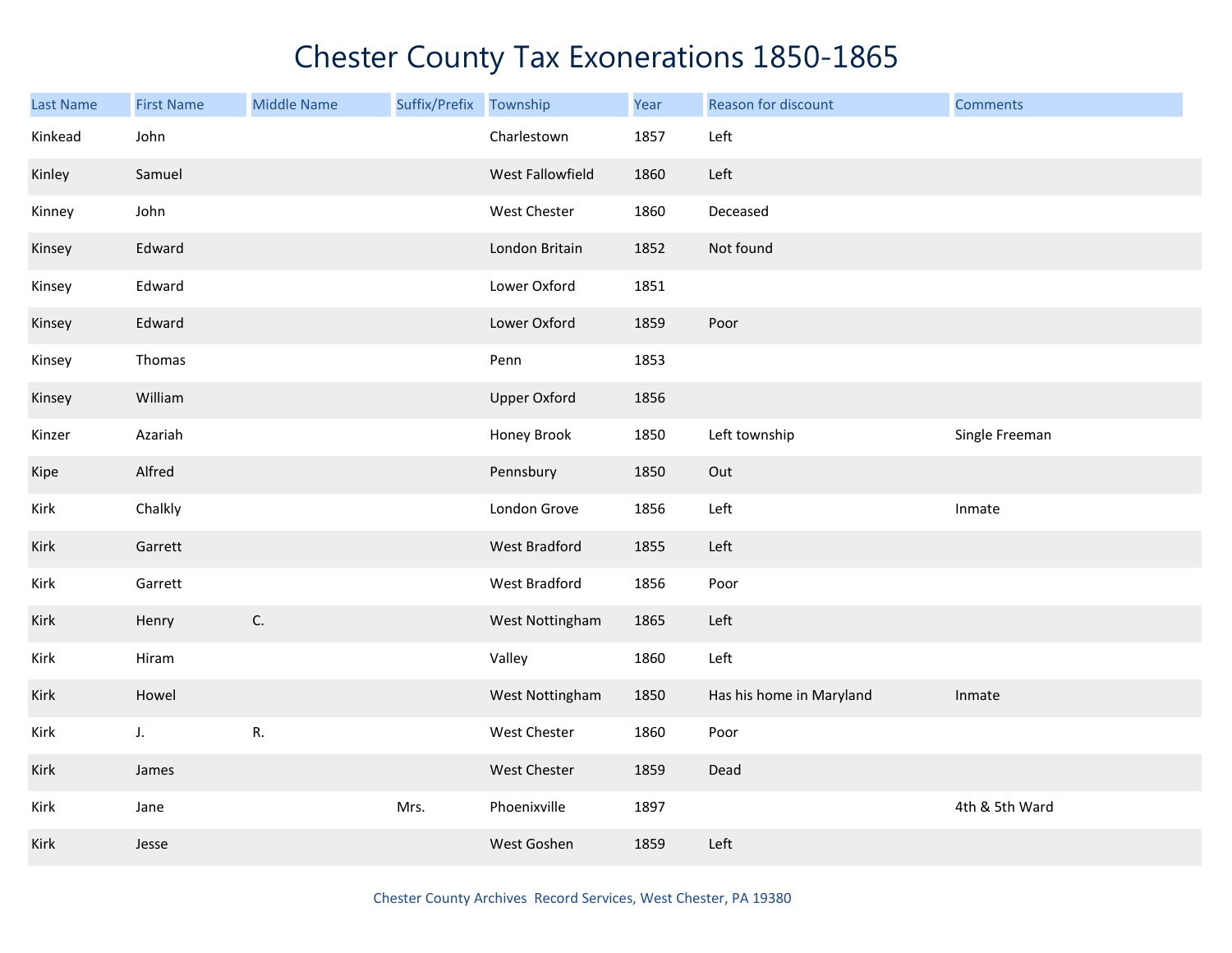| <b>Last Name</b> | <b>First Name</b> | <b>Middle Name</b> | Suffix/Prefix | Township             | Year | Reason for discount | <b>Comments</b> |
|------------------|-------------------|--------------------|---------------|----------------------|------|---------------------|-----------------|
| Kirk             | John              |                    |               | East Whiteland       | 1850 |                     |                 |
| Kirk             | John              | P.                 |               | East Whiteland       | 1856 | Poor                |                 |
| Kirk             | John              | P.                 |               | East Whiteland       | 1857 | Poor                |                 |
| Kirk             | Joseph            |                    |               | East Marlborough     | 1855 | Left                |                 |
| Kirk             | Levi              |                    |               | West Nottingham      | 1865 | Army                |                 |
| Kirk             | Thomas            |                    |               | West Whiteland       | 1853 | Left                |                 |
| Kirk             | Timothy           |                    |               | East Nottingham      | 1834 | No Dog              |                 |
| Kirk             | W.                |                    |               | Willistown           | 1856 | Left                |                 |
| Kirk             | William           | S.                 |               | West Whiteland       | 1851 | Error               |                 |
| Kirkner          | Henry             |                    |               | West Whiteland       | 1860 | Left                |                 |
| Kirkner          | Joseph            |                    |               | East Whiteland       | 1850 |                     | Crossed out     |
| Kirkner          | Joseph            |                    |               | East Whiteland       | 1856 | Left                |                 |
| Kirkpatrick      | Archibald         |                    |               | Uwchlan              | 1850 | Left                |                 |
| Kirkpatrick      | Archibald         |                    |               | Uwchlan              | 1851 | Refuses             | Inmate          |
| Kirkpatrick      | Archibald         |                    |               | Uwchlan              | 1859 | Left                |                 |
| Kirkpatrick      | George            |                    |               | <b>East Nantmeal</b> | 1855 | Worthless           |                 |
| Kirkpatrick      | George            |                    |               | <b>East Nantmeal</b> | 1856 |                     |                 |
| Kirkpatrick      | George            |                    |               | <b>East Nantmeal</b> | 1860 | Poor                |                 |
| Kirkpatrick      | George            |                    |               | East Pikeland        | 1850 | Unable to pay       | Inmate          |
| Kirkpatrick      | George            |                    |               | Warwick              | 1850 | Left the township   |                 |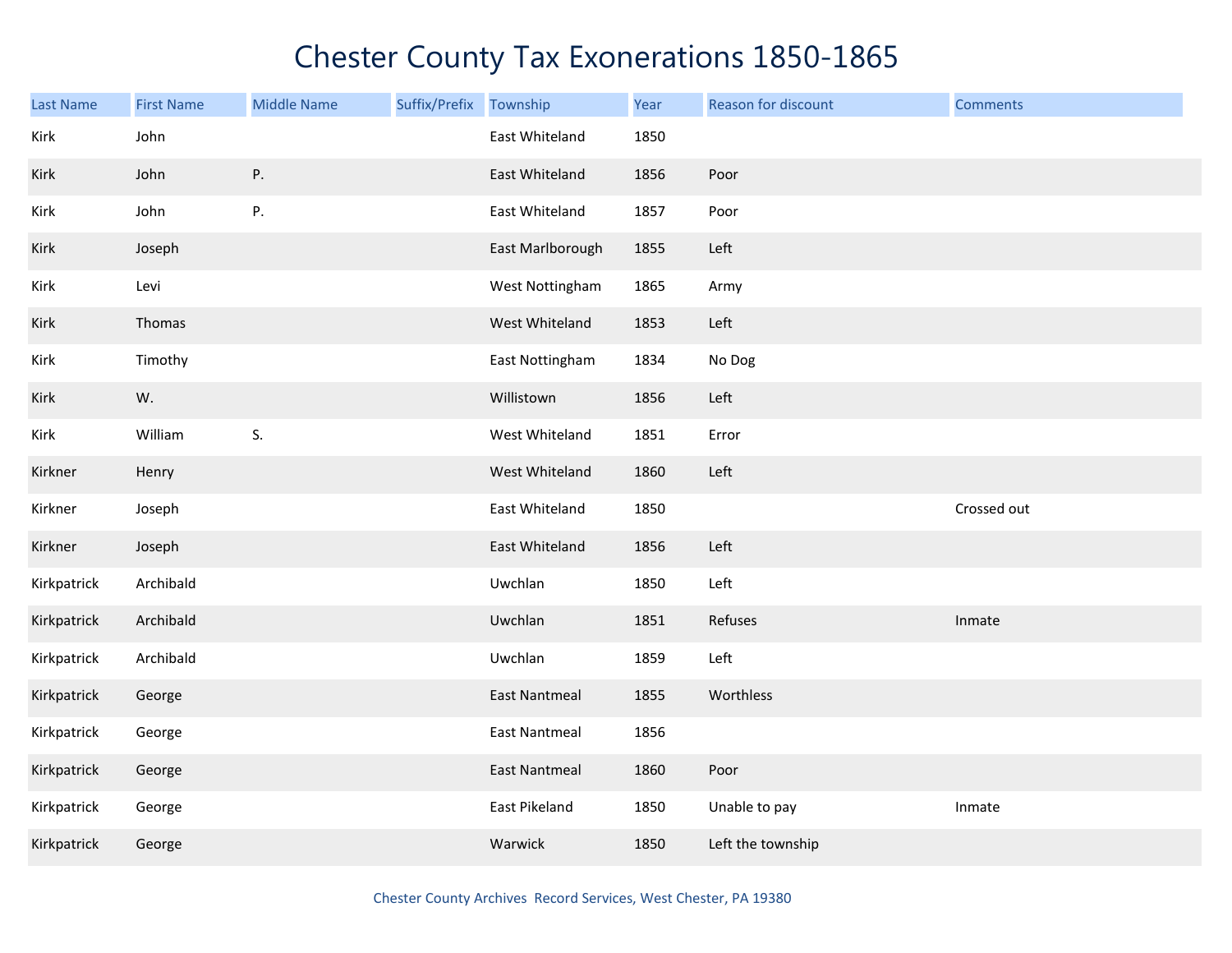| <b>Last Name</b> | <b>First Name</b> | <b>Middle Name</b> | Suffix/Prefix Township |                      | Year | Reason for discount | <b>Comments</b> |
|------------------|-------------------|--------------------|------------------------|----------------------|------|---------------------|-----------------|
| Kirkpatrick      | Joseph            |                    |                        | Warwick              | 1853 | Gone                |                 |
| Kirkpatrick      | Robert            |                    |                        | <b>East Nantmeal</b> | 1850 | Left                | Single Freeman  |
| Kirkpatrick      | Robert            |                    |                        | South Coventry       | 1855 | Poor                |                 |
| Kirkpatrick      | Robert            |                    |                        | Tredyffrin           | 1849 | Gone                |                 |
| Kirkpatrick      | Robert            |                    |                        | Valley               | 1855 | Left                |                 |
| Kirkpatrick      | Thomas            |                    |                        | <b>East Nantmeal</b> | 1850 | Left                | Single Freeman  |
| Kirkwood         | Robert            |                    |                        | Uwchlan              | 1850 | Poor                |                 |
| Kirley           | William           |                    |                        | Uwchlan              | 1853 |                     |                 |
| Kirvin           | Martin            |                    |                        | West Chester         | 1860 | Poor                |                 |
| Kirwin           | Martin            |                    |                        | Westtown             | 1857 | Left                |                 |
| Kiser            | John              |                    |                        | Phoenixville         | 1860 | Left                |                 |
| Kitchen          | John              | $\mathsf{C}.$      |                        | East Marlborough     | 1857 | Left                |                 |
| Kite             | Frederick         |                    |                        | New Garden           | 1853 | Left                |                 |
| Kite             | William           |                    |                        | London Grove         | 1859 | Left                |                 |
| Kite             | William           |                    |                        | New Garden           | 1852 |                     |                 |
| Kite             | William           | P.                 |                        | New Garden           | 1853 | Left                |                 |
| Kitselman        | $J_{\star}$       | Η.                 |                        | New London           | 1898 |                     |                 |
| Kitzleman        | Davis             |                    |                        | East Whiteland       | 1857 | Left                |                 |
| Kitzleman        | John              |                    |                        | New London           | 1857 | Left                |                 |
| Kitzleman        | Lem               |                    |                        | East Whiteland       | 1857 | Left                |                 |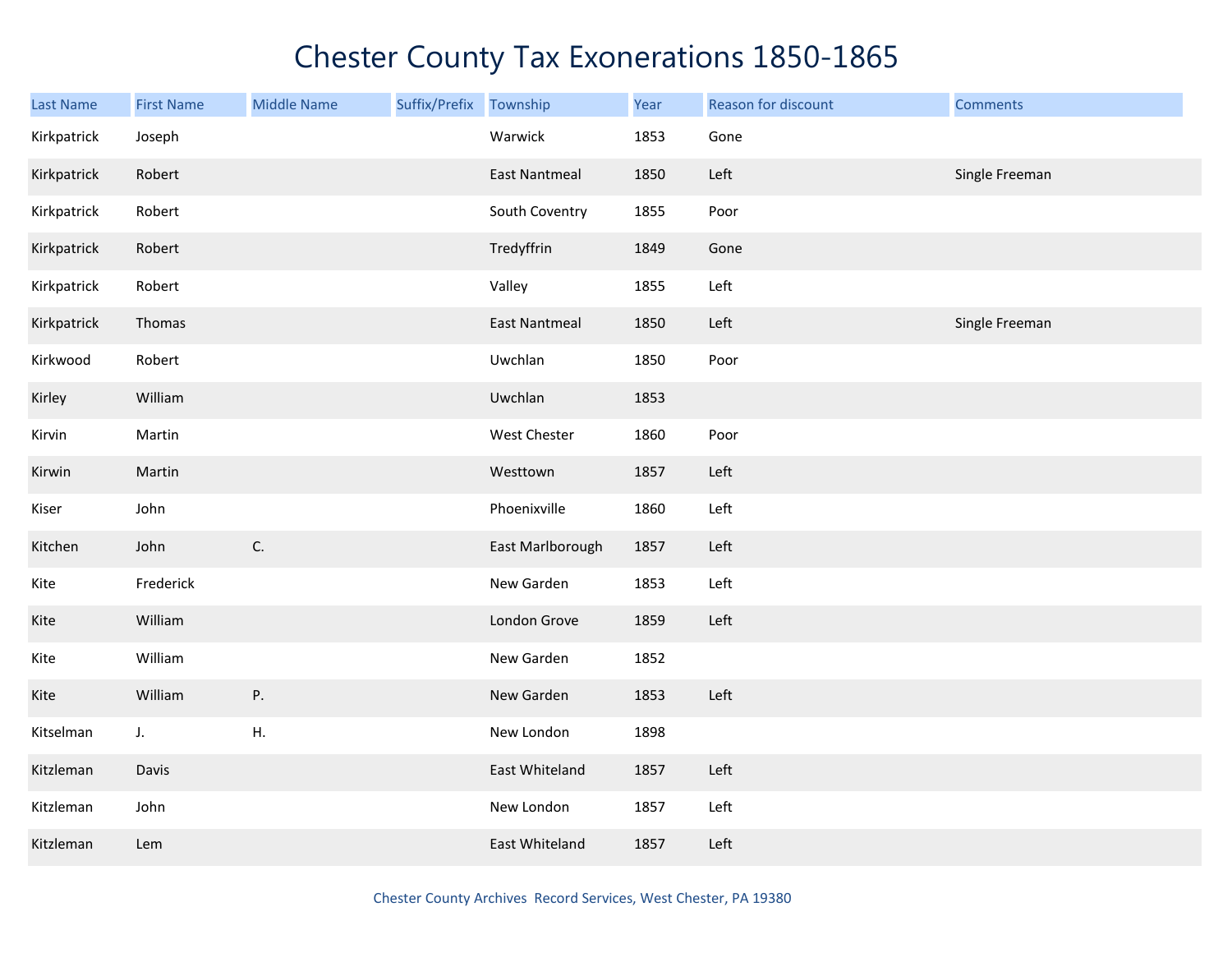| Last Name | <b>First Name</b> | <b>Middle Name</b> | Suffix/Prefix | Township            | Year | Reason for discount | <b>Comments</b>            |
|-----------|-------------------|--------------------|---------------|---------------------|------|---------------------|----------------------------|
| Kitzleman | Lenard            |                    |               | East Whiteland      | 1857 | Left                |                            |
| Klenk     | William           |                    |               | Phoenixville        | 1860 | Left                |                            |
| Klimeback | John              |                    |               | West Pikeland       | 1857 | Left the township   |                            |
| Kline     | Charles           |                    |               | <b>West Vincent</b> | 1853 |                     |                            |
| Kline     | Harvey            | E.                 |               | Phoenixville        | 1897 |                     | 1st & 2nd & 4th & 6th Ward |
| Kline     | John              |                    |               | East Vincent        | 1853 | Left                |                            |
| Kline     | John              |                    |               | Kennett Square      | 1859 | Left                |                            |
| Kline     | John              |                    |               | Warwick             | 1860 | Dead                |                            |
| Kline     | John              |                    |               | <b>West Vincent</b> | 1853 |                     |                            |
| Kline     | John              |                    |               | <b>West Vincent</b> | 1857 | Left                |                            |
| Klop      | William           |                    |               | <b>West Vincent</b> | 1855 | Poor                | Inmate                     |
| Kloze     | Theofilas         |                    |               | East Caln           | 1853 |                     |                            |
| Klump     | Michael           |                    |               | Tredyffrin          | 1857 |                     |                            |
| Knapp     | Henry             |                    |               | East Vincent        | 1860 | Left                |                            |
| Knause    | Jacob             |                    |               | Londonderry         | 1859 | Left                |                            |
| Knawer    | Jacob             |                    |               | Valley              | 1860 | Left                |                            |
| Knerr     | Joshua            |                    |               | East Vincent        | 1856 | Left                |                            |
| Knight    | Bessy             |                    |               | East Nottingham     | 1855 |                     |                            |
| Knight    | George            | M.                 |               | East Marlborough    | 1859 | Poor                |                            |
| Knight    | George            |                    |               | London Grove        | 1853 |                     |                            |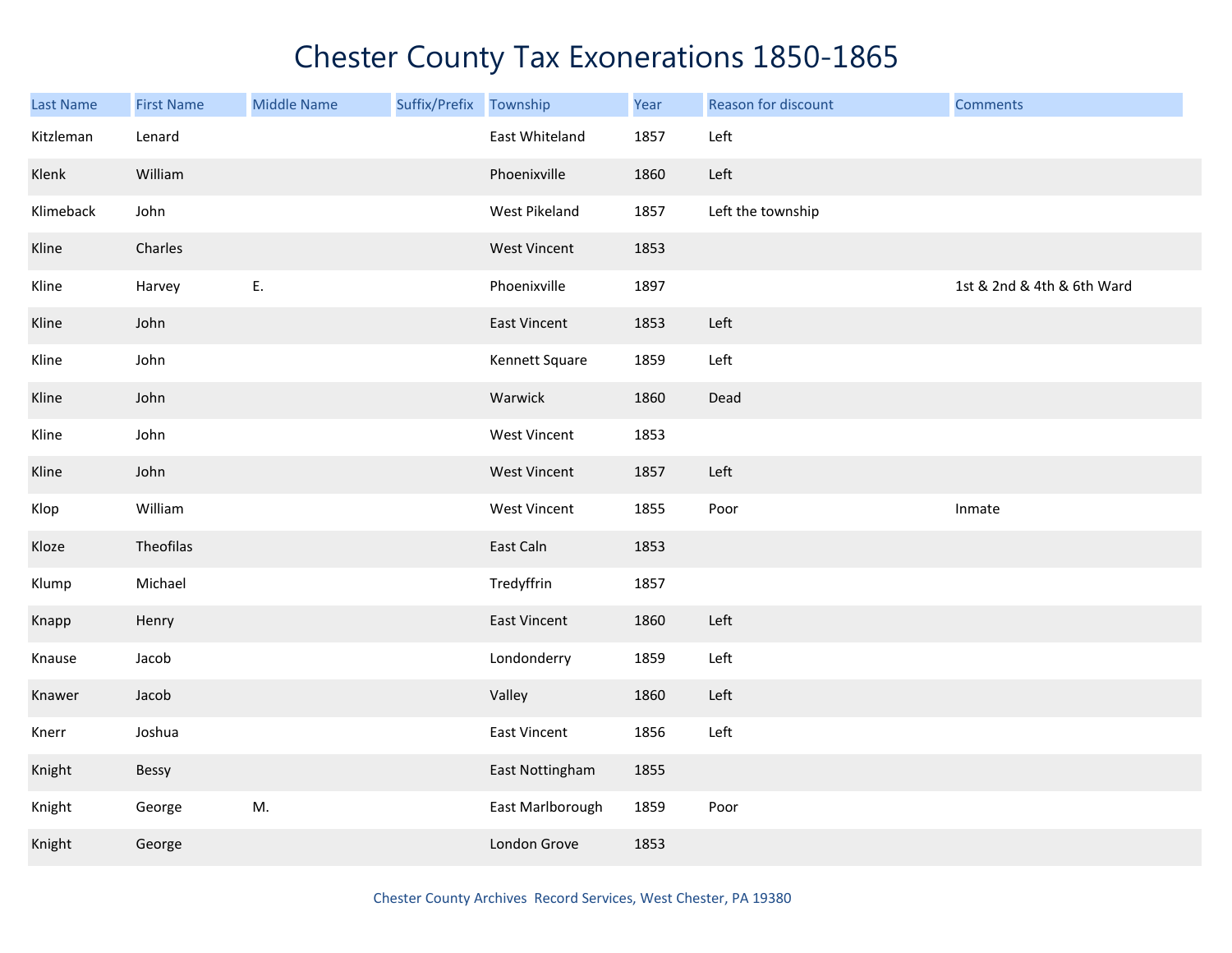| <b>Last Name</b> | <b>First Name</b> | <b>Middle Name</b> | Suffix/Prefix | Township             | Year | Reason for discount | <b>Comments</b> |
|------------------|-------------------|--------------------|---------------|----------------------|------|---------------------|-----------------|
| Knight           | Preston           |                    |               | East Marlborough     | 1855 | Left                |                 |
| Knight           | Samuel            | Ε.                 |               | East Marlborough     | 1855 | Not found           |                 |
| Knoles           | Patrick           |                    |               | Phoenixville         | 1860 | Duplicate           |                 |
| Knouse           | Jacob             |                    |               | Highland             | 1859 | Left                |                 |
| Knower           | David             |                    |               | <b>East Nantmeal</b> | 1850 | Left                | Single Freeman  |
| Knows            | Joseph            |                    |               | West Fallowfield     | 1850 | Left the township   | Single Freeman  |
| Knox             | James             |                    |               | Lower Oxford         | 1857 |                     | Inmate          |
| Koch             | Jonathan          |                    |               | North Coventry       | 1856 | Unseated land       |                 |
| Koch             | Jonathan          |                    |               | North Coventry       | 1857 | Error               |                 |
| Koil             | James             |                    |               | <b>Upper Oxford</b>  | 1850 |                     |                 |
| Kolb             | John              | D.                 |               | East Vincent         | 1851 | Error               |                 |
| Kolb             | Matthias          |                    |               | East Vincent         | 1856 | Left                |                 |
| Kolb             | Matthias          |                    |               | East Vincent         | 1857 |                     |                 |
| Kook             | John              |                    |               | West Pikeland        | 1856 | Poor                |                 |
| Kraul            | John              |                    |               | <b>East Coventry</b> | 1853 | Left                |                 |
| Krauser          | John              |                    | Jr.           | Uwchlan              | 1850 | Left                |                 |
| Krauser          | Joseph            |                    |               | <b>Upper Uwchlan</b> | 1859 | Left                |                 |
| Krebs            | John              |                    |               | Uwchlan              | 1852 | Left                |                 |
| Krenk            | John              |                    |               | Phoenixville         | 1860 | Left                |                 |
| Kreps            | John              |                    |               | Tredyffrin           | 1857 |                     |                 |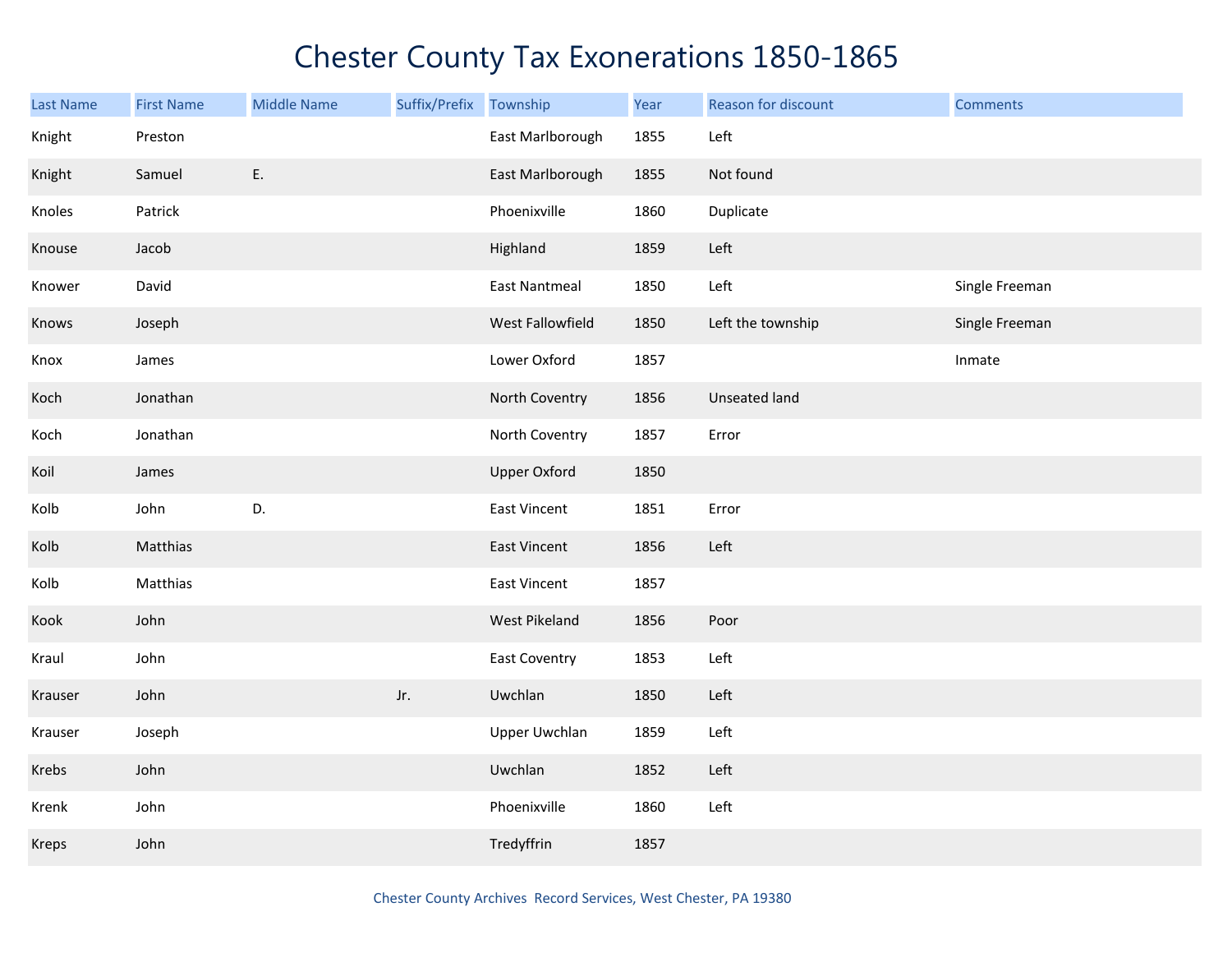| <b>Last Name</b> | <b>First Name</b> | <b>Middle Name</b> | Suffix/Prefix Township |                      | Year | Reason for discount | <b>Comments</b>            |
|------------------|-------------------|--------------------|------------------------|----------------------|------|---------------------|----------------------------|
| Kriden           | David             |                    |                        | <b>East Nantmeal</b> | 1857 | Left                |                            |
| Krim             | John              | Η.                 |                        | <b>West Nantmeal</b> | 1850 | Left the township   | Single Freeman             |
| Kriset           | Conrad            |                    |                        | East Vincent         | 1853 | Left                |                            |
| Kroll            | Frederick         |                    |                        | East Pikeland        | 1865 | Left                |                            |
| Kruger           | Fred              |                    | Estate                 | Phoenixville         | 1897 | Settled             | 1st & 2nd & 4th & 6th Ward |
| Kugler           | Joseph            |                    |                        | Charlestown          | 1860 | Left                |                            |
| Kugler           | Michael           |                    |                        | East Whiteland       | 1865 | Old & Poor          |                            |
| Kulp             | Henry             |                    |                        | <b>East Coventry</b> | 1860 | Left                |                            |
| Kulp             | John              |                    |                        | North Coventry       | 1855 | Error               |                            |
| Kulp             | John              |                    |                        | North Coventry       | 1855 |                     |                            |
| Kulp             | John              |                    |                        | North Coventry       | 1856 | Unseated land       |                            |
| Kulp             | John              |                    |                        | North Coventry       | 1857 | Error               |                            |
| Kulp             | Siles             |                    |                        | <b>West Vincent</b>  | 1857 | Left                |                            |
| Kunkle           | David             | C.                 |                        | Charlestown          | 1850 | Unseated land       |                            |
| Kunkle           | Jonathan          |                    |                        | West Pikeland        | 1865 | Left                |                            |
| Kurtz            | Christian         |                    |                        | <b>West Nantmeal</b> | 1859 | Error               |                            |
| Kurtz            | Edward            |                    |                        | Wallace              | 1864 |                     |                            |
| Kurtz            | Samuel            | W.                 |                        | Wallace              | 1853 | Left                |                            |
| Kurwin           | Martin            |                    |                        | Westtown             | 1855 | Unnaturalized       |                            |
| Kutz             | Peter             |                    |                        | <b>East Nantmeal</b> | 1855 | Poor                |                            |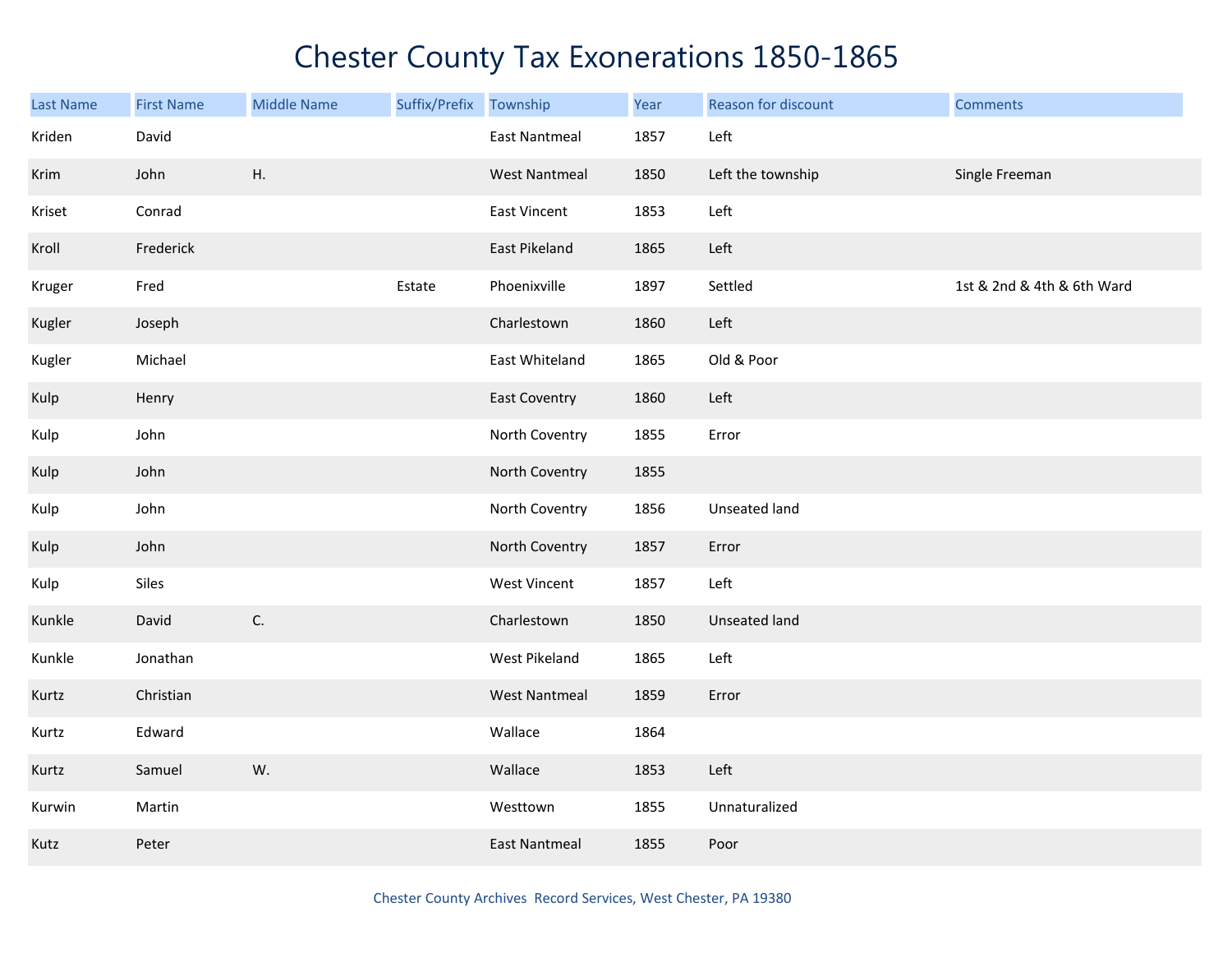| Last Name | <b>First Name</b> | <b>Middle Name</b> | Suffix/Prefix Township |                     | Year | Reason for discount   | <b>Comments</b> |
|-----------|-------------------|--------------------|------------------------|---------------------|------|-----------------------|-----------------|
| Lacey     | William           |                    |                        | Phoenixville        | 1860 | Poor                  |                 |
| Lachler   | Baxter            |                    |                        | West Nottingham     | 1865 | Left                  |                 |
| Lackey    | T.                | W.                 |                        | West Chester        | 1865 | Left                  |                 |
| Lackey    | William           | W.                 |                        | <b>West Chester</b> | 1859 | Error                 |                 |
| Lackland  | Jesse             |                    |                        | Kennett             | 1850 | Left township         | Inmate          |
| Lacklen   | Jesse             |                    |                        | Kennett             | 1857 | Left                  |                 |
| Lafferty  | Andrew            |                    |                        | West Pikeland       | 1865 | Error                 |                 |
| Lafferty  | Andrew            |                    |                        | West Vincent        | 1865 | Dead                  |                 |
| Lafferty  | В.                |                    |                        | East Nottingham     | 1853 |                       |                 |
| Lafferty  | Daniel            |                    |                        | West Pikeland       | 1860 | Left                  |                 |
| Lafferty  | David             | D.                 |                        | East Nottingham     | 1855 | Left                  |                 |
| Lafferty  | Hugh              |                    |                        | West Chester        | 1854 | Lunatic               |                 |
| Lafferty  | Hugh              |                    |                        | West Chester        | 1855 | Left                  |                 |
| Lafferty  | James             |                    |                        | East Nottingham     | 1853 |                       |                 |
| Lafferty  | Martin            |                    |                        | London Britain      | 1865 | Left                  | Since paid      |
| Lafferty  | Robert            |                    |                        | East Nottingham     | 1850 | Lives in Philadelphia |                 |
| Lafferty  | Samuel            |                    |                        | Sadsbury            | 1854 | Left                  |                 |
| Lahey     | Michael           |                    |                        | West Whiteland      | 1860 | Left                  |                 |
| Lahue     | Gyles             |                    |                        | Lower Oxford        | 1857 | Left                  | Inmate          |
| Lain      | Timothy           |                    |                        | Westtown            | 1855 | Unnaturalized         |                 |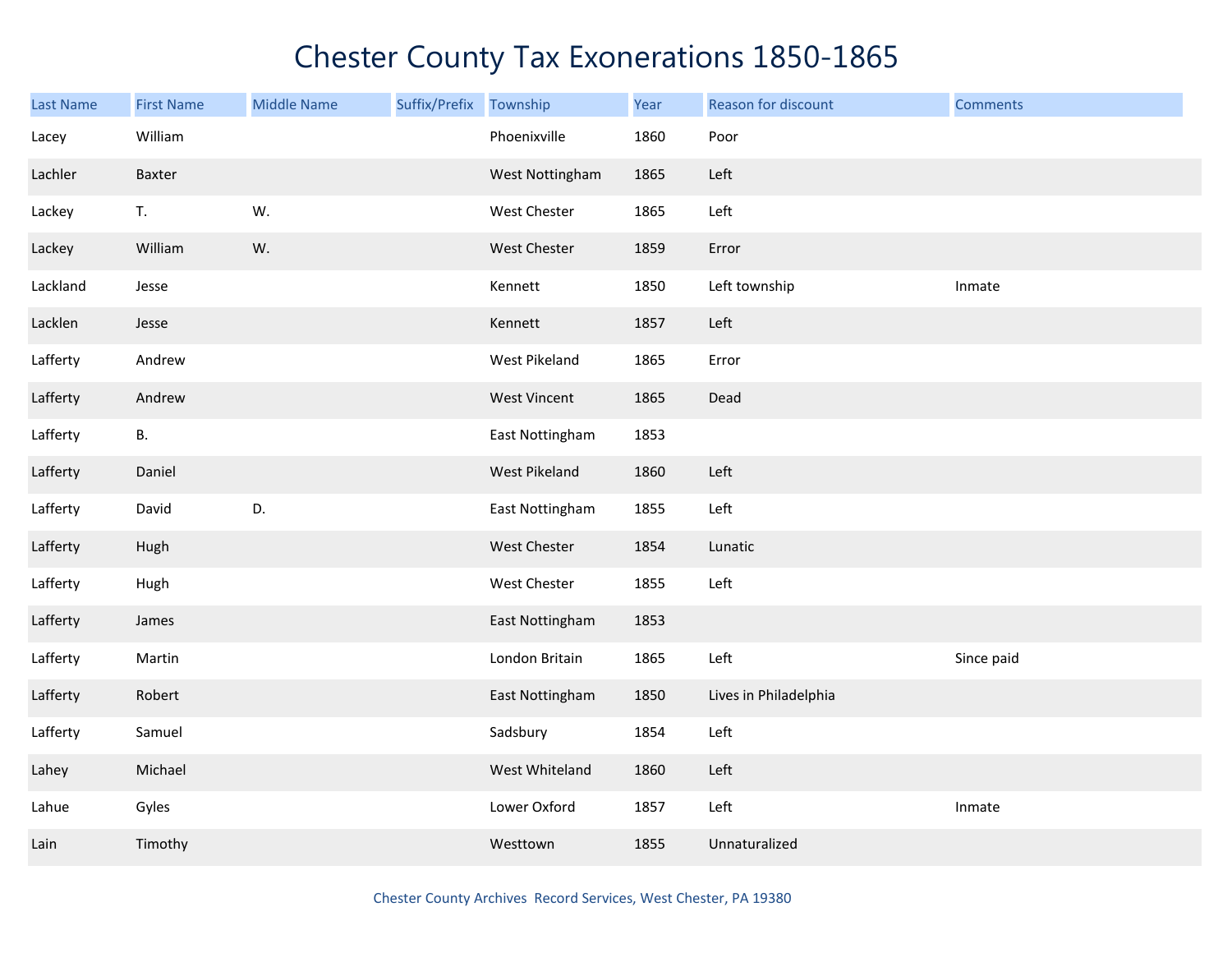| <b>Last Name</b> | <b>First Name</b> | <b>Middle Name</b> | Suffix/Prefix | Township            | Year | Reason for discount | <b>Comments</b> |
|------------------|-------------------|--------------------|---------------|---------------------|------|---------------------|-----------------|
| Laird            | Elijah            |                    |               | Charlestown         | 1850 | Left                | Inmate          |
| Laird            | John              |                    |               | East Caln           | 1865 | Poor                |                 |
| Laird            | Thomas            |                    |               | East Bradford       | 1857 | Left                |                 |
| Laird            | Thomas            |                    |               | East Caln           | 1858 |                     |                 |
| Laird            | Thomas            |                    |               | West Bradford       | 1856 | Poor                |                 |
| Lally            | Francis           |                    |               | Kennett             | 1850 | Left township       | Inmate          |
| Lamb             | Edward            |                    |               | New London          | 1850 | Left township       | Single Freeman  |
| Lamb             | Robert            |                    |               | Oxford Borough      | 1856 | "Not"               |                 |
| Lamb             | Robert            |                    |               | Oxford Borough      | 1857 | Poor                |                 |
| Lambert          | John              |                    |               | Tredyffrin          | 1850 | Gone                |                 |
| Lamborn          | Charles           | <b>B.</b>          |               | Kennett             | 1860 | Left                |                 |
| Lamborn          | Edward            |                    |               | <b>Upper Oxford</b> | 1857 | Left                |                 |
| Lamborn          | George            |                    |               | West Chester        | 1854 | Left                |                 |
| Lamborn          | Hadley            |                    |               | Kennett Square      | 1857 | Error               |                 |
| Lamborn          | Humphrey          |                    |               | West Bradford       | 1860 | Error               |                 |
| Lamborn          | Joseph            |                    |               | <b>Upper Oxford</b> | 1859 |                     |                 |
| Lamborn          | Joseph            | M.                 |               | <b>Upper Oxford</b> | 1860 | Deceased            |                 |
| Lamborn          | Joshua            |                    |               | West Fallowfield    | 1850 | Poor                | Inmate          |
| Lamborn          | Lewis             |                    |               | East Marlborough    | 1849 | Error               |                 |
| Lamborn          | Thomas            |                    |               | East Marlborough    | 1849 |                     | Crossed out     |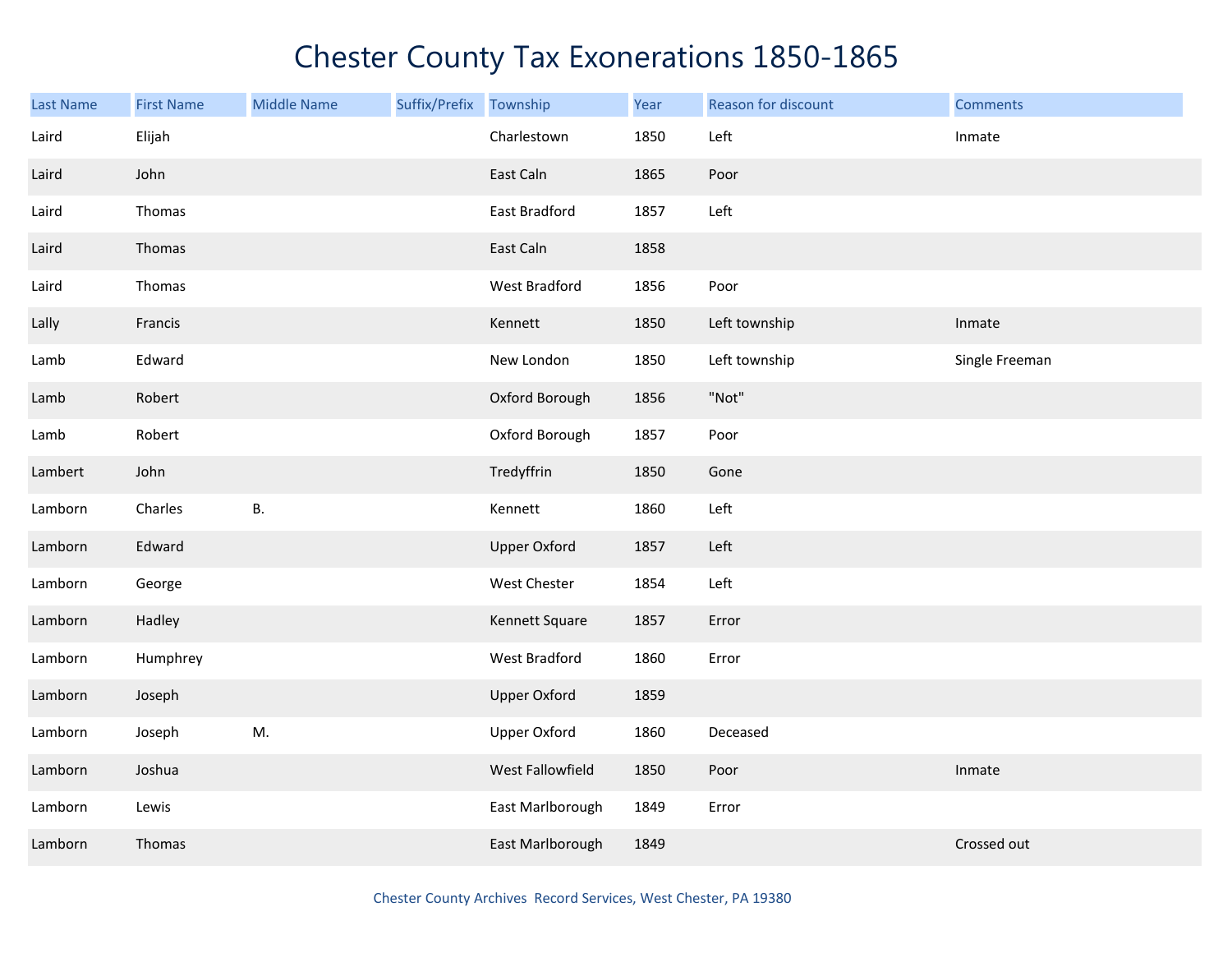| <b>Last Name</b> | <b>First Name</b> | <b>Middle Name</b> | Suffix/Prefix Township |                      | Year | Reason for discount | <b>Comments</b> |
|------------------|-------------------|--------------------|------------------------|----------------------|------|---------------------|-----------------|
| Lamborn          | Thomas            |                    |                        | East Marlborough     | 1849 | Poor                | Single Freeman  |
| Lamborn          | Thomas            |                    |                        | East Marlborough     | 1850 | Poor                | Inmate          |
| Lamborn          | Thomas            |                    |                        | East Marlborough     | 1852 |                     |                 |
| Lamborn          | William           |                    |                        | East Bradford        | 1853 |                     |                 |
| Lamborne         | George            | S.                 |                        | Pennsbury            | 1857 | Left                |                 |
| Lamborne         | George            | S.                 |                        | West Chester         | 1860 | Poor                |                 |
| Lamey            | Edward            |                    |                        | Honey Brook          | 1857 | Left                |                 |
| Lamma            | Levi              |                    |                        | Lower Oxford         | 1859 | Poor                |                 |
| Lamma            | Reece             |                    |                        | Lower Oxford         | 1857 | Left                | Inmate          |
| Lamma            | Reece             |                    |                        | Lower Oxford         | 1859 |                     |                 |
| Lamma            | Reese             |                    |                        | Lower Oxford         | 1853 |                     |                 |
| Lammey           | Edward            |                    |                        | <b>West Nantmeal</b> | 1850 | Unable to pay       | Inmate          |
| Lammey           | Edward            |                    |                        | <b>West Nantmeal</b> | 1859 | Left                |                 |
| Lammey           | Joseph            |                    |                        | <b>West Nantmeal</b> | 1850 | Left the township   | Inmate          |
| Lammey           | Levi              | C.                 |                        | Lower Oxford         | 1860 | Poor                |                 |
| Lammey           | Rees              |                    |                        | East Brandywine      | 1850 |                     |                 |
| Lammy            | Jacob             |                    |                        | <b>West Nantmeal</b> | 1855 | Dead                |                 |
| Lamobrn          | G.                | S.                 |                        | West Chester         | 1859 | Poor                |                 |
| Lamont           | James             |                    |                        | London Britain       | 1860 | Left                |                 |
| Lampblack        | John              |                    |                        | West Whiteland       | 1855 | Left                |                 |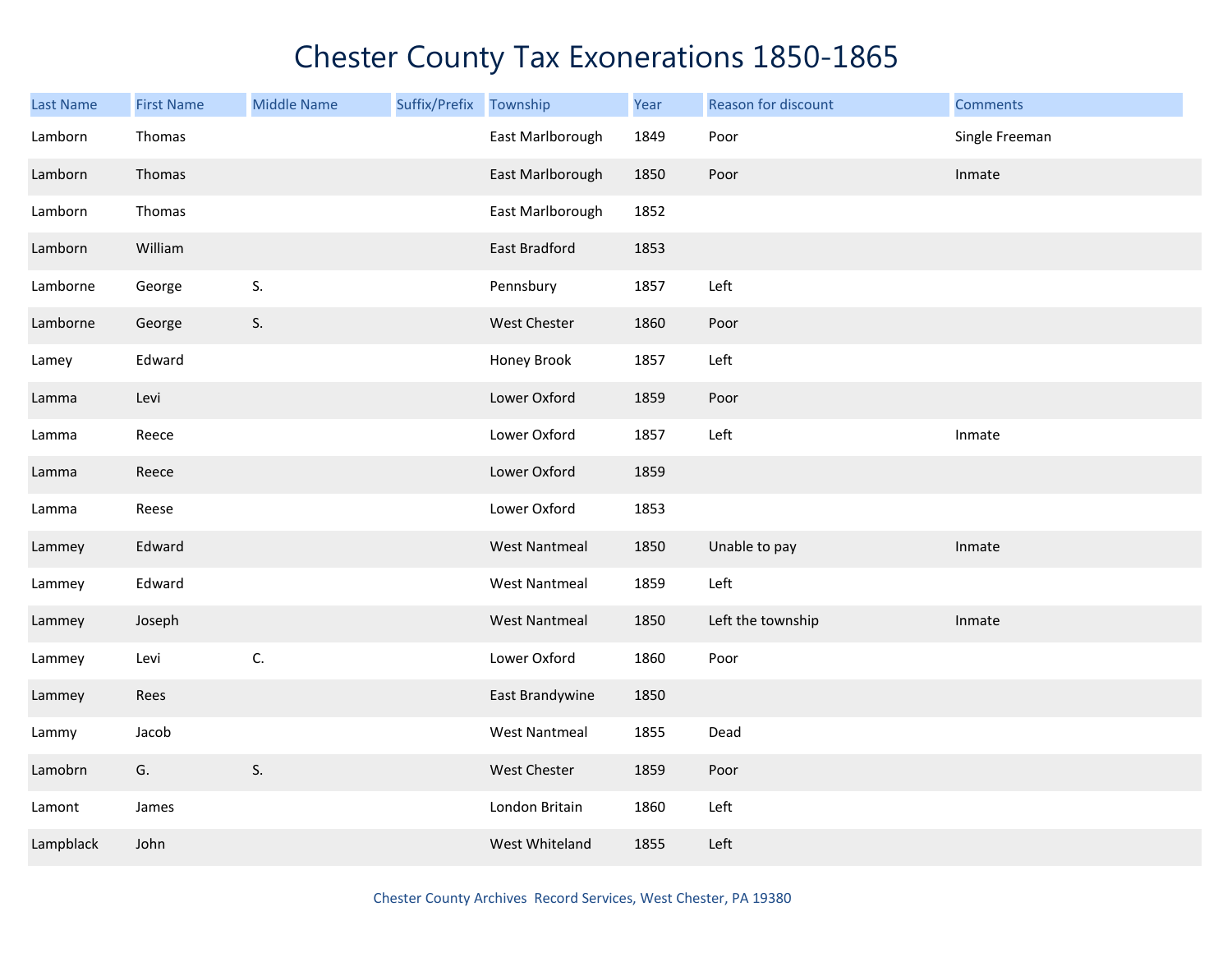| Last Name | <b>First Name</b> | <b>Middle Name</b> | Suffix/Prefix Township |                     | Year | Reason for discount | <b>Comments</b> |
|-----------|-------------------|--------------------|------------------------|---------------------|------|---------------------|-----------------|
| Lampink   | John              |                    |                        | West Caln           | 1861 | Poor & Worthless    |                 |
| Lancaster | James             |                    |                        | Kennett             | 1853 |                     |                 |
| Land      | Thomas            |                    |                        | London Grove        | 1860 | Gone                |                 |
| Landsdale | James             |                    |                        | <b>Upper Oxford</b> | 1853 | Poor                |                 |
| Lane      | Dennis            |                    |                        | Birmingham          | 1852 |                     | Inmate          |
| Lane      | Dennis            |                    |                        | Phoenixville        | 1860 | Left                |                 |
| Lang      | Christian         |                    |                        | East Marlborough    | 1859 | "I don't know"      |                 |
| Lang      | Harvey            |                    |                        | Kennett Square      | 1860 | Error               |                 |
| Lang      | Patrick           |                    |                        | East Marlborough    | 1852 |                     |                 |
| Langer    | Daniel            |                    |                        | East Caln           | 1858 |                     |                 |
| Langhan   | James             |                    |                        | Valley              | 1855 | Poor                |                 |
| Langley   | James             |                    |                        | New London          | 1850 | In Ohio             | Single Freeman  |
| Langley   | Jonathan          |                    |                        | Pennsbury           | 1856 | Error               |                 |
| Lanning   | Michael           |                    |                        | Phoenixville        | 1860 | Error               |                 |
| Lanning   | Thomas            |                    |                        | Phoenixville        | 1860 | Error               |                 |
| Lanning   | Walter            |                    |                        | Phoenixville        | 1860 | Duplicate           |                 |
| Lansdale  | James             |                    |                        | <b>Upper Oxford</b> | 1850 |                     |                 |
| Lansdale  | James             |                    |                        | <b>Upper Oxford</b> | 1856 |                     | Colored         |
| Lansdale  | James             |                    |                        | <b>Upper Oxford</b> | 1860 |                     |                 |
| Larance   | John              |                    |                        | West Caln           | 1857 | Error               |                 |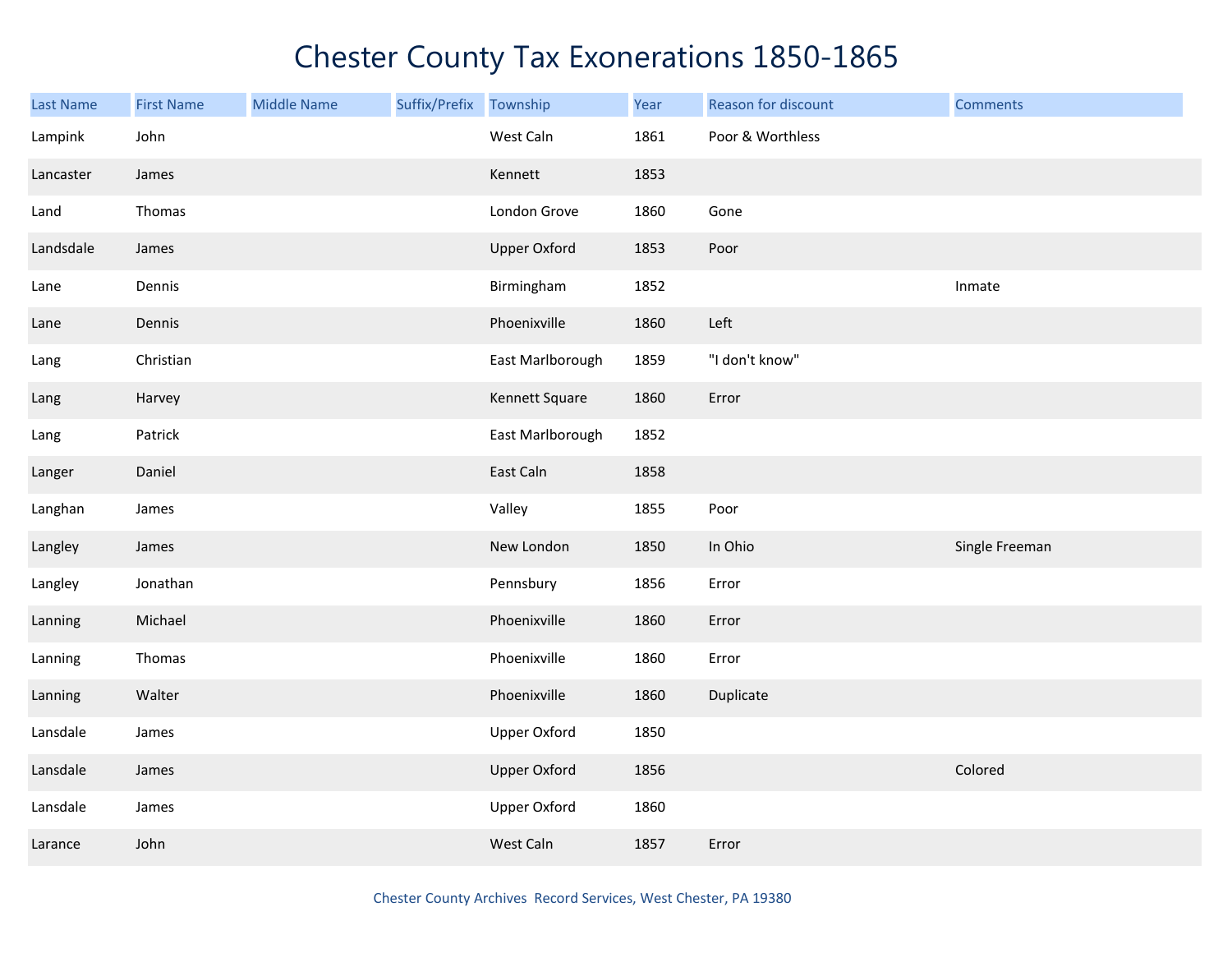| <b>Last Name</b> | <b>First Name</b> | <b>Middle Name</b> | Suffix/Prefix Township |                     | Year | Reason for discount | <b>Comments</b>            |
|------------------|-------------------|--------------------|------------------------|---------------------|------|---------------------|----------------------------|
| Lard             | Thomas            |                    |                        | West Bradford       | 1855 | Left                |                            |
| Larkin           | Isaac             | Η.                 |                        | New Garden          | 1855 | Mistake             |                            |
| Larkins          | Enos              |                    |                        | <b>Upper Oxford</b> | 1853 | Poor                |                            |
| Larkins          | George            |                    |                        | East Brandywine     | 1855 | Left                |                            |
| Larkins          | James             |                    |                        | <b>Upper Oxford</b> | 1850 |                     |                            |
| Larkins          | John              |                    |                        | East Brandywine     | 1855 | Left                |                            |
| Larue            | Elizabeth         |                    |                        | New London          | 1850 | Left township       | Inmate                     |
| Lary             | Samuel            | <b>B.</b>          |                        | West Chester        | 1855 | Left                |                            |
| Lathers          | John              |                    |                        | West Bradford       | 1849 |                     |                            |
| Lator            | Isaac             |                    |                        | London Britain      | 1853 | Left                |                            |
| Latshaw          | Andrew            |                    | Estate                 | Phoenixville        | 1897 | Can't be collected  | 1st & 2nd & 4th & 6th Ward |
| Latshaw          | Christian         |                    |                        | East Vincent        | 1850 | Left                |                            |
| Latshaw          | David             |                    |                        | <b>East Vincent</b> | 1850 | Left                |                            |
| Latta            | А.                |                    |                        | East Whiteland      | 1859 |                     |                            |
| Latta            | David             |                    |                        | Sadsbury            | 1850 | Gone                | Inmate                     |
| Latta            | M.                | Α.                 |                        | East Whiteland      | 1859 |                     |                            |
| Latta            | Moses             |                    |                        | Sadsbury            | 1850 | Gone                | Inmate                     |
| Latush           | Alfred            |                    |                        | Tredyffrin          | 1859 |                     |                            |
| Laugherty        | John              |                    |                        | East Whiteland      | 1857 | Left                |                            |
| Laura            | George            |                    |                        | Willistown          | 1856 | Left                |                            |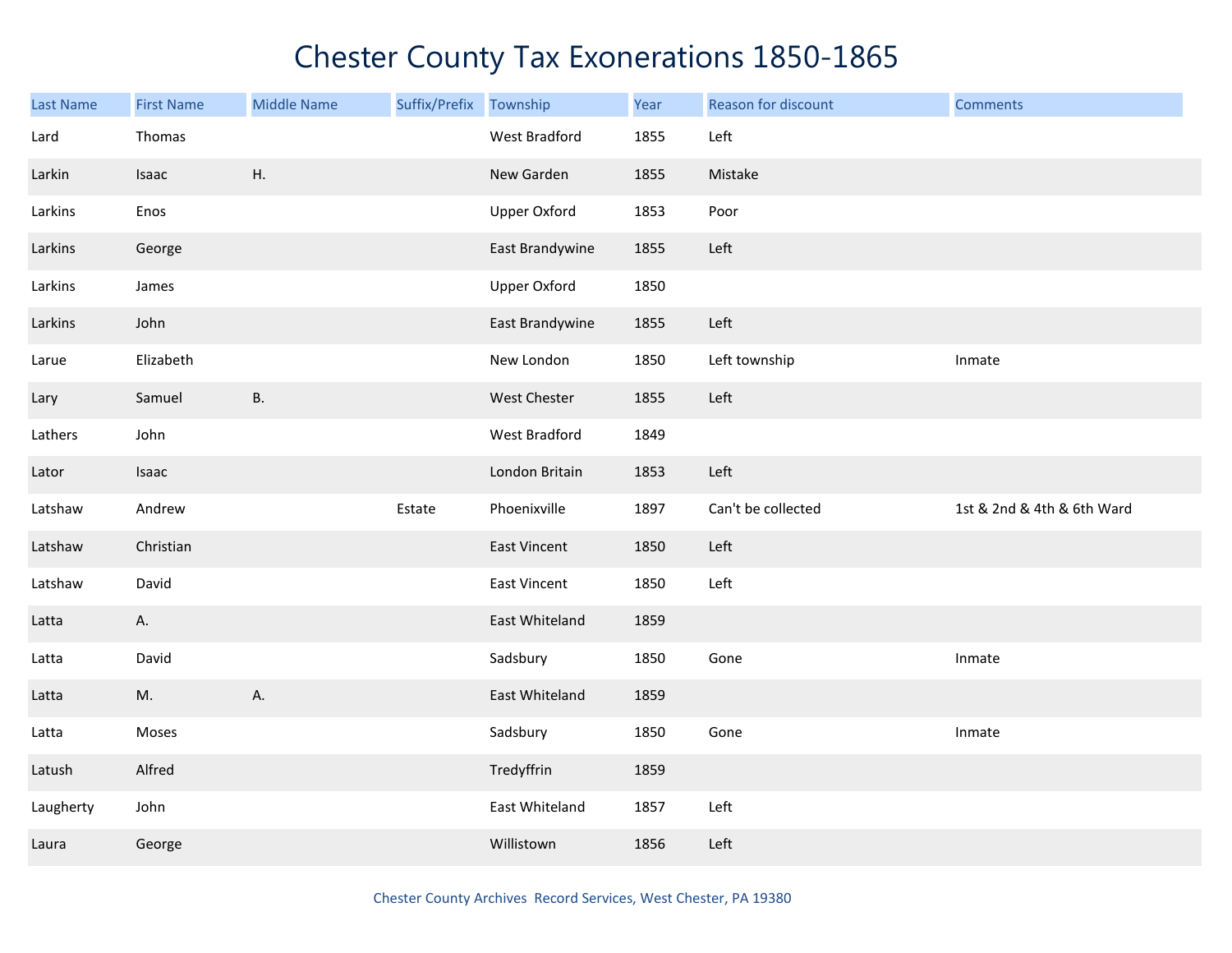| <b>Last Name</b> | <b>First Name</b> | <b>Middle Name</b> | Suffix/Prefix Township |                      | Year | Reason for discount | <b>Comments</b> |
|------------------|-------------------|--------------------|------------------------|----------------------|------|---------------------|-----------------|
| Laurance         | John              |                    |                        | Honey Brook          | 1855 |                     |                 |
| Laurance         | Samuel            |                    |                        | Honey Brook          | 1855 |                     |                 |
| Laurey           | John              |                    |                        | Honey Brook          | 1865 | Poor                |                 |
| Laury            | Daniel            |                    |                        | Honey Brook          | 1865 | Poor                |                 |
| Laver            | Jacob             | S.                 |                        | <b>East Vincent</b>  | 1859 | Left                |                 |
| Lavery           | John              |                    |                        | West Chester         | 1859 | Left                |                 |
| Lavery           | John              |                    |                        | West Chester         | 1860 | Left                |                 |
| Law              | Joseph            |                    |                        | South Coventry       | 1855 | Left                |                 |
| Law              | Samuel            |                    |                        | East Vincent         | 1851 | Not in township     |                 |
| Lawrance         | Christopher       |                    |                        | West Brandywine      | 1853 | Poor                |                 |
| Lawrance         | Eli               |                    |                        | West Whiteland       | 1853 | Not found           |                 |
| Lawrance         | Smith             |                    |                        | Easttown             | 1856 | Left                |                 |
| Lawrance         | William           |                    |                        | New London           | 1852 | Left                |                 |
| Lawrence         | Henry             |                    |                        | West Brandywine      | 1857 | Poor                |                 |
| Lawrence         | John              |                    |                        | West Brandywine      | 1850 | Left the township   | Inmate          |
| Lawrence         | Joshua            |                    |                        | Easttown             | 1857 | Left                |                 |
| Lawrence         | Thompson          |                    |                        | West Brandywine      | 1857 | Left                |                 |
| Lawrens          | James             |                    |                        | East Nottingham      | 1859 | Poor                |                 |
| Laws             | Jona              |                    |                        | West Whiteland       | 1850 | Colored             |                 |
| Lawton           | George            |                    |                        | <b>Upper Uwchlan</b> | 1860 | Left                |                 |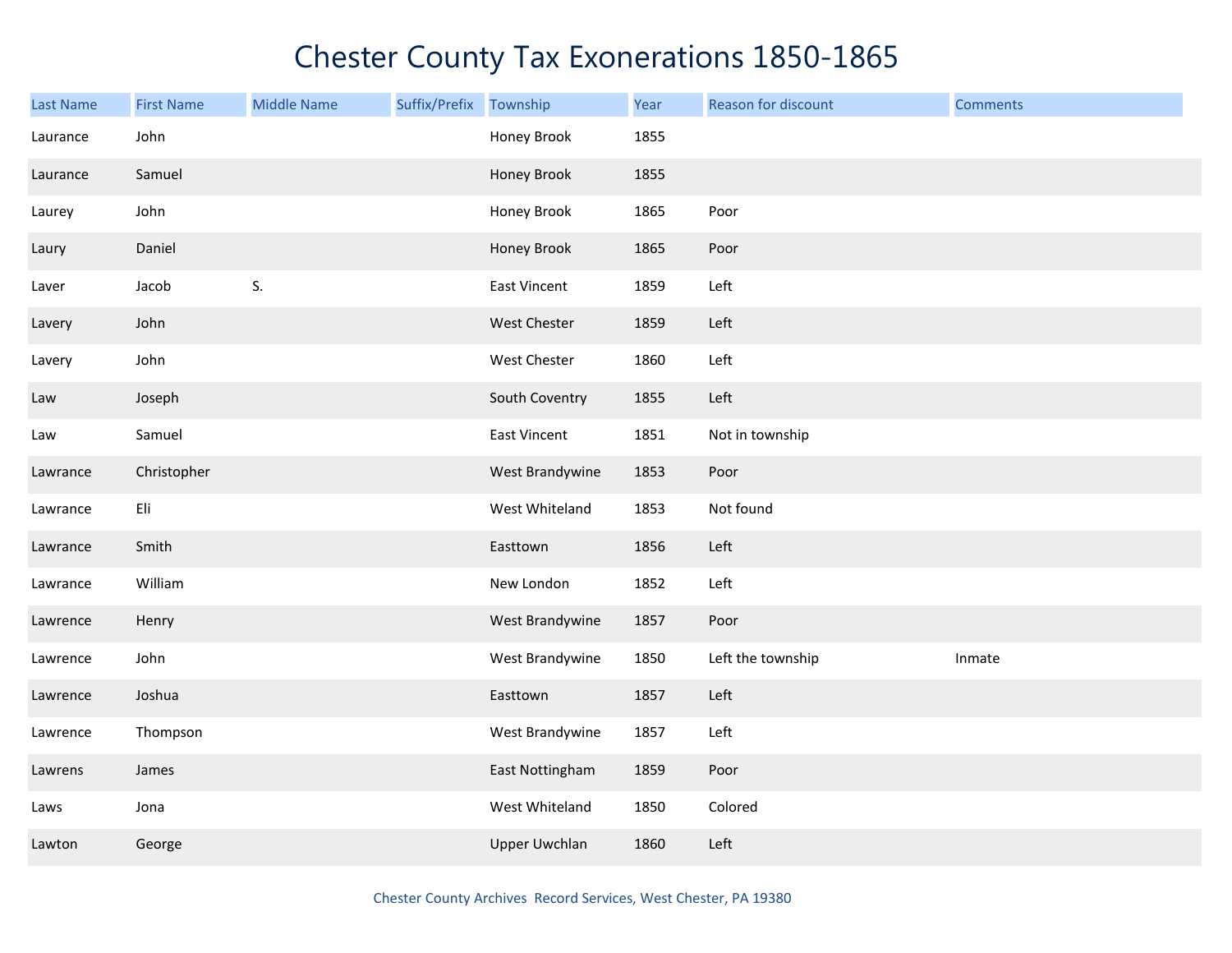| <b>Last Name</b> | <b>First Name</b> | <b>Middle Name</b> | Suffix/Prefix | Township             | Year | Reason for discount | <b>Comments</b> |
|------------------|-------------------|--------------------|---------------|----------------------|------|---------------------|-----------------|
| Lay              | Alfred            |                    |               | West Goshen          | 1859 | Left                |                 |
| Layman           | C.                | M.                 |               | West Chester         | 1857 | Sold by Sheriff     |                 |
| Layman           | Patrick           |                    |               | Uwchlan              | 1855 | Left                |                 |
| Laytosh          | Alfred            |                    |               | Tredyffrin           | 1857 |                     |                 |
| Lea              | John              |                    |               | Penn                 | 1856 | Dog Dead            |                 |
| Leaman           | John              |                    |               | <b>West Vincent</b>  | 1865 | Left                |                 |
| Leamey           | Stephen           |                    |               | Easttown             | 1857 | Left                |                 |
| Lear             | John              |                    |               | <b>East Coventry</b> | 1853 | Error               |                 |
| Lear             | Rufus             |                    |               | <b>West Chester</b>  | 1857 | Left                |                 |
| Leary            | John              |                    |               | Lower Oxford         | 1857 | Left                | Inmate          |
| Leavengood       | Ephraim           |                    |               | South Coventry       | 1850 | Gone                | Single Freeman  |
| Leavesly         | Jonathan          |                    |               | East Marlborough     | 1855 | Left                |                 |
| Ledford          | John              | Η.                 |               | West Chester         | 1860 | Poor                |                 |
| Lee              | Anthony           |                    |               | London Britain       | 1852 | Left                |                 |
| Lee              | Anthony           |                    |               | London Britain       | 1865 | Poor                |                 |
| Lee              | Atkinson          |                    |               | East Marlborough     | 1852 |                     |                 |
| Lee              | Atkinson          |                    |               | West Chester         | 1860 | Poor                |                 |
| Lee              | Charles           | M.                 |               | East Nottingham      | 1853 | Left                |                 |
| Lee              | Charles           |                    |               | London Grove         | 1855 | Left                | Inmate          |
| Lee              | J.                | P.                 |               | West Nottingham      | 1853 |                     |                 |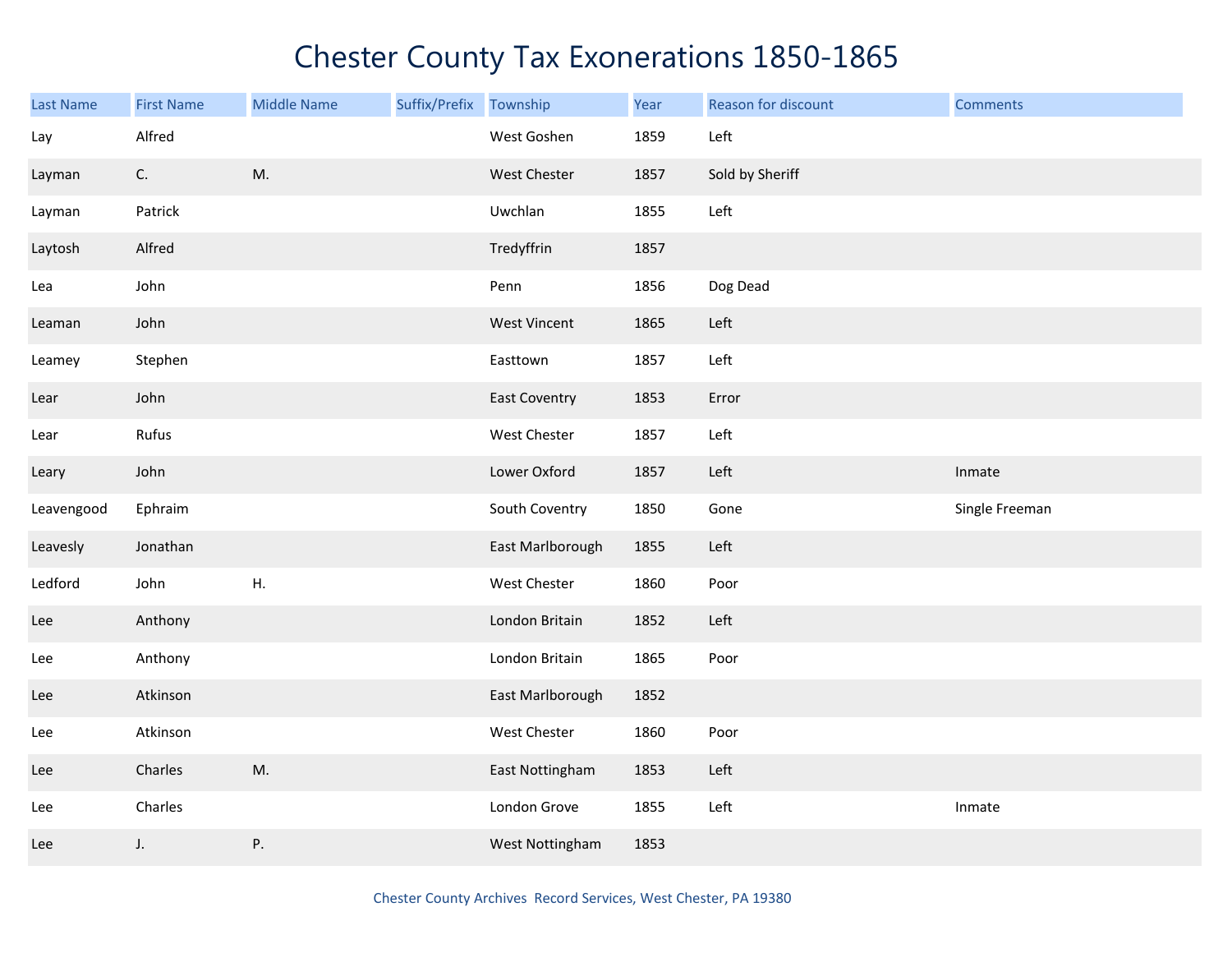| <b>Last Name</b> | <b>First Name</b> | <b>Middle Name</b> | Suffix/Prefix Township |                      | Year | Reason for discount | <b>Comments</b> |
|------------------|-------------------|--------------------|------------------------|----------------------|------|---------------------|-----------------|
| Lee              | John              |                    |                        | Penn                 | 1850 | Poor                |                 |
| Lee              | John              |                    |                        | Penn                 | 1852 | Poor                | Colored         |
| Lee              | Marshall          |                    |                        | East Nottingham      | 1853 | Left                |                 |
| Lee              | Marshall          |                    |                        | London Britain       | 1859 | Poor                |                 |
| Lee              | R.                |                    |                        | West Chester         | 1857 | Poor                |                 |
| Lee              | Washington        |                    |                        | Franklin             | 1854 | Colored             |                 |
| Lee              | Washington        |                    |                        | Lower Oxford         | 1857 | Left                | Colored/Inmate  |
| Leech            | Michael           |                    |                        | <b>Upper Uwchlan</b> | 1860 | Left                |                 |
| Lees             | Edward            |                    |                        | East Caln            | 1853 |                     |                 |
| Lees             | William           |                    |                        | Pocopson             | 1856 | Left                |                 |
| Leggett          | John              |                    |                        | Valley               | 1859 | Left                |                 |
| Leighton         | James             |                    |                        | <b>East Nantmeal</b> | 1852 | Error               |                 |
| Leighton         | L.                | W.                 |                        | <b>East Nantmeal</b> | 1850 |                     | Single Freeman  |
| Leighton         | Lemuel            |                    |                        | <b>East Nantmeal</b> | 1852 |                     |                 |
| Lemly            | Jacob             |                    |                        | Sadsbury             | 1855 |                     |                 |
| Lemmon           | Allen             |                    |                        | East Nottingham      | 1859 | Very poor           |                 |
| Lemmon           | Joseph            | А.                 |                        | New London           | 1852 | Left                |                 |
| Lemmon           | Peter             |                    |                        | New Garden           | 1853 | Poor                |                 |
| Lemon            | Allen             |                    |                        | East Nottingham      | 1857 | Poor                |                 |
| Lemon            | Allen             | Η.                 |                        | London Grove         | 1850 |                     |                 |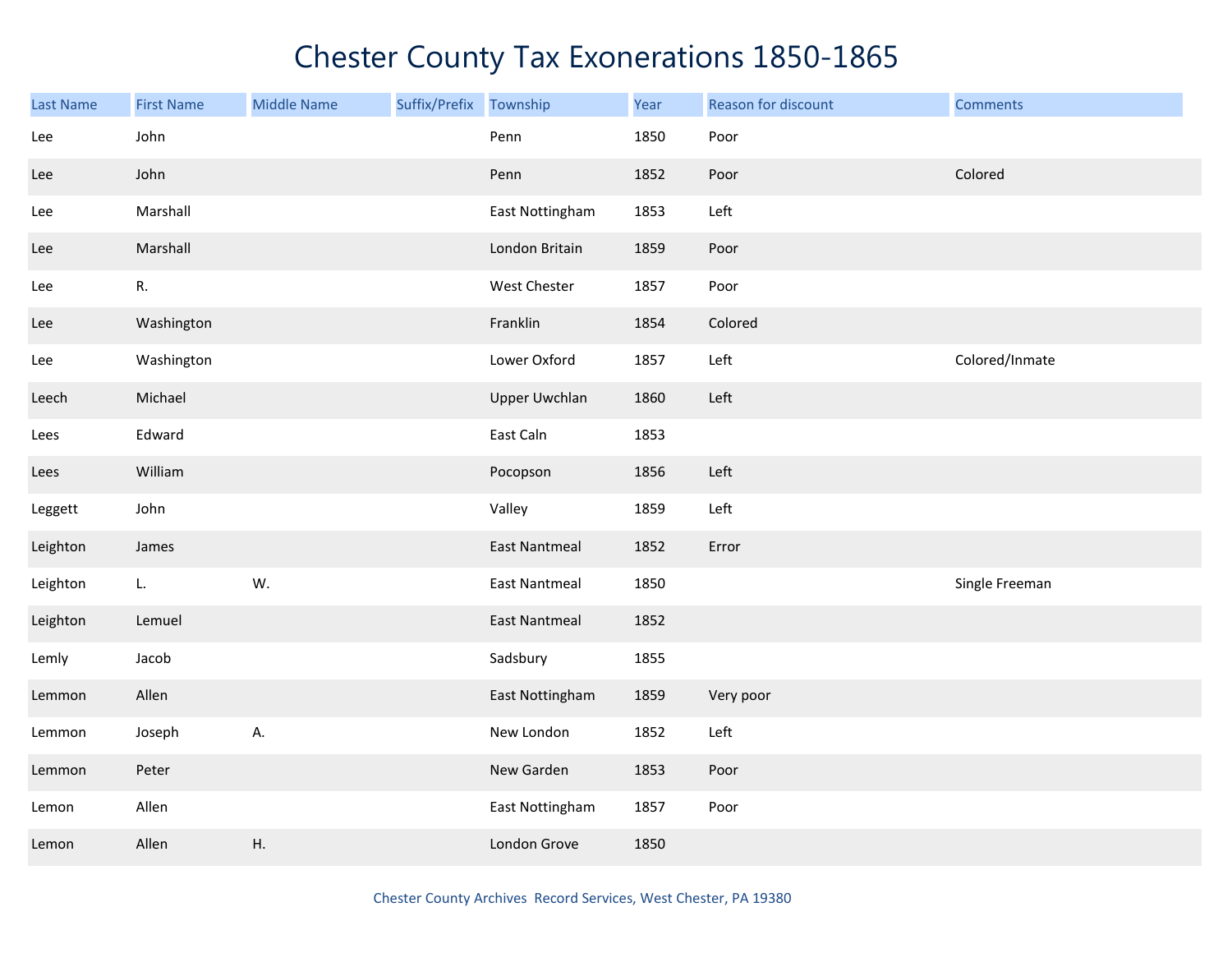| <b>Last Name</b> | <b>First Name</b> | <b>Middle Name</b> | Suffix/Prefix Township |                  | Year | Reason for discount | <b>Comments</b>            |
|------------------|-------------------|--------------------|------------------------|------------------|------|---------------------|----------------------------|
| Lemon            | Allen             |                    |                        | Lower Oxford     | 1850 |                     | Inmate                     |
| Lemon            | Allen             |                    |                        | Lower Oxford     | 1853 |                     |                            |
| Lemon            | Allen             |                    |                        | West Fallowfield | 1850 | Left the township   | Single Freeman             |
| Lemon            | David             |                    |                        | New Garden       | 1852 |                     |                            |
| Lemon            | David             |                    |                        | New Garden       | 1860 | Left                |                            |
| Lemon            | James             |                    |                        | London Grove     | 1850 |                     |                            |
| Lemon            | James             |                    |                        | London Grove     | 1856 | Left                | Single Freeman             |
| Lemon            | John              |                    |                        | London Britain   | 1859 | Poor                |                            |
| Lemon            | John              |                    |                        | Lower Oxford     | 1857 | Left                | Single Freeman             |
| Lemon            | Joseph            |                    |                        | New Garden       | 1855 | On age              |                            |
| Lemon            | Joseph            |                    |                        | New Garden       | 1857 | Poor                |                            |
| Lemon            | Joseph            |                    |                        | New Garden       | 1860 | Left                |                            |
| Lemon            | Mary              |                    |                        | Highland         | 1857 | Deceased            |                            |
| Lemon            | Mary              |                    | Estate                 | Phoenixville     | 1897 |                     | 1st & 2nd & 4th & 6th Ward |
| Lemon            | Peter             |                    |                        | New Garden       | 1852 |                     |                            |
| Lemon            | Peter             |                    |                        | New Garden       | 1855 |                     |                            |
| Lemon            | Peter             |                    |                        | New Garden       | 1855 |                     |                            |
| Lemon            | Peter             |                    | Jr.                    | New Garden       | 1857 | Poor                |                            |
| Lemon            | Peter             |                    | Sr.                    | New Garden       | 1857 | Dead                |                            |
| Lemon            | Thomas            |                    |                        | East Nottingham  | 1850 | Lives in New London | Inmate                     |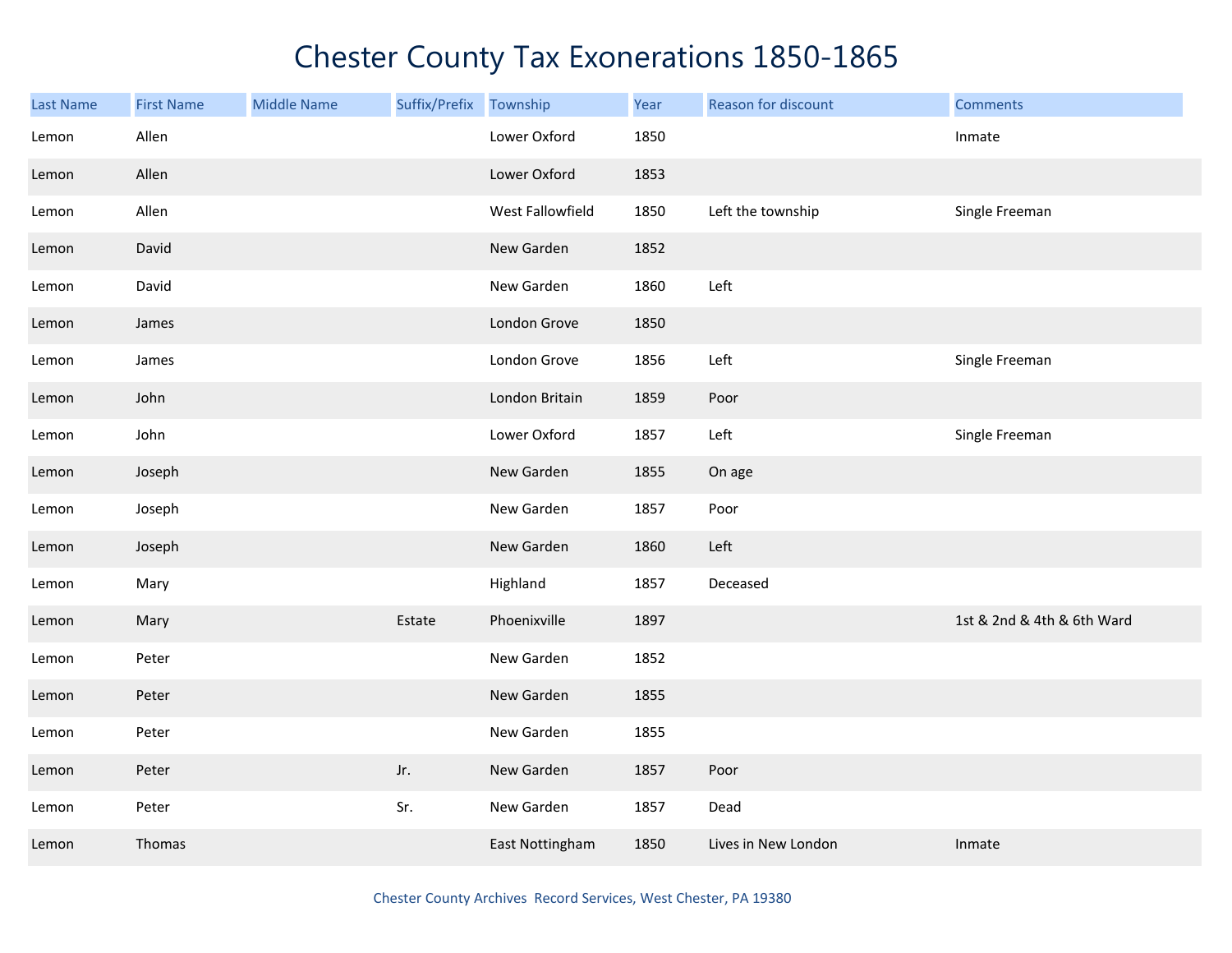| <b>Last Name</b> | <b>First Name</b> | <b>Middle Name</b> | Suffix/Prefix | Township          | Year | Reason for discount | <b>Comments</b> |
|------------------|-------------------|--------------------|---------------|-------------------|------|---------------------|-----------------|
| Lemon            | Thomas            |                    |               | New Garden        | 1857 | Poor                |                 |
| Lemon            | William           |                    |               | New Garden        | 1855 |                     |                 |
| Lenard           | John              |                    |               | East Whiteland    | 1857 | Left                |                 |
| Lenox            | John              | Ε.                 |               | Downingtown, East | 1898 | No good             |                 |
| Lent             | Samuel            |                    |               | West Chester      | 1857 | Left                |                 |
| Lentz            | Frederick         |                    |               | West Pikeland     | 1856 | Left                |                 |
| Lentz            | Samuel            |                    |               | West Pikeland     | 1865 | Left                |                 |
| Leoman           | Mary              |                    |               | Highland          | 1856 | Dead                |                 |
| Leonard          | Daniel            |                    |               | East Marlborough  | 1849 | Not found           | Single Freeman  |
| Leonard          | Daniel            |                    |               | Kennett           | 1850 | Left township       | Inmate          |
| Leonard          | Lewis             |                    |               | Lower Oxford      | 1853 |                     |                 |
| Leonard          | Lewis             |                    |               | Lower Oxford      | 1859 |                     |                 |
| Leonard          | Lewis             |                    |               | Lower Oxford      | 1865 | Left                |                 |
| Leonard          | Martin            |                    |               | Kennett           | 1856 | Left                |                 |
| Leonard          | Martin            |                    |               | Pennsbury         | 1857 |                     |                 |
| Leonard          | Thomas            |                    |               | West Chester      | 1860 | Left                |                 |
| Leonard          | William           |                    |               | Franklin          | 1854 |                     |                 |
| Leonox           | Francis           | M.                 |               | West Fallowfield  | 1850 | Left the township   | Single Freeman  |
| Lera             | Edward            |                    |               | Phoenixville      | 1897 | Can't be found      | 4th & 5th Ward  |
| Lesley           | George            |                    |               | West Pikeland     | 1857 | Left the township   |                 |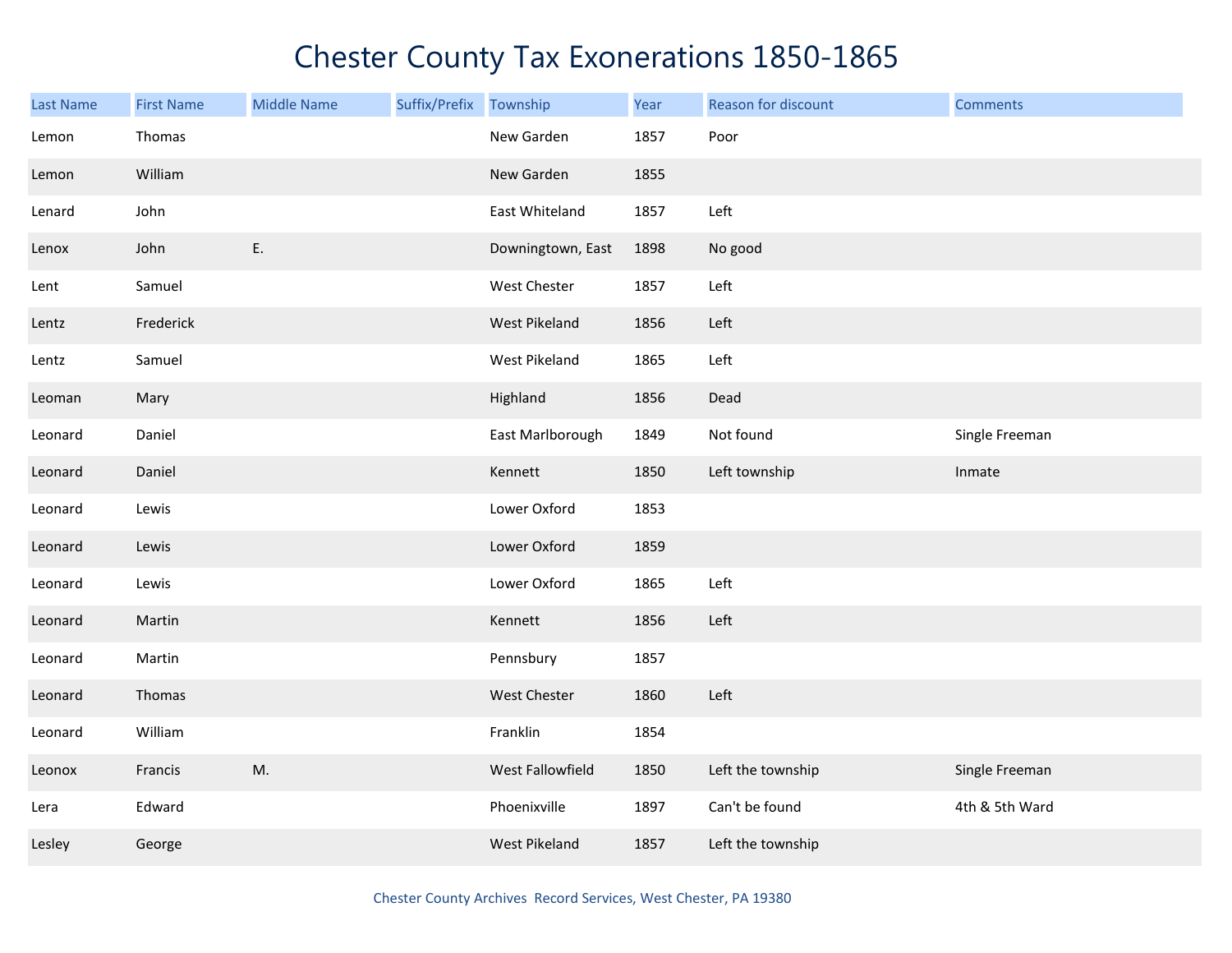| <b>Last Name</b> | <b>First Name</b> | <b>Middle Name</b> | Suffix/Prefix | Township            | Year | Reason for discount | <b>Comments</b>     |
|------------------|-------------------|--------------------|---------------|---------------------|------|---------------------|---------------------|
| Leslie           | Andrew            |                    |               | East Caln           | 1865 | Dead                |                     |
| Leslie           | Andrew            |                    |               | West Bradford       | 1849 |                     |                     |
| Lessick          | William           |                    |               | Warwick             | 1856 |                     |                     |
| Lessig           | David             |                    |               | South Coventry      | 1855 | Left                |                     |
| Letford          | John              |                    |               | West Chester        | 1859 | Poor                |                     |
| Leven            | Jacob             | S.                 |               | East Vincent        | 1860 | Left                |                     |
| Levering         | Jesse             | L.                 |               | West Goshen         | 1860 | Left                |                     |
| Levis            | Joseph            | К.                 |               | Lower Oxford        | 1860 | Left                |                     |
| Levy             | William           | Η.                 |               | East Nottingham     | 1853 | Left                |                     |
| Lewis            | Allen             |                    |               | Tredyffrin          | 1855 | Poor                |                     |
| Lewis            | Barber            |                    |               | Honey Brook         | 1853 |                     |                     |
| Lewis            | Bennett           |                    |               | Tredyffrin          | 1850 | Gone                | <b>Military Men</b> |
| Lewis            | Bennett           |                    |               | Tredyffrin          | 1850 | Gone                |                     |
| Lewis            | D.                | C.                 |               | West Chester        | 1859 | Error               |                     |
| Lewis            | Darlington        |                    |               | Warwick             | 1859 | Left                |                     |
| Lewis            | Edwin             |                    |               | West Marlborough    | 1860 | Left                |                     |
| Lewis            | Isaac             | <b>B.</b>          |               | <b>Upper Oxford</b> | 1865 | Unknown             |                     |
| Lewis            | Isaac             |                    |               | Wallace             | 1853 | Out of the township |                     |
| Lewis            | Jane              |                    |               | Uwchlan             | 1852 | No property         |                     |
| Lewis            | Jane              |                    |               | Uwchlan             | 1853 |                     |                     |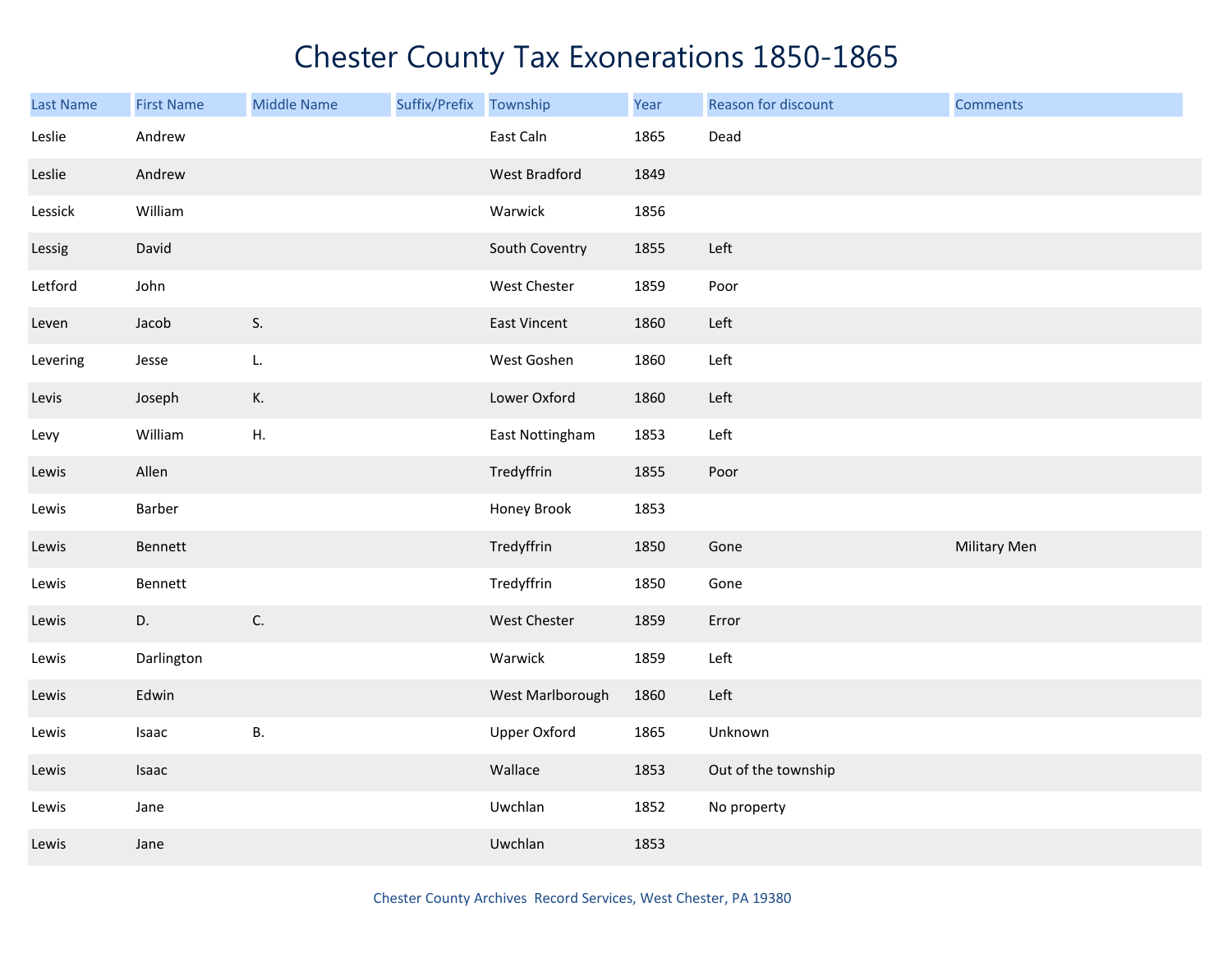| Last Name | <b>First Name</b> | <b>Middle Name</b> | Suffix/Prefix Township |                     | Year | Reason for discount | <b>Comments</b> |
|-----------|-------------------|--------------------|------------------------|---------------------|------|---------------------|-----------------|
| Lewis     | John              |                    |                        | <b>East Vincent</b> | 1850 | Error               |                 |
| Lewis     | John              | C.                 |                        | Easttown            | 1857 | Left                |                 |
| Lewis     | John              |                    |                        | Honey Brook         | 1850 | Paid in L. County   | Single Freeman  |
| Lewis     | John              |                    |                        | London Britain      | 1857 | Left                |                 |
| Lewis     | John              |                    | Sr.                    | Warwick             | 1853 | Left                |                 |
| Lewis     | John              |                    | Sr.                    | Warwick             | 1857 |                     |                 |
| Lewis     | John              |                    |                        | West Caln           | 1853 | Left                |                 |
| Lewis     | John              |                    |                        | West Caln           | 1854 | Left                |                 |
| Lewis     | Jonathan          |                    |                        | East Nottingham     | 1857 | Left                |                 |
| Lewis     | Jonathan          |                    |                        | West Whiteland      | 1850 |                     | Inmate          |
| Lewis     | Joseph            |                    |                        | <b>East Vincent</b> | 1857 |                     |                 |
| Lewis     | Joseph            |                    |                        | Willistown          | 1857 | Error               |                 |
| Lewis     | Montgomery        |                    |                        | Willistown          | 1859 | Left                |                 |
| Lewis     | Mordecai          | R.                 |                        | West Chester        | 1860 | Left                |                 |
| Lewis     | Morris            |                    |                        | Easttown            | 1856 | Error               |                 |
| Lewis     | Nathan            |                    |                        | East Caln           | 1853 |                     |                 |
| Lewis     | Philip            |                    |                        | East Nottingham     | 1857 | Left                |                 |
| Lewis     | Phineas           |                    |                        | West Chester        | 1860 | Soldiering          |                 |
| Lewis     | Rebecca           |                    |                        | Warwick             | 1860 | Deranged            |                 |
| Lewis     | Robert            |                    |                        | Easttown            | 1854 |                     |                 |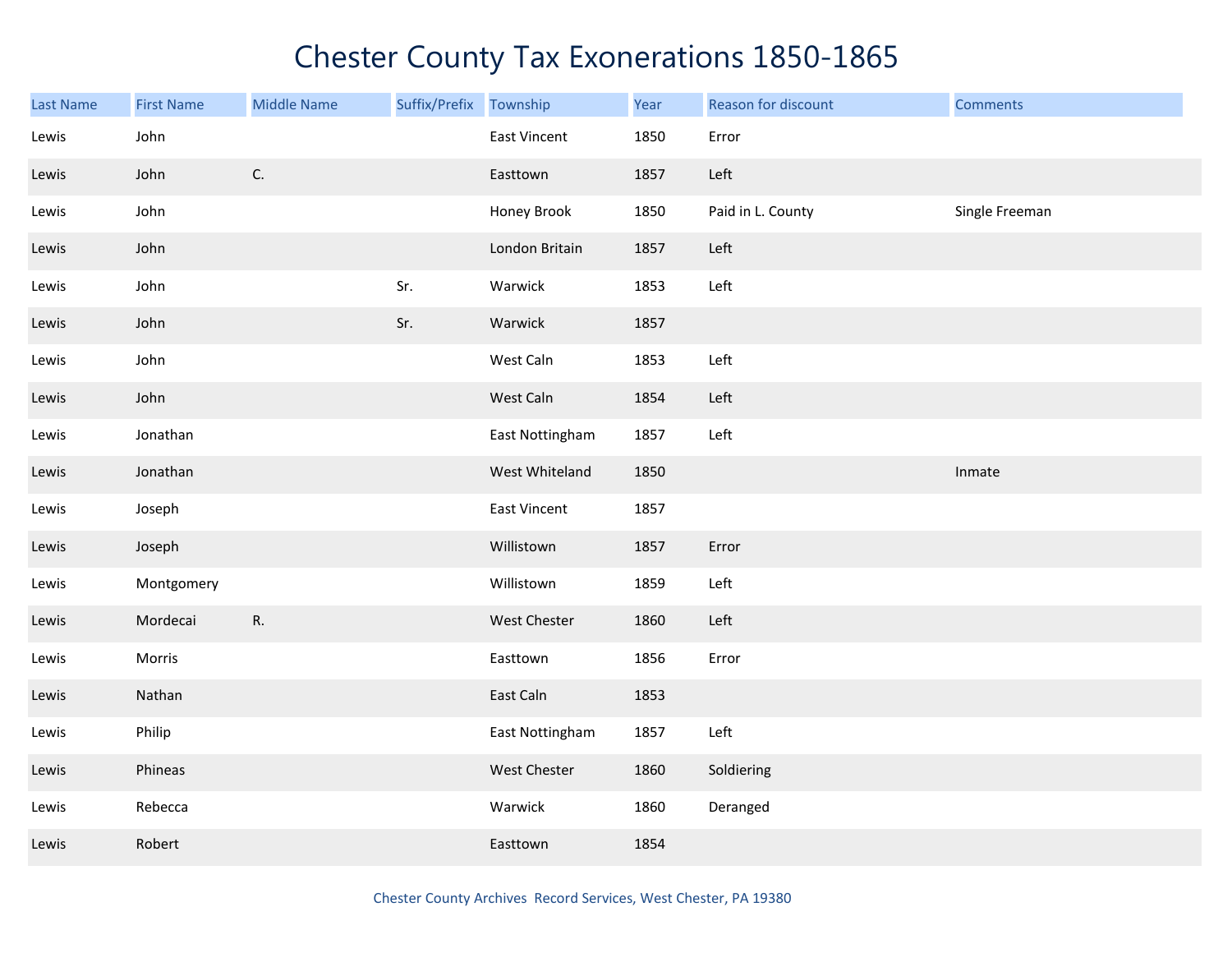| <b>Last Name</b> | <b>First Name</b> | <b>Middle Name</b> | Suffix/Prefix | Township             | Year | Reason for discount                           | <b>Comments</b> |
|------------------|-------------------|--------------------|---------------|----------------------|------|-----------------------------------------------|-----------------|
| Lewis            | Samuel            |                    |               | Charlestown          | 1850 | Unseated land                                 |                 |
| Lewis            | Samuel            |                    |               | East Pikeland        | 1859 | Left                                          |                 |
| Lewis            | Samuel            |                    |               | Honey Brook          | 1853 |                                               |                 |
| Lewis            | Samuel            |                    |               | Honey Brook          | 1856 | Pays tax as land holder on other place Inmate |                 |
| Lewis            | Samuel            |                    |               | Honey Brook          | 1865 | Poor & Sick                                   |                 |
| Lewis            | Samuel            |                    |               | Tredyffrin           | 1856 | Left                                          |                 |
| Lewis            | Samuel            |                    |               | Warwick              | 1859 | West                                          |                 |
| Lewis            | Samuel            |                    |               | Willistown           | 1853 |                                               |                 |
| Lewis            | Thomas            | <b>B.</b>          |               | East Marlborough     | 1857 | Left                                          |                 |
| Lewis            | Thomas            |                    |               | <b>Upper Oxford</b>  | 1850 |                                               |                 |
| Lewis            | Thomas            |                    |               | West Brandywine      | 1853 | Left                                          |                 |
| Lewis            | Thomas            |                    |               | West Chester         | 1857 | Left                                          |                 |
| Lewis            | Thomas            | L.                 |               | West Chester         | 1860 | Gone to War                                   |                 |
| Lewis            | Thomas            | В.                 |               | <b>West Nantmeal</b> | 1850 | Left the township                             | Single Freeman  |
| Lewis            | Washington        |                    |               | East Whiteland       | 1860 | Left                                          |                 |
| Lewis            | William           | L.                 |               | East Caln            | 1853 |                                               |                 |
| Lewis            | William           | C.                 |               | East Whiteland       | 1857 | Left                                          |                 |
| Lewis            | William           | C.                 |               | East Whiteland       | 1859 | Left                                          |                 |
| Lewis            | William           |                    |               | Elk                  | 1860 | Left                                          |                 |
| Lewis            | William           |                    |               | Honey Brook          | 1853 |                                               |                 |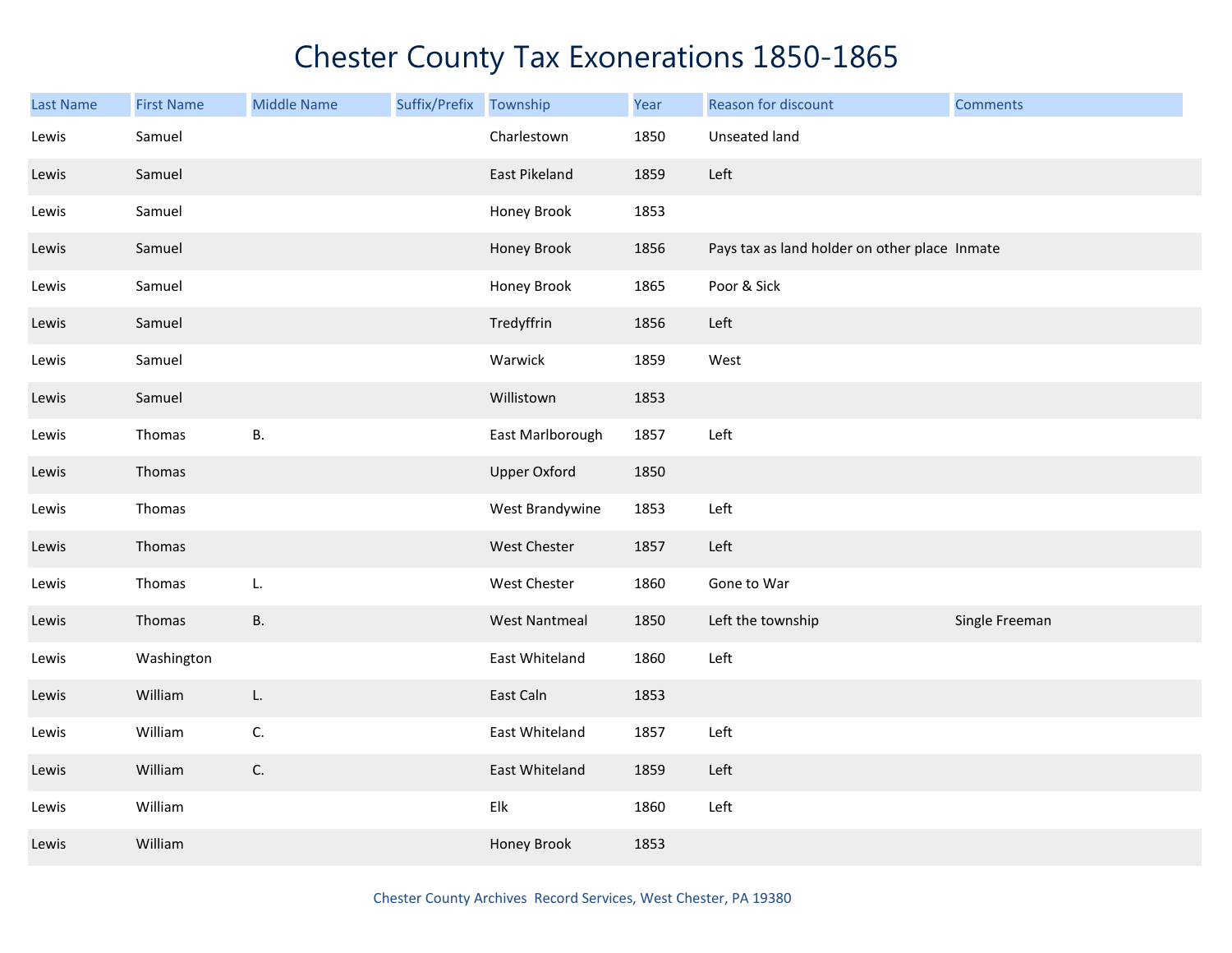| Last Name | <b>First Name</b> | <b>Middle Name</b> | Suffix/Prefix | Township             | Year | Reason for discount | <b>Comments</b> |
|-----------|-------------------|--------------------|---------------|----------------------|------|---------------------|-----------------|
| Lewis     | William           |                    |               | Honey Brook          | 1853 | Left                |                 |
| Lewis     | William           |                    |               | Honey Brook          | 1854 | Left                |                 |
| Lewis     | William           |                    |               | Tredyffrin           | 1859 |                     |                 |
| Lewis     | William           |                    |               | Tredyffrin           | 1860 |                     |                 |
| Leyfart   | Robert            |                    |               | West Chester         | 1855 | Left                |                 |
| Ligget    | James             |                    |               | <b>West Nantmeal</b> | 1860 | Left                |                 |
| Ligget    | Margaret          |                    |               | <b>East Nantmeal</b> | 1860 | Poor                |                 |
| Liggett   | George            |                    |               | West Brandywine      | 1851 | Dog Dead            |                 |
| Light     | William           |                    |               | West Fallowfield     | 1865 | Poor                |                 |
| Lightfoot | J.                | S.                 |               | Sadsbury             | 1857 | Left                |                 |
| Lightfoot | Jeremiah          |                    |               | East Caln            | 1854 | Left                |                 |
| Lilley    | Abner             |                    |               | Uwchlan              | 1851 | Gone away           | Inmate          |
| Lilley    | James             |                    |               | Sadsbury             | 1860 | Left                |                 |
| Lilley    | John              |                    |               | Newlin               | 1850 | Left                |                 |
| Lilley    | John              |                    |               | <b>Upper Uwchlan</b> | 1859 | Left                |                 |
| Lilley    | Samuel            |                    |               | Phoenixville         | 1860 | Left                |                 |
| Lilley    | Samuel            |                    |               | West Bradford        | 1865 | Left                |                 |
| Lilley    | William           |                    |               | Kennett              | 1856 | Left                |                 |
| Lilly     | Caleb             |                    |               | Honey Brook          | 1853 | Left                |                 |
| Lilly     | James             |                    |               | Sadsbury             | 1859 | Old & Poor          |                 |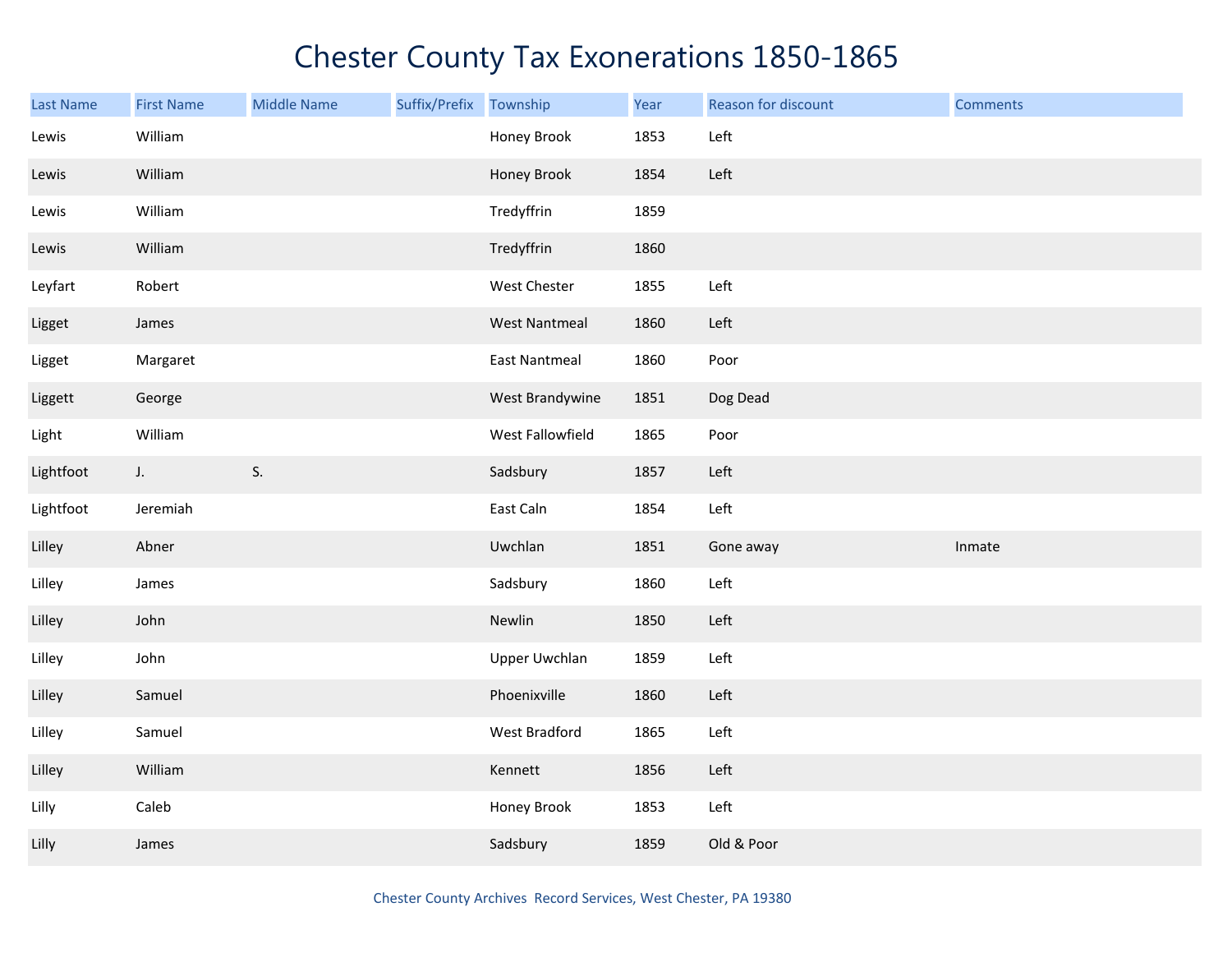| <b>Last Name</b> | <b>First Name</b> | <b>Middle Name</b> | Suffix/Prefix | Township         | Year | Reason for discount | <b>Comments</b>            |
|------------------|-------------------|--------------------|---------------|------------------|------|---------------------|----------------------------|
| Lilly            | John              |                    |               | West Bradford    | 1850 |                     |                            |
| Lilly            | Samuel            |                    |               | West Bradford    | 1850 |                     |                            |
| Lilly            | Thomas            |                    |               | West Bradford    | 1849 |                     |                            |
| Linch            | Henry             |                    |               | West Goshen      | 1850 | Left the township   |                            |
| Linch            | John              |                    |               | Phoenixville     | 1860 | Duplicate           |                            |
| Linch            | Lawrence          |                    |               | Phoenixville     | 1860 | Left                |                            |
| Linch            | Thomas            |                    |               | Kennett          | 1853 |                     |                            |
| Lindauer         | Gotleib           |                    | Estate        | Phoenixville     | 1897 |                     | 1st & 2nd & 4th & 6th Ward |
| Linderman        | Frederick         |                    | Estate        | North Coventry   | 1860 |                     |                            |
| Linderman        | Henry             |                    |               | West Caln        | 1855 | Left                |                            |
| Linderman        | Jacob             |                    |               | West Chester     | 1855 | Left                |                            |
| Linderman        | John              |                    |               | Uwchlan          | 1852 | Left                |                            |
| Lindsay          | John              |                    |               | Lower Oxford     | 1865 | Insane              |                            |
| Lindsay          | Moses             |                    |               | New London       | 1855 | Left                |                            |
| Lindsay          | Moses             |                    |               | Penn             | 1860 | Left                |                            |
| Lindsey          | John              |                    |               | East Marlborough | 1857 | Left                |                            |
| Lindsey          | John              |                    |               | West Fallowfield | 1857 | Left                |                            |
| Lindsey          | William           |                    |               | West Fallowfield | 1859 | Left                |                            |
| Linegar          | John              |                    |               | East Pikeland    | 1859 | Left                |                            |
| Lineinger        | Jacob             |                    |               | East Pikeland    | 1859 | Left                |                            |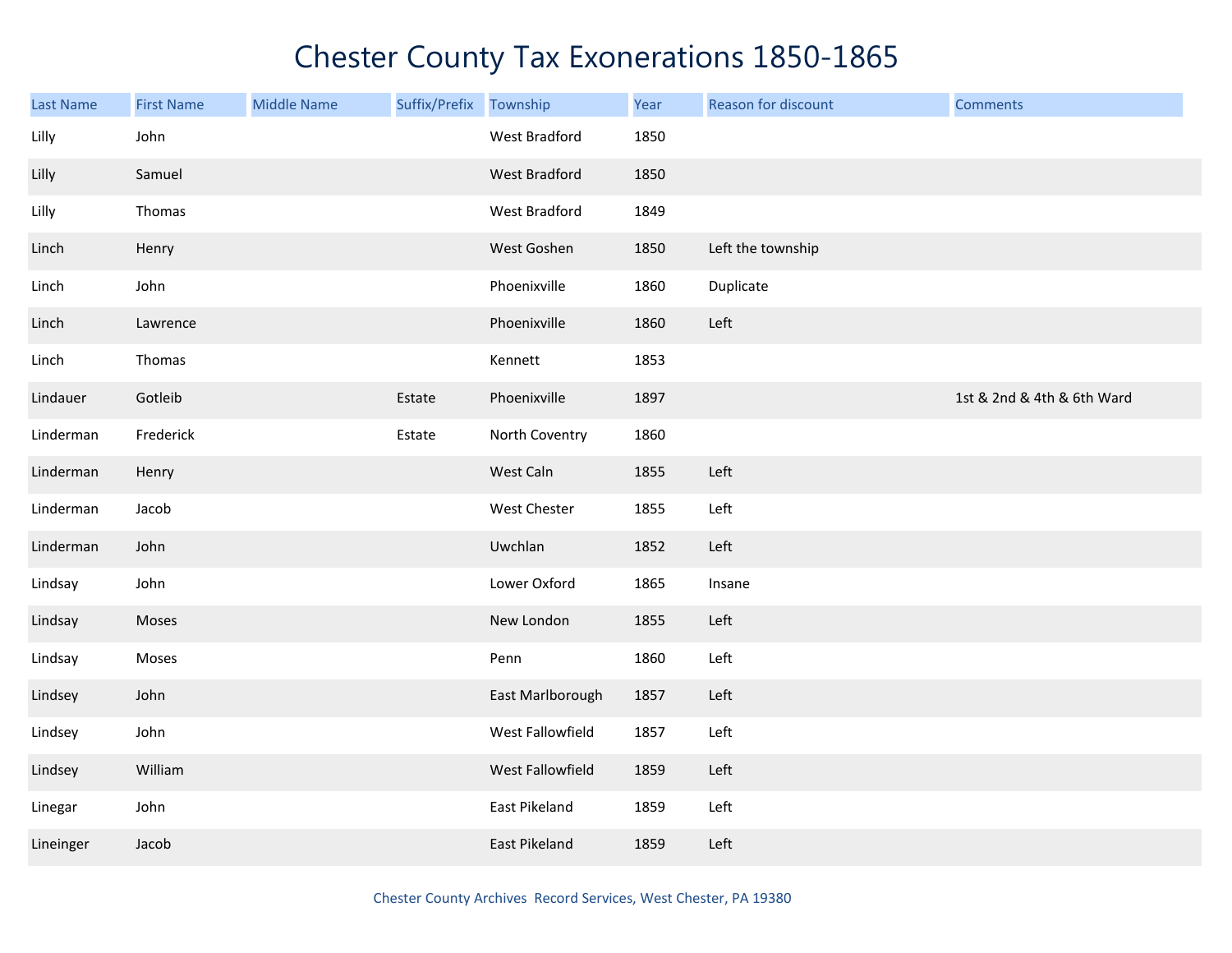| <b>Last Name</b> | <b>First Name</b> | <b>Middle Name</b> | Suffix/Prefix Township |                     | Year | Reason for discount | <b>Comments</b> |
|------------------|-------------------|--------------------|------------------------|---------------------|------|---------------------|-----------------|
| Lininger         | Conard            |                    |                        | East Whiteland      | 1850 |                     |                 |
| Lininger         | Samuel            |                    |                        | Valley              | 1859 | Left                |                 |
| Link             | Paul              |                    |                        | Phoenixville        | 1860 | Left                |                 |
| Linn             | Thomas            |                    |                        | Sadsbury            | 1853 | Left                |                 |
| Linninger        | Patrick           |                    |                        | East Whiteland      | 1855 |                     |                 |
| Linsenbigler     | Franklin          |                    |                        | East Vincent        | 1856 | Poor                |                 |
| Linsenbigler     | Henry             |                    |                        | East Vincent        | 1851 | Poor                |                 |
| Linsenbigler     | Henry             |                    |                        | <b>East Vincent</b> | 1853 | Poor                |                 |
| Linsey           | George            |                    |                        | West Bradford       | 1853 | Left                |                 |
| Linsey           | James             |                    |                        | West Fallowfield    | 1865 | Not in township     |                 |
| Linsey           | Jonathan          |                    |                        | Newlin              | 1856 | Very porr           |                 |
| Linsey           | William           |                    |                        | Penn                | 1850 | Out                 |                 |
| Linsinbigler     | Franklin          |                    |                        | <b>East Vincent</b> | 1855 | Poor                |                 |
| Linton           | Cyrus             |                    |                        | West Fallowfield    | 1855 | Not smart           |                 |
| Linton           | Cyrus             |                    |                        | West Fallowfield    | 1860 | Left                |                 |
| Linton           | James             |                    |                        | Charlestown         | 1853 | Poor                |                 |
| Linton           | James             |                    |                        | Charlestown         | 1855 | Poor                |                 |
| Linton           | James             |                    |                        | West Fallowfield    | 1865 | Not in township     |                 |
| Linton           | Samuel            |                    |                        | West Fallowfield    | 1855 | Left                |                 |
| Linton           | William           |                    |                        | Penn                | 1853 |                     |                 |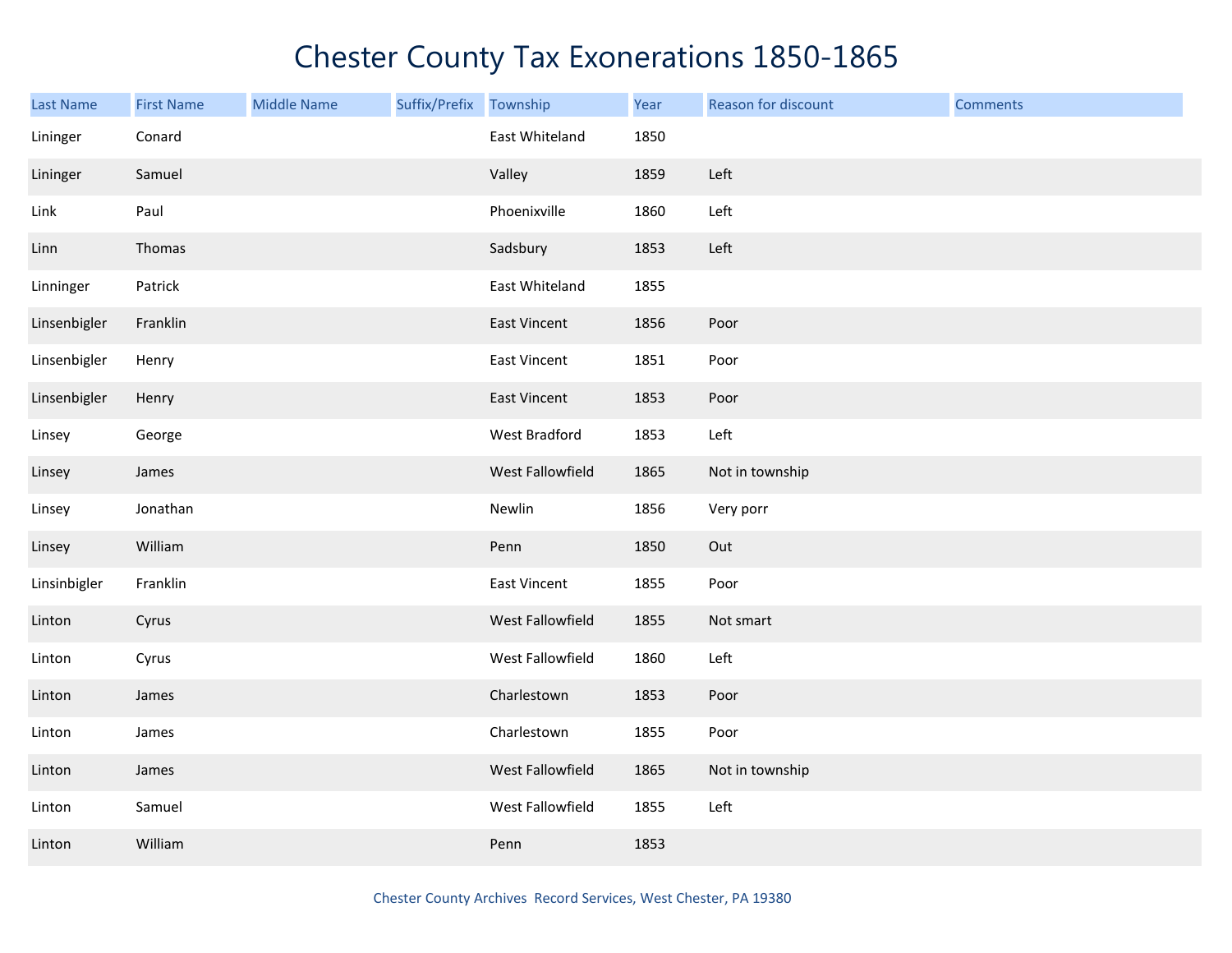| <b>Last Name</b> | <b>First Name</b> | <b>Middle Name</b> | Suffix/Prefix | Township         | Year | Reason for discount      | <b>Comments</b> |
|------------------|-------------------|--------------------|---------------|------------------|------|--------------------------|-----------------|
| Linton           | William           |                    |               | West Fallowfield | 1855 | Left                     |                 |
| Linvill          | Augustus          |                    |               | West Chester     | 1853 |                          |                 |
| Lissit           | Thomas            |                    |               | New London       | 1850 | No Dog                   |                 |
| Little           | Joseph            |                    |               | Valley           | 1855 | Left                     |                 |
| Little           | Thomas            |                    |               | London Britain   | 1855 | In Delaware              |                 |
| Little           | Thomas            |                    |               | New Garden       | 1865 | Unseated land            |                 |
| Little           | William           | S.                 |               | Kennett          | 1850 | Assessed to Joseph Brown |                 |
| Livengood        | Ephraim           |                    |               | South Coventry   | 1853 | Left                     |                 |
| Lloyd            | Charles           |                    |               | Penn             | 1855 | No Dog                   |                 |
| Lloyd            | David             |                    |               | Honey Brook      | 1850 | Poor                     | Inmate          |
| Lloyd            | Hannah            |                    | Estate of     | West Chester     | 1857 | Error                    |                 |
| Lloyd            | John              |                    |               | Penn             | 1853 |                          |                 |
| Lloyd            | John              |                    |               | Penn             | 1857 | Not in township          |                 |
| Lloyd            | Thomas            | R.                 |               | Sadsbury         | 1850 | Gone                     | Inmate          |
| Lobb             | John              | W.                 |               | Tredyffrin       | 1857 |                          |                 |
| Lockard          | George            |                    |               | London Britain   | 1898 |                          |                 |
| Lockard          | Newlin            |                    |               | East Caln        | 1853 |                          |                 |
| Lockard          | William           |                    |               | New Garden       | 1857 | Poor                     |                 |
| Lockart          | David             |                    |               | East Brandywine  | 1850 | Poor                     |                 |
| Lockart          | Matthew           |                    |               | New Garden       | 1856 | <b>Unseated land</b>     |                 |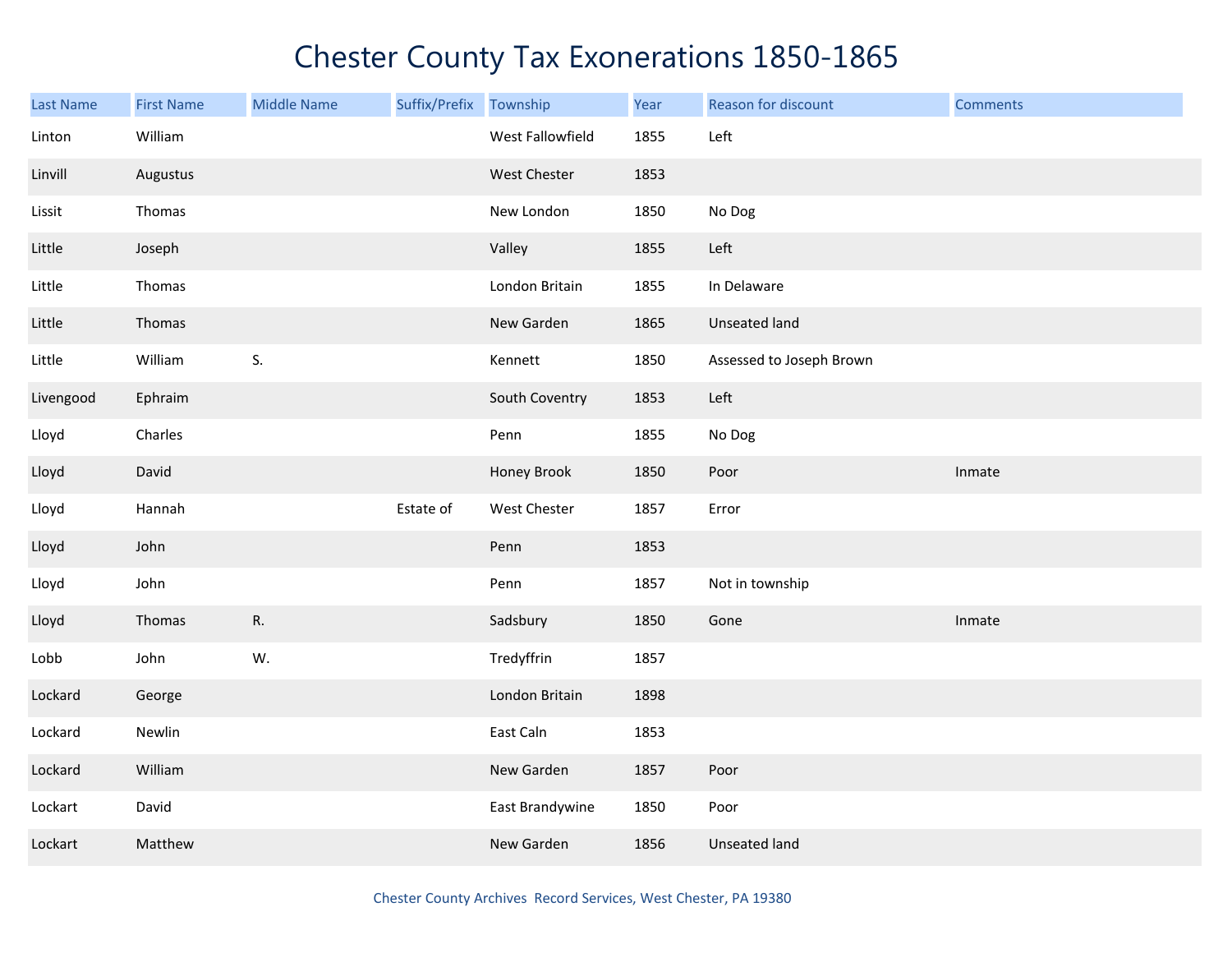| <b>Last Name</b> | <b>First Name</b> | <b>Middle Name</b> | Suffix/Prefix | Township             | Year | Reason for discount | <b>Comments</b> |
|------------------|-------------------|--------------------|---------------|----------------------|------|---------------------|-----------------|
| Lockart          | Newlin            |                    |               | East Brandywine      | 1855 | Poor                |                 |
| Lockart          | Newlin            |                    |               | East Brandywine      | 1856 | Left                |                 |
| Lockart          | Newlin            |                    |               | East Caln            | 1854 | Poor                |                 |
| Lockart          | Stephen           |                    |               | West Chester         | 1865 | Left                |                 |
| Lockhart         | Elias             |                    |               | Upper Uwchlan        | 1865 | Not known           |                 |
| Lockhart         | George            |                    |               | West Marlborough     | 1859 | Left                |                 |
| Lodge            | Joseph            |                    |               | Birmingham           | 1859 | Left                |                 |
| Lodge            | Samuel            |                    |               | East Caln            | 1860 | Left                |                 |
| Logan            | Benjamin          |                    |               | East Whiteland       | 1859 | Left                |                 |
| Logan            | Benjamin          |                    |               | Easttown             | 1856 | Left                |                 |
| Logan            | Benjamin          |                    |               | Willistown           | 1857 | Left the township   |                 |
| Logan            | Francis           |                    |               | Newlin               | 1853 | Deceased            |                 |
| Logan            | Henry             |                    |               | Easttown             | 1856 | Left                |                 |
| Logan            | Henry             |                    |               | Newlin               | 1853 | Left                |                 |
| Logan            | Henry             |                    |               | Willistown           | 1856 | Left                |                 |
| Logan            | Jacob             |                    |               | East Marlborough     | 1859 | Out                 |                 |
| Logan            | Joseph            |                    |               | Thornbury            | 1855 |                     |                 |
| Logan            | Joseph            |                    |               | Thornbury            | 1857 | Poor                |                 |
| Logan            | Joseph            |                    |               | Tredyffrin           | 1857 |                     |                 |
| Lollar           | Cloud             |                    |               | <b>West Bradford</b> | 1855 | Dead                |                 |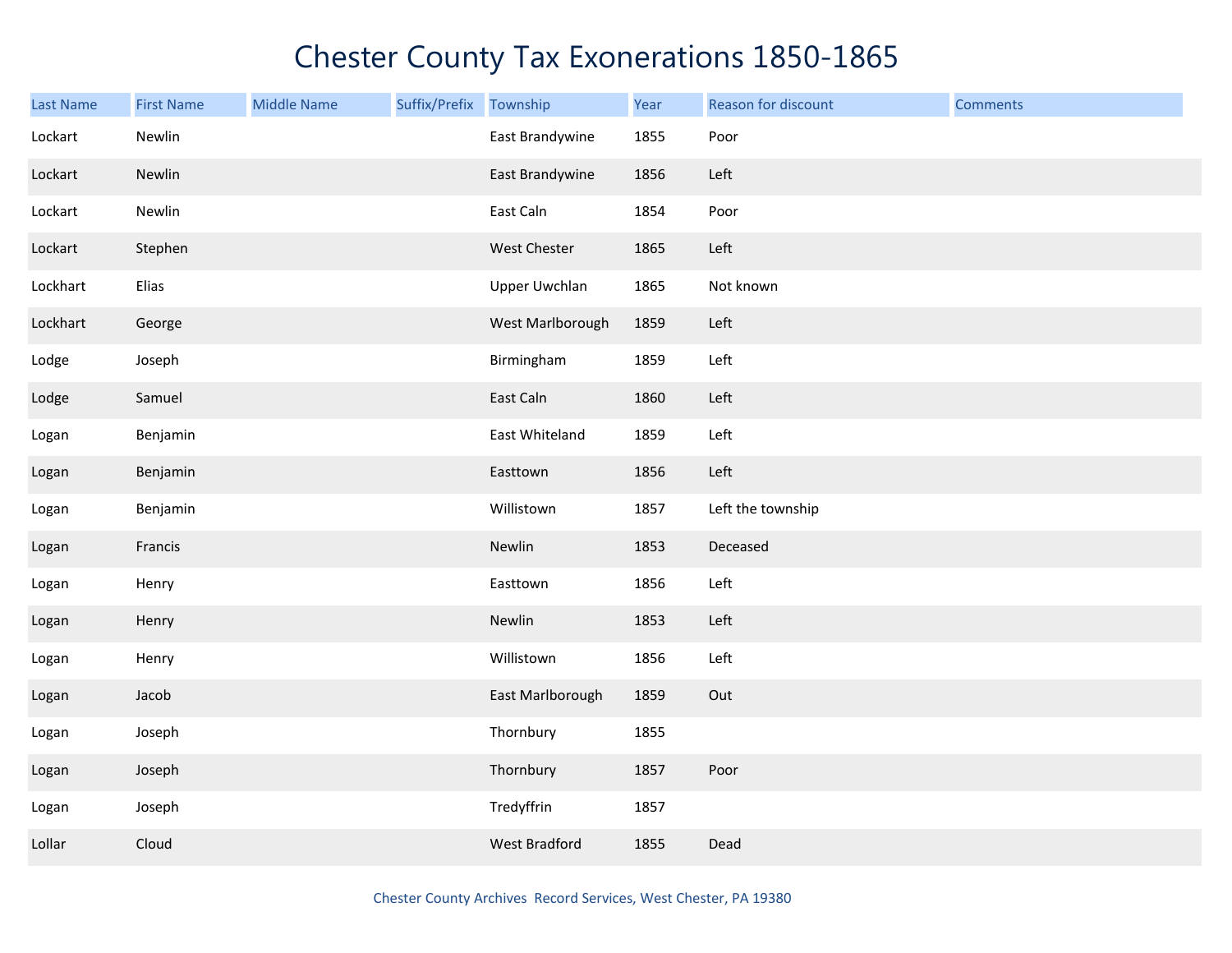| Last Name  | <b>First Name</b> | <b>Middle Name</b> | Suffix/Prefix | Township         | Year | Reason for discount | <b>Comments</b> |
|------------|-------------------|--------------------|---------------|------------------|------|---------------------|-----------------|
| Loller     | Bennet            |                    |               | East Marlborough | 1865 | Poor                |                 |
| Loller     | Cloud             |                    |               | West Bradford    | 1849 |                     |                 |
| Loller     | Cloud             |                    |               | West Bradford    | 1853 | Cripple             |                 |
| Loller     | Harlan            |                    |               | Kennett          | 1859 | Poor                |                 |
| Lolley     | John              |                    |               | Kennett          | 1853 |                     |                 |
| Lolley     | William           |                    |               | Kennett          | 1853 |                     |                 |
| Lomus      | John              |                    |               | West Vincent     | 1851 |                     |                 |
| Lonaker    | Lewis             |                    |               | West Vincent     | 1851 |                     |                 |
| Londerman  | Henry             |                    |               | Kennett          | 1859 | Under age           |                 |
| Long       | Elmer             | J.                 |               | Honey Brook      | 1853 | Deceased            |                 |
| Long       | George            |                    |               | East Vincent     | 1855 | Left                |                 |
| Long       | George            |                    |               | East Vincent     | 1857 |                     |                 |
| Long       | J.                | ${\sf H}.$         |               | West Brandywine  | 1856 | Dead                |                 |
| Long       | James             |                    |               | West Caln        | 1850 |                     |                 |
| Long       | John              |                    |               | East Nottingham  | 1857 | Left                |                 |
| Long       | Joseph            |                    |               | Oxford Borough   | 1857 | Left                |                 |
| Long       | Poulson           |                    |               | New Garden       | 1857 | Poor                |                 |
| Long       | Sarah             |                    |               | West Whiteland   | 1850 | Won't pay           |                 |
| Long       | Sarah             |                    |               | West Whiteland   | 1853 | Poor                |                 |
| Longabaugh | Jesse             |                    |               | Honey Brook      | 1850 | Left township       | Single Freeman  |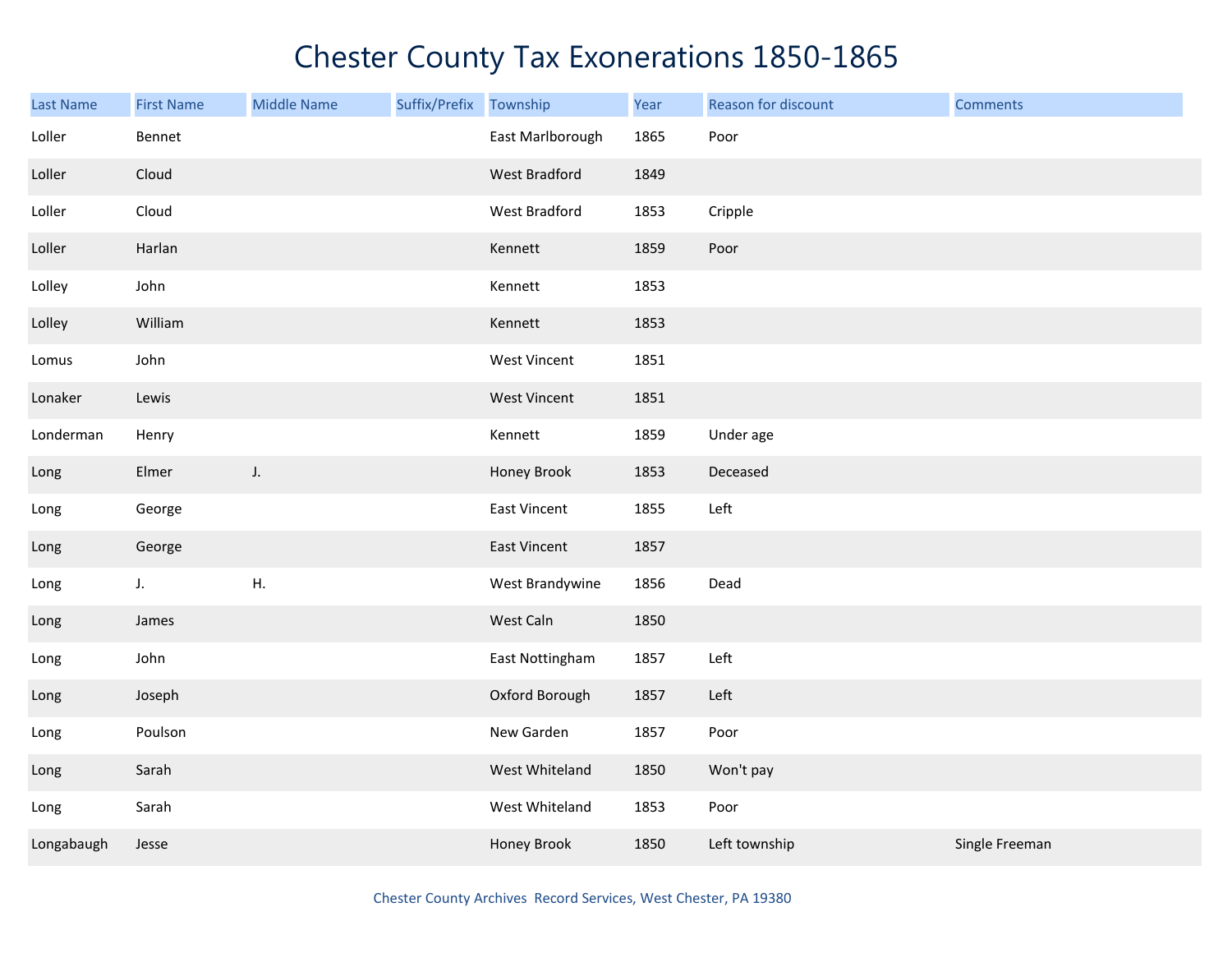| <b>Last Name</b> | <b>First Name</b> | <b>Middle Name</b> | Suffix/Prefix Township |                     | Year | Reason for discount | <b>Comments</b> |
|------------------|-------------------|--------------------|------------------------|---------------------|------|---------------------|-----------------|
| Longacer         | John              | Η.                 |                        | <b>East Vincent</b> | 1860 | In the west         |                 |
| Longacker        | David             |                    |                        | <b>East Vincent</b> | 1850 | Left                |                 |
| Longacker        | Henry             |                    |                        | <b>East Vincent</b> | 1850 | Not found           |                 |
| Longacre         | Lewis             |                    |                        | Uwchlan             | 1851 | Gone away           | Inmate          |
| Longen           | James             |                    |                        | Valley              | 1856 | Left                |                 |
| Longen           | Patrick           |                    |                        | West Marlborough    | 1860 | Poor                |                 |
| Longen           | Patrick           |                    |                        | West Marlborough    | 1865 | Left                |                 |
| Longnacker       | Levi              |                    |                        | Charlestown         | 1860 | Left                |                 |
| Longstreth       | Abraham           |                    |                        | South Coventry      | 1853 | Left                |                 |
| Loomas           | Jacob             |                    |                        | Downingtown, East   | 1898 | Deceased            |                 |
| Loomas           | William           |                    |                        | West Whiteland      | 1850 |                     | Inmate          |
| Loon             | John              |                    |                        | <b>East Vincent</b> | 1852 |                     |                 |
| Loophold         | Ruben             |                    |                        | East Whiteland      | 1857 | Left                |                 |
| Lotseller        | John              |                    |                        | West Whiteland      | 1851 | Left the township   | Inmate          |
| Louicks          | James             |                    |                        | West Bradford       | 1849 |                     | Colored         |
| Loury            | Caleb             |                    |                        | Franklin            | 1859 | Left                |                 |
| Loury            | Samuel            |                    |                        | Franklin            | 1859 | Left                |                 |
| Lousengler       | Henry             |                    |                        | <b>East Vincent</b> | 1852 |                     |                 |
| Louther          | William           |                    |                        | East Marlborough    | 1852 |                     |                 |
| Loux             | John              |                    |                        | <b>East Vincent</b> | 1855 | Unknown             |                 |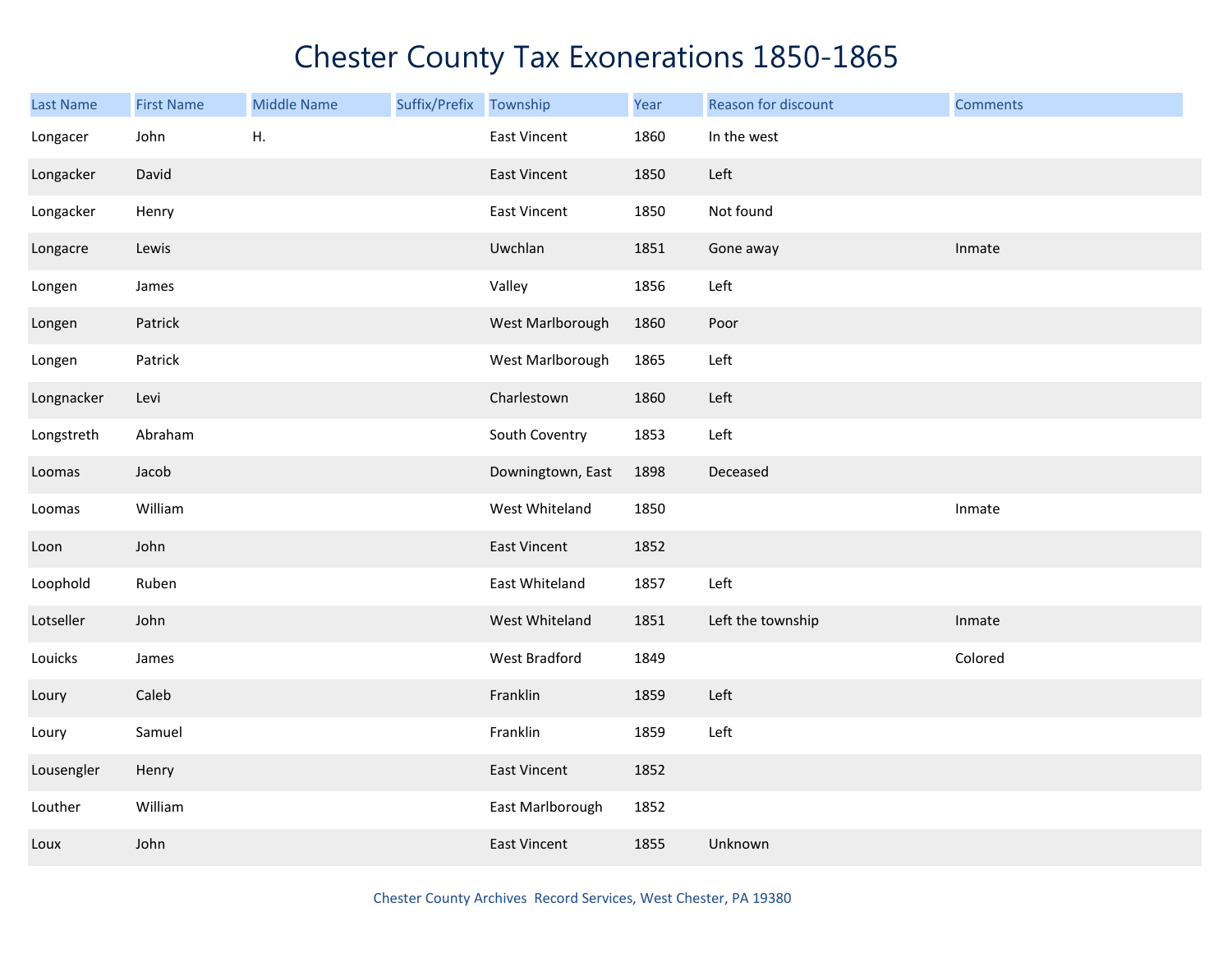| Last Name | <b>First Name</b> | <b>Middle Name</b> | Suffix/Prefix Township |                      | Year | Reason for discount | <b>Comments</b> |
|-----------|-------------------|--------------------|------------------------|----------------------|------|---------------------|-----------------|
| Love      | Samuel            | Ε.                 |                        | Londonderry          | 1853 | Left                |                 |
| Love      | Samuel            | E.                 |                        | Londonderry          | 1856 | Dog Dead            |                 |
| Lovel     | William           |                    |                        | West Bradford        | 1853 | Not found           |                 |
| Loveland  | Alexander         |                    |                        | Willistown           | 1857 | Left the township   |                 |
| Lovell    | Jeremiah          |                    |                        | West Fallowfield     | 1855 | Poor                |                 |
| Lovell    | Jeremiah          |                    |                        | West Fallowfield     | 1857 | Poor                |                 |
| Lovell    | John              |                    |                        | Franklin             | 1854 |                     |                 |
| Lovell    | William           |                    |                        | East Marlborough     | 1852 |                     |                 |
| Lovell    | William           |                    |                        | Newlin               | 1860 | Left                |                 |
| Lovell    | William           |                    |                        | Pocopson             | 1857 | Left                |                 |
| Lowe      | Spencer           |                    |                        | <b>West Nantmeal</b> | 1850 | Gone                | Single Freeman  |
| Lowrey    | Christian         |                    |                        | <b>East Nantmeal</b> | 1853 | Poor                |                 |
| Lowrie    | Joseph            |                    |                        | Sadsbury             | 1856 | Error               |                 |
| Lowry     | Edward            |                    |                        | Honey Brook          | 1859 | Left                |                 |
| Lowry     | Samuel            |                    |                        | Franklin             | 1856 | Left                |                 |
| Lucas     | Oscar             |                    |                        | New London           | 1898 |                     |                 |
| Lucas     | Thomas            |                    |                        | West Chester         | 1855 | Dead                |                 |
| Lucy      | John              |                    |                        | London Britain       | 1857 | Poor                |                 |
| Lucy      | John              |                    |                        | London Britain       | 1857 | Poor                |                 |
| Ludwick   | Albert            |                    |                        | Tredyffrin           | 1860 | Left                |                 |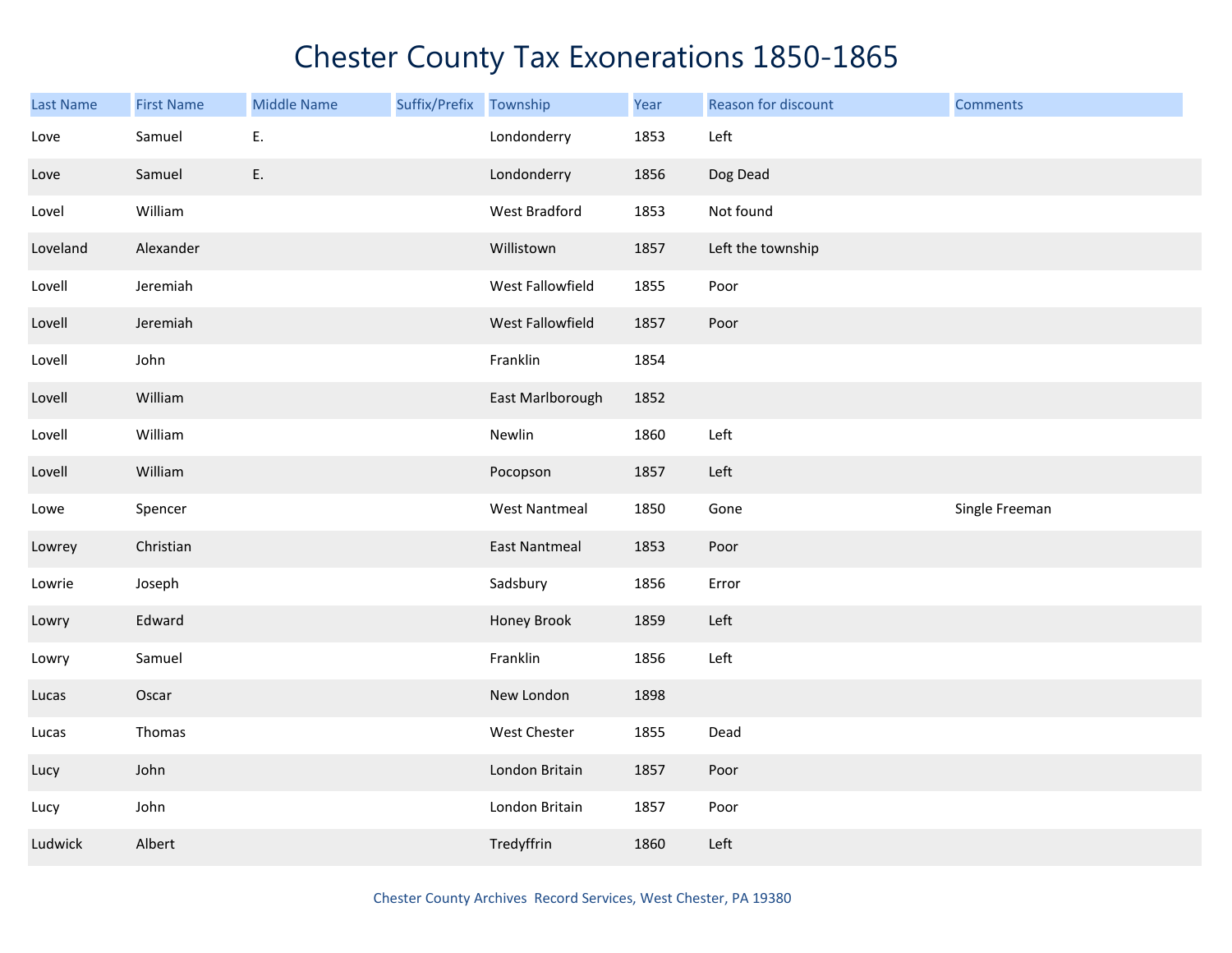| Last Name | <b>First Name</b> | <b>Middle Name</b> | Suffix/Prefix Township |                            | Year | Reason for discount | <b>Comments</b>            |
|-----------|-------------------|--------------------|------------------------|----------------------------|------|---------------------|----------------------------|
| Ludwick   | Augustus          | В.                 |                        | West Brandywine            | 1865 | Poor                |                            |
| Ludwick   | D.                |                    |                        | & D. Mauger North Coventry | 1860 | Error               |                            |
| Ludwick   | Harlan            |                    |                        | Uwchlan                    | 1855 | Left                |                            |
| Ludwick   | Henry             |                    |                        | East Whiteland             | 1856 | Poor                |                            |
| Ludwick   | Henry             |                    |                        | East Whiteland             | 1857 | Poor                |                            |
| Ludwick   | Henry             |                    |                        | West Whiteland             | 1851 | Error               |                            |
| Ludwick   | John              |                    |                        | South Coventry             | 1855 | Left                |                            |
| Ludwick   | Morris            |                    |                        | Uwchlan                    | 1855 | Poor                |                            |
| Ludwick   | Morris            |                    |                        | Uwchlan                    | 1865 | Left                |                            |
| Ludwig    | John              |                    |                        | Tredyffrin                 | 1853 | Left                |                            |
| Ludwig    | John              |                    |                        | <b>West Vincent</b>        | 1853 |                     |                            |
| Luhty     | Tobias            |                    |                        | <b>East Vincent</b>        | 1851 | Error               |                            |
| Luke      | John              | W.                 |                        | Kennett                    | 1853 |                     |                            |
| Lukemier  | Robert            |                    |                        | Phoenixville               | 1860 | Crippled            |                            |
| Lukens    | Charles           |                    |                        | West Caln                  | 1861 | Left                |                            |
| Lukens    | Clarkson          |                    |                        | Highland                   | 1855 | Poor                |                            |
| Lukens    | Clarkson          |                    |                        | Highland                   | 1856 | Poor                |                            |
| Lukens    | Lavina            |                    |                        | Phoenixville               | 1897 |                     | 1st & 2nd & 4th & 6th Ward |
| Lukings   | Charles           |                    |                        | Highland                   | 1857 | Poor                |                            |
| Lukins    | Charles           |                    |                        | West Fallowfield           | 1857 | Left                |                            |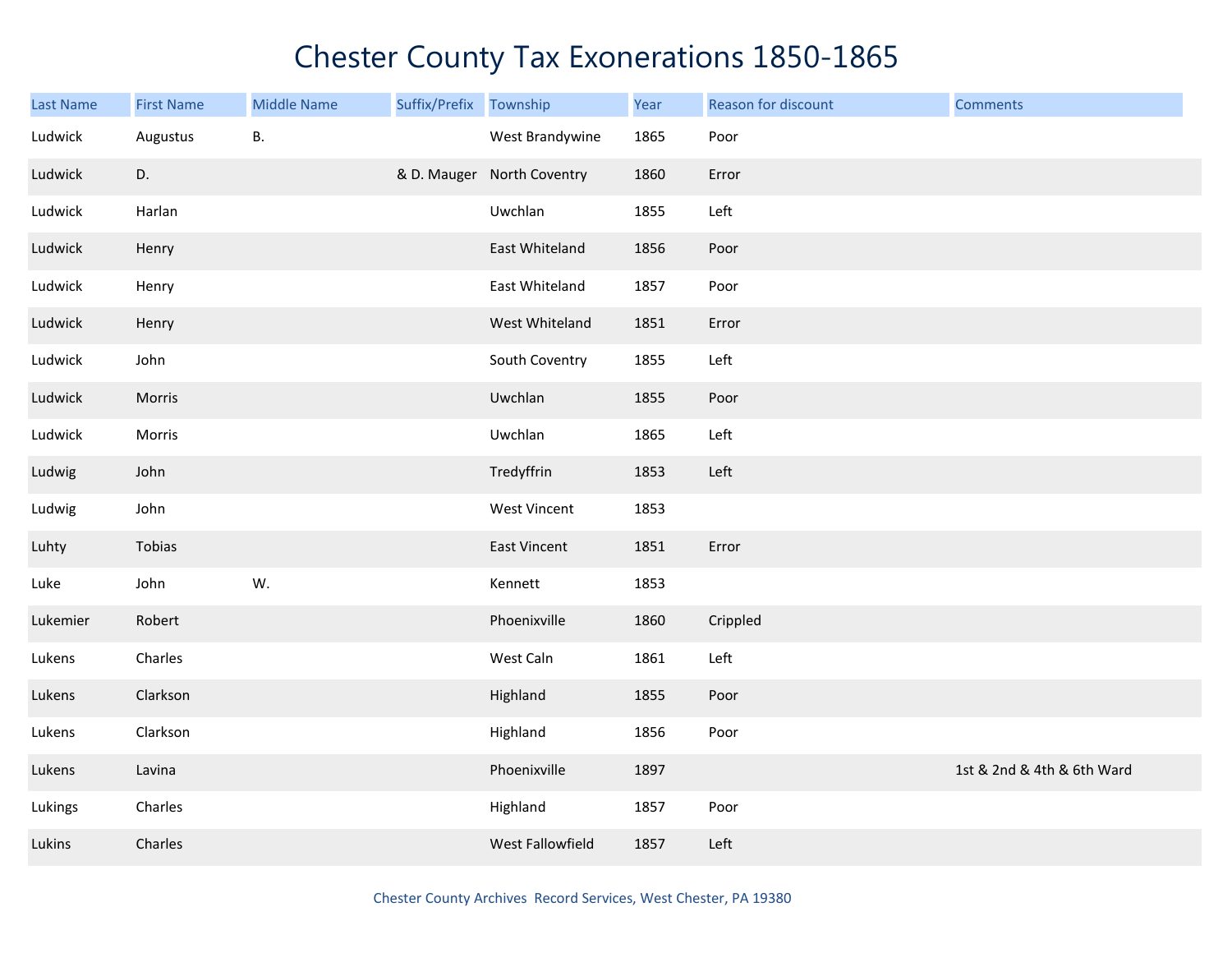| Last Name   | <b>First Name</b> | <b>Middle Name</b> | Suffix/Prefix | Township             | Year | Reason for discount | <b>Comments</b> |
|-------------|-------------------|--------------------|---------------|----------------------|------|---------------------|-----------------|
| Lukins      | Clarkson          |                    |               | Highland             | 1857 | Left                |                 |
| Lukins      | David             |                    |               | East Caln            | 1858 | Left                |                 |
| Lumis       | F.                |                    |               | West Chester         | 1857 | Left                |                 |
| Luphole     | Jonathan          |                    |               | Willistown           | 1859 | Left                |                 |
| Lupold      | Jonathan          |                    |               | East Whiteland       | 1855 |                     |                 |
| Lupold      | Jonathan          |                    |               | Tredyffrin           | 1859 |                     |                 |
| Lupold      | Joshua            |                    |               | <b>East Nantmeal</b> | 1850 | Left                |                 |
| Luston      | Mary              |                    |               | Downingtown, East    | 1898 | Widow Lady          |                 |
| Luts        | Peter             |                    |               | <b>East Nantmeal</b> | 1859 | Poor                |                 |
| Luts        | Peter             |                    |               | East Vincent         | 1850 | Left                |                 |
| Lutz        | Peter             |                    |               | <b>East Nantmeal</b> | 1856 | Poor                | Inmate          |
| Lutz        | Peter             |                    |               | South Coventry       | 1853 | Left                |                 |
| Lutzgetsell | John              |                    |               | <b>East Nantmeal</b> | 1859 | Very Poor           |                 |
| Lykens      | Samuel            |                    |               | West Caln            | 1865 | Poor                |                 |
| Lyle        |                   |                    | & Howell      | Franklin             | 1856 | Taxed too much      |                 |
| Lyle        | Robert            |                    |               | New London           | 1852 | No Dog              |                 |
| Lynaugh     | James             |                    |               | Phoenixville         | 1897 | Can't collect       | 4th & 5th Ward  |
| Lynch       | Cornelius         |                    |               | East Bradford        | 1859 | Left                |                 |
| Lynch       | Dan               |                    |               | London Britain       | 1857 | Poor                |                 |
| Lynch       | Henry             |                    |               | <b>West Chester</b>  | 1859 | Poor                |                 |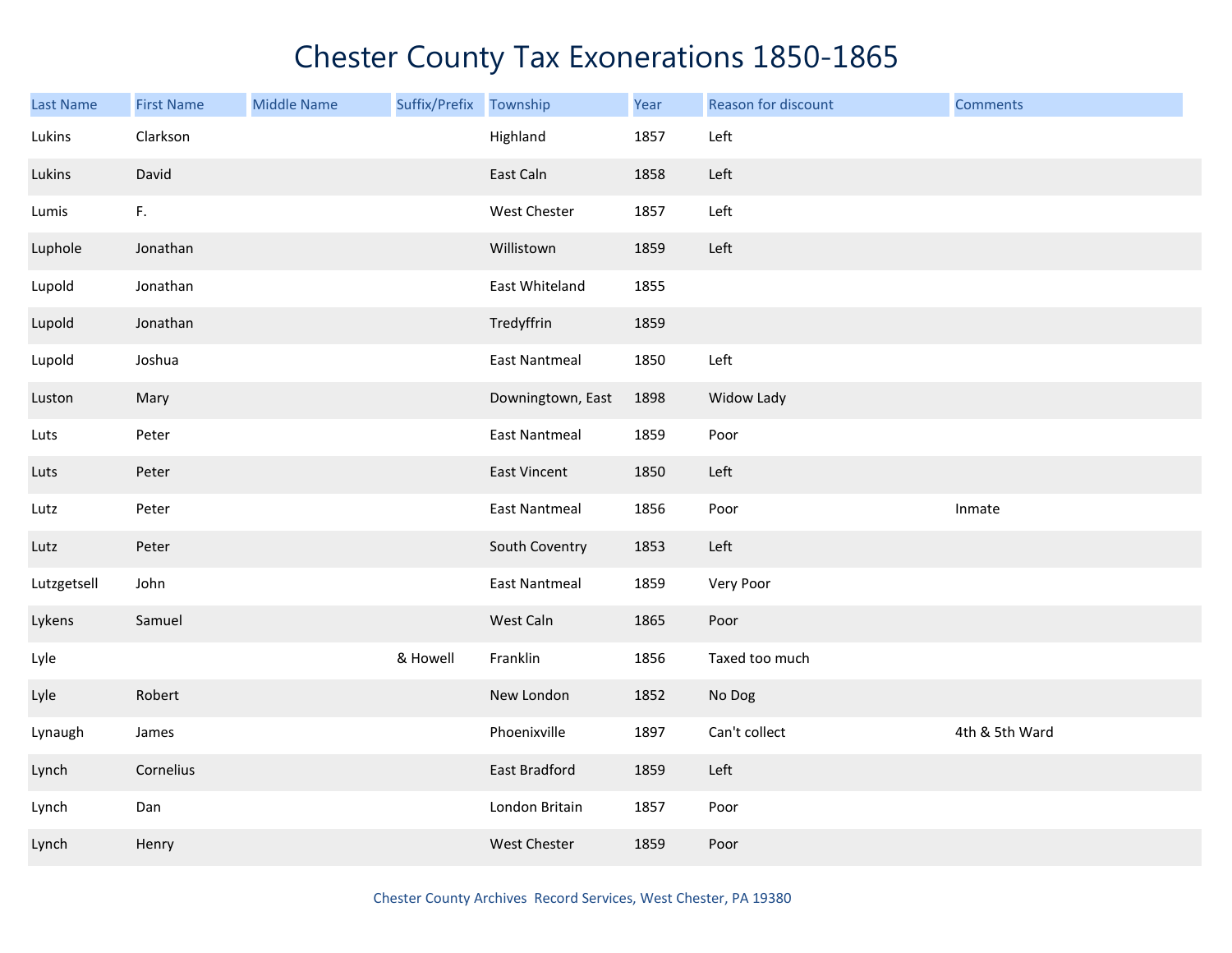| <b>Last Name</b> | <b>First Name</b> | <b>Middle Name</b> | Suffix/Prefix Township |                     | Year | Reason for discount | <b>Comments</b>            |
|------------------|-------------------|--------------------|------------------------|---------------------|------|---------------------|----------------------------|
| Lynch            | Humphrey          |                    |                        | London Britain      | 1857 | Poor                |                            |
| Lynch            | James             |                    |                        | Tredyffrin          | 1857 |                     |                            |
| Lynch            | John              | W.                 |                        | West Chester        | 1860 | Left                |                            |
| Lynch            | Joseph            |                    |                        | East Nottingham     | 1857 | Left                |                            |
| Lynch            | Lewis             | А.                 |                        | West Chester        | 1865 | Left                |                            |
| Lynch            | Mathew            |                    |                        | Londonderry         | 1857 | Under age           |                            |
| Lynch            | Michael           |                    |                        | Phoenixville        | 1860 | Error               |                            |
| Lynch            | William           |                    |                        | Pennsbury           | 1854 | Poor                |                            |
| Lynn             | Thomas            |                    |                        | East Whiteland      | 1855 |                     |                            |
| Lyons            | $J_{\star}$       | <b>B.</b>          |                        | <b>Upper Oxford</b> | 1850 |                     |                            |
| Lyons            | James             |                    |                        | Phoenixville        | 1860 | Left                |                            |
| Lyons            | John              |                    |                        | Phoenixville        | 1897 | No such party       | 1st & 2nd & 4th & 6th Ward |
| Macartney        | G.                | А.                 |                        | West Chester        | 1860 | Poor                |                            |
| Macbeth          | James             |                    |                        | West Bradford       | 1850 |                     |                            |
| Mace             | Brinton           |                    |                        | New London          | 1850 | Left township       | Single Freeman             |
| Mace             | Joseph            |                    |                        | Pocopson            | 1850 | Left the township   | Single Freeman             |
| Mace             | Robert            |                    |                        | East Marlborough    | 1857 | Left                |                            |
| Mace             | Robert            |                    |                        | East Marlborough    | 1859 | Left                |                            |
| Mace             | Robert            |                    |                        | New London          | 1850 | Left township       | Inmate                     |
| Mace             | Robert            |                    |                        | Pocopson            | 1854 | Left                |                            |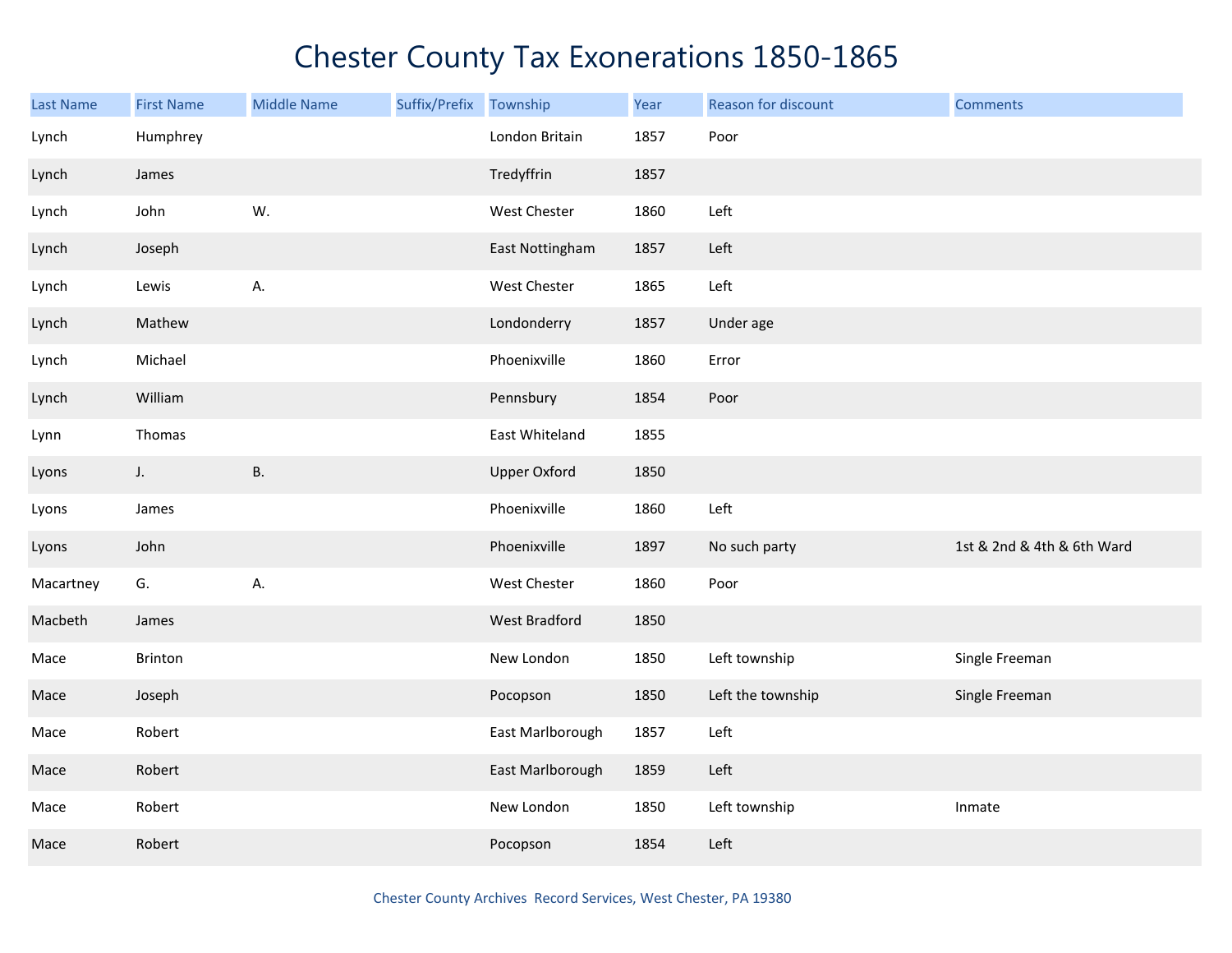| <b>Last Name</b> | <b>First Name</b> | <b>Middle Name</b> | Suffix/Prefix | Township         | Year | Reason for discount | <b>Comments</b> |
|------------------|-------------------|--------------------|---------------|------------------|------|---------------------|-----------------|
| Mace             | Robert            |                    |               | Pocopson         | 1855 | Dead                |                 |
| Mace             | Robert            |                    |               | Pocopson         | 1856 | Left                |                 |
| Mace             | Robert            |                    |               | Pocopson         | 1860 | Left                |                 |
| Mace             | Thomas            |                    |               | Franklin         | 1856 | Poor                |                 |
| Mack             | George            |                    |               | West Pikeland    | 1853 | Left                |                 |
| Mack             | John              |                    |               | New Garden       | 1860 | Poor                |                 |
| Mackalhattan     | James             |                    |               | Phoenixville     | 1860 |                     |                 |
| Mackenally       | James             |                    |               | Phoenixville     | 1860 | Left                |                 |
| Mackereth        | Jonathan          |                    |               | London Grove     | 1859 | Left                |                 |
| Mackey           | F.                | L.                 |               | New London       | 1898 |                     |                 |
| Mackey           | George            |                    |               | Lower Oxford     | 1850 | Left the township   | Inmate          |
| Mackey           | Henry             |                    |               | Westtown         | 1857 | Left                |                 |
| Mackey           | Isaac             |                    |               | West Whiteland   | 1850 | Colored             |                 |
| Mackey           | John              |                    |               | London Grove     | 1855 | Left                | Single Freeman  |
| Mackey           | John              |                    |               | New Garden       | 1850 |                     |                 |
| Mackey           | John              |                    | Sr.           | Penn             | 1856 | Left township       |                 |
| Mackey           | Nicholas          |                    |               | London Grove     | 1865 | Left                |                 |
| Mackey           | Thomas            |                    |               | Penn             | 1853 |                     |                 |
| Macklen          | Samuel            | Η.                 |               | New Garden       | 1860 | Left                |                 |
| Maclece          | Α.                | J.                 |               | West Marlborough | 1857 | Left                |                 |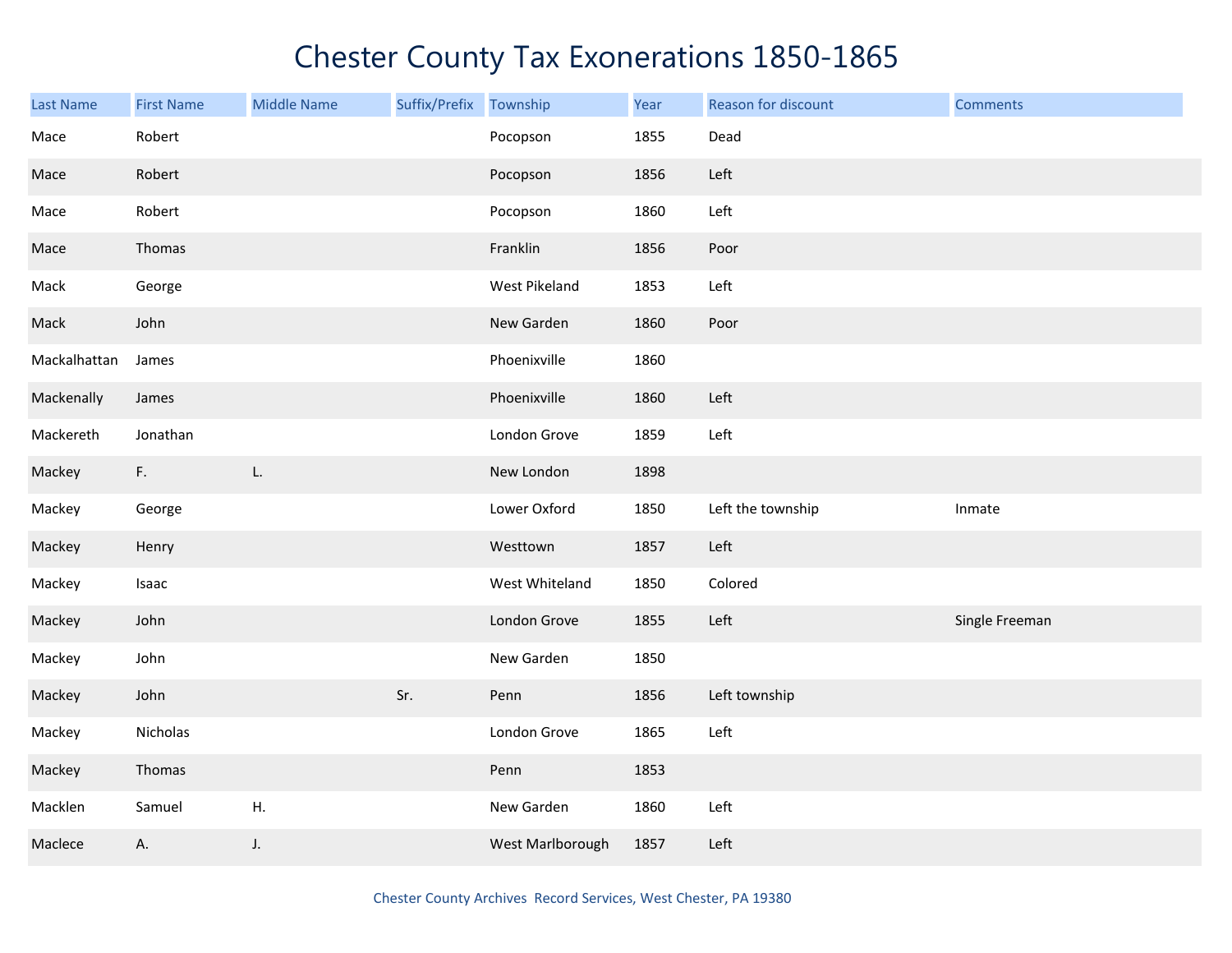| <b>Last Name</b> | <b>First Name</b> | <b>Middle Name</b> | Suffix/Prefix | Township         | Year | Reason for discount | <b>Comments</b> |
|------------------|-------------------|--------------------|---------------|------------------|------|---------------------|-----------------|
| Madden           | John              |                    |               | West Marlborough | 1857 | Left                |                 |
| Madden           | Patrick           |                    |               | West Marlborough | 1859 | Left                |                 |
| Madden           | Patrick           |                    |               | West Marlborough | 1860 | Left                |                 |
| Maden            | Samuel            |                    |               | Sadsbury         | 1854 | Left                |                 |
| Maden            | Samuel            |                    |               | Valley           | 1855 | Left                |                 |
| Madill           | Isaac             |                    |               | West Goshen      | 1850 | Gone                |                 |
| Maffit           | John              |                    |               | Westtown         | 1851 | Poor                |                 |
| Maffitt          | John              |                    |               | West Chester     | 1857 | Left                |                 |
| Maffitt          | John              |                    |               | West Chester     | 1859 | Left                |                 |
| Maffitt          | John              |                    |               | West Chester     | 1860 | Left                |                 |
| Magarge          | John              |                    |               | Londonderry      | 1859 | Left                |                 |
| Magaw            | Alfred            |                    |               | East Nottingham  | 1859 | Very poor           |                 |
| Magee            | Patrick           |                    |               | Lower Oxford     | 1850 | Error               |                 |
| Maginagan        | Isaiah            |                    |               | Kennett          | 1850 | Left township       | Inmate          |
| Maginley         | Michael           |                    |               | Kennett          | 1850 | Left township       | Inmate          |
| Magonigle        | Dennis            |                    |               | East Nottingham  | 1857 | Left                |                 |
| Maguigan         | F.                |                    |               | West Chester     | 1856 | Error               |                 |
| Mahan            | Hugh              |                    |               | West Marlborough | 1859 | Left                | Crossed out     |
| Mahan            | John              |                    |               | East Bradford    | 1857 | Left                |                 |
| Mahan            | Reece             |                    |               | West Nottingham  | 1857 | Gone                |                 |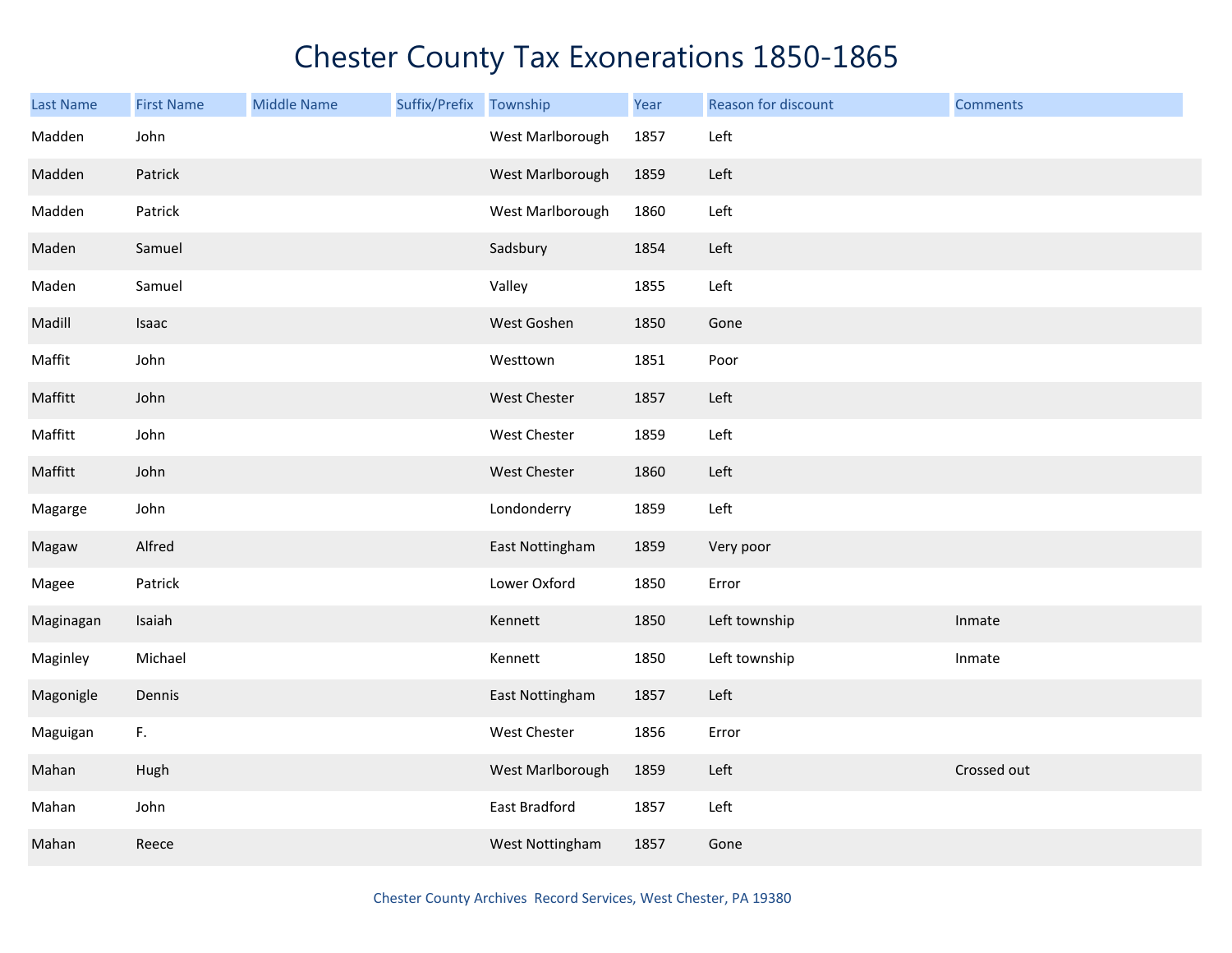| <b>Last Name</b> | <b>First Name</b> | <b>Middle Name</b> | Suffix/Prefix | Township             | Year | Reason for discount | <b>Comments</b> |
|------------------|-------------------|--------------------|---------------|----------------------|------|---------------------|-----------------|
| Mahan            | Richard           |                    |               | East Nottingham      | 1857 | Poor                |                 |
| Maher            | James             |                    |               | Phoenixville         | 1860 | Left                |                 |
| Mahlin           | Isaac             |                    |               | Willistown           | 1857 | Left the township   |                 |
| Mahney           | James             |                    |               | Wallace              | 1857 | Left the township   |                 |
| Mahoney          | Dennis            |                    |               | New Garden           | 1856 | Left                |                 |
| Mahony           | Jeremiah          |                    |               | Birmingham           | 1851 | Gone                |                 |
| Mahony           | Jeremiah          |                    |               | West Fallowfield     | 1857 | Error               |                 |
| Maires           | David             |                    |               | Tredyffrin           | 1857 |                     |                 |
| Maitland         | James             | А.                 |               | Lower Oxford         | 1850 | Left the township   | Inmate          |
| Maitland         | Joseph            |                    |               | Sadsbury             | 1850 | Dog Dead            | Inmate          |
| Maitland         | Thomas            |                    |               | West Caln            | 1854 | Dog Dead            |                 |
| Major            | Jonathan          |                    |               | Charlestown          | 1850 | Left                | Inmate          |
| Major            | William           |                    |               | Kennett              | 1857 | Left                |                 |
| Makin            | Henry             |                    |               | Tredyffrin           | 1855 | Left                |                 |
| Makin            | Henry             |                    |               | Tredyffrin           | 1859 | Left                |                 |
| Malaney          | Smith             |                    |               | London Grove         | 1859 | Left                |                 |
| Malantey         | John              |                    |               | Phoenixville         | 1860 | Left                |                 |
| Maley            | John              |                    |               | <b>East Nantmeal</b> | 1857 |                     |                 |
| Maley            | John              |                    |               | Uwchlan              | 1855 | Poor                |                 |
| Maley            | John              |                    |               | Wallace              | 1857 | Left the township   |                 |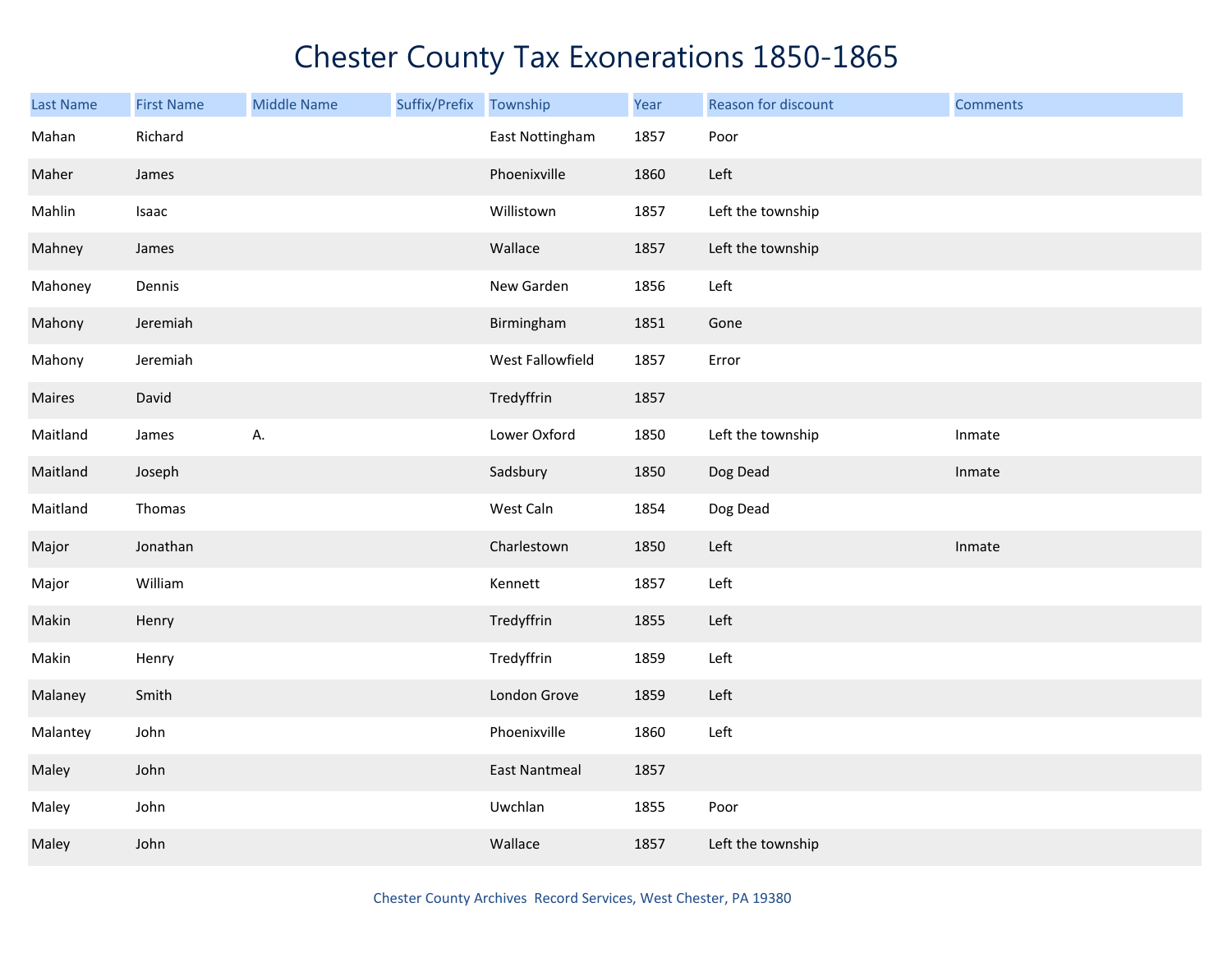| <b>Last Name</b> | <b>First Name</b> | <b>Middle Name</b> | Suffix/Prefix Township |                     | Year | Reason for discount | <b>Comments</b> |
|------------------|-------------------|--------------------|------------------------|---------------------|------|---------------------|-----------------|
| Malin            | Albin             |                    |                        | Westtown            | 1857 | Left                |                 |
| Malin            | Charles           |                    |                        | West Chester        | 1860 | Left                |                 |
| Malin            | Ε.                | ${\sf H}.$         |                        | Upper Uwchlan       | 1865 | Left                |                 |
| Malin            | Francis           |                    |                        | New London          | 1852 | Left                |                 |
| Malin            | $\mathsf J.$      | Chamberlain        |                        | New Garden          | 1857 | Poor                |                 |
| Malin            | Jackson           |                    |                        | East Marlborough    | 1859 | Poor                |                 |
| Malin            | James             |                    |                        | Lower Oxford        | 1851 |                     |                 |
| Malin            | John              |                    |                        | West Chester        | 1857 | Left                |                 |
| Malin            | T.                |                    |                        | New London          | 1898 |                     |                 |
| Malin            | Taylor            |                    |                        | New Garden          | 1853 | Left                |                 |
| Malin            | Thomas            |                    |                        | New Garden          | 1853 | Left                |                 |
| Malin            | Thomas            |                    |                        | <b>West Chester</b> | 1859 | Dead                |                 |
| Malin            | Thomas            |                    |                        | West Whiteland      | 1855 | Left                |                 |
| Mallaloo         | Thomas            |                    |                        | Sadsbury            | 1856 | Error               |                 |
| Mallarel         | John              |                    |                        | Warwick             | 1856 |                     |                 |
| Mallon           | Lorensa           |                    |                        | New Garden          | 1850 |                     |                 |
| Mallon           | Robert            |                    |                        | West Vincent        | 1851 |                     |                 |
| Malloney         | James             |                    | Estate                 | Tredyffrin          | 1850 | Unseated land       |                 |
| Maloney          | Daniel            |                    |                        | Lower Oxford        | 1857 | Left                | Inmate          |
| Maloney          | John              |                    |                        | New Garden          | 1865 | Not found           |                 |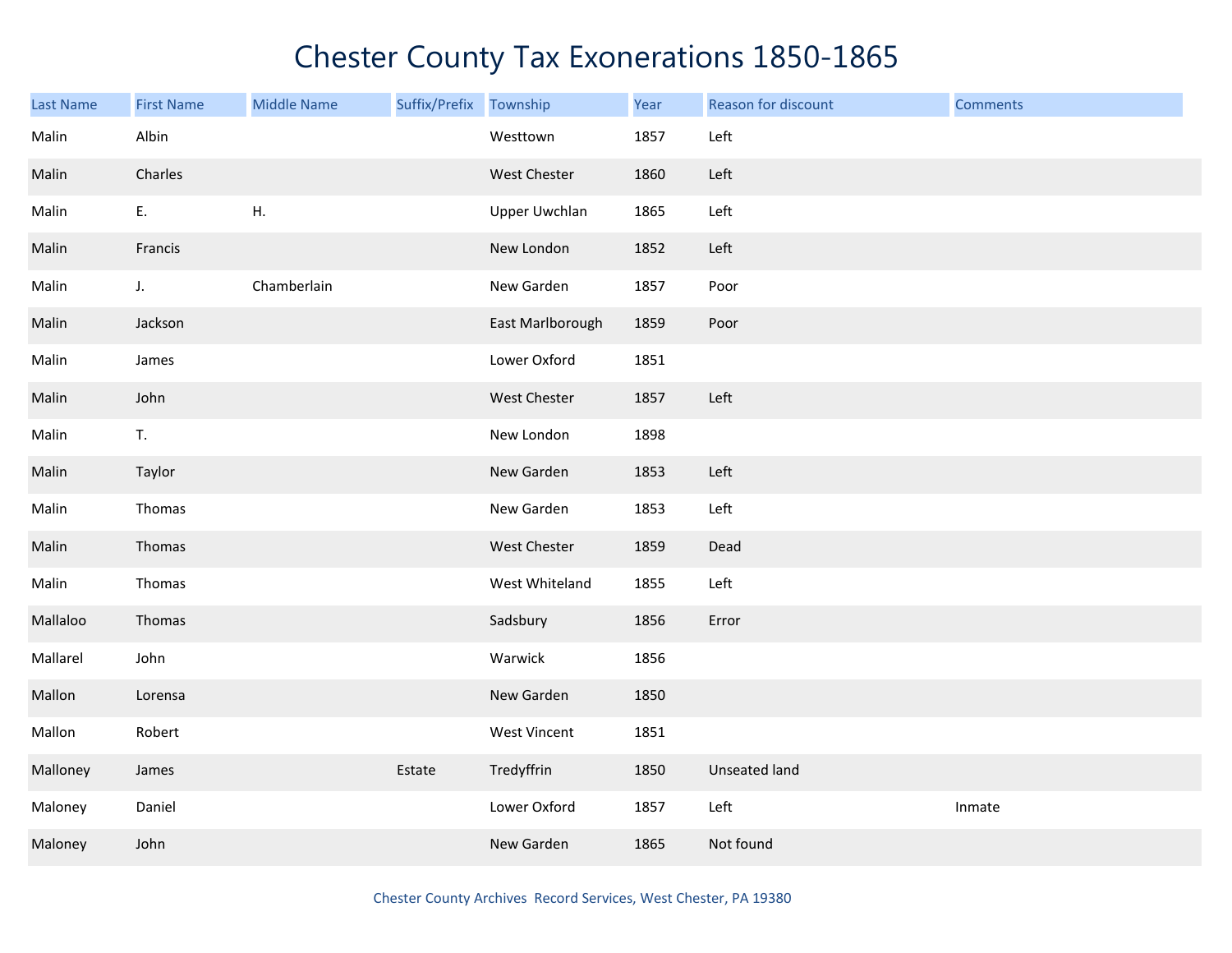| Last Name | <b>First Name</b> | <b>Middle Name</b> | Suffix/Prefix Township |                  | Year | Reason for discount | <b>Comments</b> |
|-----------|-------------------|--------------------|------------------------|------------------|------|---------------------|-----------------|
| Maloney   | Joshua            |                    |                        | Tredyffrin       | 1856 | Unseated land       |                 |
| Maloney   | Patrick           |                    |                        | New Garden       | 1856 | Left                |                 |
| Malony    | Joseph            |                    |                        | Penn             | 1860 | Left                |                 |
| Malse     | Joshua            |                    |                        | Valley           | 1856 | Left                |                 |
| Man       | William           |                    |                        | East Bradford    | 1853 |                     |                 |
| Manhart   | Daniel            |                    |                        | Phoenixville     | 1860 | Error               |                 |
| Manley    | John              |                    |                        | East Bradford    | 1857 | Alien               |                 |
| Manley    | John              |                    |                        | Valley           | 1855 | Left                |                 |
| Mann      | Arnold            |                    |                        | East Whiteland   | 1854 |                     |                 |
| Mann      | Arnold            |                    |                        | East Whiteland   | 1855 |                     |                 |
| Mann      | Ezekiel           |                    |                        | Newlin           | 1850 | Gone                |                 |
| Mann      | Ezekiel           |                    |                        | West Bradford    | 1849 |                     |                 |
| Mann      | James             |                    |                        | Valley           | 1857 |                     |                 |
| Mann      | Joshua            |                    |                        | West Bradford    | 1855 | Left                |                 |
| Mann      | Samuel            |                    |                        | Sadsbury         | 1860 | Left                |                 |
| Mann      | Samuel            |                    |                        | West Bradford    | 1850 |                     |                 |
| Mann      | William           |                    |                        | East Marlborough | 1855 | Left                |                 |
| Maples    | Samuel            |                    |                        | East Whiteland   | 1857 | Left                |                 |
| Maquire   | Thomas            |                    |                        | East Whiteland   | 1857 | Left                |                 |
| Marashee  | Andrew            |                    |                        | East Caln        | 1856 | Left                |                 |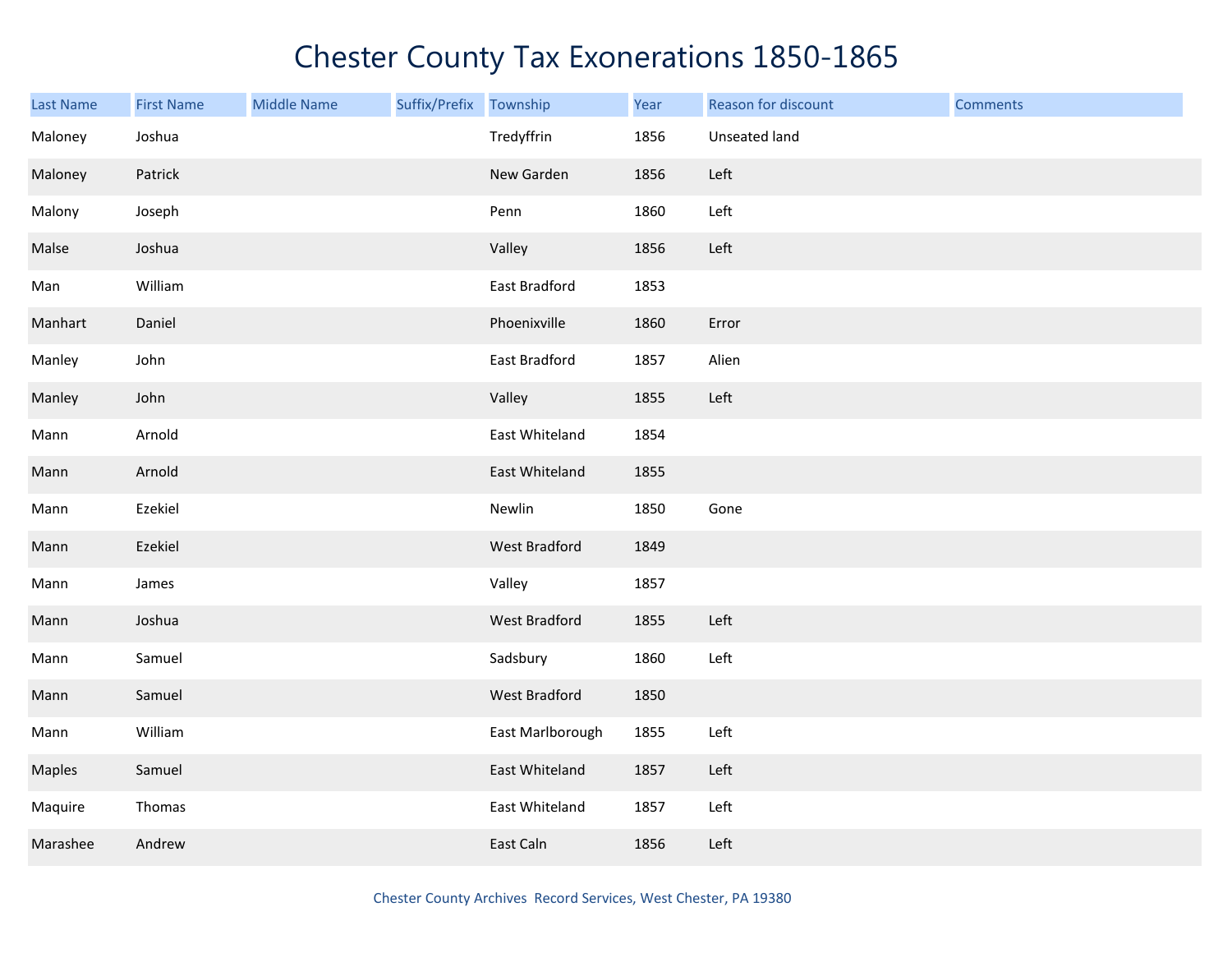| <b>Last Name</b> | <b>First Name</b> | <b>Middle Name</b> | Suffix/Prefix | Township             | Year | Reason for discount | <b>Comments</b> |
|------------------|-------------------|--------------------|---------------|----------------------|------|---------------------|-----------------|
| March            | Frederick         |                    |               | <b>East Coventry</b> | 1850 | Sick & Poor         |                 |
| March            | Jacob             |                    |               | <b>West Nantmeal</b> | 1860 | Poor                |                 |
| March            | Joseph            |                    |               | West Pikeland        | 1854 |                     |                 |
| Margerum         | Charles           | D.                 |               | Phoenixville         | 1860 | Left                |                 |
| Marief           | James             |                    |               | Phoenixville         | 1860 | Left                |                 |
| Maris            | Benjamin          |                    |               | <b>West Vincent</b>  | 1857 | Left                |                 |
| Maris            | George            |                    |               | <b>East Nantmeal</b> | 1865 | Left                |                 |
| Maris            | William           |                    |               | West Chester         | 1853 |                     |                 |
| Markel           | Bryon             |                    |               | West Goshen          | 1855 | Poor                |                 |
| Markey           | James             |                    |               | West Chester         | 1865 | Left                |                 |
| Markey           | Patrick           |                    |               | West Chester         | 1854 | Left                |                 |
| Markley          | G.                | $\mathsf{C}.$      |               | South Coventry       | 1860 |                     |                 |
| Marrine          | Franklin          |                    |               | Charlestown          | 1860 | Left                |                 |
| Marris           | John              |                    |               | Kennett              | 1860 | Left                |                 |
| Marsh            | Abner             |                    |               | Sadsbury             | 1860 | Left                |                 |
| Marsh            | Emmor             |                    |               | West Bradford        | 1850 |                     |                 |
| Marsh            | John              |                    |               | West Caln            | 1861 | Poor                |                 |
| Marsh            | Kersey            |                    |               | East Brandywine      | 1850 | Dog ran off         |                 |
| Marsh            | Thomas            |                    |               | Sadsbury             | 1850 | Dog ran away        |                 |
| Marsh            | Thomas            | В.                 |               | <b>West Bradford</b> | 1856 | Error               |                 |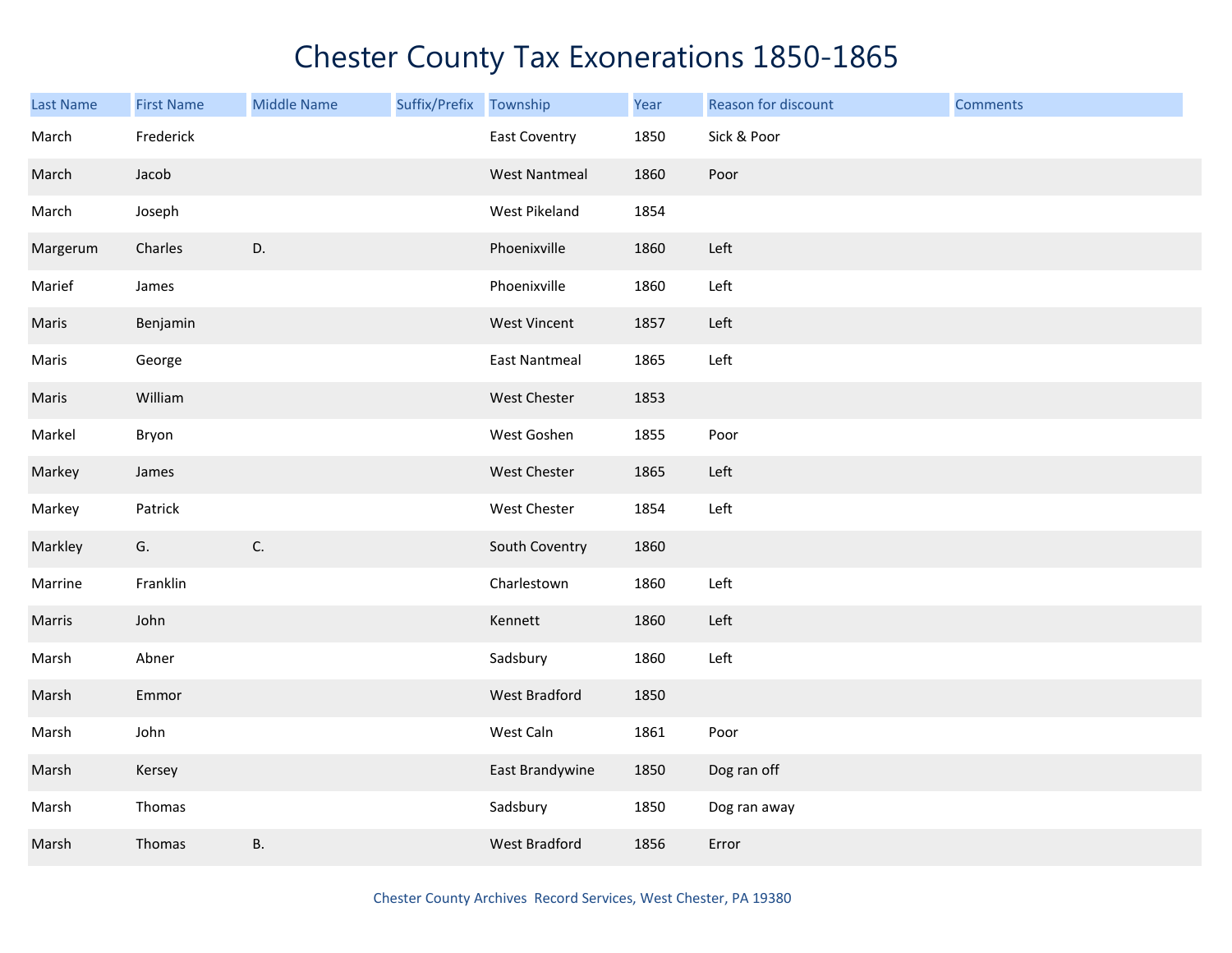| <b>Last Name</b> | <b>First Name</b> | <b>Middle Name</b> | Suffix/Prefix Township |                     | Year | Reason for discount | <b>Comments</b> |
|------------------|-------------------|--------------------|------------------------|---------------------|------|---------------------|-----------------|
| Marshal          | James             |                    |                        | Phoenixville        | 1860 | Error               |                 |
| Marshall         | Alexander         |                    |                        | West Chester        | 1860 | Error               |                 |
| Marshall         | Ann               | R.                 |                        | West Bradford       | 1849 |                     |                 |
| Marshall         | David             | T.                 |                        | West Fallowfield    | 1850 | Poor                | Inmate          |
| Marshall         | Ezra              |                    |                        | Newlin              | 1859 | Sick & poor         |                 |
| Marshall         | Horrace           | <b>B.</b>          |                        | West Chester        | 1860 | Left                |                 |
| Marshall         | Hughes            |                    |                        | Newlin              | 1856 | Left township       |                 |
| Marshall         | Humphrey          |                    |                        | West Bradford       | 1856 | Left                |                 |
| Marshall         | Humphrey          |                    |                        | West Chester        | 1857 | Error               |                 |
| Marshall         | Isaac             |                    |                        | East Bradford       | 1851 | Gone                | Single Freeman  |
| Marshall         | Isaac             |                    |                        | East Marlborough    | 1855 | Left                |                 |
| Marshall         | James             |                    |                        | Phoenixville        | 1860 | Error               |                 |
| Marshall         | John              | <b>B.</b>          |                        | West Bradford       | 1860 | Out of township     |                 |
| Marshall         | John              |                    |                        | <b>West Vincent</b> | 1855 | Gone                |                 |
| Marshall         | Lewis             |                    |                        | West Chester        | 1859 | Error               |                 |
| Marshall         | Maria             |                    | Estate of              | West Bradford       | 1855 |                     |                 |
| Marshall         | N.                | S.                 |                        | <b>West Vincent</b> | 1865 | Duplicate           |                 |
| Marshall         | Nathan            | S.                 |                        | West Chester        | 1860 | Left                |                 |
| Marshall         | Samuel            |                    |                        | West Chester        | 1859 | Left                |                 |
| Marshall         | Thomas            |                    |                        | Newlin              | 1853 | Left                |                 |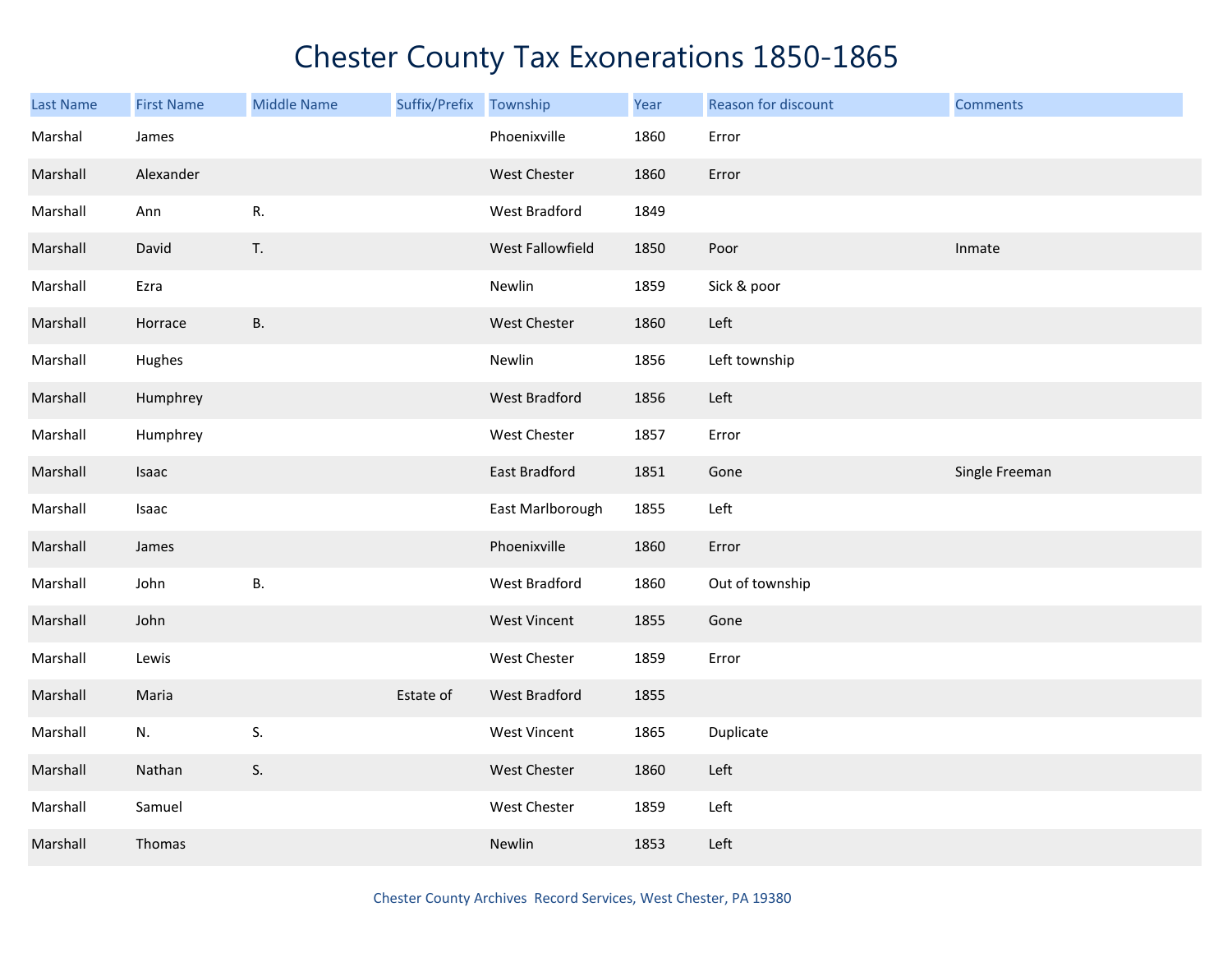| Last Name | <b>First Name</b> | <b>Middle Name</b> | Suffix/Prefix Township |                      | Year | Reason for discount | <b>Comments</b> |
|-----------|-------------------|--------------------|------------------------|----------------------|------|---------------------|-----------------|
| Marshall  | Thomas            |                    |                        | Newlin               | 1854 | Poor                |                 |
| Marshall  | Thomas            |                    |                        | Newlin               | 1855 |                     |                 |
| Marshall  | Thomas            |                    |                        | West Bradford        | 1857 | Left                |                 |
| Marshall  | William           |                    |                        | Warwick              | 1859 | Moved out           |                 |
| Martial   | William           | L.                 |                        | West Chester         | 1852 |                     |                 |
| Martin    | Bailey            |                    |                        | East Bradford        | 1860 | Left                |                 |
| Martin    | Harvey            |                    |                        | Pocopson             | 1853 |                     |                 |
| Martin    | Hugh              |                    |                        | Sadsbury             | 1865 | Left                |                 |
| Martin    | James             |                    |                        | East Caln            | 1856 | Left                |                 |
| Martin    | John              |                    |                        | Uwchlan              | 1851 | Tax on money        |                 |
| Martin    | John              |                    |                        | West Caln            | 1857 | Left                |                 |
| Martin    | John              | J.                 |                        | West Chester         | 1860 | Deceased            |                 |
| Martin    | Robert            |                    |                        | Uwchlan              | 1850 | Left                |                 |
| Martin    | Robert            |                    |                        | West Brandywine      | 1851 |                     |                 |
| Martin    | Robert            |                    |                        | West Caln            | 1861 | Old, Feeble & Poor  |                 |
| Martin    | Robert            |                    |                        | West Caln            | 1865 | Left                |                 |
| Martin    | Robert            |                    |                        | <b>West Nantmeal</b> | 1859 | Left                |                 |
| Martin    | Samuel            |                    |                        | Honey Brook          | 1865 | Poor                |                 |
| Martin    | Samuel            |                    | Sr.                    | West Caln            | 1855 | Error               |                 |
| Martin    | Thomas            |                    |                        | West Fallowfield     | 1855 | In Highland         |                 |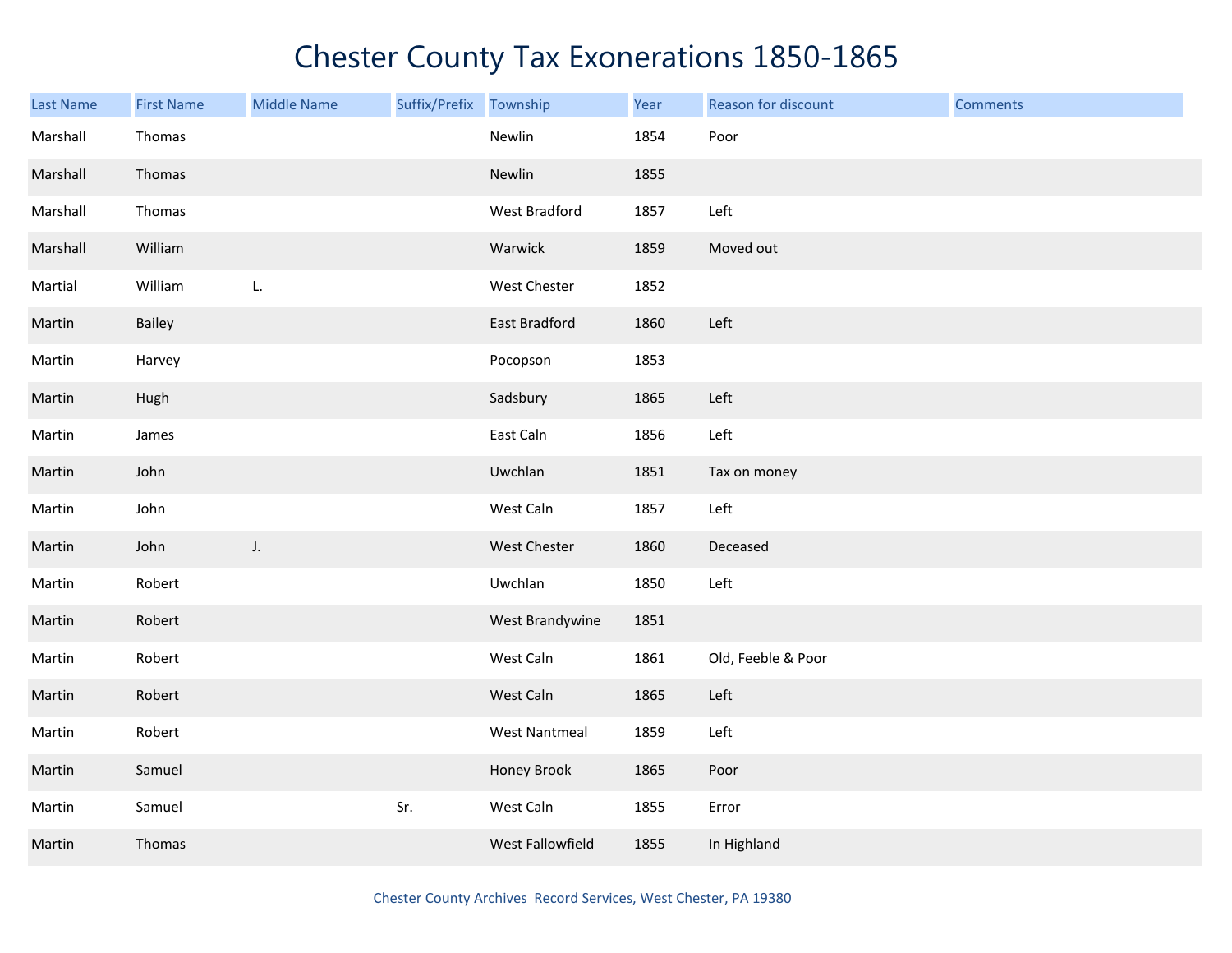| Last Name | <b>First Name</b> | <b>Middle Name</b> | Suffix/Prefix | Township        | Year | Reason for discount  | <b>Comments</b> |
|-----------|-------------------|--------------------|---------------|-----------------|------|----------------------|-----------------|
| Martin    | William           |                    |               | Easttown        | 1860 | Left                 |                 |
| Martler   | William           | L.                 |               | Lower Oxford    | 1851 |                      |                 |
| Marvel    | John              |                    |               | Uwchlan         | 1852 |                      |                 |
| Marvel    | Thomas            |                    |               | New Garden      | 1857 | Left                 |                 |
| Marvel    | William           | H.                 |               | South Coventry  | 1853 | Left                 |                 |
| Marys     | George            |                    |               | East Whiteland  | 1850 |                      | Crossed out     |
| Masey     | Robert            |                    |               | East Whiteland  | 1856 | Poor                 |                 |
| Mash      | Jesse             |                    |               | Honey Brook     | 1853 |                      |                 |
| Mason     |                   |                    | & Paxon       | Lower Oxford    | 1850 | Unseated land        |                 |
| Mason     |                   |                    | & Paxon       | Lower Oxford    | 1851 | <b>Unseated land</b> |                 |
| Mason     | Benjamin          |                    |               | East Brandywine | 1860 | Left                 |                 |
| Mason     | George            | Η.                 |               | East Nottingham | 1859 | Left                 |                 |
| Mason     | Jesse             |                    |               | East Caln       | 1865 | Left                 |                 |
| Mason     | John              |                    |               | East Caln       | 1853 |                      |                 |
| Mason     | John              |                    |               | East Caln       | 1856 | Poor                 |                 |
| Mason     | John              |                    |               | Londonderry     | 1865 |                      |                 |
| Mason     | William           | <b>B.</b>          |               | East Nottingham | 1855 | Gone                 |                 |
| Mason     | William           |                    |               | Warwick         | 1850 | Left                 |                 |
| Massey    | Benjamin          |                    |               | Uwchlan         | 1859 | Left                 |                 |
| Massey    | Benjamin          |                    |               | West Whiteland  | 1850 | Colored              |                 |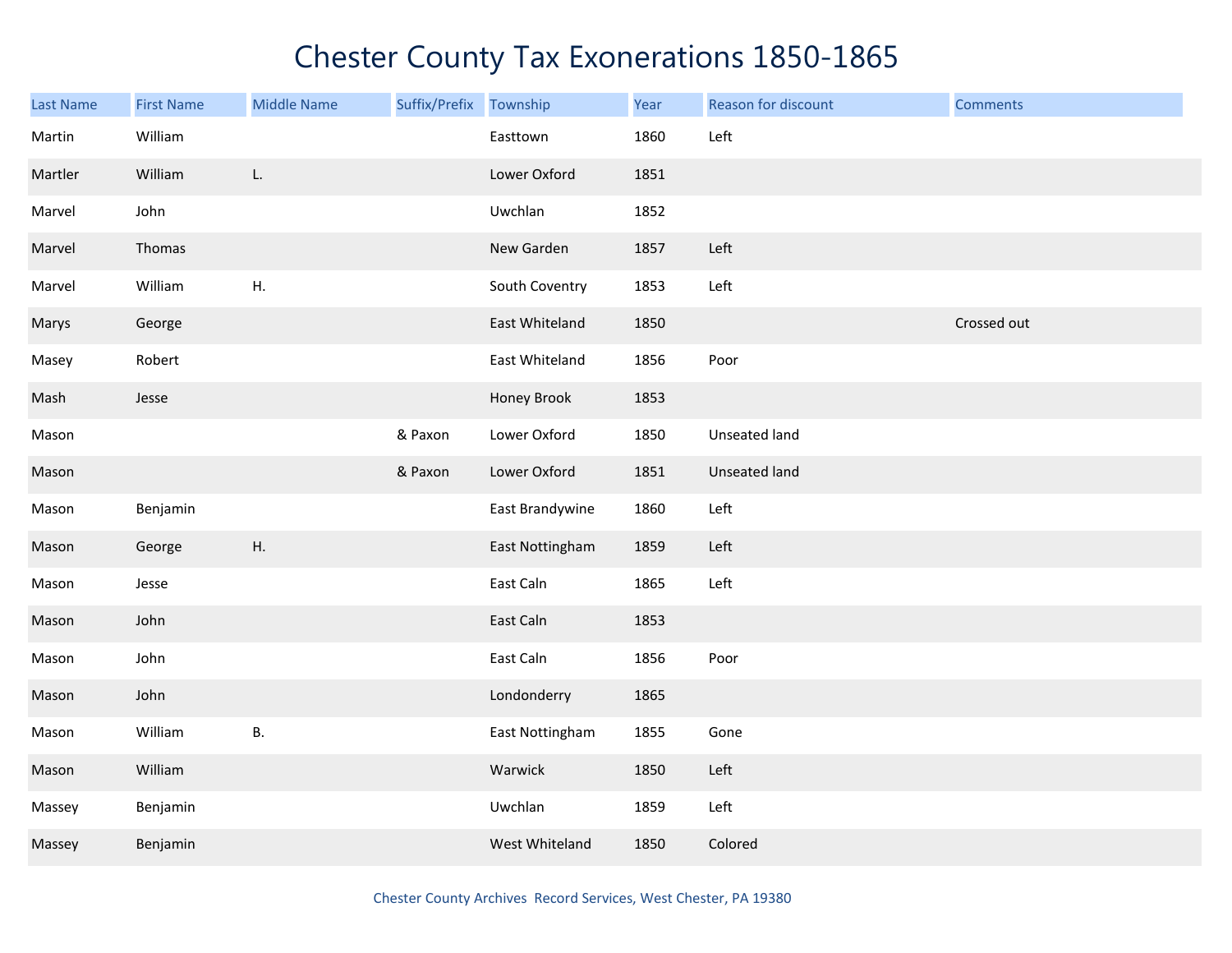| <b>Last Name</b> | <b>First Name</b> | <b>Middle Name</b> | Suffix/Prefix Township |                     | Year | Reason for discount    | <b>Comments</b> |
|------------------|-------------------|--------------------|------------------------|---------------------|------|------------------------|-----------------|
| Massey           | Eli               |                    |                        | Willistown          | 1850 | Left the township      | Single Freeman  |
| Massey           | Eli               |                    |                        | Willistown          | 1860 |                        |                 |
| Massey           | Isaac             | M.                 |                        | Londonderry         | 1856 | Error                  |                 |
| Massey           | Jefferis          |                    |                        | West Chester        | 1856 | Left                   |                 |
| Massey           | John              |                    |                        | Pocopson            | 1854 | Left                   |                 |
| Massey           | John              |                    |                        | Uwchlan             | 1857 | Left                   |                 |
| Massey           | Joseph            | J.                 |                        | Highland            | 1860 | Left                   |                 |
| Massey           | Lewis             |                    |                        | Westtown            | 1857 | Left                   |                 |
| Massey           | Samuel            |                    |                        | East Caln           | 1865 | Left                   |                 |
| Mathews          | Andrew            |                    |                        | Tredyffrin          | 1860 | Left                   |                 |
| Mathews          | Andrew            |                    |                        | Willistown          | 1857 | Unable to pay          |                 |
| Mathews          | Edward            |                    |                        | West Chester        | 1852 |                        |                 |
| Mathews          | Samuel            | M.                 |                        | West Nottingham     | 1865 | Poor                   |                 |
| Mathias          | Jacob             |                    |                        | Phoenixville        | 1860 | Left                   |                 |
| Matlack          | John              | К.                 |                        | West Goshen         | 1860 | Left                   |                 |
| Matlack          | Reuben            |                    |                        | Willistown          | 1856 | Left                   |                 |
| Matlock          | C.                |                    |                        | Thornbury           | 1853 |                        |                 |
| Matlock          | James             |                    |                        | East Brandywine     | 1855 | Paid in other township |                 |
| Matlock          | Thomas            |                    |                        | East Brandywine     | 1853 | Left                   |                 |
| Matson           | Anthony           |                    |                        | <b>East Vincent</b> | 1856 | Left                   |                 |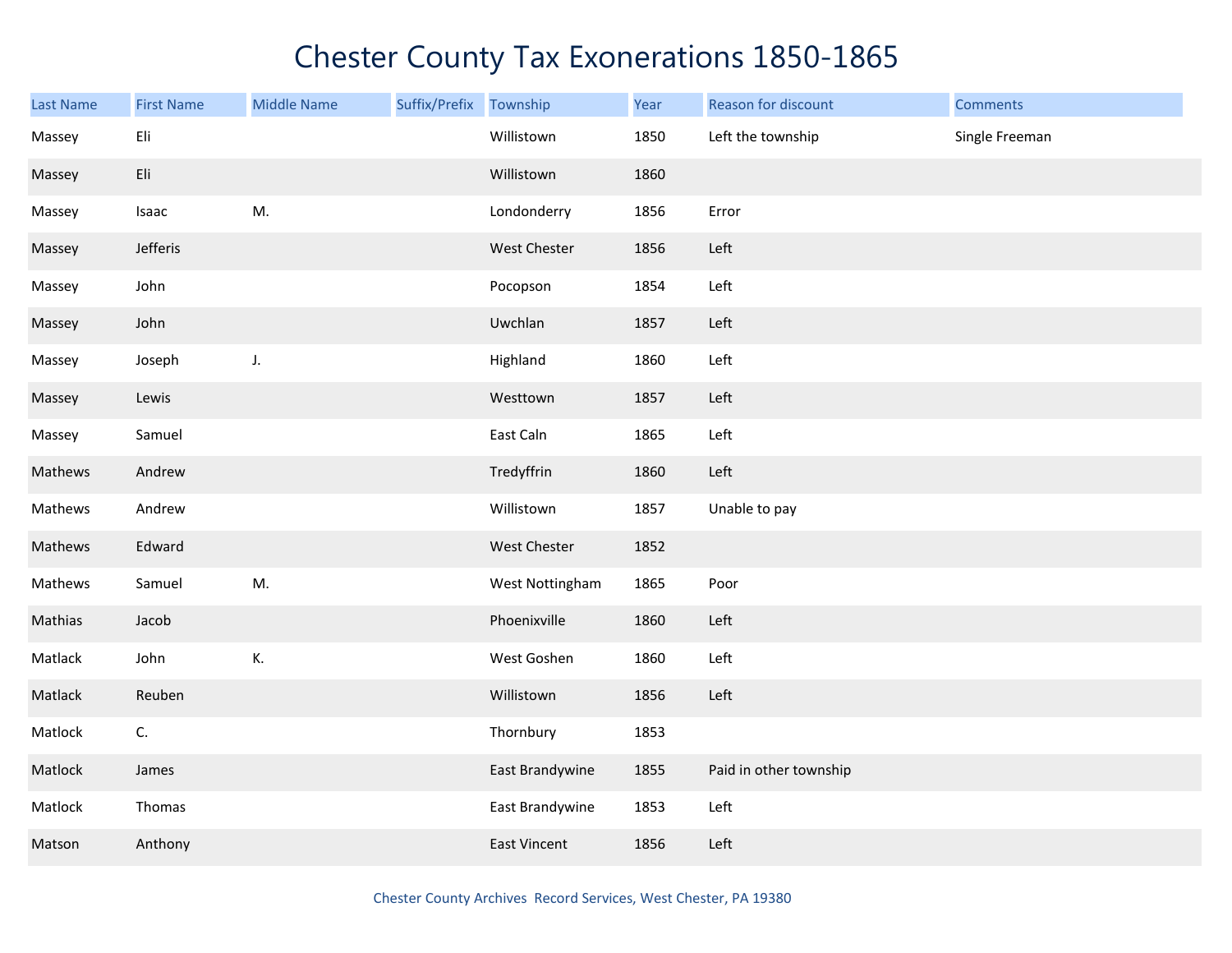| Last Name | <b>First Name</b> | <b>Middle Name</b> | Suffix/Prefix | Township                    | Year | Reason for discount | <b>Comments</b> |
|-----------|-------------------|--------------------|---------------|-----------------------------|------|---------------------|-----------------|
| Matson    | Moses             |                    |               | Pennsbury                   | 1865 | Left                |                 |
| Matson    | William           |                    |               | West Bradford               | 1865 | Poor                |                 |
| Matt      | James             |                    |               | <b>Upper Oxford</b>         | 1853 | Dog Dead            |                 |
| Matterson | George            |                    |               | East Nottingham             | 1834 | Moved to Oxford T.  | Inmate          |
| Matthews  | Hugh              | E.                 |               | Phoenixville                | 1860 | Poor                |                 |
| Matthews  | Isaac             |                    |               | Franklin                    | 1857 | Left                |                 |
| Matthews  | William           |                    |               | Highland                    | 1857 | Left                |                 |
| Mauger    | D.                | В.                 |               | & D. Ludwick North Coventry | 1860 | Error               |                 |
| Maule     | Joshua            |                    |               | West Pikeland               | 1859 | Left                |                 |
| Maule     | William           |                    |               | Phoenixville                | 1860 | Left                |                 |
| Mauley    | Charles           |                    |               | Easttown                    | 1850 | Left the township   | Inmate          |
| Mauwan    | Thomas            |                    |               | Willistown                  | 1860 |                     |                 |
| Maxston   | George            |                    |               | Highland                    | 1859 | Left                |                 |
| Maxton    | George            | R.                 |               | West Chester                | 1865 | Left                |                 |
| Maxton    | James             | Η.                 |               | South Coventry              | 1850 | Gone                | Single Freeman  |
| Maxton    | Milton            |                    |               | East Bradford               | 1851 | Gone                | Inmate          |
| Maxwell   | William           |                    |               | Pennsbury                   | 1865 | Left                |                 |
| May       | Adison            |                    |               | South Coventry              | 1851 |                     |                 |
| Mayett    | John              |                    |               | East Whiteland              | 1860 | Alien               |                 |
| Mayhue    | Martin            |                    |               | Lower Oxford                | 1857 | Poor                | Inmate          |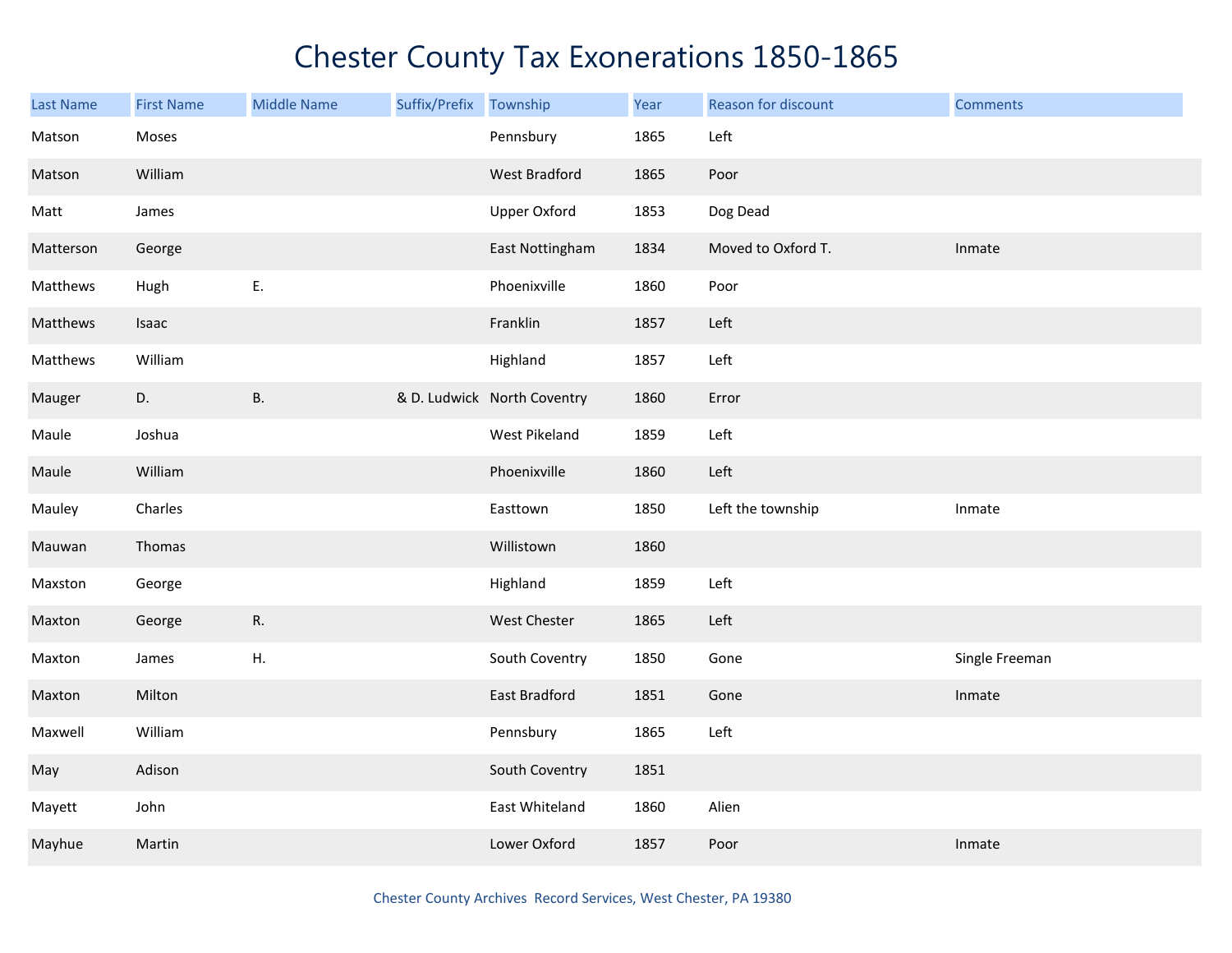| Last Name  | <b>First Name</b> | <b>Middle Name</b> | Suffix/Prefix Township |                     | Year | Reason for discount | <b>Comments</b> |
|------------|-------------------|--------------------|------------------------|---------------------|------|---------------------|-----------------|
| McAdams    | John              |                    |                        | Phoenixville        | 1860 | Minor               |                 |
| McAdams    | William           |                    |                        | Thornbury           | 1853 |                     |                 |
| McAfee     | Joseph            |                    |                        | Willistown          | 1857 | Left the township   |                 |
| McAferty   | James             |                    |                        | Penn                | 1852 | Poor                |                 |
| McAfety    | James             |                    |                        | Penn                | 1857 | Poor                |                 |
| McAffee    | Jane              |                    |                        | East Whiteland      | 1859 | Not in township     |                 |
| McAffee    | Joseph            |                    |                        | Willistown          | 1860 |                     |                 |
| McAflic    | Holland           |                    |                        | Phoenixville        | 1860 | Minor               |                 |
| McAhatan   | Michael           |                    |                        | Phoenixville        | 1860 | Left                |                 |
| McAlester  | James             |                    |                        | Valley              | 1856 | Left                |                 |
| McAlhatton | James             |                    |                        | Phoenixville        | 1860 | Error               |                 |
| McAlister  | George            |                    |                        | New London          | 1850 | Left township       | Single Freeman  |
| McAlister  | James             | $\mathsf{F}.$      |                        | New London          | 1860 | Left with army      |                 |
| McAlister  | John              |                    |                        | New London          | 1850 | Left township       | Single Freeman  |
| McAlister  | John              |                    |                        | New London          | 1860 | No Dog              |                 |
| McAlister  | Richard           |                    |                        | <b>Upper Oxford</b> | 1860 | Poor                |                 |
| McAllister | John              |                    |                        | New London          | 1859 |                     |                 |
| McAllister | Richard           |                    |                        | <b>Upper Oxford</b> | 1856 |                     |                 |
| McAllister | Richard           |                    |                        | <b>Upper Oxford</b> | 1865 | Unsound             |                 |
| McAlloy    | John              |                    |                        | Phoenixville        | 1860 | Left                |                 |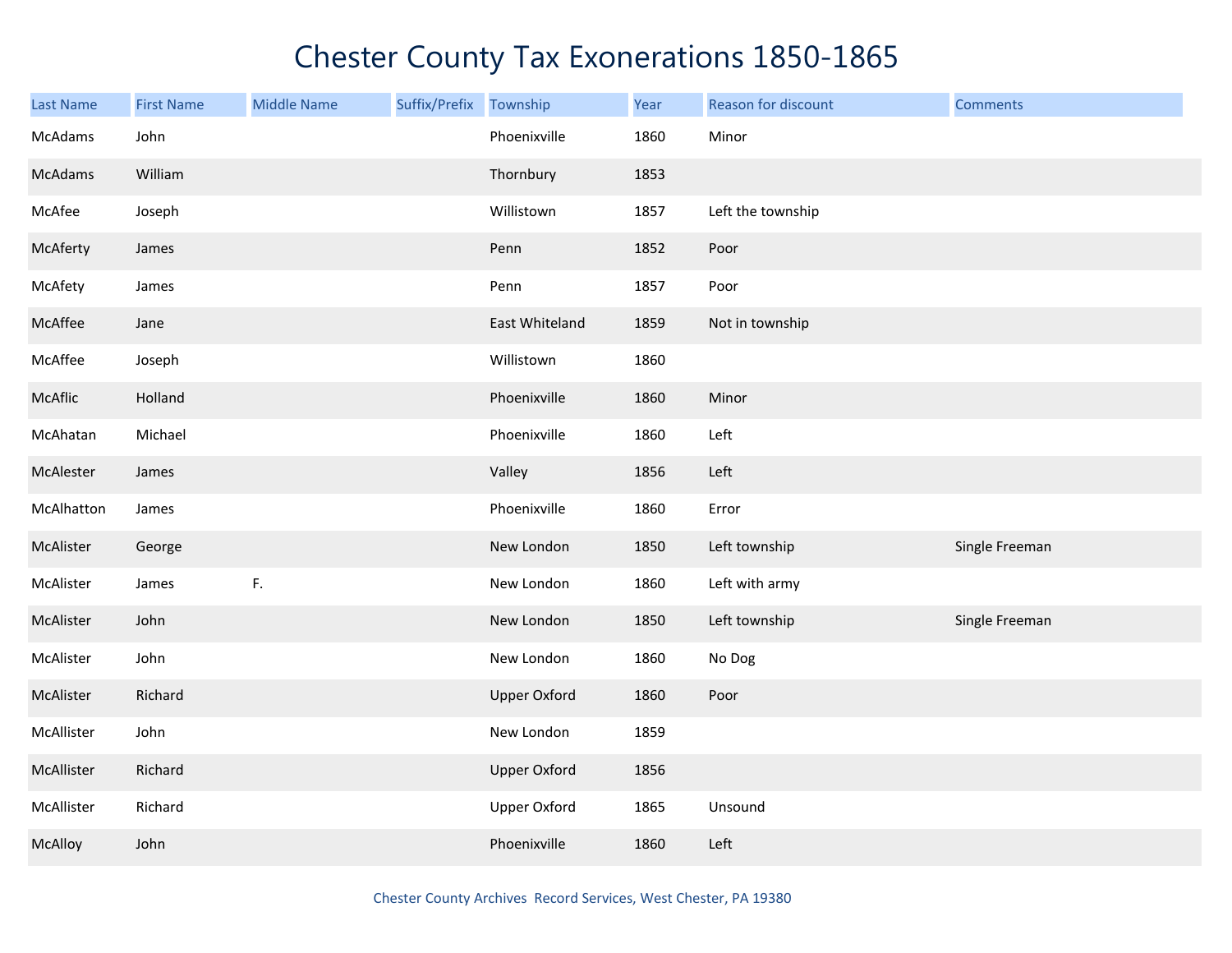| <b>Last Name</b> | <b>First Name</b> | <b>Middle Name</b> | Suffix/Prefix Township |                     | Year | Reason for discount | <b>Comments</b> |
|------------------|-------------------|--------------------|------------------------|---------------------|------|---------------------|-----------------|
| McAnary          | John              |                    |                        | Pennsbury           | 1850 | Out                 |                 |
| McAnelley        | Owen              |                    |                        | West Chester        | 1856 | Left                |                 |
| McAvory          | John              |                    |                        | East Whiteland      | 1857 | Left                |                 |
| McBee            | John              |                    |                        | Penn                | 1855 | Poor                |                 |
| McBride          | Cyrus             | Ρ.                 |                        | Highland            | 1856 | Poor                |                 |
| McBride          | Hugh              |                    |                        | Westtown            | 1855 | Poor                |                 |
| McBride          | Job               |                    |                        | Westtown            | 1857 | Alien               |                 |
| McBride          | John              |                    |                        | East Brandywine     | 1859 | Left                |                 |
| McBride          | John              |                    |                        | Easttown            | 1855 | Left                |                 |
| McBride          | John              |                    |                        | West Bradford       | 1855 | Poor                |                 |
| McBride          | John              |                    |                        | West Bradford       | 1857 | Poor                |                 |
| McBride          | John              |                    |                        | West Pikeland       | 1857 | Not in township     |                 |
| McBride          | John              |                    |                        | <b>West Vincent</b> | 1853 |                     |                 |
| McBride          | Samuel            |                    |                        | Londonderry         | 1859 | Poor                |                 |
| McBride          | Wiley             |                    |                        | West Pikeland       | 1865 | Left                |                 |
| McBride          | William           |                    |                        | East Brandywine     | 1859 | Poor                |                 |
| McBride          | William           |                    |                        | Highland            | 1857 | Poor                |                 |
| McBride          | William           |                    |                        | Highland            | 1859 | Very Poor           |                 |
| McBride          | William           |                    |                        | Kennett             | 1850 | Left township       | Single Freeman  |
| McBride          | William           |                    |                        | Lower Oxford        | 1857 | Left                | Inmate          |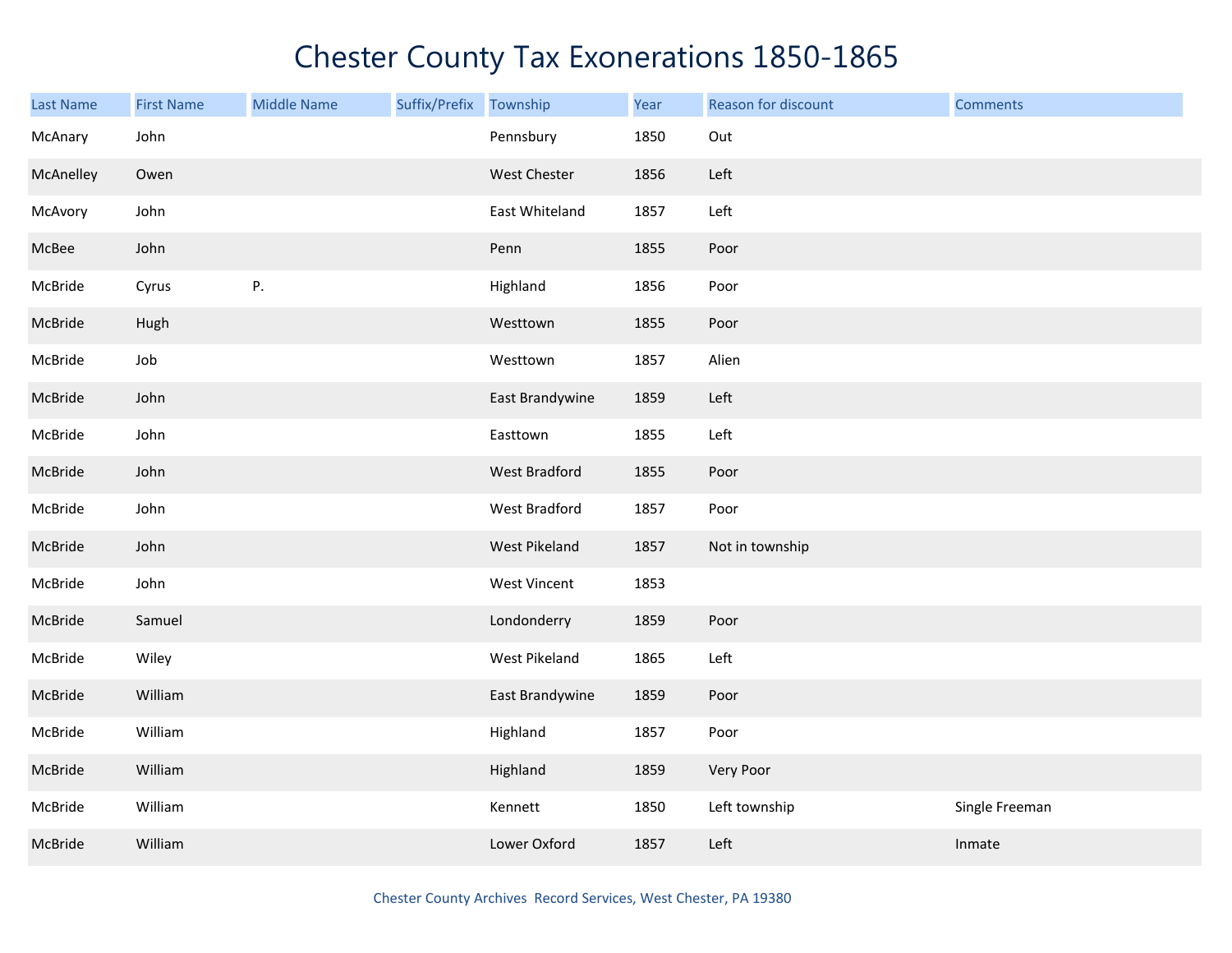| <b>Last Name</b> | <b>First Name</b> | <b>Middle Name</b> | Suffix/Prefix Township |                  | Year | Reason for discount | <b>Comments</b> |
|------------------|-------------------|--------------------|------------------------|------------------|------|---------------------|-----------------|
| McBride          | William           |                    |                        | Pocopson         | 1850 | Left the township   | Inmate          |
| McBride          | William           |                    |                        | West Brandywine  | 1865 |                     |                 |
| McBride          | William           |                    |                        | West Fallowfield | 1865 | Poor                |                 |
| McCabe           | Barney            |                    |                        | West Pikeland    | 1865 | Left                |                 |
| McCabe           | Hugh              |                    |                        | Phoenixville     | 1860 | Left                |                 |
| McCabe           | Job               |                    |                        | Phoenixville     | 1860 | Left                |                 |
| McCachren        | James             |                    |                        | Honey Brook      | 1856 | Lot                 |                 |
| McCafferty       | E.                | S.                 |                        | West Chester     | 1865 | Left                |                 |
| McCafferty       | G.                | W.                 |                        | West Chester     | 1865 | Poor                |                 |
| McCafferty       | Patrick           |                    |                        | Willistown       | 1865 | Left                |                 |
| McCale           | John              |                    |                        | Phoenixville     | 1860 | Duplicate           |                 |
| McCale           | Michael           |                    |                        | Phoenixville     | 1860 | Left                |                 |
| McCale           | Patrick           |                    |                        | Phoenixville     | 1860 | Duplicate           |                 |
| McCaleker        | James             |                    |                        | Warwick          | 1859 | Not found           |                 |
| McCaleker        | John              |                    |                        | Warwick          | 1859 | Left                |                 |
| McCaleker        | Levi              |                    |                        | Warwick          | 1859 | Left                |                 |
| McCaleker        | Samuel            |                    |                        | Warwick          | 1859 | Left                |                 |
| McCaligan        | Samuel            |                    |                        | Warwick          | 1850 | Left                |                 |
| McCaliker        | Daniel            |                    |                        | Warwick          | 1857 |                     |                 |
| McCall           | Francis           |                    |                        | West Chester     | 1854 | Left                |                 |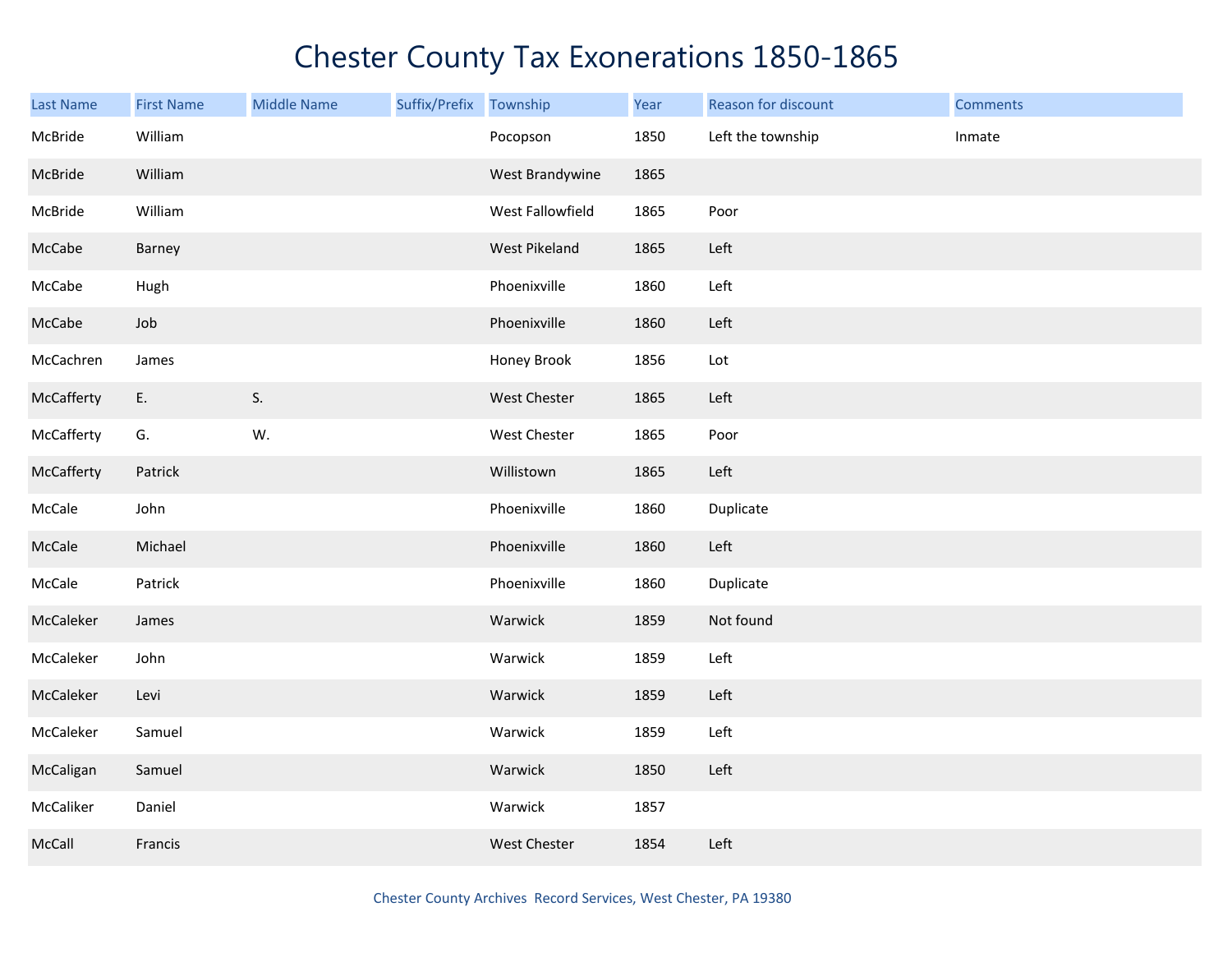| Last Name      | <b>First Name</b> | <b>Middle Name</b> | Suffix/Prefix | Township         | Year | Reason for discount  | <b>Comments</b> |
|----------------|-------------------|--------------------|---------------|------------------|------|----------------------|-----------------|
| McCall         | James             |                    |               | East Marlborough | 1855 | Left                 |                 |
| McCall         | James             |                    |               | Kennett          | 1856 | Left                 |                 |
| McCallahan     | John              |                    |               | East Whiteland   | 1857 | Left                 |                 |
| McCalleker     | David             |                    |               | Warwick          | 1859 | Not found            |                 |
| McCalley       | John              |                    |               | Birmingham       | 1857 | Left township        |                 |
| McCalley       | Mathew            |                    |               | Warwick          | 1853 | Gone                 |                 |
| McCalley       | Phillip           |                    |               | Warwick          | 1859 | Poor                 |                 |
| McCalliker     | David             |                    |               | Warwick          | 1860 | Dead                 |                 |
| McCallister    | William           |                    |               | Sadsbury         | 1850 | Taxed in Boyd's name | Inmate          |
| <b>McCally</b> | John              |                    |               | East Nottingham  | 1850 | No Dog               |                 |
| McCalmont      | Elihu             |                    |               | West Caln        | 1850 |                      |                 |
| McCalvey       | Daniel            |                    |               | West Pikeland    | 1857 | Left the township    |                 |
| McCalvy        | Daniel            |                    |               | Phoenixville     | 1860 | Left                 |                 |
| McCan          | Eli               |                    |               | East Bradford    | 1853 |                      |                 |
| McCane         | James             |                    |               | New London       | 1850 | Unable to pay        | Inmate          |
| McCangh        | L.                | G.                 |               | West Chester     | 1853 |                      |                 |
| McCann         | James             |                    |               | Charlestown      | 1850 | Unseated land        |                 |
| McCann         | James             |                    |               | West Chester     | 1854 | Unseated land        |                 |
| McCann         | John              |                    |               | East Coventry    | 1850 | Poor                 |                 |
| McCann         | John              |                    |               | Phoenixville     | 1860 | Deceased             |                 |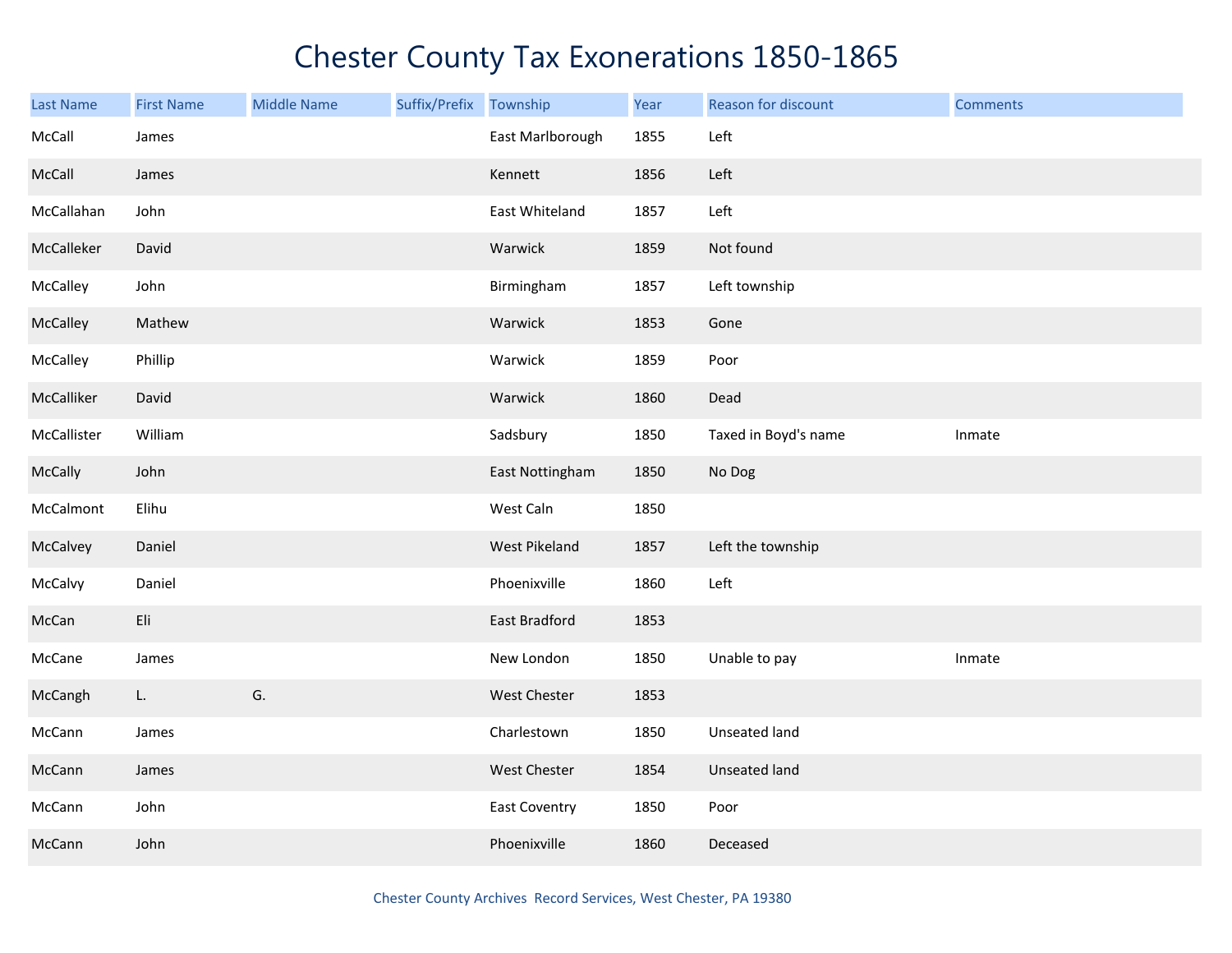| <b>Last Name</b> | <b>First Name</b> | <b>Middle Name</b> | Suffix/Prefix | Township            | Year | Reason for discount | <b>Comments</b>            |
|------------------|-------------------|--------------------|---------------|---------------------|------|---------------------|----------------------------|
| McCann           | John              |                    |               | Phoenixville        | 1860 | Deceased            |                            |
| McCann           | Mary              | Α.                 |               | Phoenixville        | 1897 |                     | 1st & 2nd & 4th & 6th Ward |
| McCann           | Michael           |                    |               | Phoenixville        | 1860 | Left                |                            |
| McCann           | William           |                    |               | London Grove        | 1853 |                     |                            |
| McCann           | William           |                    |               | Penn                | 1852 | Left                |                            |
| McCann           | William           |                    |               | Tredyffrin          | 1850 | Gone                |                            |
| McCann           | William           |                    |               | Tredyffrin          | 1850 | Unseated land       |                            |
| McCanna          | Peter             |                    |               | East Whiteland      | 1857 | Left                |                            |
| McCannon         | Milton            |                    |               | Highland            | 1856 | Poor                |                            |
| McCanon          | Milton            |                    |               | Highland            | 1857 | Poor                |                            |
| McCareher        | Daniel            |                    |               | Warwick             | 1856 |                     |                            |
| McCareher        | Samuel            |                    |               | Warwick             | 1856 |                     |                            |
| McCarney         | Hugh              |                    |               | Phoenixville        | 1860 | Left                |                            |
| McCarraghen      | James             |                    | Sr.           | East Brandywine     | 1850 |                     |                            |
| McCarraher       | James             |                    | Sr.           | East Brandywine     | 1857 | Poor                |                            |
| McCarraher       | James             |                    |               | Uwchlan             | 1852 | Overrated           |                            |
| McCarraher       | William           |                    |               | East Brandywine     | 1859 | Left                |                            |
| McCarrigen       | Michael           |                    |               | East Whiteland      | 1857 | Left                |                            |
| McCarter         | Alexander         |                    |               | <b>Upper Oxford</b> | 1856 |                     |                            |
| McCarter         | Andrew            |                    |               | <b>Upper Oxford</b> | 1856 |                     |                            |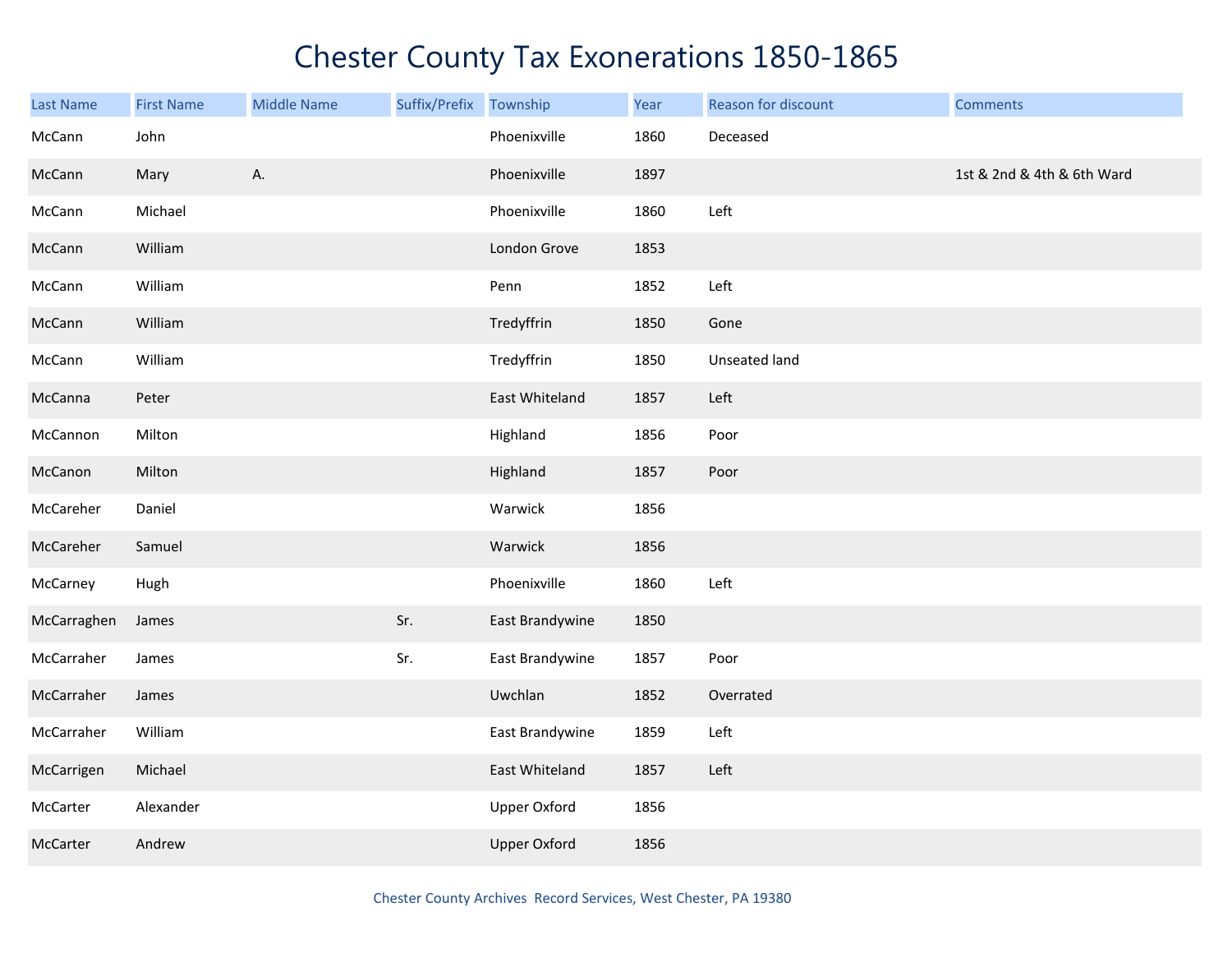| <b>Last Name</b> | <b>First Name</b> | <b>Middle Name</b> | Suffix/Prefix Township |                      | Year | Reason for discount | <b>Comments</b> |
|------------------|-------------------|--------------------|------------------------|----------------------|------|---------------------|-----------------|
| McCarter         | James             |                    |                        | Upper Oxford         | 1857 | Poor                |                 |
| McCarter         | John              |                    | Sr.                    | Lower Oxford         | 1859 | Poor                |                 |
| McCarter         | John              | Υ.                 |                        | <b>Upper Oxford</b>  | 1856 |                     |                 |
| McCarter         | Samuel            |                    |                        | Lower Oxford         | 1859 |                     |                 |
| McCartney        | Bat               |                    |                        | East Brandywine      | 1857 | Not a citizen       |                 |
| McCartney        | Pat               |                    |                        | East Brandywine      | 1857 | Not a citizen       |                 |
| McCartney        | Thomas            |                    |                        | Downingtown          | 1860 |                     |                 |
| McCarty          | Cornelius         |                    |                        | Birmingham           | 1860 | Left                |                 |
| McCarty          | Isaiah            |                    |                        | West Chester         | 1857 | Left                |                 |
| McCaskey         | John              |                    |                        | West Caln            | 1855 | Error               |                 |
| McCaslin         | Robert            |                    |                        | East Caln            | 1860 | Poor                |                 |
| McCauley         | James             |                    |                        | Londonderry          | 1855 | Left                |                 |
| McCauley         | John              |                    |                        | West Chester         | 1860 | Left                |                 |
| McCauley         | Patrick           |                    |                        | Phoenixville         | 1860 | Duplicate           |                 |
| McCauley         | Philip            |                    |                        | <b>East Nantmeal</b> | 1855 | Left                |                 |
| McCauley         | Phillip           |                    |                        | Warwick              | 1860 | Poor                |                 |
| McCauley         | William           |                    |                        | Valley               | 1857 | Left                |                 |
| McCauley         | William           |                    |                        | West Bradford        | 1860 | Out of township     |                 |
| McCaulley        | Matthew           |                    |                        | Warwick              | 1850 | Left                |                 |
| McCauslin        | Thomas            |                    |                        | East Nottingham      | 1857 | Poor                |                 |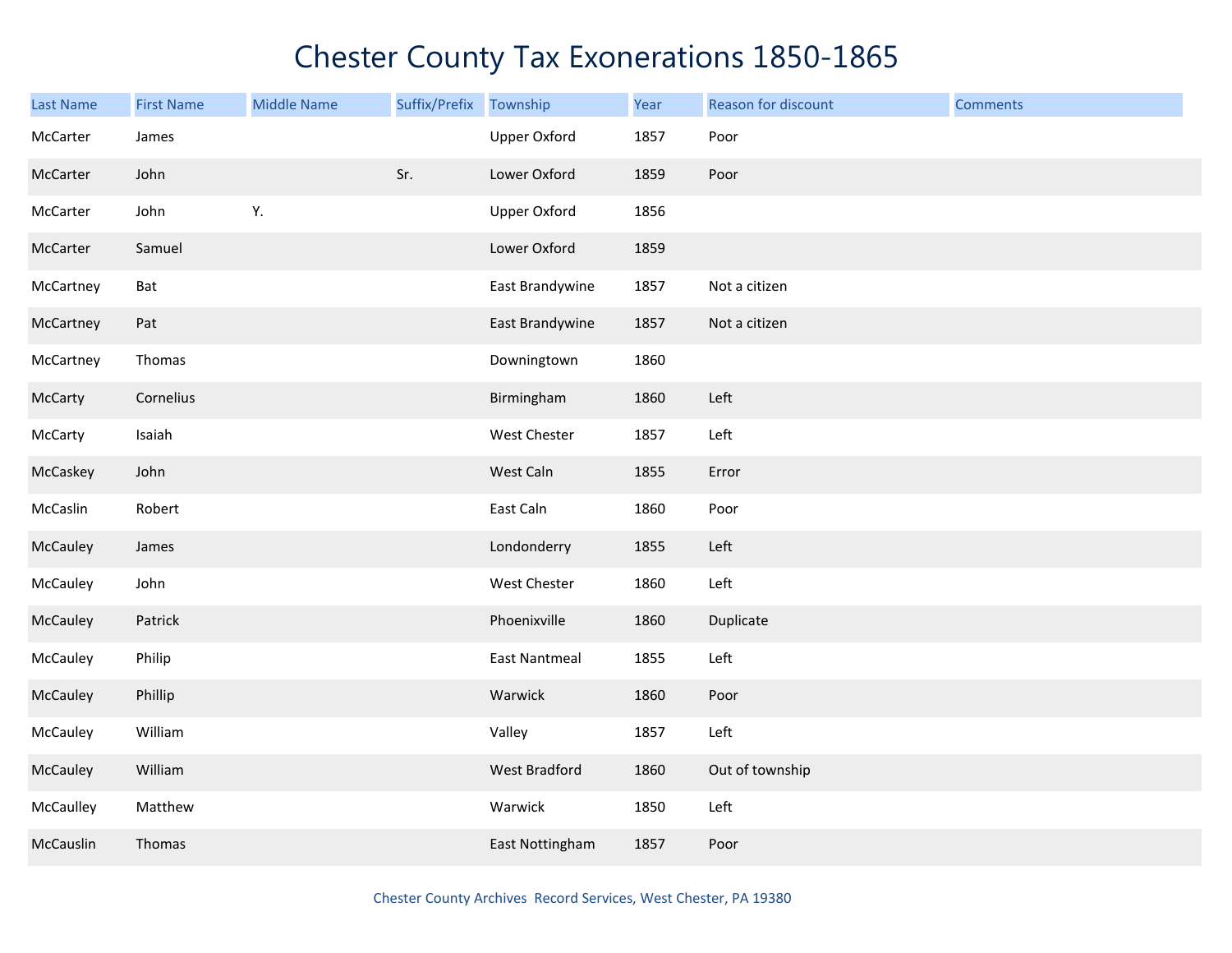| Last Name | <b>First Name</b> | <b>Middle Name</b> | Suffix/Prefix | Township            | Year | Reason for discount | <b>Comments</b> |
|-----------|-------------------|--------------------|---------------|---------------------|------|---------------------|-----------------|
| McCauslin | Thomas            |                    |               | East Nottingham     | 1859 | Left                |                 |
| McCay     | James             |                    |               | Phoenixville        | 1860 | Left                |                 |
| McCease   | William           |                    |               | East Brandywine     | 1853 | Left                |                 |
| McCeelip  | John              |                    |               | Warwick             | 1860 | Dead                |                 |
| McChan    | David             |                    |               | Tredyffrin          | 1859 | Left                |                 |
| McChang   | William           |                    |               | Willistown          | 1853 |                     |                 |
| McChaur   | Daniel            |                    |               | Charlestown         | 1850 | Left                | Inmate          |
| McClain   | Andrew            |                    |               | <b>West Chester</b> | 1860 | Left                |                 |
| McClain   | Archibald         |                    |               | Tredyffrin          | 1849 | Gone                |                 |
| McClain   | James             |                    |               | Highland            | 1865 | Left                |                 |
| McClain   | Jorden            |                    |               | Honey Brook         | 1854 | Left                |                 |
| McClain   | Stephen           |                    |               | <b>Upper Oxford</b> | 1857 | Poor                |                 |
| McClane   | John              |                    |               | <b>Upper Oxford</b> | 1853 | Poor                |                 |
| McClane   | John              | W.                 |               | <b>Upper Oxford</b> | 1856 |                     |                 |
| McClane   | Samuel            |                    |               | Honey Brook         | 1853 |                     |                 |
| McClane   | Samuel            |                    |               | Honey Brook         | 1865 | Poor                |                 |
| McClare   | Charles           |                    |               | Kennett             | 1850 | Left township       | Single Freeman  |
| McClarkey | Samuel            |                    |               | Uwchlan             | 1852 | Gone                |                 |
| McClaskey | John              |                    |               | Sadsbury            | 1850 | Gone                | Inmate          |
| McCleary  | Jesse             |                    |               | West Nottingham     | 1859 | Left                |                 |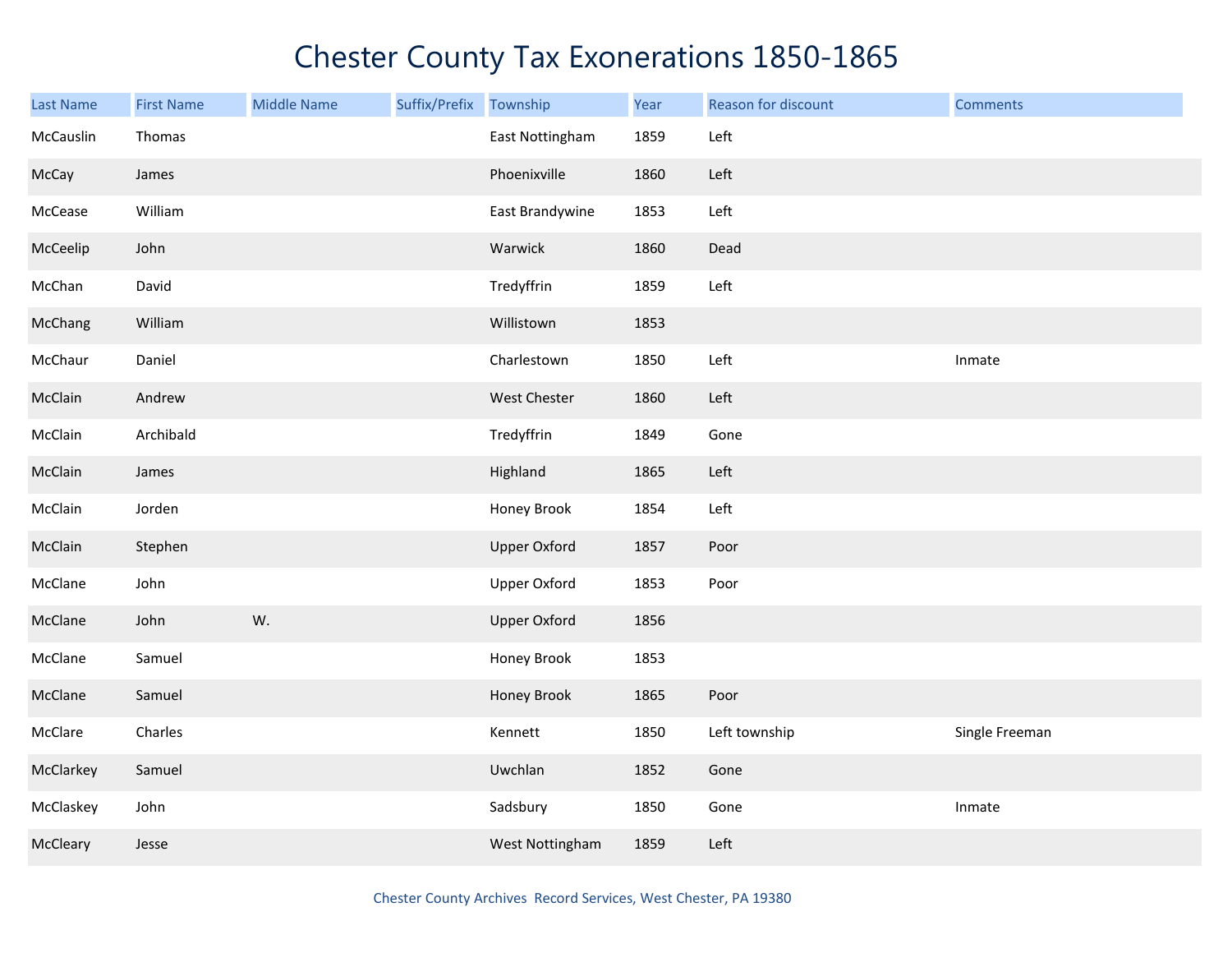| <b>Last Name</b> | <b>First Name</b> | <b>Middle Name</b> | Suffix/Prefix Township |                     | Year | Reason for discount | <b>Comments</b> |
|------------------|-------------------|--------------------|------------------------|---------------------|------|---------------------|-----------------|
| McCleary         | John              |                    |                        | East Caln           | 1853 |                     |                 |
| McCleary         | Joseph            |                    |                        | East Nottingham     | 1853 | Left                |                 |
| McCleary         | William           |                    |                        | New London          | 1850 | Left township       | Single Freeman  |
| McCleas          | John              |                    |                        | Honey Brook         | 1853 | Error               |                 |
| McClease         | John              |                    |                        | Warwick             | 1856 |                     |                 |
| McCleer          | Davis             |                    |                        | London Grove        | 1853 |                     |                 |
| McClees          | David             |                    |                        | Uwchlan             | 1850 | Cannot be found     |                 |
| McClees          | William           |                    |                        | East Brandywine     | 1855 | Left                |                 |
| McCleese         | Thomas            |                    |                        | Uwchlan             | 1852 | Left                |                 |
| McCleese         | William           |                    |                        | East Brandywine     | 1850 | Left                |                 |
| McCleland        | Edward            |                    |                        | Phoenixville        | 1860 | Left                |                 |
| McCleland        | James             |                    |                        | Phoenixville        | 1860 | Left                |                 |
| McClelen         | Samuel            |                    |                        | <b>Upper Oxford</b> | 1860 | Error               |                 |
| McClellan        | John              |                    |                        | Londonderry         | 1865 | Left                |                 |
| McClellan        | William           |                    |                        | Easttown            | 1857 | Left                |                 |
| McClelland       | John              |                    |                        | East Caln           | 1858 | Left                |                 |
| McClellen        | John              |                    |                        | East Caln           | 1856 | Poor                |                 |
| McClellen        | Joseph            |                    |                        | Sadsbury            | 1853 | Left                |                 |
| McClellen        | William           |                    |                        | East Whiteland      | 1855 |                     |                 |
| McClenaghan      | L.                |                    |                        | Penn                | 1853 |                     |                 |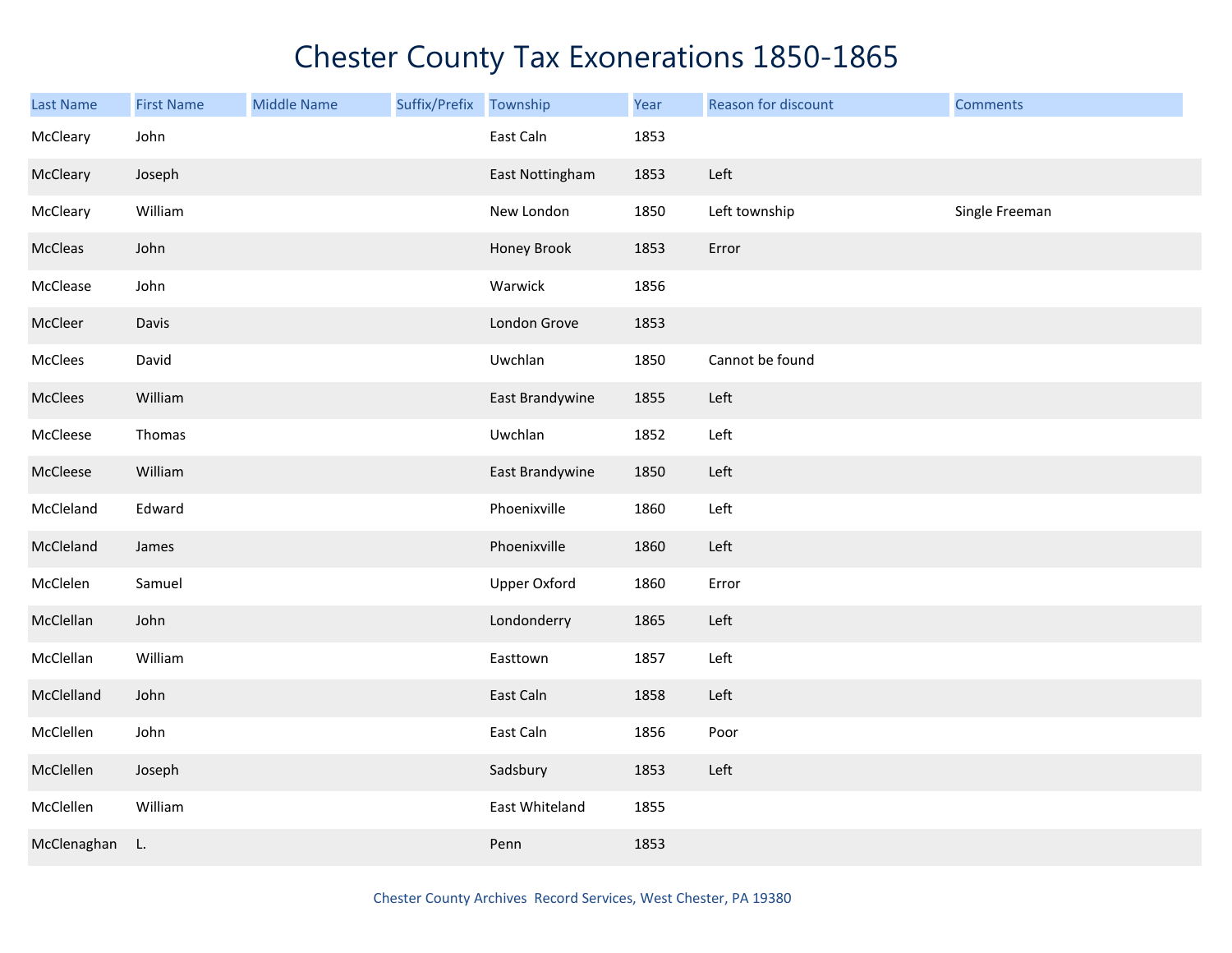| <b>Last Name</b> | <b>First Name</b> | <b>Middle Name</b> | Suffix/Prefix Township |                    | Year | Reason for discount | <b>Comments</b> |
|------------------|-------------------|--------------------|------------------------|--------------------|------|---------------------|-----------------|
| McClenaghan      | R.                | G.                 |                        | Penn               | 1853 |                     |                 |
| McClenaghan      | Samuel            |                    |                        | Penn               | 1852 | No Dog              |                 |
| McClenahan       | Robert            |                    |                        | Oxford Borough     | 1857 | Left                |                 |
| McCleneghan      | James             |                    |                        | Lower Oxford       | 1860 | Poor                |                 |
| McClenigan       | James             |                    |                        | Lower Oxford       | 1850 |                     | Inmate          |
| McClennan        | Thomas            |                    |                        | Uwchlan            | 1855 | Left                |                 |
| McClerg          | Samuel            |                    |                        | West Nottingham    | 1859 | Left                |                 |
| McClimans        | Michael           |                    |                        | West Fallowfield   | 1860 | Left                |                 |
| McClimens        | Michael           |                    |                        | West Fallowfield   | 1857 | Poor                |                 |
| McClimens        | Michael           |                    |                        | West Fallowfield   | 1859 | Poor                |                 |
| McClintock       | James             |                    |                        | Downingtown, East  | 1898 | Removed             |                 |
| McClintock       | John              |                    |                        | East Whiteland     | 1859 | Error               |                 |
| McClintock       | Robert            |                    |                        | Downingtown, East  | 1898 |                     |                 |
| McClister        | Hugh              |                    |                        | <b>Honey Brook</b> | 1854 | Left                |                 |
| McCloskey        | Dennis            |                    |                        | Phoenixville       | 1860 | Duplicate           |                 |
| McCloskey        | Edward            |                    |                        | West Whiteland     | 1851 | Left the township   | Inmate          |
| McCloskey        | James             |                    |                        | West Pikeland      | 1857 | Left the township   |                 |
| McCloskey        | Manus             |                    |                        | Westtown           | 1851 | Gone away           |                 |
| McCloskey        | Samuel            |                    |                        | Uwchlan            | 1855 | Left                |                 |
| McClosky         | James             |                    |                        | Londonderry        | 1857 | Left                |                 |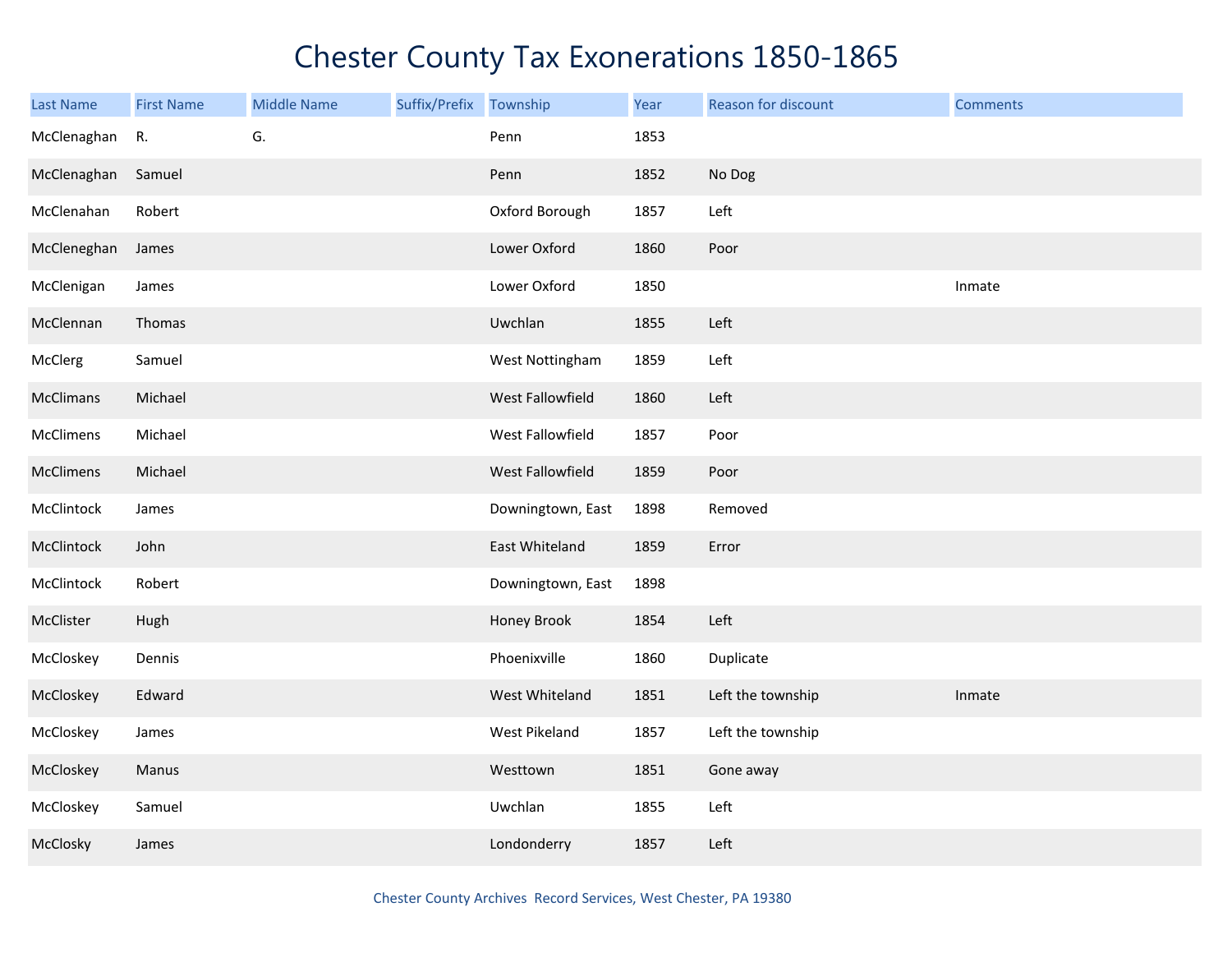| Last Name | <b>First Name</b> | <b>Middle Name</b> | Suffix/Prefix | Township         | Year | Reason for discount | <b>Comments</b>        |
|-----------|-------------------|--------------------|---------------|------------------|------|---------------------|------------------------|
| McCloud   | Henry             |                    |               | Phoenixville     | 1860 | Error               |                        |
| McCloud   | Henry             |                    |               | Phoenixville     | 1860 | Error               |                        |
| McCloud   | Jacob             |                    |               | Phoenixville     | 1860 | Minor               |                        |
| McCluar   | William           |                    |               | East Marlborough | 1850 | Left                | Inmate                 |
| McCluar   | William           |                    |               | Thornbury        | 1853 |                     |                        |
| McClue    | William           |                    |               | East Marlborough | 1850 | Left                | Single Freeman         |
| McCluen   | Hugh              |                    |               | Phoenixville     | 1860 | Error               |                        |
| McCluer   | Joseph            |                    |               | Easttown         | 1854 |                     |                        |
| McClune   | Isaac             |                    |               | East Brandywine  | 1850 | Dog ran off         |                        |
| McClure   | David             |                    |               | Uwchlan          | 1852 | Left                |                        |
| McClure   | James             |                    | Jr.           | East Brandywine  | 1857 | Left                |                        |
| McClure   | James             |                    |               | Honey Brook      | 1859 | Poor                |                        |
| McClure   | James             | G.                 |               | Wallace          | 1857 | Error               |                        |
| McClure   | James             |                    |               | West Caln        | 1861 | Left                |                        |
| McClure   | Joseph            |                    |               | Uwchlan          | 1852 | Left                |                        |
| McClure   | Samuel            |                    |               | East Brandywine  | 1865 | Pays land tax       |                        |
| McClure   | William           |                    |               | Tredyffrin       | 1849 | Gone                |                        |
| McClure   | William           |                    |               | Tredyffrin       | 1849 |                     | Delinquent Militia Men |
| McClure   | William           |                    |               | Uwchlan          | 1852 | Left                |                        |
| McClurg   | Samuel            | J.                 |               | Lower Oxford     | 1860 | Left                |                        |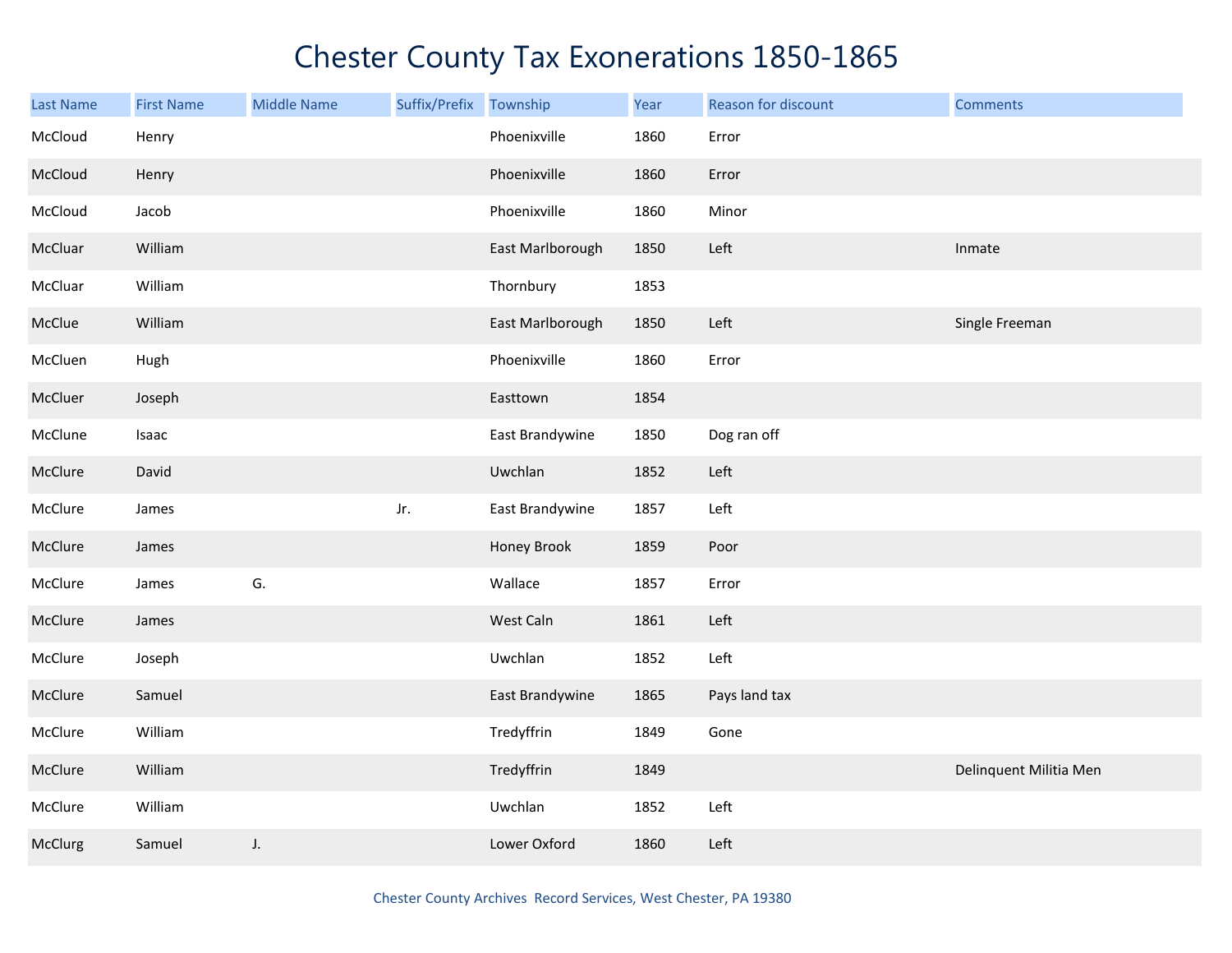| <b>Last Name</b> | <b>First Name</b> | <b>Middle Name</b> | Suffix/Prefix Township |                      | Year | Reason for discount  | <b>Comments</b> |
|------------------|-------------------|--------------------|------------------------|----------------------|------|----------------------|-----------------|
| McCoin           | James             |                    |                        | Kennett              | 1859 | Poor                 |                 |
| McColgen         | Samuel            |                    |                        | East Nottingham      | 1850 | Not found            | Inmate          |
| McCollaster      | Richard           |                    |                        | Upper Oxford         | 1857 | Poor                 |                 |
| McConahay        | Ellis             |                    |                        | Highland             | 1857 | Deceased             |                 |
| McCone           | John              |                    |                        | Easttown             | 1855 | Left                 |                 |
| McConkey         | David             |                    |                        | Charlestown          | 1850 | <b>Unseated land</b> |                 |
| McConnall        | Aaron             |                    |                        | West Bradford        | 1856 | Left                 |                 |
| McConnell        | Aaron             |                    |                        | <b>West Bradford</b> | 1857 | Left                 |                 |
| McConnell        | Davis             |                    |                        | Honey Brook          | 1850 | Sick                 | Single Freeman  |
| McConnell        | John              |                    |                        | East Nottingham      | 1853 | Left                 |                 |
| McConnell        | Joseph            |                    |                        | <b>Upper Oxford</b>  | 1853 | Poor                 |                 |
| McConnell        | Patrick           |                    |                        | West Nottingham      | 1865 | Left                 |                 |
| McConnell        | William           |                    |                        | Valley               | 1859 | Left                 |                 |
| McConnell        | William           |                    |                        | West Chester         | 1860 | Gone to War          |                 |
| McConough        | Thomas            |                    |                        | East Nottingham      | 1853 | Left                 |                 |
| McCoole          | James             |                    |                        | Phoenixville         | 1860 | Left                 |                 |
| McCoon           | John              |                    |                        | Honey Brook          | 1854 | Left                 |                 |
| McCord           | John              | Ρ.                 |                        | <b>West Nantmeal</b> | 1865 | Error                |                 |
| McCorkle         | Alexander         |                    |                        | West Marlborough     | 1850 | Poor                 |                 |
| McCorkle         | Archabal          |                    |                        | East Nottingham      | 1834 | Worthless            | Single Freeman  |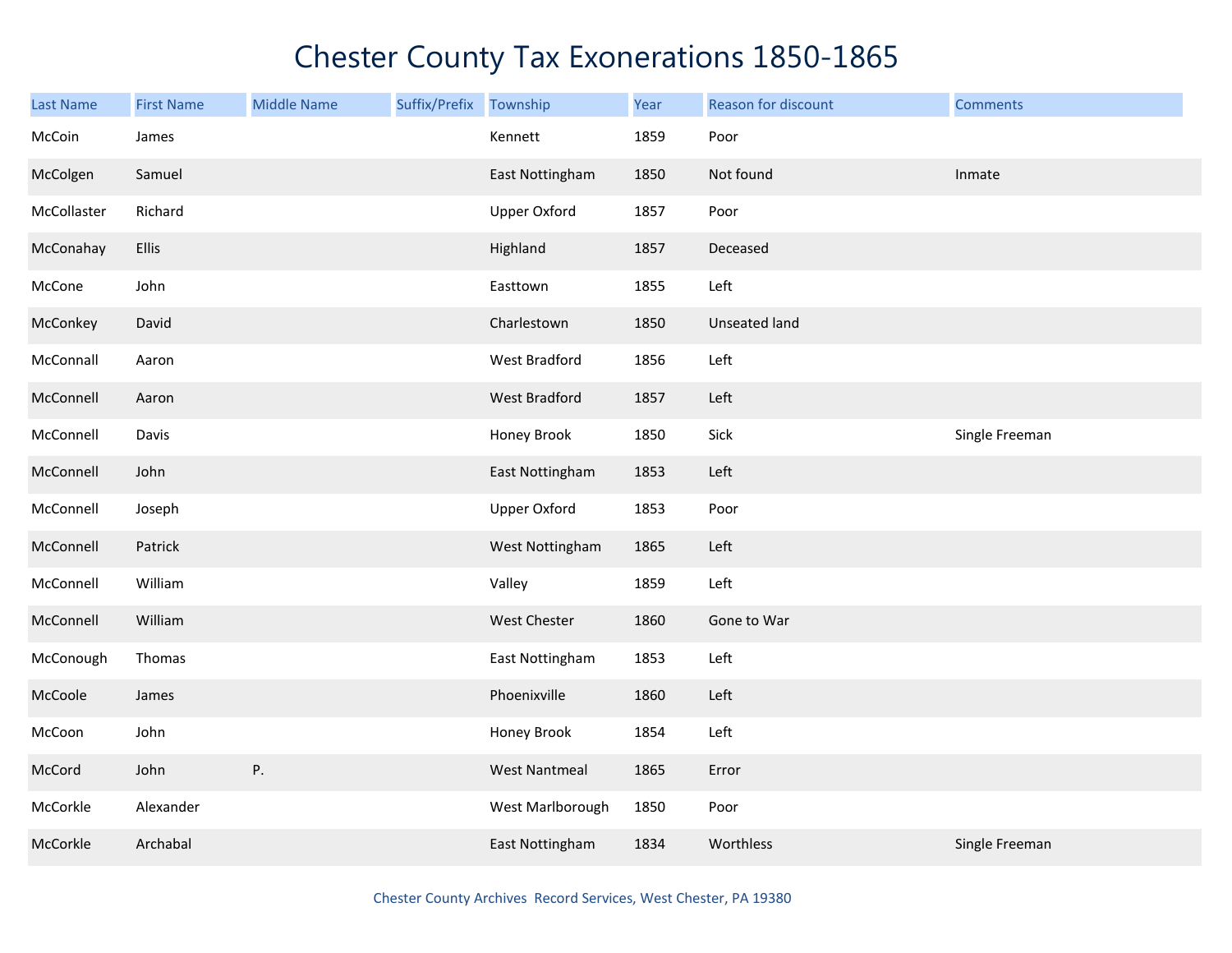| <b>Last Name</b> | <b>First Name</b> | <b>Middle Name</b> | Suffix/Prefix | Township             | Year | Reason for discount | <b>Comments</b> |
|------------------|-------------------|--------------------|---------------|----------------------|------|---------------------|-----------------|
| McCorkle         | George            |                    |               | East Caln            | 1853 |                     |                 |
| McCorkle         | Robert            |                    |               | Sadsbury             | 1850 | Gone                | Inmate          |
| McCorkle         | Robert            |                    |               | Willistown           | 1865 | Left                |                 |
| McCorkle         | William           |                    |               | Highland             | 1857 | Left                |                 |
| McCormick        | James             |                    |               | East Nottingham      | 1853 | Left                |                 |
| McCormick        | Jesse             |                    |               | Oxford Borough       | 1855 |                     |                 |
| McCormick        | John              |                    |               | New London           | 1859 |                     |                 |
| McCormick        | John              | А.                 |               | West Chester         | 1860 | Poor                |                 |
| McCormick        | Levi              |                    |               | Valley               | 1859 | Dead                |                 |
| McCormick        | Patrick           |                    |               | West Marlborough     | 1857 | Left                |                 |
| McCormick        | William           |                    |               | West Chester         | 1860 | Soldiering          |                 |
| McCoslin         | Thomas            |                    |               | Lower Oxford         | 1853 | Left                |                 |
| McCoy            | Charles           |                    |               | Willistown           | 1853 |                     |                 |
| McCoy            | Emmor             |                    |               | <b>West Nantmeal</b> | 1850 | Left the township   | Single Freeman  |
| McCoy            | James             |                    |               | Pocopson             | 1855 | Left                |                 |
| McCoy            | James             |                    |               | Pocopson             | 1856 | Left                |                 |
| McCoy            | James             |                    |               | West Whiteland       | 1850 |                     | Single Freeman  |
| McCoy            | John              |                    |               | East Bradford        | 1857 | Poor                |                 |
| McCoy            | John              |                    |               | Valley               | 1855 | Left                |                 |
| McCoy            | John              |                    |               | Willistown           | 1850 | Left the township   | Inmate          |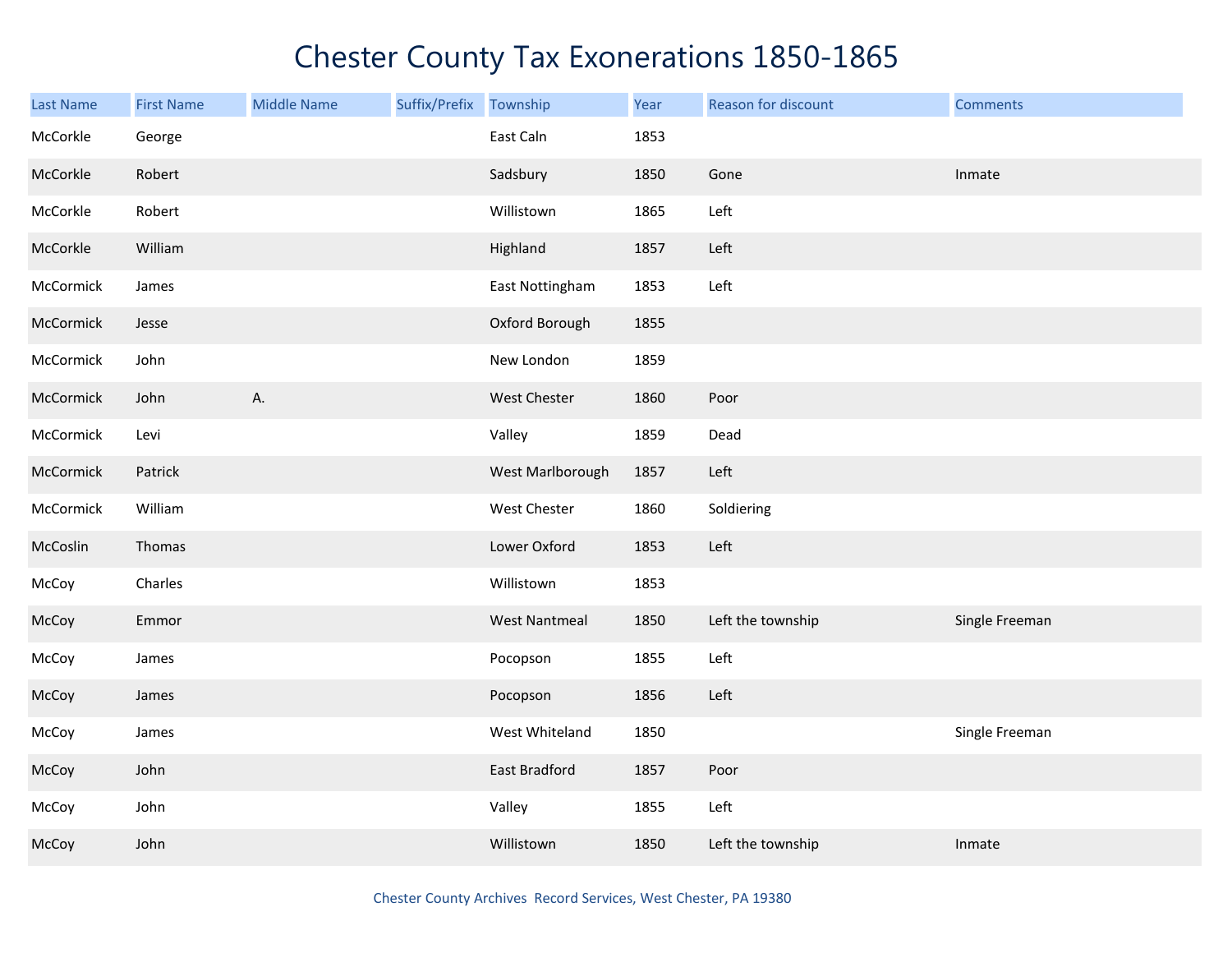| <b>Last Name</b> | <b>First Name</b> | <b>Middle Name</b> | Suffix/Prefix | Township         | Year | Reason for discount    | <b>Comments</b> |
|------------------|-------------------|--------------------|---------------|------------------|------|------------------------|-----------------|
| McCoy            | Pat               |                    |               | Valley           | 1857 | Poor                   |                 |
| McCoy            | Patrick           |                    |               | Valley           | 1860 | Poor                   |                 |
| McCoy            | Peter             |                    |               | West Chester     | 1857 | Poor                   |                 |
| McCoy            | William           |                    |               | East Bradford    | 1857 | Left                   |                 |
| McCrary          | William           |                    |               | Franklin         | 1857 |                        |                 |
| McCrea           | Henry             |                    |               | East Marlborough | 1857 | Left                   |                 |
| McCrea           | Henry             |                    |               | East Marlborough | 1859 | Poor                   |                 |
| McCrea           | Robert            |                    |               | West Caln        | 1850 | Returned in two places | Tenant          |
| McCreary         | Joseph            |                    |               | New London       | 1852 | Left                   |                 |
| McCreay          | Joseph            |                    |               | East Nottingham  | 1855 |                        |                 |
| McCreery         | Hiram             |                    |               | West Nottingham  | 1853 |                        |                 |
| McCreery         | Joseph            |                    |               | New London       | 1850 | No Dog                 | Inmate          |
| McCrey           | Henry             |                    |               | East Marlborough | 1860 | Poor                   |                 |
| McCrossan        | Thomas            |                    |               | Honey Brook      | 1859 | Alien                  |                 |
| McCrowel         | William           |                    |               | West Chester     | 1852 |                        |                 |
| McCue            | Charles           |                    |               | East Marlborough | 1850 | Left                   | Single Freeman  |
| McCuen           | Hugh              |                    |               | Phoenixville     | 1860 | Left                   |                 |
| McCuen           | John              |                    |               | Phoenixville     | 1860 | Error                  |                 |
| McCullough       | Adison            |                    |               | West Goshen      | 1855 | Poor                   |                 |
| McCullough       | Catharine         |                    |               | Phoenixville     | 1897 | No good                | 4th & 5th Ward  |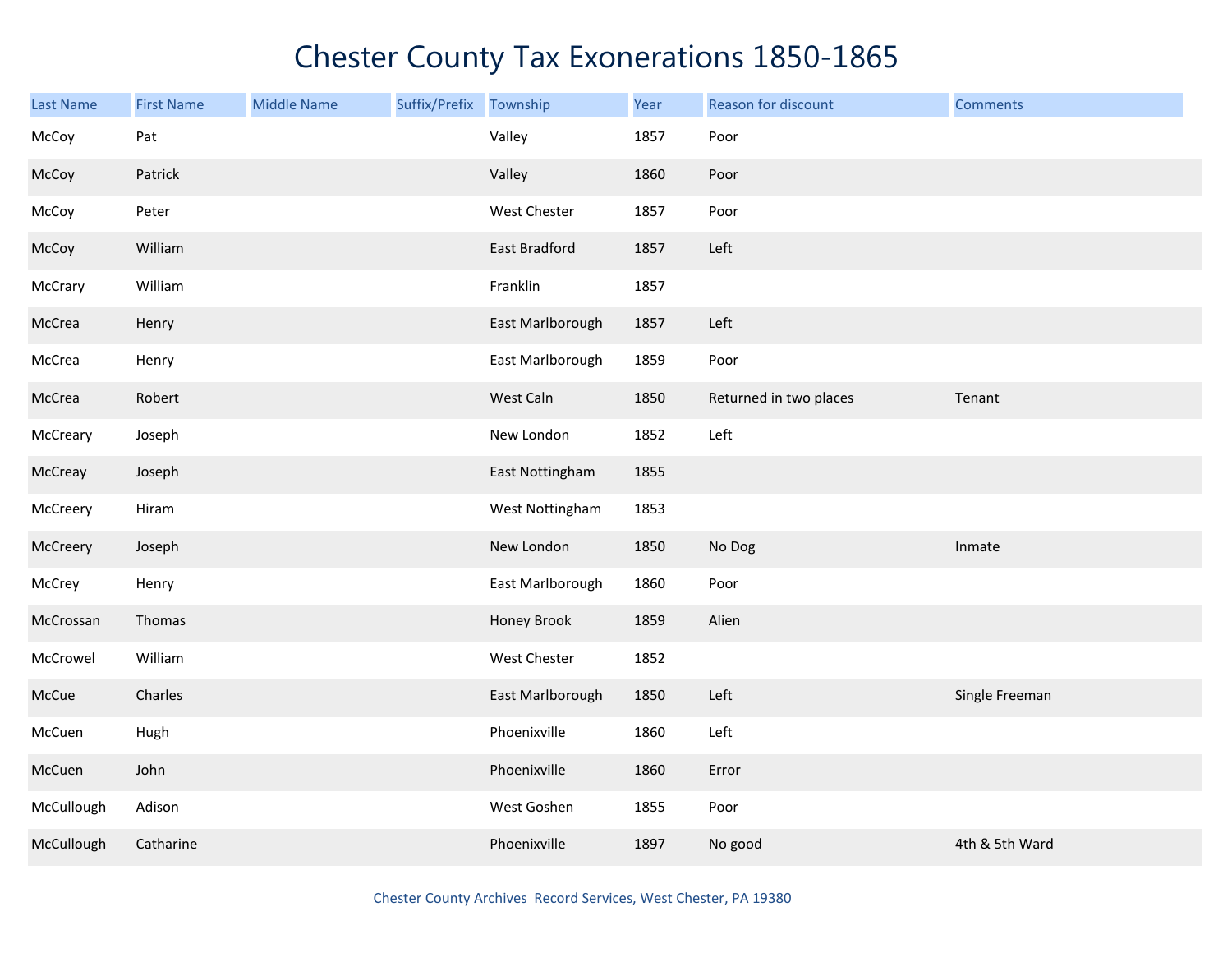| <b>Last Name</b> | <b>First Name</b> | <b>Middle Name</b> | Suffix/Prefix | Township         | Year | Reason for discount | <b>Comments</b> |
|------------------|-------------------|--------------------|---------------|------------------|------|---------------------|-----------------|
| McCullough       | Charles           |                    |               | Downingtown      | 1860 |                     |                 |
| McCullough       | Daniel            |                    |               | Sadsbury         | 1850 | Gone                | Inmate          |
| McCullough       | Frank             |                    |               | Sadsbury         | 1860 | Left                |                 |
| McCullough       | Henry             |                    |               | West Chester     | 1860 | Left                |                 |
| McCullough       | Henry             |                    |               | West Chester     | 1865 | Left                |                 |
| McCullough       | Hugh              |                    |               | Phoenixville     | 1860 | Left                |                 |
| McCullough       | J.                | Lewis              |               | West Chester     | 1860 | Left                |                 |
| McCullough       | James             |                    |               | Lower Oxford     | 1865 | Left                |                 |
| McCullough       | L.                | W.                 |               | West Chester     | 1857 | Left                |                 |
| McCullough       | Patrick           |                    |               | Phoenixville     | 1860 | Left                |                 |
| McCullough       | T.                | W.                 |               | West Chester     | 1857 | Left                |                 |
| McCullough       | Thomas            |                    |               | East Marlborough | 1849 | Not found           | Inmate          |
| McCullough       | William           |                    |               | East Marlborough | 1849 | Left                | Single Freeman  |
| McCummins        | Amos              |                    |               | West Nottingham  | 1857 | Gone                |                 |
| McCummins        | Levi              |                    |               | West Nottingham  | 1850 | No Dog              |                 |
| McCurdy          | David             |                    |               | East Whiteland   | 1850 |                     |                 |
| McCurdy          | John              | W.                 |               | Charlestown      | 1850 | Error               |                 |
| McCurdy          | John              | W.                 |               | Charlestown      | 1855 | Error               |                 |
| McCurrey         | John              |                    |               | West Nottingham  | 1850 | Left the township   | Inmate          |
| McCutchen        | F.                |                    |               | West Chester     | 1865 | Left                |                 |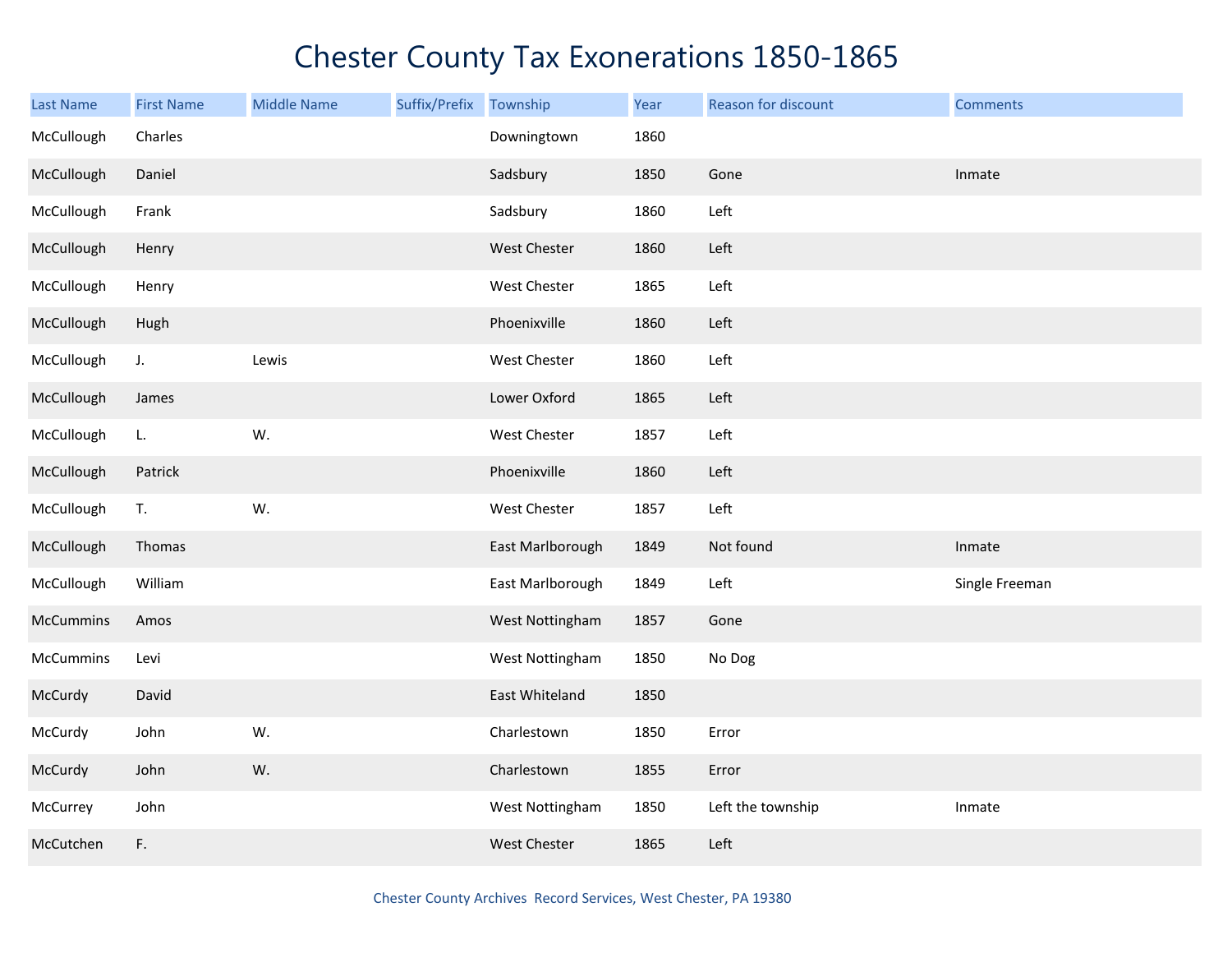| <b>Last Name</b> | <b>First Name</b> | <b>Middle Name</b> | Suffix/Prefix Township |                  | Year | Reason for discount | <b>Comments</b> |
|------------------|-------------------|--------------------|------------------------|------------------|------|---------------------|-----------------|
| McCutchen        | Samuel            |                    |                        | Sadsbury         | 1850 | Gone                | Single Freeman  |
| McDade           | John              |                    |                        | Sadsbury         | 1853 | Left                |                 |
| McDade           | Patrick           |                    |                        | Sadsbury         | 1853 | Left                |                 |
| McDalling        | Charles           | T.                 |                        | West Chester     | 1859 | Poor                |                 |
| McDaniel         | Samuel            |                    |                        | East Bradford    | 1851 | Gone                | Inmate          |
| McDaniels        | William           |                    |                        | Phoenixville     | 1860 | Left                |                 |
| McDannell        | Richard           |                    |                        | Oxford Borough   | 1857 | Left                |                 |
| McDavis          | John              |                    |                        | East Caln        | 1851 | Cannot be found     |                 |
| McDavis          | Patrick           |                    |                        | Phoenixville     | 1860 | Error               |                 |
| McDermit         | Patrick           |                    |                        | Kennett          | 1850 | Left township       | Single Freeman  |
| McDermitt        | Thomas            |                    |                        | West Marlborough | 1859 | Left                |                 |
| McDermont        | Owen              |                    |                        | Phoenixville     | 1860 | Left                |                 |
| McDermot         | Alexander         |                    |                        | Phoenixville     | 1860 | Left                |                 |
| McDermot         | Andrew            |                    |                        | Phoenixville     | 1860 | Left                |                 |
| McDermot         | Bernard           |                    |                        | West Chester     | 1860 | Gone to War         |                 |
| McDermott        | Thomas            |                    |                        | East Marlborough | 1857 | Left                |                 |
| McDermott        | Thomas            |                    |                        | Pennsbury        | 1859 | Gone                |                 |
| McDernet         | James             |                    |                        | Pocopson         | 1853 |                     |                 |
| McDevit          | Pat               |                    |                        | Valley           | 1857 | Left                |                 |
| McDevit          | Patrick           |                    |                        | East Caln        | 1853 |                     |                 |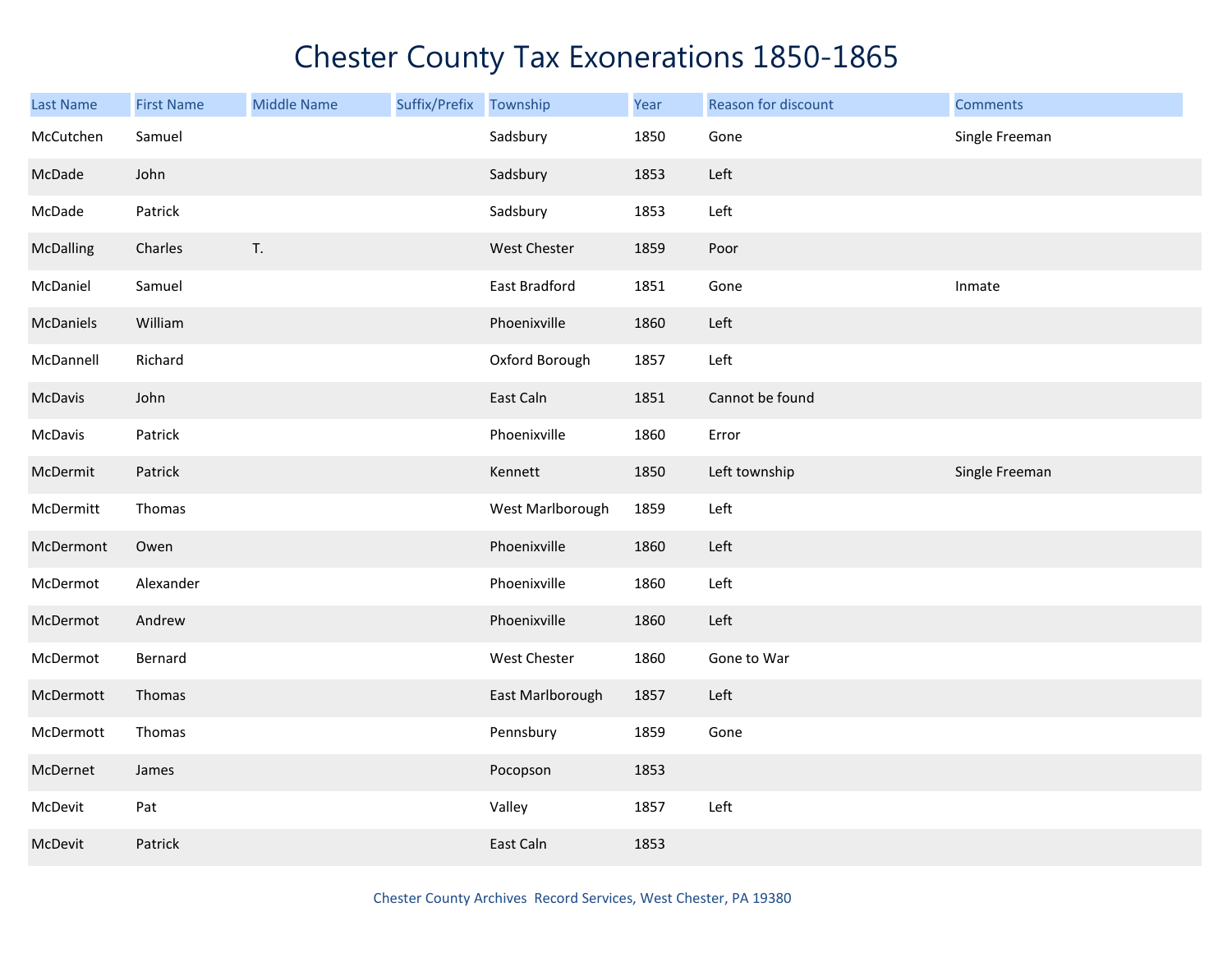| Last Name | <b>First Name</b> | <b>Middle Name</b> | Suffix/Prefix Township |                      | Year | Reason for discount | <b>Comments</b> |
|-----------|-------------------|--------------------|------------------------|----------------------|------|---------------------|-----------------|
| McDevit   | William           |                    |                        | East Caln            | 1853 |                     |                 |
| McDevitt  | George            |                    |                        | Tredyffrin           | 1857 |                     |                 |
| McDevitt  | George            |                    |                        | Tredyffrin           | 1859 |                     |                 |
| McDevitt  | George            |                    |                        | Tredyffrin           | 1860 | Left                |                 |
| McDivit   | James             |                    |                        | West Chester         | 1857 | Dead                |                 |
| McDole    | John              |                    |                        | East Whiteland       | 1854 |                     |                 |
| McDole    | Samuel            |                    |                        | West Bradford        | 1855 | Poor                |                 |
| McDole    | Samuel            |                    |                        | <b>West Bradford</b> | 1856 |                     |                 |
| McDole    | Samuel            |                    |                        | West Bradford        | 1857 | Poor                |                 |
| McDonald  | <b>B.</b>         | F.                 |                        | East Nottingham      | 1855 | Dog killed          |                 |
| McDonald  | Harman            |                    |                        | Valley               | 1857 | Left                |                 |
| McDonald  | Harman            |                    |                        | Valley               | 1860 | Left                |                 |
| McDonald  | John              |                    |                        | New London           | 1860 | Left the township   |                 |
| McDonald  | Jonathan          |                    |                        | Penn                 | 1852 |                     |                 |
| McDonald  | Joseph            |                    |                        | New London           | 1860 | Not found           |                 |
| McDonald  | Richard           |                    |                        | East Nottingham      | 1855 |                     |                 |
| McDonald  | Thomas            |                    |                        | East Nottingham      | 1855 | No Dog              |                 |
| McDonald  | Thomas            |                    |                        | Pennsbury            | 1856 | Left                |                 |
| McDonald  | William           |                    |                        | Oxford Borough       | 1860 | Poor                |                 |
| McDonald  | William           |                    |                        | Phoenixville         | 1860 | Left                |                 |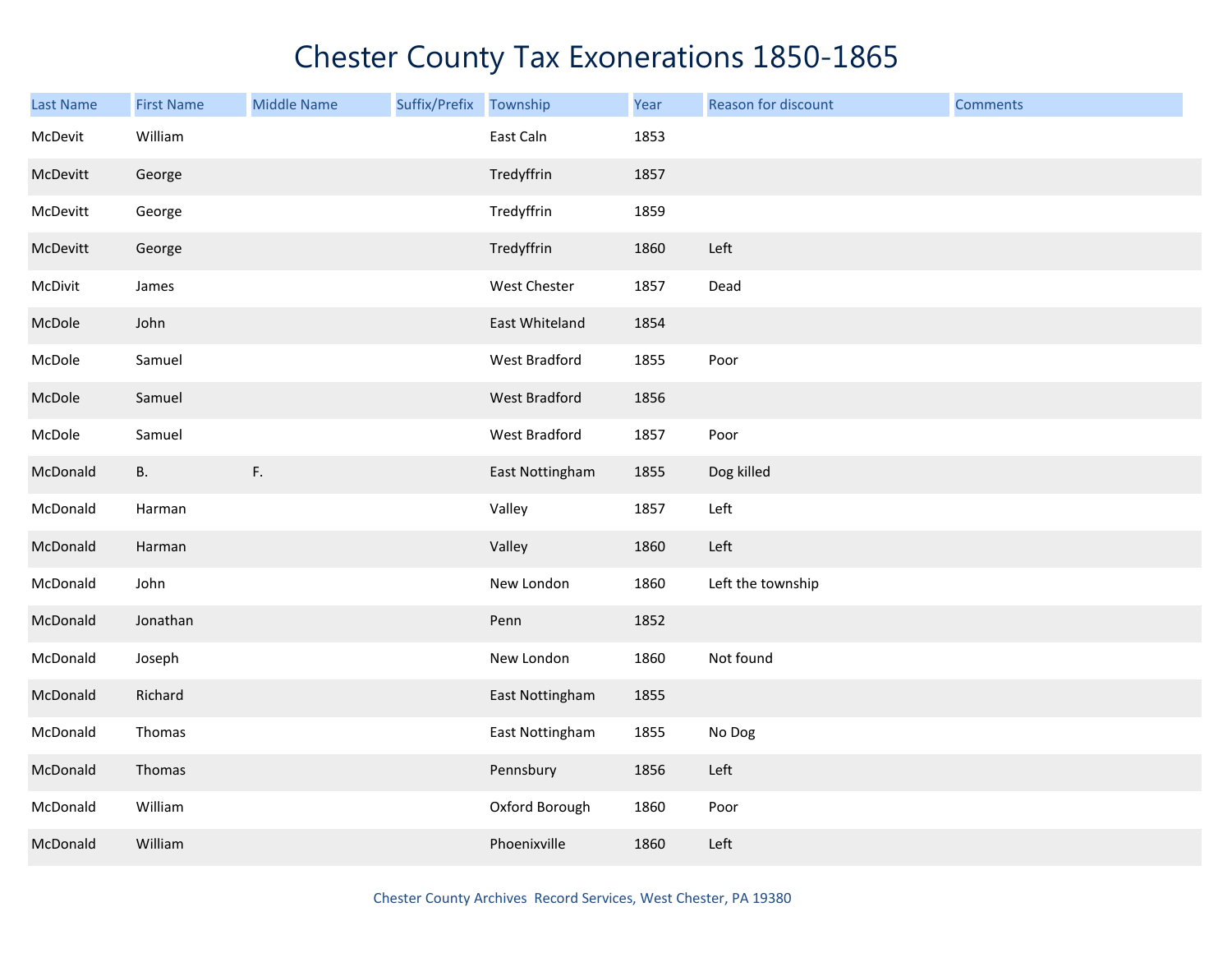| <b>Last Name</b> | <b>First Name</b> | <b>Middle Name</b> | Suffix/Prefix | Township        | Year | Reason for discount | <b>Comments</b> |
|------------------|-------------------|--------------------|---------------|-----------------|------|---------------------|-----------------|
| McDonall         | Francis           |                    |               | Lower Oxford    | 1853 |                     |                 |
| McDonaugh        | Owen              |                    |               | Willistown      | 1857 | Left the township   |                 |
| McDonel          | John              |                    |               | Elk             | 1860 | Poor                |                 |
| McDoneld         | Jonathan          |                    |               | Penn            | 1850 | Out                 |                 |
| McDonnel         | Benjamin          | F.                 |               | East Nottingham | 1850 | Pays a land tax     | Single Freeman  |
| McDonnel         | Elizabeth         |                    |               | East Nottingham | 1850 | No Dog              |                 |
| McDonnel         | Stephen           |                    |               | London Grove    | 1851 |                     |                 |
| McDonnell        | Robert            |                    |               | Highland        | 1857 | Left                |                 |
| McDonnell        | William           |                    |               | Oxford Borough  | 1859 | Poor                |                 |
| McDonough        | Michael           |                    |               | Willistown      | 1850 | Left the township   |                 |
| McDowel          | James             |                    | Sr.           | New London      | 1855 | Poor                |                 |
| McDowel          | John              |                    |               | Phoenixville    | 1860 | Left                |                 |
| McDowel          | Lewis             | Ρ.                 |               | New London      | 1855 | Left                |                 |
| McDowell         | James             | <b>B.</b>          |               | East Nottingham | 1855 | Error               |                 |
| McDowell         | James             |                    |               | New London      | 1852 | No Dog              |                 |
| McDowell         | John              |                    |               | Willistown      | 1850 | Left the township   |                 |
| McDowell         | Samuel            |                    |               | West Bradford   | 1853 |                     |                 |
| McDowell         | William           |                    |               | Franklin        | 1857 | Poor                |                 |
| McDowell         | William           |                    |               | Franklin        | 1859 | Poor                |                 |
| McDowell         | William           |                    |               | Franklin        | 1860 | Poor                |                 |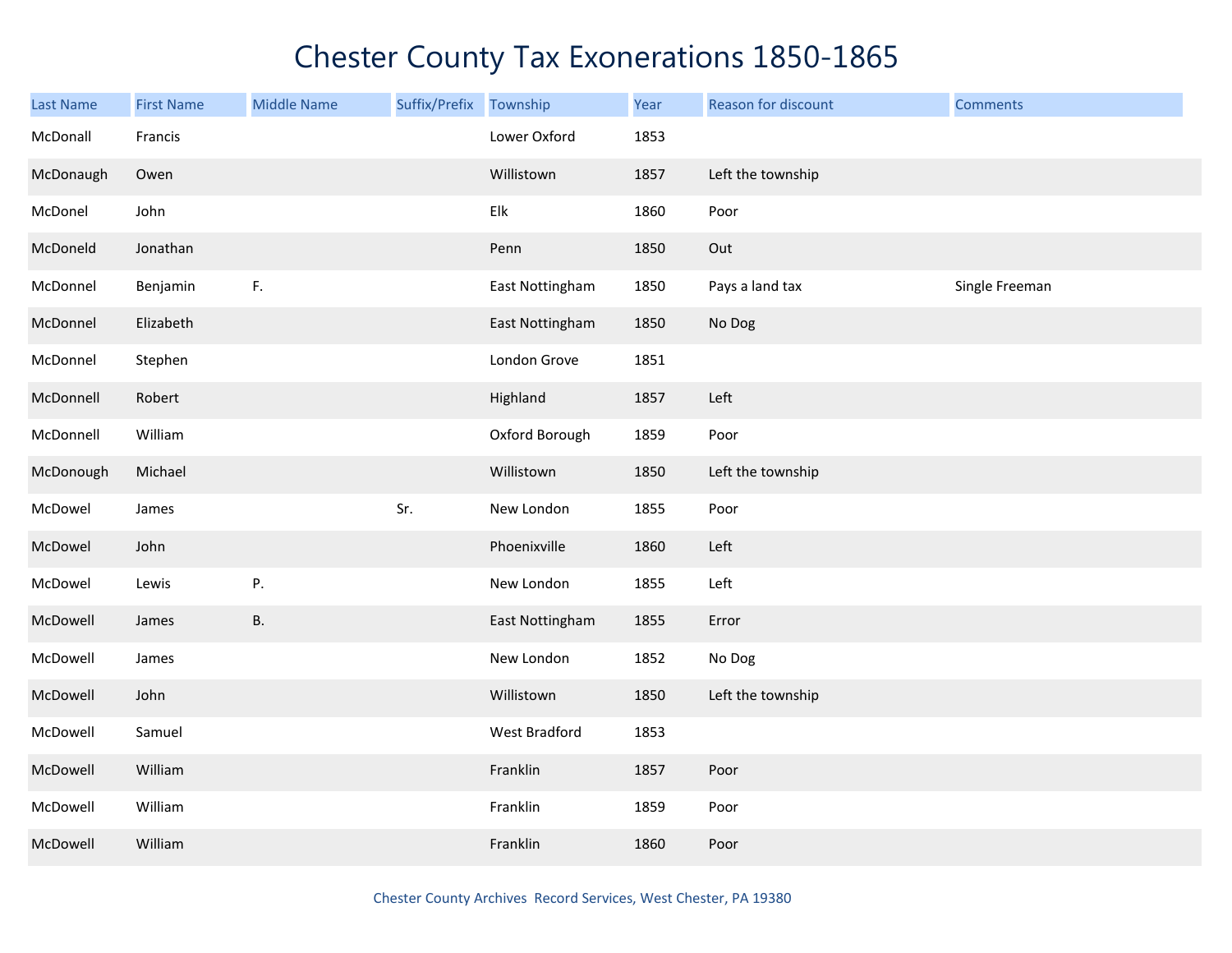| Last Name  | <b>First Name</b> | <b>Middle Name</b> | Suffix/Prefix Township |                 | Year | Reason for discount | <b>Comments</b>            |
|------------|-------------------|--------------------|------------------------|-----------------|------|---------------------|----------------------------|
| McDowell   | William           |                    |                        | New Garden      | 1853 | Left                |                            |
| McDreman   | Thomas            |                    |                        | Kennett         | 1856 | Left                |                            |
| McDurmon   | Isaac             |                    |                        | Uwchlan         | 1851 |                     |                            |
| McElduff   | Samuel            |                    |                        | Uwchlan         | 1850 | Poor                |                            |
| McElhattan | Patrick           |                    |                        | Phoenixville    | 1897 |                     | 1st & 2nd & 4th & 6th Ward |
| McElwe     | Edward            |                    |                        | New Garden      | 1853 | Left                |                            |
| McEmelly   | Owen              |                    |                        | West Chester    | 1854 | Left                |                            |
| McEwen     | John              |                    |                        | Warwick         | 1857 |                     |                            |
| McFadden   | Israel            |                    |                        | Kennett         | 1850 | Poor                | Inmate                     |
| McFadden   | J.                |                    |                        | West Chester    | 1857 | Left                |                            |
| McFadden   | James             |                    |                        | Franklin        | 1856 | Left                |                            |
| McFadden   | James             |                    |                        | New Garden      | 1853 | Left                |                            |
| McFadden   | James             |                    |                        | New Garden      | 1860 | Left                |                            |
| McFadden   | John              |                    |                        | Kennett         | 1850 | Poor                | Inmate                     |
| McFaddien  | George            |                    |                        | Elk             | 1860 | Left                |                            |
| McFaddin   | James             |                    |                        | West Chester    | 1854 | Left                |                            |
| McFaddin   | James             |                    |                        | West Goshen     | 1860 | Left                |                            |
| McFall     | Isaac             |                    |                        | West Chester    | 1852 |                     |                            |
| McFalls    | Isaac             |                    |                        | East Nottingham | 1855 | No Dog              |                            |
| McFarlan   | Daniel            |                    |                        | East Bradford   | 1853 |                     |                            |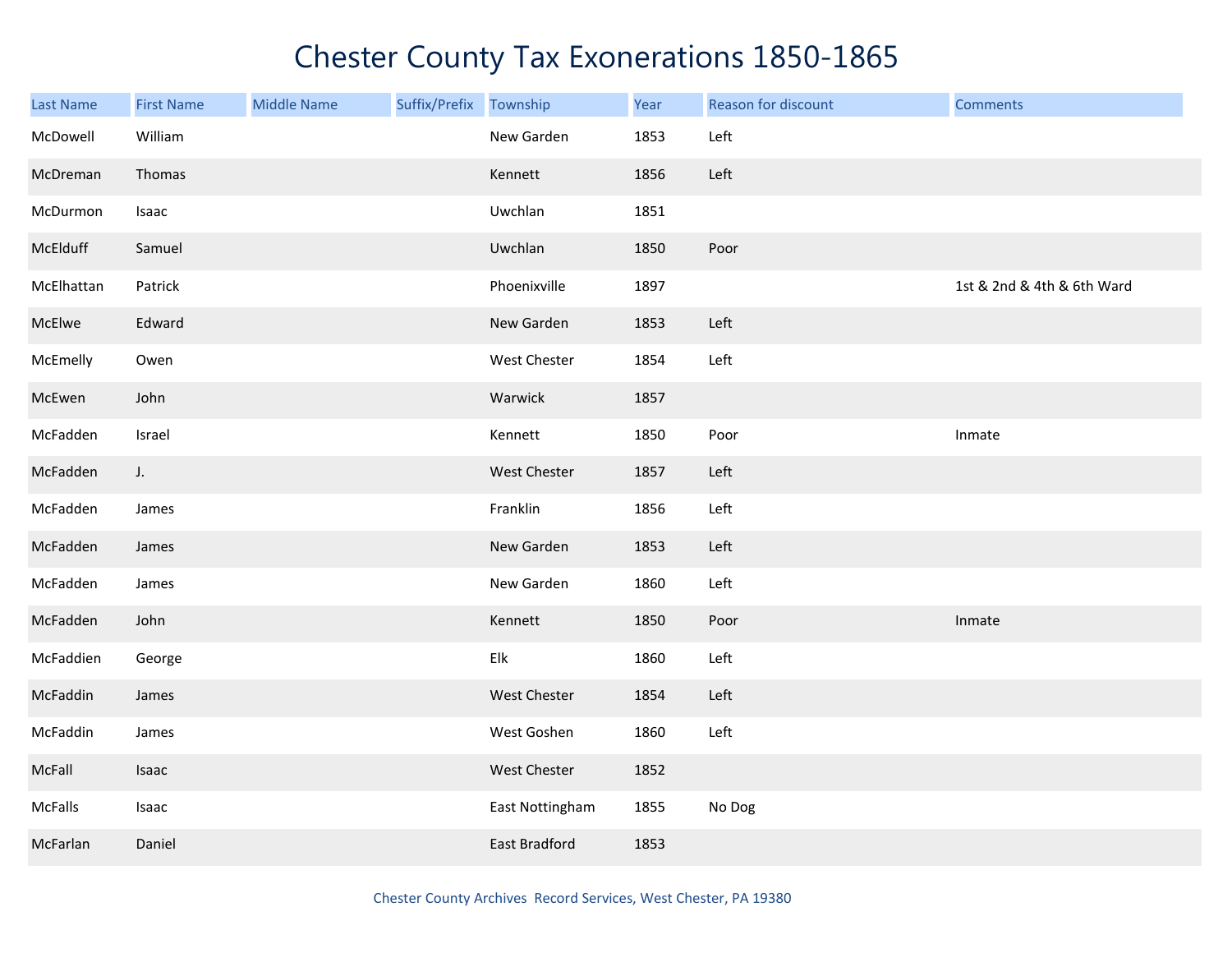| Last Name | <b>First Name</b> | <b>Middle Name</b> | Suffix/Prefix Township |                     | Year | Reason for discount  | <b>Comments</b> |
|-----------|-------------------|--------------------|------------------------|---------------------|------|----------------------|-----------------|
| McFarlan  | Daniel            |                    |                        | Warwick             | 1850 | Left the township    |                 |
| McFarlan  | H.                | $\mathsf{C}.$      |                        | Downingtown, East   | 1898 | Don't know           |                 |
| McFarlan  | John              |                    |                        | West Bradford       | 1855 | Left                 |                 |
| McFarlan  | John              |                    |                        | West Caln           | 1861 |                      |                 |
| McFarlan  | John              |                    | Jr.                    | West Caln           | 1861 | In Prison            |                 |
| McFarlan  | Josiah            |                    |                        | Sadsbury            | 1854 | Left                 |                 |
| McFarlan  | Richard           | <b>B.</b>          | Jr.                    | East Brandywine     | 1860 | Left                 |                 |
| McFarlan  | Samuel            |                    |                        | East Caln           | 1851 | Gone                 |                 |
| McFarlan  | William           |                    |                        | East Brandywine     | 1859 | Left                 |                 |
| McFarland | Alexander         |                    |                        | Uwchlan             | 1852 |                      |                 |
| McFarland | Amos              |                    |                        | West Chester        | 1865 | Left                 |                 |
| McFarland | S.                |                    |                        | Sadsbury            | 1855 |                      |                 |
| McFarlen  | Rebecca           |                    |                        | <b>West Vincent</b> | 1860 | <b>Unseated land</b> |                 |
| McFatrage | George            |                    |                        | Honey Brook         | 1855 |                      |                 |
| McFillan  | John              |                    |                        | Sadsbury            | 1859 | Error                |                 |
| McFillen  | James             |                    |                        | Sadsbury            | 1853 | Error                |                 |
| McGargon  | Patrick           |                    |                        | Phoenixville        | 1860 | Left                 |                 |
| McGarnley | Miseal            |                    |                        | Kennett             | 1853 |                      |                 |
| McGaw     | George            |                    |                        | East Nottingham     | 1859 | Left                 |                 |
| McGee     | Andrew            |                    |                        | New Garden          | 1856 | Left                 |                 |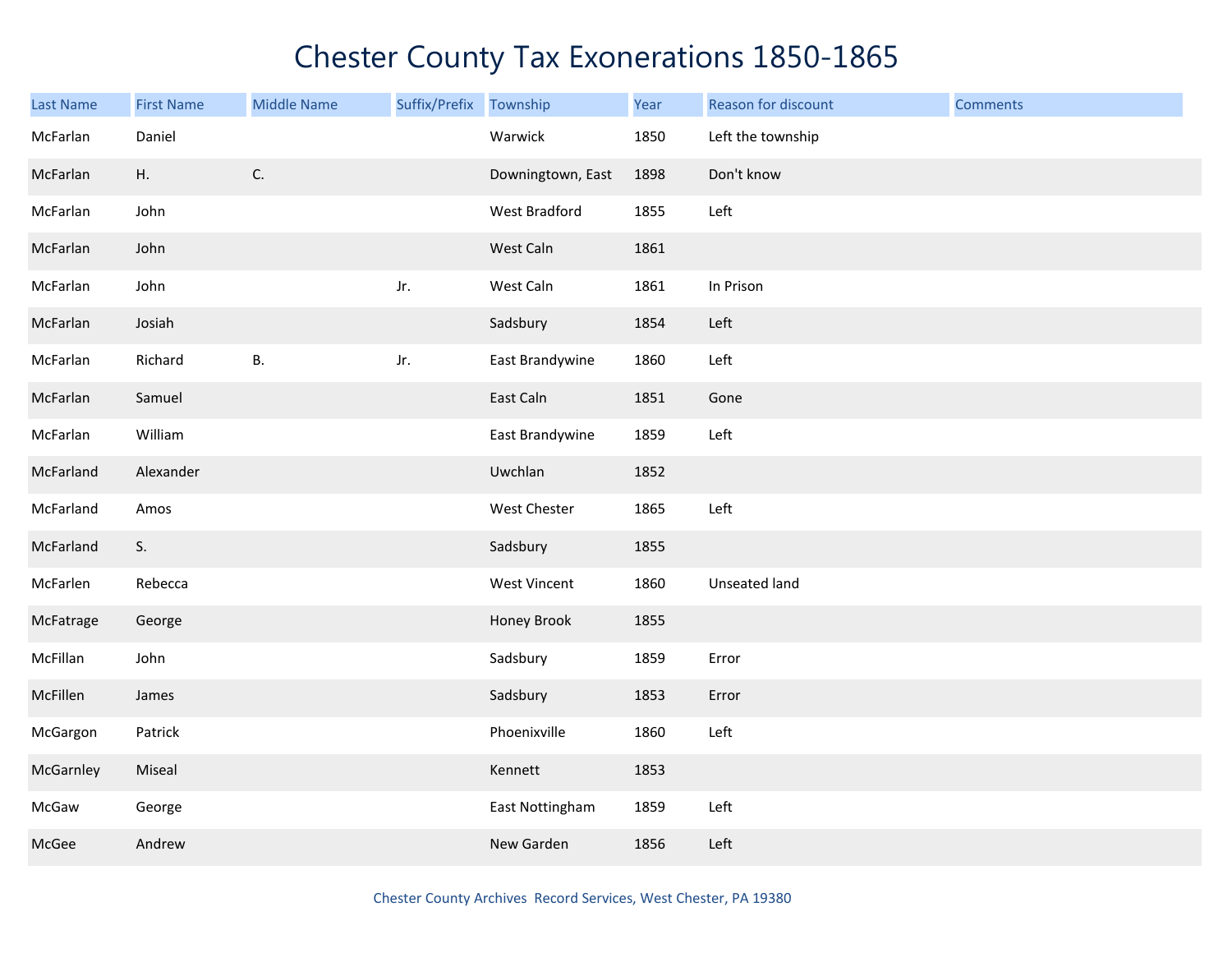| Last Name      | <b>First Name</b> | <b>Middle Name</b> | Suffix/Prefix | Township         | Year | Reason for discount | <b>Comments</b> |
|----------------|-------------------|--------------------|---------------|------------------|------|---------------------|-----------------|
| McGee          | Edward            |                    |               | East Nottingham  | 1834 | Dog Dead            |                 |
| McGeever       | John              |                    |               | Phoenixville     | 1860 | Left                |                 |
| McGergey       | Jonathan          |                    |               | Londonderry      | 1856 | Error               |                 |
| McGill         | John              |                    |               | West Whiteland   | 1860 | Left                |                 |
| <b>McGinis</b> | Joseph            |                    |               | West Fallowfield | 1865 | Poor                |                 |
| McGinley       | Cornelius         |                    |               | Tredyffrin       | 1860 |                     |                 |
| McGinley       | John              |                    |               | West Chester     | 1855 | Left                |                 |
| McGinley       | Michael           |                    |               | West Marlborough | 1859 | Poor                |                 |
| McGinnes       | James             |                    |               | East Whiteland   | 1857 | Left                |                 |
| McGinnes       | John              |                    |               | Phoenixville     | 1860 | Left                |                 |
| McGinnes       | John              |                    |               | West Bradford    | 1853 | Poor                |                 |
| McGinness      | Hiram             |                    |               | Sadsbury         | 1850 | Poor & Bad          | Inmate          |
| McGinnis       | John              |                    |               | West Bradford    | 1855 | Left                |                 |
| McGlane        | John              |                    |               | Phoenixville     | 1860 | Duplicate           |                 |
| McGlaughlin    | Benjamin          |                    |               | Newlin           | 1865 | Left                |                 |
| McGlaughlin    | D.                | J.                 |               | London Grove     | 1853 |                     |                 |
| McGlaughlin    | Daniel            |                    |               | East Nottingham  | 1859 | Left                |                 |
| McGlaughlin    | Daniel            |                    |               | West Nottingham  | 1859 | Poor                |                 |
| McGlaughlin    | David             |                    |               | Valley           | 1855 | Poor                |                 |
| McGlaughlin    | Martin            |                    |               | West Marlborough | 1857 | Left                |                 |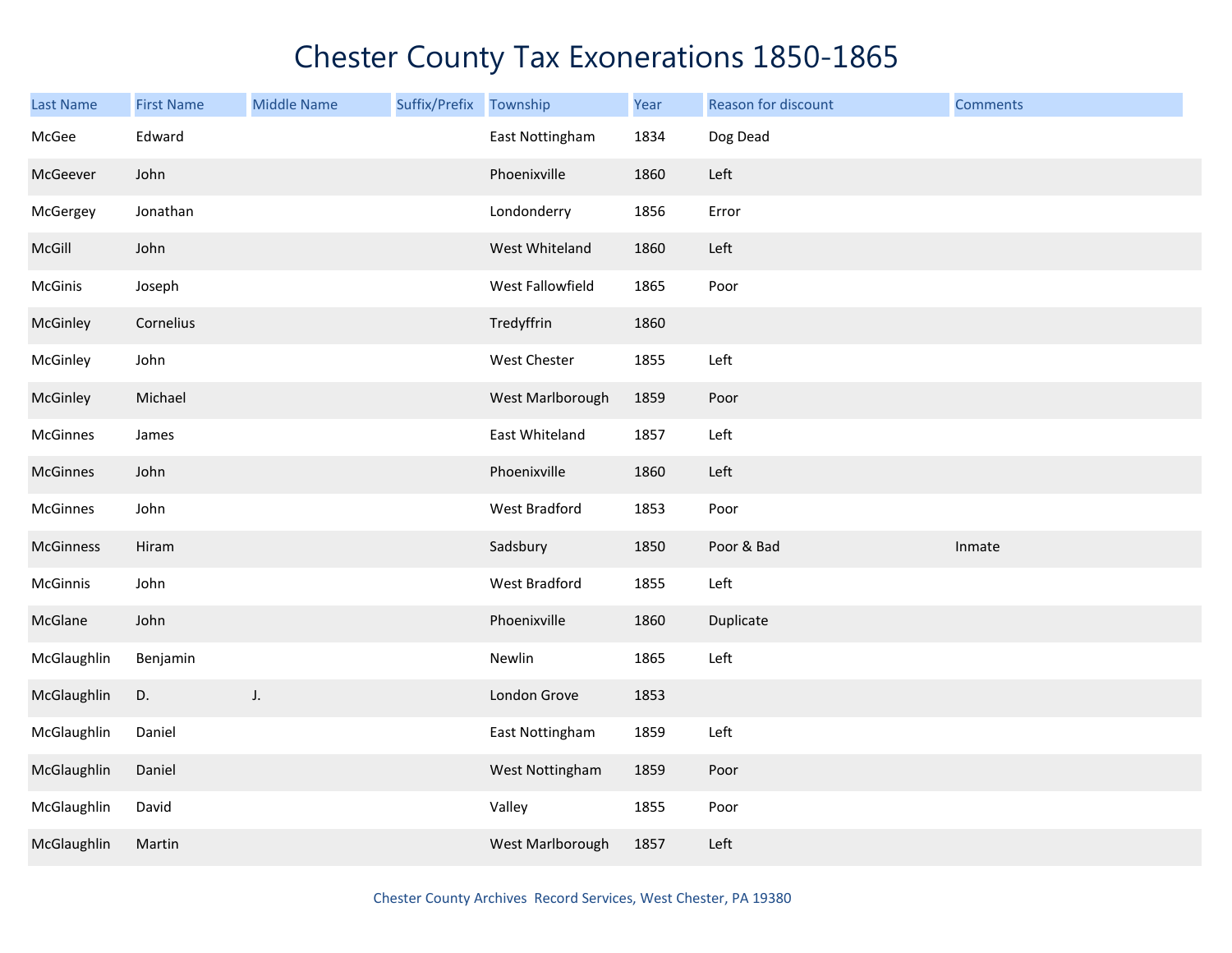| <b>Last Name</b> | <b>First Name</b> | <b>Middle Name</b> | Suffix/Prefix Township |                      | Year | Reason for discount | <b>Comments</b> |
|------------------|-------------------|--------------------|------------------------|----------------------|------|---------------------|-----------------|
| McGlaughlin      | Thomas            |                    |                        | <b>West Nantmeal</b> | 1850 |                     | Inmate          |
| McGlenen         | James             |                    |                        | West Fallowfield     | 1850 | Left the township   | Single Freeman  |
| McGlenn          | John              |                    |                        | Phoenixville         | 1860 | Left                |                 |
| McGlinche        | John              |                    |                        | East Bradford        | 1857 | Poor                |                 |
| McGlinchey       | John              |                    |                        | Pocopson             | 1855 | Left                |                 |
| McGlinchey       | John              |                    |                        | Pocopson             | 1856 | Error               |                 |
| McGlinchey       | John              |                    |                        | Pocopson             | 1857 | Left                |                 |
| McGlinchy        | Patrick           |                    |                        | Phoenixville         | 1860 | Duplicate           |                 |
| McGlone          | John              |                    | Estate                 | Phoenixville         | 1897 | Settled             | 4th & 5th Ward  |
| McGloughlen      | William           |                    |                        | Westtown             | 1851 | Poor                |                 |
| McGloughlin      | Michael           |                    |                        | West Marlborough     | 1857 | Left                |                 |
| McGoldrack       | Thomas            |                    |                        | <b>West Nantmeal</b> | 1857 | Poor                |                 |
| McGoldrick       | Patrick           |                    |                        | West Nottingham      | 1859 | Poor                |                 |
| Mcgomery         | James             |                    |                        | Penn                 | 1852 | Poor                |                 |
| McGonagal        | Isaiah            |                    |                        | Kennett              | 1856 | Left                |                 |
| McGonigal        | Dennis            |                    |                        | London Britain       | 1850 | Left township       | Inmate          |
| McGonigel        | James             | M.                 |                        | East Caln            | 1856 | Left                |                 |
| McGonnegal       | James             |                    |                        | West Bradford        | 1853 | Left                |                 |
| McGovern         | Peter             |                    |                        | New London           | 1852 | Gone to Ireland     |                 |
| McGovern         | Peter             |                    |                        | West Fallowfield     | 1850 | Left the township   | Single Freeman  |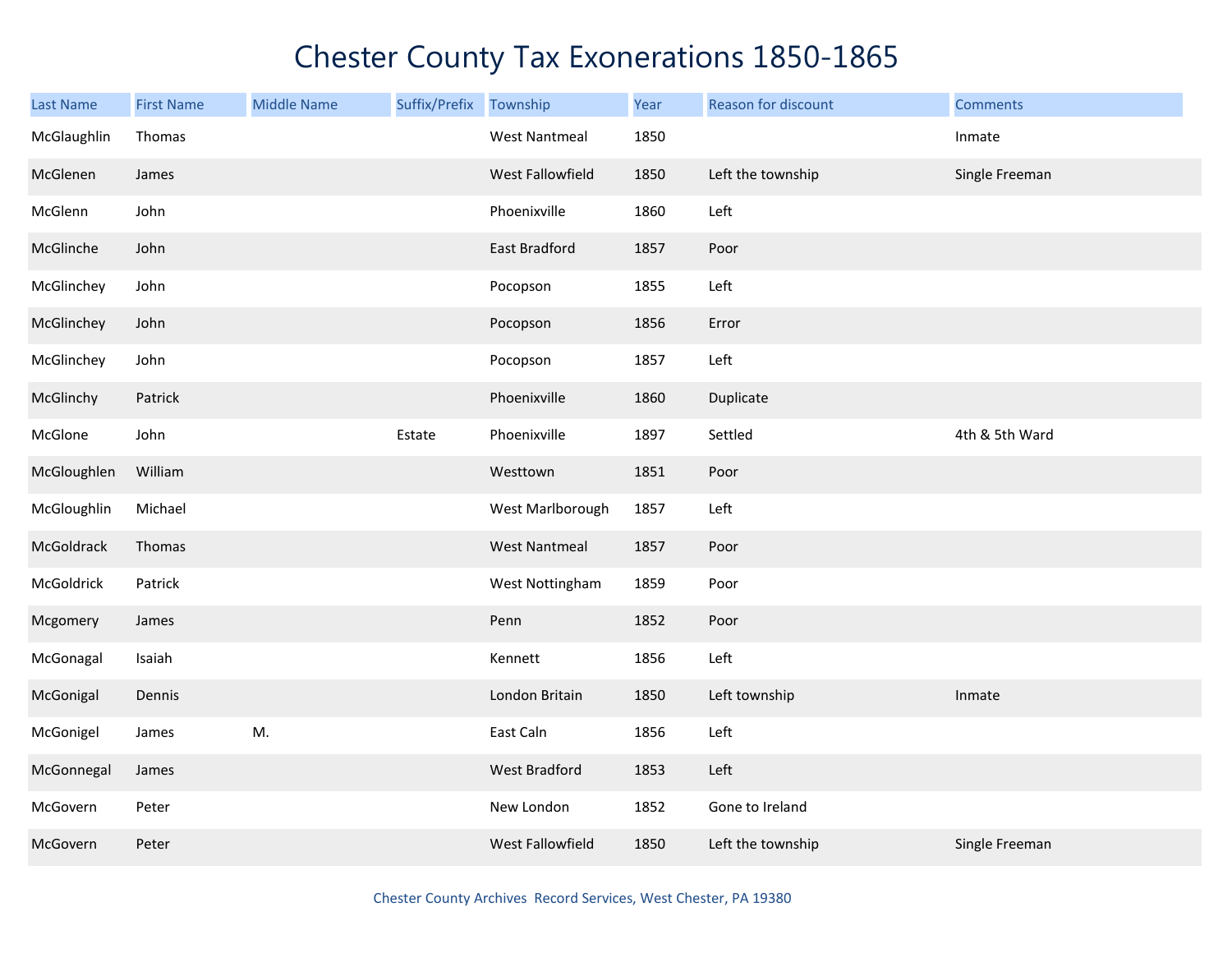| <b>Last Name</b> | <b>First Name</b> | <b>Middle Name</b> | Suffix/Prefix Township |                  | Year | Reason for discount | <b>Comments</b> |
|------------------|-------------------|--------------------|------------------------|------------------|------|---------------------|-----------------|
| McGowen          | Patrick           |                    |                        | Kennett          | 1860 | Left                |                 |
| McGraff          | John              |                    |                        | West Goshen      | 1859 | Error               |                 |
| McGraff          | Richard           |                    |                        | East Marlborough | 1855 | Left                |                 |
| McGrath          | Barney            |                    |                        | East Whiteland   | 1850 |                     |                 |
| McGrath          | John              |                    |                        | West Chester     | 1855 | Left                |                 |
| McGrath          | John              |                    |                        | West Chester     | 1860 | Soldiering          |                 |
| McGraw           | John              |                    |                        | West Whiteland   | 1851 | Left the township   | Inmate          |
| McGraw           | Joseph            |                    |                        | Phoenixville     | 1860 | Left                |                 |
| McGregor         | James             |                    |                        | Sadsbury         | 1850 | Gone                | Single Freeman  |
| McGrooty         | James             |                    |                        | East Whiteland   | 1857 | Poor                |                 |
| McGroty          | James             |                    |                        | East Whiteland   | 1865 | Left                |                 |
| McGuchian        | John              |                    |                        | Phoenixville     | 1860 | Duplicate           |                 |
| McGuchin         | Patrick           |                    |                        | Phoenixville     | 1860 | Duplicate           |                 |
| McGugin          | Patrick           |                    |                        | Phoenixville     | 1860 | Error               |                 |
| McGugin          | Paul              |                    |                        | Phoenixville     | 1860 | Deceased            |                 |
| McGuigan         | Francis           |                    |                        | West Chester     | 1855 | Left                |                 |
| McGuigan         | Thomas            |                    |                        | Sadsbury         | 1850 | Gone                | Inmate          |
| McGuire          | Andrew            |                    |                        | Londonderry      | 1853 | Left                |                 |
| McGuire          | Barnard           |                    |                        | West Whiteland   | 1853 | Left                |                 |
| McGuire          | Bernard           |                    |                        | West Whiteland   | 1855 | Poor                |                 |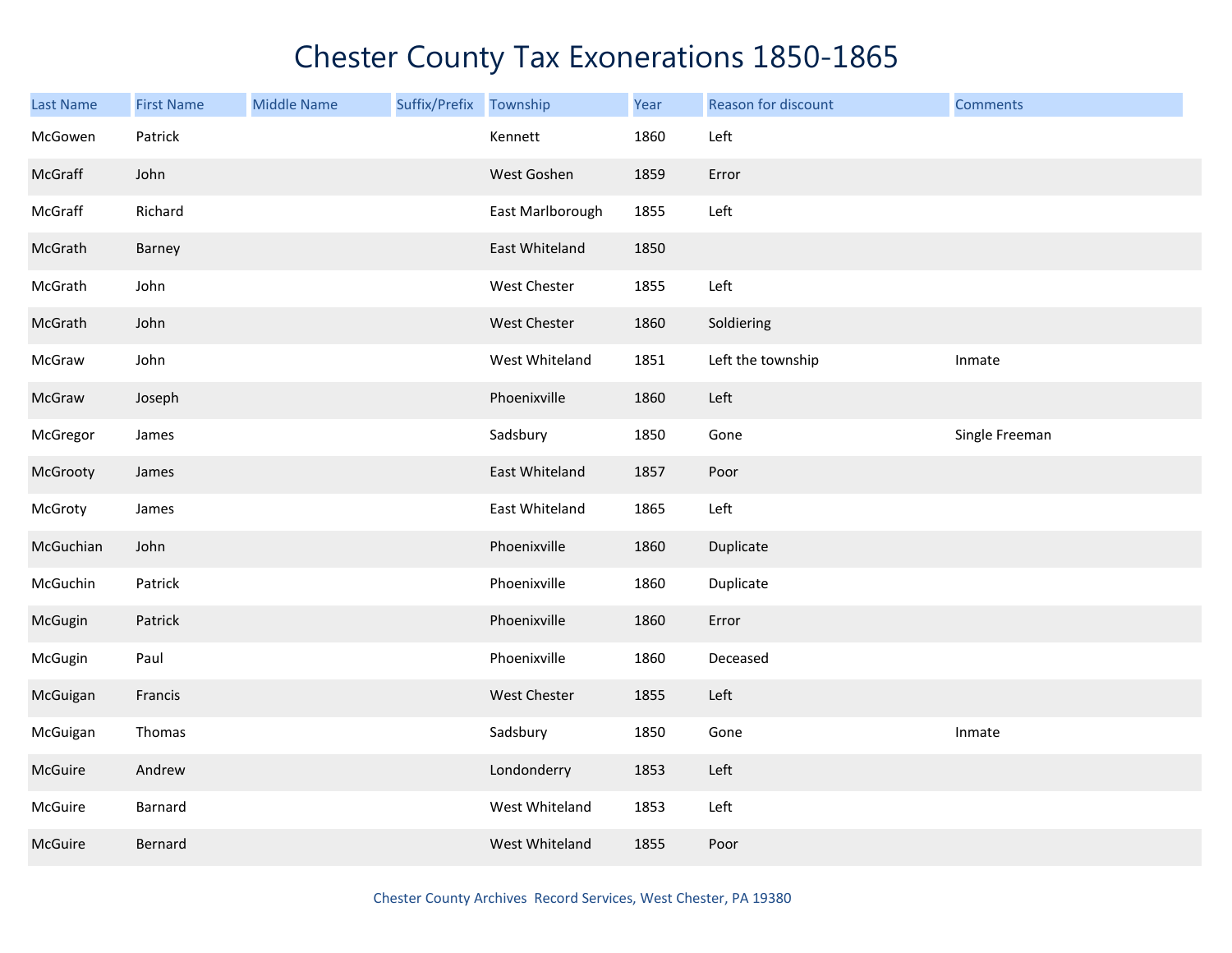| Last Name | <b>First Name</b> | <b>Middle Name</b> | Suffix/Prefix | Township            | Year | Reason for discount | <b>Comments</b> |
|-----------|-------------------|--------------------|---------------|---------------------|------|---------------------|-----------------|
| McGuire   | Edward            |                    |               | West Whiteland      | 1853 | Left                |                 |
| McGuire   | J.                |                    |               | West Chester        | 1857 | Left                |                 |
| McGuire   | James             |                    |               | West Chester        | 1854 | Poor                |                 |
| McGuire   | James             |                    |               | West Chester        | 1855 | Left                |                 |
| McGuire   | John              |                    |               | Londonderry         | 1855 | Error               |                 |
| McGuire   | John              |                    |               | West Chester        | 1856 | Left                |                 |
| McGuire   | John              |                    |               | West Fallowfield    | 1855 | Paid in Derry       |                 |
| McGuire   | John              |                    |               | West Marlborough    | 1865 | Poor                |                 |
| McGuire   | Riley             |                    |               | East Whiteland      | 1857 | Left                |                 |
| McGuire   | William           |                    |               | New Garden          | 1857 | Poor                |                 |
| McGutt    | Edward            |                    |               | East Whiteland      | 1857 | Left                |                 |
| McGuyre   | John              |                    |               | West Bradford       | 1857 |                     |                 |
| McGuyre   | William           |                    |               | Newlin              | 1853 | Left                |                 |
| McHale    | Patrick           |                    |               | West Chester        | 1854 | Left                |                 |
| McHall    |                   |                    | & Ford        | <b>West Chester</b> | 1865 | Error               |                 |
| McHaney   | William           |                    |               | Easttown            | 1857 | Left                |                 |
| McHarrah  | John              |                    |               | Oxford Borough      | 1856 |                     |                 |
| McHenry   | Alexander         |                    |               | East Nottingham     | 1857 | Deceased            |                 |
| McHenry   | Moses             |                    | Jr.           | New London          | 1857 | Left                |                 |
| McInelly  | John              |                    |               | West Marlborough    | 1853 | Left                |                 |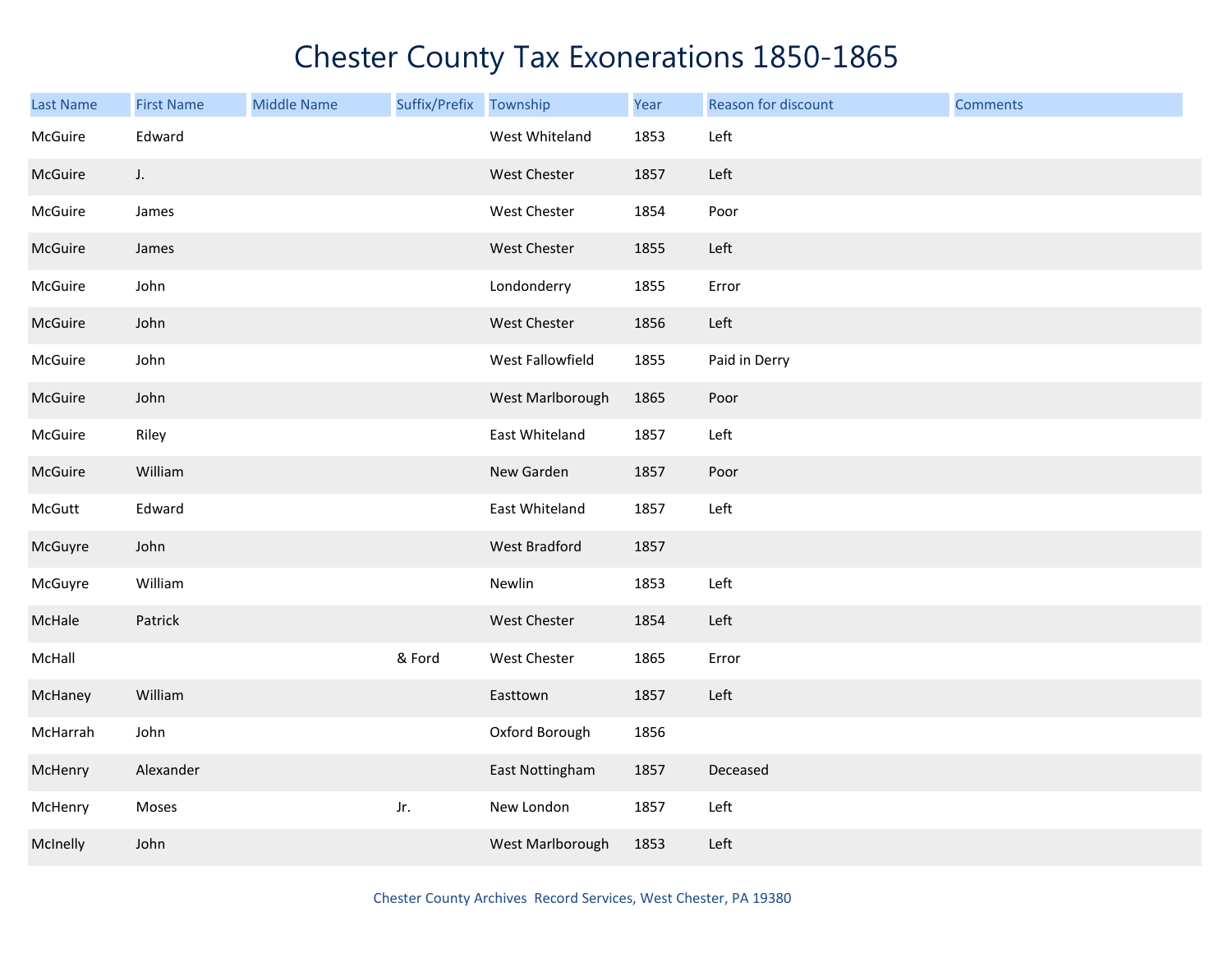| <b>Last Name</b> | <b>First Name</b> | <b>Middle Name</b> | Suffix/Prefix | Township             | Year | Reason for discount | <b>Comments</b> |
|------------------|-------------------|--------------------|---------------|----------------------|------|---------------------|-----------------|
| McIntier         | Franklin          |                    |               | East Brandywine      | 1855 | Poor                |                 |
| McIntier         | Franklin          |                    |               | East Brandywine      | 1856 | Poor                |                 |
| McIntier         | John              |                    |               | <b>East Nantmeal</b> | 1852 |                     |                 |
| McIntire         | Alexander         |                    |               | East Nottingham      | 1857 | Left                |                 |
| McIntire         | James             |                    |               | East Whiteland       | 1850 |                     |                 |
| McIntire         | John              |                    |               | East Nottingham      | 1850 | Not of age          | Single Freeman  |
| McIntire         | John              |                    |               | East Whiteland       | 1855 |                     |                 |
| McIntire         | John              |                    |               | Lower Oxford         | 1853 |                     |                 |
| McIntire         | John              |                    |               | Valley               | 1860 | Poor                |                 |
| McIntire         | William           |                    |               | East Nottingham      | 1853 |                     |                 |
| McIntire         | William           |                    | Jr.           | East Nottingham      | 1855 | Left                |                 |
| McIntire         | William           |                    |               | East Nottingham      | 1857 | Left                |                 |
| McIntire         | William           |                    | & Sons        | Lower Oxford         | 1851 | Unseated land       |                 |
| McIntire         | Wilson            |                    |               | East Whiteland       | 1855 |                     |                 |
| McIntosh         | Aaron             |                    |               | Tredyffrin           | 1850 | Deceased            |                 |
| McIntyre         | Francis           |                    |               | Phoenixville         | 1860 | Left                |                 |
| McKabe           | Patrick           |                    |               | East Whiteland       | 1860 | Left                |                 |
| McKane           | Thomas            |                    |               | New London           | 1855 | Poor                |                 |
| McKay            | John              |                    |               | Valley               | 1856 | Left                |                 |
| McKay            | John              |                    |               | <b>West Chester</b>  | 1860 | Gone to War         |                 |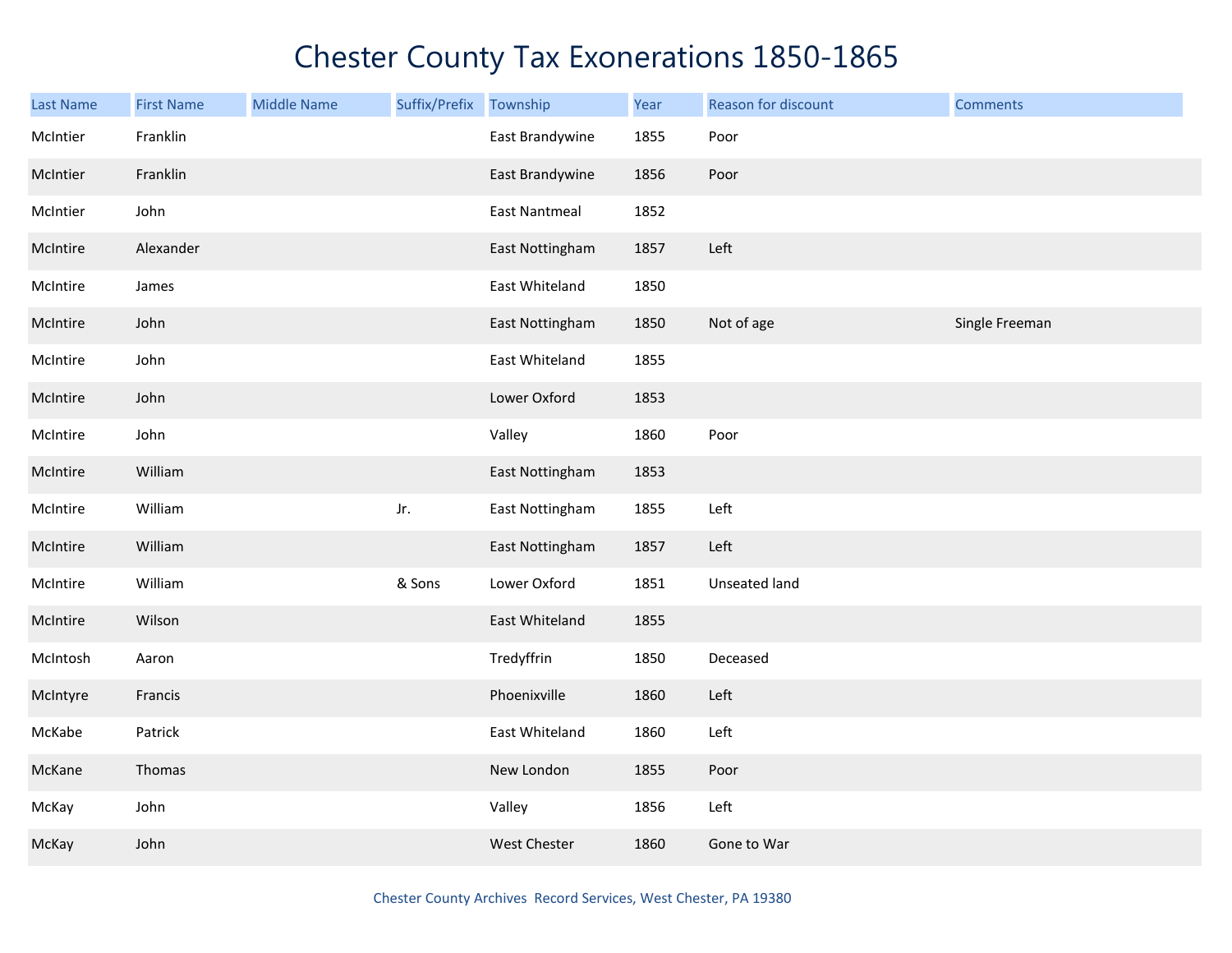| Last Name  | <b>First Name</b> | <b>Middle Name</b> | Suffix/Prefix Township |                      | Year | Reason for discount | <b>Comments</b> |
|------------|-------------------|--------------------|------------------------|----------------------|------|---------------------|-----------------|
| McKay      | Thomas            |                    |                        | West Chester         | 1865 | Left                |                 |
| McKay      | William           |                    |                        | West Chester         | 1860 | Soldiering          |                 |
| McKean     | Thomas            |                    |                        | New London           | 1857 | Poor                |                 |
| McKee      | John              |                    |                        | Easttown             | 1855 | Left                |                 |
| McKeever   | Alfred            |                    |                        | East Caln            | 1853 |                     |                 |
| McKeever   | Samuel            |                    |                        | Lower Oxford         | 1853 |                     |                 |
| McKeldruff | Samuel            |                    |                        | East Brandywine      | 1855 | West                |                 |
| McKellay   | James             |                    |                        | <b>West Chester</b>  | 1853 |                     |                 |
| McKelvy    | Edward            |                    |                        | West Marlborough     | 1857 | Poor                |                 |
| McKene     | Charles           |                    |                        | London Grove         | 1857 | Left                |                 |
| McKenna    | James             |                    |                        | West Chester         | 1865 | Left                |                 |
| McKenna    | William           |                    |                        | Phoenixville         | 1860 | Error               |                 |
| McKennah   | William           |                    |                        | Phoenixville         | 1860 | Duplicate           |                 |
| McKenne    | Peter             |                    |                        | East Whiteland       | 1854 |                     |                 |
| McKenney   | Andrew            |                    |                        | East Whiteland       | 1860 | Left                |                 |
| McKenney   | James             |                    |                        | East Brandywine      | 1850 | Left                |                 |
| McKenney   | James             |                    |                        | Uwchlan              | 1852 |                     |                 |
| McKenney   | Peter             |                    |                        | <b>East Nantmeal</b> | 1850 | Deceased            |                 |
| McKenney   | Peter             |                    |                        | East Whiteland       | 1856 | Left                |                 |
| McKenney   | Samuel            |                    |                        | East Brandywine      | 1850 | Can't get it        |                 |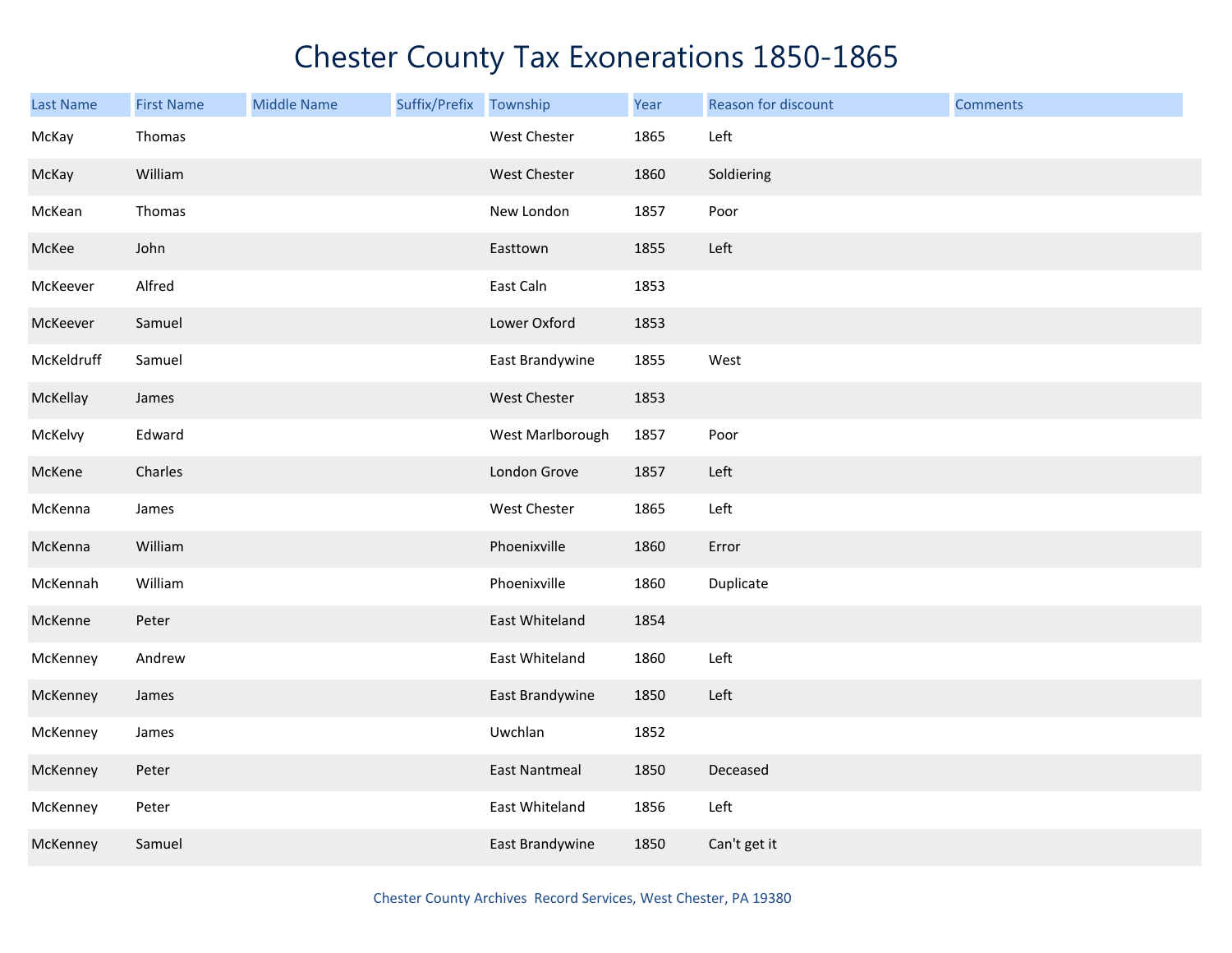| <b>Last Name</b> | <b>First Name</b> | <b>Middle Name</b> | Suffix/Prefix | Township             | Year | Reason for discount | <b>Comments</b> |
|------------------|-------------------|--------------------|---------------|----------------------|------|---------------------|-----------------|
| McKim            | Amazi             |                    |               | Honey Brook          | 1850 | Not found           | Single Freeman  |
| McKim            | Amazi             |                    |               | <b>West Nantmeal</b> | 1850 | Left the township   | Single Freeman  |
| McKim            | Amzi              |                    |               | <b>West Nantmeal</b> | 1853 | Paid in Honey Book  |                 |
| McKim            | Amzi              |                    |               | <b>West Nantmeal</b> | 1855 | Left                |                 |
| McKim            | Joseph            |                    |               | <b>West Nantmeal</b> | 1853 | Left                |                 |
| McKim            | Joseph            |                    |               | <b>West Nantmeal</b> | 1859 | Left                |                 |
| McKim            | Robert            |                    |               | Honey Brook          | 1853 | Left                |                 |
| McKimm           | Samuel            |                    |               | West Brandywine      | 1865 | Poor                |                 |
| McKimm           | Samuel            |                    |               | West Chester         | 1855 | Left                |                 |
| McKinley         | Sarah             |                    |               | Uwchlan              | 1850 | Poor                |                 |
| McKinly          | George            |                    |               | West Chester         | 1853 |                     |                 |
| McKinney         | Jacob             |                    |               | East Caln            | 1858 |                     |                 |
| McKinsey         | Jacob             |                    |               | Downingtown          | 1860 |                     |                 |
| McKinsey         | John              |                    |               | Tredyffrin           | 1855 | Not found           |                 |
| McKissick        | Elijah            |                    |               | London Grove         | 1857 | Left                |                 |
| McKissick        | J.                | К.                 |               | Lower Oxford         | 1853 | Left                |                 |
| McKnelly         | Amos              |                    |               | West Bradford        | 1850 |                     |                 |
| McKorcle         | James             |                    |               | East Nottingham      | 1853 |                     |                 |
| McKurkian        | John              |                    |               | Phoenixville         | 1860 | Left                |                 |
| McLaferty        | John              |                    |               | Kennett              | 1850 | Left township       | Single Freeman  |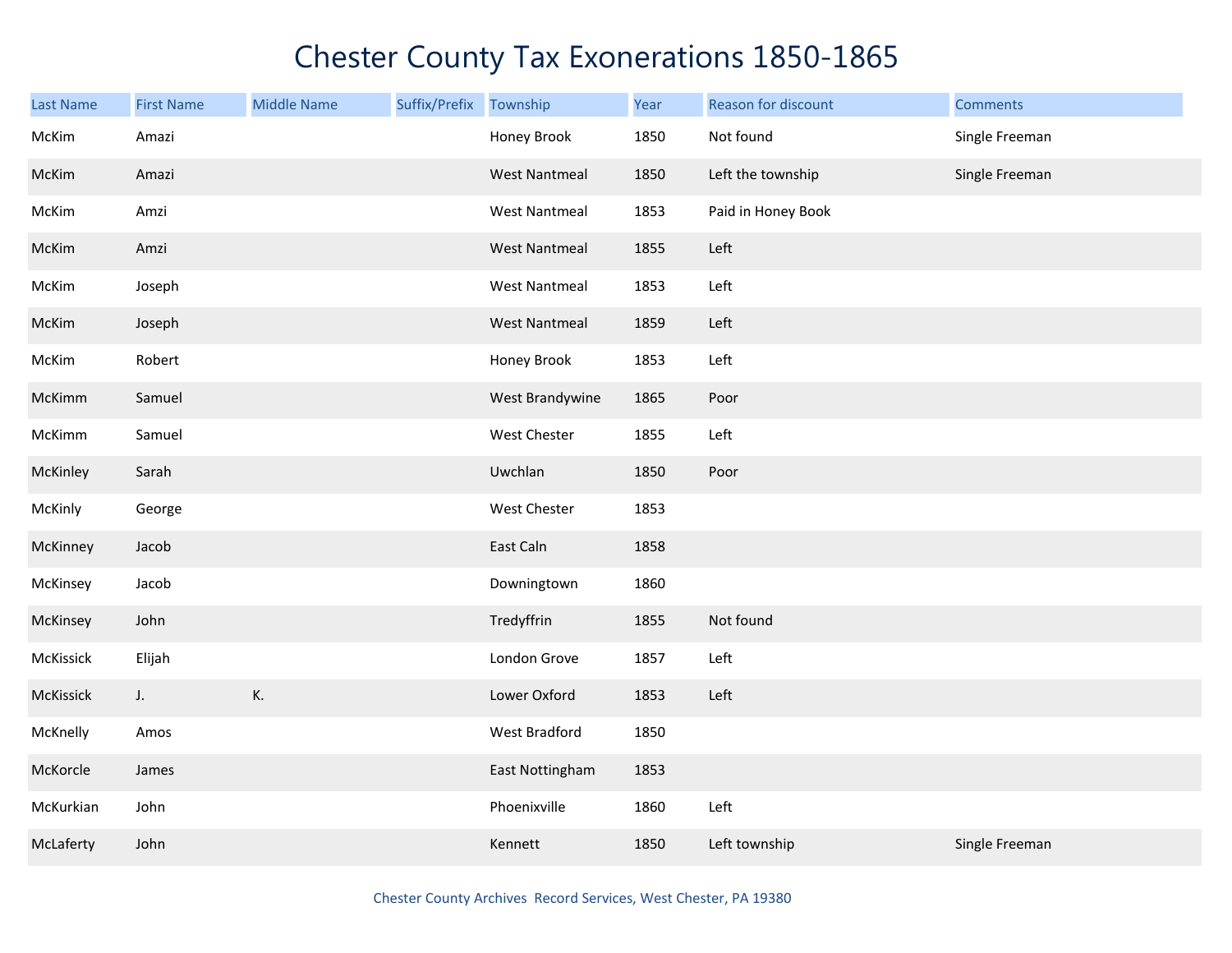| <b>Last Name</b> | <b>First Name</b> | <b>Middle Name</b> | Suffix/Prefix Township |                  | Year | Reason for discount | <b>Comments</b> |
|------------------|-------------------|--------------------|------------------------|------------------|------|---------------------|-----------------|
| McLaine          | Andrew            |                    |                        | East Bradford    | 1857 | Left                |                 |
| McLaine          | John              |                    |                        | West Whiteland   | 1860 | Left                |                 |
| McLalley         | Richard           |                    |                        | West Chester     | 1859 | Left                |                 |
| McLane           | Jesse             |                    |                        | Pocopson         | 1850 | Left the township   | Inmate          |
| Mclanley         | Carrol            |                    | Jr.                    | Londonderry      | 1864 |                     |                 |
| McLarnan         | Hugh              |                    |                        | Phoenixville     | 1860 | Left                |                 |
| McLauchlan       | George            |                    |                        | East Marlborough | 1849 | Error               |                 |
| McLaughlen       | William           |                    |                        | London Grove     | 1859 | Left                |                 |
| McLaughlin       | Bernard           |                    |                        | West Marlborough | 1860 | Left                |                 |
| McLaughlin       | David             | J.                 |                        | Valley           | 1856 | Left                |                 |
| McLaughlin       | Francis           |                    |                        | Phoenixville     | 1860 | Deceased            |                 |
| McLaughlin       | James             |                    |                        | West Brandywine  | 1853 | Dog Dead            |                 |
| McLaughlin       | John              |                    |                        | Charlestown      | 1865 | Dead                |                 |
| McLaughlin       | John              |                    |                        | East Whiteland   | 1855 |                     |                 |
| McLaughlin       | Joseph            |                    |                        | East Nottingham  | 1853 |                     |                 |
| McLaughlin       | Patrick           |                    |                        | Phoenixville     | 1860 |                     |                 |
| McLaughlin       | Russel            |                    |                        | East Brandywine  | 1850 | Error               | Uwchlan         |
| McLaughlin       | William           | Η.                 |                        | East Brandywine  | 1865 | Left                |                 |
| McLea            | William           |                    |                        | West Chester     | 1865 | Left                |                 |
| McLear           | George            |                    |                        | West Chester     | 1859 | Error               |                 |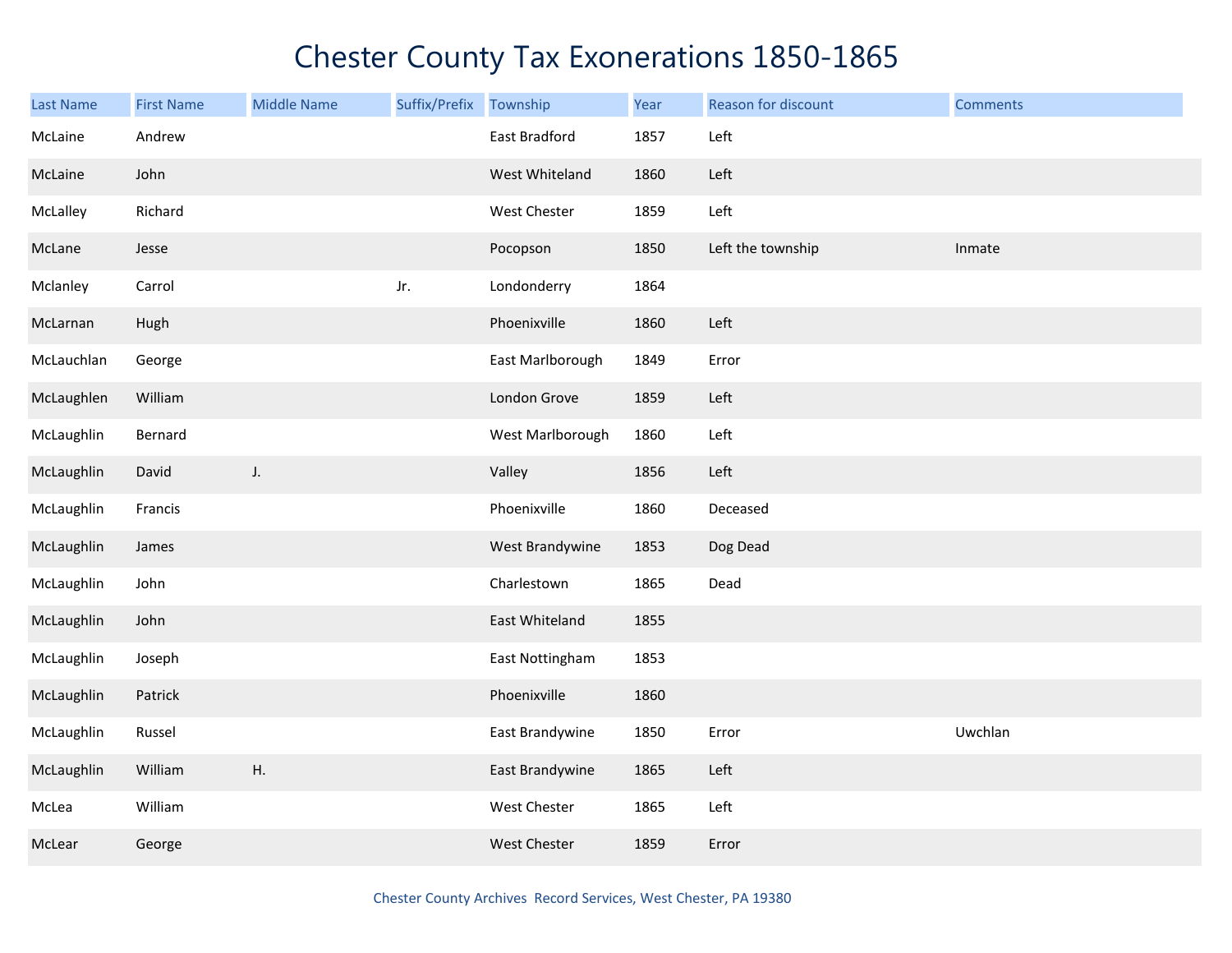| Last Name | <b>First Name</b> | <b>Middle Name</b> | Suffix/Prefix Township |                  | Year | Reason for discount | <b>Comments</b> |
|-----------|-------------------|--------------------|------------------------|------------------|------|---------------------|-----------------|
| McLear    | James             |                    |                        | East Whiteland   | 1850 |                     |                 |
| McLee     | Jackson           |                    |                        | East Marlborough | 1855 | Left                |                 |
| McLee     | William           |                    |                        | Londonderry      | 1853 | Left                |                 |
| McLee     | William           |                    |                        | West Marlborough | 1851 |                     |                 |
| McLeer    | George            |                    |                        | Willistown       | 1857 | Left the township   |                 |
| McLoraine | John              |                    |                        | East Whiteland   | 1860 | Error               |                 |
| McLouglin | William           |                    | Estate                 | Tredyffrin       | 1900 | Widow Very Poor     |                 |
| McLvin    | John              |                    |                        | London Grove     | 1851 |                     |                 |
| McMachan  | Michael           |                    |                        | New Garden       | 1856 | Left                |                 |
| McMackmee | Charles           |                    |                        | East Bradford    | 1857 | Left                |                 |
| McMahon   | John              |                    |                        | Phoenixville     | 1860 |                     |                 |
| McManamon | Michael           |                    |                        | Kennett          | 1857 | Left                |                 |
| McManun   | William           |                    |                        | Phoenixville     | 1860 | Error               |                 |
| McMaster  | Andrew            |                    |                        | East Nottingham  | 1850 | Error               |                 |
| McMaster  | J.                |                    |                        | Franklin         | 1854 | Dead                |                 |
| McMennis  | R.                |                    |                        | West Chester     | 1857 | Left                |                 |
| McMichael | Enoch             |                    |                        | Lower Oxford     | 1850 | Error               |                 |
| McMichael | Enoch             |                    |                        | Lower Oxford     | 1859 |                     |                 |
| McMichael | Jesse             |                    |                        | Lower Oxford     | 1851 | Mistake             |                 |
| McMinn    | Hugh              |                    |                        | West Fallowfield | 1860 | Poor                |                 |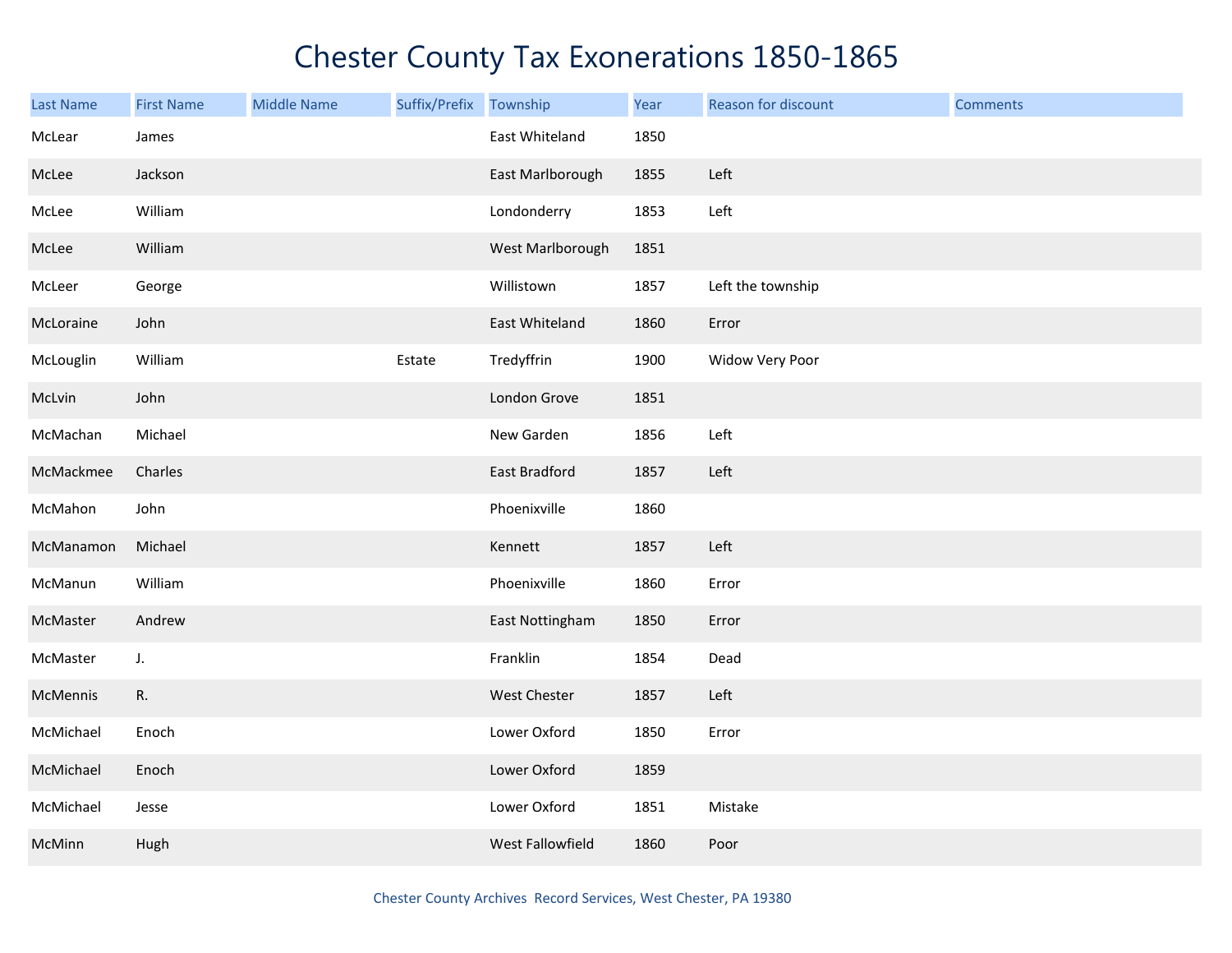| <b>Last Name</b> | <b>First Name</b> | <b>Middle Name</b> | Suffix/Prefix Township |                  | Year | Reason for discount | <b>Comments</b> |
|------------------|-------------------|--------------------|------------------------|------------------|------|---------------------|-----------------|
| McMinn           | Samuel            |                    |                        | East Bradford    | 1859 | Left                |                 |
| McMinn           | Samuel            |                    |                        | West Whiteland   | 1855 | Error               |                 |
| McMinn           | Samuel            |                    |                        | West Whiteland   | 1860 | Land                |                 |
| McMinn           | William           |                    |                        | Sadsbury         | 1850 | Gone                | Inmate          |
| McMinneman       | Philip            |                    |                        | East Marlborough | 1857 | Left                |                 |
| McMonigal        |                   |                    | Mrs.                   | Phoenixville     | 1897 |                     | 4th & 5th Ward  |
| McMonigal        | Charles           |                    | Estate                 | Phoenixville     | 1897 |                     | 4th & 5th Ward  |
| McMonigan        | John              |                    |                        | East Whiteland   | 1865 | Left                |                 |
| McMulin          | Thomas            |                    |                        | West Whiteland   | 1860 | Poor                |                 |
| McMullen         | Steven            |                    |                        | East Marlborough | 1850 | Left                | Single Freeman  |
| McMullen         | William           |                    |                        | West Marlborough | 1851 |                     |                 |
| McMullin         | John              |                    |                        | Tredyffrin       | 1856 | Left                |                 |
| McMullin         | Thomas            |                    |                        | West Whiteland   | 1855 | Poor                |                 |
| McMullin         | William           |                    |                        | West Marlborough | 1857 | Left                |                 |
| McNamee          | Barney            |                    |                        | West Whiteland   | 1850 |                     | Single Freeman  |
| McNamee          | James             |                    |                        | Phoenixville     | 1860 | Left                |                 |
| McNamee          | Peter             |                    |                        | Phoenixville     | 1897 | Can't be collected  | 4th & 5th Ward  |
| McNaught         | George            |                    |                        | West Caln        | 1857 | Error               |                 |
| McNeal           | Peter             |                    |                        | East Whiteland   | 1850 |                     |                 |
| McNeal           | William           |                    |                        | Warwick          | 1857 |                     |                 |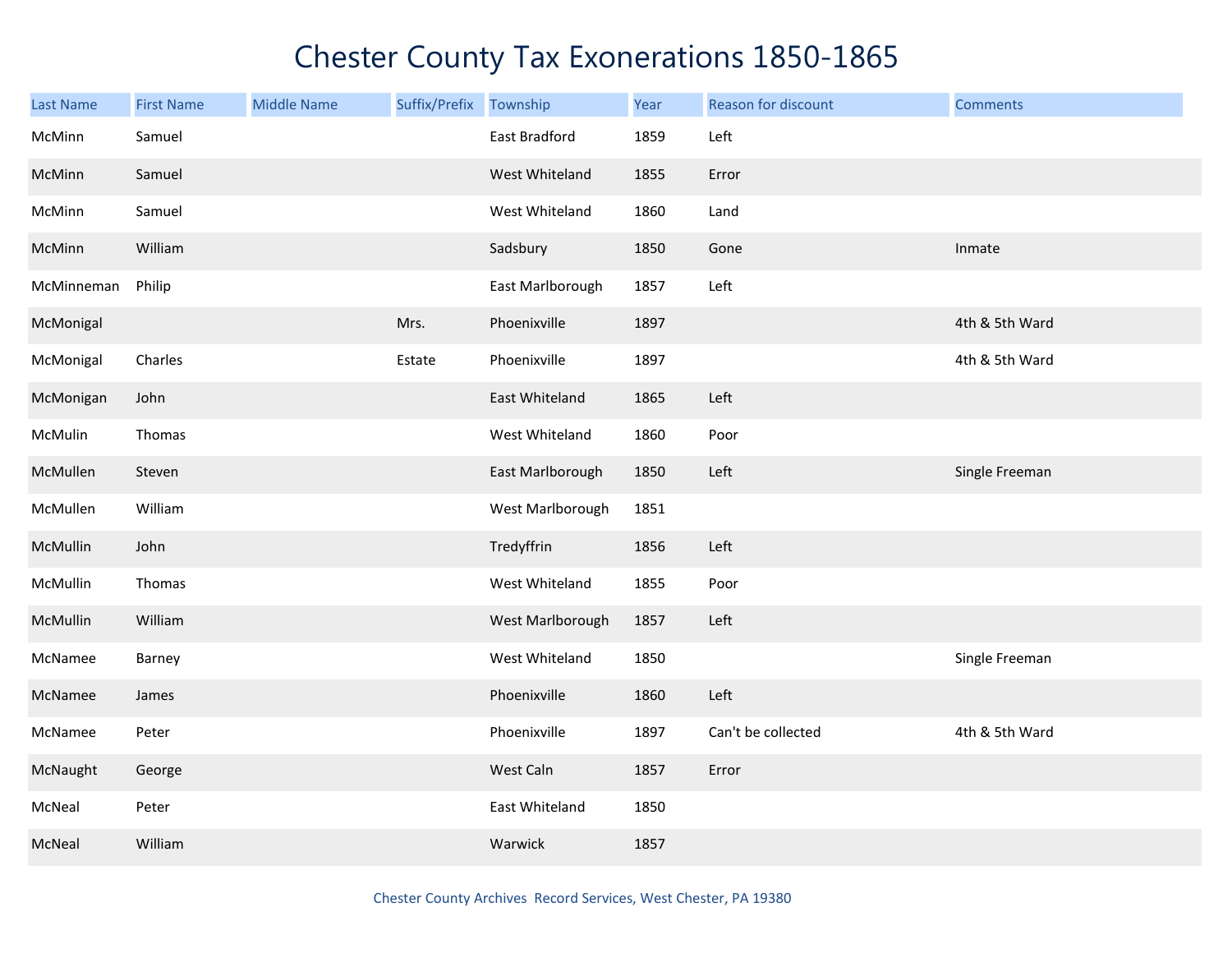| <b>Last Name</b> | <b>First Name</b> | <b>Middle Name</b> | Suffix/Prefix | Township             | Year | Reason for discount | <b>Comments</b> |
|------------------|-------------------|--------------------|---------------|----------------------|------|---------------------|-----------------|
| McNeil           | Alex              |                    |               | West Fallowfield     | 1865 | No such person      |                 |
| McNeil           | Alexander         |                    |               | <b>Upper Oxford</b>  | 1850 |                     |                 |
| McNeil           | Andrew            | $\mathsf{F}.$      |               | Pocopson             | 1850 | Left the township   | Single Freeman  |
| McNeil           | Ashton            | R.                 |               | <b>Upper Oxford</b>  | 1850 |                     |                 |
| McNeil           | Lewis             |                    |               | Londonderry          | 1855 | Dead Dog            |                 |
| McNeil           | William           | R.                 |               | <b>Upper Oxford</b>  | 1856 |                     |                 |
| McNeilly         | William           |                    |               | Warwick              | 1853 | Gone                |                 |
| McNelly          | Henry             |                    |               | East Bradford        | 1851 | Gone                | Single Freeman  |
| McNickel         | Henry             |                    |               | Phoenixville         | 1860 | Minor               |                 |
| McNickel         | James             |                    |               | Phoenixville         | 1860 | Left                |                 |
| McNiel           | William           |                    |               | Upper Oxford         | 1857 |                     |                 |
| McNulty          | Charles           |                    |               | Pennsbury            | 1850 | Out                 |                 |
| McNulty          | John              |                    |               | East Whiteland       | 1850 |                     |                 |
| McNulty          | John              |                    |               | East Whiteland       | 1857 | Left                |                 |
| McNutt           | David             |                    |               | East Marlborough     | 1860 | Left                |                 |
| McNutt           | William           |                    |               | East Nottingham      | 1853 | Left                |                 |
| McNutt           | William           |                    |               | Lower Oxford         | 1860 | Left                |                 |
| McPeck           | Patrick           |                    |               | <b>West Bradford</b> | 1853 |                     |                 |
| McQuade          | Michael           |                    |               | Phoenixville         | 1860 | Duplicate           |                 |
| McQuade          | Richard           |                    |               | Phoenixville         | 1860 | Left                |                 |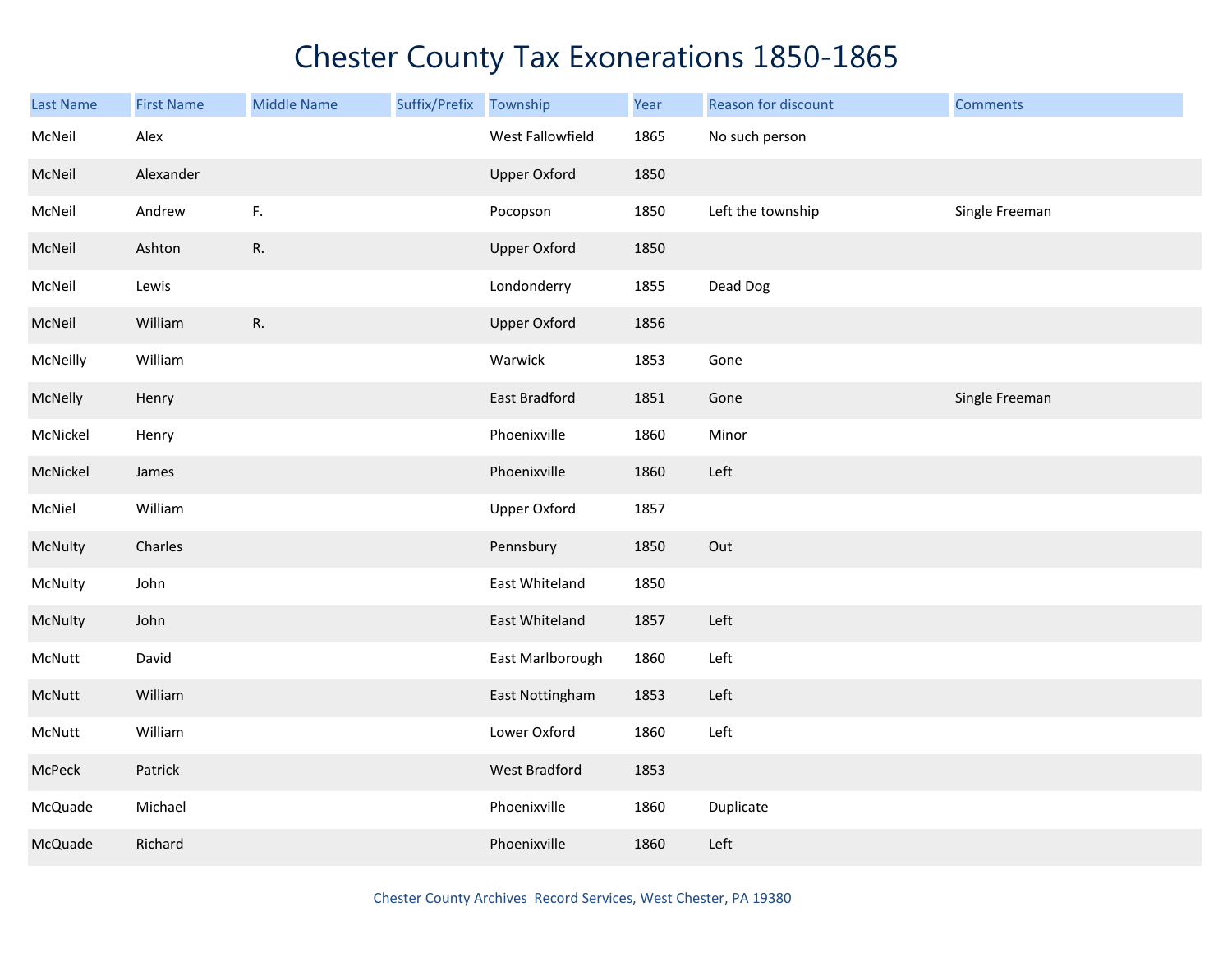| <b>Last Name</b> | <b>First Name</b> | <b>Middle Name</b> | Suffix/Prefix | Township             | Year | Reason for discount  | <b>Comments</b> |
|------------------|-------------------|--------------------|---------------|----------------------|------|----------------------|-----------------|
| McQuade          | Susan             |                    | Estate        | Phoenixville         | 1897 |                      | 4th & 5th Ward  |
| McQuaide         | Hugh              |                    |               | Phoenixville         | 1860 |                      |                 |
| McQuillin        | Francis           |                    |               | West Pikeland        | 1860 | Poor                 |                 |
| McQuin           | James             |                    |               | Lower Oxford         | 1850 | Left the township    | Inmate          |
| McQuin           | James             |                    |               | Lower Oxford         | 1851 |                      |                 |
| McReynolds       | James             |                    |               | West Whiteland       | 1851 | Left the township    | Inmate          |
| McReynolds       | James             |                    |               | West Whiteland       | 1855 | Poor                 |                 |
| McTague          | Michael           |                    |               | New London           | 1898 |                      |                 |
| McTeet           | James             |                    |               | <b>East Vincent</b>  | 1853 | Poor                 |                 |
| McVaugh          | Solomon           |                    |               | Lower Oxford         | 1859 |                      |                 |
| McVeagh          | William           |                    |               | East Pikeland        | 1865 | Poor & childish      |                 |
| McVeigh          | John              |                    |               | Tredyffrin           | 1849 | <b>Unseated land</b> |                 |
| McVey            | Joseph            |                    |               | Kennett              | 1860 | Left                 |                 |
| McVey            | Solomon           |                    |               | Lower Oxford         | 1857 | Poor                 | Inmate          |
| McWilliams       | James             | R.                 |               | West Brandywine      | 1857 | Poor                 |                 |
| McWilliams       | James             | R.                 |               | West Brandywine      | 1857 | Poor                 |                 |
| McWilliams       | John              |                    |               | West Chester         | 1865 | Left                 |                 |
| McWilliams       | Robert            |                    |               | <b>West Bradford</b> | 1849 |                      |                 |
| McWilliams       | S.                | R.                 |               | West Caln            | 1853 | Left                 |                 |
| McWilliams       | William           |                    |               | West Caln            | 1855 | Left                 |                 |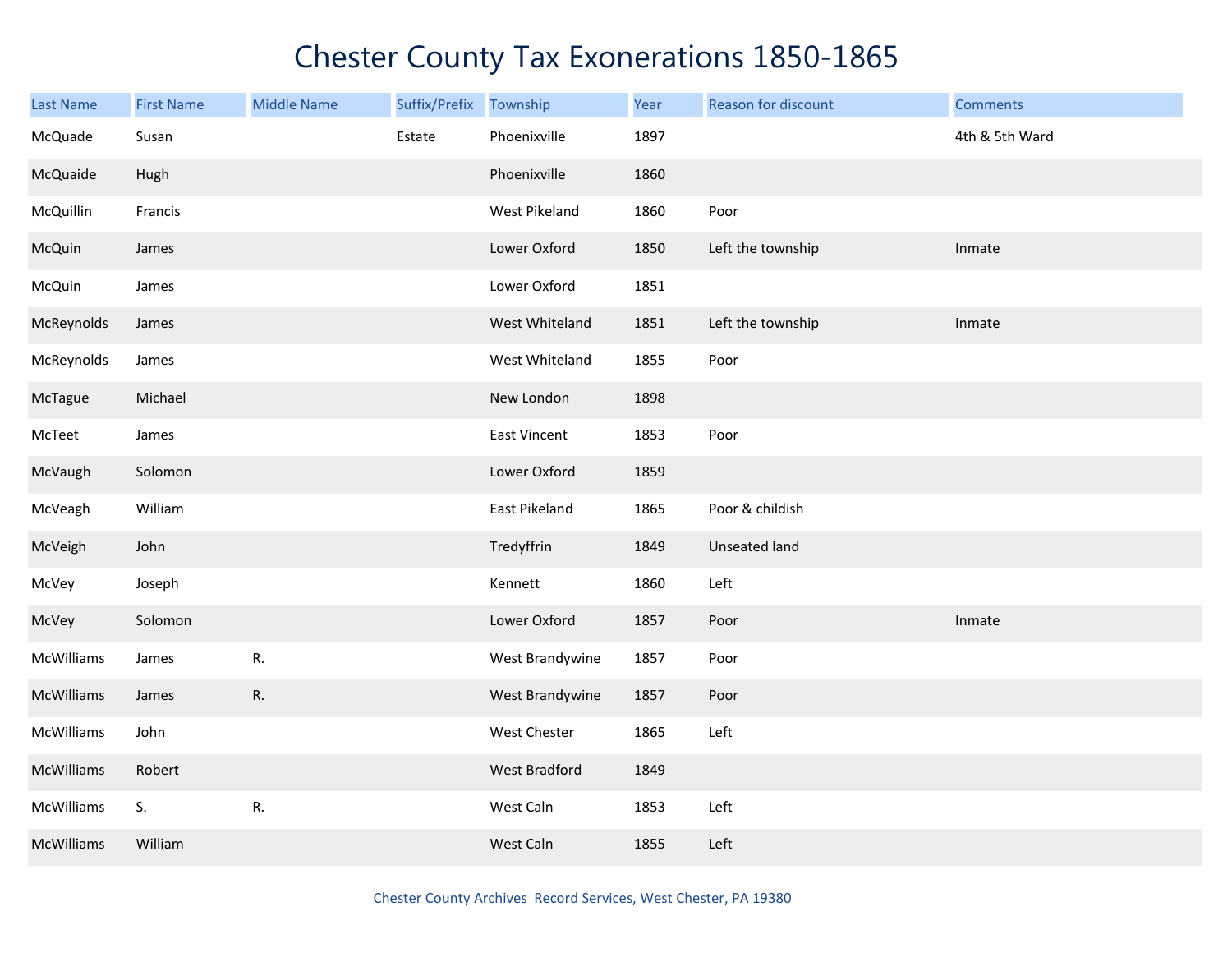| <b>Last Name</b> | <b>First Name</b> | <b>Middle Name</b> | Suffix/Prefix | Township        | Year | Reason for discount | <b>Comments</b> |
|------------------|-------------------|--------------------|---------------|-----------------|------|---------------------|-----------------|
| McWilliams       | William           |                    |               | West Caln       | 1861 | Left                |                 |
| Mead             | John              | А.                 |               | West Brandywine | 1850 | Left the township   | Inmate          |
| Meagher          | Richard           |                    |               | Warwick         | 1853 | Gone                |                 |
| Meane            | James             |                    |               | Uwchlan         | 1853 |                     |                 |
| Means            | Isaac             |                    |               | West Nottingham | 1859 | Poor                |                 |
| Means            | Isaac             |                    |               | West Nottingham | 1860 | Moved away          |                 |
| Means            | William           |                    |               | West Nottingham | 1857 | Poor                |                 |
| Means            | William           |                    |               | West Nottingham | 1859 | Left                |                 |
| Measer           | Davis             |                    |               | Phoenixville    | 1860 | Left                |                 |
| Measer           | John              |                    |               | Phoenixville    | 1860 | Deceased            |                 |
| Mebern           | Mark              |                    |               | East Bradford   | 1860 | Left                |                 |
| Mee              | Thomas            |                    |               | Warwick         | 1860 | Poor                |                 |
| Megonigle        | Hugh              |                    |               | New London      | 1859 |                     |                 |
| Megonigle        | William           |                    |               | New London      | 1859 |                     |                 |
| Mehan            | Thomas            |                    |               | Phoenixville    | 1860 | Left                |                 |
| Meharg           | James             |                    |               | Lower Oxford    | 1857 | Poor                | Inmate          |
| Meharge          | William           |                    |               | West Caln       | 1853 | Lives in Valley     |                 |
| Mekin            | Henry             |                    |               | Tredyffrin      | 1853 | Left                |                 |
| Melia            | John              |                    |               | Londonderry     | 1864 |                     |                 |
| Mellen           | Jackson           |                    |               | Kennett         | 1850 | Left township       | Single Freeman  |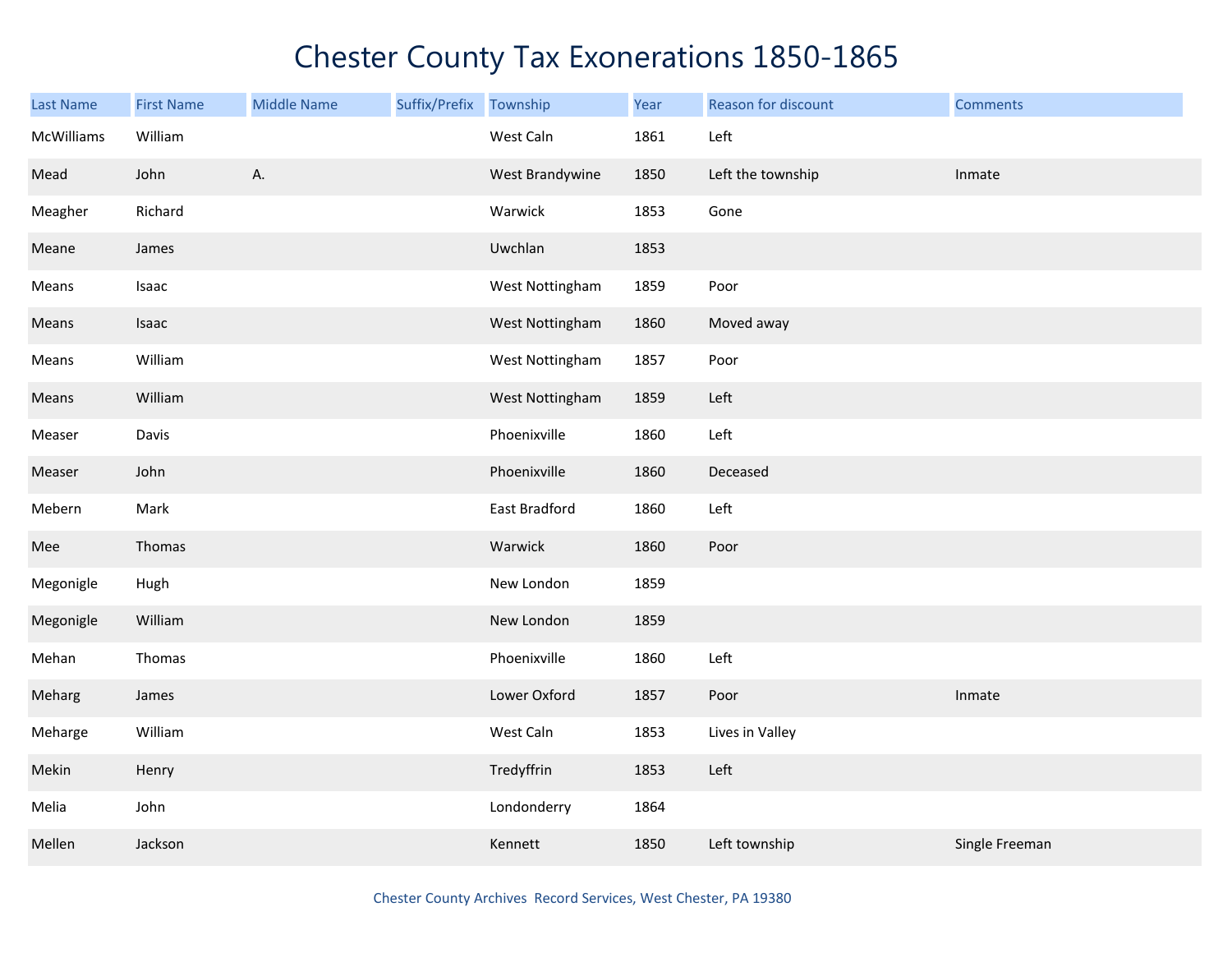| Last Name  | <b>First Name</b> | <b>Middle Name</b> | Suffix/Prefix Township |                  | Year | Reason for discount | <b>Comments</b> |
|------------|-------------------|--------------------|------------------------|------------------|------|---------------------|-----------------|
| Mellen     | Rachel            |                    |                        | Kennett          | 1850 | Stock               | Inmate          |
| Mellin     | Taylor            |                    |                        | East Marlborough | 1855 | Left                |                 |
| Mellon     | David             |                    |                        | Willistown       | 1859 | Left                |                 |
| Mellon     | James             |                    |                        | Kennett          | 1853 |                     |                 |
| Mellon     | John              |                    |                        | Phoenixville     | 1860 | Left                |                 |
| Mellon     | John              |                    |                        | Phoenixville     | 1860 | Left                |                 |
| Mellon     | John              |                    |                        | Phoenixville     | 1860 | Error               |                 |
| Mellon     | Patrick           |                    |                        | West Goshen      | 1859 | Left                |                 |
| Mellon     | Taylor            |                    |                        | New Garden       | 1856 |                     |                 |
| Melon      | Joseph            | $\mathsf{C}.$      |                        | New Garden       | 1856 | Left                |                 |
| Menagh     | Bowen             |                    |                        | West Chester     | 1859 | Left                |                 |
| Mendehall  | Aaron             |                    |                        | Valley           | 1860 | Left                |                 |
| Mendenhall | Aaron             |                    |                        | Valley           | 1859 | Poor                |                 |
| Mendenhall | Aaron             |                    |                        | West Chester     | 1852 |                     |                 |
| Mendenhall | Aaron             |                    |                        | West Chester     | 1855 | Left                |                 |
| Mendenhall | Caleb             |                    |                        | Pennsbury        | 1850 |                     |                 |
| Mendenhall | Caleb             |                    |                        | Pennsbury        | 1856 | Deceased            |                 |
| Mendenhall | Caleb             |                    |                        | Pennsbury        | 1865 | Left                |                 |
| Mendenhall | Charles           |                    |                        | Willistown       | 1850 |                     | Landholder      |
| Mendenhall | David             |                    |                        | East Brandywine  | 1853 | Left                |                 |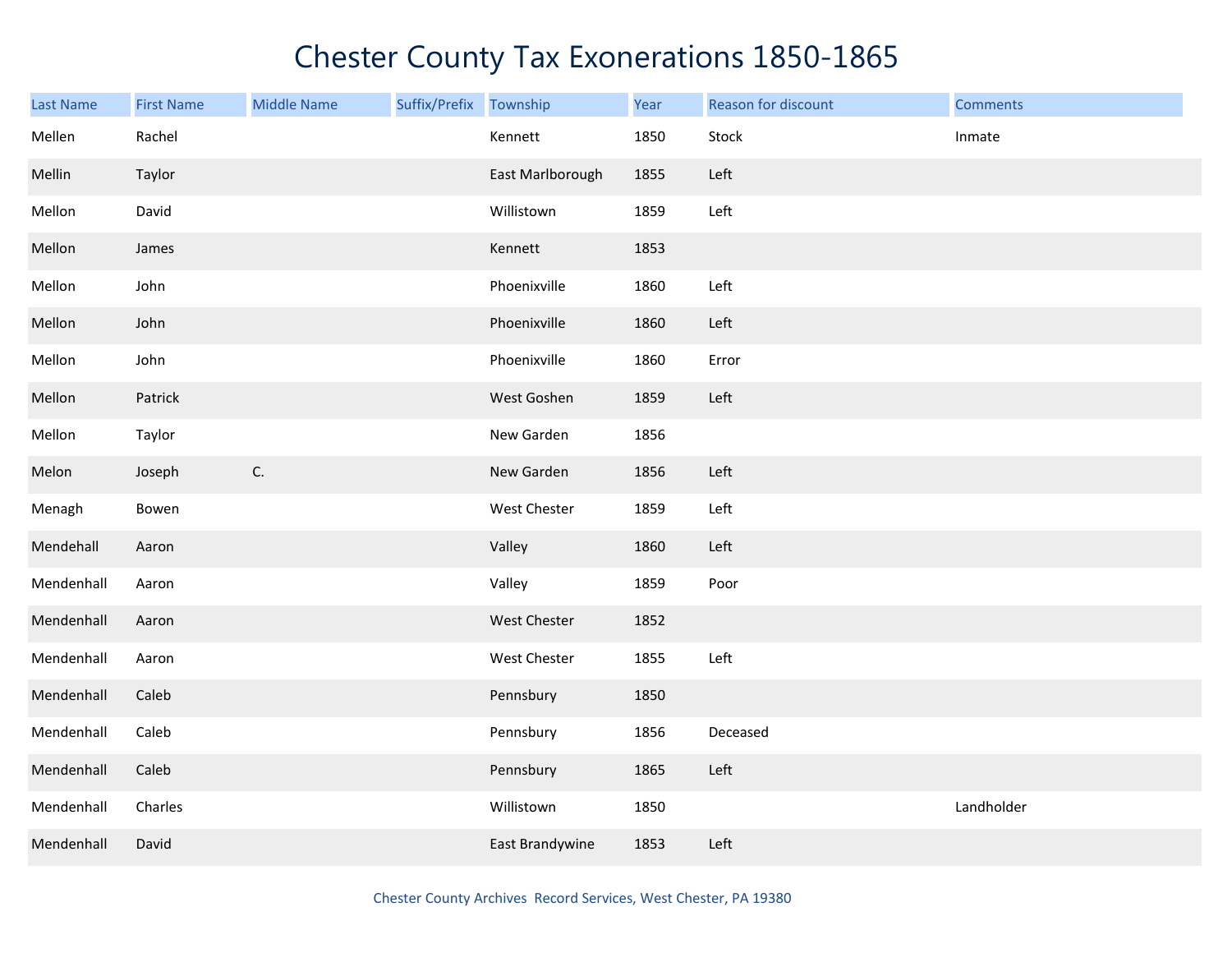| <b>Last Name</b> | <b>First Name</b> | <b>Middle Name</b> | Suffix/Prefix Township |                      | Year | Reason for discount | <b>Comments</b> |
|------------------|-------------------|--------------------|------------------------|----------------------|------|---------------------|-----------------|
| Mendenhall       | David             |                    |                        | East Caln            | 1851 | Poor                |                 |
| Mendenhall       | David             |                    |                        | Valley               | 1859 | Poor                |                 |
| Mendenhall       | David             |                    |                        | Valley               | 1860 | Poor                |                 |
| Mendenhall       | David             |                    |                        | Valley               | 1865 | Dead                |                 |
| Mendenhall       | Emmor             |                    |                        | West Brandywine      | 1856 | Dog Gone            |                 |
| Mendenhall       | Emor              |                    |                        | Honey Brook          | 1853 |                     |                 |
| Mendenhall       | Joseph            |                    |                        | East Brandywine      | 1853 | Poor                |                 |
| Mendenhall       | Joseph            |                    |                        | West Bradford        | 1857 | Left                |                 |
| Mendenhall       | Moses             |                    |                        | Valley               | 1857 | Left                |                 |
| Mendenhall       | Nicholas          |                    |                        | West Bradford        | 1849 |                     |                 |
| Mendenhall       | Robert            | L.                 |                        | Lower Oxford         | 1865 | Poor                |                 |
| Mendenhall       | Robert            |                    |                        | Sadsbury             | 1850 | Poor                | Inmate          |
| Mendenhall       | Robert            |                    |                        | <b>Upper Oxford</b>  | 1856 |                     |                 |
| Mendenhall       | Samuel            |                    |                        | Wallace              | 1857 | Poor                |                 |
| Mendenhall       | Samuel            |                    |                        | Wallace              | 1860 | Poor                |                 |
| Mendenhall       | Samuel            |                    |                        | <b>West Nantmeal</b> | 1860 | Poor                |                 |
| Mendenhall       | Thomas            |                    |                        | Honey Brook          | 1853 |                     |                 |
| Mendenhall       | Thomas            |                    |                        | Honey Brook          | 1854 | Left                |                 |
| Mendenhall       | William           |                    |                        | East Marlborough     | 1849 | Under age           | Single Freeman  |
| Mendenhall       | William           |                    |                        | Wallace              | 1853 | Left                |                 |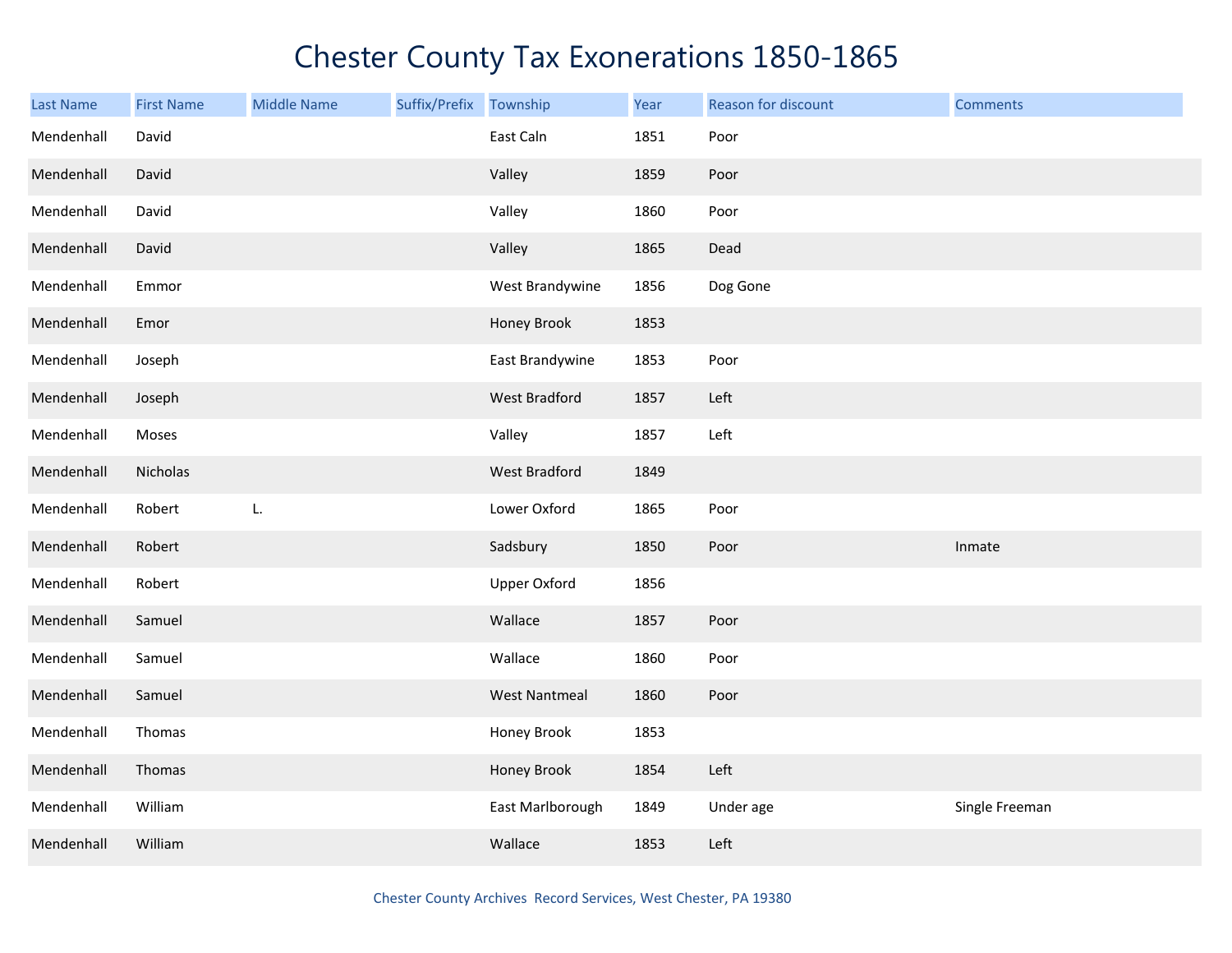| Last Name  | <b>First Name</b> | <b>Middle Name</b> | Suffix/Prefix | Township             | Year | Reason for discount   | <b>Comments</b> |
|------------|-------------------|--------------------|---------------|----------------------|------|-----------------------|-----------------|
| Mendenhall | William           |                    |               | West Brandywine      | 1851 |                       |                 |
| Meney      | James             |                    |               | Uwchlan              | 1852 | Left                  |                 |
| Mengle     | Adam              |                    |               | Warwick              | 1859 | Left                  |                 |
| Mengle     | Henry             |                    |               | Honey Brook          | 1854 | Paid in West Nantmeal |                 |
| Mengle     | Peter             |                    |               | Honey Brook          | 1850 | Deceased              | Inmate          |
| Mentzer    | George            |                    |               | West Pikeland        | 1854 | Left                  |                 |
| Meone      | James             | Ε.                 |               | West Whiteland       | 1851 | Not in township       | Single Freeman  |
| Mercer     | David             |                    |               | West Chester         | 1850 |                       |                 |
| Mercer     | Hatten            |                    |               | London Britain       | 1859 | Error                 |                 |
| Mercer     | James             |                    |               | Pennsbury            | 1860 | Gone                  |                 |
| Mercer     | James             |                    |               | West Whiteland       | 1853 | Not found             |                 |
| Mercer     | John              |                    |               | Highland             | 1865 | Error                 |                 |
| Mercer     | John              | C.                 |               | <b>Upper Oxford</b>  | 1857 | Error                 |                 |
| Mercer     | Joseph            | R.                 |               | West Chester         | 1865 | Left                  |                 |
| Mercer     | Lorenzo           |                    |               | East Brandywine      | 1850 | Poor                  |                 |
| Mercer     | Lorenzo           |                    |               | East Brandywine      | 1853 | Poor                  |                 |
| Mercer     | Malen             |                    |               | Sadsbury             | 1853 | Left                  |                 |
| Mercer     | Pearce            |                    |               | West Chester         | 1865 | Left                  |                 |
| Mercer     | Sharpless         |                    |               | West Chester         | 1865 | Left                  |                 |
| Mercer     | Thomas            |                    |               | <b>East Bradford</b> | 1857 | Left                  |                 |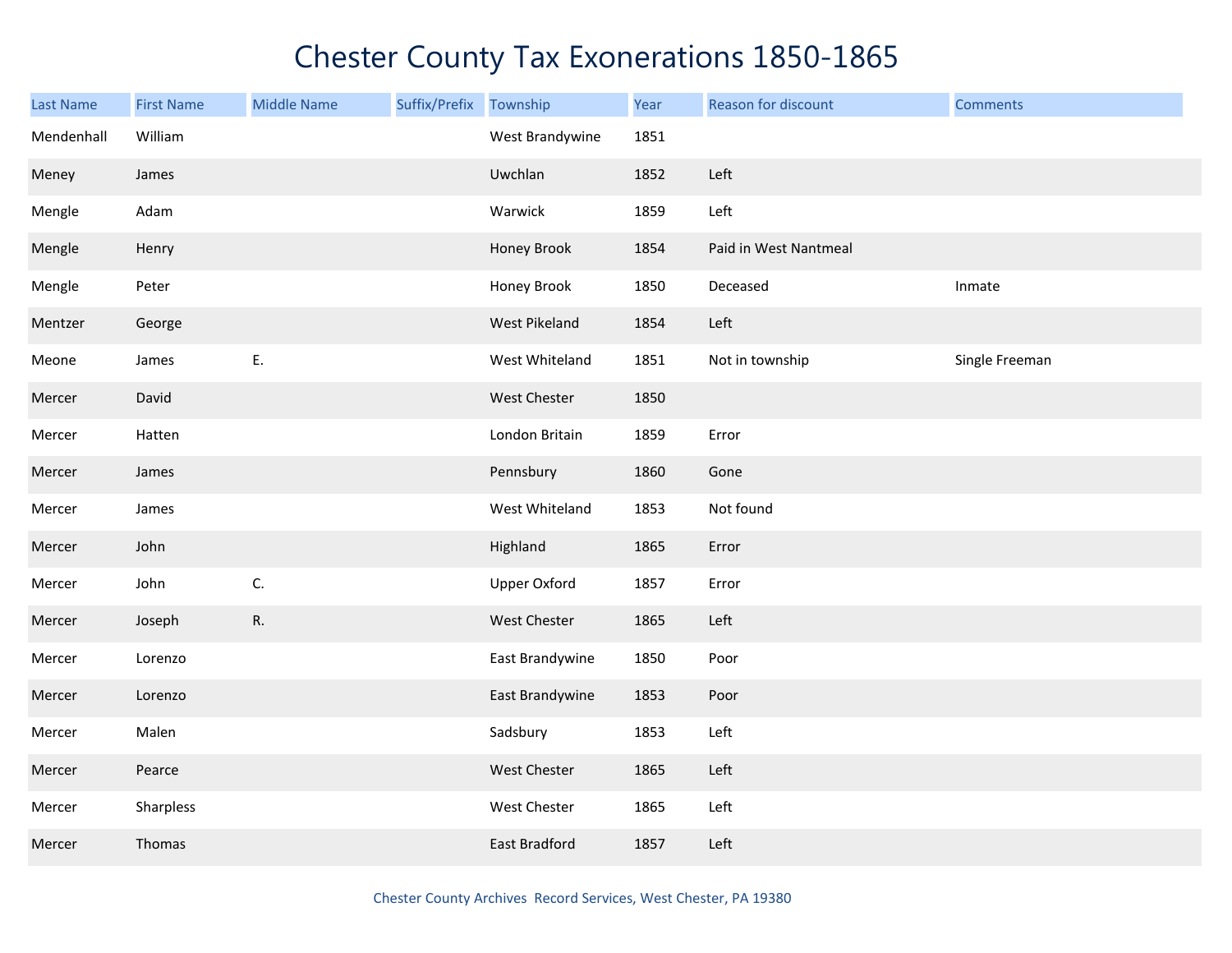| Last Name | <b>First Name</b> | <b>Middle Name</b> | Suffix/Prefix Township |                     | Year | Reason for discount | <b>Comments</b> |
|-----------|-------------------|--------------------|------------------------|---------------------|------|---------------------|-----------------|
| Mercer    | William           |                    |                        | <b>Upper Oxford</b> | 1853 | Left                |                 |
| Mercer    | William           |                    |                        | West Chester        | 1857 | Dead                |                 |
| Merchant  | John              |                    |                        | East Marlborough    | 1850 | Poor                | Single Freeman  |
| Meredith  | Edward            |                    |                        | West Chester        | 1854 | Left                |                 |
| Meredith  | George            |                    |                        | West Chester        | 1855 | Left                |                 |
| Meredith  | George            |                    |                        | West Chester        | 1856 | Left                |                 |
| Meredith  | George            |                    |                        | West Chester        | 1860 | Dead                |                 |
| Meredith  | Henry             |                    |                        | South Coventry      | 1865 | Left                |                 |
| Meredith  | James             |                    |                        | West Whiteland      | 1850 |                     | Inmate          |
| Meredith  | John              |                    |                        | Kennett             | 1850 | Left township       | Single Freeman  |
| Meredith  | John              |                    |                        | <b>West Vincent</b> | 1853 |                     |                 |
| Meredith  | Joseph            |                    |                        | West Whiteland      | 1865 | Left                |                 |
| Meredith  | Lewis             | <b>B.</b>          |                        | West Chester        | 1860 | Soldiering          |                 |
| Meredith  | Richard           |                    |                        | West Caln           | 1850 |                     |                 |
| Meroney   | John              |                    |                        | Birmingham          | 1857 | Left                |                 |
| Merritt   | William           | J.                 |                        | London Grove        | 1857 | Left                |                 |
| Merser    | Thomas            | S.                 |                        | Valley              | 1857 | Left                |                 |
| Merter    | Bartholomew       |                    |                        | East Whiteland      | 1857 | Left                |                 |
| Mesamore  | Thomas            |                    |                        | New Garden          | 1850 |                     |                 |
| Meshane   | John              |                    |                        | East Nottingham     | 1857 | Left                |                 |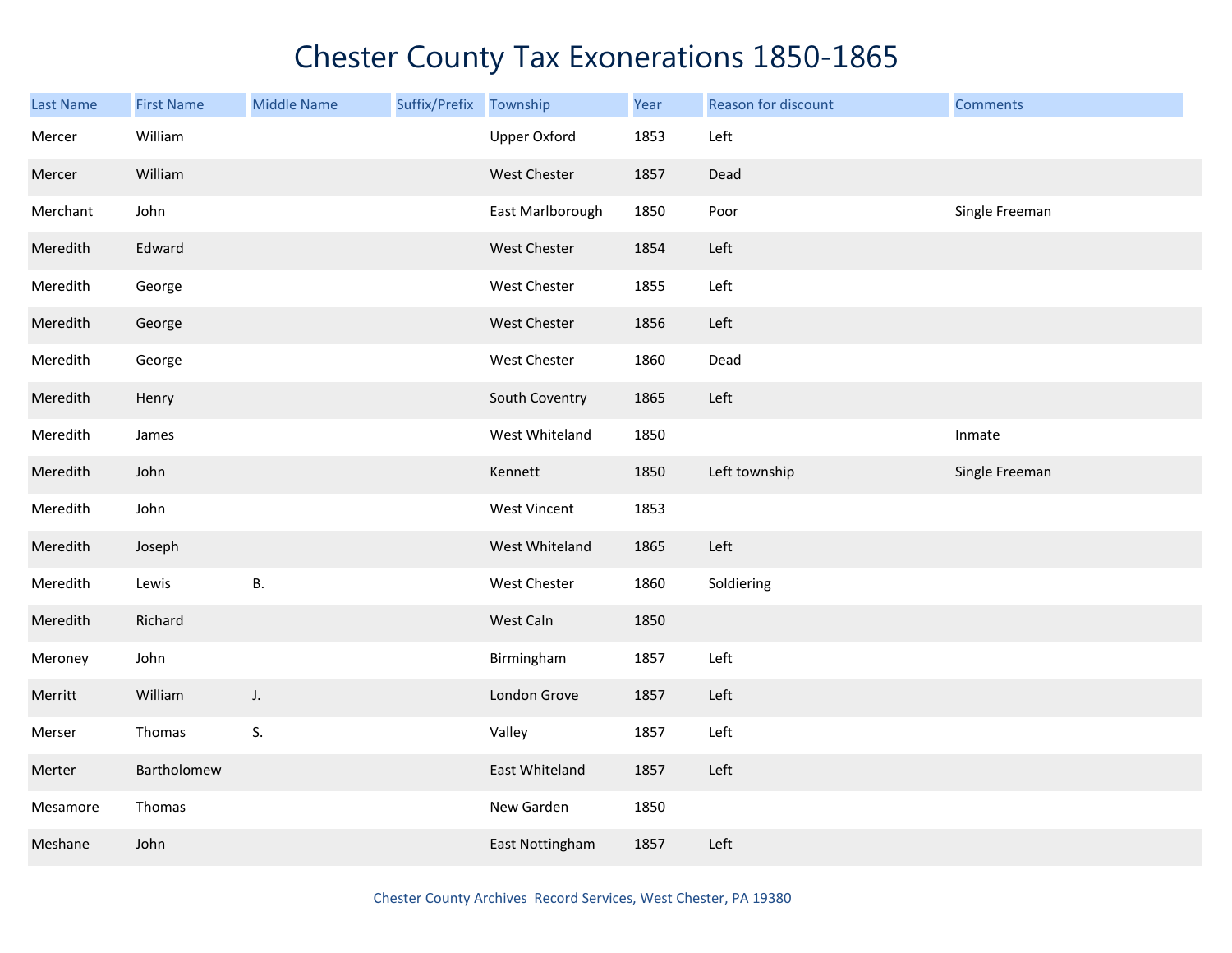| Last Name | <b>First Name</b> | <b>Middle Name</b> | Suffix/Prefix Township |                  | Year | Reason for discount | <b>Comments</b> |
|-----------|-------------------|--------------------|------------------------|------------------|------|---------------------|-----------------|
| Messick   | Ralph             |                    |                        | Highland         | 1856 | Left                |                 |
| Messimer  | John              |                    |                        | Franklin         | 1856 | Left                |                 |
| Metcalf   | James             |                    |                        | East Marlborough | 1852 |                     |                 |
| Metcalf   | James             |                    |                        | Kennett          | 1859 | Left                |                 |
| Metier    | Joshua            |                    |                        | West Brandywine  | 1851 |                     |                 |
| Mews      | John              | W.                 |                        | West Fallowfield | 1850 | Error               |                 |
| Meyarrow  | Joseph            |                    |                        | East Nottingham  | 1855 |                     |                 |
| Meyers    | George            |                    |                        | West Chester     | 1865 | Left                |                 |
| Mezer     | Enos              |                    |                        | West Vincent     | 1865 | Left                |                 |
| Michael   | Olive             |                    | & son                  | Lower Oxford     | 1853 |                     |                 |
| Michoner  | James             |                    |                        | South Coventry   | 1855 | Poor                |                 |
| Mickel    | Jonathan          |                    |                        | Valley           | 1855 | Poor                |                 |
| Midcalf   | James             |                    |                        | Kennett          | 1850 | Left township       | Inmate          |
| Middleton | George            |                    |                        | East Brandywine  | 1865 | Left                |                 |
| Middleton | John              |                    |                        | Sadsbury         | 1850 | Pays Freehold tax   | Inmate          |
| Middleton | Samuel            |                    |                        | West Caln        | 1865 | Left                |                 |
| Middleton | William           |                    |                        | Sadsbury         | 1853 | Left                |                 |
| Middleton | William           |                    |                        | Sadsbury         | 1855 |                     |                 |
| Mildon    | Patrick           |                    |                        | West Chester     | 1855 | Left                |                 |
| Milegan   | Thomas            |                    |                        | Phoenixville     | 1860 | Left                |                 |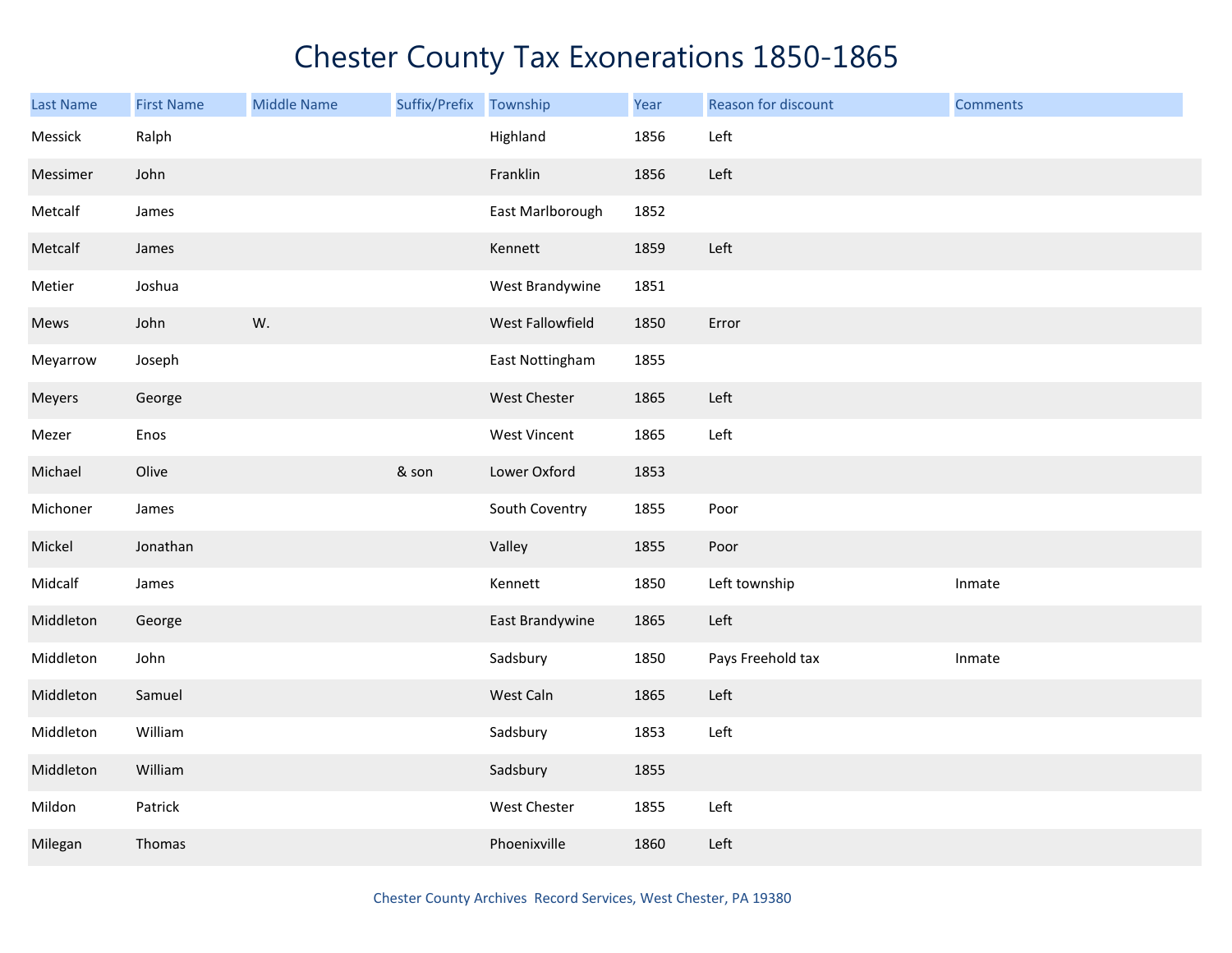| <b>Last Name</b> | <b>First Name</b> | <b>Middle Name</b> | Suffix/Prefix Township |                      | Year | Reason for discount | <b>Comments</b> |
|------------------|-------------------|--------------------|------------------------|----------------------|------|---------------------|-----------------|
| Miles            | Amer              |                    |                        | West Chester         | 1857 | Left                |                 |
| Miles            | Carson            |                    |                        | Pocopson             | 1850 | Left the township   | Inmate          |
| Miles            | Carson            |                    |                        | West Bradford        | 1859 | Very Poor           |                 |
| Miles            | David             |                    |                        | East Caln            | 1853 |                     |                 |
| Miles            | Emmor             |                    |                        | West Chester         | 1865 | Left                |                 |
| Miles            | Gideon            |                    | Sr.                    | West Chester         | 1854 | Left                |                 |
| Miles            | Gideon            |                    |                        | West Goshen          | 1850 | Left the township   |                 |
| Miles            | James             |                    |                        | Kennett              | 1857 | Error               |                 |
| Miles            | James             |                    |                        | Penn                 | 1857 | Not in township     |                 |
| Miles            | Joshua            |                    |                        | East Caln            | 1851 | Removed             |                 |
| Miles            | Robert            |                    |                        | Willistown           | 1857 | Error               |                 |
| Miles            | Samuel            |                    |                        | East Bradford        | 1853 |                     |                 |
| Miles            | Samuel            |                    |                        | East Nottingham      | 1857 | Left                |                 |
| Miles            | Samuel            |                    |                        | Pennsbury            | 1853 |                     |                 |
| Miles            | William           |                    |                        | East Whiteland       | 1865 | Cripple             |                 |
| Miles            | William           |                    |                        | <b>West Bradford</b> | 1857 | Left                |                 |
| Milford          | John              |                    |                        | East Caln            | 1851 | Removed             |                 |
| Milhouse         | Thomas            |                    |                        | Kennett Square       | 1856 | Not in township     |                 |
| Millan           | Albin             |                    |                        | Thornbury            | 1857 | Left                |                 |
| Millard          | Phillip           |                    |                        | Honey Brook          | 1865 | Left                |                 |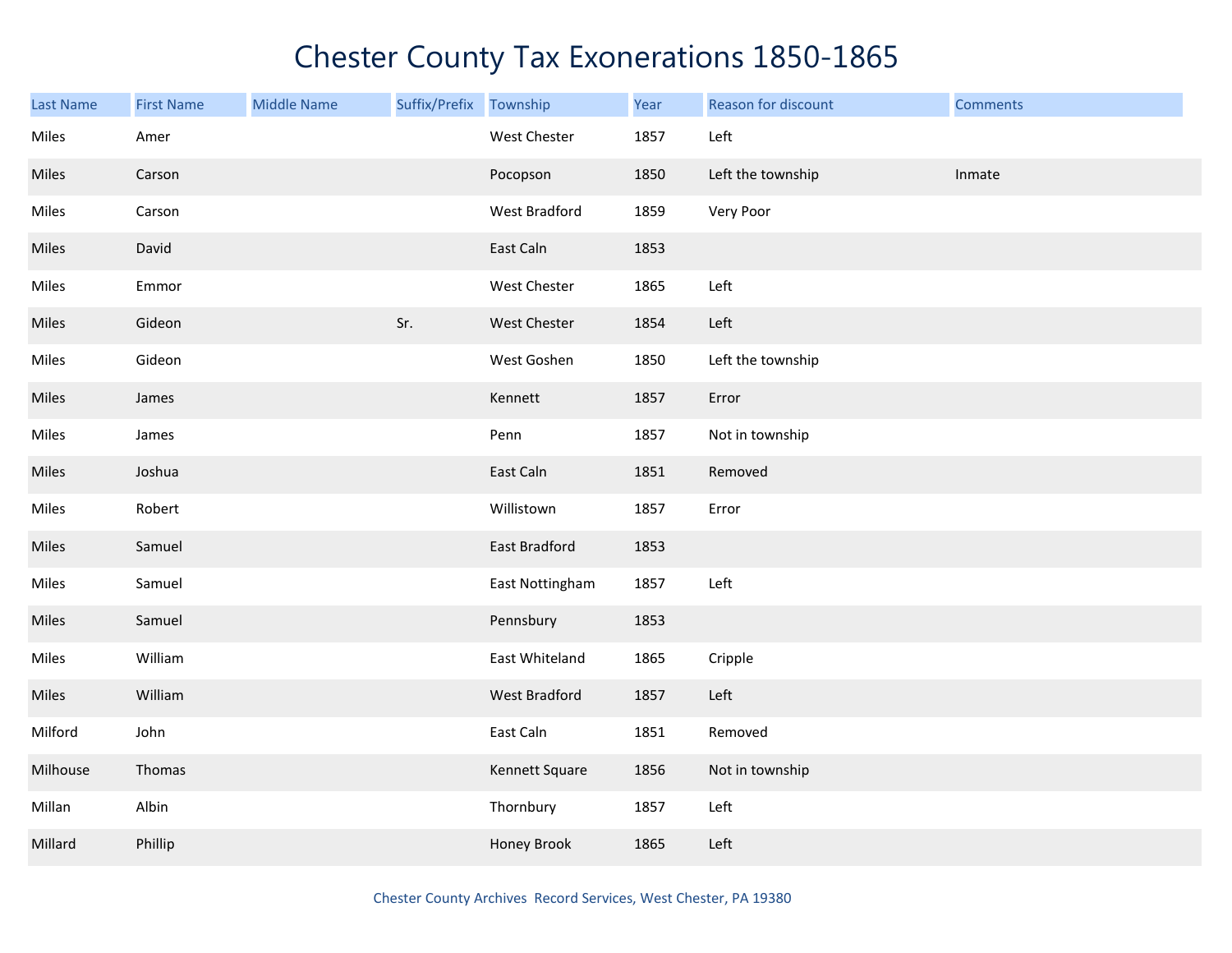| Last Name | <b>First Name</b> | <b>Middle Name</b> | Suffix/Prefix | Township            | Year | Reason for discount | <b>Comments</b> |
|-----------|-------------------|--------------------|---------------|---------------------|------|---------------------|-----------------|
| Miller    | А.                | J.                 |               | Sadsbury            | 1865 | Error               |                 |
| Miller    | Aaron             |                    |               | Highland            | 1860 | Left                |                 |
| Miller    | Abraham           |                    |               | West Bradford       | 1853 | Poor                |                 |
| Miller    | Absalom           |                    |               | East Vincent        | 1857 |                     |                 |
| Miller    | Adam              |                    |               | East Whiteland      | 1850 |                     |                 |
| Miller    | Adolph            |                    |               | East Pikeland       | 1860 | Left                |                 |
| Miller    | Alexander         |                    |               | West Goshen         | 1855 | Dead                |                 |
| Miller    | Amos              |                    |               | Honey Brook         | 1857 | Left                |                 |
| Miller    | Amos              |                    |               | <b>Upper Oxford</b> | 1850 |                     |                 |
| Miller    | Andrew            |                    |               | East Marlborough    | 1859 | Out                 |                 |
| Miller    | Andrew            |                    |               | Newlin              | 1856 | Left township       |                 |
| Miller    | Anthoney          |                    |               | Phoenixville        | 1860 | Left                |                 |
| Miller    | Benjamin          |                    |               | Birmingham          | 1860 | Poor                | Colored         |
| Miller    | Catharine         |                    |               | <b>West Vincent</b> | 1855 | Mistake             |                 |
| Miller    | Daniel            |                    |               | East Pikeland       | 1855 | Left                |                 |
| Miller    | David             |                    |               | London Grove        | 1853 |                     |                 |
| Miller    | Davis             |                    |               | Honey Brook         | 1857 | Poor                |                 |
| Miller    | Davis             |                    |               | Honey Brook         | 1865 | Old & Afflicted     |                 |
| Miller    | Davis             |                    |               | New Garden          | 1850 |                     |                 |
| Miller    | E.                |                    |               | New London          | 1898 |                     |                 |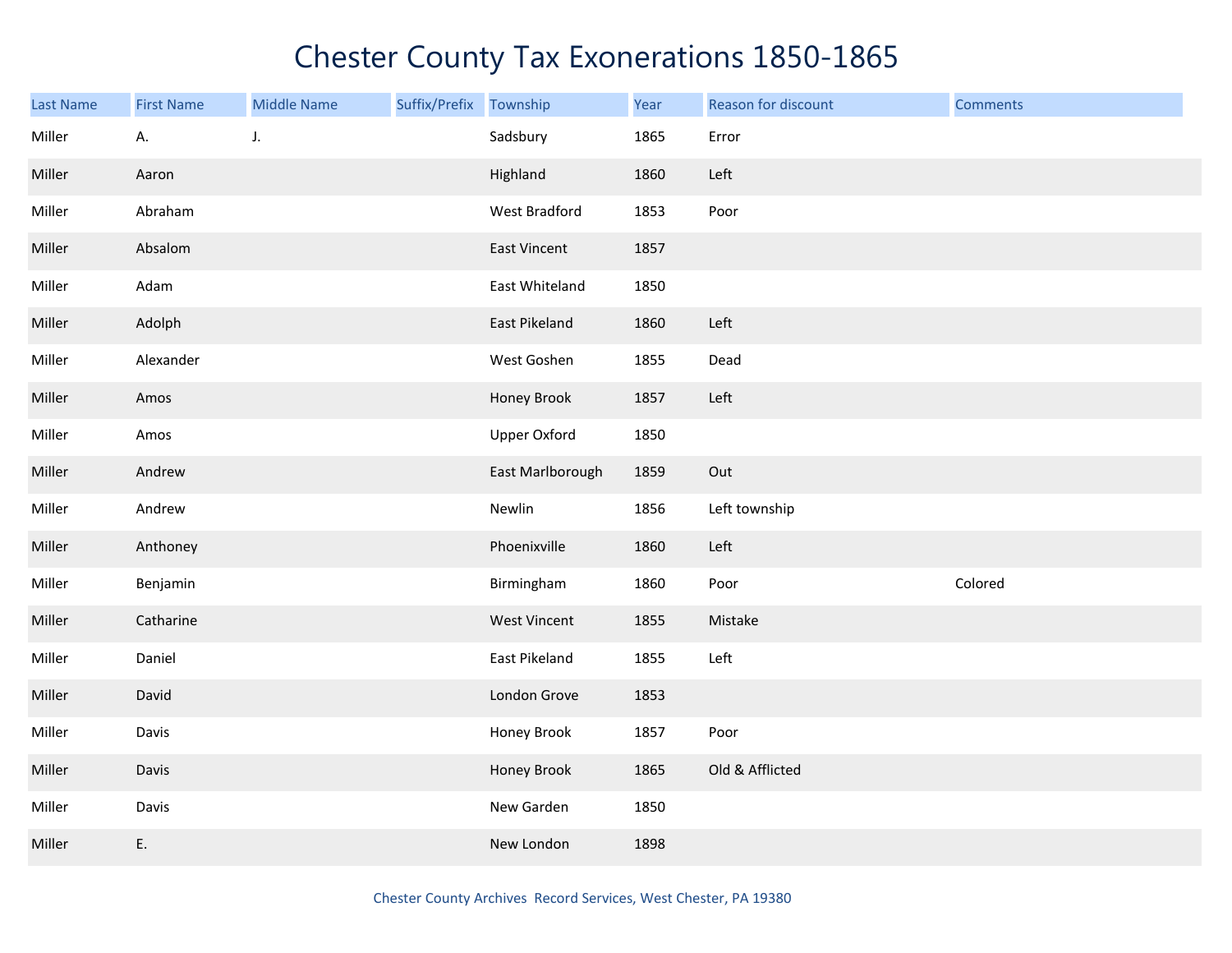| <b>Last Name</b> | <b>First Name</b> | <b>Middle Name</b> | Suffix/Prefix Township |                      | Year | Reason for discount | <b>Comments</b>        |
|------------------|-------------------|--------------------|------------------------|----------------------|------|---------------------|------------------------|
| Miller           | Edward            |                    |                        | West Vincent         | 1853 |                     |                        |
| Miller           | <b>Ellis</b>      |                    |                        | Uwchlan              | 1850 | Poor                |                        |
| Miller           | Elwood            |                    |                        | South Coventry       | 1898 | Moved out           |                        |
| Miller           | Enoch             |                    |                        | New Garden           | 1860 | Left                |                        |
| Miller           | Enos              |                    |                        | Penn                 | 1853 |                     |                        |
| Miller           | Ephraim           |                    |                        | East Vincent         | 1851 |                     |                        |
| Miller           | Ephraim           |                    |                        | <b>East Vincent</b>  | 1852 |                     |                        |
| Miller           | Finn              |                    |                        | West Bradford        | 1853 | Left                |                        |
| Miller           | Firman            |                    |                        | East Caln            | 1860 | Left                |                        |
| Miller           | Firman            |                    |                        | West Bradford        | 1857 | Left                |                        |
| Miller           | George            | W.                 |                        | East Brandywine      | 1855 | Left                |                        |
| Miller           | George            |                    |                        | <b>East Nantmeal</b> | 1865 | Left                |                        |
| Miller           | George            |                    |                        | Tredyffrin           | 1855 | Poor                |                        |
| Miller           | George            |                    |                        | Tredyffrin           | 1856 | Poor                |                        |
| Miller           | George            |                    |                        | Tredyffrin           | 1857 |                     |                        |
| Miller           | George            |                    |                        | Uwchlan              | 1853 |                     |                        |
| Miller           | Godfrey           |                    |                        | West Pikeland        | 1860 | Left                |                        |
| Miller           | Henry             |                    |                        | Lower Oxford         | 1857 |                     | Colored/Single Freeman |
| Miller           | Henry             |                    |                        | West Vincent         | 1851 |                     |                        |
| Miller           | Henry             |                    |                        | <b>West Vincent</b>  | 1853 |                     |                        |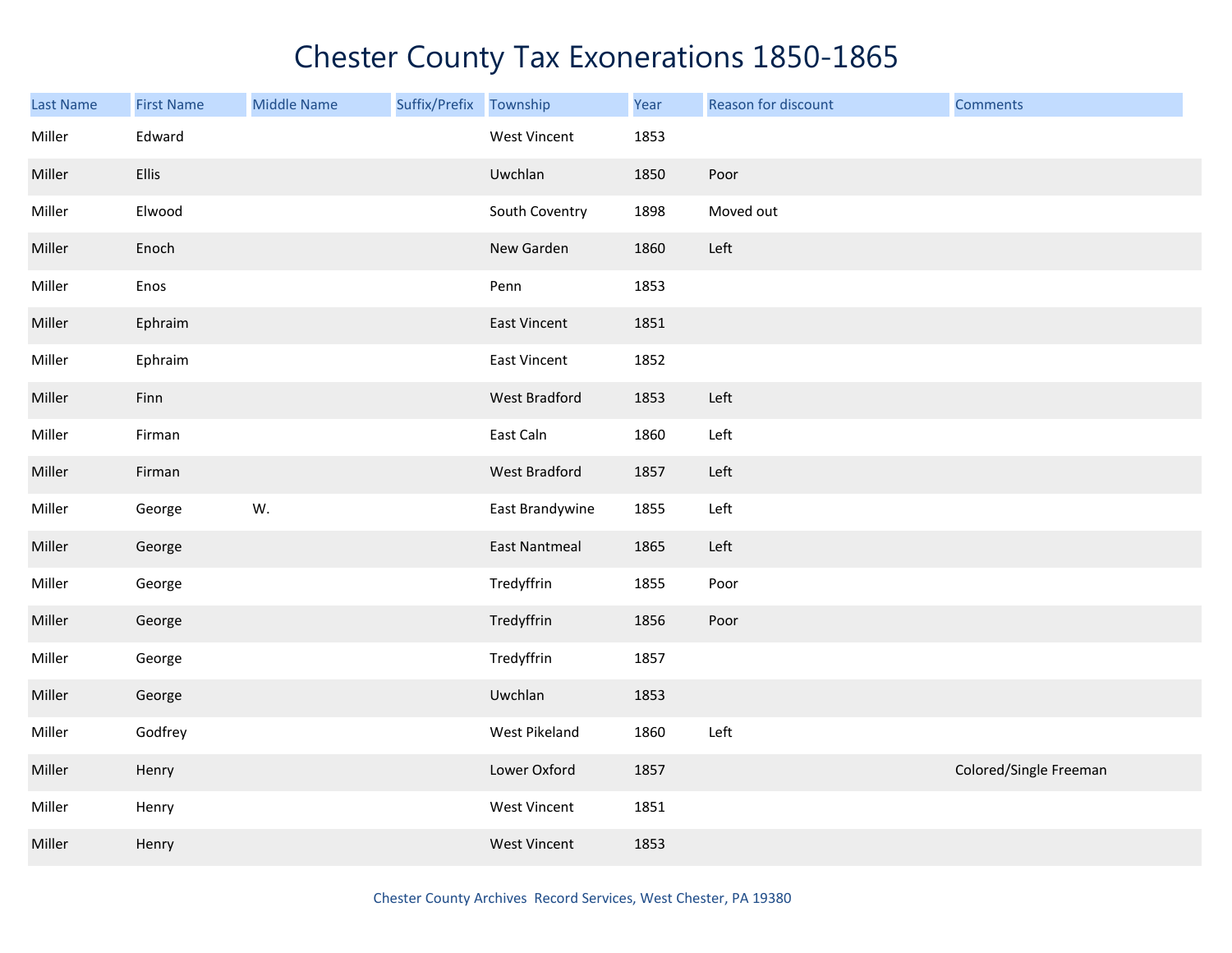| <b>Last Name</b> | <b>First Name</b> | <b>Middle Name</b> | Suffix/Prefix | Township            | Year | Reason for discount | <b>Comments</b> |
|------------------|-------------------|--------------------|---------------|---------------------|------|---------------------|-----------------|
| Miller           | Henry             |                    |               | West Vincent        | 1853 | Unseated land       | Crossed out     |
| Miller           | Henry             |                    |               | <b>West Vincent</b> | 1855 | Left                |                 |
| Miller           | Isaac             |                    |               | East Caln           | 1856 | Left                |                 |
| Miller           | $J_{\star}$       | T.                 |               | Downingtown, East   | 1898 | In property         |                 |
| Miller           | Jacob             |                    |               | South Coventry      | 1855 | Insane              |                 |
| Miller           | Jacob             |                    | Sr.           | South Coventry      | 1865 | Dead                |                 |
| Miller           | Jacob             |                    |               | West Pikeland       | 1854 | Left                |                 |
| Miller           | James             | M.                 |               | <b>East Vincent</b> | 1857 |                     |                 |
| Miller           | James             |                    |               | Highland            | 1856 | Left                |                 |
| Miller           | James             |                    |               | Honey Brook         | 1850 |                     | Inmate          |
| Miller           | James             |                    |               | Honey Brook         | 1856 | Left                | Inmate          |
| Miller           | James             |                    |               | Sadsbury            | 1865 | Left                |                 |
| Miller           | James             |                    |               | Valley              | 1856 | Left                |                 |
| Miller           | James             | V.                 |               | Warwick             | 1859 | Left                |                 |
| Miller           | Jesse             |                    |               | Warwick             | 1857 |                     |                 |
| Miller           | John              |                    |               | East Pikeland       | 1859 | Left                |                 |
| Miller           | John              |                    |               | East Vincent        | 1859 | Left                |                 |
| Miller           | John              |                    | Major         | <b>East Vincent</b> | 1859 | Deceased            |                 |
| Miller           | John              | E.                 |               | Honey Brook         | 1865 | Worthless           |                 |
| Miller           | John              |                    |               | London Grove        | 1857 | Left                | "No. 2"         |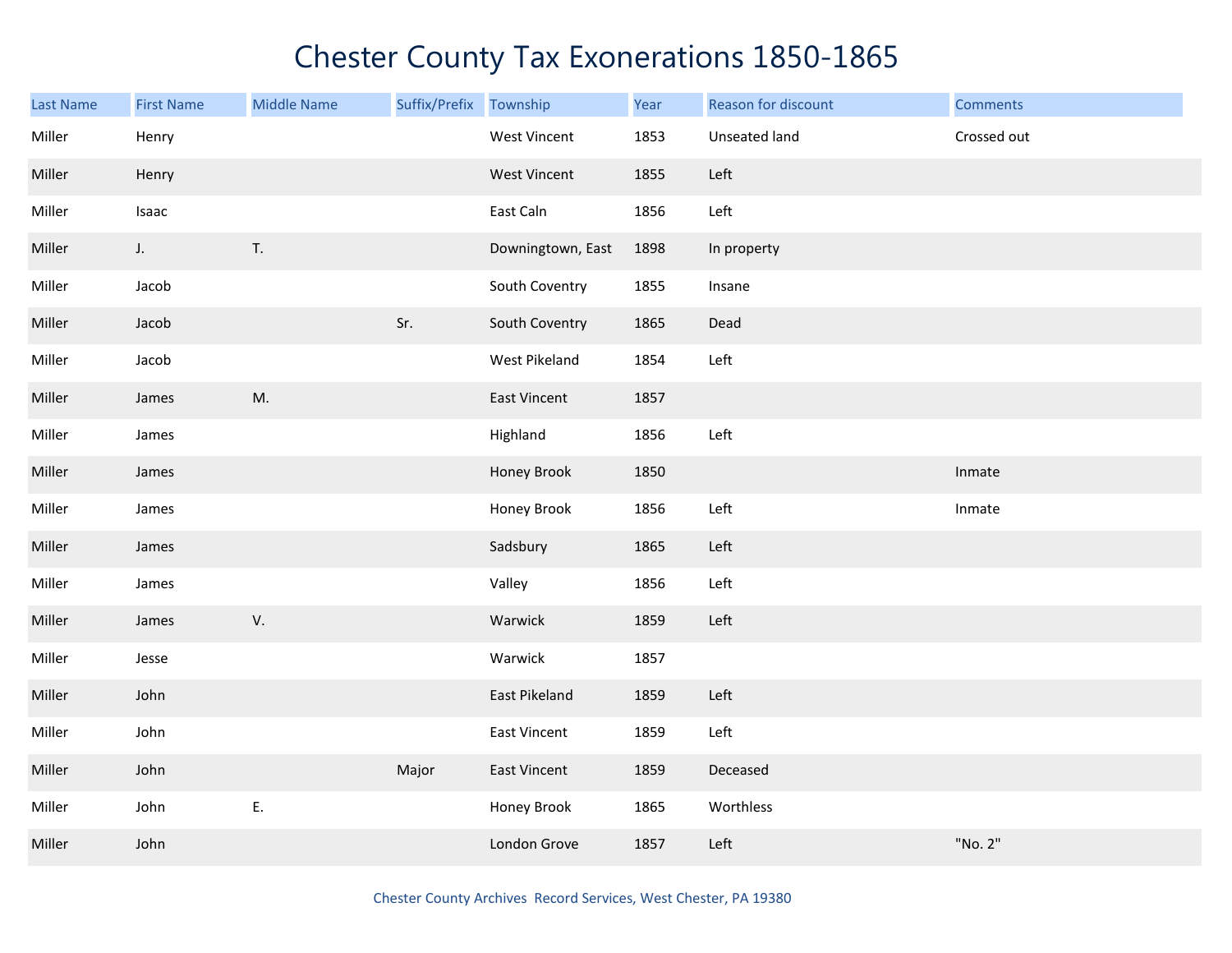| Last Name | <b>First Name</b> | <b>Middle Name</b> | Suffix/Prefix | Township            | Year | Reason for discount     | <b>Comments</b> |
|-----------|-------------------|--------------------|---------------|---------------------|------|-------------------------|-----------------|
| Miller    | John              |                    |               | London Grove        | 1857 | Left                    |                 |
| Miller    | John              |                    |               | Lower Oxford        | 1857 | Poor                    | Single Freeman  |
| Miller    | John              |                    | Jr.           | Lower Oxford        | 1859 | Left                    |                 |
| Miller    | John              |                    | Sr.           | Lower Oxford        | 1859 |                         |                 |
| Miller    | John              |                    |               | Lower Oxford        | 1860 | Paid in Delaware County |                 |
| Miller    | John              |                    | Sr.           | Lower Oxford        | 1865 | Left                    |                 |
| Miller    | John              |                    |               | Pennsbury           | 1860 | Gone                    |                 |
| Miller    | John              |                    |               | South Coventry      | 1850 | Gone                    | Inmate          |
| Miller    | John              |                    |               | <b>Upper Oxford</b> | 1850 |                         |                 |
| Miller    | John              | D.                 |               | West Marlborough    | 1857 | Left                    |                 |
| Miller    | John              | В.                 |               | West Marlborough    | 1860 | Left                    |                 |
| Miller    | John              | <b>B.</b>          |               | West Marlborough    | 1860 | Left                    |                 |
| Miller    | John              |                    |               | West Nottingham     | 1850 | Dog Dead                |                 |
| Miller    | John              |                    |               | West Pikeland       | 1854 | Left                    |                 |
| Miller    | John              | E.                 |               | Willistown          | 1859 | Left                    |                 |
| Miller    | Jones             |                    |               | <b>East Vincent</b> | 1851 | Left                    |                 |
| Miller    | Joseph            |                    |               | Penn                | 1852 | Error                   |                 |
| Miller    | Joseph            |                    |               | Penn                | 1855 | Error                   |                 |
| Miller    | Joseph            |                    |               | West Chester        | 1855 | Error                   |                 |
| Miller    | Joseph            |                    |               | <b>West Chester</b> | 1857 | Poor                    |                 |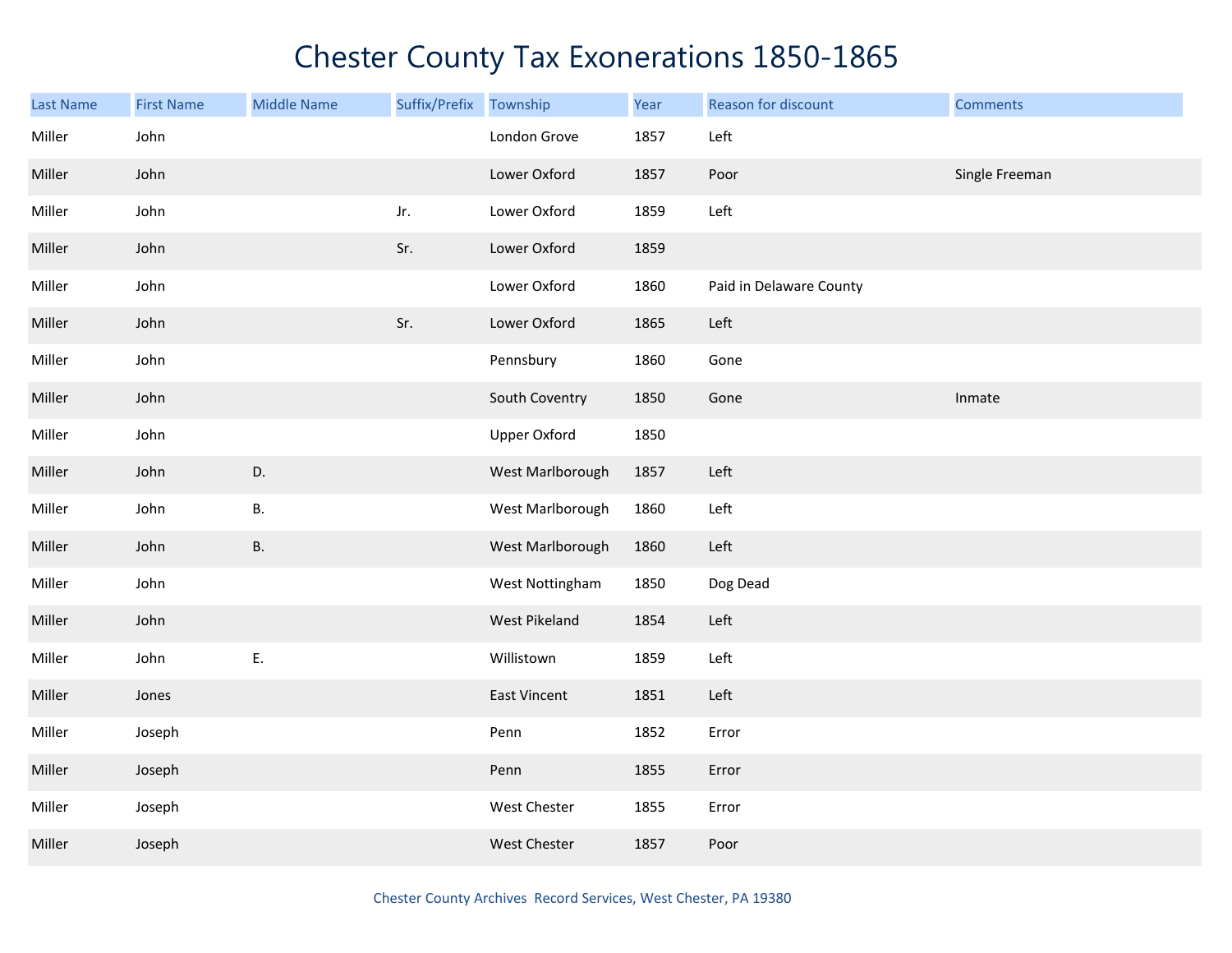| <b>Last Name</b> | <b>First Name</b> | <b>Middle Name</b> | Suffix/Prefix Township |                      | Year | Reason for discount | <b>Comments</b> |
|------------------|-------------------|--------------------|------------------------|----------------------|------|---------------------|-----------------|
| Miller           | Joseph            |                    |                        | <b>West Nantmeal</b> | 1859 | Left                |                 |
| Miller           | Joshua            |                    |                        | Warwick              | 1856 |                     |                 |
| Miller           | Joshua            |                    |                        | Warwick              | 1859 | Poor                |                 |
| Miller           | Josiah            |                    |                        | <b>West Bradford</b> | 1853 | Poor                |                 |
| Miller           | Josiah            |                    |                        | West Bradford        | 1855 | Poor                |                 |
| Miller           | Lewis             |                    |                        | Penn                 | 1853 | Error               |                 |
| Miller           | Lewis             | J.                 |                        | Uwchlan              | 1853 |                     |                 |
| Miller           | Lewis             | J.                 |                        | <b>West Vincent</b>  | 1860 | Left                |                 |
| Miller           | M.                |                    |                        | <b>West Vincent</b>  | 1855 | Mistake             |                 |
| Miller           | Mordecai          |                    |                        | Warwick              | 1859 | Poor                |                 |
| Miller           | Mordecai          |                    |                        | Warwick              | 1860 | Poor                |                 |
| Miller           | Mordecai          |                    |                        | West Caln            | 1854 | Left                |                 |
| Miller           | Mordecai          |                    |                        | <b>West Nantmeal</b> | 1850 | In Honey Book       | Single Freeman  |
| Miller           | Morgan            |                    |                        | South Coventry       | 1898 | Moved out           |                 |
| Miller           | Nathan            |                    |                        | New Garden           | 1865 | Poor                | Colored         |
| Miller           | Ofa               |                    |                        | New Garden           | 1850 |                     |                 |
| Miller           | Otho              |                    |                        | East Marlborough     | 1850 | Left                | Inmate          |
| Miller           | Otho              |                    |                        | East Marlborough     | 1860 | Left                |                 |
| Miller           | Peter             |                    |                        | East Vincent         | 1853 | Left                |                 |
| Miller           | Philip            |                    |                        | Warwick              | 1860 | Poor                |                 |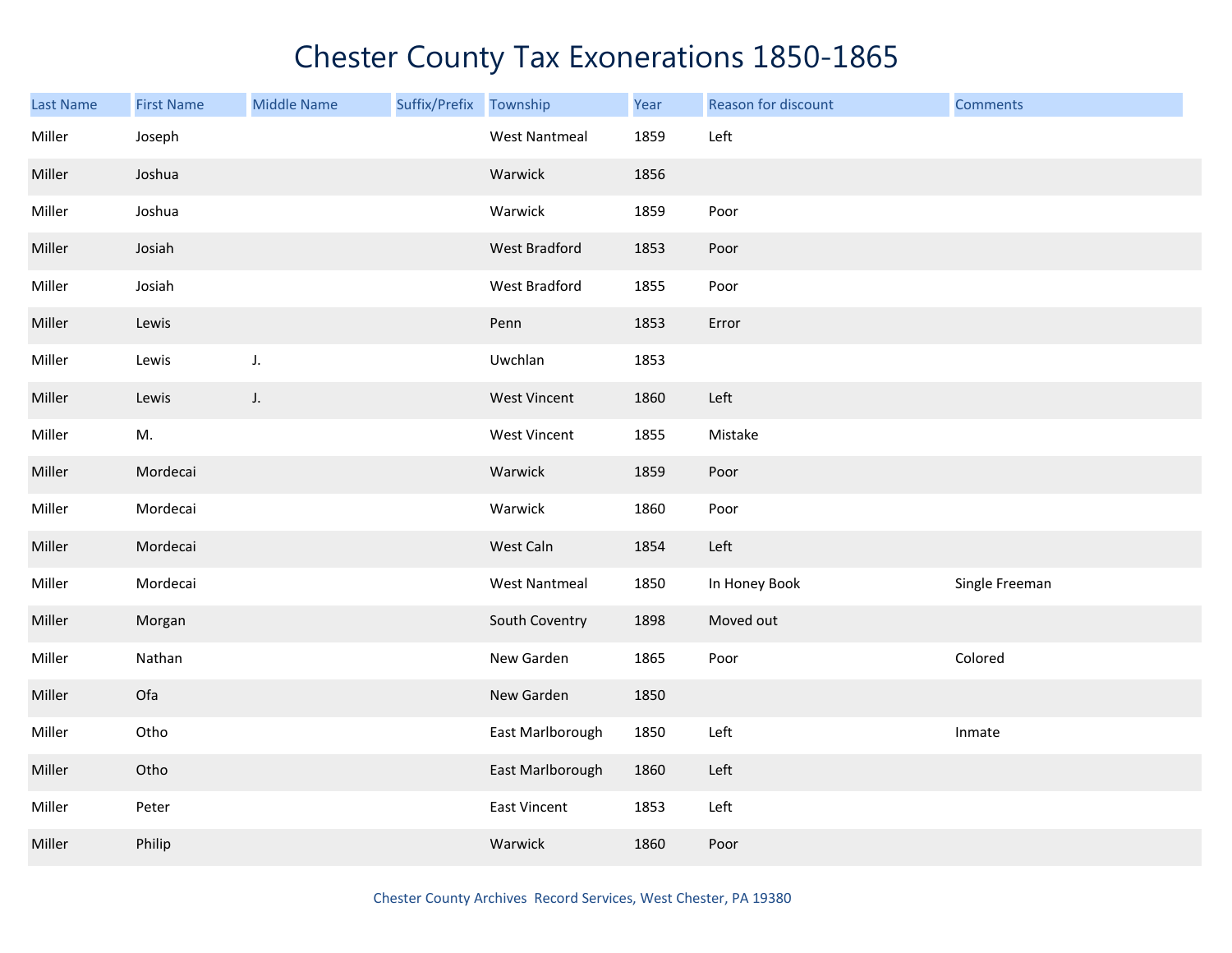| <b>Last Name</b> | <b>First Name</b> | <b>Middle Name</b> | Suffix/Prefix Township |                      | Year | Reason for discount | <b>Comments</b> |
|------------------|-------------------|--------------------|------------------------|----------------------|------|---------------------|-----------------|
| Miller           | Phillip           |                    |                        | <b>East Nantmeal</b> | 1852 |                     |                 |
| Miller           | Robert            |                    |                        | Uwchlan              | 1859 | Left                |                 |
| Miller           | Robert            |                    |                        | West Bradford        | 1850 |                     |                 |
| Miller           | Robert            |                    |                        | West Vincent         | 1853 |                     |                 |
| Miller           | Ruben             |                    |                        | London Grove         | 1851 |                     |                 |
| Miller           | Samuel            |                    |                        | East Vincent         | 1856 | Left                |                 |
| Miller           | Samuel            |                    |                        | Lower Oxford         | 1859 |                     |                 |
| Miller           | Samuel            |                    |                        | Lower Oxford         | 1860 | Left                |                 |
| Miller           | Samuel            |                    |                        | New Garden           | 1856 | Left                |                 |
| Miller           | Samuel            |                    |                        | New London           | 1855 | Left                |                 |
| Miller           | Samuel            |                    |                        | Phoenixville         | 1860 | Error               |                 |
| Miller           | Samuel            |                    |                        | Phoenixville         | 1860 | Error               |                 |
| Miller           | Samuel            |                    |                        | Tredyffrin           | 1850 | Gone                |                 |
| Miller           | Samuel            |                    |                        | West Chester         | 1857 | Left                |                 |
| Miller           | Samuel            |                    |                        | <b>West Chester</b>  | 1859 | Left                |                 |
| Miller           | Samuel            |                    |                        | West Fallowfield     | 1850 | Dead                | Single Freeman  |
| Miller           | Samuel            |                    |                        | West Vincent         | 1860 | Error               |                 |
| Miller           | Stephen           | Α.                 |                        | New Garden           | 1859 | Left                |                 |
| Miller           | Stephen           | S.                 |                        | <b>Upper Oxford</b>  | 1865 | Dead                |                 |
| Miller           | Thomas            |                    |                        | London Britain       | 1857 |                     |                 |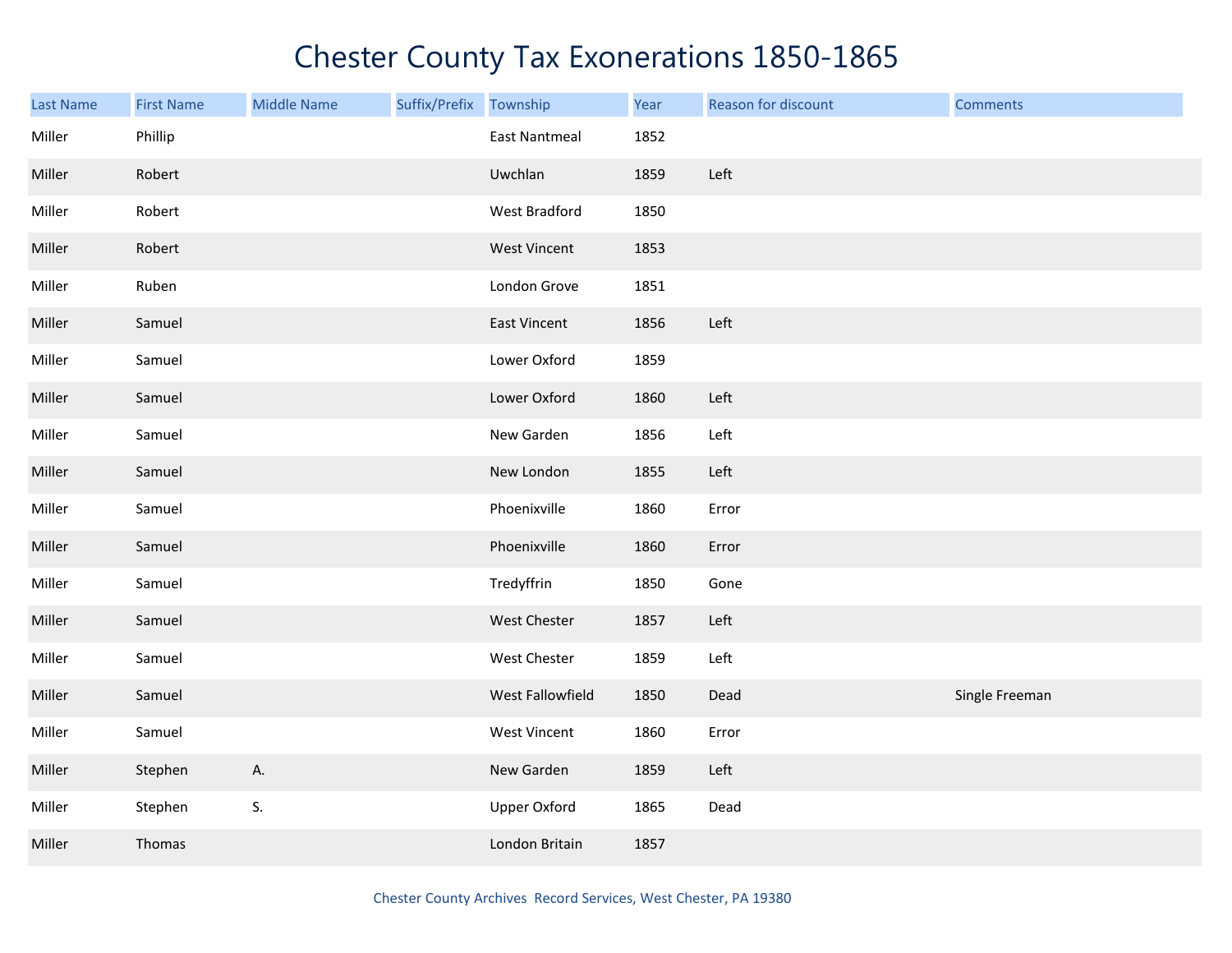| <b>Last Name</b> | <b>First Name</b> | <b>Middle Name</b> | Suffix/Prefix | Township             | Year | Reason for discount | <b>Comments</b> |
|------------------|-------------------|--------------------|---------------|----------------------|------|---------------------|-----------------|
| Miller           | Thomas            |                    |               | London Britain       | 1859 | Error               |                 |
| Miller           | Thomas            |                    |               | Pennsbury            | 1850 | No Dog              |                 |
| Miller           | Thomas            | А.                 |               | West Nottingham      | 1865 | Left                |                 |
| Miller           | William           |                    |               | Charlestown          | 1853 | Error               |                 |
| Miller           | William           |                    |               | <b>East Nantmeal</b> | 1865 | Left                |                 |
| Miller           | William           |                    |               | East Nottingham      | 1859 | Left                |                 |
| Miller           | William           |                    |               | East Pikeland        | 1859 | Left                |                 |
| Miller           | William           | W.                 |               | Franklin             | 1855 | Error               |                 |
| Miller           | William           | W.                 |               | Franklin             | 1856 | Left                |                 |
| Miller           | William           |                    |               | London Grove         | 1851 |                     |                 |
| Miller           | William           |                    |               | <b>Upper Oxford</b>  | 1853 | Left                |                 |
| Miller           | William           |                    |               | Uwchlan              | 1855 | Left                |                 |
| Miller           | William           |                    |               | Uwchlan              | 1856 | Left                |                 |
| Miller           | William           |                    |               | West Marlborough     | 1865 | Poor                |                 |
| Miller           | William           |                    |               | West Pikeland        | 1857 | Not in township     |                 |
| Miller           | William           |                    |               | West Vincent         | 1865 | Error               |                 |
| Milleson         | Eli               |                    |               | West Goshen          | 1850 | Left the township   |                 |
| Milleson         | Oliver            |                    |               | West Goshen          | 1850 | Left the township   |                 |
| Millhouse        | Isaac             |                    |               | Highland             | 1857 | Poor                |                 |
| Millhouse        | Osborne           |                    |               | Pennsbury            | 1865 | Left                |                 |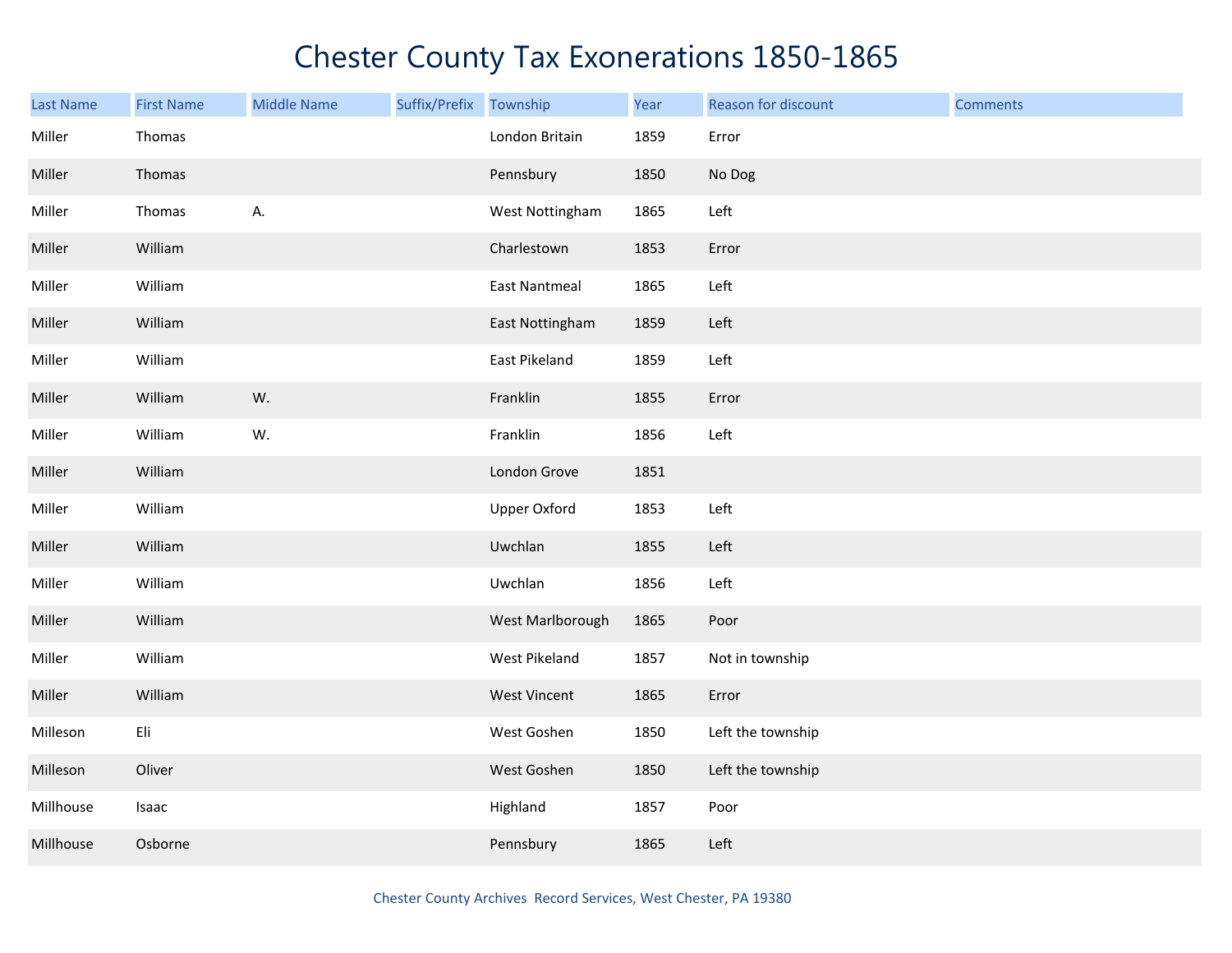| Last Name    | <b>First Name</b> | <b>Middle Name</b> | Suffix/Prefix Township |                      | Year | Reason for discount | <b>Comments</b> |
|--------------|-------------------|--------------------|------------------------|----------------------|------|---------------------|-----------------|
| Millhouse    | Thomas            |                    |                        | New Garden           | 1855 |                     |                 |
| Millhouse    | William           | Η.                 |                        | Pennsbury            | 1865 | Left                |                 |
| Milligan     | Samuel            |                    |                        | Franklin             | 1854 | Dead                |                 |
| Milligan     | Samuel            |                    |                        | Honey Brook          | 1865 | Unseated land       |                 |
| Milligan     | Smith             |                    |                        | Franklin             | 1860 | Poor                |                 |
| Milligan     | William           |                    |                        | Charlestown          | 1850 | Left                | Freeman         |
| Milligen     | Samuel            |                    |                        | Honey Brook          | 1856 | Lot                 |                 |
| Milliner     | William           |                    |                        | West Chester         | 1855 | Left                |                 |
| Millinger    | Samuel            |                    |                        | Honey Brook          | 1855 |                     |                 |
| Millington   | James             |                    |                        | <b>West Nantmeal</b> | 1865 | Left                |                 |
| Millington   | Thomas            |                    |                        | Phoenixville         | 1860 | Left                |                 |
| Millison     | 0.                | Ρ.                 |                        | West Chester         | 1857 | Poor & Left         |                 |
| Millison     | Oliver            |                    |                        | West Chester         | 1850 |                     |                 |
| <b>Mills</b> | Charles           |                    |                        | Willistown           | 1853 |                     |                 |
| Mills        | George            | F.                 |                        | <b>Upper Oxford</b>  | 1850 |                     |                 |
| Mills        | George            | S.                 |                        | <b>Upper Oxford</b>  | 1850 |                     |                 |
| Mills        | George            |                    |                        | Upper Oxford         | 1853 | Poor                |                 |
| Mills        | George            | F.                 |                        | <b>Upper Oxford</b>  | 1857 | Poor                |                 |
| Mills        | Jacob             |                    |                        | West Chester         | 1856 | Left                |                 |
| Mills        | Jacob             |                    |                        | West Chester         | 1856 | Left                |                 |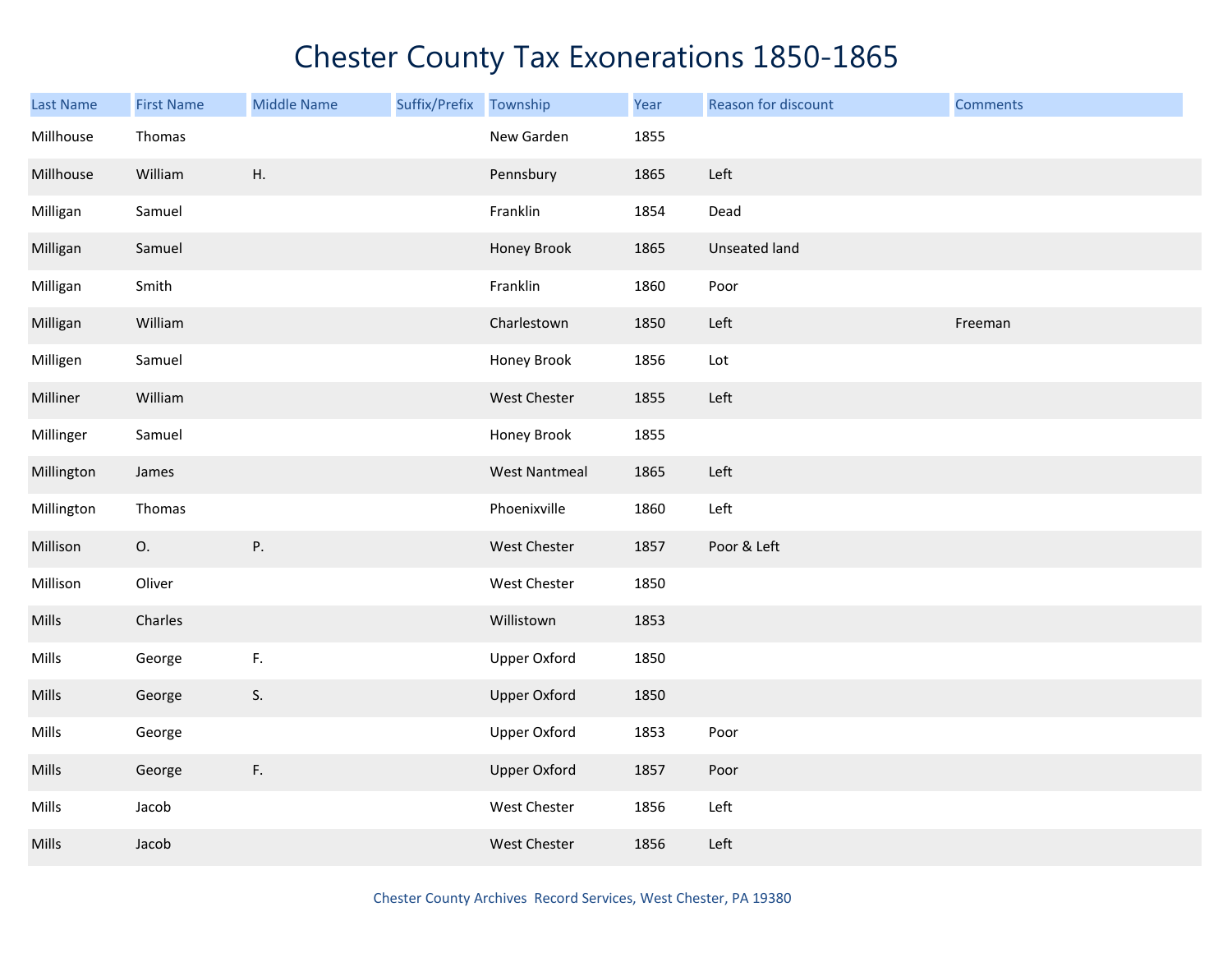| <b>Last Name</b> | <b>First Name</b> | <b>Middle Name</b> | Suffix/Prefix Township |                  | Year | Reason for discount | <b>Comments</b> |
|------------------|-------------------|--------------------|------------------------|------------------|------|---------------------|-----------------|
| Mills            | Jonathan          |                    |                        | East Caln        | 1860 | Left                |                 |
| Mills            | Jonathan          | G.                 |                        | Honey Brook      | 1859 | Left                |                 |
| Mills            | Samuel            |                    |                        | Sadsbury         | 1854 | Left                |                 |
| Mills            | Thomas            | <b>B.</b>          |                        | Honey Brook      | 1853 |                     |                 |
| Mills            | Thomas            |                    |                        | New Garden       | 1859 | Poor                |                 |
| Mills            | Thomas            |                    |                        | New Garden       | 1860 | Poor                |                 |
| Mills            | Thomas            | <b>B.</b>          |                        | Uwchlan          | 1859 | Left                |                 |
| Mills            | Thomas            |                    |                        | Valley           | 1859 | Left                |                 |
| Mills            | Thomas            |                    |                        | West Caln        | 1857 | Left                |                 |
| Milson           | William           |                    |                        | West Marlborough | 1850 | Cannot be found     |                 |
| Mineman          | Hugh              |                    |                        | London Grove     | 1856 | Left                | Single Freeman  |
| Minker           | William           |                    |                        | New London       | 1857 | Left                |                 |
| Minley           | John              |                    |                        | East Caln        | 1851 | Gone                |                 |
| Minster          | Jacob             |                    |                        | West Chester     | 1850 |                     |                 |
| Minster          | William           |                    |                        | East Caln        | 1851 | Gone                |                 |
| Minster          | William           | <b>B.</b>          |                        | Valley           | 1859 | Left                |                 |
| Mirah            | Jacob             |                    |                        | Phoenixville     | 1860 | Left                |                 |
| Missimer         | J.                |                    |                        | New London       | 1898 |                     |                 |
| Missimer         | Jacob             |                    |                        | London Britain   | 1857 |                     |                 |
| Missimer         | John              |                    |                        | New London       | 1852 | No Dog              |                 |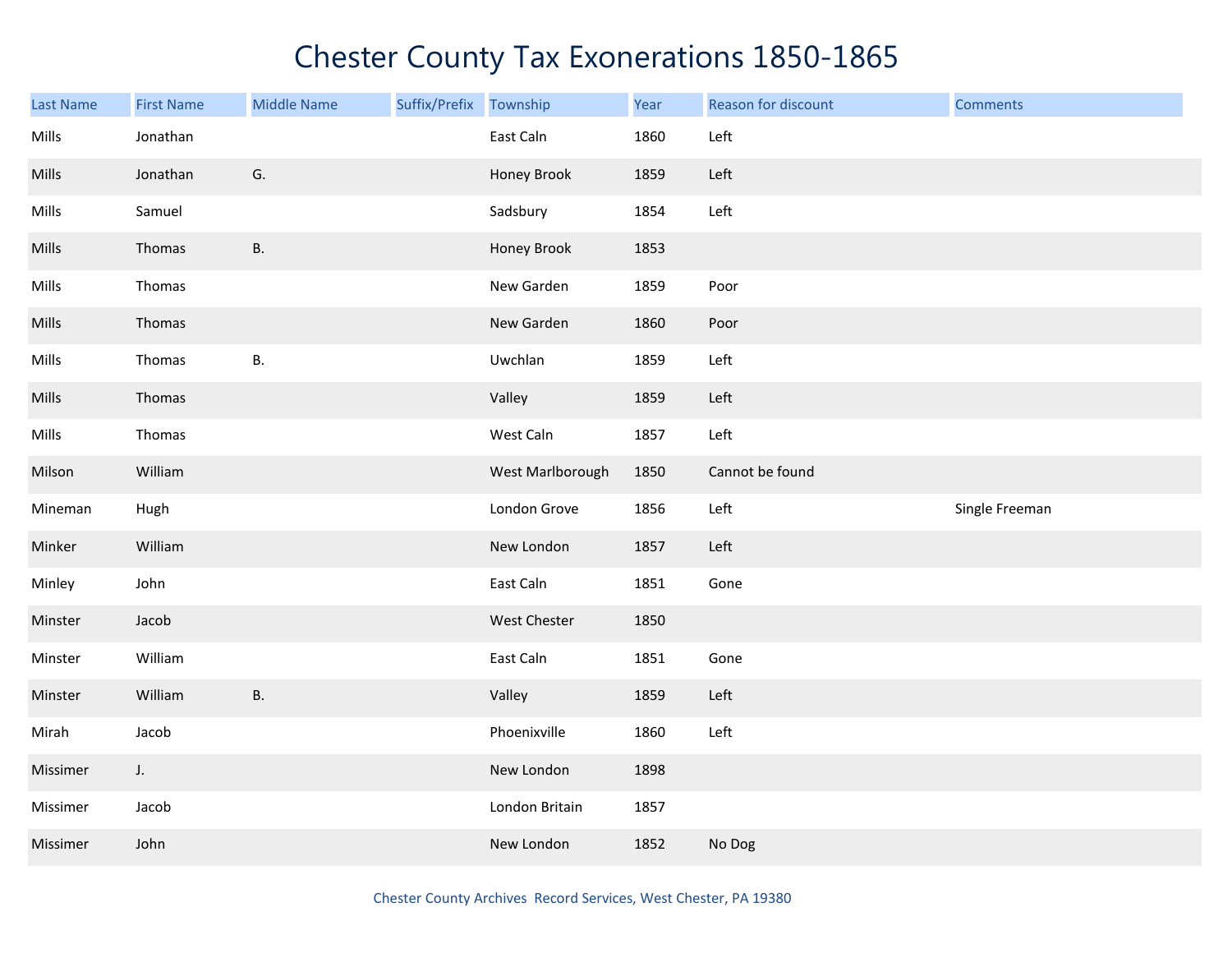| Last Name | <b>First Name</b> | <b>Middle Name</b> | Suffix/Prefix | Township             | Year | Reason for discount | <b>Comments</b> |
|-----------|-------------------|--------------------|---------------|----------------------|------|---------------------|-----------------|
| Missimer  | Josiah            |                    |               | North Coventry       | 1857 | Error               |                 |
| Missimer  | Samuel            |                    |               | London Britain       | 1859 | Left                |                 |
| Mitchel   | James             |                    |               | East Whiteland       | 1857 | Error               |                 |
| Mitchel   | James             |                    |               | <b>West Nantmeal</b> | 1850 | Left the township   | Single Freeman  |
| Mitchel   | John              |                    |               | East Caln            | 1858 |                     |                 |
| Mitchel   | John              |                    |               | Honey Brook          | 1853 | Poor                |                 |
| Mitchel   | John              |                    |               | West Brandywine      | 1850 | Left the township   | Inmate          |
| Mitchel   | Joseph            |                    |               | London Grove         | 1853 |                     |                 |
| Mitchel   | Joseph            |                    |               | New Garden           | 1850 | Unseated land       |                 |
| Mitchel   | William           |                    |               | East Brandywine      | 1853 | Left                |                 |
| Mitchell  | Francis           |                    |               | Easttown             | 1857 | Left                |                 |
| Mitchell  | John              |                    |               | East Pikeland        | 1865 | Error               |                 |
| Mitchell  | Joseph            | <b>B.</b>          |               | London Grove         | 1865 | Left                |                 |
| Mitchell  | William           |                    |               | Willistown           | 1853 |                     |                 |
| Mitchener | James             |                    |               | New London           | 1850 | Left township       | Single Freeman  |
| Mitchenor | Amos              |                    |               | East Caln            | 1853 |                     |                 |
| Mitchiner | Summons           |                    |               | Sadsbury             | 1850 | Cannot be found     | Inmate          |
| Mitchner  | Amos              |                    |               | New London           | 1852 | Left                |                 |
| Mock      | Jacob             |                    |               | <b>West Vincent</b>  | 1851 |                     |                 |
| Mock      | Jacob             |                    |               | <b>West Vincent</b>  | 1853 |                     |                 |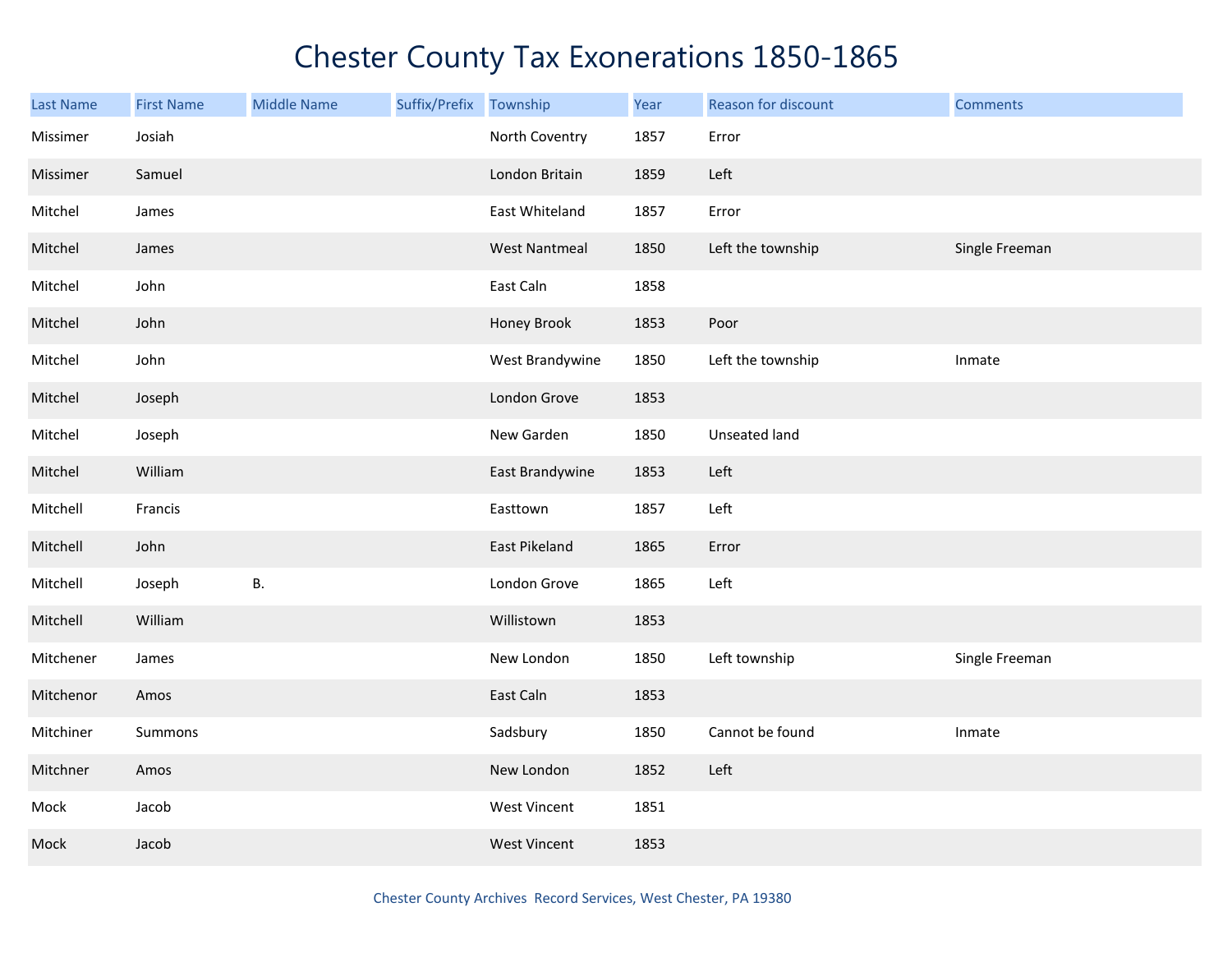| <b>Last Name</b> | <b>First Name</b> | <b>Middle Name</b> | Suffix/Prefix Township |                     | Year | Reason for discount | <b>Comments</b> |
|------------------|-------------------|--------------------|------------------------|---------------------|------|---------------------|-----------------|
| Mock             | Perry             |                    |                        | <b>West Vincent</b> | 1865 | Left                |                 |
| Mock             | Samuel            |                    |                        | Tredyffrin          | 1850 | Gone                |                 |
| Mock             | William           |                    |                        | East Vincent        | 1852 |                     |                 |
| Mock             | William           |                    |                        | East Vincent        | 1853 | Not found           |                 |
| Moffath          | William           |                    |                        | Easttown            | 1855 | Poor                |                 |
| Moffit           | Casper            | W.                 |                        | West Brandywine     | 1853 | Left                |                 |
| Moffit           | Richard           |                    |                        | Phoenixville        | 1860 | Error               |                 |
| Moffitt          | Casper            | M.                 |                        | West Brandywine     | 1857 | Error               |                 |
| Molany           | James             |                    |                        | Penn                | 1850 | Left                |                 |
| Molany           | Smith             |                    |                        | Penn                | 1850 | Left                |                 |
| Molseed          | Charles           |                    |                        | East Caln           | 1853 |                     |                 |
| Monaghan         | Charles           |                    |                        | East Whiteland      | 1860 | Alien               |                 |
| Monaghan         | John              |                    |                        | West Bradford       | 1849 |                     |                 |
| Monaghan         | Richard           |                    |                        | West Goshen         | 1860 | Poor                |                 |
| Monahan          | Charles           |                    |                        | East Whiteland      | 1857 | Poor                |                 |
| Monahan          | Denis             |                    |                        | London Grove        | 1850 |                     |                 |
| Monahan          | Dennis            |                    |                        | East Whiteland      | 1857 | Left                |                 |
| Moncrie          | William           |                    |                        | Phoenixville        | 1860 | Left                |                 |
| Moncrief         | Charles           |                    |                        | Phoenixville        | 1860 | Left                |                 |
| Moncrief         | William           |                    | Estate                 | Phoenixville        | 1897 | Settled             | 4th & 5th Ward  |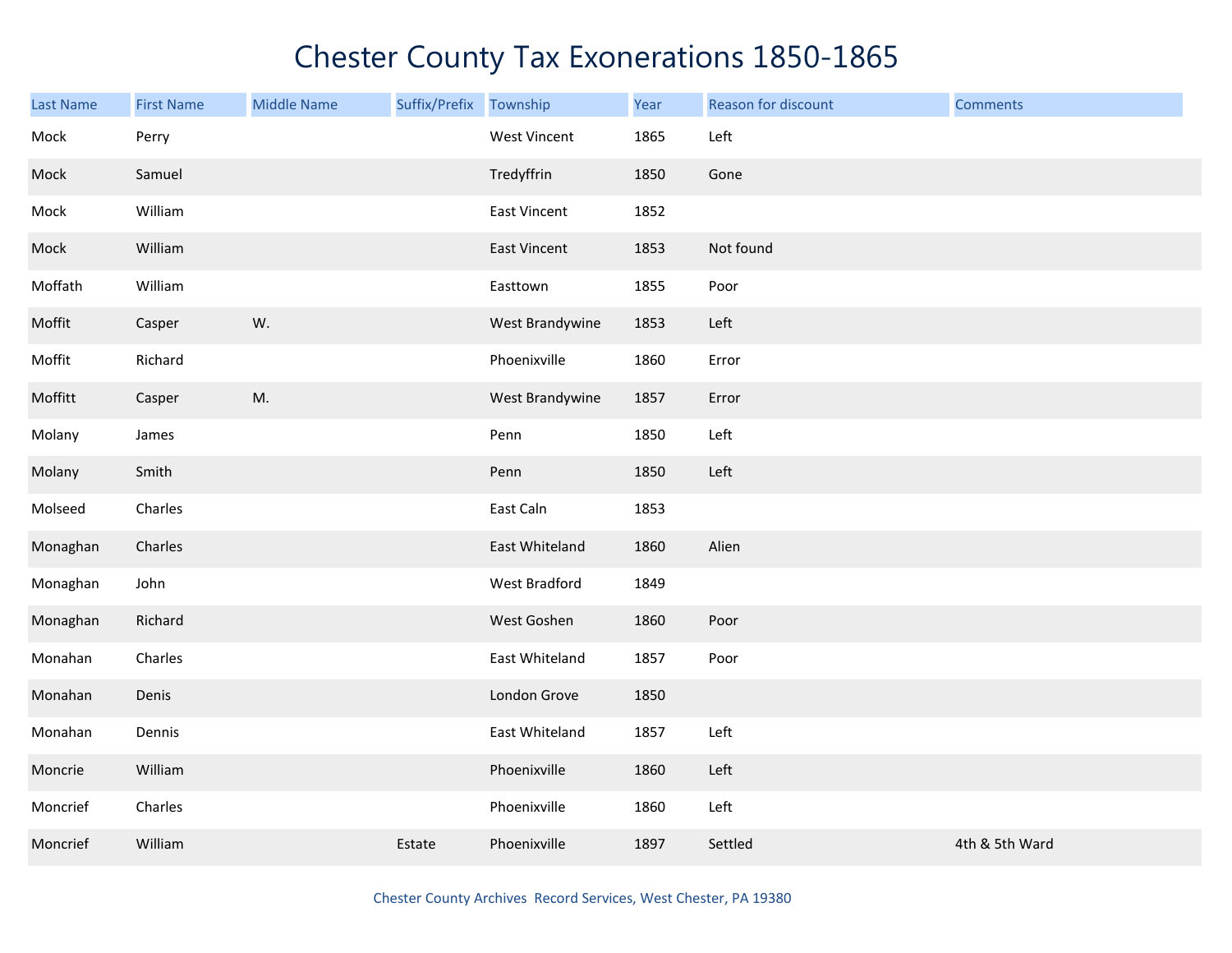| <b>Last Name</b> | <b>First Name</b> | <b>Middle Name</b> | Suffix/Prefix | Township         | Year | Reason for discount | <b>Comments</b> |
|------------------|-------------------|--------------------|---------------|------------------|------|---------------------|-----------------|
| Mondle           | Daniel            |                    |               | West Marlborough | 1860 | Left                |                 |
| Monegal          | John              |                    |               | East Whiteland   | 1860 | Left                |                 |
| Monegan          | R.                | M.                 |               | West Fallowfield | 1857 | Error               |                 |
| Monehan          | Andrew            |                    |               | Phoenixville     | 1860 | Duplicate           |                 |
| Monholand        | Ezra              |                    |               | Willistown       | 1856 | Left                |                 |
| Monholand        | Oliver            |                    |               | East Whiteland   | 1856 | Poor                |                 |
| Monholton        | Oliver            |                    |               | East Whiteland   | 1857 | Left                |                 |
| Monks            | John              |                    |               | East Caln        | 1858 |                     |                 |
| Monks            | John              |                    |               | Newlin           | 1857 | Left                |                 |
| Monks            | Thomas            |                    |               | Newlin           | 1860 | Left                |                 |
| Monks            | Thomas            |                    |               | Pocopson         | 1850 | Left the township   | Inmate          |
| Monroe           | Thornton          |                    |               | West Whiteland   | 1850 | Colored             |                 |
| Monroe           | Thornton          |                    |               | West Whiteland   | 1865 | Poor                | Colored         |
| Montague         | James             |                    |               | Charlestown      | 1850 | Left                | Inmate          |
| Montgomery       | Alexander         |                    |               | Honey Brook      | 1857 | Alien               |                 |
| Montgomery       | Jefferson         |                    |               | Lower Oxford     | 1851 |                     |                 |
| Montgomery       | John              | Ε.                 |               | New London       | 1859 |                     |                 |
| Montgomery       | John              |                    |               | Tredyffrin       | 1856 |                     |                 |
| Montgomery       | John              |                    |               | Tredyffrin       | 1857 |                     |                 |
| Montgomery       | Michael           |                    |               | Lower Oxford     | 1850 | Left the township   | Single Freeman  |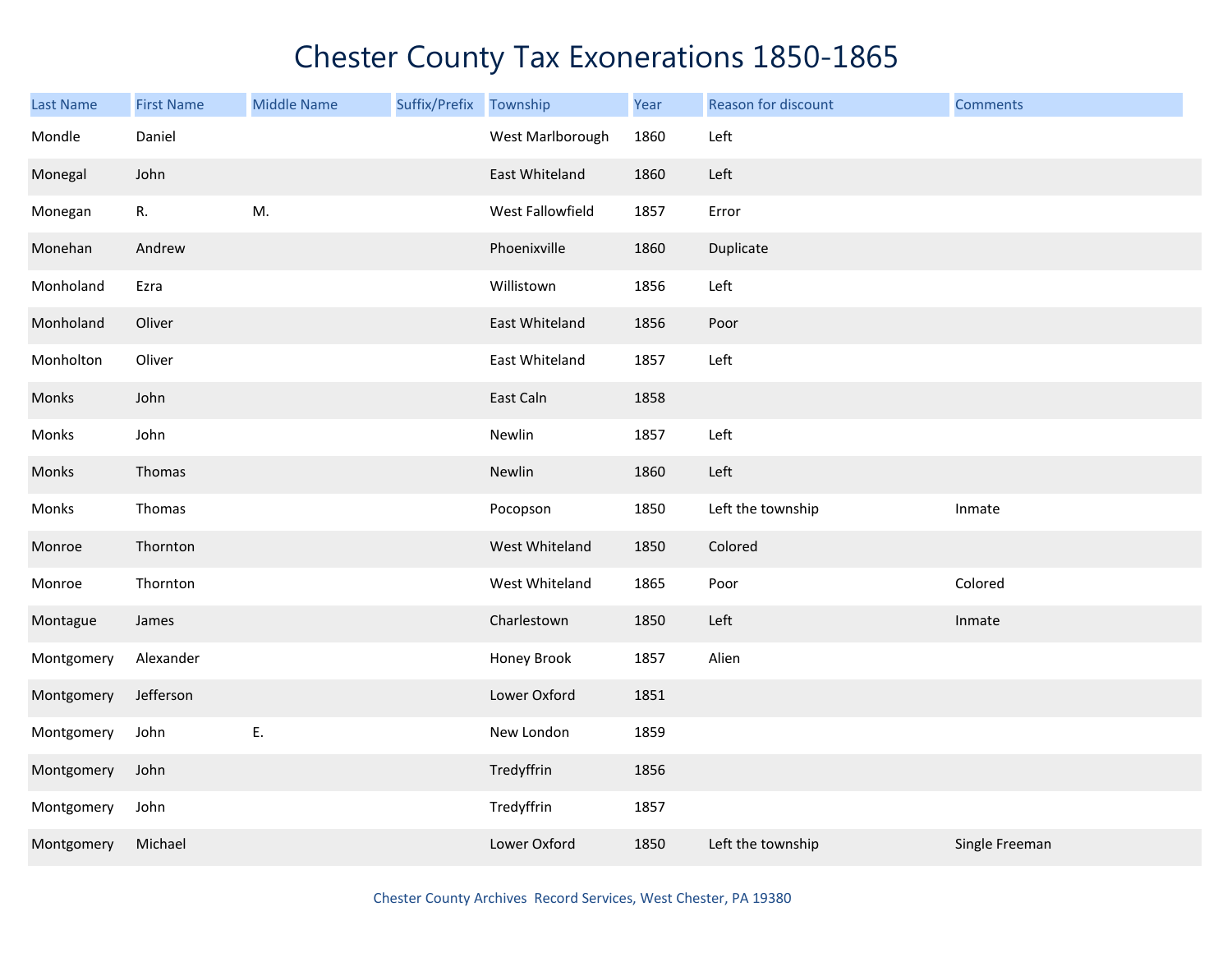| <b>Last Name</b> | <b>First Name</b> | <b>Middle Name</b> | Suffix/Prefix Township |                 | Year | Reason for discount | <b>Comments</b> |
|------------------|-------------------|--------------------|------------------------|-----------------|------|---------------------|-----------------|
| Montgomery       | Thomas            |                    |                        | Franklin        | 1856 | Poor                |                 |
| Montgomery       | Thomas            |                    |                        | Hopewell        | 1859 | Left                |                 |
| Montgomery       | Thomas            |                    |                        | London Grove    | 1853 |                     |                 |
| Montgomery       | Thomas            |                    |                        | London Grove    | 1856 | Left                | Single Freeman  |
| Montgomery       | William           |                    |                        | East Whiteland  | 1857 | Left                |                 |
| Montgomery       | William           |                    |                        | Phoenixville    | 1860 | Left                |                 |
| Mood             | William           |                    |                        | East Whiteland  | 1860 | Left                |                 |
| Moodie           | John              |                    |                        | Phoenixville    | 1860 | Error               |                 |
| Moody            | William           |                    |                        | Birmingham      | 1860 | Left                |                 |
| Mooney           | Daniel            |                    |                        | West Nottingham | 1853 |                     |                 |
| Mooney           | Hugh              |                    |                        | West Whiteland  | 1860 | Poor                |                 |
| Mooney           | James             |                    |                        | East Whiteland  | 1854 |                     |                 |
| Mooney           | James             |                    |                        | East Whiteland  | 1857 | Poor                |                 |
| Mooney           | John              | А.                 |                        | West Whiteland  | 1860 | Left                |                 |
| Mooney           | Larey             |                    |                        | East Whiteland  | 1855 |                     |                 |
| Mooney           | Larey             |                    |                        | East Whiteland  | 1860 | Left                |                 |
| Mooney           | Thomas            |                    |                        | Honey Brook     | 1865 | Very Poor           |                 |
| Mooney           | Vincent           |                    |                        | West Whiteland  | 1860 | Left                |                 |
| Mooney           | William           |                    |                        | Kennett         | 1850 | Left township       | Single Freeman  |
| Moor             | Harrison          |                    |                        | London Grove    | 1851 |                     |                 |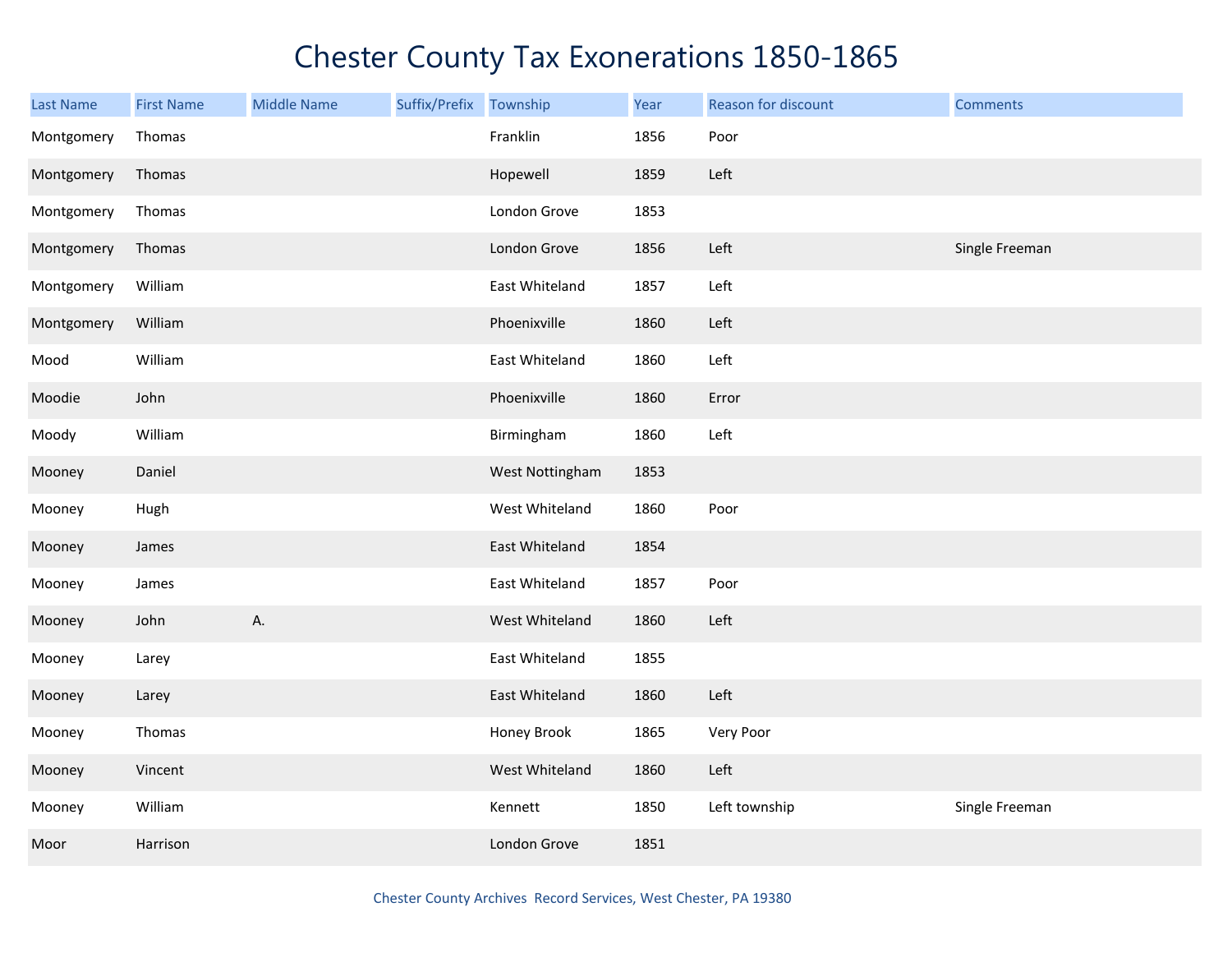| <b>Last Name</b> | <b>First Name</b> | <b>Middle Name</b> | Suffix/Prefix Township |                     | Year | Reason for discount | <b>Comments</b>               |
|------------------|-------------------|--------------------|------------------------|---------------------|------|---------------------|-------------------------------|
| Moor             | John              |                    |                        | London Grove        | 1851 |                     |                               |
| Moore            | Abisha            |                    |                        | Highland            | 1855 | Left                |                               |
| Moore            | Abisha            |                    |                        | Highland            | 1856 | Left                |                               |
| Moore            | Abisha            |                    |                        | Highland            | 1857 | Left                |                               |
| Moore            | Chandler          |                    |                        | Londonderry         | 1857 | Left                |                               |
| Moore            | Charles           |                    |                        | East Whiteland      | 1857 | Left                |                               |
| Moore            | Charles           |                    |                        | Uwchlan             | 1852 | Left                |                               |
| Moore            | Clarkson          |                    |                        | London Grove        | 1859 | Left                |                               |
| Moore            | Daniel            |                    |                        | West Caln           | 1850 | Has no land         | Charged to Isaac S. McCalmont |
| Moore            | David             | ${\sf R}.$         |                        | East Caln           | 1858 | Error               |                               |
| Moore            | David             |                    |                        | Tredyffrin          | 1850 | Gone                |                               |
| Moore            | Edwin             |                    |                        | Tredyffrin          | 1849 | Unseated land       |                               |
| Moore            | Francis           | J.                 |                        | Uwchlan             | 1857 | Error               |                               |
| Moore            | Franklin          |                    |                        | <b>East Vincent</b> | 1856 | Left                |                               |
| Moore            | George            |                    |                        | <b>East Vincent</b> | 1859 | Left                |                               |
| Moore            | George            |                    |                        | East Whiteland      | 1850 |                     |                               |
| Moore            | George            |                    |                        | West Bradford       | 1853 | Poor                |                               |
| Moore            | Haney             |                    |                        | Pocopson            | 1859 | Left                |                               |
| Moore            | Harison           |                    |                        | West Marlborough    | 1857 | Left                |                               |
| Moore            | Harrison          |                    |                        | London Grove        | 1857 | Poor                |                               |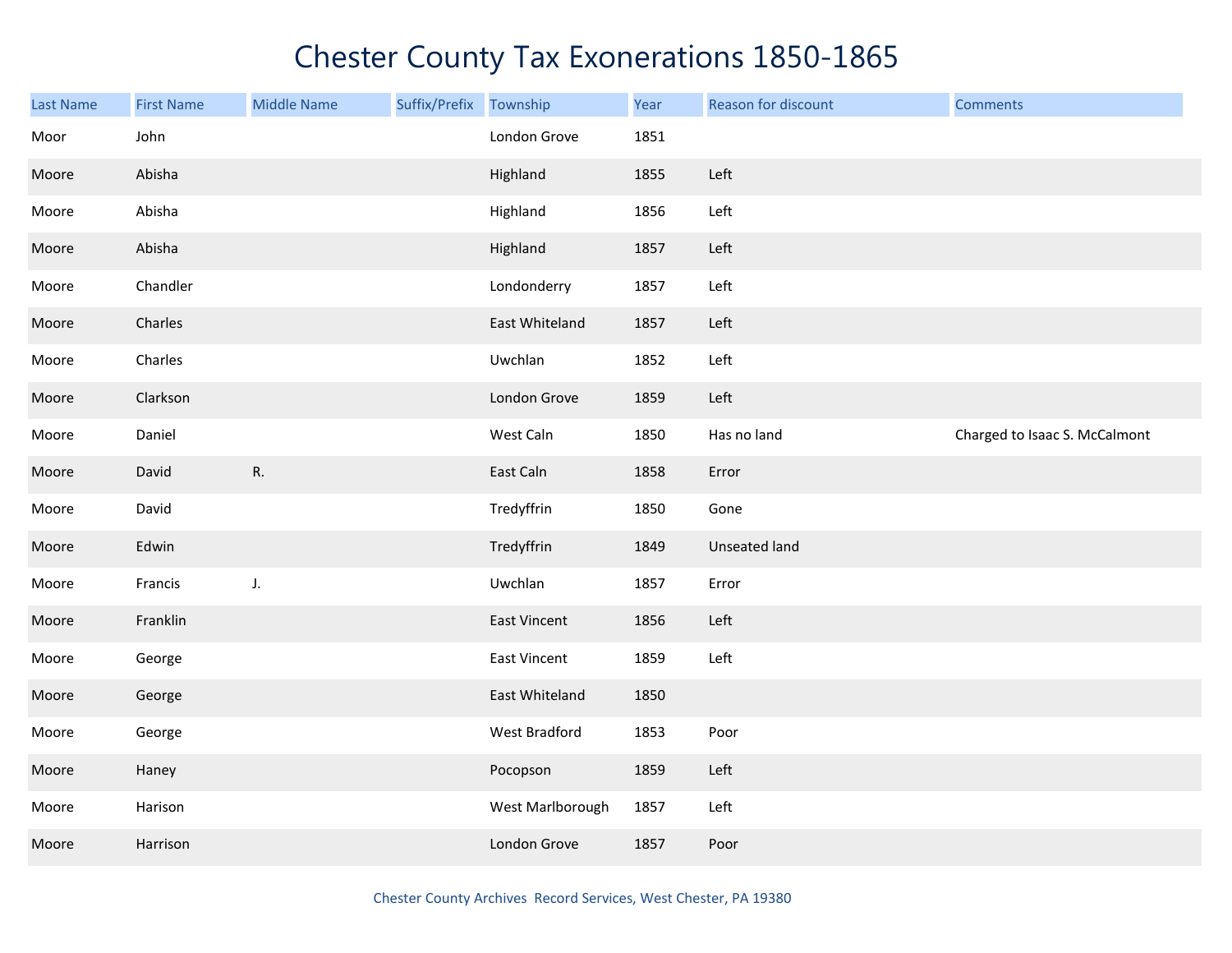| Last Name | <b>First Name</b> | <b>Middle Name</b> | Suffix/Prefix | Township         | Year | Reason for discount | <b>Comments</b> |
|-----------|-------------------|--------------------|---------------|------------------|------|---------------------|-----------------|
| Moore     | Henry             | J.                 |               | Uwchlan          | 1859 | Left                |                 |
| Moore     | Isaac             |                    |               | West Brandywine  | 1850 | Left the township   | Inmate          |
| Moore     | Isaac             |                    |               | West Brandywine  | 1857 | Left the township   |                 |
| Moore     | Isaac             |                    |               | West Brandywine  | 1857 | Poor                |                 |
| Moore     | Isaac             |                    |               | West Caln        | 1853 | Left                |                 |
| Moore     | Isaac             |                    |               | West Caln        | 1854 | Left                |                 |
| Moore     | Isaac             |                    |               | West Caln        | 1855 | Poor                |                 |
| Moore     | James             |                    |               | East Whiteland   | 1856 | Left                |                 |
| Moore     | James             |                    |               | East Whiteland   | 1857 | Left                |                 |
| Moore     | James             |                    |               | Highland         | 1860 | Poor                |                 |
| Moore     | James             |                    |               | Hopewell         | 1855 |                     |                 |
| Moore     | James             |                    |               | Wallace          | 1859 | Very Poor           |                 |
| Moore     | James             |                    |               | West Brandywine  | 1850 | Poor                | Inmate          |
| Moore     | James             | Η.                 |               | West Fallowfield | 1857 | Left                |                 |
| Moore     | James             |                    |               | West Goshen      | 1850 | Left the township   |                 |
| Moore     | James             | T.                 |               | West Goshen      | 1855 | Left                |                 |
| Moore     | James             | T.                 |               | West Goshen      | 1857 | Poor                |                 |
| Moore     | James             |                    |               | West Goshen      | 1859 |                     |                 |
| Moore     | Jeremiah          |                    |               | West Brandywine  | 1851 |                     |                 |
| Moore     | Jeremiah          |                    |               | West Brandywine  | 1860 | Poor                |                 |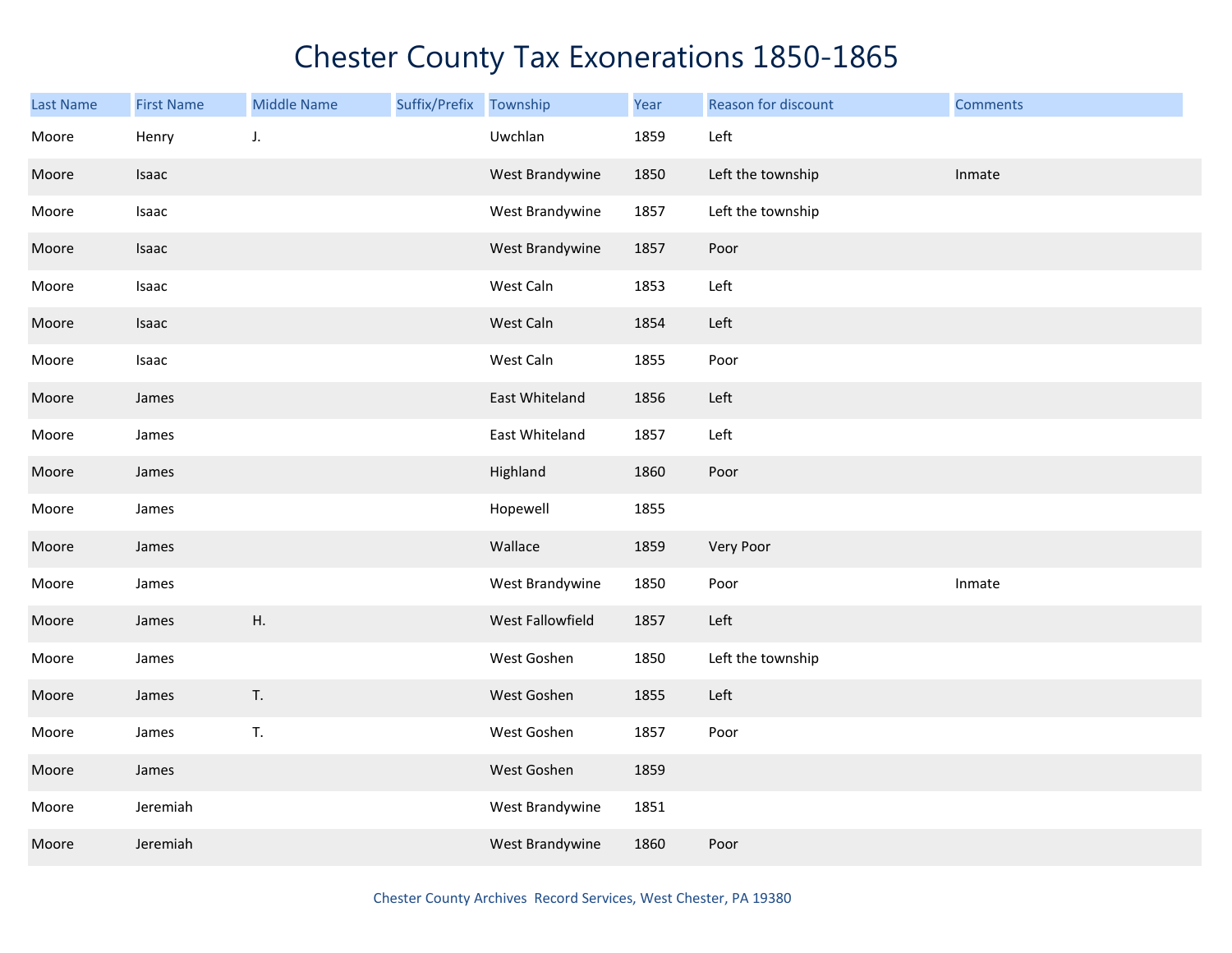| <b>Last Name</b> | <b>First Name</b> | <b>Middle Name</b> | Suffix/Prefix | Township            | Year | Reason for discount   | <b>Comments</b> |
|------------------|-------------------|--------------------|---------------|---------------------|------|-----------------------|-----------------|
| Moore            | Jeremiah          |                    |               | West Caln           | 1853 | Left                  |                 |
| Moore            | Jerry             |                    |               | West Brandywine     | 1857 | Poor                  |                 |
| Moore            | John              | Β.                 |               | Kennett Square      | 1856 | Left                  |                 |
| Moore            | John              |                    |               | <b>Upper Oxford</b> | 1860 | Poor                  |                 |
| Moore            | John              | W.                 |               | Valley              | 1859 | Poor                  |                 |
| Moore            | John              | W.                 |               | Valley              | 1860 | Left                  |                 |
| Moore            | John              |                    |               | West Whiteland      | 1851 | Left the township     | Inmate          |
| Moore            | Joseph            |                    |               | Birmingham          | 1860 | Left                  |                 |
| Moore            | Joseph            |                    |               | West Chester        | 1855 | Poor                  |                 |
| Moore            | Joseph            |                    |               | West Chester        | 1856 | Left                  |                 |
| Moore            | Richard           |                    |               | Uwchlan             | 1857 | Left                  |                 |
| Moore            | Richard           |                    |               | Uwchlan             | 1859 | Left                  |                 |
| Moore            | William           |                    |               | East Marlborough    | 1849 | Error                 |                 |
| Moore            | William           | G.                 |               | Elk                 | 1860 | Out of state          |                 |
| Moore            | William           |                    |               | Londonderry         | 1857 | Left                  |                 |
| Moore            | William           |                    |               | Lower Oxford        | 1860 | Poor                  |                 |
| Moore            | William           |                    |               | New Garden          | 1857 | Poor & Cripple        |                 |
| Moore            | William           |                    |               | Sadsbury            | 1850 | Lives in Philadelphia | Single Freeman  |
| Moore            | William           | C.                 |               | West Vincent        | 1865 | Not in township       |                 |
| Moore            | Wilson            |                    |               | West Whiteland      | 1850 |                       | Single Freeman  |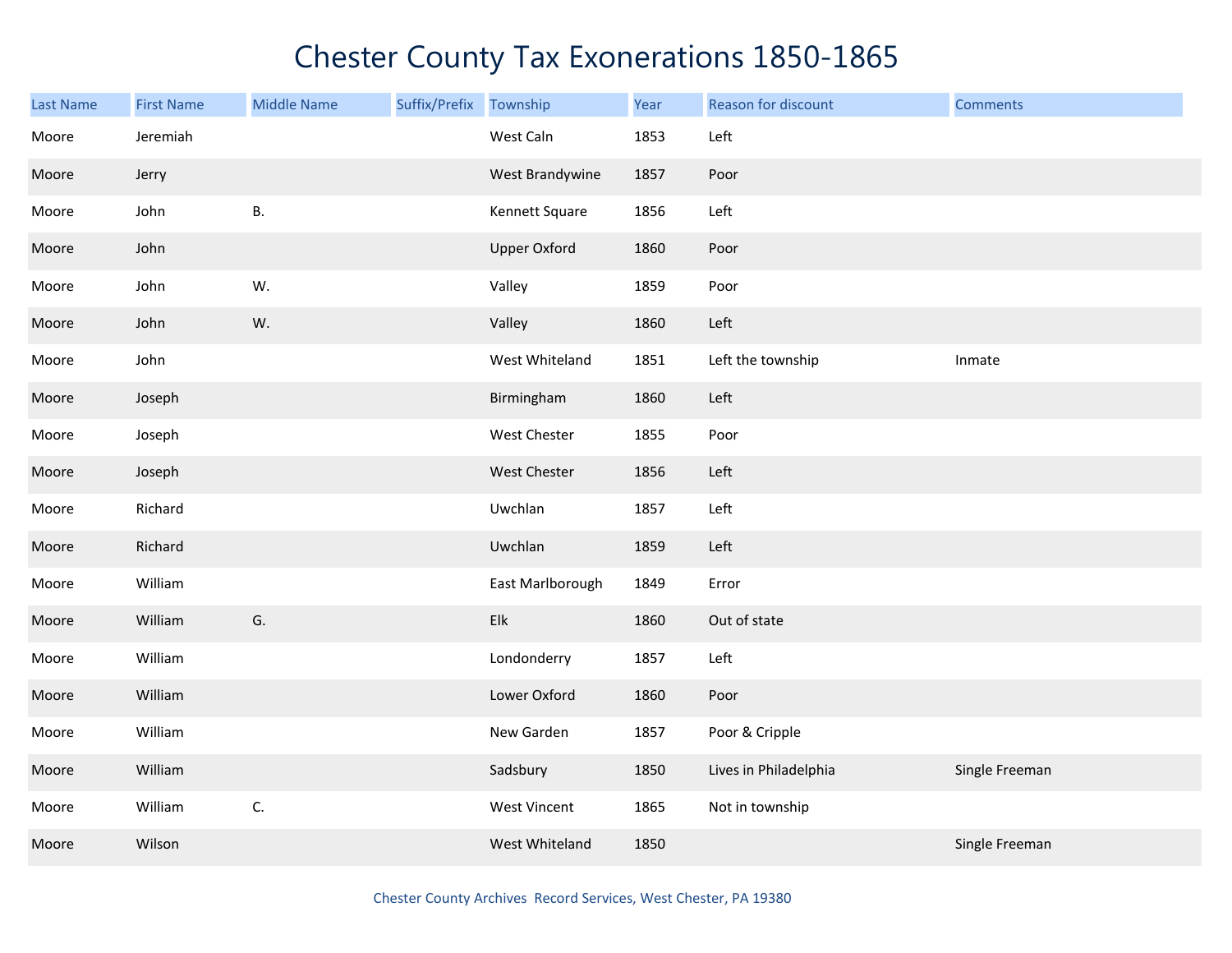| <b>Last Name</b> | <b>First Name</b> | <b>Middle Name</b> | Suffix/Prefix | Township            | Year | Reason for discount  | <b>Comments</b>            |
|------------------|-------------------|--------------------|---------------|---------------------|------|----------------------|----------------------------|
| Moran            | Dennis            |                    |               | East Whiteland      | 1857 | Left                 |                            |
| Moran            | James             |                    |               | Birmingham          | 1860 | Error                |                            |
| Moran            | James             |                    |               | East Bradford       | 1857 | Poor                 |                            |
| Moran            | Patrick           |                    |               | Phoenixville        | 1860 | Left                 |                            |
| Moran            | Thomas            |                    |               | Westtown            | 1860 | Left                 |                            |
| Moren            | Dennis            |                    |               | East Whiteland      | 1857 | Left                 |                            |
| Morgan           | Benjamin          |                    |               | <b>East Vincent</b> | 1857 |                      |                            |
| Morgan           | Benjamin          |                    |               | <b>East Vincent</b> | 1859 | Poor                 |                            |
| Morgan           | Benjamin          |                    |               | Tredyffrin          | 1855 | Poor                 |                            |
| Morgan           | Benjamin          |                    |               | Tredyffrin          | 1859 | Left                 |                            |
| Morgan           | Davis             |                    |               | West Pikeland       | 1865 | Old & Poor           |                            |
| Morgan           | James             |                    |               | Uwchlan             | 1850 | Gone to Illinois     |                            |
| Morgan           | John              | F.                 |               | Honey Brook         | 1859 | Poor                 |                            |
| Morgan           | John              |                    |               | <b>West Vincent</b> | 1855 | <b>Unseated land</b> | Not found                  |
| Morgan           | Joseph            |                    | Estate        | Phoenixville        | 1897 | Can't be collected   | 1st & 2nd & 4th & 6th Ward |
| Morgan           | Joseph            | P.                 |               | <b>West Chester</b> | 1856 | Left                 |                            |
| Morgan           | Joseph            |                    |               | West Whiteland      | 1865 | Unseated land        |                            |
| Morgan           | Lavina            | $\mathsf{C}.$      |               | Phoenixville        | 1897 | Ex. By order of com. | 1st & 2nd & 4th & 6th Ward |
| Morgan           | William           |                    |               | East Marlborough    | 1852 |                      |                            |
| Morgan           | William           | В.                 |               | Westtown            | 1855 | Error                |                            |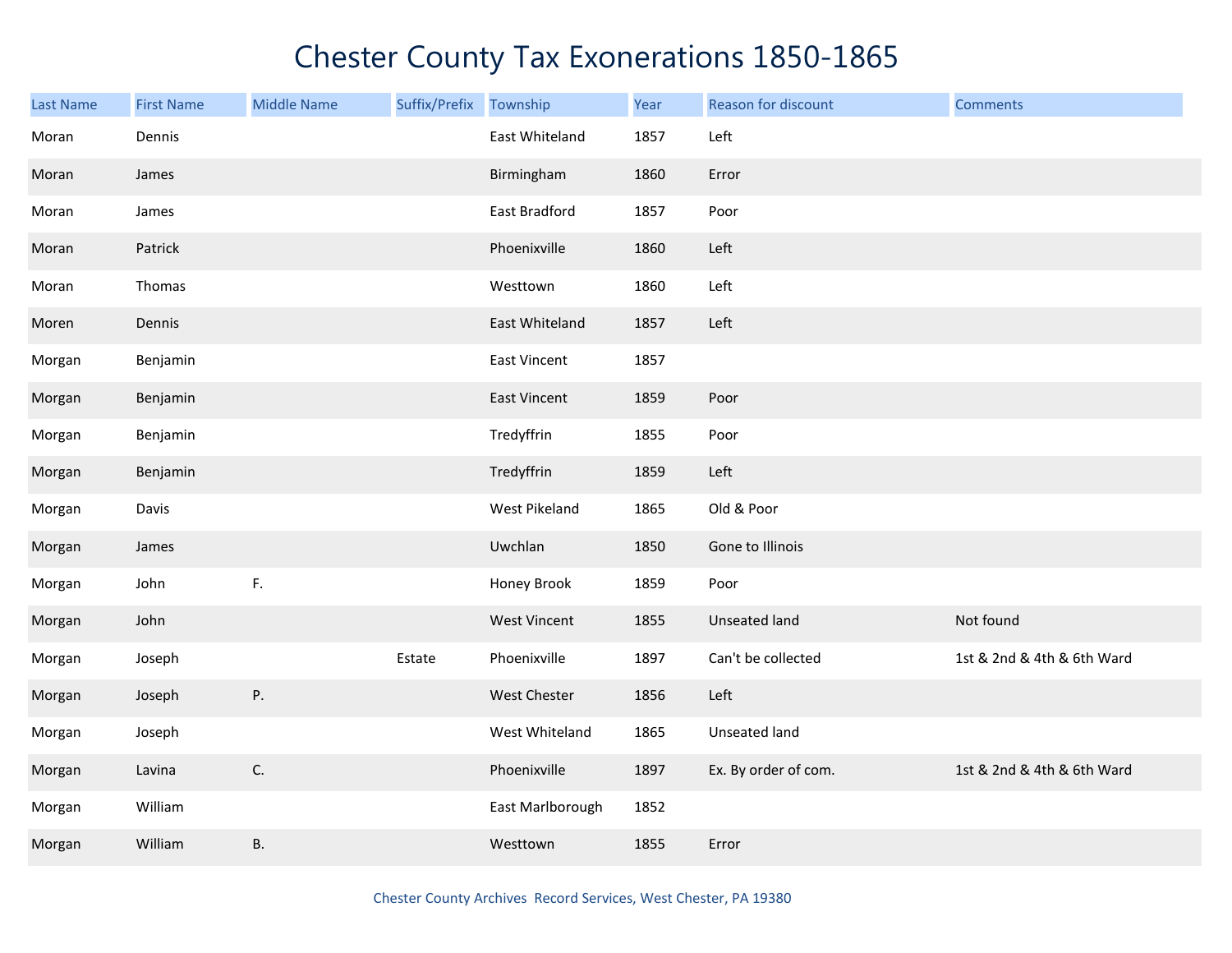| <b>Last Name</b> | <b>First Name</b> | <b>Middle Name</b> | Suffix/Prefix Township |                      | Year     | Reason for discount | <b>Comments</b> |
|------------------|-------------------|--------------------|------------------------|----------------------|----------|---------------------|-----------------|
| Morgan           | William           |                    |                        | Willistown           | 1865     | Left                |                 |
| Morgen           | James             |                    |                        | Warwick              | 1857     |                     |                 |
| Morgen           | Thomas            |                    |                        | <b>East Nantmeal</b> | $\sf ND$ |                     | 1700s           |
| Moriarety        | Garrett           |                    |                        | West Chester         | 1860     | Left                |                 |
| Moriaty          | Garrett           |                    |                        | West Bradford        | 1857     | Left                |                 |
| Morim            | John              |                    |                        | West Chester         | 1855     | Left                |                 |
| Morison          | Albert            |                    |                        | Lower Oxford         | 1859     | Left                |                 |
| Morison          | Joseph            |                    |                        | Pennsbury            | 1850     | Out                 |                 |
| Moroney          | James             |                    |                        | West Chester         | 1860     | Left                |                 |
| Morrel           | Enos              |                    |                        | West Brandywine      | 1850     | Left the township   | Inmate          |
| Morris           | Abel              | А.                 |                        | West Nottingham      | 1857     | Poor                |                 |
| Morris           | Abel              | А.                 |                        | West Nottingham      | 1859     | Left                |                 |
| Morris           | Abel              | А.                 |                        | West Nottingham      | 1865     | Left                |                 |
| Morris           | David             |                    |                        | West Nottingham      | 1865     | Left                |                 |
| Morris           | Enos              |                    |                        | Uwchlan              | 1859     | Error               |                 |
| Morris           | Ephraim           |                    |                        | Uwchlan              | 1857     | Left                |                 |
| Morris           | George            | $\mathsf T.$       |                        | New London           | 1852     | Left                |                 |
| Morris           | George            |                    |                        | Valley               | 1856     | Dead                |                 |
| Morris           | Harris            |                    |                        | Easttown             | 1857     | Left                |                 |
| Morris           | John              |                    |                        | West Nottingham      | 1860     |                     |                 |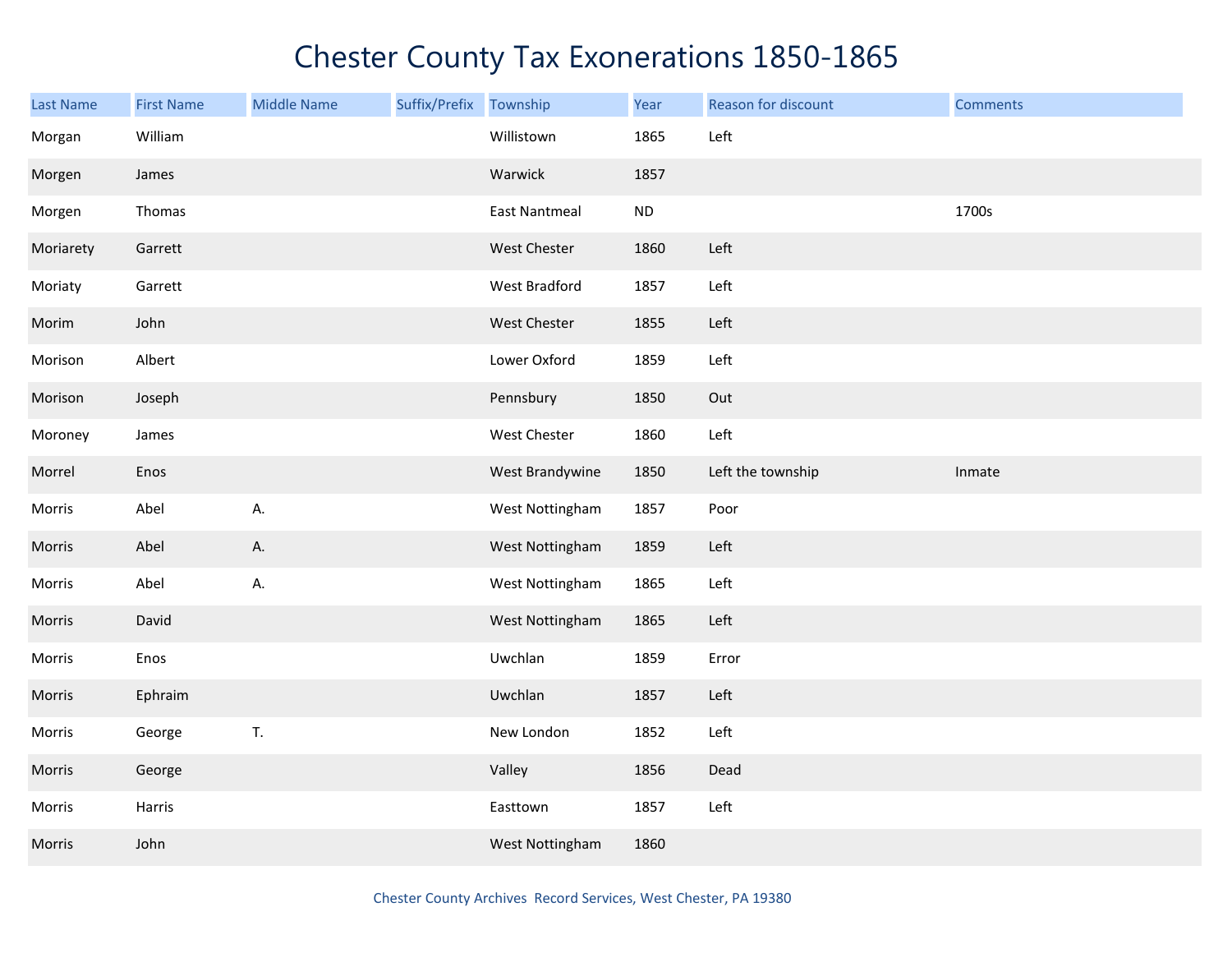| <b>Last Name</b> | <b>First Name</b> | <b>Middle Name</b> | Suffix/Prefix | Township             | Year | Reason for discount  | <b>Comments</b> |
|------------------|-------------------|--------------------|---------------|----------------------|------|----------------------|-----------------|
| Morris           | Joseph            |                    |               | East Marlborough     | 1850 | Left                 | Inmate          |
| Morris           | Joseph            |                    |               | <b>West Bradford</b> | 1853 |                      |                 |
| Morris           | Lewis             |                    |               | Sadsbury             | 1860 | Error                |                 |
| Morris           | Mordecai          |                    | Jr.           | <b>West Nantmeal</b> | 1865 | Left                 |                 |
| Morris           | Paschall          |                    |               | West Chester         | 1859 |                      |                 |
| Morris           | Phoebe            |                    |               | Tredyffrin           | 1900 |                      |                 |
| Morrisey         | Michael           |                    |               | Easttown             | 1855 | Poor                 |                 |
| Morrison         |                   |                    |               | West Nottingham      | 1857 | <b>Unseated land</b> |                 |
| Morrison         | Albert            |                    |               | Lower Oxford         | 1865 | Left                 |                 |
| Morrison         | David             | D.                 |               | East Nottingham      | 1855 |                      |                 |
| Morrison         | David             |                    |               | Lower Oxford         | 1853 |                      |                 |
| Morrison         | Harlan            |                    |               | New Garden           | 1860 | Left                 |                 |
| Morrison         | John              |                    |               | East Nottingham      | 1855 | Left                 |                 |
| Morrison         | Joseph            |                    |               | London Britain       | 1853 | Left                 |                 |
| Morrison         | Samuel            |                    |               | West Nottingham      | 1860 | Poor                 |                 |
| Morrison         | W.                | J.                 |               | London Britain       | 1898 |                      |                 |
| Morrison         | William           |                    |               | Sadsbury             | 1850 | Gone                 | Inmate          |
| Morrison         | William           |                    |               | Valley               | 1859 | Left                 |                 |
| Morrow           | James             |                    |               | East Caln            | 1853 |                      |                 |
| Morrow           | James             |                    |               | Valley               | 1855 | Dead                 |                 |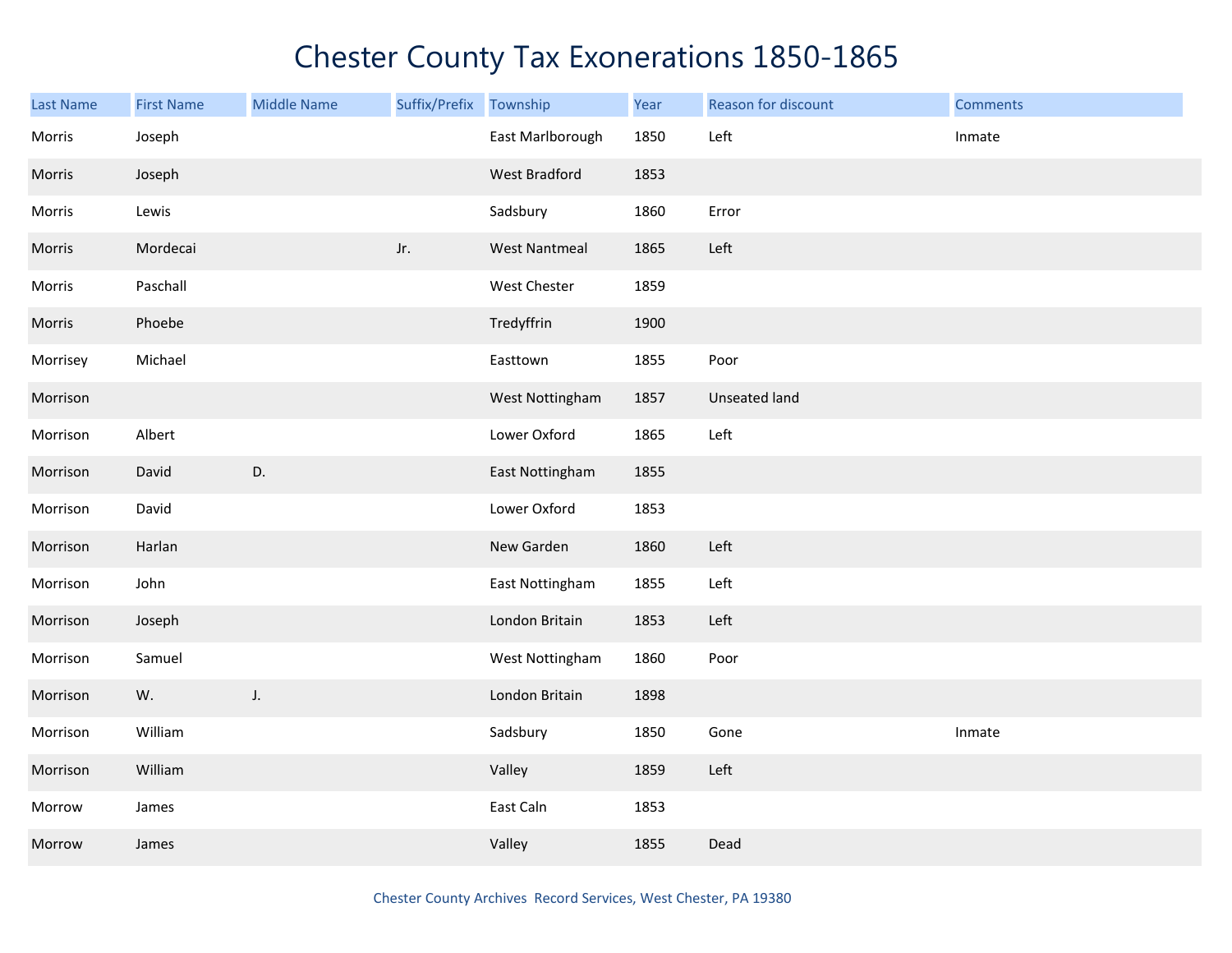| Last Name | <b>First Name</b> | <b>Middle Name</b> | Suffix/Prefix | Township             | Year | Reason for discount | <b>Comments</b>            |
|-----------|-------------------|--------------------|---------------|----------------------|------|---------------------|----------------------------|
| Morrow    | John              |                    |               | Upper Oxford         | 1850 |                     |                            |
| Morrow    | Thomas            |                    |               | London Grove         | 1850 |                     |                            |
| Morrow    | William           |                    |               | <b>Upper Oxford</b>  | 1853 | No Dog              |                            |
| Morton    | R.                | W.                 |               | Honey Brook          | 1853 | Error               |                            |
| Morton    | Samuel            |                    |               | Franklin             | 1854 |                     |                            |
| Moses     | Charles           |                    |               | Phoenixville         | 1897 |                     | 1st & 2nd & 4th & 6th Ward |
| Moses     | George            | D.                 |               | West Caln            | 1854 | Left                |                            |
| Moses     | James             |                    |               | Charlestown          | 1860 | Left                |                            |
| Moses     | James             |                    |               | East Pikeland        | 1860 | Poor                |                            |
| Moses     | Joseph            |                    |               | East Pikeland        | 1855 | Dead                |                            |
| Moses     | Joseph            |                    |               | South Coventry       | 1853 | Left                |                            |
| Moses     | Michael           |                    |               | East Pikeland        | 1853 | Left                |                            |
| Moses     | Michael           |                    |               | East Pikeland        | 1855 | Dead                |                            |
| Moses     | Samuel            |                    |               | London Grove         | 1853 | Error               |                            |
| Moses     | Samuel            |                    |               | West Vincent         | 1855 | Mistake             | Inmate                     |
| Mote      | Isaac             |                    |               | London Britain       | 1898 |                     |                            |
| Moudy     | John              |                    |               | <b>West Nantmeal</b> | 1860 | Left                |                            |
| Moudy     | William           |                    |               | <b>West Nantmeal</b> | 1860 | Left                |                            |
| Moulder   | Garrett           |                    |               | West Chester         | 1856 | Error               |                            |
| Moulder   | Joseph            | L.                 |               | West Goshen          | 1850 | Deceased            |                            |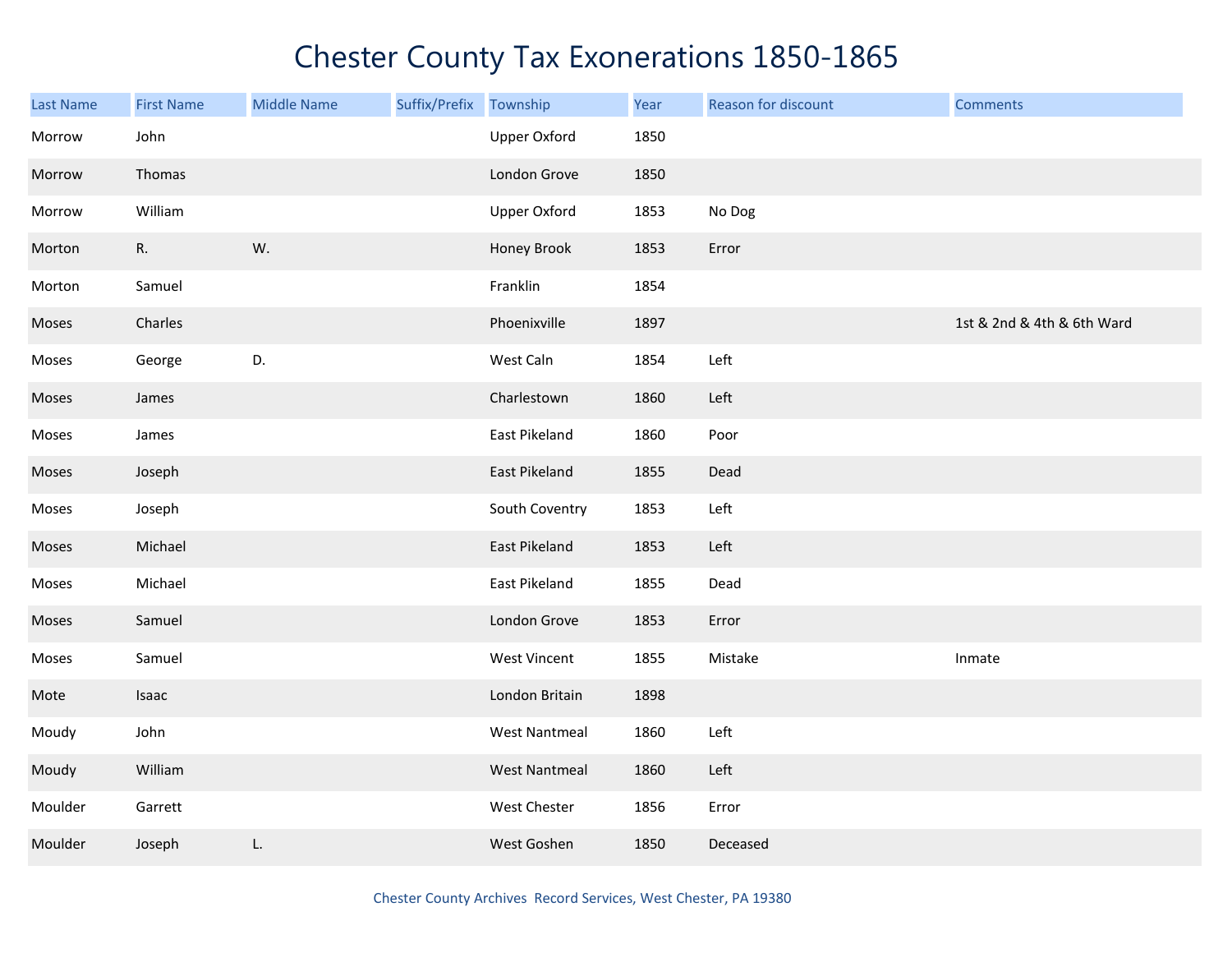| Last Name  | <b>First Name</b> | <b>Middle Name</b> | Suffix/Prefix Township |                      | Year | Reason for discount | <b>Comments</b> |
|------------|-------------------|--------------------|------------------------|----------------------|------|---------------------|-----------------|
| Moulder    | William           |                    |                        | West Fallowfield     | 1857 | Left                |                 |
| Mount      | John              | Α.                 |                        | New London           | 1860 | Poor                |                 |
| Mounty     | Jacob             |                    |                        | Phoenixville         | 1860 | Error               |                 |
| Mouslin    | Harlen            |                    |                        | London Grove         | 1856 | Left                | Inmate          |
| Mowdy      | Christian         |                    |                        | Honey Brook          | 1850 | Left township       | Single Freeman  |
| Mowrer     | Joseph            |                    |                        | <b>East Coventry</b> | 1853 | Not found           |                 |
| Mowrin     | William           | А.                 |                        | East Vincent         | 1855 | Left                |                 |
| Moyer      | George            |                    |                        | East Vincent         | 1860 | Left                |                 |
| Moyer      | Nathan            |                    |                        | East Vincent         | 1860 | Left                |                 |
| Moyess     | John              | C.                 |                        | Sadsbury             | 1853 | Left                |                 |
| Moyess     | William           |                    |                        | Sadsbury             | 1853 | Left                |                 |
| Muckmullin | William           |                    |                        | West Marlborough     | 1851 |                     |                 |
| Muhlen     | Emmor             |                    |                        | Willistown           | 1853 |                     |                 |
| Mulany     | Jonathan          |                    |                        | London Grove         | 1859 | Left                |                 |
| Mulberry   | Samuel            |                    |                        | Londonderry          | 1857 | Left                |                 |
| Mulbery    | Samuel            |                    |                        | Londonderry          | 1855 | Error               |                 |
| Mulheen    | Patrick           |                    |                        | Phoenixville         | 1897 | Can't collect       | 4th & 5th Ward  |
| Mulhllan   | Christian         |                    |                        | Phoenixville         | 1860 | Left                |                 |
| Mulhullan  | Ezra              |                    |                        | Willistown           | 1859 | Left                |                 |
| Mullen     | Alexander         |                    |                        | East Brandywine      | 1857 | Left                |                 |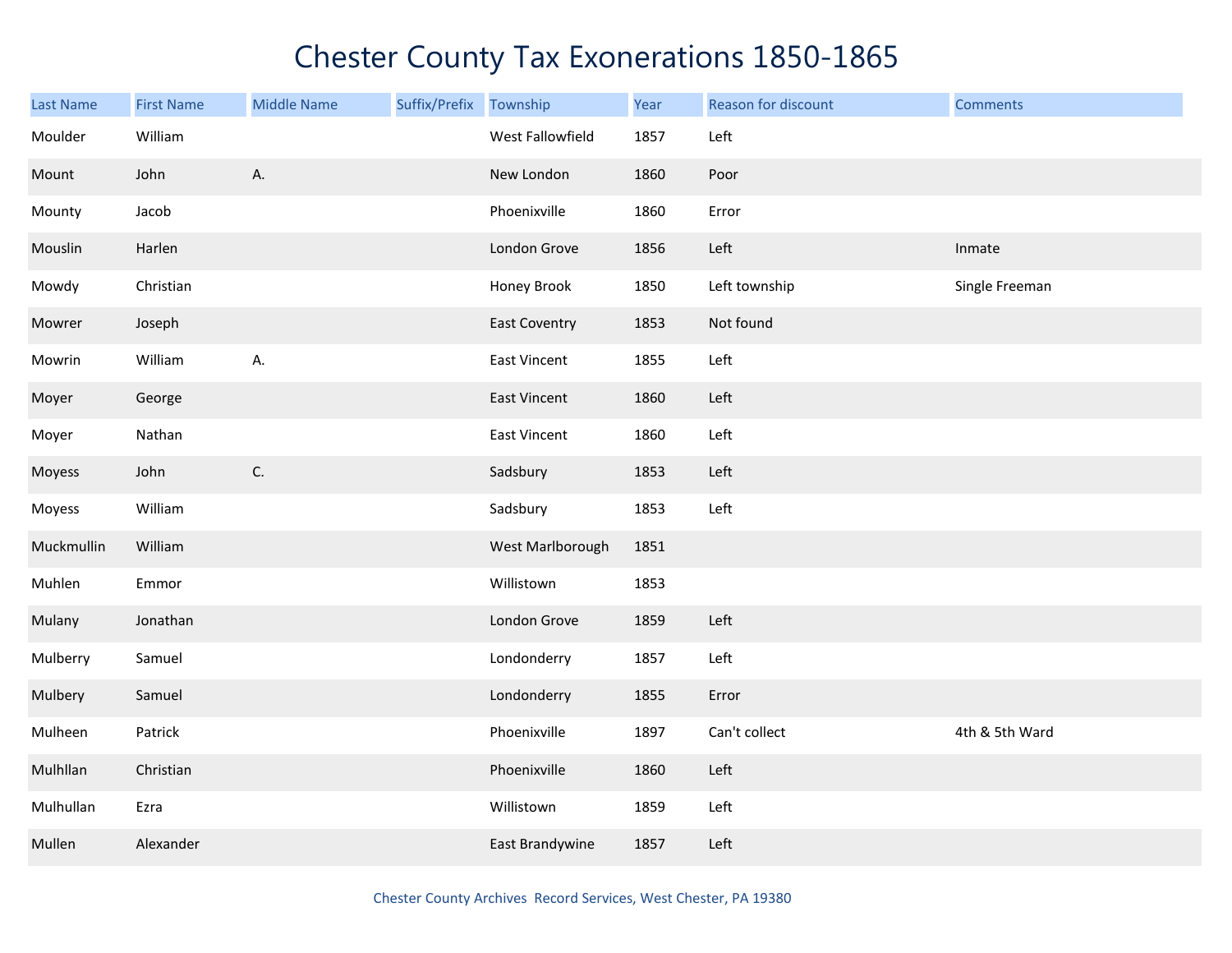| <b>Last Name</b> | <b>First Name</b> | <b>Middle Name</b> | Suffix/Prefix | Township          | Year | Reason for discount | <b>Comments</b> |
|------------------|-------------------|--------------------|---------------|-------------------|------|---------------------|-----------------|
| Mullen           | George            |                    |               | Newlin            | 1860 | Left                |                 |
| Mullen           | John              |                    |               | Franklin          | 1854 | Error               |                 |
| Mullen           | John              |                    |               | London Grove      | 1853 |                     |                 |
| Mullen           | Richard           |                    |               | Willistown        | 1857 | Unable to pay       |                 |
| Mullen           | Thomas            |                    |               | Lower Oxford      | 1850 | Left the township   | Inmate          |
| Mullen           | Thomas            |                    |               | Uwchlan           | 1853 |                     |                 |
| Mullen           | William           |                    |               | London Grove      | 1855 | Left                | Inmate          |
| Mullen           | William           |                    |               | London Grove      | 1859 | Left                |                 |
| Mullen           | William           |                    |               | New London        | 1850 | Left township       | Single Freeman  |
| Mullhollen       | Ezra              |                    |               | Willistown        | 1857 | Unable to pay       |                 |
| Mullin           | Alfred            |                    |               | Highland          | 1857 | Left                |                 |
| Mullin           | Frank             |                    |               | Downingtown, East | 1898 | Removed             |                 |
| Mullin           | Hector            |                    |               | Tredyffrin        | 1849 |                     | Dog tax         |
| Mullin           | Jerman            | J.                 |               | Highland          | 1857 | Left                |                 |
| Mullin           | John              | В.                 |               | East Brandywine   | 1860 | Left                |                 |
| Mullin           | John              | Η.                 |               | Phoenixville      | 1860 | Minor               |                 |
| Mullin           | John              |                    |               | West Marlborough  | 1865 | Left                |                 |
| Mullin           | Reece             |                    |               | Newlin            | 1859 | Left                |                 |
| Mullin           | Reese             |                    |               | Newlin            | 1857 | Left                |                 |
| Mullin           | Thomas            |                    |               | Lower Oxford      | 1851 |                     |                 |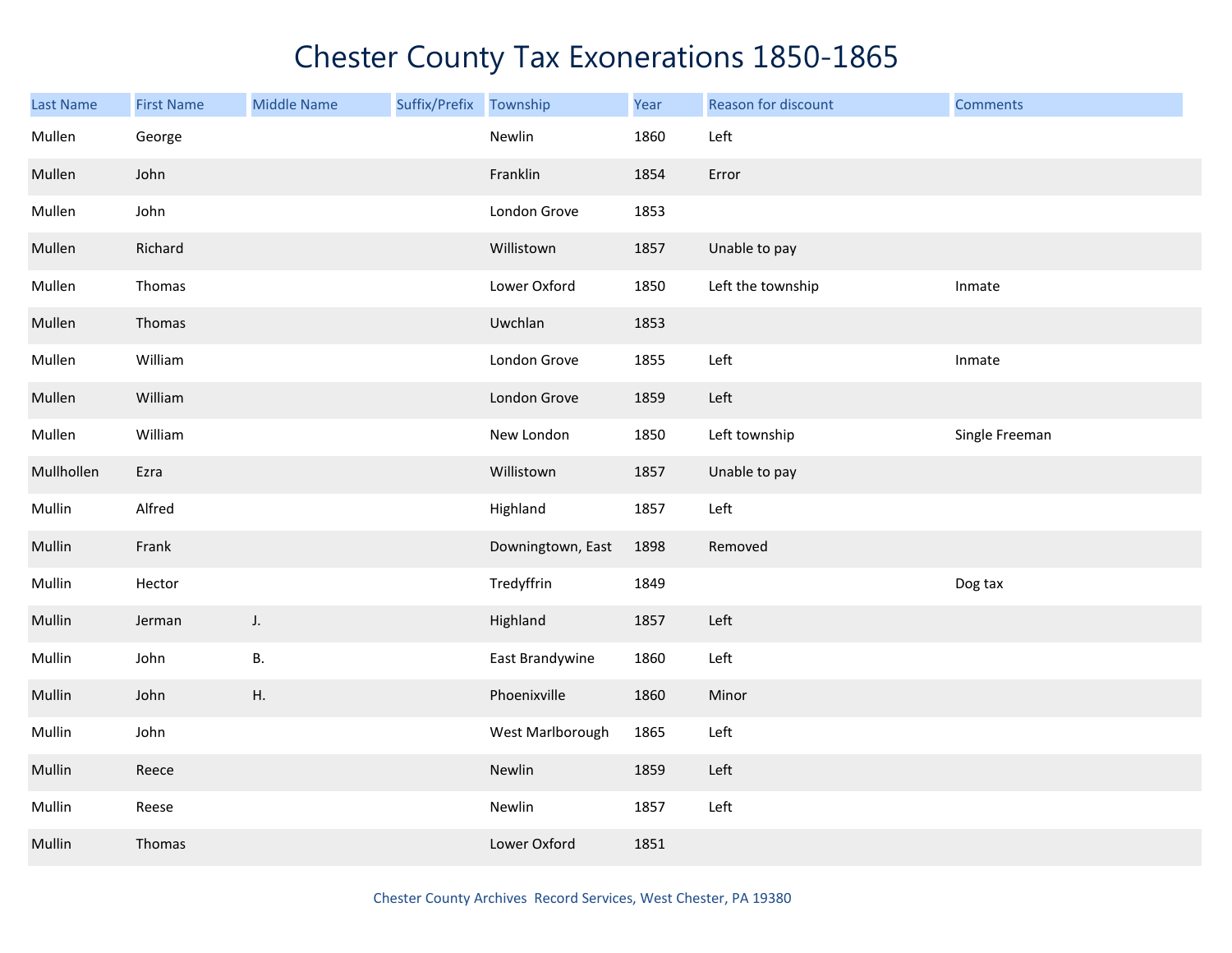| Last Name | <b>First Name</b> | <b>Middle Name</b> | Suffix/Prefix | Township             | Year | Reason for discount | <b>Comments</b> |
|-----------|-------------------|--------------------|---------------|----------------------|------|---------------------|-----------------|
| Mullin    | Thomas            |                    | Jr.           | West Marlborough     | 1851 |                     |                 |
| Mullin    | Thomas            |                    |               | West Marlborough     | 1857 | Left                |                 |
| Mullin    | William           |                    |               | West Marlborough     | 1857 | Left                |                 |
| Mulvey    | А.                |                    |               | West Chester         | 1856 | Left                |                 |
| Mundle    | David             |                    |               | Hopewell             | 1860 | Error               |                 |
| Mundle    | David             |                    |               | Lower Oxford         | 1853 | Error               |                 |
| Mundle    | James             |                    |               | East Nottingham      | 1860 | Poor                |                 |
| Munhollin | Israel            |                    |               | East Brandywine      | 1853 | Poor                |                 |
| Munshour  | Henry             |                    |               | East Vincent         | 1857 |                     |                 |
| Munshower | Daniel            |                    |               | East Vincent         | 1859 | Left                |                 |
| Munshower | Daniel            |                    |               | East Vincent         | 1860 | Error               |                 |
| Munshower | Daniel            |                    |               | Phoenixville         | 1860 | Left                |                 |
| Munshower | Jacob             |                    |               | Warwick              | 1853 | Gone                | Paid            |
| Munshower | Jacob             |                    |               | Warwick              | 1857 |                     |                 |
| Munshower | Jacob             |                    |               | Warwick              | 1859 | Poor                |                 |
| Munshower | Jacob             |                    |               | Warwick              | 1860 | Poor                |                 |
| Munshower | Jacob             |                    |               | Warwick              | 1865 | Poor                |                 |
| Murda     | James             | R.                 | & Sons        | Lower Oxford         | 1851 |                     |                 |
| Murdock   | Davis             |                    |               | West Caln            | 1850 | Left the township   | Tenant          |
| Murdock   | James             |                    |               | <b>West Nantmeal</b> | 1853 | Worthless           |                 |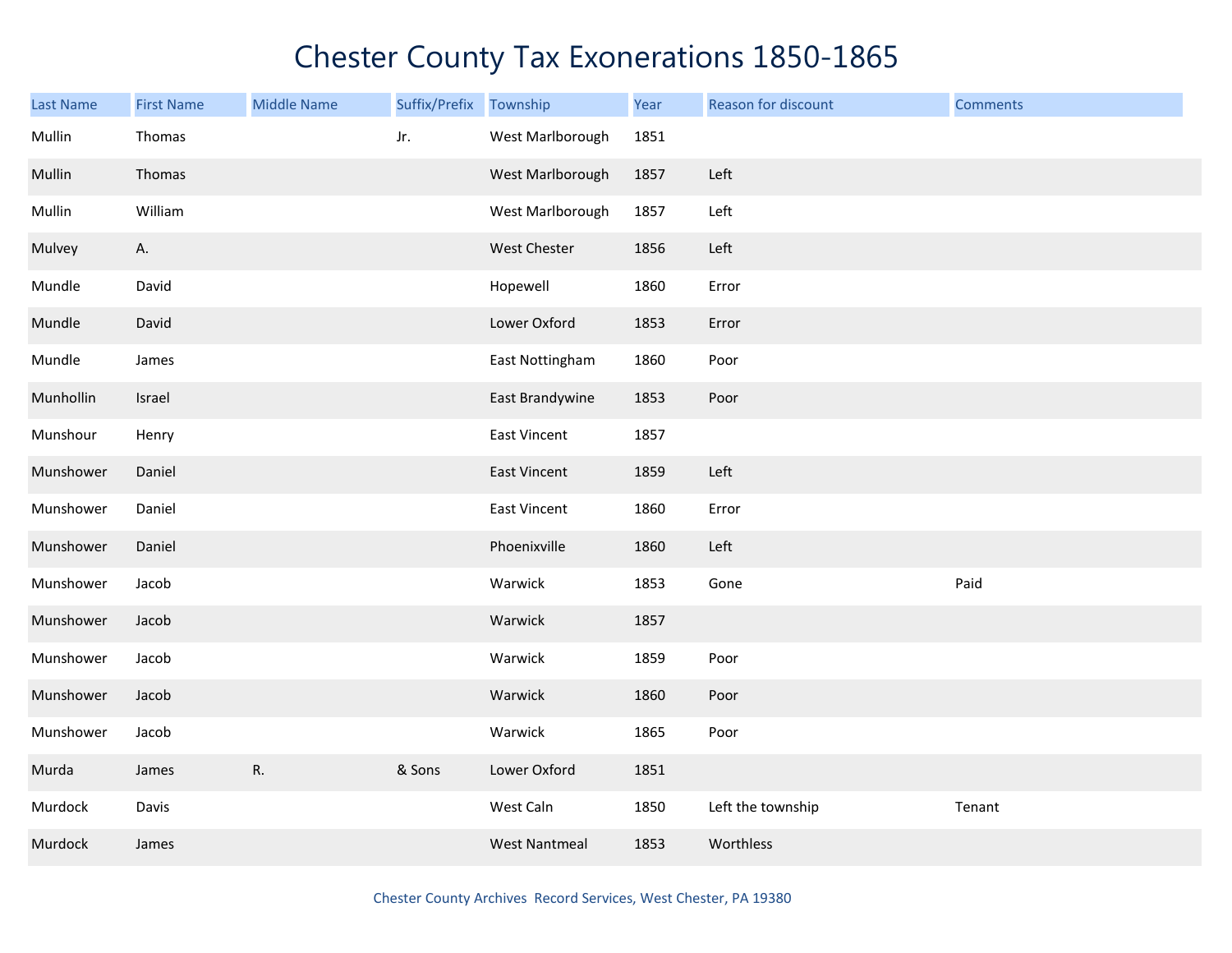| Last Name | <b>First Name</b> | <b>Middle Name</b> | Suffix/Prefix Township |                      | Year | Reason for discount | <b>Comments</b> |
|-----------|-------------------|--------------------|------------------------|----------------------|------|---------------------|-----------------|
| Murdock   | James             | А.                 |                        | <b>West Nantmeal</b> | 1859 | Left                |                 |
| Murdock   | John              |                    |                        | West Fallowfield     | 1850 | In Poorhouse        | Single Freeman  |
| Murfey    | Isaac             |                    |                        | Penn                 | 1856 | Dog Dead            |                 |
| Murley    | Jacob             |                    |                        | Downingtown          | 1860 |                     |                 |
| Murley    | Jacob             |                    |                        | East Caln            | 1858 |                     |                 |
| Murphey   | Edward            |                    |                        | West Goshen          | 1860 | Left                |                 |
| Murphey   | John              |                    |                        | London Britain       | 1857 | Left                |                 |
| Murphey   | Michael           |                    |                        | Tredyffrin           | 1857 |                     |                 |
| Murphey   | Patrick           |                    |                        | Birmingham           | 1860 | Left                |                 |
| Murphey   | Patrick           |                    |                        | Pennsbury            | 1860 | Poor                |                 |
| Murphey   | Robert            |                    |                        | Penn                 | 1850 | Lame Horse          |                 |
| Murphey   | Robert            |                    |                        | Penn                 | 1850 | Dead                |                 |
| Murphey   | William           |                    |                        | Westtown             | 1850 | Cannot be found     |                 |
| Murphy    | Anshett           |                    |                        | West Chester         | 1859 | Error               |                 |
| Murphy    | Edward            |                    |                        | Westtown             | 1857 | Left                |                 |
| Murphy    | Francis           |                    |                        | East Vincent         | 1853 | Not found           |                 |
| Murphy    | Isaac             |                    |                        | Penn                 | 1852 | Too poor            |                 |
| Murphy    | Isaac             |                    |                        | Penn                 | 1853 |                     |                 |
| Murphy    | Lawrence          |                    |                        | Valley               | 1857 | Left                |                 |
| Murphy    | Michael           |                    |                        | East Whiteland       | 1857 | Left                |                 |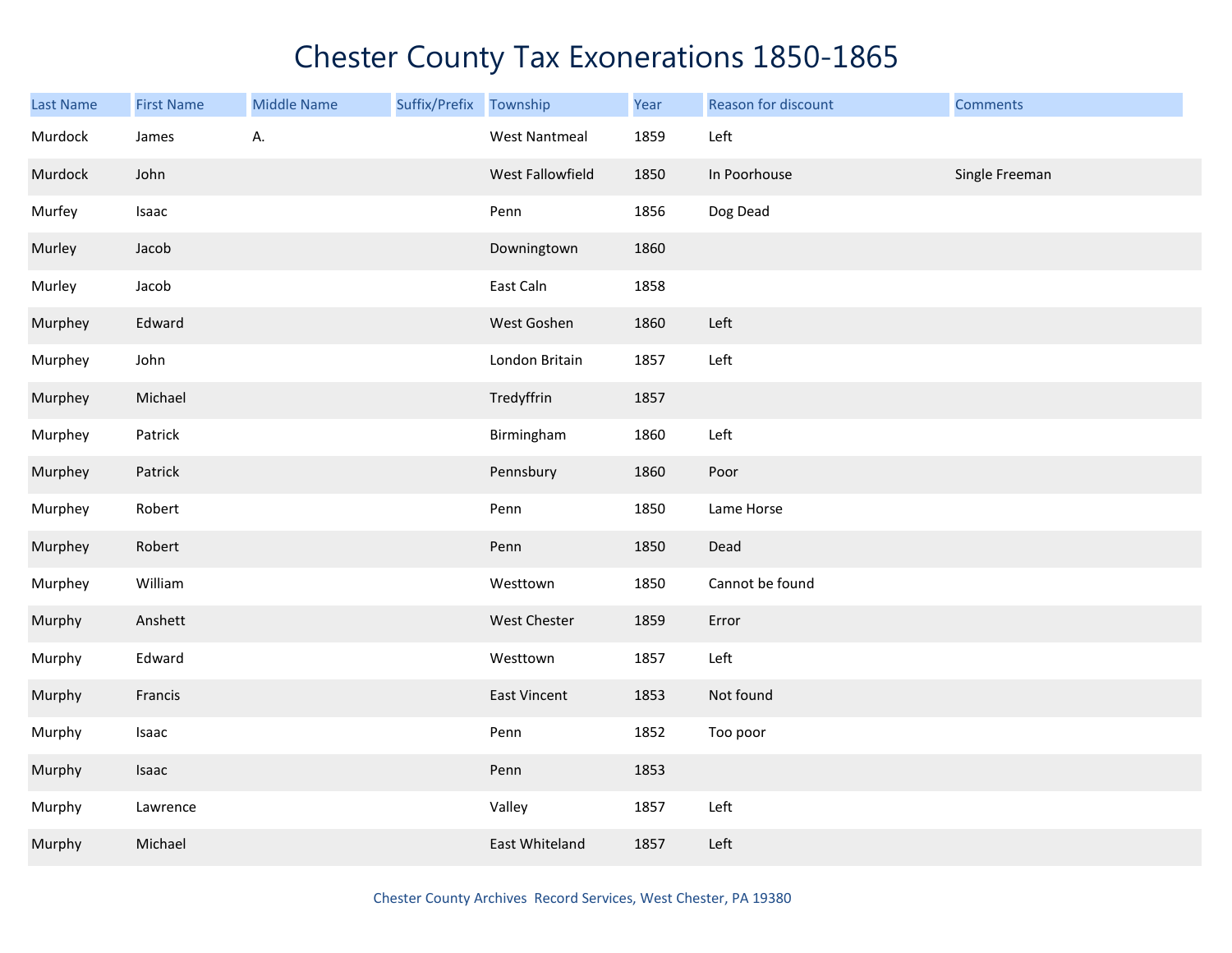| <b>Last Name</b> | <b>First Name</b> | <b>Middle Name</b> | Suffix/Prefix Township |                      | Year | Reason for discount | <b>Comments</b>            |
|------------------|-------------------|--------------------|------------------------|----------------------|------|---------------------|----------------------------|
| Murphy           | Morris            |                    |                        | London Grove         | 1850 |                     |                            |
| Murphy           | Morris            |                    |                        | London Grove         | 1851 |                     |                            |
| Murphy           | Peter             |                    |                        | Lower Oxford         | 1865 | Poor & Drunken      |                            |
| Murphy           | Robert            |                    |                        | Penn                 | 1852 | Left in 1851        |                            |
| Murphy           | Thomas            |                    |                        | Lower Oxford         | 1851 |                     |                            |
| Murphy           | William           |                    |                        | Franklin             | 1854 | Colored             |                            |
| Murray           | В.                | К.                 |                        | Charlestown          | 1865 | Left                |                            |
| Murray           | George            |                    |                        | Honey Brook          | 1865 | Poor                |                            |
| Murray           | George            |                    |                        | West Brandywine      | 1860 | Taxed twice         |                            |
| Murray           | Michael           |                    |                        | Phoenixville         | 1897 | Moved               | 1st & 2nd & 4th & 6th Ward |
| Murray           | William           |                    |                        | Kennett              | 1859 | Left                |                            |
| Murrey           | Patrick           |                    |                        | London Grove         | 1857 | Left                |                            |
| Murrey           | William           |                    |                        | London Grove         | 1857 | Left                |                            |
| Murry            | Benjamin          |                    |                        | Tredyffrin           | 1849 | Gone                |                            |
| Murry            | Benjamin          |                    |                        | Tredyffrin           | 1849 |                     | Delinquent Militia Men     |
| Murry            | Benjamin          |                    |                        | Tredyffrin           | 1856 | Left                |                            |
| Murry            | George            |                    |                        | West Brandywine      | 1857 | Poor                |                            |
| Murry            | George            | <b>B.</b>          |                        | <b>West Chester</b>  | 1860 | Left                |                            |
| Murry            | Jacob             |                    |                        | <b>East Nantmeal</b> | 1853 | Gone                |                            |
| Murry            | James             |                    |                        | West Chester         | 1857 | Poor                |                            |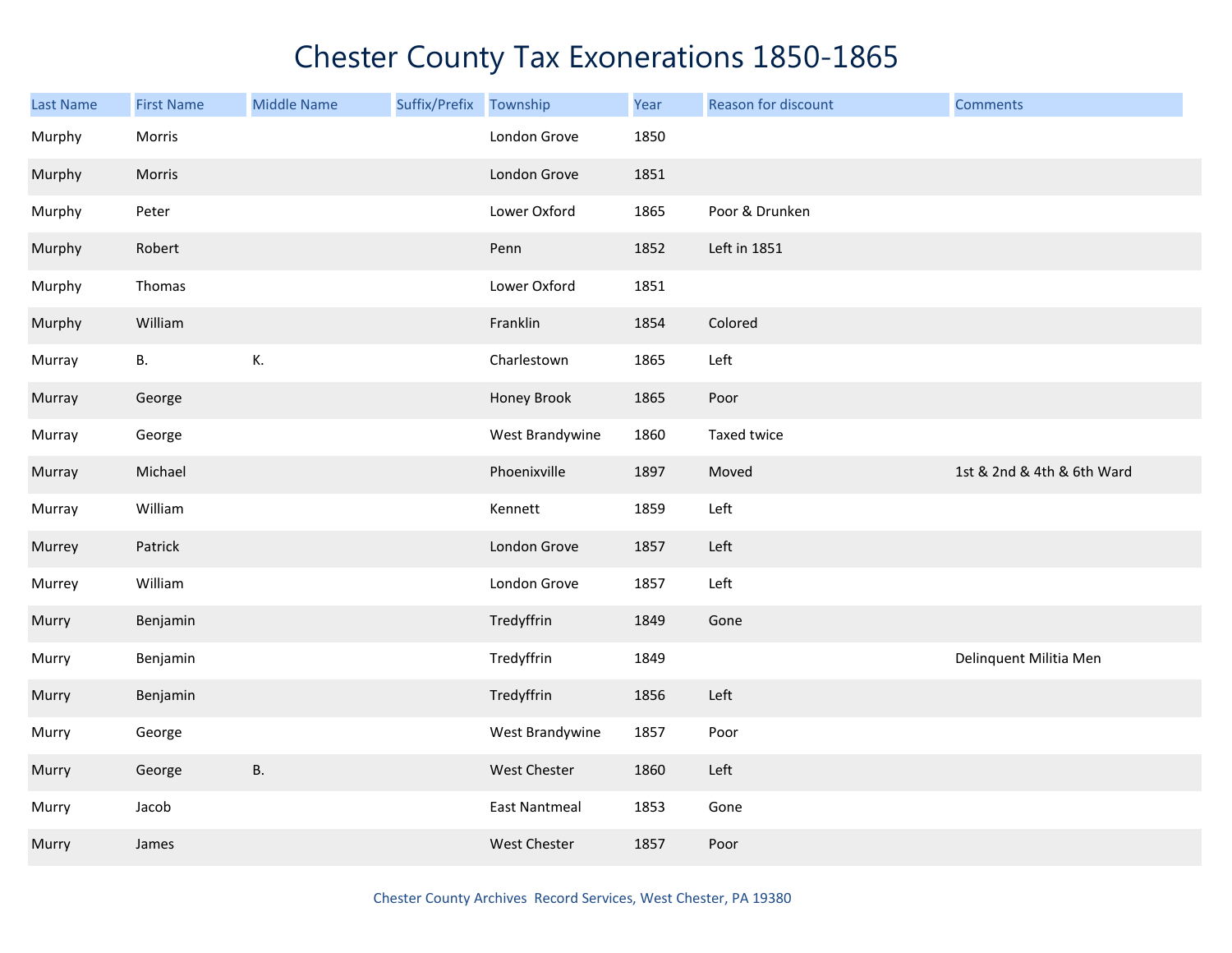| <b>Last Name</b> | <b>First Name</b> | <b>Middle Name</b> | Suffix/Prefix Township |                   | Year | Reason for discount      | <b>Comments</b> |
|------------------|-------------------|--------------------|------------------------|-------------------|------|--------------------------|-----------------|
| Murry            | James             |                    |                        | West Marlborough  | 1850 | Cannot be found          | Single Freeman  |
| Murry            | John              |                    |                        | West Nottingham   | 1859 | Left                     |                 |
| Murry            | Pat               |                    |                        | London Grove      | 1855 | Left                     | Inmate          |
| Murry            | Patrick           |                    |                        | London Grove      | 1850 |                          |                 |
| Murry            | Thomas            |                    |                        | New London        | 1898 |                          |                 |
| Murry            | Wilson            |                    |                        | Tredyffrin        | 1853 | Left                     |                 |
| Murtaw           | Bartholomew       |                    |                        | West Whiteland    | 1853 |                          |                 |
| Muse             | Matthew           |                    |                        | Sadsbury          | 1788 | Gone to West Fallowfield |                 |
| <b>Myers</b>     | Jesse             |                    |                        | Lower Oxford      | 1857 | Poor                     | Colored/Inmate  |
| <b>Myers</b>     | Jesse             |                    |                        | West Fallowfield  | 1855 | Left                     |                 |
| <b>Myers</b>     | T.                | <b>Burk</b>        |                        | East Whiteland    | 1850 |                          |                 |
| Myers            | William           |                    |                        | West Fallowfield  | 1855 | Left                     |                 |
| <b>Myres</b>     | Daniel            |                    |                        | Hopewell          | 1857 |                          |                 |
| <b>Myses</b>     | James             |                    |                        | Downingtown, East | 1898 | Old                      |                 |
| Nail             | Frederick         |                    | Sr.                    | East Whiteland    | 1860 | Left                     |                 |
| Nailler          | Levi              |                    |                        | Warwick           | 1859 | Left                     |                 |
| Nailor           | Isaac             |                    |                        | Charlestown       | 1853 | Unseated land            |                 |
| Nailor           | Jacob             |                    |                        | West Goshen       | 1859 | Not in township          |                 |
| Nailor           | Samuel            |                    |                        | West Chester      | 1856 | Error                    |                 |
| Nailor           | Samuel            |                    |                        | West Chester      | 1859 |                          |                 |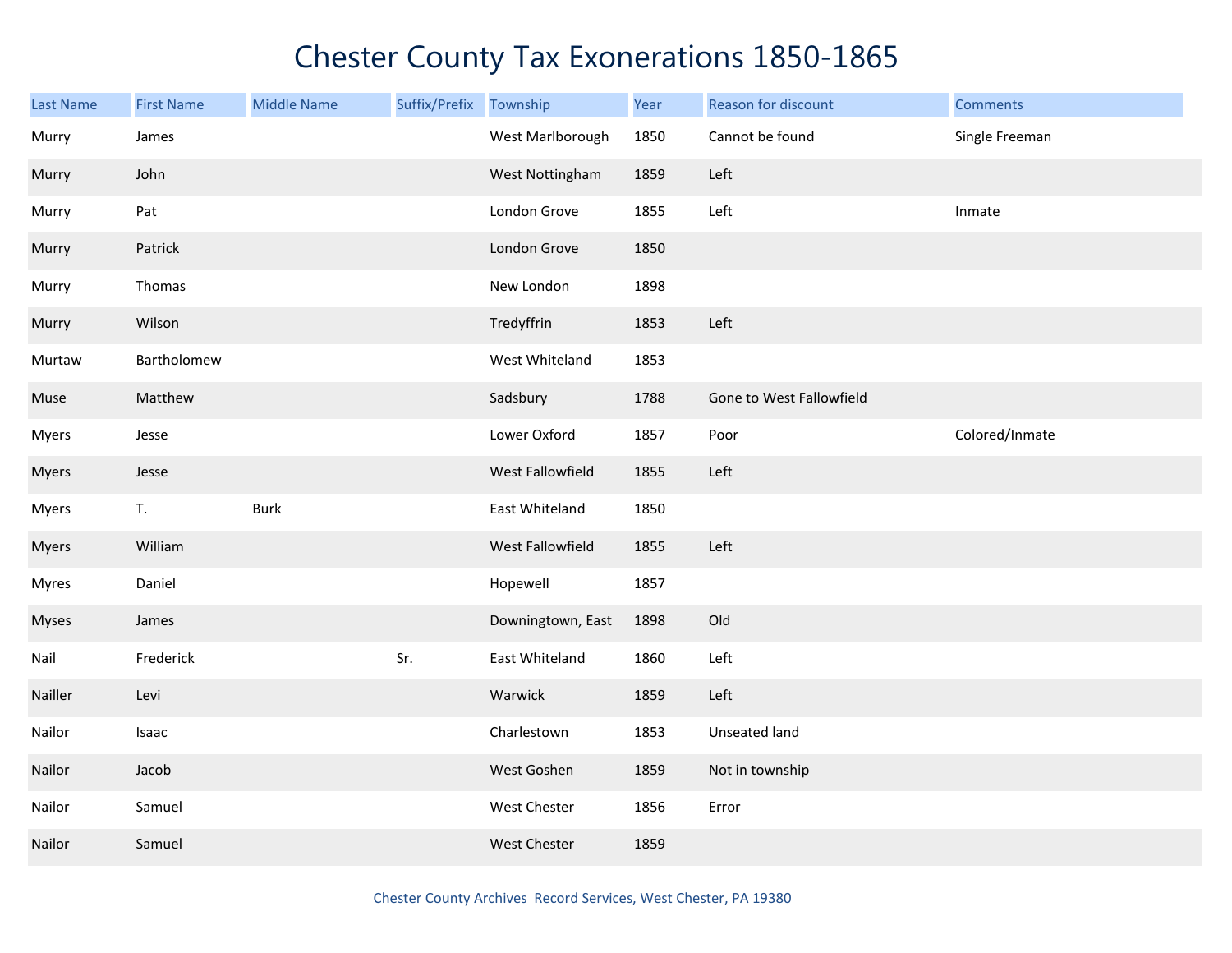| Last Name    | <b>First Name</b> | <b>Middle Name</b> | Suffix/Prefix | Township             | Year | Reason for discount | <b>Comments</b>            |
|--------------|-------------------|--------------------|---------------|----------------------|------|---------------------|----------------------------|
| Narval       | Christian         |                    |               | East Brandywine      | 1860 | Left                |                            |
| Narvell      | C.                |                    |               | <b>East Nantmeal</b> | 1856 | Poor                | Inmate                     |
| Nash         | Martin            |                    |               | West Marlborough     | 1853 | Not found           |                            |
| Nash         | Samuel            | ${\sf P}.$         |               | <b>West Vincent</b>  | 1853 |                     |                            |
| Nash         | Samuel            | ${\sf P}.$         |               | West Vincent         | 1855 | Dead                |                            |
| Naylor       | John              |                    |               | East Brandywine      | 1853 | In Wallace          |                            |
| Neal         | Benjamin          |                    |               | East Nottingham      | 1853 | Left                |                            |
| Neal         | David             |                    |               | West Caln            | 1854 | Left                |                            |
| Neal         | David             |                    |               | West Caln            | 1861 | Left                |                            |
| Neal         | James             |                    |               | Pocopson             | 1856 | Left                |                            |
| Neal         | John              |                    |               | Easttown             | 1854 |                     |                            |
| Neal         | John              |                    |               | Tredyffrin           | 1850 |                     |                            |
| Neal         | William           |                    |               | New London           | 1855 | Poor                |                            |
| <b>Neals</b> | John              | <b>B.</b>          |               | West Bradford        | 1857 | Left                |                            |
| Nedery       | Lee               |                    |               | New London           | 1850 | Left township       | Inmate                     |
| Neeley       | Samuel            |                    |               | Wallace              | 1857 | Poor                |                            |
| Neelings     | George            |                    |               | Oxford Borough       | 1856 | Left                | Crossed out                |
| Neely        | Joseph            |                    |               | South Coventry       | 1865 | Left                |                            |
| Neely        | Robert            |                    |               | South Coventry       | 1898 | House & Lot         |                            |
| Negley       | Jacob             |                    |               | Phoenixville         | 1897 |                     | 1st & 2nd & 4th & 6th Ward |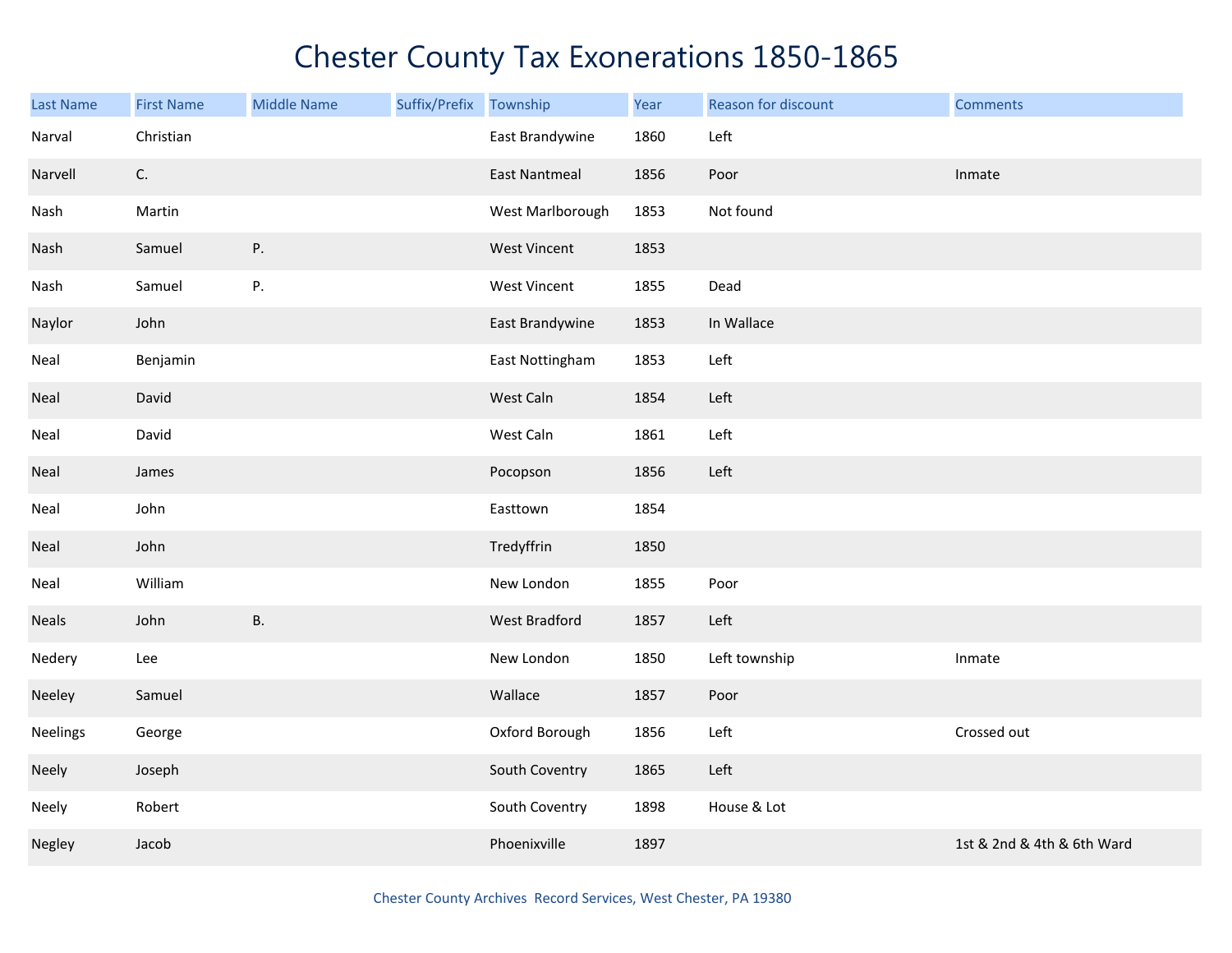| <b>Last Name</b> | <b>First Name</b> | <b>Middle Name</b> | Suffix/Prefix Township |                  | Year | Reason for discount | <b>Comments</b> |
|------------------|-------------------|--------------------|------------------------|------------------|------|---------------------|-----------------|
| Neil             | Thomas            |                    |                        | West Fallowfield | 1865 |                     |                 |
| Neilds           | Chaney            |                    |                        | East Caln        | 1858 |                     |                 |
| Neilds           | Harvey            | C.                 |                        | Valley           | 1859 | Left                |                 |
| <b>Neiless</b>   | John              | <b>B.</b>          |                        | Newlin           | 1860 | Left                |                 |
| <b>Neilings</b>  | Daniel            |                    |                        | Lower Oxford     | 1853 |                     |                 |
| Neilings         | James             |                    |                        | Lower Oxford     | 1853 |                     |                 |
| Nellons          | George            |                    |                        | Phoenixville     | 1860 | Left                |                 |
| Nelson           | Alexander         |                    |                        | West Nottingham  | 1857 | No Dog              |                 |
| Nelson           | Charles           |                    |                        | Phoenixville     | 1860 | Left                |                 |
| Nelson           | Margaret          |                    |                        | Charlestown      | 1865 | Poor                |                 |
| Nelson           | Washington        |                    |                        | Honey Brook      | 1859 | Poor                |                 |
| Nelson           | Washington        |                    |                        | Uwchlan          | 1853 |                     |                 |
| Nelson           | Washington        |                    |                        | Uwchlan          | 1855 | Poor                |                 |
| Nelson           | William           |                    |                        | East Whiteland   | 1855 |                     |                 |
| Nelson           | William           |                    | & Sister               | New London       | 1855 | Left                |                 |
| Nelson           | William           |                    | & Sister               | New London       | 1859 |                     |                 |
| Nelson           | William           |                    |                        | Uwchlan          | 1855 | Unseated land       |                 |
| Neska            | John              |                    |                        | Phoenixville     | 1860 | Left                |                 |
| Nester           | John              |                    |                        | Phoenixville     | 1860 | Left                |                 |
| Nethary          | G.                | W.                 |                        | West Chester     | 1856 | Dead                |                 |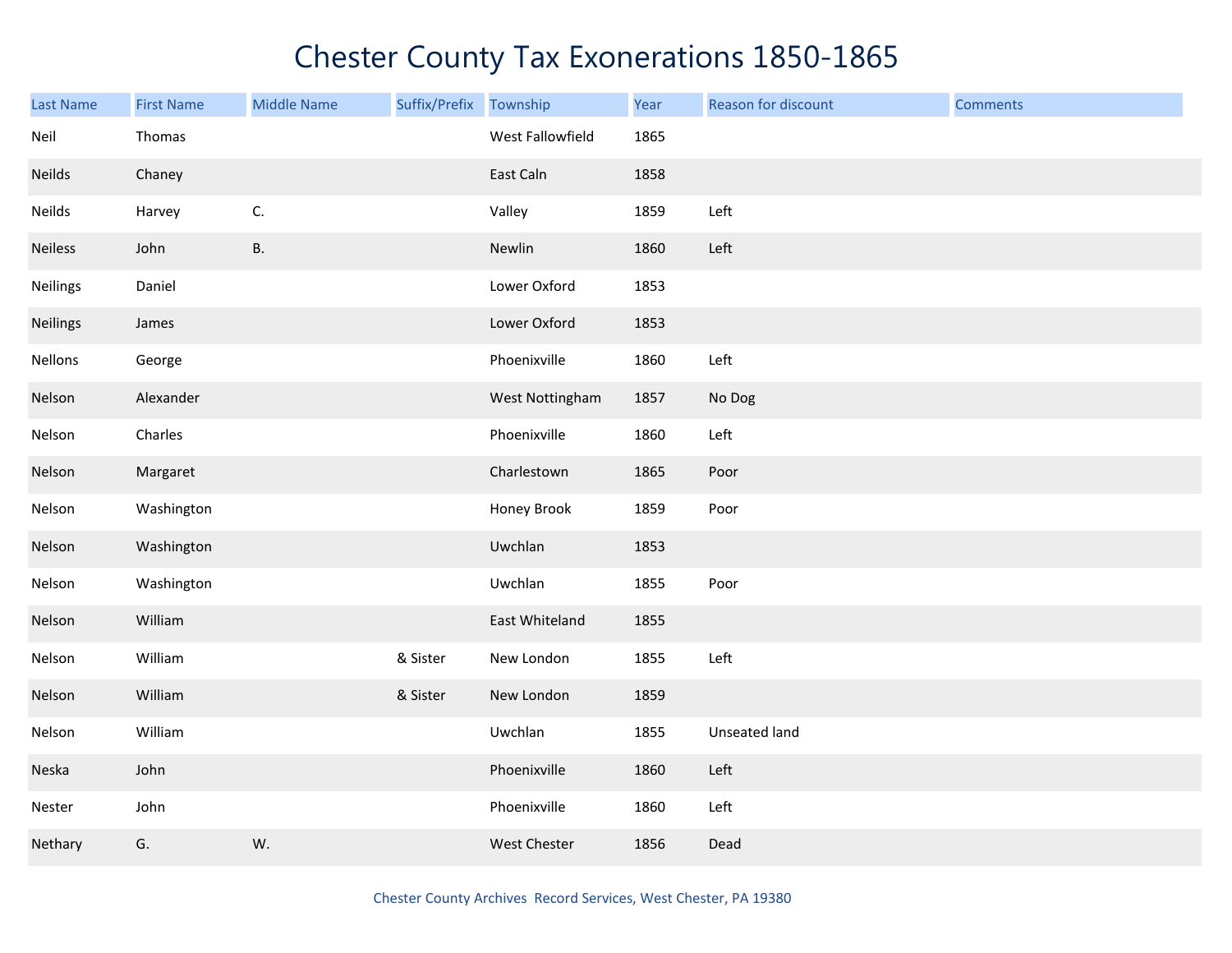| Last Name | <b>First Name</b> | <b>Middle Name</b> | Suffix/Prefix | Township             | Year | Reason for discount | <b>Comments</b> |
|-----------|-------------------|--------------------|---------------|----------------------|------|---------------------|-----------------|
| Nethary   | Taylor            |                    |               | Highland             | 1859 | Left                |                 |
| Nethery   | <b>Byard</b>      |                    |               | Newlin               | 1859 | Left                |                 |
| Nethery   | Harrison          |                    |               | Kennett              | 1850 | Out of the township | Inmate          |
| Nethery   | Harrison          |                    |               | New Garden           | 1859 | Poor                |                 |
| Nethery   | Harrison          |                    |               | New Garden           | 1860 | Left                |                 |
| Nethery   | Lea               |                    |               | Kennett              | 1856 | Poor                |                 |
| Nethery   | Lee               |                    |               | New Garden           | 1859 | Poor                |                 |
| Nethery   | Taylor            |                    |               | Highland             | 1856 | Poor                |                 |
| Nethery   | Walter            |                    |               | Pocopson             | 1854 | Left                |                 |
| Nevean    | Patrick           |                    |               | Thornbury            | 1853 |                     |                 |
| Newabour  | Augustus          |                    |               | Honey Brook          | 1853 |                     |                 |
| Newburn   | John              |                    |               | London Grove         | 1856 | Taxed to Job Pyle   |                 |
| Newcomer  | John              | F.                 |               | West Vincent         | 1865 | Left                |                 |
| Newel     | James             |                    |               | Lower Oxford         | 1850 | Left the township   | Single Freeman  |
| Newell    | George            |                    |               | Lower Oxford         | 1850 | Left the township   | Inmate          |
| Newlin    | John              |                    |               | Kennett              | 1850 | Left township       | Single Freeman  |
| Newlin    | John              |                    |               | West Whiteland       | 1850 | Unseated land       |                 |
| Newlin    | Samuel            |                    |               | <b>West Bradford</b> | 1855 | Left                |                 |
| Newman    | John              |                    |               | West Chester         | 1854 | Left                |                 |
| Newman    | John              |                    |               | West Chester         | 1855 | Left                |                 |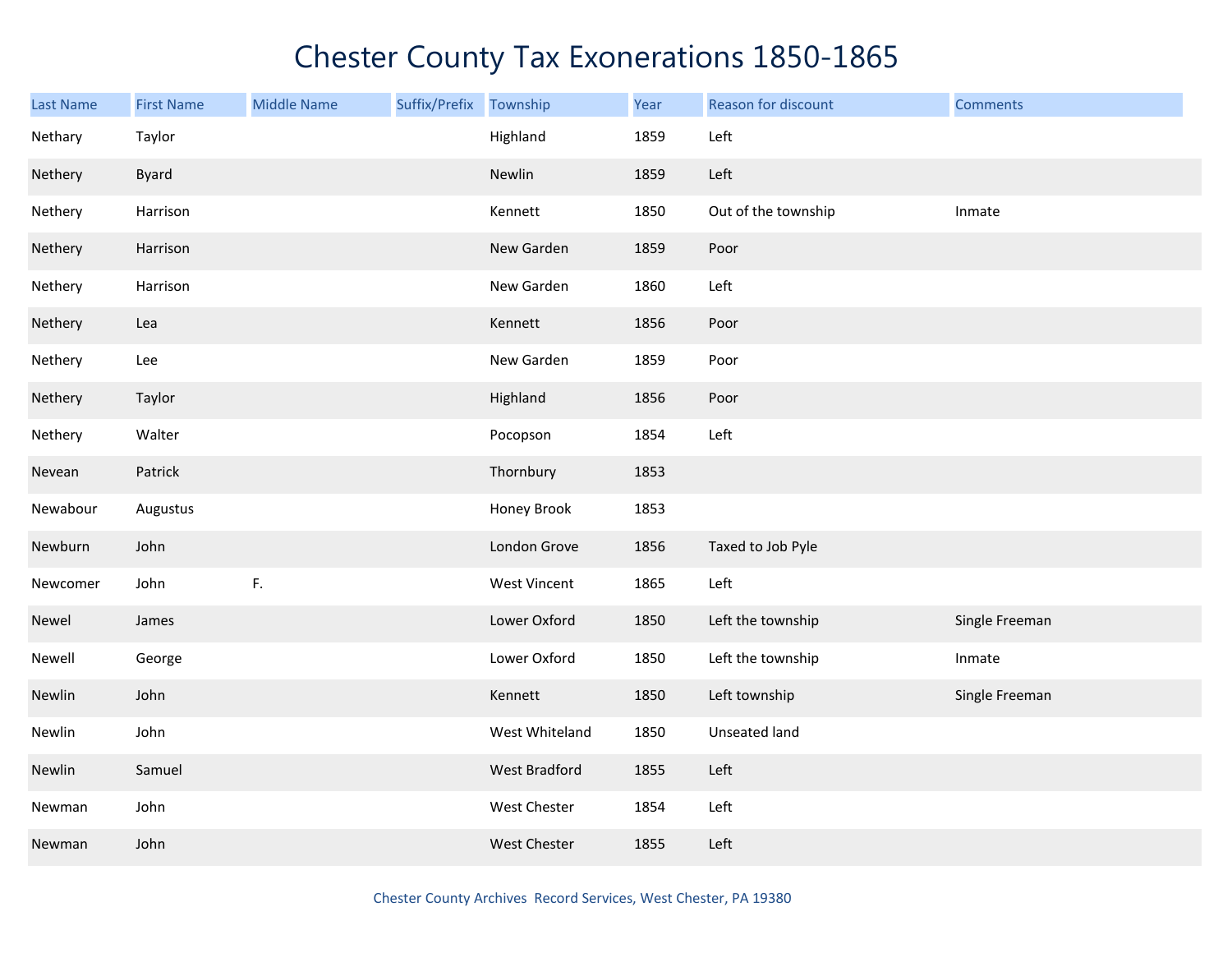| <b>Last Name</b> | <b>First Name</b> | <b>Middle Name</b> | Suffix/Prefix Township |                 | Year | Reason for discount | <b>Comments</b> |
|------------------|-------------------|--------------------|------------------------|-----------------|------|---------------------|-----------------|
| Newman           | William           |                    |                        | Phoenixville    | 1860 | Left                |                 |
| Newnaber         | Augustus          | F.                 |                        | Honey Brook     | 1850 |                     | Inmate          |
| Newnaber         | Augustus          |                    |                        | Honey Brook     | 1859 | Poor                |                 |
| Newnabour        | Augustus          |                    |                        | Honey Brook     | 1854 | Left                |                 |
| Nice             | Charles           |                    |                        | West Whiteland  | 1860 | Left                |                 |
| Nice             | Richard           | U.                 |                        | Charlestown     | 1855 | Poor                |                 |
| Nicholas         | Jacob             |                    |                        | East Vincent    | 1853 | Left                |                 |
| Nicholas         | James             |                    |                        | Newlin          | 1854 | Left                |                 |
| Nicholas         | Samuel            |                    |                        | East Whiteland  | 1865 | Left                |                 |
| Nicholds         | Jacob             |                    |                        | Uwchlan         | 1850 | Left                |                 |
| Nicholdson       | Jonathan          |                    |                        | Sadsbury        | 1850 | Gone                | Inmate          |
| Nichols          | Byran             |                    |                        | Londonderry     | 1856 | Error               |                 |
| Nichols          | Egbert            |                    |                        | West Chester    | 1855 | Left                |                 |
| Nichols          | Elias             |                    |                        | West Vincent    | 1865 | Left                |                 |
| Nichols          | Henry             |                    |                        | London Grove    | 1853 |                     |                 |
| Nichols          | John              | P.                 |                        | West Brandywine | 1857 | Left                |                 |
| Nichols          | Jonathan          |                    |                        | Newlin          | 1853 | Left                |                 |
| Nichols          | Joseph            |                    |                        | Franklin        | 1854 | Colored             |                 |
| Nichols          | Lewis             |                    |                        | East Bradford   | 1865 | Left                |                 |
| Nichols          | N.                |                    |                        | Londonderry     | 1853 | Error               |                 |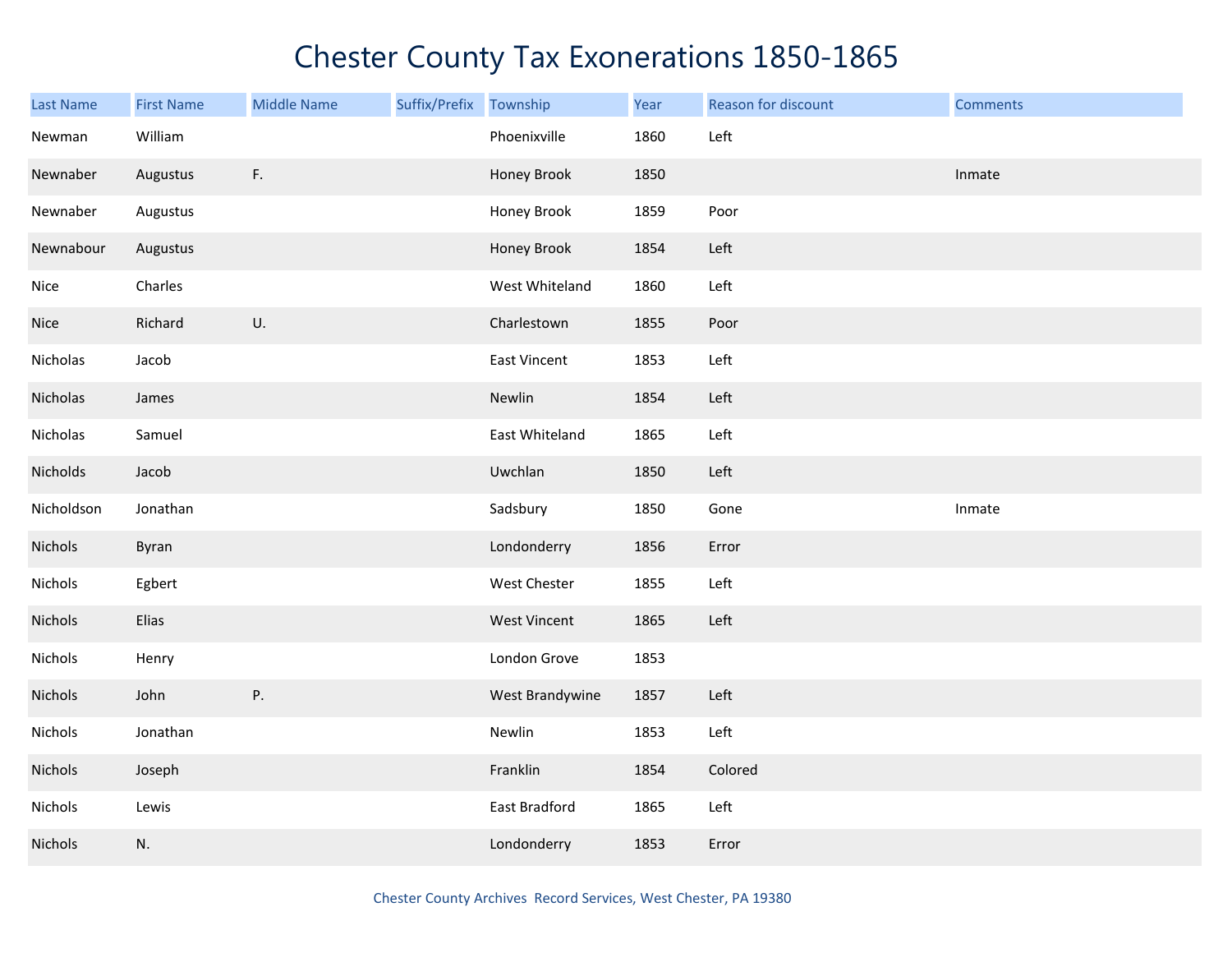| Last Name      | <b>First Name</b> | <b>Middle Name</b> | Suffix/Prefix Township |                  | Year | Reason for discount | <b>Comments</b> |
|----------------|-------------------|--------------------|------------------------|------------------|------|---------------------|-----------------|
| Nichols        | Ρ.                | J.                 |                        | Londonderry      | 1853 | Left                |                 |
| Nichols        | Pusey             | $J_{\star}$        |                        | West Marlborough | 1859 | Poor                |                 |
| Nichols        | Ramsey            |                    |                        | Londonderry      | 1865 | Pays tax in land    |                 |
| Nichols        | Seth              |                    |                        | London Grove     | 1856 | Left                | Inmate          |
| Nichols        | Thomas            |                    |                        | Franklin         | 1856 |                     |                 |
| Nichols        | Thomas            |                    |                        | London Britain   | 1853 | Left                |                 |
| Nichols        | Thomas            |                    |                        | West Bradford    | 1860 | Out of township     |                 |
| Nicholson      | Thomas            |                    |                        | Sadsbury         | 1853 | Left                |                 |
| Nickel         | Joseph            | Ρ.                 |                        | East Vincent     | 1852 |                     |                 |
| Nickels        | Thomas            |                    |                        | New Garden       | 1850 |                     |                 |
| Nickelson      | John              |                    |                        | Sadsbury         | 1865 | Left                |                 |
| Nickelson      | Lamber            |                    |                        | Sadsbury         | 1865 | Left                |                 |
| <b>Nickles</b> | Seth              |                    |                        | Penn             | 1857 | Poor                |                 |
| <b>Nickols</b> | Ezra              |                    |                        | Newlin           | 1850 | Deceased            |                 |
| Nickols        | John              |                    |                        | Newlin           | 1850 | In Delaware State   |                 |
| Nields         | C.                |                    |                        | West Chester     | 1860 | Error               |                 |
| Nields         | Cheyney           |                    |                        | East Bradford    | 1857 | Left                |                 |
| <b>Nields</b>  | Cheyney           |                    |                        | Pocopson         | 1853 | Left                |                 |
| Nields         | Cheyney           | W.                 |                        | West Chester     | 1860 | Soldiering          |                 |
| Nields         | D.                |                    |                        | West Chester     | 1857 | Error               |                 |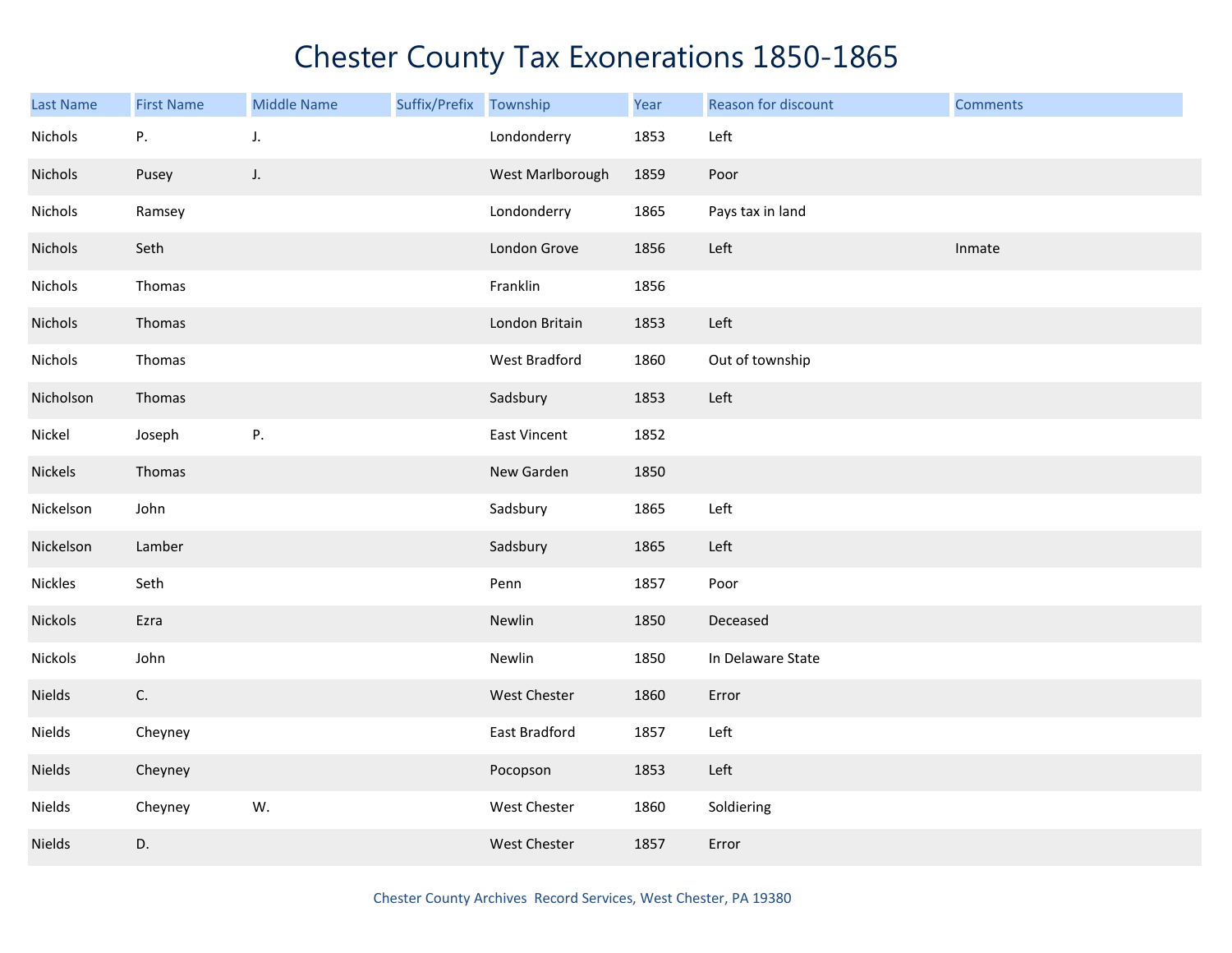| <b>Last Name</b> | <b>First Name</b> | <b>Middle Name</b> | Suffix/Prefix Township |                 | Year | Reason for discount | <b>Comments</b> |
|------------------|-------------------|--------------------|------------------------|-----------------|------|---------------------|-----------------|
| Nields           | John              | W.                 |                        | West Chester    | 1860 | Soldiering          |                 |
| Niffer           | Joseph            |                    |                        | Uwchlan         | 1853 |                     |                 |
| Nixon            | Draper            |                    |                        | Warwick         | 1860 | Poor                |                 |
| Nixon            | William           |                    |                        | Warwick         | 1860 | Poor                |                 |
| Noblet           | William           |                    |                        | Tredyffrin      | 1859 |                     |                 |
| Nolen            | M.                |                    |                        | Uwchlan         | 1857 | Poor                |                 |
| Nolin            | Timothy           |                    |                        | New Garden      | 1853 | Left                |                 |
| Noonan           | Patrick           |                    |                        | Phoenixville    | 1860 | Left                |                 |
| Norbury          | Jacob             |                    |                        | Easttown        | 1850 | Deceased            | Inmate          |
| Normandy         | Abraham           | D.                 |                        | Phoenixville    | 1860 | Left                |                 |
| Norris           | Isaac             |                    |                        | East Whiteland  | 1865 | Dead                |                 |
| Norris           | Jeffries          |                    |                        | West Chester    | 1860 | Left                |                 |
| Norris           | Randal            |                    |                        | East Whiteland  | 1857 | Poor                |                 |
| Norris           | Randall           |                    |                        | East Whiteland  | 1865 | Dead                |                 |
| Norris           | Thomas            |                    |                        | East Whiteland  | 1860 | Dead                |                 |
| Norris           | William           | В.                 |                        | West Nottingham | 1857 | Dog Killed          |                 |
| Northamer        | George            |                    |                        | Honey Brook     | 1855 |                     |                 |
| Northamer        | Jacob             |                    |                        | Honey Brook     | 1853 |                     |                 |
| Northamer        | Nicholas          |                    |                        | Honey Brook     | 1857 | Left                |                 |
| <b>Nott</b>      | William           |                    |                        | Westtown        | 1862 | Left                |                 |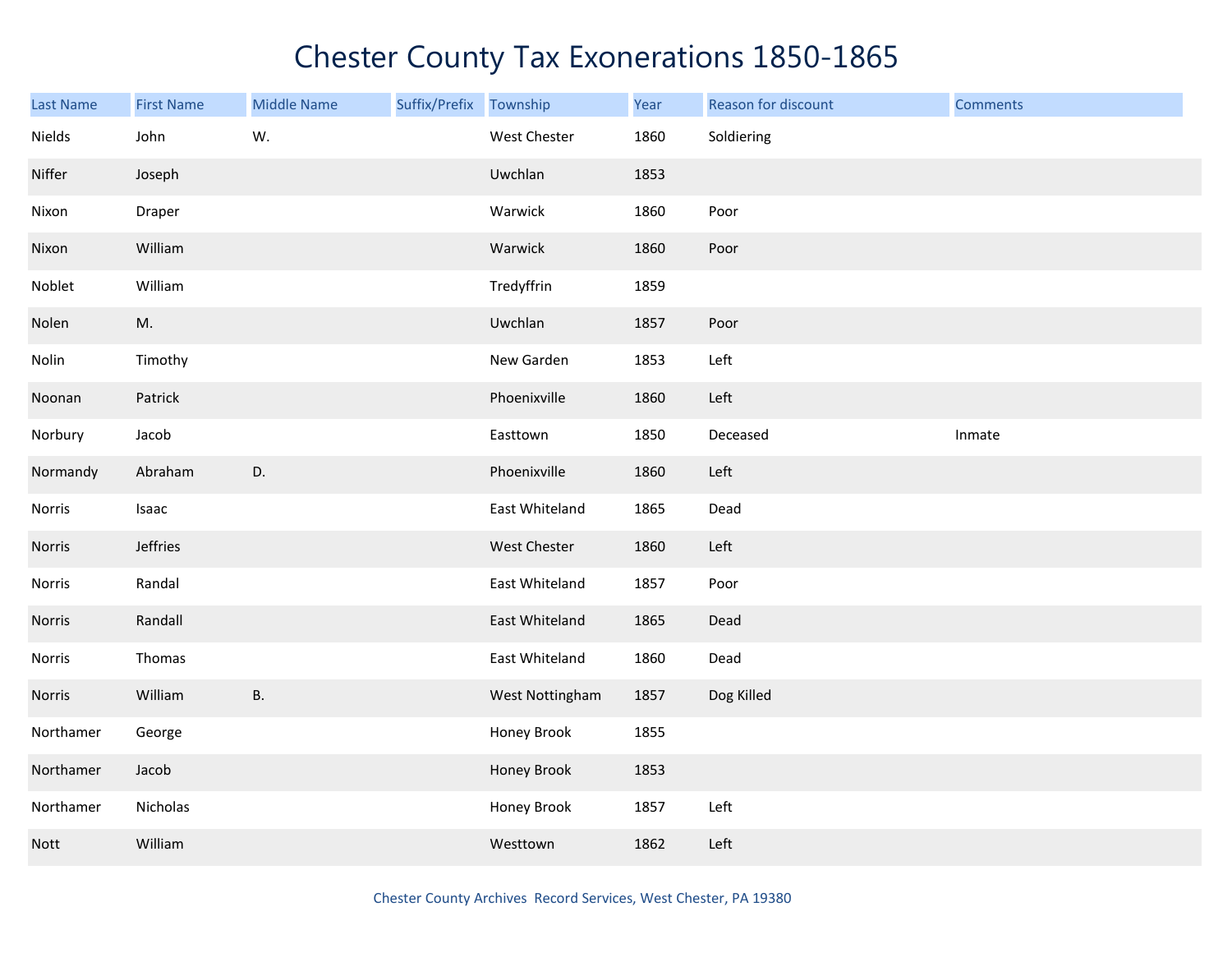| <b>Last Name</b> | <b>First Name</b> | <b>Middle Name</b> | Suffix/Prefix | Township            | Year | Reason for discount       | <b>Comments</b> |
|------------------|-------------------|--------------------|---------------|---------------------|------|---------------------------|-----------------|
| Noughten         | Martin            |                    |               | Phoenixville        | 1860 | Left                      |                 |
| Nugent           | John              |                    |               | Tredyffrin          | 1900 | Sold by Sheriff           |                 |
| Null             | Barckley          |                    |               | East Nottingham     | 1853 | Left                      |                 |
| Null             | George            | W.                 |               | Valley              | 1859 | Left                      |                 |
| Null             | George            | W.                 |               | Valley              | 1860 | Left                      |                 |
| Null             | Wallace           |                    |               | East Nottingham     | 1850 | Lives in Lancaster County | Inmate          |
| Nutt             | David             |                    |               | East Marlborough    | 1857 | Left                      |                 |
| Nutt             | David             |                    |               | East Marlborough    | 1859 | Poor                      |                 |
| Nutt             | Erwin             |                    |               | West Marlborough    | 1850 | Poor                      |                 |
| Nutt             | G.                | Joseph             |               | Uwchlan             | 1852 |                           |                 |
| Nutt             | Irwin             |                    |               | Highland            | 1857 | Poor                      |                 |
| Nutt             | Irwin             |                    |               | Highland            | 1859 | Poor                      |                 |
| Nutt             | Irwin             |                    |               | Highland            | 1865 | Poor                      |                 |
| Nutt             | Wilmer            |                    |               | East Marlborough    | 1859 | Left                      |                 |
| Nutt             | Wilmer            |                    |               | Newlin              | 1865 | Left                      |                 |
| Nuzum            | William           |                    |               | Tredyffrin          | 1853 | Left                      |                 |
| Nyce             | David             |                    |               | Charlestown         | 1857 | Left                      |                 |
| Nyce             | Richard           | U.                 |               | Charlestown         | 1857 |                           |                 |
| Nyman            | Bernard           |                    |               | <b>West Vincent</b> | 1865 | Duplicate                 |                 |
| Nyman            | Henry             |                    |               | South Coventry      | 1865 | Left                      |                 |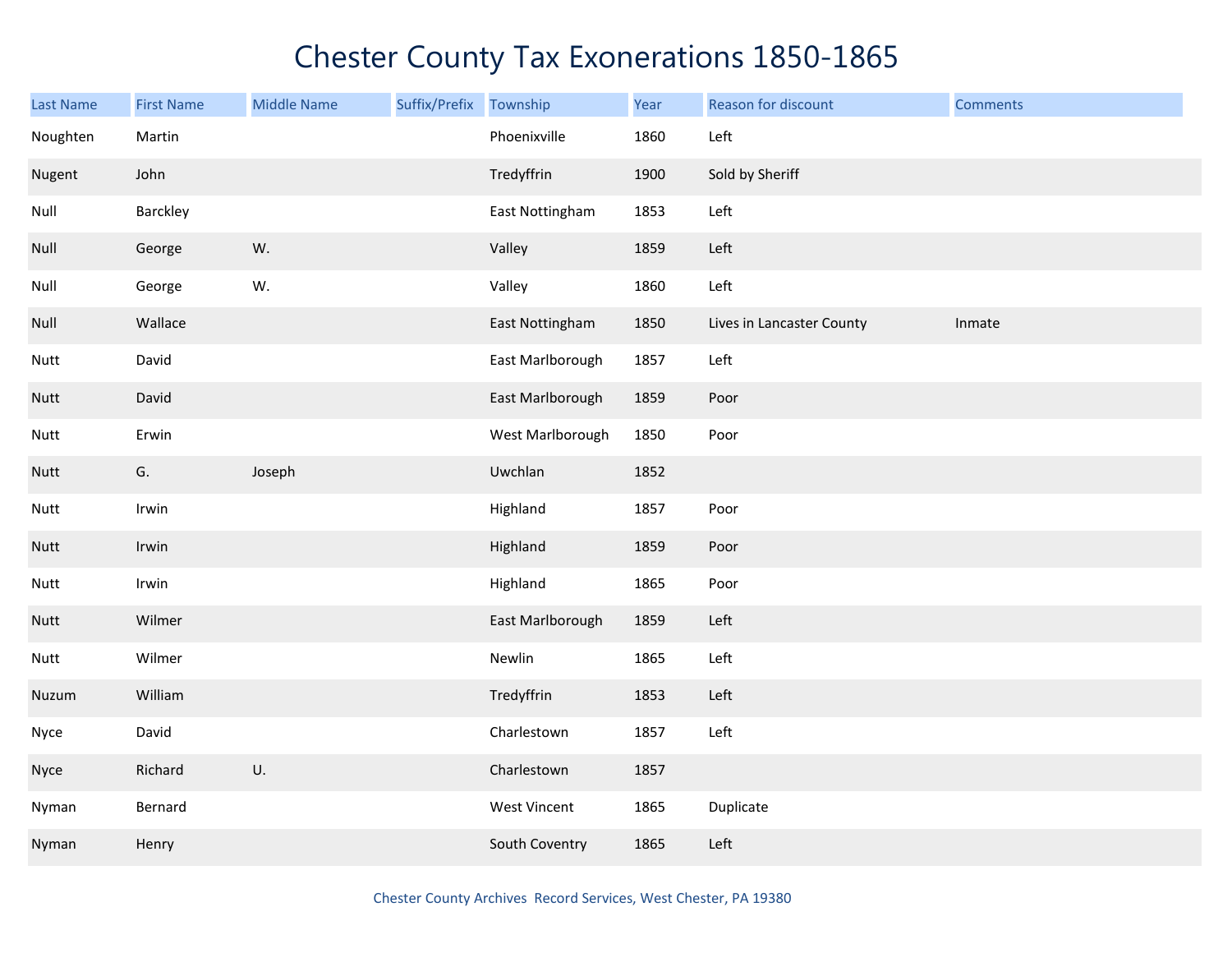| <b>Last Name</b> | <b>First Name</b> | <b>Middle Name</b> | Suffix/Prefix | Township        | Year | Reason for discount | <b>Comments</b> |
|------------------|-------------------|--------------------|---------------|-----------------|------|---------------------|-----------------|
| Nyman            | Isaac             |                    |               | South Coventry  | 1855 | Left                |                 |
| Nyman            | J.                |                    |               | South Coventry  | 1860 |                     |                 |
| Nyman            | Josiah            |                    |               | South Coventry  | 1865 | Left                |                 |
| Oaks             | George            | P.                 |               | Valley          | 1857 | Left                |                 |
| Oaks             | George            | P.                 |               | Valley          | 1859 | Left                |                 |
| Oats             | John              |                    |               | Penn            | 1855 | Left                |                 |
| Oberholtzer      | Isaac             |                    |               | East Vincent    | 1860 | Left                |                 |
| Oberholtzer      | Joseph            |                    |               | East Pikeland   | 1859 | Left                |                 |
| O'Brian          | David             |                    |               | Birmingham      | 1853 |                     |                 |
| O'Brian          | Joseph            |                    |               | East Nottingham | 1850 | No Dog              |                 |
| O'Brian          | Joseph            |                    |               | East Nottingham | 1853 |                     |                 |
| O'Brian          | Thomas            |                    |               | West Bradford   | 1849 |                     |                 |
| O'Brian          | William           |                    |               | West Chester    | 1854 | Left                |                 |
| O'Brian          | William           |                    |               | West Chester    | 1857 | Left                |                 |
| O'Brian          | William           |                    |               | West Goshen     | 1857 | Poor                |                 |
| O'Brien          | David             |                    |               | Thornbury       | 1851 | Left the county     |                 |
| O'Brien          | James             |                    |               | Kennett         | 1857 | Left                |                 |
| O'Brien          | John              |                    |               | Willistown      | 1860 |                     |                 |
| O'Brien          | Patrick           |                    |               | Birmingham      | 1859 | Poor                |                 |
| O'Brien          | Patrick           |                    |               | Kennett         | 1850 | Left township       | Single Freeman  |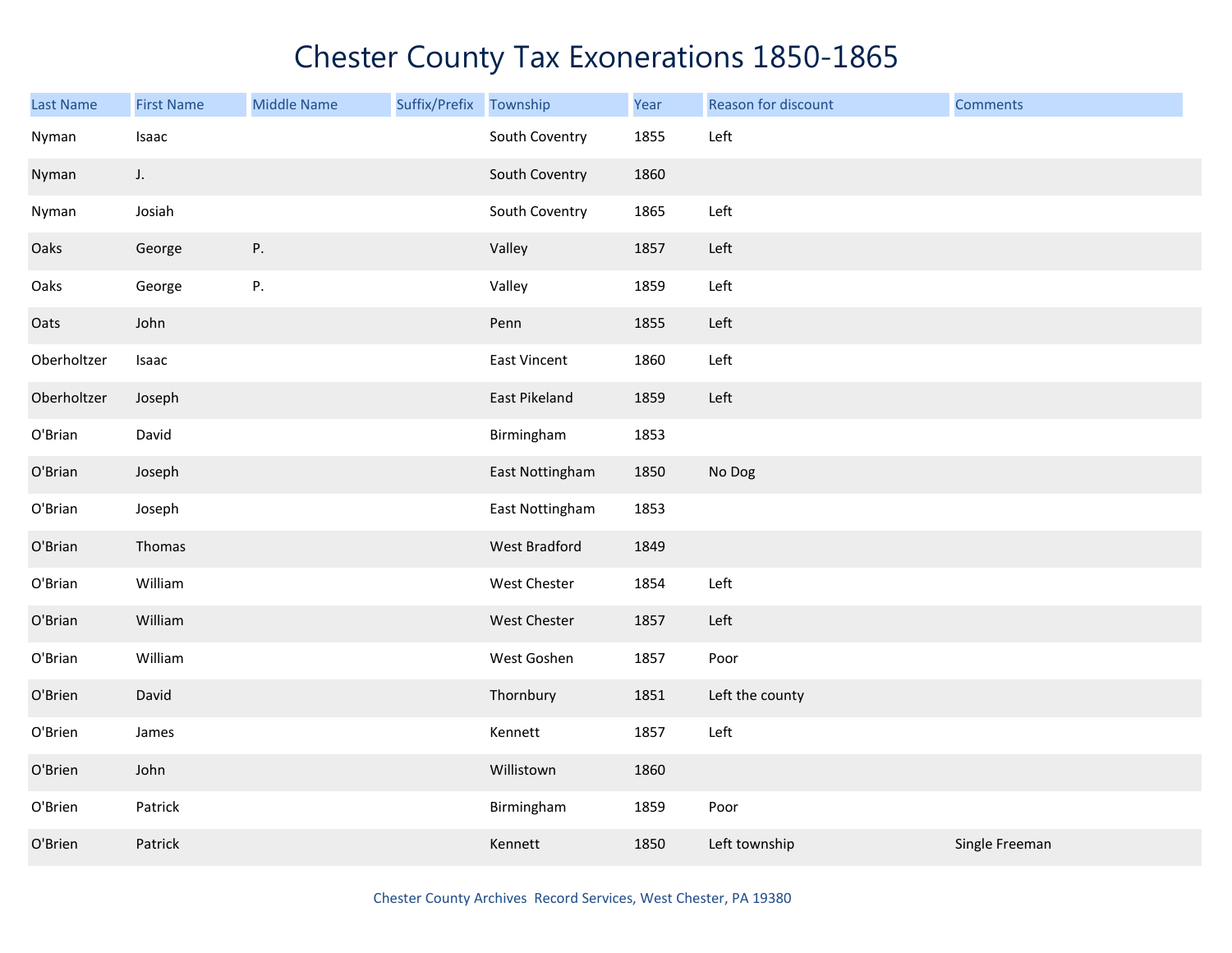| <b>Last Name</b> | <b>First Name</b> | <b>Middle Name</b> | Suffix/Prefix | Township            | Year | Reason for discount | <b>Comments</b> |
|------------------|-------------------|--------------------|---------------|---------------------|------|---------------------|-----------------|
| O'Brien          | Thomas            |                    |               | West Bradford       | 1850 |                     |                 |
| O'Brion          | David             |                    |               | Birmingham          | 1852 |                     | Inmate          |
| O'Brion          | John              |                    |               | Pennsbury           | 1859 | Poor                |                 |
| O'Bryan          | Mathias           |                    |               | East Pikeland       | 1859 | Left                |                 |
| O'Connall        | John              |                    |               | New Garden          | 1856 | Poor                |                 |
| O'Connell        | Cornelius         |                    |               | Franklin            | 1859 | Error               |                 |
| O'Connell        | John              |                    |               | New London          | 1859 |                     |                 |
| O'Conner         | Martin            |                    |               | West Chester        | 1860 | Left                |                 |
| O'Conner         | Tim               |                    |               | West Chester        | 1853 |                     |                 |
| O'Connor         | Martin            |                    |               | <b>West Chester</b> | 1859 | Left                |                 |
| O'Donald         | John              |                    |               | West Chester        | 1854 | Left                |                 |
| O'Donnel         | Hugh              |                    |               | Phoenixville        | 1860 | Left                |                 |
| O'Donnel         | John              |                    |               | Phoenixville        | 1860 | Left                |                 |
| O'Donnel         | Nathaniel         |                    |               | Phoenixville        | 1860 | Error               |                 |
| O'Donnell        | Hugh              |                    |               | West Goshen         | 1850 | Left the township   |                 |
| Ogden            | James             |                    |               | Easttown            | 1850 | Money               | Single Freeman  |
| Ogle             | Henry             |                    |               | Pennsbury           | 1854 | Gone                |                 |
| Oliver           | Andrew            |                    |               | Lower Oxford        | 1853 | Left                |                 |
| Oliver           | Jeremiah          |                    |               | East Nottingham     | 1857 | Left                |                 |
| Oliver           | Jeremiah          |                    |               | West Marlborough    | 1860 | Left                |                 |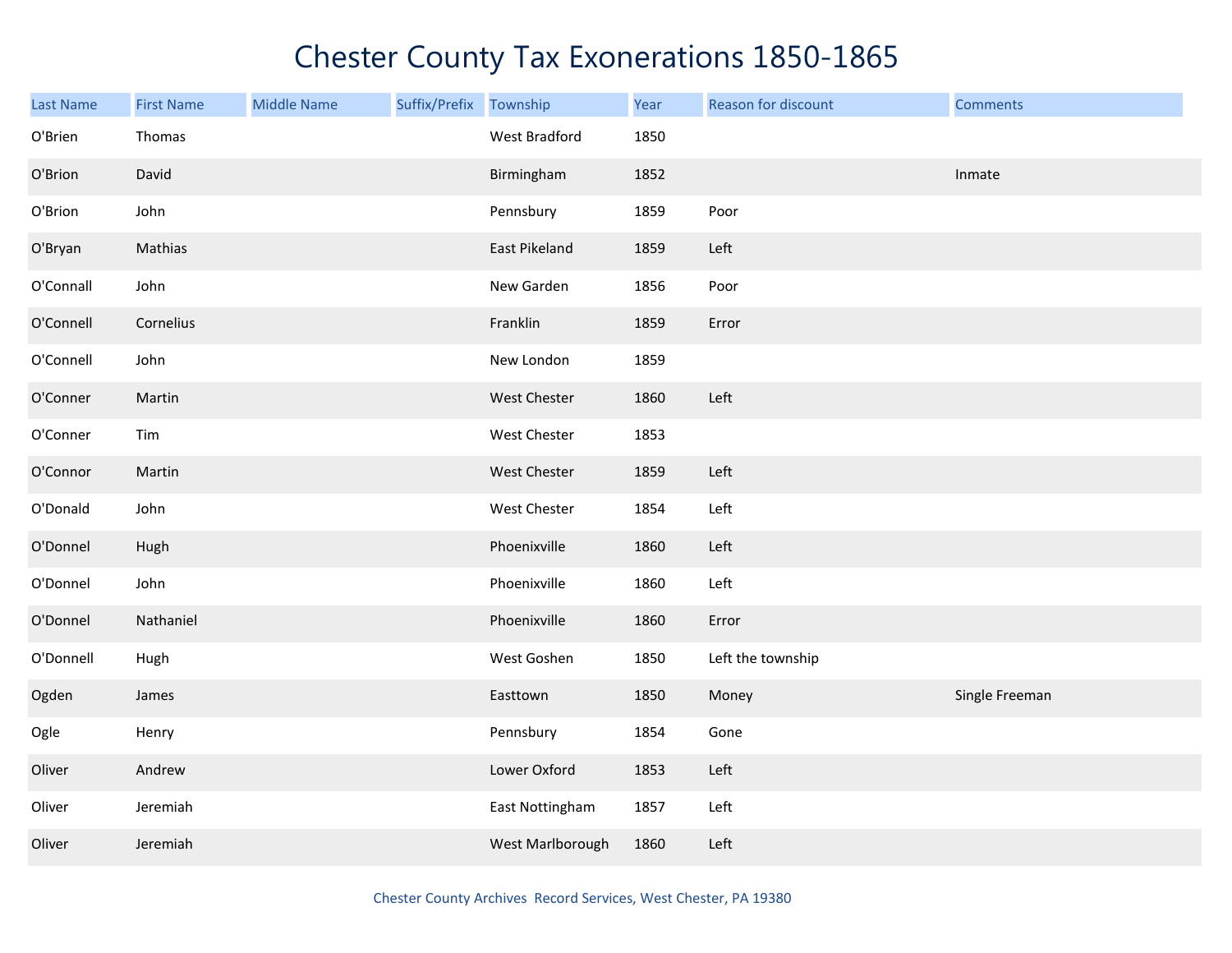| <b>Last Name</b> | <b>First Name</b> | <b>Middle Name</b> | Suffix/Prefix Township |                      | Year | Reason for discount | <b>Comments</b> |
|------------------|-------------------|--------------------|------------------------|----------------------|------|---------------------|-----------------|
| Oliver           | John              |                    |                        | London Grove         | 1851 |                     |                 |
| Oliver           | Samuel            |                    |                        | Lower Oxford         | 1850 |                     | Crossed out     |
| Oliver           | Samuel            |                    |                        | Lower Oxford         | 1857 | Left                | Inmate          |
| Oliver           | William           |                    |                        | Uwchlan              | 1853 |                     |                 |
| Olwine           | А.                | W.                 |                        | East Pikeland        | 1855 | Unseated land       |                 |
| Olwine           | А.                | W.                 |                        | East Pikeland        | 1865 | Unseated land       |                 |
| Olwine           | Anthony           | W.                 |                        | East Pikeland        | 1860 | Dead                |                 |
| Olwine           | John              |                    |                        | Charlestown          | 1850 | Error               | Inmate          |
| Olwine           | John              |                    |                        | Charlestown          | 1865 | Poor                |                 |
| O'Neal           | Edward            |                    |                        | Phoenixville         | 1860 | Left                |                 |
| O'Neal           | Francis           |                    |                        | Phoenixville         | 1860 | Left                |                 |
| O'Neal           | Hugh              |                    |                        | Phoenixville         | 1860 | Error               |                 |
| O'Neal           | Hugh              |                    |                        | Phoenixville         | 1860 | Error               |                 |
| O'Neal           | James             |                    |                        | West Chester         | 1856 | Left                |                 |
| O'Neal           | James             |                    |                        | West Chester         | 1857 | Poor                |                 |
| O'Neal           | James             |                    |                        | West Chester         | 1857 | Left                |                 |
| O'Neal           | James             |                    |                        | West Chester         | 1865 | Left                |                 |
| O'Neal           | John              |                    |                        | Phoenixville         | 1860 | Left                |                 |
| O'Neal           | Lewis             |                    |                        | <b>East Nantmeal</b> | 1853 | Foreigner           |                 |
| O'Neal           | Ρ.                |                    |                        | West Chester         | 1856 | Left                |                 |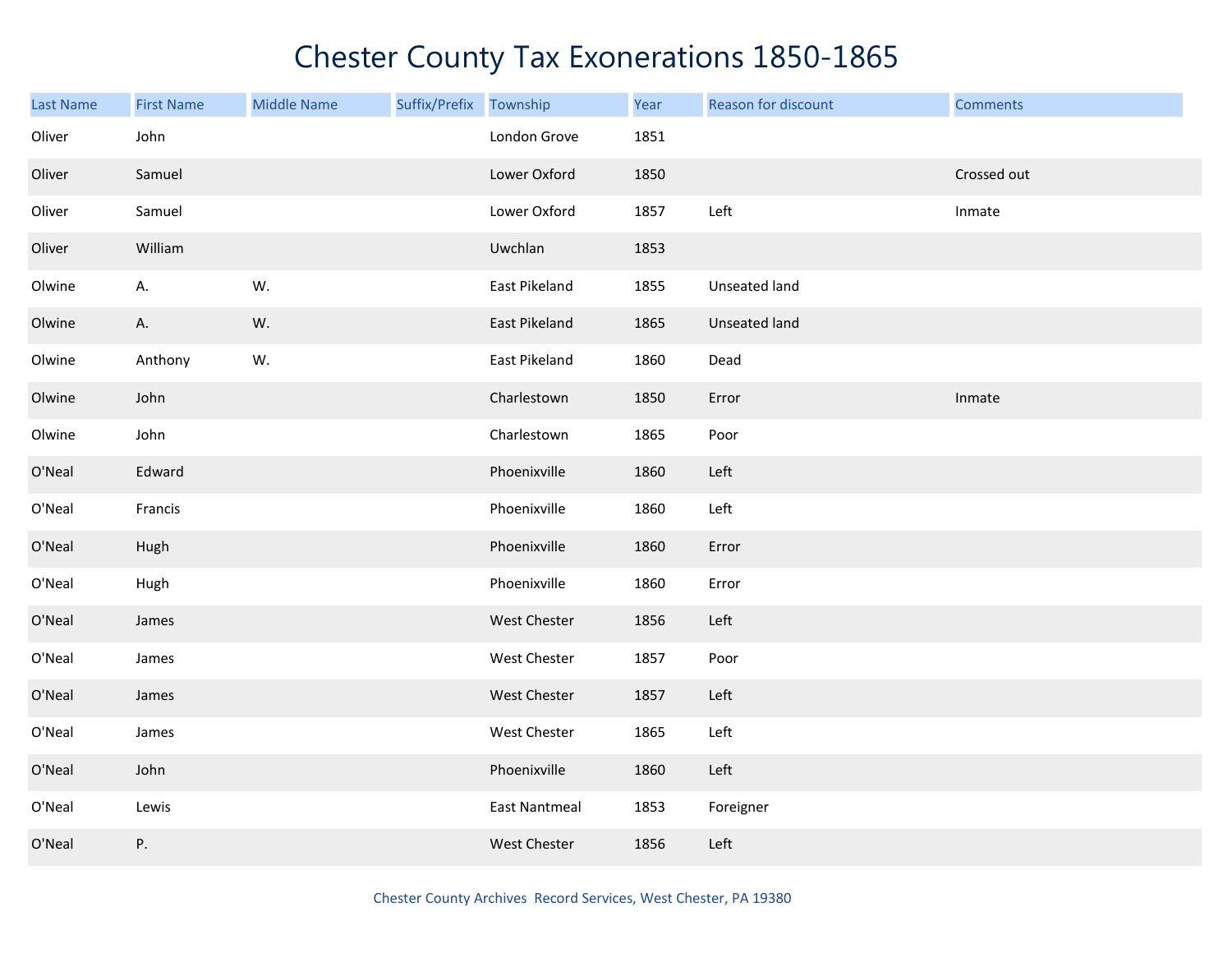| Last Name | <b>First Name</b> | <b>Middle Name</b> | Suffix/Prefix Township |                      | Year | Reason for discount | <b>Comments</b> |
|-----------|-------------------|--------------------|------------------------|----------------------|------|---------------------|-----------------|
| Onerdorf  | John              |                    |                        | Charlestown          | 1865 | Left                |                 |
| Onerdorf  | Peter             |                    |                        | Charlestown          | 1865 | Pays on farm        |                 |
| O'Rarfey  | Patrick           |                    |                        | Phoenixville         | 1860 | Left                |                 |
| Ord       | William           | C.                 |                        | West Caln            | 1865 | Left                |                 |
| Ore       | Lewis             |                    |                        | <b>West Nantmeal</b> | 1850 | Left the township   | Inmate          |
| Ore       | Thomas            |                    |                        | East Pikeland        | 1850 | Left                | Inmate          |
| Ore       | Thomas            |                    |                        | Newlin               | 1850 | Poor & sick         |                 |
| Ore       | William           |                    |                        | East Marlborough     | 1849 | Poor                | Inmate          |
| O'Riley   | Bernard           |                    |                        | Phoenixville         | 1860 |                     |                 |
| Orin      | Wilson            |                    |                        | Kennett              | 1850 | Left township       | Single Freeman  |
| Orion     | James             |                    |                        | West Goshen          | 1855 | Poor                |                 |
| Orner     | Lewis             |                    |                        | Phoenixville         | 1860 | Deceased            |                 |
| Orner     | Valentine         |                    |                        | Phoenixville         | 1860 | Left                |                 |
| Orr       | Amos              |                    |                        | Uwchlan              | 1852 | Left                |                 |
| Orr       | Amos              |                    |                        | Uwchlan              | 1853 |                     |                 |
| Orr       | Joseph            |                    |                        | West Nottingham      | 1857 | Left                |                 |
| Orr       | Lewis             |                    |                        | Uwchlan              | 1851 | Gone away           | Inmate          |
| Orr       | William           |                    |                        | East Marlborough     | 1850 | Poor                | Inmate          |
| Orr       | William           |                    |                        | East Marlborough     | 1857 | Poor                |                 |
| Orr       | William           |                    | Sr.                    | East Marlborough     | 1859 | Poor                | Old man         |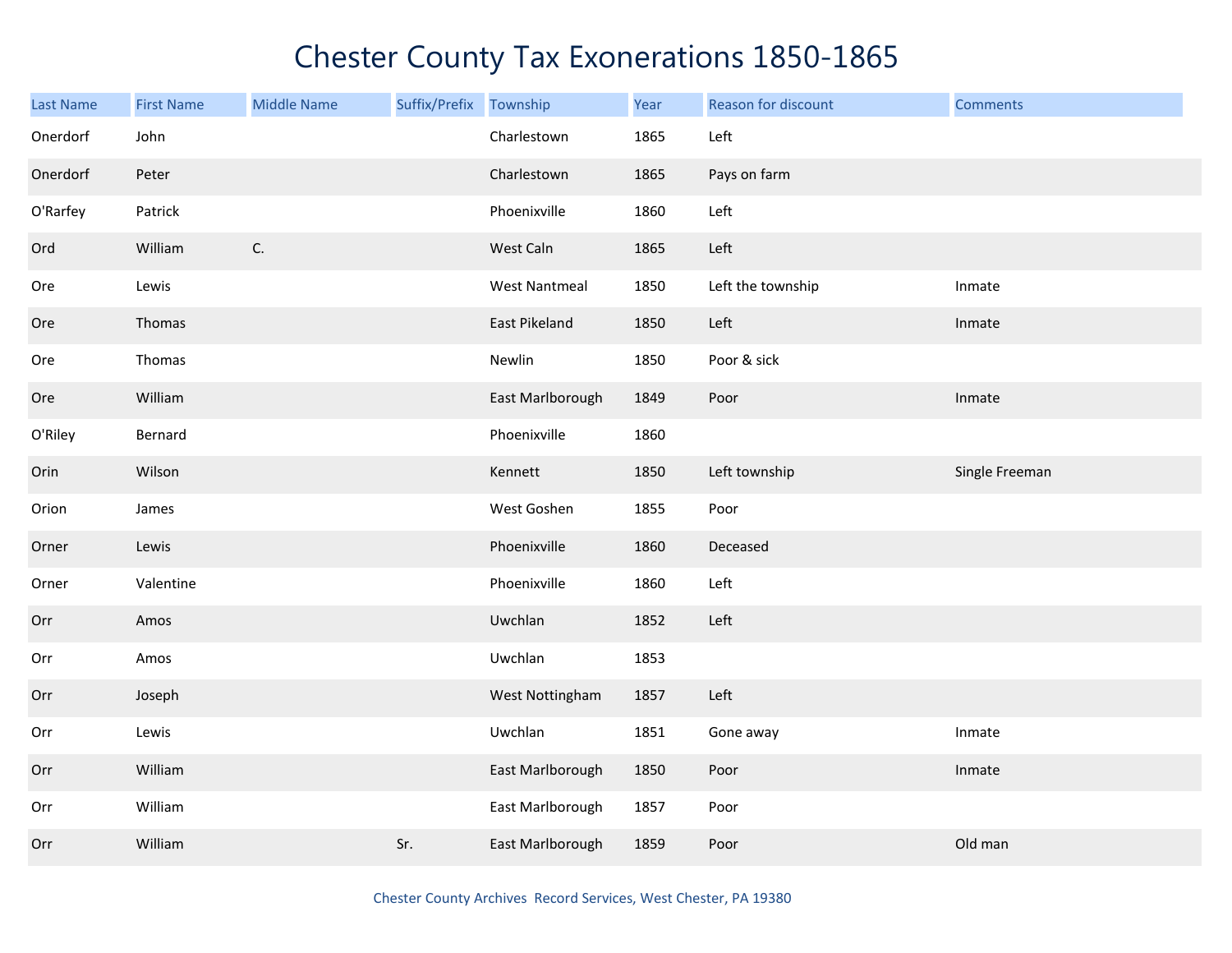| Last Name | <b>First Name</b> | <b>Middle Name</b> | Suffix/Prefix | Township             | Year | Reason for discount | <b>Comments</b> |
|-----------|-------------------|--------------------|---------------|----------------------|------|---------------------|-----------------|
| Orr       | William           | Η.                 |               | East Marlborough     | 1859 |                     |                 |
| Ortlip    | Andrew            |                    |               | <b>Upper Oxford</b>  | 1856 |                     |                 |
| Ortlip    | George            |                    |               | Penn                 | 1857 | Mistake             |                 |
| Ortlip    | Israel            |                    |               | <b>Upper Oxford</b>  | 1853 | Deceased            |                 |
| Ortlip    | Jefferson         |                    |               | <b>East Nantmeal</b> | 1850 | Left                | Single Freeman  |
| Ortlip    | Jefferson         |                    |               | <b>East Nantmeal</b> | 1853 | Gone                |                 |
| Ortlip    | John              |                    |               | West Vincent         | 1860 | Left                |                 |
| Ortlip    | Samuel            | Η.                 |               | <b>East Bradford</b> | 1857 | Left                |                 |
| Ortlip    | Samuel            |                    |               | Penn                 | 1852 | No Dog              |                 |
| Ortlip    | William           |                    |               | Penn                 | 1857 | Not in township     |                 |
| Ortlip    | William           |                    |               | Sadsbury             | 1865 | Pays on land        |                 |
| Osborn    | Charles           |                    |               | Kennett Square       | 1860 | Left                |                 |
| Osborn    | Joseph            |                    |               | West Bradford        | 1857 | Left                |                 |
| Osborn    | Joseph            |                    |               | West Goshen          | 1850 | Pays in East Goshen |                 |
| Osborn    | Samuel            |                    |               | West Bradford        | 1849 |                     |                 |
| Osewalts  | John              |                    |               | Honey Brook          | 1856 | Left                | Inmate          |
| Osmond    | Henry             |                    |               | East Caln            | 1858 |                     |                 |
| Osmond    | Henry             |                    |               | West Whiteland       | 1855 | Left                |                 |
| Osmond    | Jonathan          |                    |               | London Britain       | 1852 | Left                |                 |
| Osmond    | Lambert           |                    |               | Sadsbury             | 1854 | Left                |                 |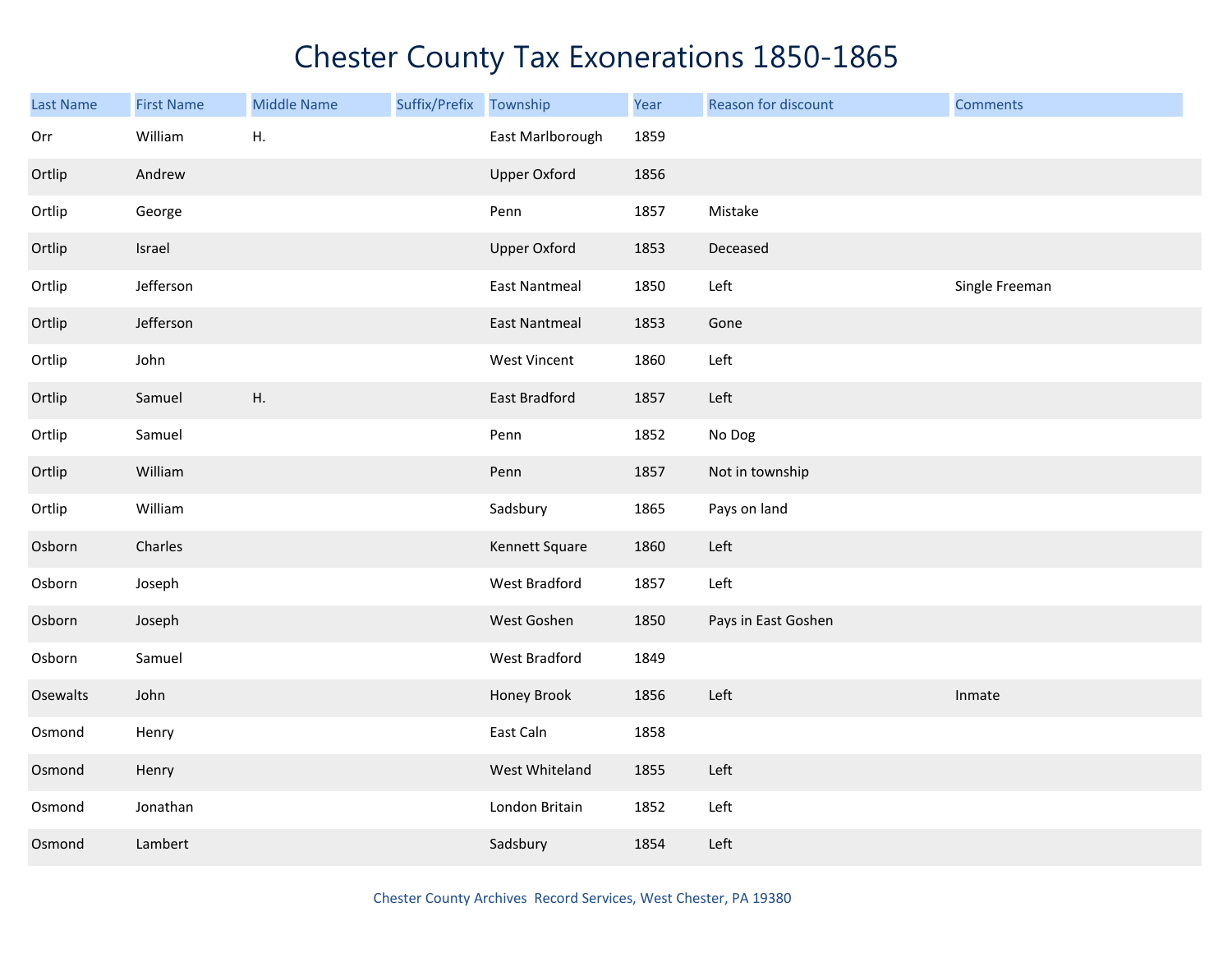| <b>Last Name</b> | <b>First Name</b> | <b>Middle Name</b> | Suffix/Prefix | Township             | Year | Reason for discount | <b>Comments</b> |
|------------------|-------------------|--------------------|---------------|----------------------|------|---------------------|-----------------|
| Ostler           | John              |                    |               | Sadsbury             | 1850 | Error               | Single Freeman  |
| Oswalts          | John              |                    |               | Honey Brook          | 1850 | Unable to pay       | Single Freeman  |
| Otley            | Albin             |                    |               | East Nottingham      | 1853 |                     |                 |
| Otley            | Edwin             |                    |               | West Chester         | 1856 | Error               |                 |
| Otley            | William           |                    |               | West Chester         | 1854 | Error               |                 |
| Ott              | Jacob             |                    |               | West Brandywine      | 1850 | Left the township   | Inmate          |
| Otterson         | Charles           |                    |               | Phoenixville         | 1860 | Left                |                 |
| Ottey            | Eli               |                    |               | Willistown           | 1857 | Deceased            |                 |
| Overdiver        | John              |                    |               | East Vincent         | 1852 |                     |                 |
| Overdorf         | John              |                    |               | <b>East Vincent</b>  | 1851 | Left                |                 |
| Overdorf         | John              |                    |               | <b>East Vincent</b>  | 1853 | Left                |                 |
| Overdough        | John              |                    |               | <b>East Vincent</b>  | 1855 | Left                |                 |
| Overholtzer      | Isaac             |                    |               | <b>East Coventry</b> | 1850 | Deceased            |                 |
| Overholtzer      | Isaac             |                    |               | <b>East Vincent</b>  | 1851 | Deceased            |                 |
| Overholtzer      | Isaac             |                    |               | East Vincent         | 1859 | Left                |                 |
| Owens            | Morris            |                    |               | Phoenixville         | 1860 | Error               |                 |
| Owenseter        | Hanum             |                    |               | Kennett              | 1853 |                     |                 |
| Packer           | William           |                    |               | West Nottingham      | 1859 | Left                |                 |
| Padgett          | Harris            |                    |               | Newlin               | 1859 | Very poor           |                 |
| Padgett          | <b>Isaac</b>      |                    |               | Newlin               | 1859 | Very poor           |                 |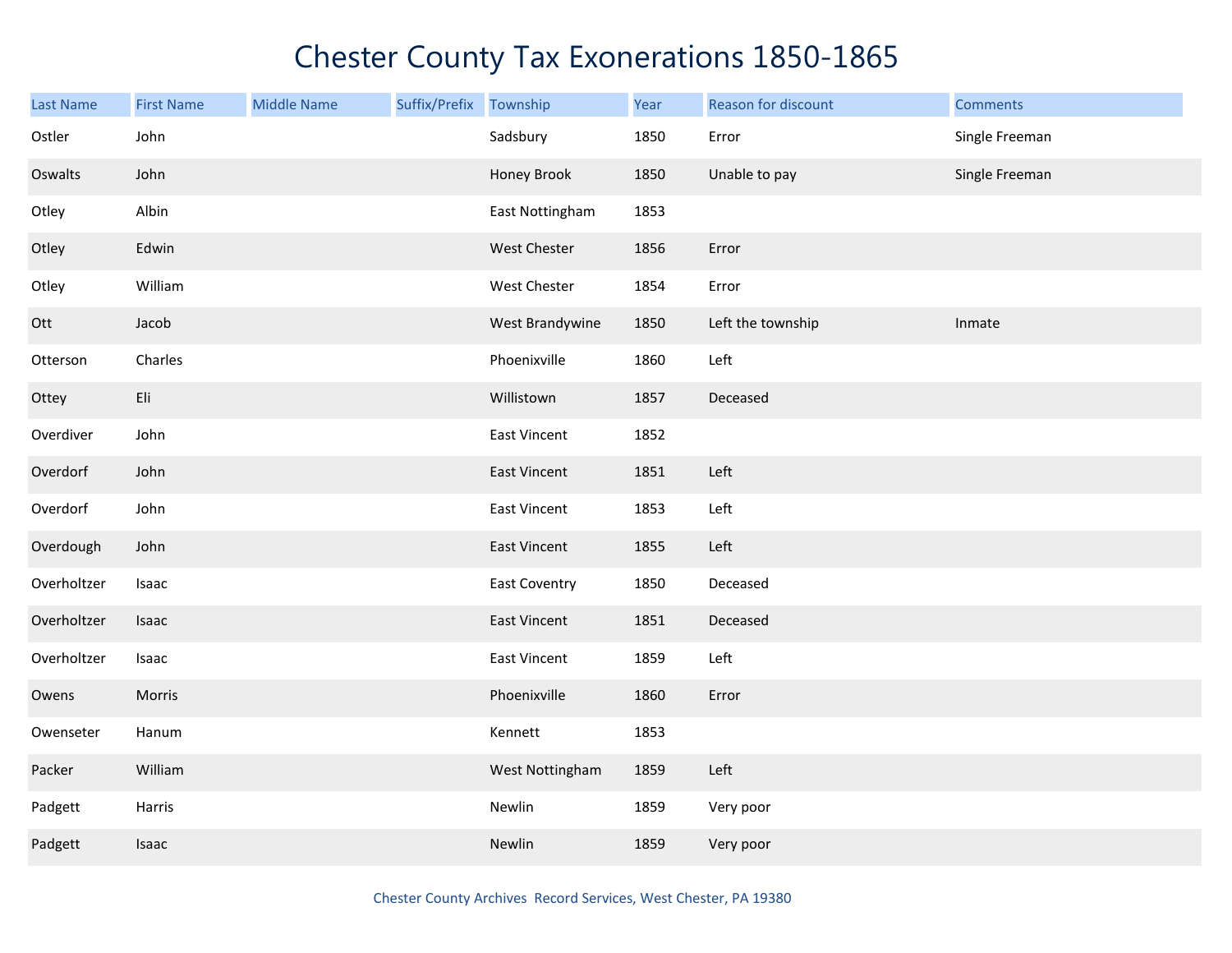| <b>Last Name</b> | <b>First Name</b> | <b>Middle Name</b> | Suffix/Prefix Township |                      | Year | Reason for discount | <b>Comments</b> |
|------------------|-------------------|--------------------|------------------------|----------------------|------|---------------------|-----------------|
| Page             | Charles           | А.                 |                        | East Pikeland        | 1855 | Left                |                 |
| Page             | Charles           |                    |                        | East Vincent         | 1853 | Not found           |                 |
| Page             | William           |                    |                        | East Vincent         | 1852 |                     |                 |
| Paggitt          | Harris            |                    |                        | Newlin               | 1860 | Left                |                 |
| Paggitt          | Isaac             |                    |                        | Newlin               | 1860 | Left                |                 |
| Pagson           | Joseph            |                    | Sr.                    | East Brandywine      | 1857 | Poor                |                 |
| Pail             | John              |                    |                        | West Goshen          | 1857 | Left                |                 |
| Paine            | Elijah            |                    |                        | East Caln            | 1853 |                     |                 |
| Painter          | В.                |                    |                        | Uwchlan              | 1855 | Error               |                 |
| Painter          | Clement           |                    |                        | Warwick              | 1857 |                     |                 |
| Painter          | Cyrus             |                    |                        | Warwick              | 1865 | Left                |                 |
| Painter          | Davis             |                    |                        | Warwick              | 1865 | Left                |                 |
| Painter          | George            |                    | Jr.                    | Warwick              | 1850 | Left                |                 |
| Painter          | James             |                    |                        | West Chester         | 1855 |                     | Crossed out     |
| Painter          | James             |                    |                        | West Whiteland       | 1850 | Unseated land       |                 |
| Painter          | James             |                    |                        | West Whiteland       | 1851 | Unseated land       |                 |
| Painter          | James             |                    |                        | West Whiteland       | 1853 | Unseated land       |                 |
| Painter          | S.                | M.                 |                        | West Chester         | 1857 | Error               |                 |
| Paintor          | Jacob             |                    |                        | <b>East Nantmeal</b> | 1850 | Left                | Inmate          |
| Palmer           | James             |                    |                        | Easttown             | 1857 | Left                |                 |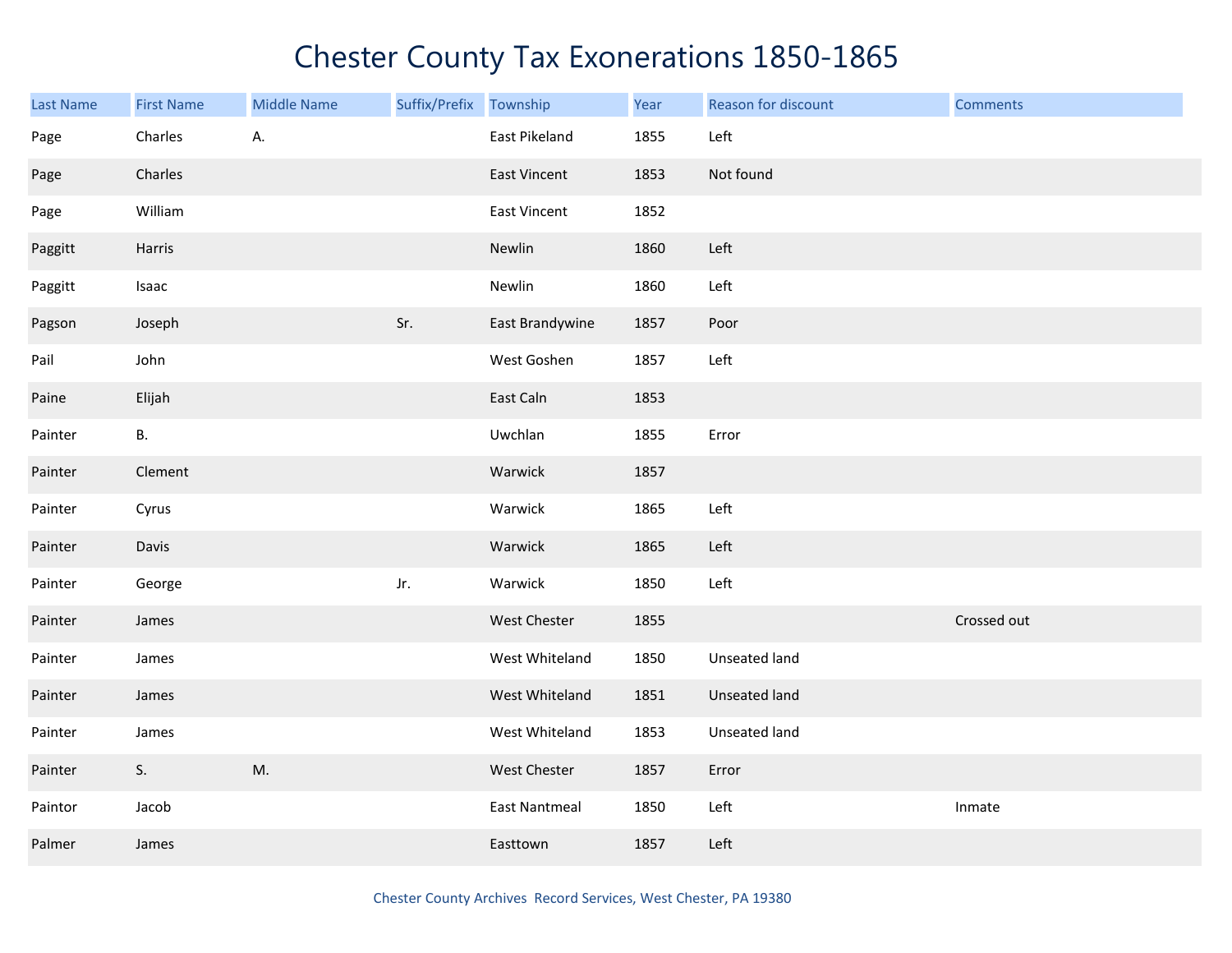| Last Name | <b>First Name</b> | <b>Middle Name</b> | Suffix/Prefix | Township             | Year | Reason for discount | <b>Comments</b> |
|-----------|-------------------|--------------------|---------------|----------------------|------|---------------------|-----------------|
| Palmer    | John              |                    |               | West Marlborough     | 1865 | Poor                |                 |
| Palmer    | Jones             |                    |               | Easttown             | 1855 | Left                |                 |
| Palmer    | Joseph            |                    |               | West Brandywine      | 1853 | Left                |                 |
| Palmer    | Marshall          |                    |               | West Bradford        | 1850 |                     |                 |
| Park      | Charles           | $\mathsf F.$       |               | Newlin               | 1860 | Poor                |                 |
| Park      | Charles           |                    |               | Newlin               | 1865 | Left                |                 |
| Park      | David             |                    |               | Downingtown, East    | 1898 |                     |                 |
| Parke     | John              |                    |               | Sadsbury             | 1788 | Gone to Ireland     |                 |
| Parke     | Samuel            |                    |               | Highland             | 1859 | Error               |                 |
| Parker    | Edwin             |                    |               | <b>Upper Uwchlan</b> | 1859 | Deceased            |                 |
| Parker    | Henry             |                    |               | West Chester         | 1860 | Left                |                 |
| Parker    | John              |                    |               | London Britain       | 1853 | Left                |                 |
| Parker    | Joseph            |                    |               | Pocopson             | 1854 | Left                |                 |
| Parker    | Joseph            |                    |               | Pocopson             | 1855 | Left                |                 |
| Parker    | Robert            | L.                 |               | Lower Oxford         | 1853 | Left                |                 |
| Parker    | Thomas            |                    |               | East Whiteland       | 1857 | Left                |                 |
| Parker    | Thomas            | W.                 |               | New Garden           | 1850 |                     |                 |
| Parker    | Thomas            |                    |               | <b>West Nantmeal</b> | 1860 | Left                |                 |
| Parker    | William           |                    | Jr.           | Pocopson             | 1854 | Left                |                 |
| Parker    | William           |                    |               | Pocopson             | 1854 | Left                |                 |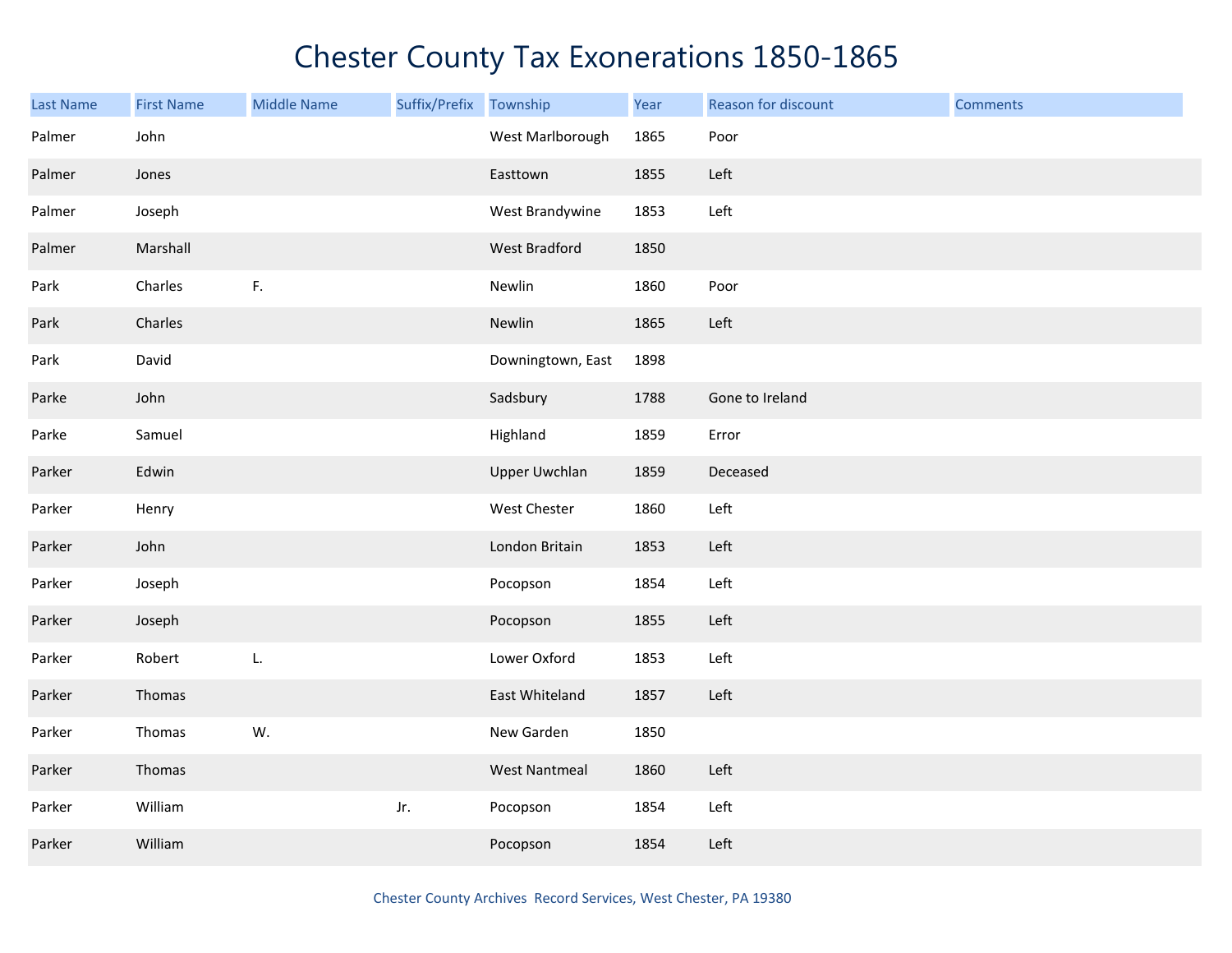| Last Name  | <b>First Name</b> | <b>Middle Name</b> | Suffix/Prefix Township |                      | Year | Reason for discount  | <b>Comments</b> |
|------------|-------------------|--------------------|------------------------|----------------------|------|----------------------|-----------------|
| Parker     | William           |                    |                        | Pocopson             | 1855 | Left                 |                 |
| Parker     | William           |                    |                        | Pocopson             | 1856 | Poor                 |                 |
| Parlement  | James             |                    |                        | Warwick              | 1857 |                      |                 |
| Parliament | James             |                    |                        | <b>West Nantmeal</b> | 1860 | Poor                 |                 |
| Parliament | John              |                    |                        | <b>West Nantmeal</b> | 1850 | Refuses to pay       | Inmate          |
| Parrish    | Charles           | E.                 |                        | West Bradford        | 1855 | Poor                 |                 |
| Parrish    | Charles           | Ε.                 |                        | West Bradford        | 1857 |                      |                 |
| Parry      | David             |                    |                        | <b>East Bradford</b> | 1851 | Gone                 | Inmate          |
| Parry      | John              |                    | Jr.                    | East Whiteland       | 1857 | Poor                 |                 |
| Parslow    | Benjamin          |                    |                        | West Whiteland       | 1860 | <b>Unseated land</b> |                 |
| Parsons    | Isaac             |                    |                        | Sadsbury             | 1854 | Left                 |                 |
| Parsons    | Richard           | M.                 |                        | Valley               | 1859 | Left                 |                 |
| Parsons    | William           |                    |                        | Willistown           | 1857 | Left the township    |                 |
| Pascall    | George            |                    |                        | East Nottingham      | 1857 | Left                 |                 |
| Pascall    | Isaac             |                    |                        | Charlestown          | 1860 | Left                 |                 |
| Paschall   | Isaac             |                    |                        | Tredyffrin           | 1859 | Left                 |                 |
| Pass       | Frederick         |                    |                        | New Garden           | 1857 | Left                 |                 |
| Pass       | Frederick         |                    |                        | New Garden           | 1860 | Left                 |                 |
| Pass       | George            |                    |                        | New Garden           | 1865 | Left                 |                 |
| Pass       | Irwin             |                    |                        | Franklin             | 1860 | Left                 |                 |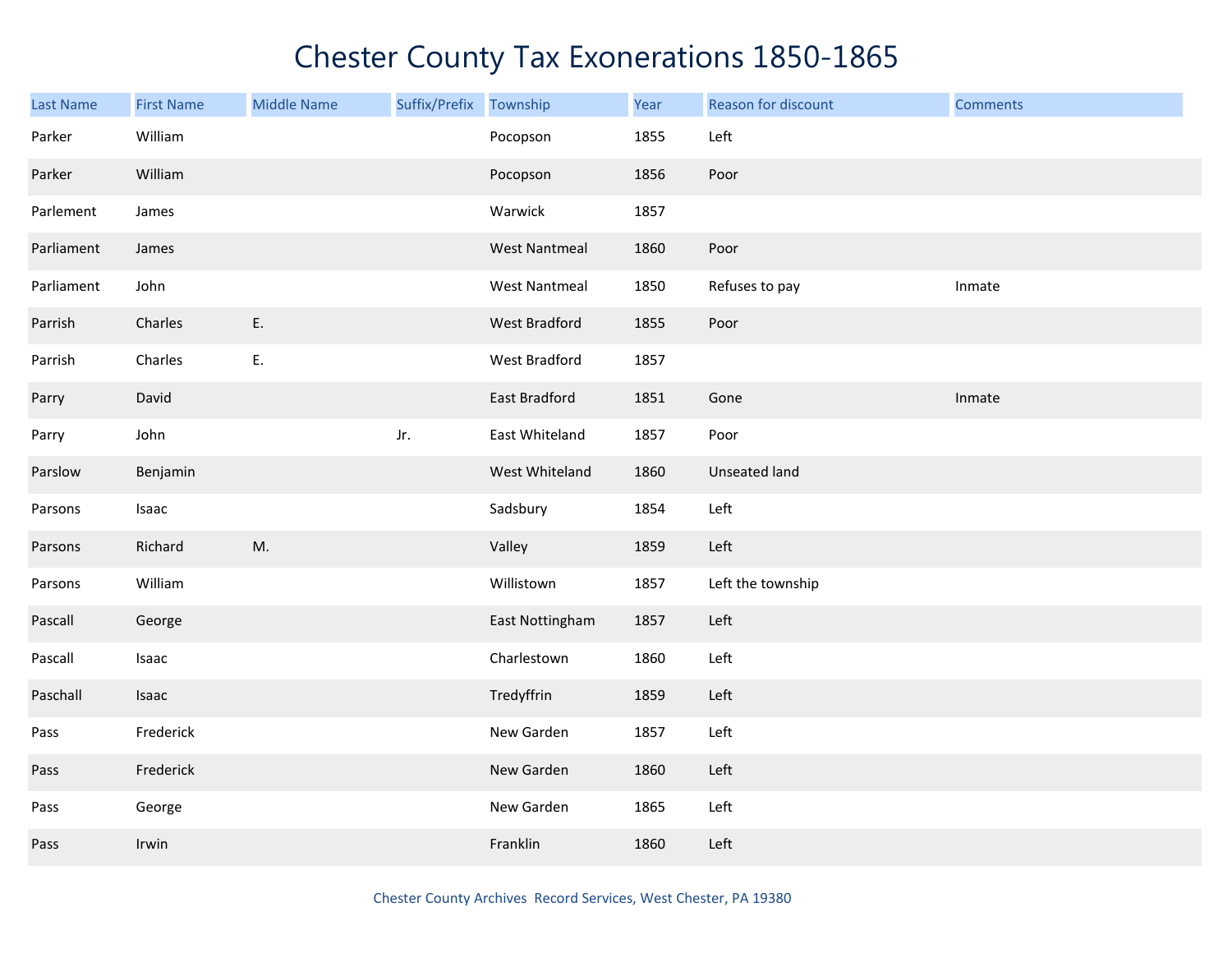| <b>Last Name</b> | <b>First Name</b> | <b>Middle Name</b> | Suffix/Prefix | Township            | Year | Reason for discount | <b>Comments</b> |
|------------------|-------------------|--------------------|---------------|---------------------|------|---------------------|-----------------|
| Pass             | Rees              |                    |               | New London          | 1855 | Poor                |                 |
| Pass             | William           |                    |               | New Garden          | 1856 | Poor                |                 |
| Passmore         | Ellis             | P.                 |               | West Nottingham     | 1865 | Error               |                 |
| Patchel          | Edward            |                    |               | New London          | 1852 | No property         |                 |
| Patchel          | Edward            |                    |               | Penn                | 1857 | No Dog              |                 |
| Patchel          | George            |                    |               | West Bradford       | 1850 |                     |                 |
| Patchel          | John              |                    |               | <b>Upper Oxford</b> | 1865 | Left                |                 |
| Patchel          | Thomas            |                    |               | London Britain      | 1853 | Minor               |                 |
| Patchel          | William           |                    |               | Penn                | 1857 | Alien               | has no property |
| Patchell         | Isaac             |                    |               | Newlin              | 1850 | In Lancaster County |                 |
| Patchell         | John              |                    |               | West Bradford       | 1850 |                     |                 |
| Patchell         | Thomas            |                    |               | Easttown            | 1854 |                     |                 |
| Patrick          | David             |                    |               | Charlestown         | 1865 |                     |                 |
| Patrick          | James             |                    |               | Sadsbury            | 1850 | Gone                | Inmate          |
| Patrick          | Robert            | J.                 |               | Charlestown         | 1860 | Left                |                 |
| Patten           | Charles           | Α.                 |               | West Nottingham     | 1850 | Unable to pay       | Single Freeman  |
| Patten           | James             |                    |               | West Bradford       | 1857 | Left                |                 |
| Patten           | William           |                    |               | Phoenixville        | 1860 | Left                |                 |
| Patter           | John              |                    |               | Easttown            | 1854 |                     |                 |
| Patterson        | А.                |                    |               | Willistown          | 1853 |                     |                 |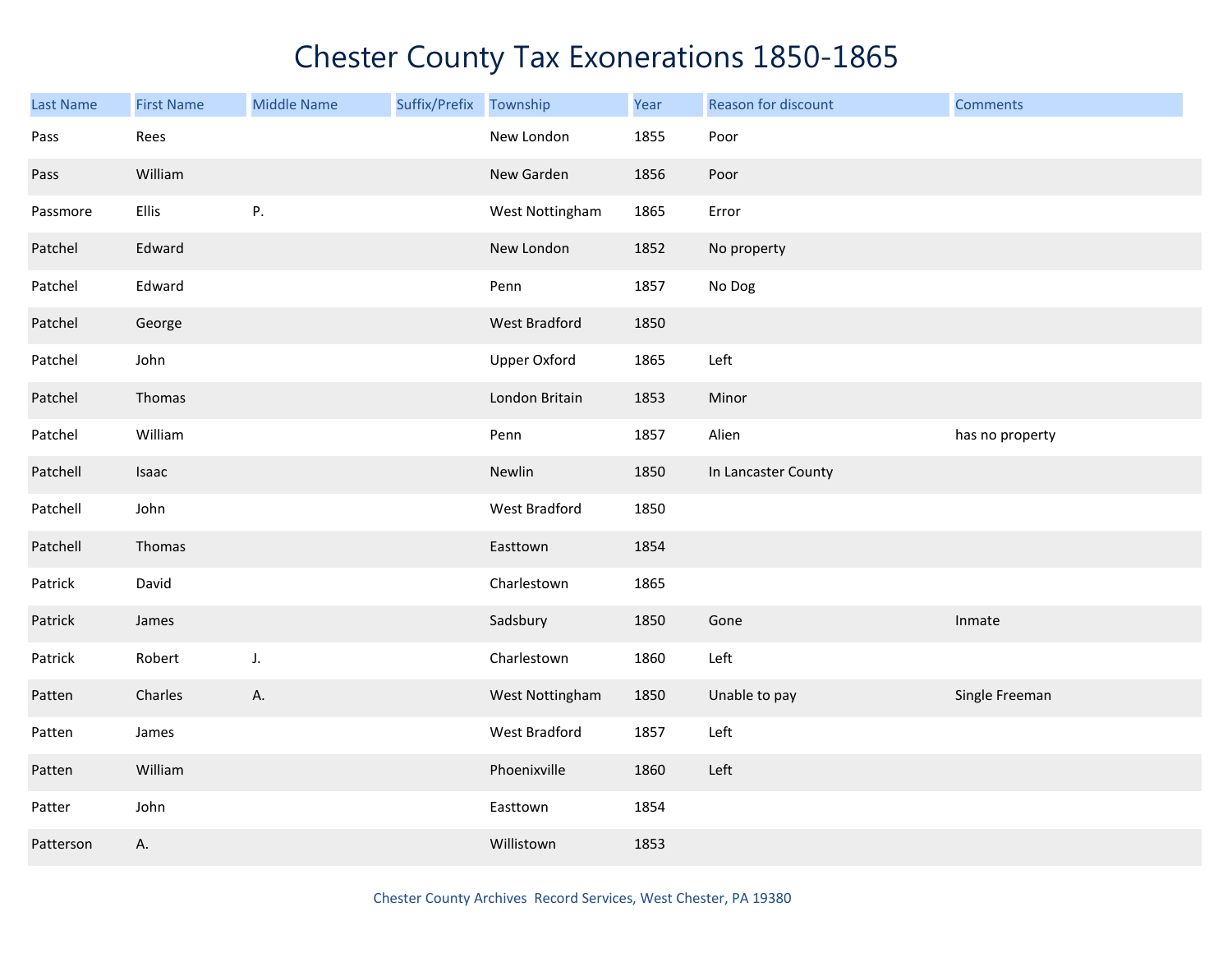| Last Name | <b>First Name</b> | <b>Middle Name</b> | Suffix/Prefix Township |                      | Year | Reason for discount | <b>Comments</b> |
|-----------|-------------------|--------------------|------------------------|----------------------|------|---------------------|-----------------|
| Patterson | Abner             |                    |                        | <b>West Nantmeal</b> | 1860 | Error               |                 |
| Patterson | Benjamin          |                    |                        | East Whiteland       | 1854 |                     |                 |
| Patterson | Benjamin          |                    |                        | East Whiteland       | 1855 |                     |                 |
| Patterson | Charles           |                    |                        | East Whiteland       | 1857 | Left                |                 |
| Patterson | David             |                    |                        | Warwick              | 1850 | Left the township   |                 |
| Patterson | Elton             |                    |                        | East Whiteland       | 1857 | Poor                |                 |
| Patterson | Emmor             |                    |                        | East Whiteland       | 1855 |                     |                 |
| Patterson | Emmor             |                    |                        | East Whiteland       | 1856 | Poor                |                 |
| Patterson | Emmor             |                    |                        | East Whiteland       | 1857 | Poor                |                 |
| Patterson | Emmor             |                    |                        | East Whiteland       | 1859 | Poor                |                 |
| Patterson | Emmor             |                    |                        | East Whiteland       | 1860 | Left                |                 |
| Patterson | Frazer            |                    |                        | West Goshen          | 1860 | Left                |                 |
| Patterson | Hugh              |                    |                        | Charlestown          | 1850 | Left                | Freeman         |
| Patterson | Jacob             |                    |                        | Westtown             | 1851 | Gone away           |                 |
| Patterson | Samuel            |                    |                        | Charlestown          | 1853 | Left                |                 |
| Patterson | Smith             |                    |                        | East Whiteland       | 1857 | Left                |                 |
| Patterson | Thomas            |                    |                        | West Caln            | 1857 | Left                |                 |
| Patterson | William           |                    |                        | West Chester         | 1854 | Left                |                 |
| Patterson | William           |                    |                        | West Chester         | 1856 | Left                |                 |
| Patton    | James             |                    |                        | Kennett              | 1850 | Left township       | Single Freeman  |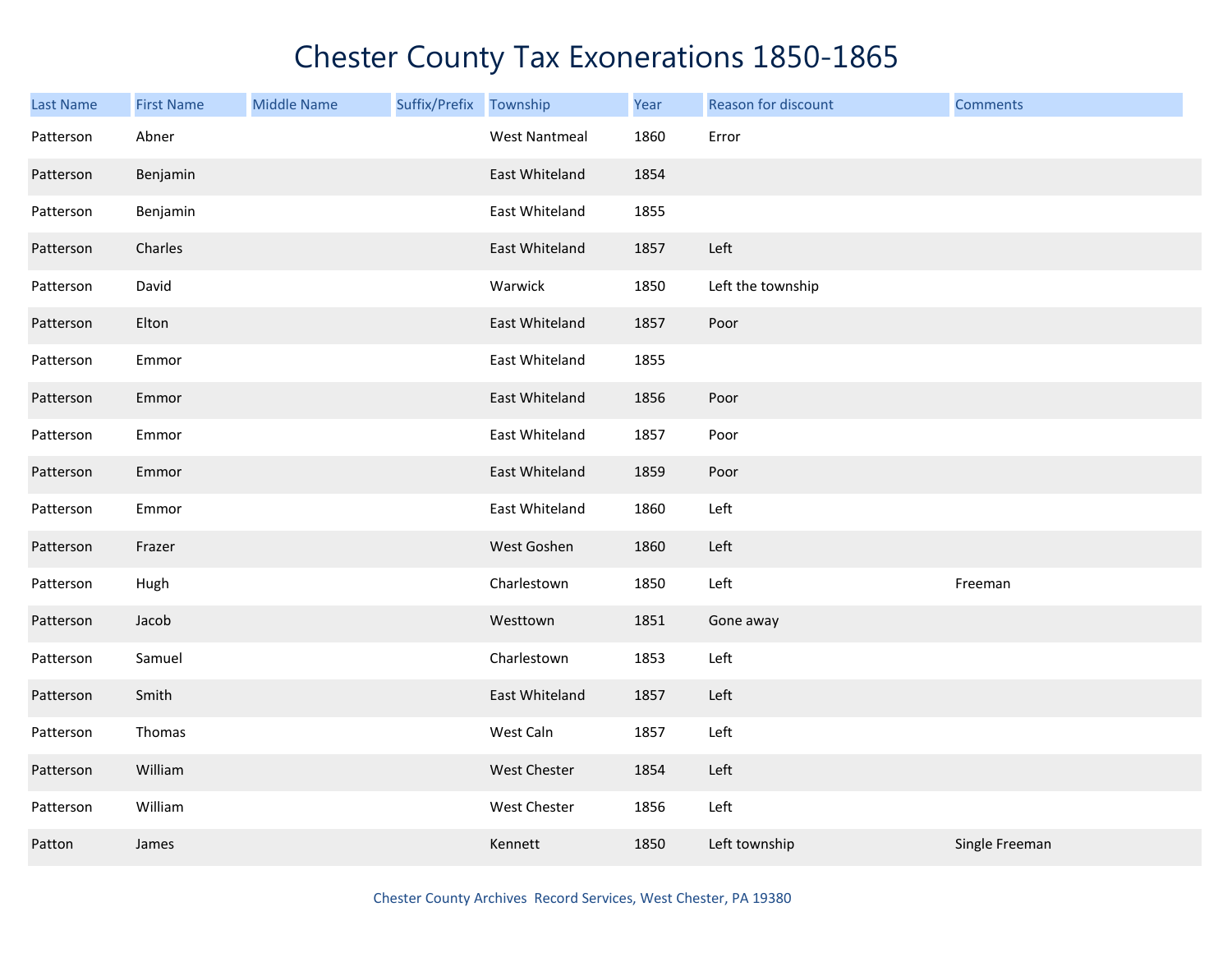| <b>Last Name</b> | <b>First Name</b> | <b>Middle Name</b> | Suffix/Prefix | Township             | Year | Reason for discount | <b>Comments</b> |
|------------------|-------------------|--------------------|---------------|----------------------|------|---------------------|-----------------|
| Patton           | James             |                    |               | Pennsbury            | 1856 | Gone                |                 |
| Patton           | James             |                    |               | Pennsbury            | 1859 | Poor                |                 |
| Patton           | John              |                    |               | West Whiteland       | 1850 |                     | Single Freeman  |
| Patton           | Michael           |                    |               | Pennsbury            | 1856 |                     |                 |
| Patton           | Neal              |                    |               | East Marlborough     | 1857 | Left                |                 |
| Patton           | Neal              |                    |               | London Grove         | 1856 | Left                | Inmate          |
| Paulding         | L.                | В.                 |               | West Chester         | 1865 | Dead                |                 |
| Pauling          | Abner             |                    |               | <b>East Nantmeal</b> | 1852 |                     |                 |
| Paxon            |                   |                    | & Mason       | Lower Oxford         | 1850 | Unseated land       |                 |
| Paxon            |                   |                    | & Mason       | Lower Oxford         | 1851 | Unseated land       |                 |
| Paxon            | Anthony           |                    |               | East Nottingham      | 1857 | Poor                |                 |
| Paxon            | Charles           |                    |               | New London           | 1850 | Assessed with land  | Single Freeman  |
| Paxon            | Joseph            |                    |               | West Nottingham      | 1850 |                     | Inmate          |
| Paxson           | Joseph            |                    |               | West Nottingham      | 1853 |                     |                 |
| Paxson           | Joseph            |                    |               | West Nottingham      | 1860 | Moved away          |                 |
| Paxton           |                   |                    |               | Sadsbury             | 1788 | No such man         |                 |
| Payden           | Thomas            |                    | Jr.           | West Fallowfield     | 1865 | Not in township     |                 |
| Payden           | Thomas            |                    | Sr.           | West Fallowfield     | 1865 | Poor                |                 |
| Peace            | James             |                    |               | West Caln            | 1850 | Gone                | Tenant          |
| Peach            | Aaron             |                    |               | Pennsbury            | 1850 | Out                 |                 |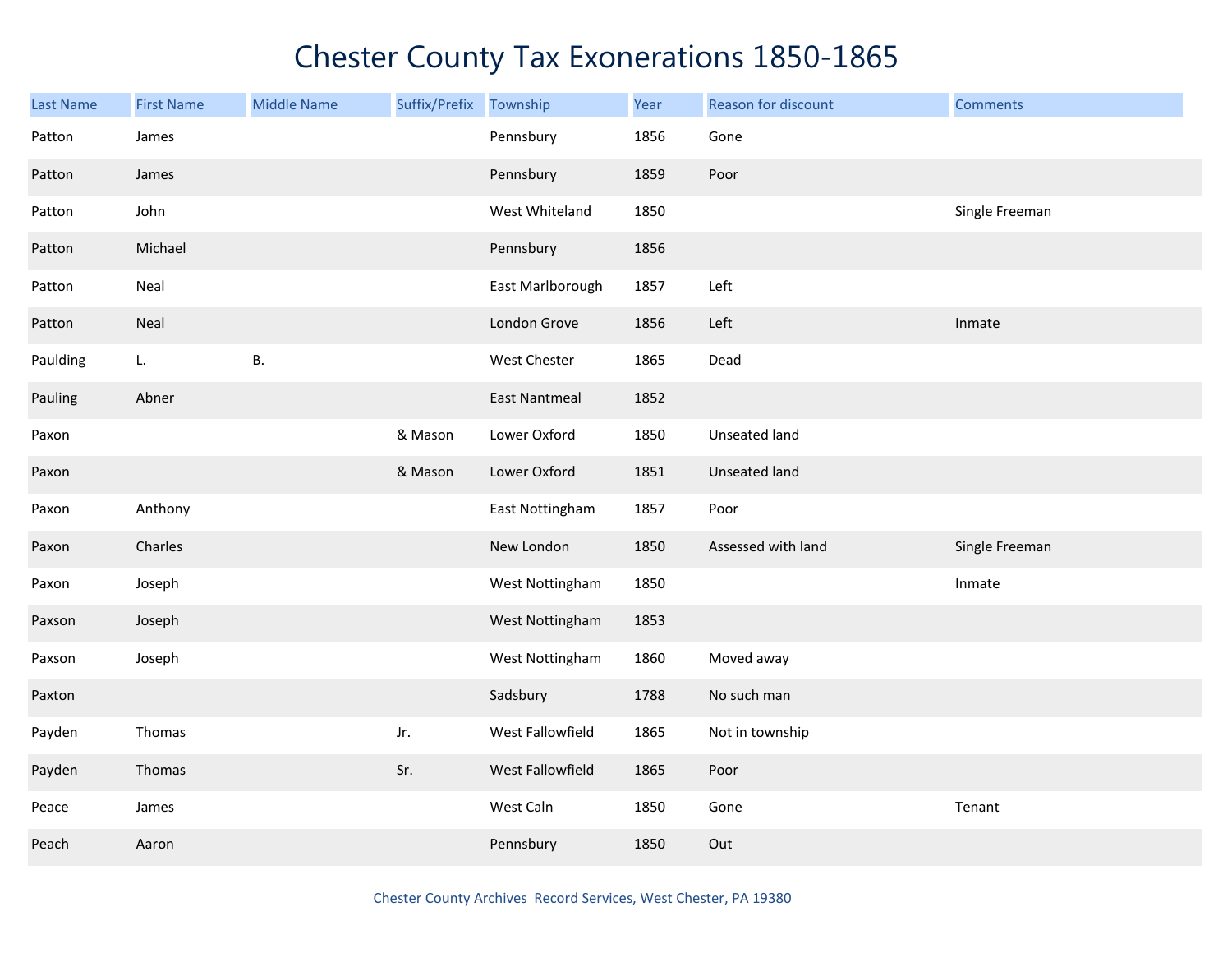| <b>Last Name</b> | <b>First Name</b> | <b>Middle Name</b> | Suffix/Prefix Township |                      | Year | Reason for discount | <b>Comments</b> |
|------------------|-------------------|--------------------|------------------------|----------------------|------|---------------------|-----------------|
| Pearce           | Caleb             |                    |                        | <b>East Nantmeal</b> | 1850 |                     | Inmate          |
| Pearce           | Charles           |                    |                        | <b>East Bradford</b> | 1853 |                     | "Peerse"        |
| Pearce           | Charles           |                    |                        | Thornbury            | 1865 | Left                |                 |
| Pearce           | Davis             |                    |                        | Pocopson             | 1856 | Left                |                 |
| Pearce           | Eli               |                    |                        | Honey Brook          | 1857 | Mistake             |                 |
| Pearce           | Isaac             |                    |                        | New Garden           | 1857 | Poor                |                 |
| Pearce           | John              | Lee                |                        | East Marlborough     | 1857 | Left                |                 |
| Pearce           | John              |                    |                        | West Chester         | 1856 | Left                |                 |
| Pearce           | Lewis             | G.                 | Estate                 | Charlestown          | 1860 | Error               |                 |
| Pearce           | Lewis             |                    |                        | Pennsbury            | 1853 |                     |                 |
| Pearce           | Marshall          |                    |                        | West Chester         | 1855 | Left                |                 |
| Pearce           | Noah              |                    |                        | Tredyffrin           | 1857 |                     |                 |
| Pearce           | Noah              |                    |                        | Tredyffrin           | 1859 | Left                |                 |
| Pearce           | Wilson            |                    |                        | West Chester         | 1857 | Left                |                 |
| Pearceley        | Benjamin          |                    |                        | Charlestown          | 1853 | Left                |                 |
| Pearch           | Isaac             |                    |                        | West Pikeland        | 1854 | Left                |                 |
| Pearch           | John              |                    |                        | Warwick              | 1856 |                     |                 |
| Pearl            | John              |                    |                        | Pennsbury            | 1856 | Left                |                 |
| Pearl            | John              |                    |                        | West Caln            | 1865 | Poor                |                 |
| Pearl            | William           |                    |                        | Honey Brook          | 1865 | Dead                |                 |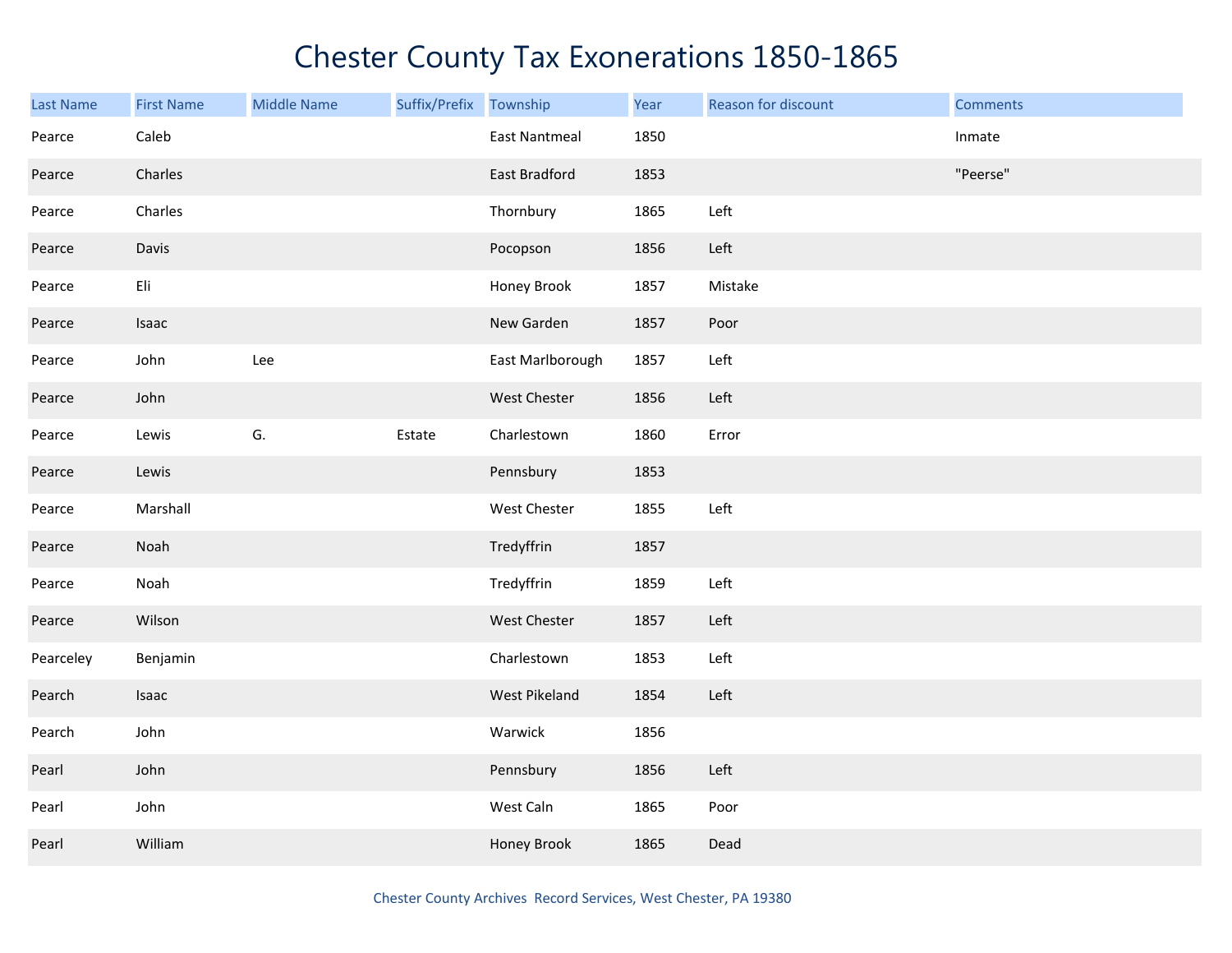| Last Name | <b>First Name</b> | <b>Middle Name</b> | Suffix/Prefix | Township             | Year | Reason for discount | <b>Comments</b> |
|-----------|-------------------|--------------------|---------------|----------------------|------|---------------------|-----------------|
| Pearsol   | Enos              |                    |               | Honey Brook          | 1865 | Left                |                 |
| Pearson   | Allen             |                    |               | East Nottingham      | 1850 | Lives in Maryland   |                 |
| Pearson   | Ames              |                    |               | Pennsbury            | 1850 | Out                 |                 |
| Pearson   | Edward            |                    |               | New Garden           | 1857 | Error               |                 |
| Pearson   | John              |                    |               | East Brandywine      | 1853 | Poor                |                 |
| Pearson   | John              | J.                 |               | Phoenixville         | 1860 | Deceased            |                 |
| Pearson   | Thomas            |                    |               | New Garden           | 1860 | Poor                |                 |
| Peasley   | John              |                    |               | West Marlborough     | 1850 | Left                | Single Freeman  |
| Peaterson | Luke              |                    |               | Londonderry          | 1850 | Unseated land       |                 |
| Pechin    | John              |                    |               | West Whiteland       | 1851 | Error               |                 |
| Peck      | Abram             |                    |               | Charlestown          | 1860 | Left                |                 |
| Peck      | Jeremiah          |                    |               | <b>East Bradford</b> | 1857 | Left                |                 |
| Peck      | John              |                    |               | Uwchlan              | 1850 | Left                |                 |
| Peck      | John              |                    |               | Uwchlan              | 1859 | Left                |                 |
| Peck      | John              |                    |               | West Bradford        | 1855 | Unknown             |                 |
| Peck      | John              |                    |               | West Bradford        | 1857 | Left                |                 |
| Peck      | John              |                    |               | <b>West Nantmeal</b> | 1850 |                     |                 |
| Peck      | Taylor            | D.                 |               | Uwchlan              | 1852 |                     |                 |
| Peckman   | Leopold           |                    |               | West Goshen          | 1860 | Left                |                 |
| Pedrick   | George            |                    |               | London Grove         | 1857 | Left                |                 |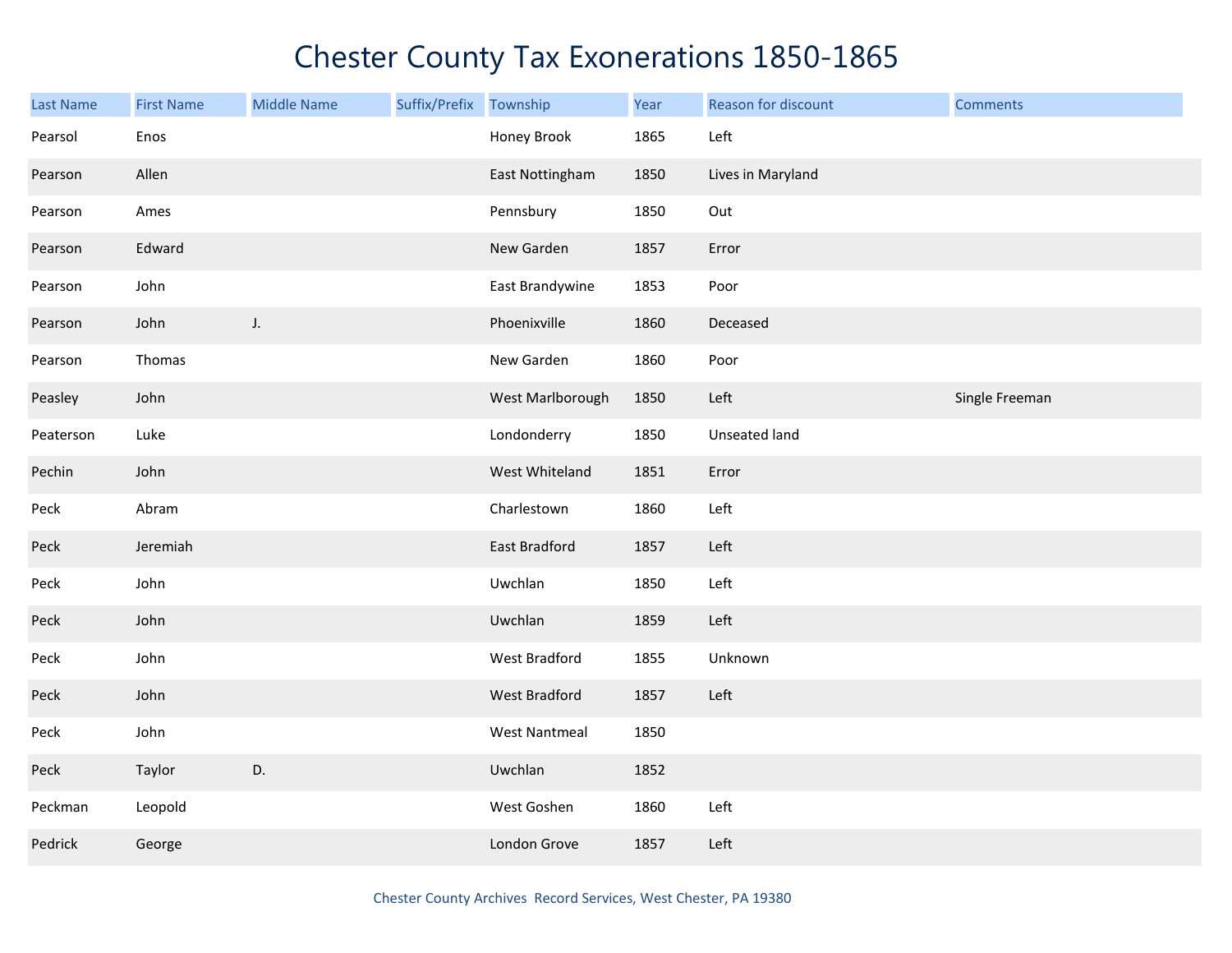| <b>Last Name</b> | <b>First Name</b> | <b>Middle Name</b> | Suffix/Prefix | Township            | Year | Reason for discount | <b>Comments</b> |
|------------------|-------------------|--------------------|---------------|---------------------|------|---------------------|-----------------|
| Pedrick          | John              | C.                 |               | East Caln           | 1858 |                     |                 |
| Pedridge         | John              |                    |               | Newlin              | 1854 | Left                |                 |
| Peery            | James             |                    |               | East Nottingham     | 1855 | Poor                |                 |
| Peirce           | Isaac             |                    |               | Pennsbury           | 1856 |                     |                 |
| Peirce           | Jacob             |                    |               | Kennett             | 1853 |                     |                 |
| Peirce           | John              |                    |               | Charlestown         | 1857 | Left                |                 |
| Peirce           | John              |                    |               | East Marlborough    | 1849 | Deceased            | Inmate          |
| Peirce           | John              |                    |               | Lower Oxford        | 1865 | Not in the township |                 |
| Peirce           | Lewis             |                    |               | Pennsbury           | 1865 | Poor & Drunken      |                 |
| Peirce           | S.                | Η.                 |               | Downingtown, East   | 1898 | Removed             |                 |
| Peirsol          | John              |                    |               | East Nantmeal       | 1852 |                     |                 |
| Penegan          | Davis             |                    |               | Valley              | 1859 | Poor                |                 |
| Penington        | William           |                    |               | Kennett             | 1850 | Left township       | Single Freeman  |
| Pennell          | David             |                    |               | <b>Upper Oxford</b> | 1859 |                     |                 |
| Pennell          | David             |                    |               | <b>Upper Oxford</b> | 1860 | Poor                |                 |
| Pennell          | John              |                    |               | East Caln           | 1851 | Removed             |                 |
| Pennell          | Joseph            |                    |               | East Caln           | 1865 | Left                |                 |
| Pennell          | Lewis             |                    |               | East Caln           | 1865 | Left                |                 |
| Pennell          | Samuel            |                    |               | <b>Upper Oxford</b> | 1859 |                     |                 |
| Pennepacker      | George            |                    |               | Charlestown         | 1860 | Left                |                 |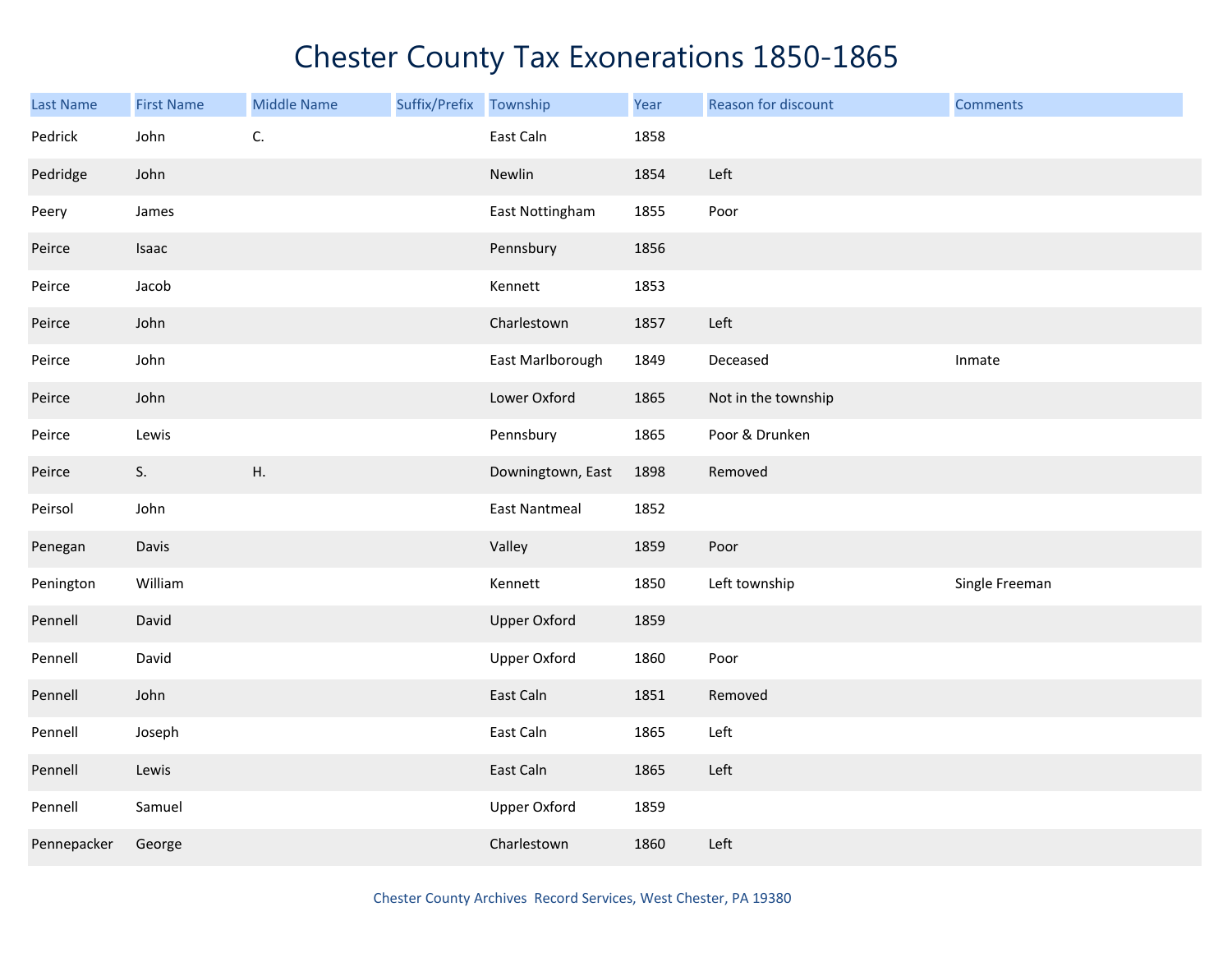| <b>Last Name</b> | <b>First Name</b> | <b>Middle Name</b> | Suffix/Prefix Township |                     | Year | Reason for discount | <b>Comments</b> |
|------------------|-------------------|--------------------|------------------------|---------------------|------|---------------------|-----------------|
| Pennepacker      | Harman            |                    |                        | West Whiteland      | 1853 | Unseated land       |                 |
| Pennepacker      | Mary              |                    |                        | West Pikeland       | 1853 | Left                |                 |
| Penneypacker     | Harman            |                    |                        | West Whiteland      | 1860 | Unseated land       |                 |
| Pennington       | Daniel            |                    | Sr.                    | London Grove        | 1851 |                     |                 |
| Pennington       | $\mathsf J.$      | <b>B.</b>          |                        | West Chester        | 1855 | Left                |                 |
| Pennington       | John              |                    |                        | Penn                | 1852 |                     |                 |
| Pennington       | Nathaniel         |                    |                        | Highland            | 1857 | Deceased            |                 |
| Pennington       | William           |                    |                        | East Caln           | 1856 | Left                |                 |
| Pennington       | William           |                    |                        | West Caln           | 1861 | Poor                |                 |
| Pennock          | Barclay           |                    |                        | East Marlborough    | 1857 | Dead                |                 |
| Pennock          | C.                | E.                 |                        | Newlin              | 1854 | Error               |                 |
| Pennock          | Enos              |                    |                        | Lower Oxford        | 1860 | Error               |                 |
| Pennock          | Enos              | T.                 |                        | Lower Oxford        | 1865 | Deduction           |                 |
| Pennock          | F.                | J.                 |                        | <b>Upper Oxford</b> | 1865 | Error               |                 |
| Pennock          | George            | W.                 |                        | East Marlborough    | 1849 | Won't pay           | Inmate          |
| Pennock          | George            |                    |                        | Highland            | 1857 | Left                |                 |
| Pennock          | J.                | L.                 |                        | Newlin              | 1854 | Error               |                 |
| Pennock          | John              |                    |                        | London Grove        | 1851 |                     |                 |
| Pennock          | Joseph            | E.                 |                        | London Grove        | 1855 | Left                |                 |
| Pennock          | Joseph            | E.                 |                        | London Grove        | 1855 | Left                |                 |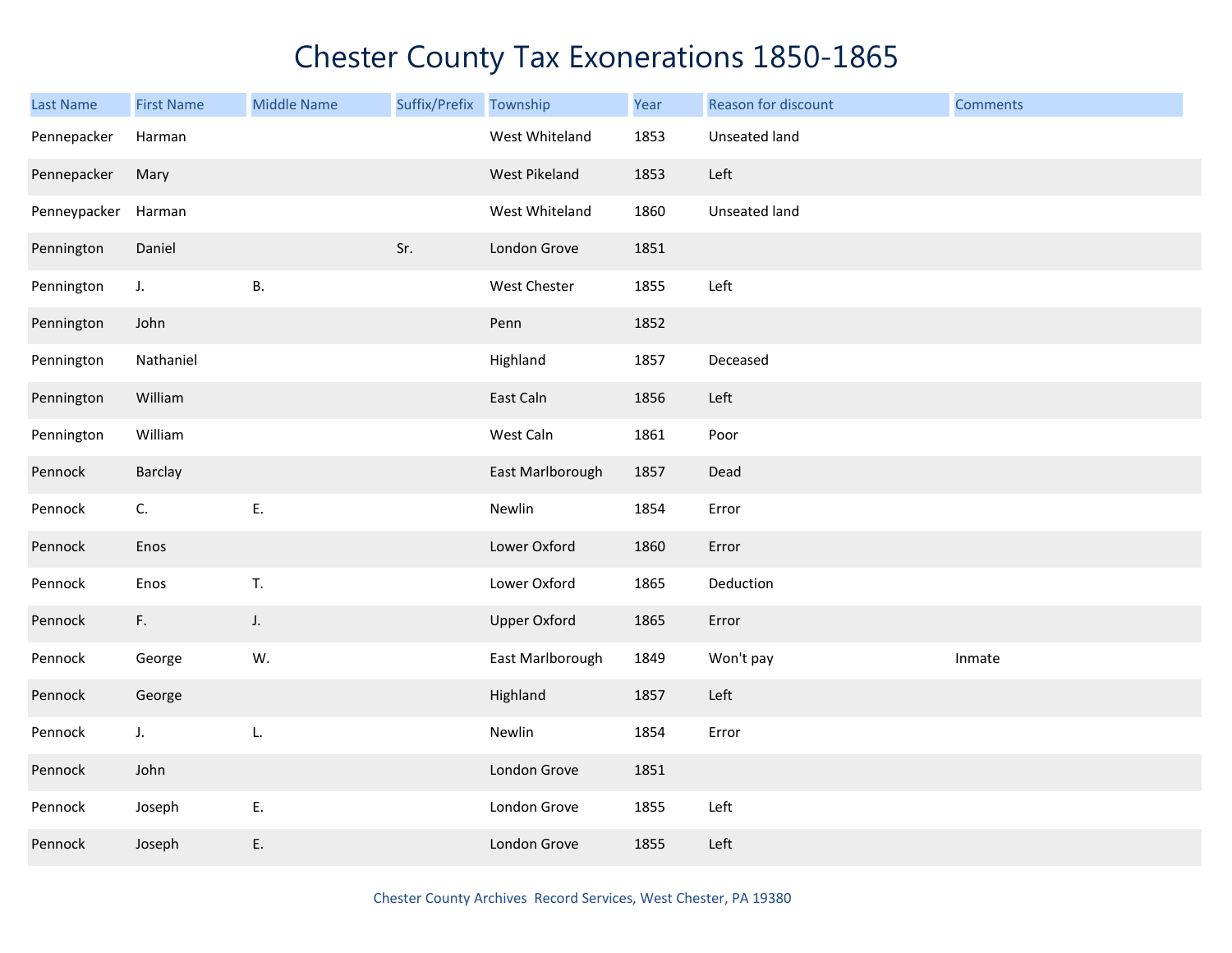| <b>Last Name</b> | <b>First Name</b> | <b>Middle Name</b> | Suffix/Prefix | Township             | Year | Reason for discount | <b>Comments</b>            |
|------------------|-------------------|--------------------|---------------|----------------------|------|---------------------|----------------------------|
| Pennock          | Ρ.                |                    |               | West Chester         | 1857 | Left                |                            |
| Pennock          | Robert            | J.                 |               | <b>Upper Oxford</b>  | 1860 | Left                |                            |
| Pennock          | Samuel            |                    |               | Lower Oxford         | 1860 |                     |                            |
| Pennock          | William           |                    |               | London Grove         | 1850 |                     |                            |
| Pennypacker      | Charles           |                    |               | <b>West Vincent</b>  | 1865 | Left                |                            |
| Pennypacker      | D.                |                    | Estate        | Charlestown          | 1855 | Unseated land       |                            |
| Pennypacker      | Daniel            |                    |               | <b>East Vincent</b>  | 1850 | Error               |                            |
| Pennypacker      | Emma              |                    |               | Phoenixville         | 1897 | Can't be found      | 1st & 2nd & 4th & 6th Ward |
| Pennypacker      | George            | Η.                 |               | East Vincent         | 1851 | Not found           |                            |
| Pennypacker      | Harman            |                    |               | West Whiteland       | 1850 | Unseated land       |                            |
| Pennypacker      | Harmon            |                    |               | West Whiteland       | 1865 | Unseated land       |                            |
| Pennypacker      | Jacob             |                    |               | North Coventry       | 1850 | Left the county     | Single Freeman             |
| Pennypacker      | Josiah            |                    |               | West Pikeland        | 1859 | Left                |                            |
| Pennypacker      | Lewis             |                    |               | West Pikeland        | 1856 | Left                |                            |
| Pennypacker      | M.                |                    | Estate        | Charlestown          | 1855 | Unseated land       |                            |
| Pennypacker      | Mary              | J.                 |               | <b>West Bradford</b> | 1856 | Error               |                            |
| Pennypacker      | Mathias           |                    |               | West Pikeland        | 1850 | Error               |                            |
| Pennypacker      | Richard           |                    |               | North Coventry       | 1850 | In Philadelphia     | Single Freeman             |
| Pennypacker      | Samuel            |                    |               | <b>West Vincent</b>  | 1860 | Left                |                            |
| Pennypacker      | Susanna           |                    |               | <b>West Pikeland</b> | 1854 | Left                |                            |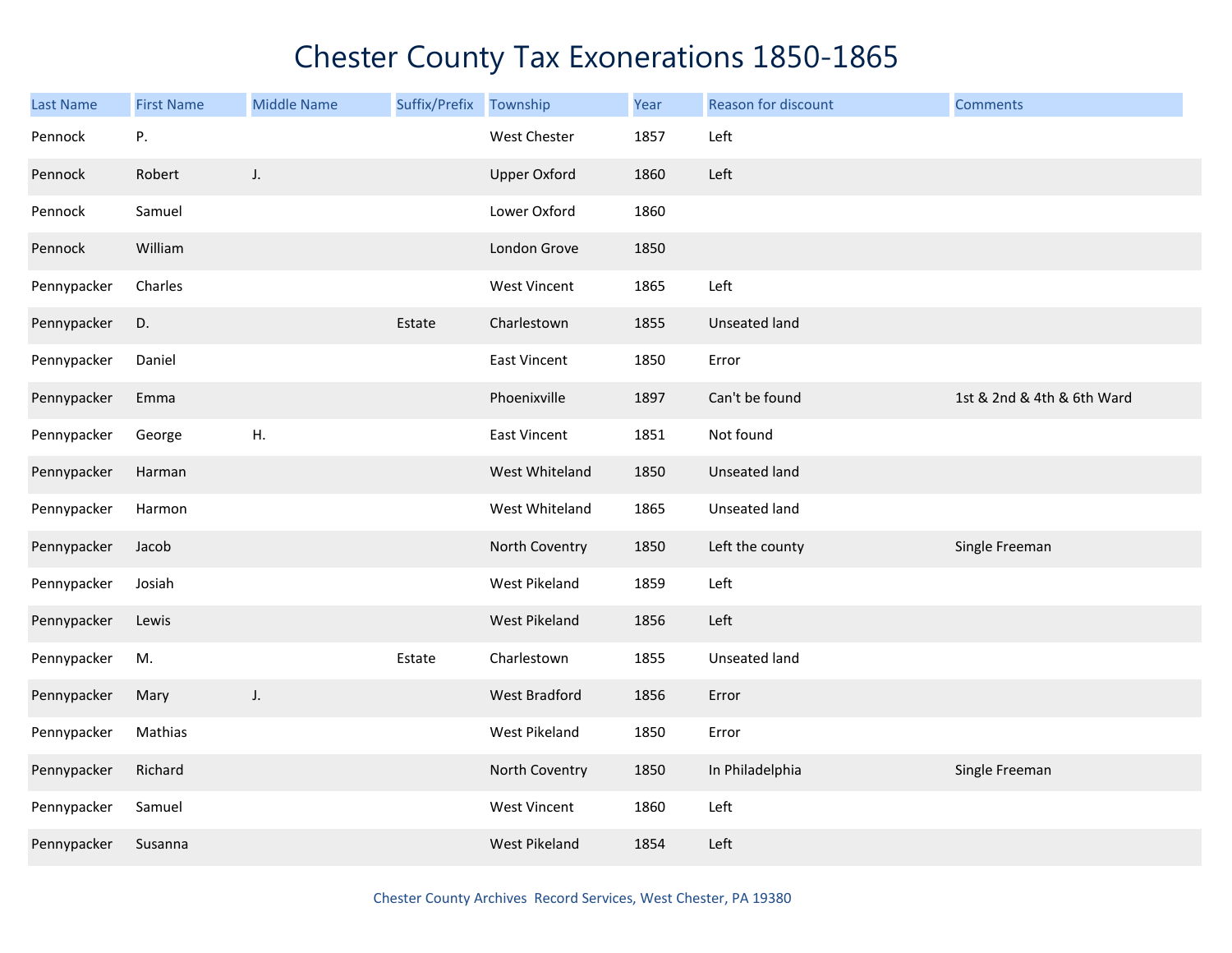| Last Name | <b>First Name</b> | <b>Middle Name</b> | Suffix/Prefix Township |                      | Year | Reason for discount | <b>Comments</b> |
|-----------|-------------------|--------------------|------------------------|----------------------|------|---------------------|-----------------|
| Penrose   | James             |                    |                        | <b>East Nantmeal</b> | 1853 | Paid in East Caln   |                 |
| Penrose   | James             |                    |                        | Newlin               | 1857 | Poor                |                 |
| Penrose   | James             |                    |                        | West Chester         | 1857 | Left                |                 |
| Penrose   | James             |                    |                        | West Chester         | 1860 | Left                |                 |
| Penrose   | Michael           |                    |                        | Newlin               | 1857 | Poor                |                 |
| Peoples   | James             |                    |                        | <b>East Bradford</b> | 1865 | Left                |                 |
| Peoples   | William           |                    |                        | West Bradford        | 1850 |                     |                 |
| Peppin    | William           |                    |                        | Birmingham           | 1860 | Left                |                 |
| Perdue    | Caleb             | Η.                 |                        | West Caln            | 1850 |                     |                 |
| Perkins   | John              | D.                 |                        | Valley               | 1860 | Mistake             |                 |
| Perle     | John              |                    |                        | Honey Brook          | 1853 |                     |                 |
| Pernsly   | Ruben             |                    |                        | Kennett              | 1853 |                     |                 |
| Perry     | Aaron             |                    |                        | Birmingham           | 1859 | Left                |                 |
| Perry     | D.                |                    |                        | South Coventry       | 1860 |                     |                 |
| Perry     | David             |                    |                        | South Coventry       | 1851 |                     |                 |
| Perry     | G.                | Elliott            |                        | Downingtown, East    | 1898 | Removed             |                 |
| Perry     | John              |                    |                        | East Nottingham      | 1857 | Left                |                 |
| Perry     | Risdon            | $J_{\star}$        |                        | East Whiteland       | 1854 |                     |                 |
| Perry     | Stephen           |                    |                        | East Nottingham      | 1834 | Gone                | Inmate          |
| Person    | G.                | W.                 |                        | Kennett              | 1853 |                     |                 |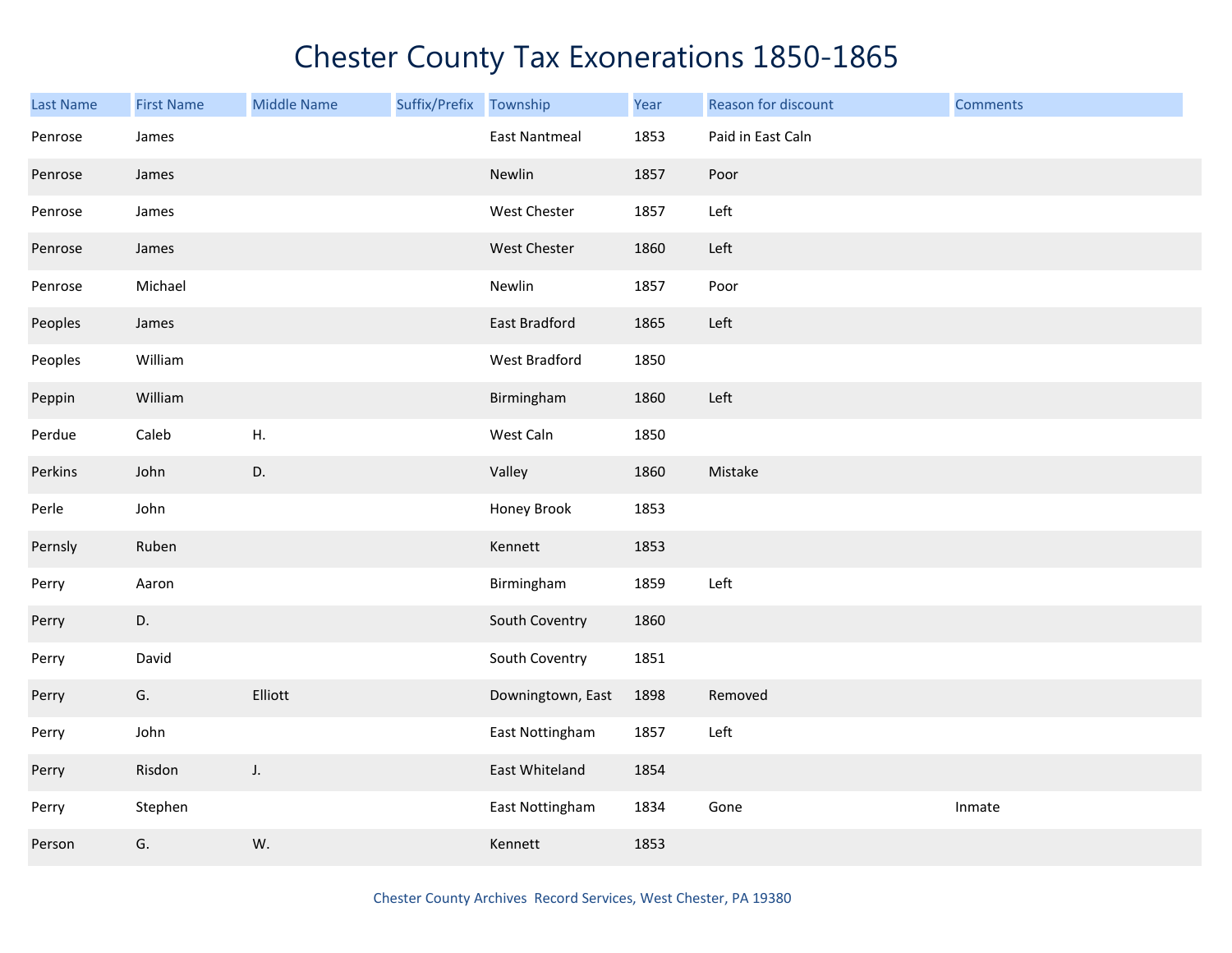| <b>Last Name</b> | <b>First Name</b> | <b>Middle Name</b> | Suffix/Prefix Township |                      | Year | Reason for discount | <b>Comments</b> |
|------------------|-------------------|--------------------|------------------------|----------------------|------|---------------------|-----------------|
| Peterman         | Bauldon           |                    |                        | Uwchlan              | 1852 | Poor                |                 |
| Peterman         | Bohlen            |                    |                        | <b>West Nantmeal</b> | 1850 |                     | Inmate          |
| Peterman         | Bohlen            |                    |                        | West Pikeland        | 1854 | Left                |                 |
| Peterman         | Casper            |                    |                        | Uwchlan              | 1852 | Left                |                 |
| Peterman         | George            |                    |                        | East Caln            | 1851 | Gone                |                 |
| Peterman         | George            |                    |                        | <b>Upper Uwchlan</b> | 1859 | Left                |                 |
| Peterman         | George            |                    |                        | Uwchlan              | 1852 | Left                |                 |
| Peterman         | $J_{\star}$       | C.                 |                        | West Pikeland        | 1855 | Left                |                 |
| Peterman         | Morris            | R.                 |                        | East Vincent         | 1860 | Left                |                 |
| Peters           | Joseph            |                    |                        | East Marlborough     | 1855 | Left                |                 |
| Peterson         | Joseph            |                    |                        | Londonderry          | 1853 | Can't pay           |                 |
| Peterson         | Lewis             |                    |                        | Franklin             | 1857 | Left                |                 |
| Peterson         | Luke              |                    |                        | Penn                 | 1850 | Poor                |                 |
| Peterson         | William           |                    |                        | Penn                 | 1856 | Has but one dog     |                 |
| Pettit           | Enoch             | S.                 |                        | Honey Brook          | 1850 |                     | Inmate          |
| Pettit           | John              | D.                 |                        | West Chester         | 1859 | Error               |                 |
| Peturer          | Joseph            |                    |                        | West Caln            | 1853 | Not found           |                 |
| Pharaoh          | Thomas            |                    |                        | West Goshen          | 1850 | Dead                |                 |
| Pharoah          | Jacob             |                    |                        | Willistown           | 1857 | Unable to pay       |                 |
| Pharoah          | Oliver            |                    |                        | New London           | 1852 | Left                |                 |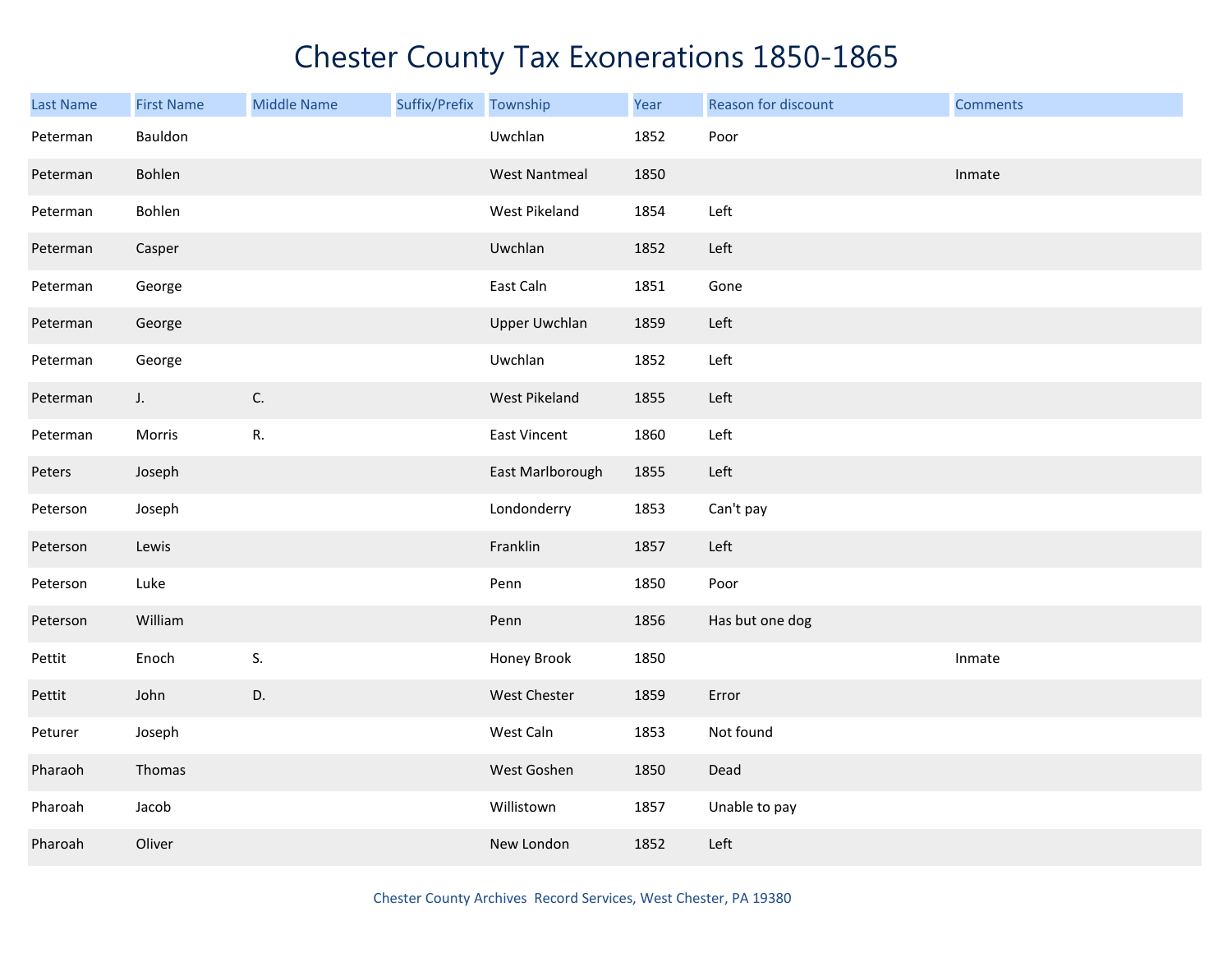| <b>Last Name</b> | <b>First Name</b> | <b>Middle Name</b> | Suffix/Prefix | Township             | Year | Reason for discount | <b>Comments</b> |
|------------------|-------------------|--------------------|---------------|----------------------|------|---------------------|-----------------|
| Pharow           | Thomas            |                    |               | West Goshen          | 1851 |                     |                 |
| Phelps           | John              |                    |               | West Chester         | 1860 | Poor                |                 |
| Phelps           | John              |                    |               | West Chester         | 1865 | Left                |                 |
| Philips          | Benjamin          |                    |               | West Nottingham      | 1857 | Gone                |                 |
| Philips          | Charles           |                    |               | New Garden           | 1850 |                     |                 |
| Philips          | David             |                    |               | Phoenixville         | 1860 | Left                |                 |
| Philips          | John              |                    |               | London Britain       | 1859 | Left                |                 |
| Philips          | John              |                    |               | Warwick              | 1865 | Left                |                 |
| Philips          | Josiah            |                    |               | <b>East Nantmeal</b> | 1850 | Left                | Single Freeman  |
| Philips          | Sadie             | <b>B.</b>          |               | Phoenixville         | 1897 | Can't be found      | 4th & 5th Ward  |
| Philips          | William           |                    |               | New Garden           | 1850 | Unseated land       |                 |
| Phillips         | David             |                    |               | <b>East Nantmeal</b> | 1857 | Error               |                 |
| Phillips         | Hannah            |                    |               | West Chester         | 1865 |                     |                 |
| Phillips         | James             |                    |               | Sadsbury             | 1857 | Left                |                 |
| Phillips         | John              | В.                 |               | London Britain       | 1898 |                     |                 |
| Phillips         | Joseph            | В.                 |               | Kennett              | 1850 | Left township       | Single Freeman  |
| Phillips         | Martha            |                    |               | <b>West Nantmeal</b> | 1857 |                     |                 |
| Phillips         | Owen              | Milton             |               | <b>East Nantmeal</b> | 1865 | Left                |                 |
| Phillips         | William           | T.                 |               | West Nottingham      | 1860 | Moved away          |                 |
| Phillis          | Mark              |                    |               | New London           | 1850 | Left the state      | Inmate          |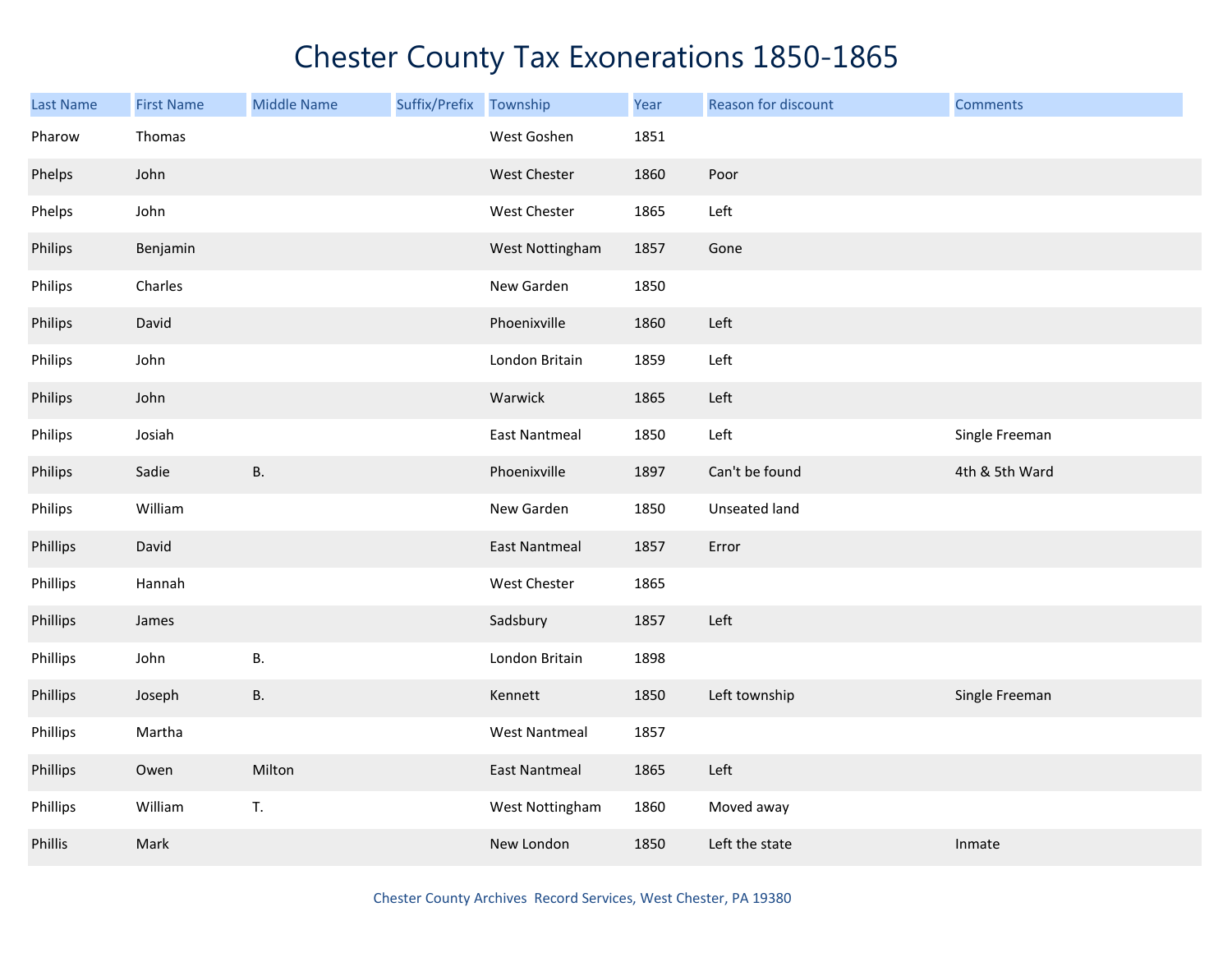| Last Name | <b>First Name</b> | <b>Middle Name</b> | Suffix/Prefix | Township             | Year | Reason for discount | <b>Comments</b> |
|-----------|-------------------|--------------------|---------------|----------------------|------|---------------------|-----------------|
| Phillman  | Phillip           |                    |               | South Coventry       | 1851 |                     |                 |
| Phinley   | William           |                    |               | East Caln            | 1853 |                     |                 |
| Phipps    | А.                |                    |               | West Chester         | 1856 | Left                |                 |
| Phipps    | Aaron             |                    |               | <b>East Nantmeal</b> | 1860 | Dead                |                 |
| Phipps    | Aaron             |                    |               | Uwchlan              | 1855 | Poor                |                 |
| Phipps    | Aaron             |                    |               | Uwchlan              | 1856 | Left                |                 |
| Phipps    | Aaron             |                    |               | Uwchlan              | 1857 | Left                |                 |
| Phipps    | Aaron             |                    |               | West Chester         | 1857 | Left                |                 |
| Phipps    | Elisha            |                    |               | West Fallowfield     | 1850 | Left the township   | Single Freeman  |
| Phipps    | Lewis             |                    |               | Uwchlan              | 1857 | Left                |                 |
| Phipps    | Rachel            |                    |               | Uwchlan              | 1851 | Gone                |                 |
| Phipps    | S.                |                    |               | West Chester         | 1857 | Sold by Sheriff     |                 |
| Pickel    | Charles           |                    |               | Sadsbury             | 1850 | Gone                | Single Freeman  |
| Pickering | George            |                    |               | New London           | 1898 |                     |                 |
| Pickering | James             |                    |               | Sadsbury             | 1857 | Error               |                 |
| Pickering | William           |                    |               | East Whiteland       | 1860 | Left                |                 |
| Pierce    | Benjamin          |                    |               | London Britain       | 1865 | Left                |                 |
| Pierce    | Davis             |                    |               | Pocopson             | 1855 | Left                |                 |
| Pierce    | Henry             |                    |               | West Caln            | 1854 | No Dog              |                 |
| Pierce    | J.                | K.                 |               | Sadsbury             | 1857 | Left                |                 |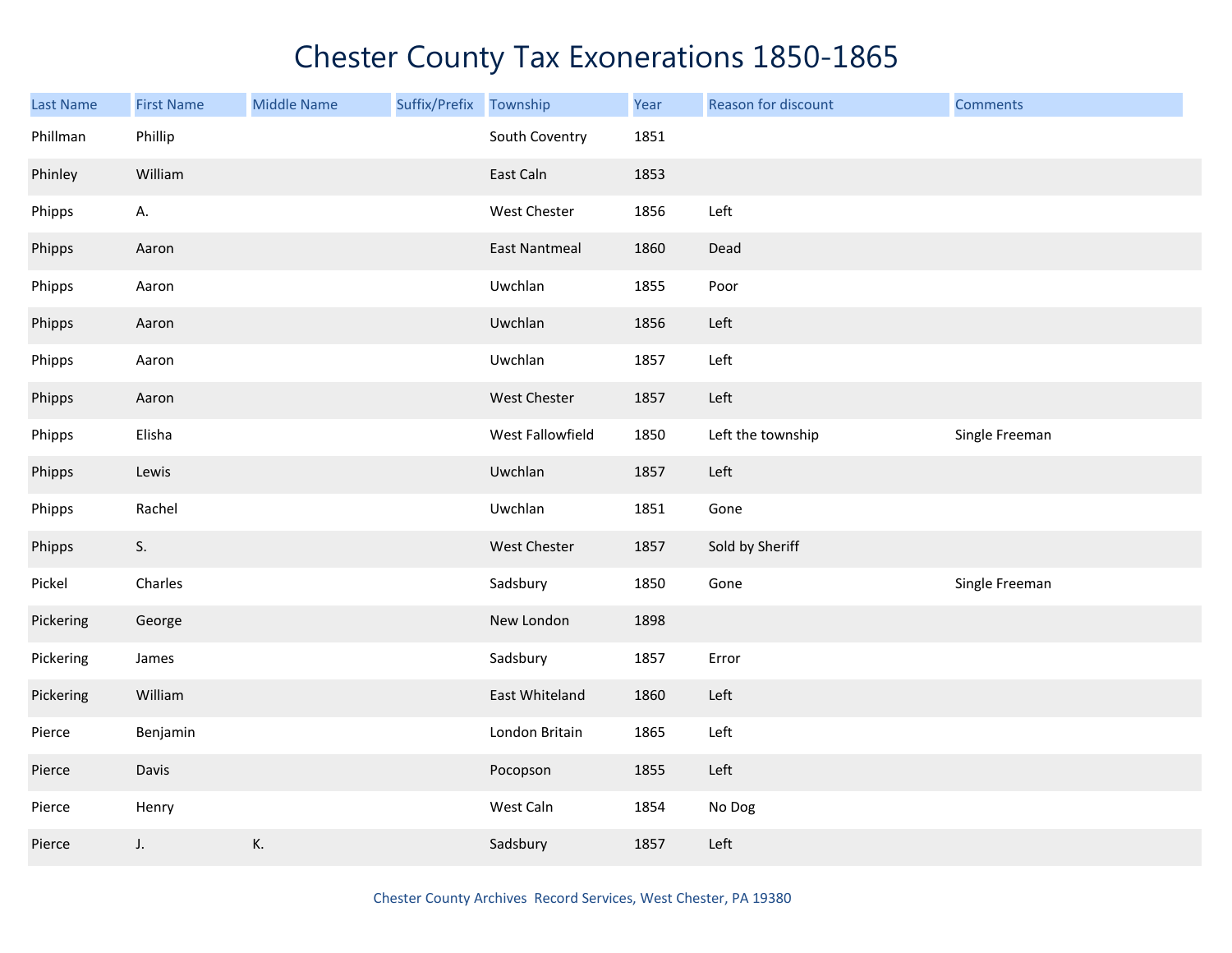| Last Name | <b>First Name</b> | <b>Middle Name</b> | Suffix/Prefix | Township         | Year | Reason for discount | <b>Comments</b> |
|-----------|-------------------|--------------------|---------------|------------------|------|---------------------|-----------------|
| Pierce    | Jacob             |                    | Jr.           | Kennett          | 1859 | Left                |                 |
| Pierce    | James             | А.                 |               | West Nottingham  | 1857 | Poor                | Crossed out     |
| Pierce    | James             | А.                 |               | West Nottingham  | 1857 |                     |                 |
| Pierce    | Joshua            | N.                 |               | Newlin           | 1856 | Error               |                 |
| Pierce    | Lewis             |                    |               | Pennsbury        | 1859 | Gone                |                 |
| Pierce    | Samuel            | C.                 |               | West Nottingham  | 1850 | Dog Gone            | Inmate          |
| Pierce    | Timothy           | ${\sf H}.$         |               | Birmingham       | 1857 | Left                |                 |
| Pierce    | W.                | T.                 |               | New London       | 1898 |                     |                 |
| Pierce    | William           |                    |               | London Grove     | 1853 |                     |                 |
| Piersol   | Oliver            |                    |               | Honey Brook      | 1857 | Left                |                 |
| Pierson   | Allen             |                    |               | East Nottingham  | 1850 | Lives in Maryland   | Inmate          |
| Pierson   | Edward            |                    |               | New Garden       | 1856 | Poor                |                 |
| Pigeon    | Daniel            |                    |               | West Whiteland   | 1860 | Left                |                 |
| Pile      | Elizabeth         |                    |               | East Marlborough | 1849 | Money can't collect | Single Freeman  |
| Pine      | John              |                    |               | East Whiteland   | 1857 | Left                |                 |
| Pine      | John              |                    |               | Sadsbury         | 1856 | Poor                |                 |
| Pine      | John              | ${\sf R}.$         |               | Upper Uwchlan    | 1865 | Dead                |                 |
| Pine      | Jonathan          |                    | Jr.           | Sadsbury         | 1850 | Poor                | Single Freeman  |
| Pine      | Joseph            |                    |               | Sadsbury         | 1856 | Left                |                 |
| Pinesett  | Addison           |                    |               | East Whiteland   | 1850 |                     |                 |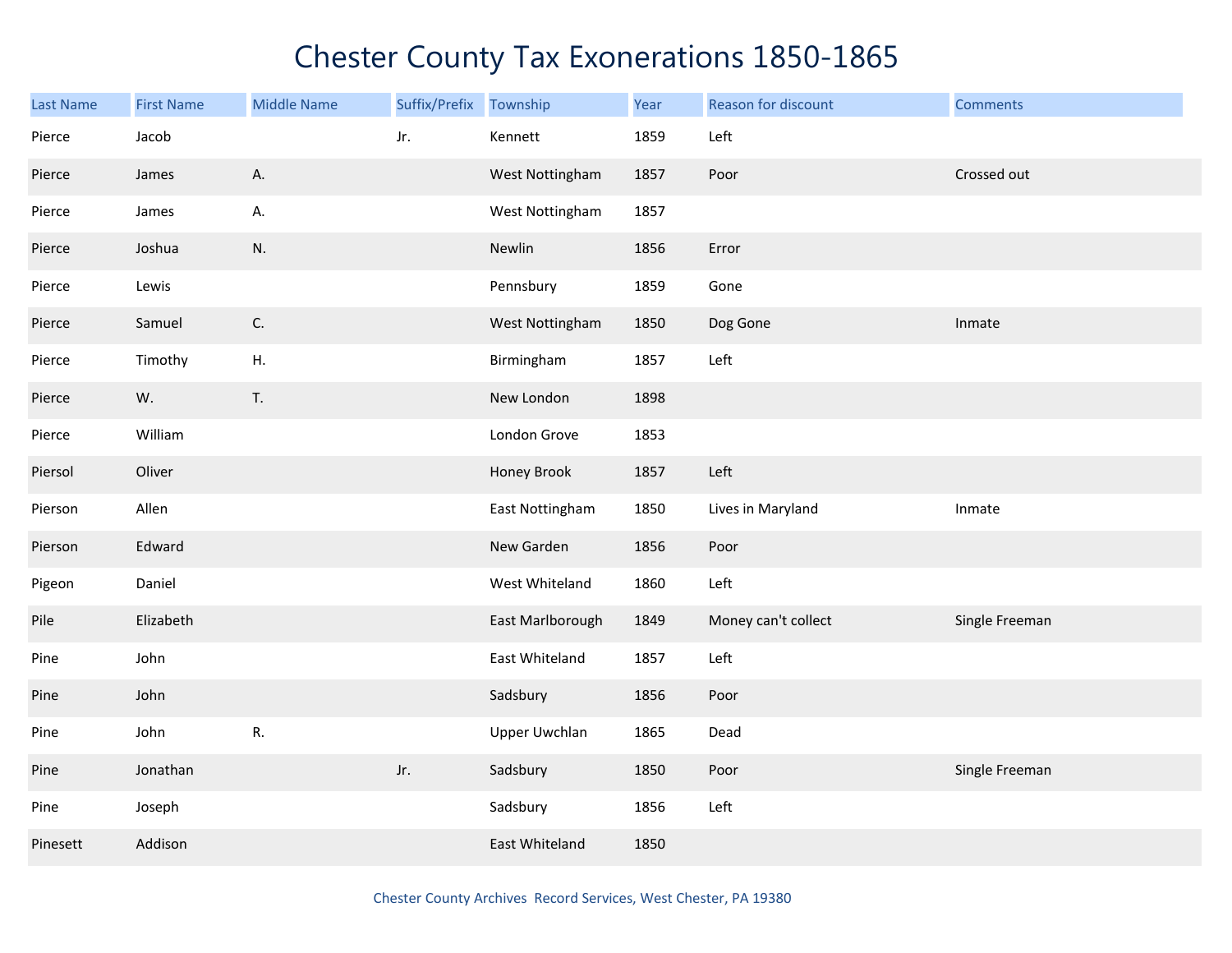| Last Name | <b>First Name</b> | <b>Middle Name</b> | Suffix/Prefix Township |                      | Year | Reason for discount | <b>Comments</b> |
|-----------|-------------------|--------------------|------------------------|----------------------|------|---------------------|-----------------|
| Pinesett  | Addison           |                    |                        | East Whiteland       | 1855 |                     |                 |
| Piper     | William           |                    |                        | West Chester         | 1856 | Left                |                 |
| Pitt      | J.                | Strickland         |                        | East Bradford        | 1865 | Left                |                 |
| Pitt      | Jesse             |                    |                        | <b>East Nantmeal</b> | 1850 | Old & Poor          | Inmate          |
| Pittem    | James             |                    |                        | Honey Brook          | 1850 | Left township       | Inmate          |
| Pittum    | Edward            |                    |                        | Honey Brook          | 1854 | Poor                |                 |
| Pittum    | Edward            |                    |                        | Honey Brook          | 1857 | Poor                |                 |
| Place     | Franklin          |                    |                        | East Vincent         | 1857 |                     |                 |
| Plank     | Daniel            |                    |                        | West Caln            | 1850 |                     |                 |
| Plank     | David             |                    |                        | Honey Brook          | 1855 |                     |                 |
| Plank     | David             |                    |                        | Honey Brook          | 1865 | Unseated land       |                 |
| Plank     | Joseph            |                    |                        | West Caln            | 1855 | Dog Dead            |                 |
| Plank     | Peter             | Ε.                 |                        | Honey Brook          | 1856 | Left                |                 |
| Plank     | Phares            |                    |                        | West Caln            | 1865 | Left                |                 |
| Plankton  | Alfred            |                    |                        | Kennett              | 1853 |                     |                 |
| Platt     | James             |                    |                        | East Brandywine      | 1859 | Left                |                 |
| Platt     | Richard           |                    |                        | Honey Brook          | 1865 | Dead                |                 |
| Pluck     | Daniel            |                    |                        | Pocopson             | 1855 | Left                |                 |
| Plumer    | Thomas            | В.                 |                        | Uwchlan              | 1855 | Left                |                 |
| Plumley   | James             |                    |                        | London Grove         | 1859 | Left                |                 |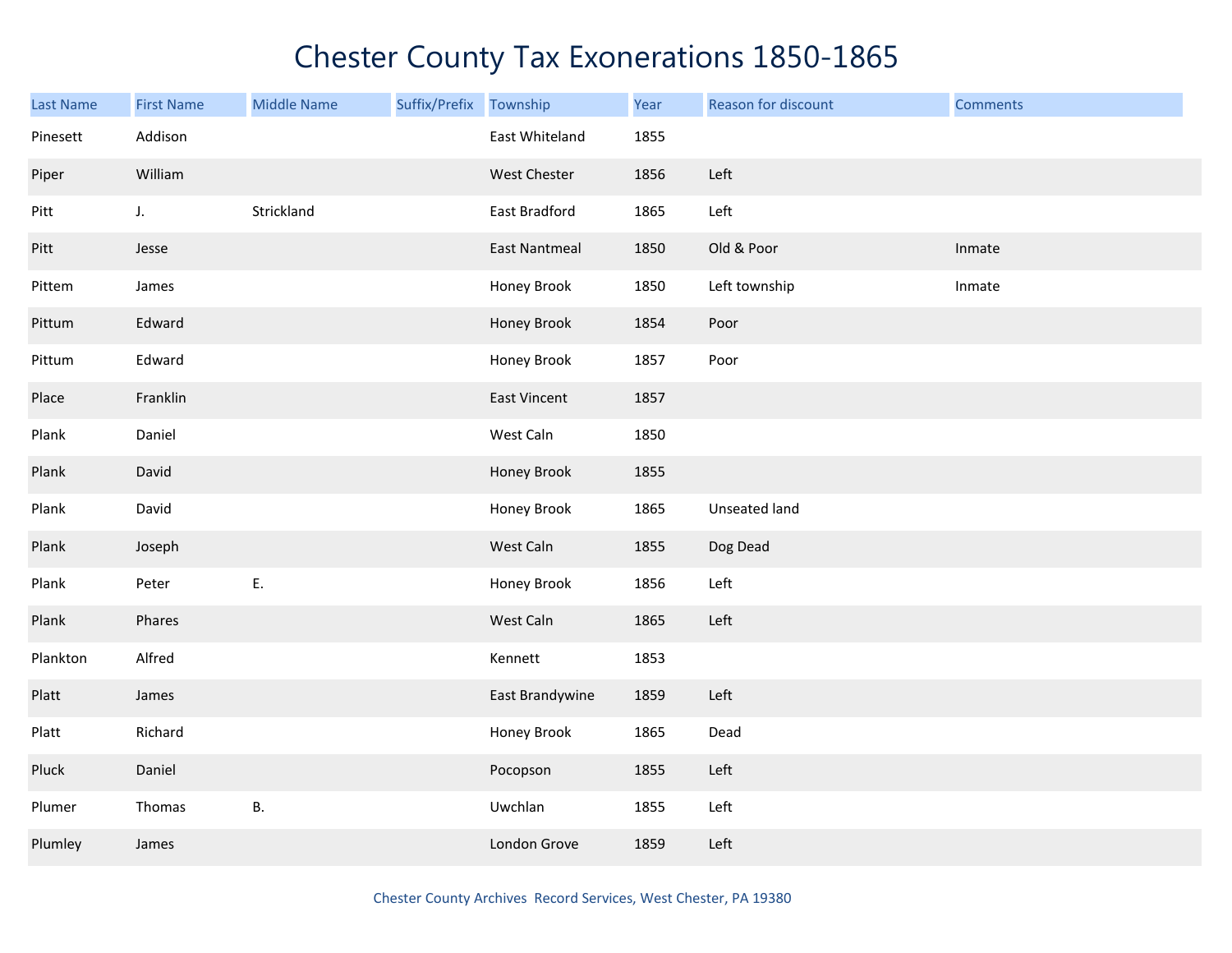| Last Name | <b>First Name</b> | <b>Middle Name</b> | Suffix/Prefix | Township            | Year | Reason for discount | <b>Comments</b> |
|-----------|-------------------|--------------------|---------------|---------------------|------|---------------------|-----------------|
| Pogson    | Joseph            |                    |               | East Brandywine     | 1859 | Left                |                 |
| Pogson    | Joseph            |                    |               | East Whiteland      | 1850 |                     |                 |
| Poizatt   | John              | R.                 |               | West Chester        | 1860 | Left                |                 |
| Poley     | Henry             |                    |               | <b>East Vincent</b> | 1860 | Left                |                 |
| Poley     | Samuel            |                    |               | West Vincent        | 1865 | Left                |                 |
| Pollack   | Joseph            |                    |               | East Nottingham     | 1834 | Moved               | Inmate          |
| Pollock   | John              | W.                 |               | East Nottingham     | 1860 | Left                |                 |
| Pollock   | John              | T.                 |               | West Nottingham     | 1865 | Left                |                 |
| Pollock   | Samuel            |                    |               | West Nottingham     | 1860 | Moved away          |                 |
| Polock    | William           |                    |               | Lower Oxford        | 1859 | Left                |                 |
| Polson    | Samuel            | S.                 |               | East Marlborough    | 1850 | Gone                | Single Freeman  |
| Pon       | Russel            |                    |               | Penn                | 1850 |                     |                 |
| Pond      | Russell           |                    |               | Penn                | 1853 |                     |                 |
| Pond      | Russell           |                    |               | Penn                | 1855 | Poor                |                 |
| Pond      | Russell           |                    |               | Penn                | 1857 | Poor                |                 |
| Pontzler  | John              | C.                 |               | Penn                | 1850 | No Dog              |                 |
| Pope      | Rachel            |                    |               | Westtown            | 1865 | Unseated land       |                 |
| Porter    | <b>B.</b>         | Η.                 |               | New Garden          | 1852 |                     |                 |
| Porter    | David             |                    |               | London Grove        | 1855 | Left                | Inmate          |
| Porter    | John              |                    |               | Tredyffrin          | 1855 | Left                |                 |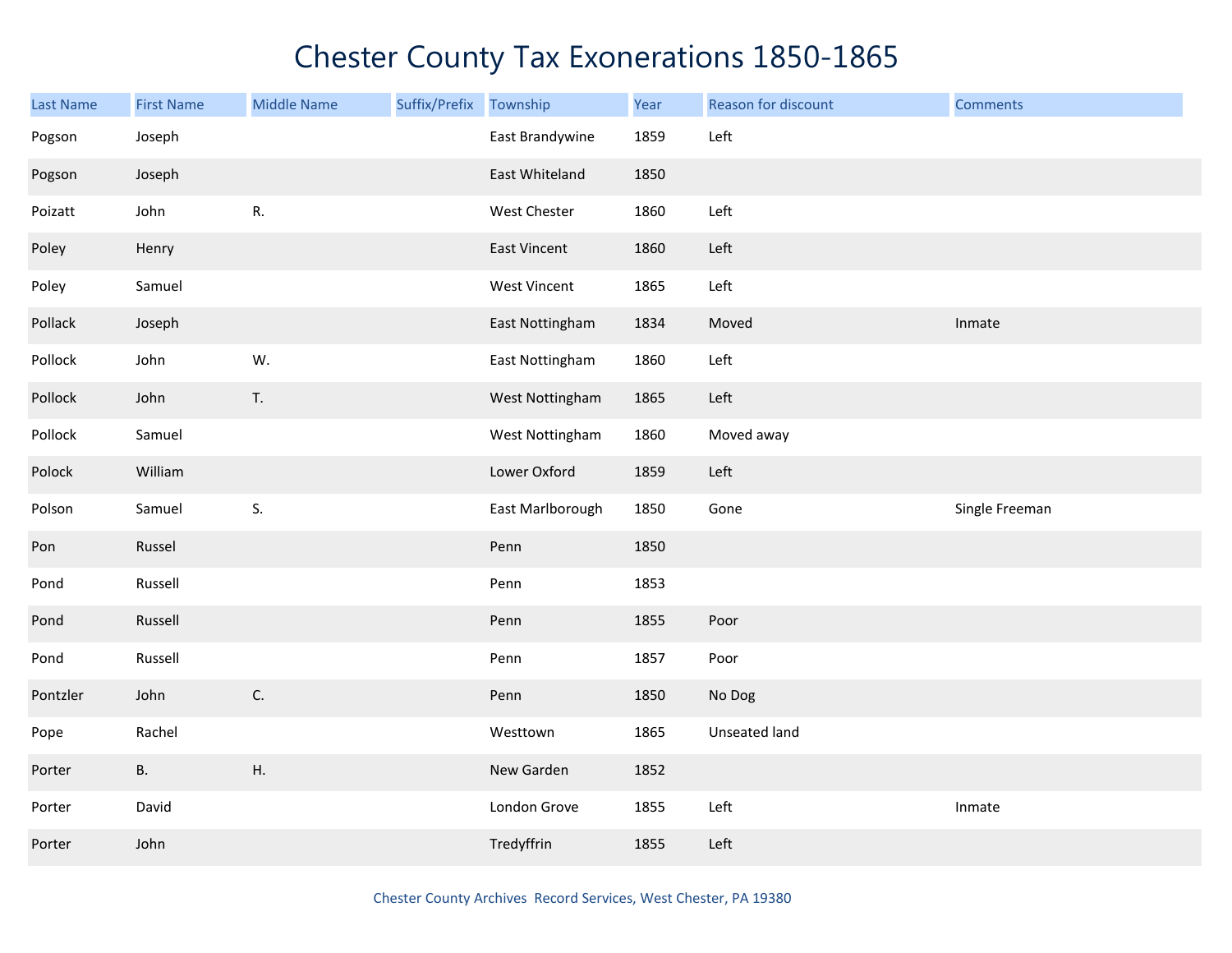| <b>Last Name</b> | <b>First Name</b> | <b>Middle Name</b> | Suffix/Prefix Township |                      | Year | Reason for discount | <b>Comments</b> |
|------------------|-------------------|--------------------|------------------------|----------------------|------|---------------------|-----------------|
| Porter           | Solomon           |                    |                        | New London           | 1852 | Deceased            |                 |
| Pott             | Robert            |                    |                        | Sadsbury             | 1788 | Gone to Lancaster   |                 |
| Potter           | John              | M.                 |                        | Easttown             | 1857 | Poor                |                 |
| Potts            | David             |                    |                        | <b>Upper Uwchlan</b> | 1859 | No land in township |                 |
| Potts            | David             |                    | Jr.                    | West Caln            | 1850 |                     | Paid            |
| Potts            | David             |                    | Jr.                    | <b>West Nantmeal</b> | 1850 | Error               |                 |
| Potts            | David             |                    |                        | <b>West Vincent</b>  | 1853 |                     |                 |
| Potts            | David             |                    |                        | <b>West Vincent</b>  | 1855 | Mistake             |                 |
| Potts            | David             |                    |                        | West Vincent         | 1860 | Unseated land       |                 |
| Potts            | Edward            |                    |                        | Westtown             | 1855 | Error               |                 |
| Potts            | Francis           | $\mathsf T.$       |                        | Warwick              | 1865 | Left                |                 |
| Potts            | James             |                    |                        | Highland             | 1860 | Left                |                 |
| Potts            | Joshua            |                    |                        | Sadsbury             | 1850 | Gone                | Inmate          |
| Potts            | Lewis             |                    |                        | Valley               | 1855 | Error               |                 |
| Potts            | Robert            | S.                 |                        | Warwick              | 1856 |                     |                 |
| Potts            | Robert            |                    |                        | Warwick              | 1857 |                     |                 |
| Potts            | Thomas            |                    |                        | New London           | 1852 | Left                |                 |
| Potts            | William           |                    |                        | East Nottingham      | 1855 | Left                |                 |
| Potzler          | John              | C.                 |                        | London Grove         | 1853 |                     |                 |
| Poulson          | George            |                    |                        | London Grove         | 1853 |                     |                 |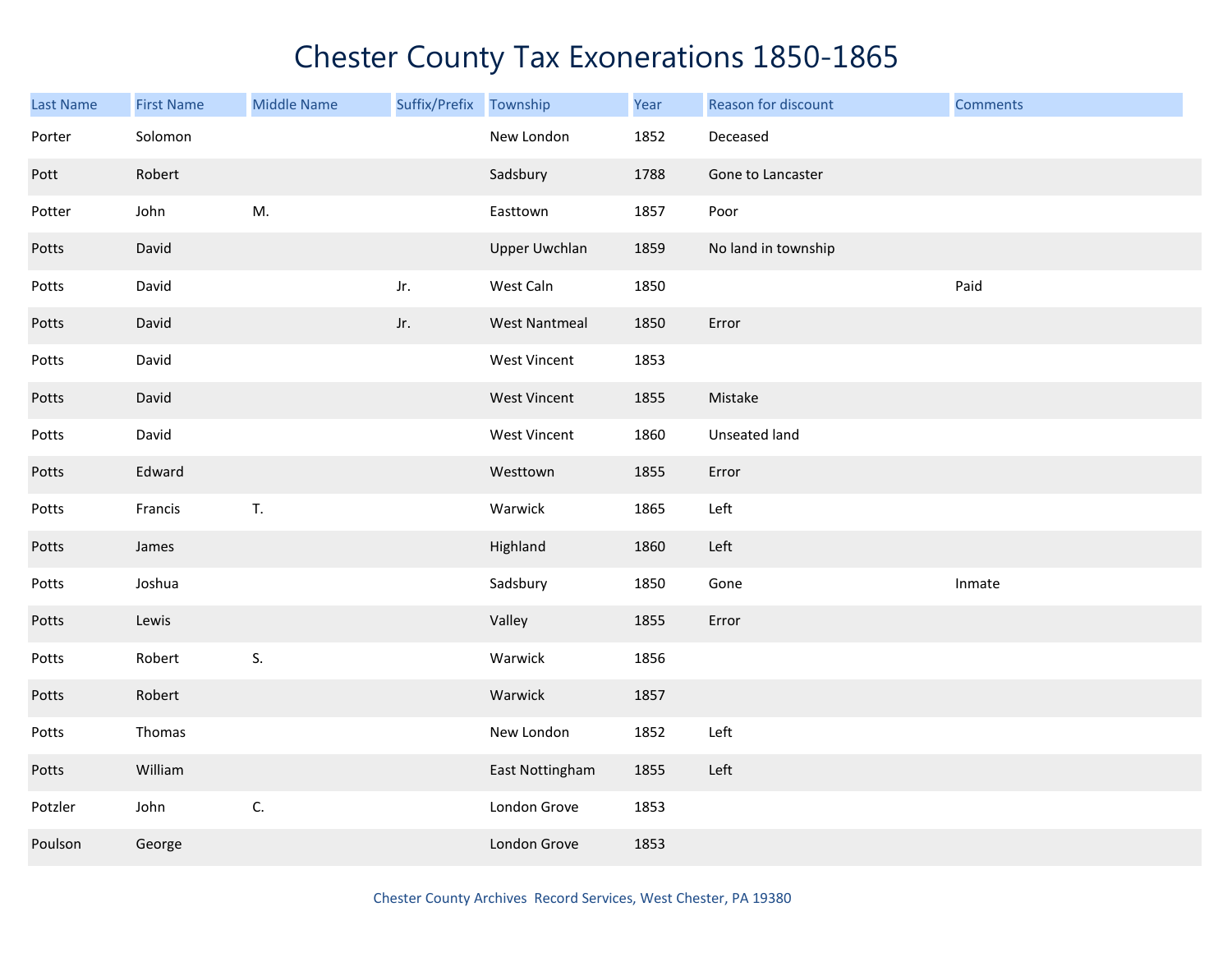| Last Name | <b>First Name</b> | <b>Middle Name</b> | Suffix/Prefix | Township         | Year | Reason for discount | <b>Comments</b> |
|-----------|-------------------|--------------------|---------------|------------------|------|---------------------|-----------------|
| Powel     | Handford          |                    |               | Sadsbury         | 1855 |                     |                 |
| Powel     | Joseph            |                    |               | Lower Oxford     | 1850 | Left the township   | Single Freeman  |
| Powel     | William           |                    |               | London Grove     | 1851 |                     |                 |
| Powell    | Allison           |                    |               | West Marlborough | 1853 | Worthless           |                 |
| Powell    | Benjamin          | G.                 |               | Sadsbury         | 1855 |                     |                 |
| Powell    | David             |                    |               | Phoenixville     | 1860 | Left                |                 |
| Powell    | Ellen             |                    |               | West Chester     | 1859 | Dead                |                 |
| Powell    | Ezekiel           |                    |               | Charlestown      | 1865 | Left                |                 |
| Powell    | Israel            |                    |               | Londonderry      | 1865 | Left                |                 |
| Powell    | James             |                    |               | West Chester     | 1860 | Soldiering          |                 |
| Powell    | John              |                    |               | Franklin         | 1856 | Poor                |                 |
| Powell    | John              |                    |               | Franklin         | 1857 | Deceased            |                 |
| Powell    | Mitchel           |                    |               | Valley           | 1860 | Mistake             |                 |
| Powell    | Robert            | Α.                 |               | West Marlborough | 1850 |                     | Single Freeman  |
| Powell    | Samuel            |                    |               | London Grove     | 1853 |                     |                 |
| Powell    | Thomas            | G.                 |               | East Brandywine  | 1865 | Left                |                 |
| Powell    | Thomas            |                    |               | Penn             | 1856 | Dog Dead            |                 |
| Powell    | William           |                    |               | London Grove     | 1859 | Left                |                 |
| Powell    | William           |                    |               | Londonderry      | 1856 | Error               |                 |
| Powell    | William           |                    | Jr.           | Penn             | 1856 | Left township       |                 |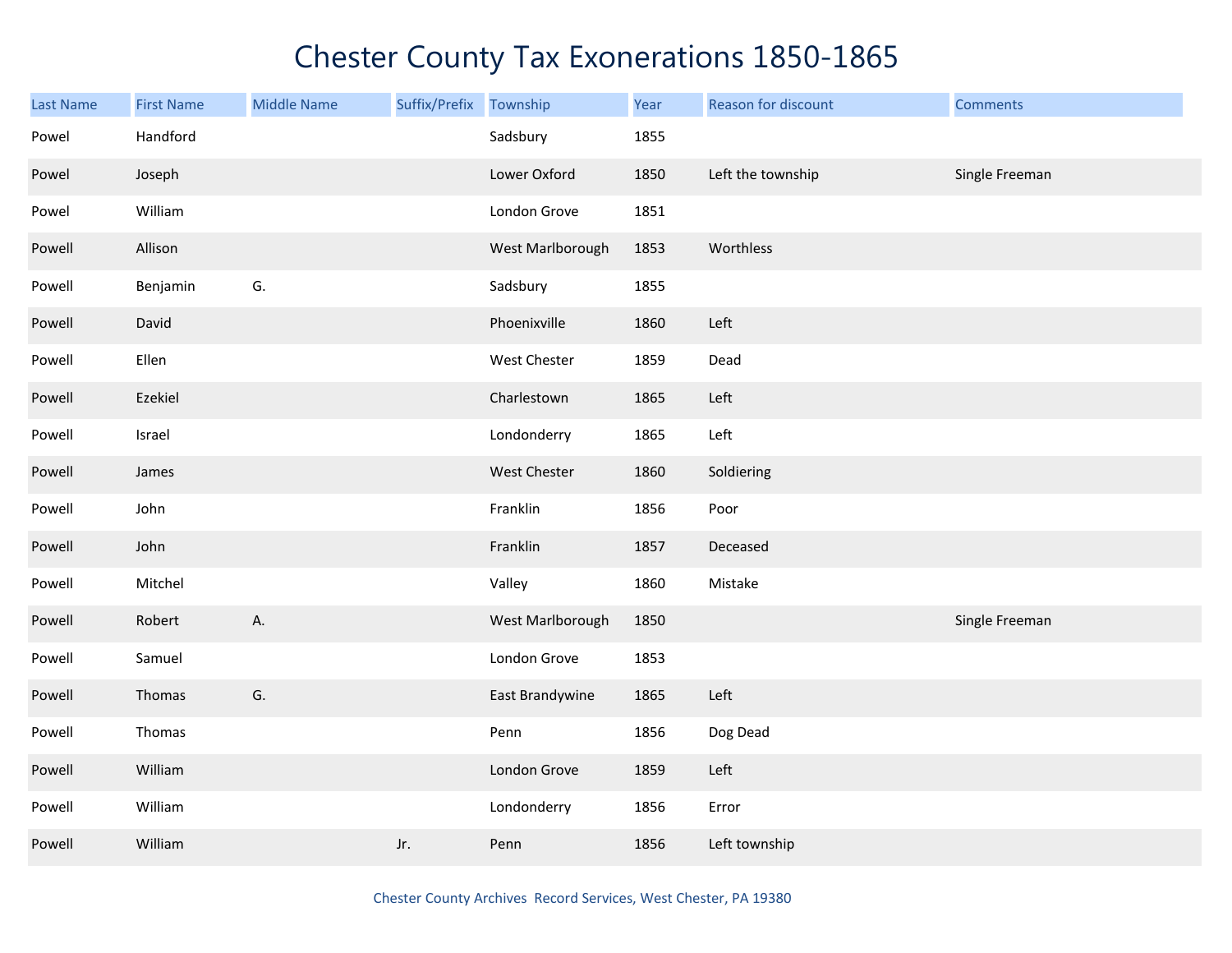| <b>Last Name</b> | <b>First Name</b> | <b>Middle Name</b> | Suffix/Prefix | Township             | Year | Reason for discount | <b>Comments</b>            |
|------------------|-------------------|--------------------|---------------|----------------------|------|---------------------|----------------------------|
| Powell           | William           |                    |               | West Marlborough     | 1865 | Unknown             |                            |
| Powell           | William           |                    |               | West Nottingham      | 1865 | Left                |                            |
| Powell           | Wilson            |                    |               | Highland             | 1860 | Left                |                            |
| Power            | John              |                    |               | <b>West Chester</b>  | 1856 | Left                |                            |
| Powers           | Alfred            | Β.                 |               | Phoenixville         | 1897 |                     | 1st & 2nd & 4th & 6th Ward |
| Powers           | John              |                    |               | West Chester         | 1854 | Left                |                            |
| Powers           | Lucene            |                    |               | Phoenixville         | 1897 |                     | 1st & 2nd & 4th & 6th Ward |
| Powers           | Richard           |                    | Estate        | Phoenixville         | 1897 | Settled             | 4th & 5th Ward             |
| Pratt            | Francis           |                    |               | East Whiteland       | 1859 | Left                |                            |
| Pratt            | George            |                    |               | Franklin             | 1856 | Left                |                            |
| Pratt            | George            |                    |               | New London           | 1852 | No Dog              |                            |
| Pratt            | John              | <b>B.</b>          |               | East Nottingham      | 1857 | Left                |                            |
| Pratt            | John              |                    |               | Thornbury            | 1865 | Left                |                            |
| Pratt            | Joseph            |                    |               | East Bradford        | 1860 | Error               |                            |
| Pratt            | Phineas           |                    |               | West Whiteland       | 1853 | Unseated land       |                            |
| Pratt            | Thomas            |                    |               | East Nottingham      | 1850 | Lives in New London | Single Freeman             |
| Predist          | Thomas            |                    |               | <b>East Nantmeal</b> | 1852 |                     |                            |
| Presten          | <b>Ellis</b>      |                    |               | East Marlborough     | 1860 | Deceased            |                            |
| Presten          | Jonathan          |                    |               | East Marlborough     | 1849 | Left                | Single Freeman             |
| Preston          | Charles           |                    |               | London Grove         | 1850 |                     |                            |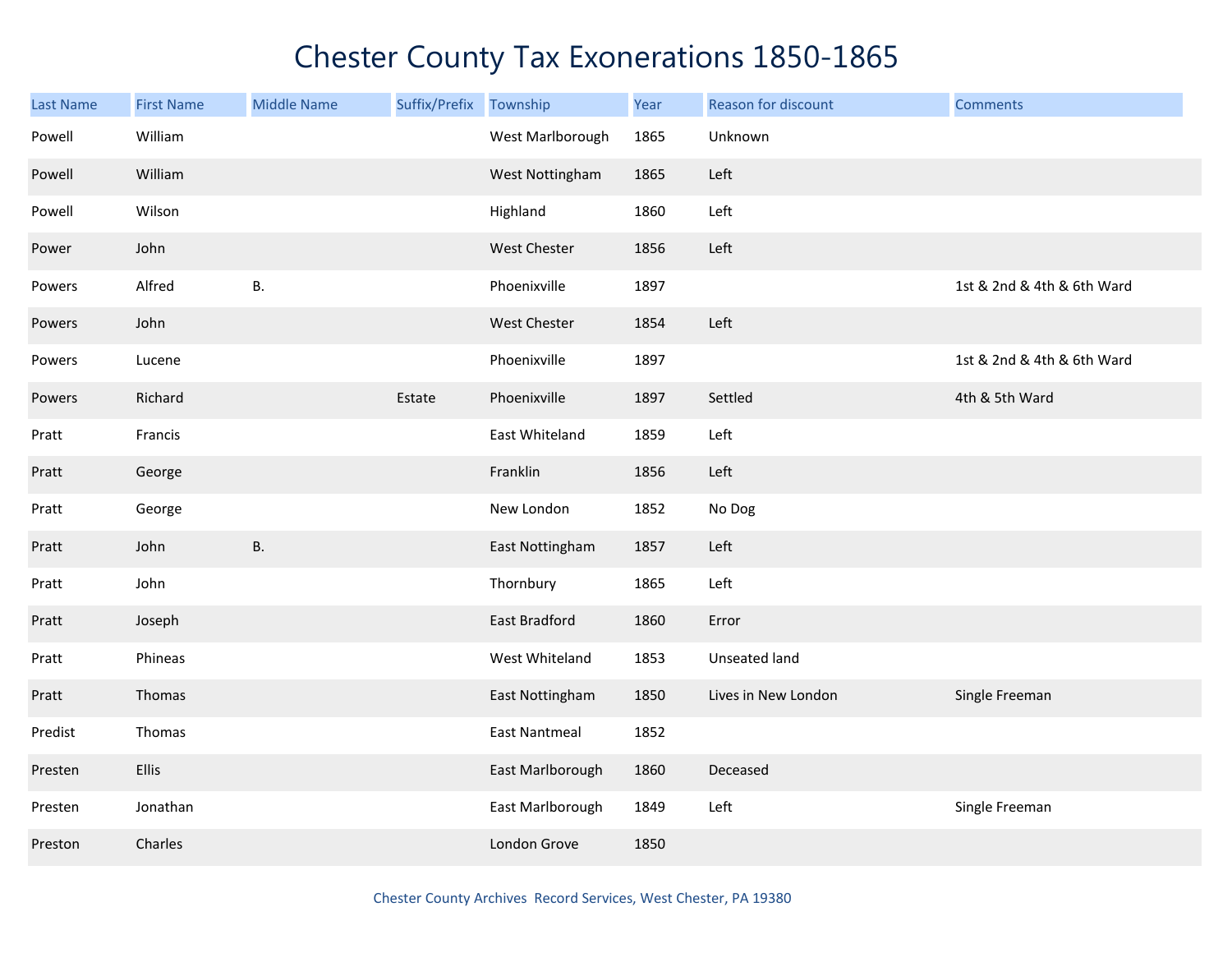| Last Name | <b>First Name</b> | <b>Middle Name</b> | Suffix/Prefix | Township            | Year | Reason for discount | <b>Comments</b> |
|-----------|-------------------|--------------------|---------------|---------------------|------|---------------------|-----------------|
| Preston   | Ellis             |                    |               | Pocopson            | 1853 |                     |                 |
| Preston   | Kersey            |                    |               | <b>Upper Oxford</b> | 1853 | Poor                |                 |
| Preston   | Marshall          |                    |               | East Marlborough    | 1857 | Poor                |                 |
| Preston   | Smith             |                    |               | London Grove        | 1853 | Left                |                 |
| Preston   | Smith             |                    |               | London Grove        | 1857 | Left                |                 |
| Preston   | Thomas            |                    | Jr.           | East Marlborough    | 1855 | Poor                |                 |
| Preston   | Thomas            | J.                 |               | East Marlborough    | 1857 | Poor                |                 |
| Preston   | Thomas            |                    | Jr.           | East Marlborough    | 1859 | Poor                |                 |
| Preston   | William           |                    |               | East Marlborough    | 1859 |                     |                 |
| Preston   | William           | Η.                 |               | East Marlborough    | 1859 |                     |                 |
| Preston   | William           |                    |               | London Britain      | 1855 | Error               |                 |
| Preston   | William           |                    |               | Sadsbury            | 1855 |                     |                 |
| Preston   | Wilson            |                    |               | East Marlborough    | 1852 |                     |                 |
| Preston   | Wilson            | <b>B.</b>          |               | East Marlborough    | 1859 | Poor & Lazy         |                 |
| Preston   | Wilson            | В.                 |               | Newlin              | 1856 | Left township       |                 |
| Price     | Abram             | D.                 |               | North Coventry      | 1857 | Left                |                 |
| Price     | John              |                    |               | East Pikeland       | 1850 | Poor                |                 |
| Price     | John              |                    |               | Pennsbury           | 1856 | Left                |                 |
| Price     | S.                | S.                 |               | West Chester        | 1857 | Left                |                 |
| Price     | Samuel            |                    |               | Pennsbury           | 1853 |                     |                 |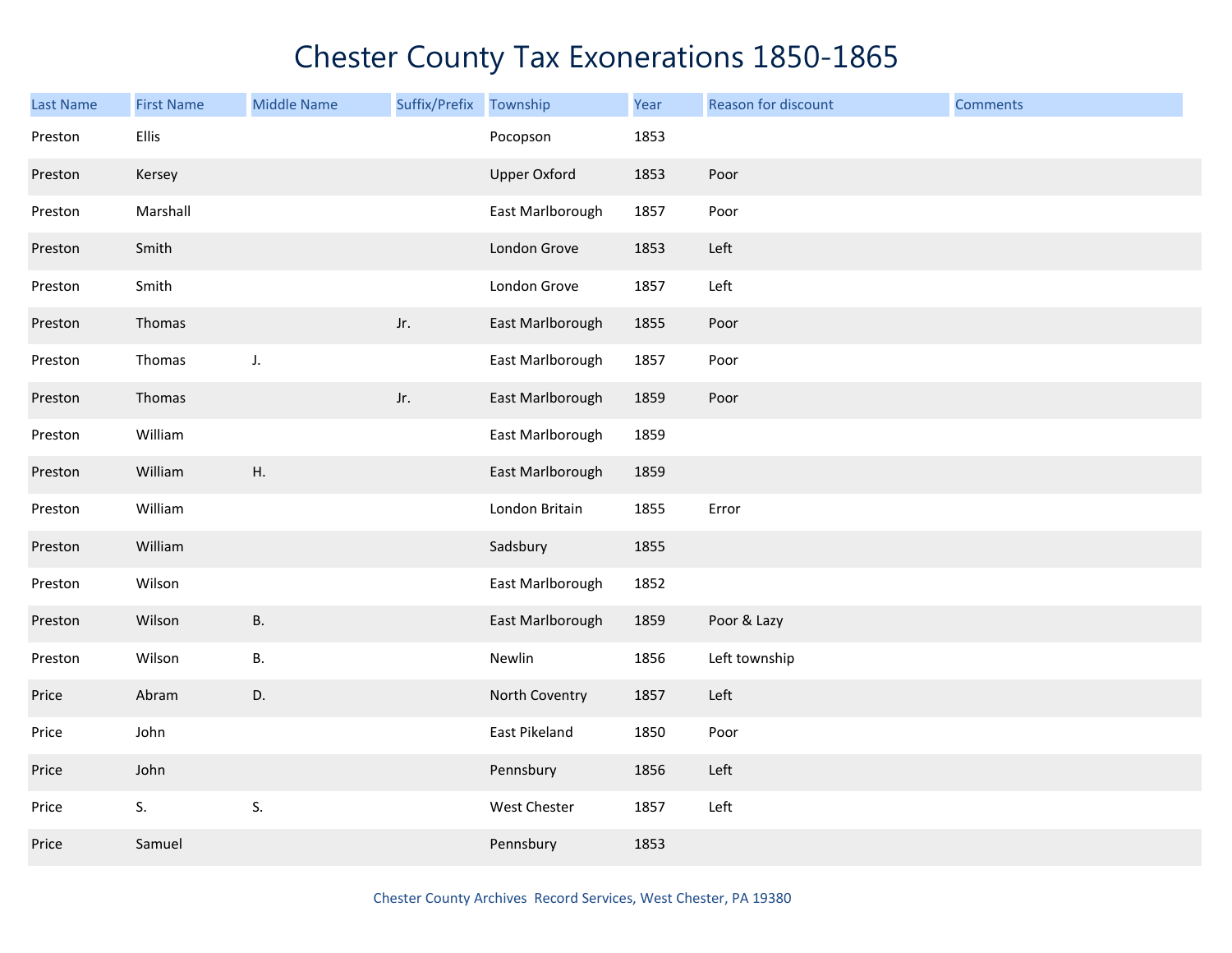| Last Name | <b>First Name</b> | <b>Middle Name</b> | Suffix/Prefix Township |                      | Year | Reason for discount            | <b>Comments</b> |
|-----------|-------------------|--------------------|------------------------|----------------------|------|--------------------------------|-----------------|
| Price     | Samuel            | S.                 |                        | West Chester         | 1859 | Left                           |                 |
| Price     | William           |                    |                        | East Nottingham      | 1857 | Left                           |                 |
| Price     | William           |                    |                        | London Grove         | 1855 | Poor                           | Inmate          |
| Price     | William           |                    |                        | Lower Oxford         | 1860 | Deceased & Poor                |                 |
| Prichard  | James             |                    |                        | Birmingham           | 1852 |                                | Inmate          |
| Prior     | James             |                    |                        | West Chester         | 1857 | Left                           |                 |
| Prise     | William           |                    |                        | London Grove         | 1851 |                                |                 |
| Pritchett | J.                | Η.                 | Rev.                   | Downingtown, East    | 1898 | Removed                        |                 |
| Proudfoot | George            |                    |                        | Easttown             | 1850 | Left the township              | Inmate          |
| Prudex    | Thomas            |                    |                        | <b>East Nantmeal</b> | 1856 | Poor                           | Inmate          |
| Puff      | John              |                    |                        | Birmingham           | 1857 | Left                           |                 |
| Pugh      | Abner             |                    |                        | East Nottingham      | 1850 | No Dog "been dead a long time" |                 |
| Pugh      | Jesse             |                    |                        | East Nottingham      | 1834 | No Dog                         |                 |
| Pugh      | John              |                    |                        | <b>West Vincent</b>  | 1855 | Left                           | Inmate          |
| Pugh      | Reese             |                    |                        | East Nottingham      | 1859 | Error                          |                 |
| Pugh      | Reese             |                    |                        | New London           | 1855 | Left                           |                 |
| Purcell   | John              |                    |                        | West Chester         | 1855 |                                | Crossed out     |
| Purcell   | S.                | А.                 |                        | New London           | 1898 |                                |                 |
| Purl      | John              |                    |                        | Honey Brook          | 1854 | Poor                           |                 |
| Purl      | John              |                    |                        | Honey Brook          | 1855 |                                |                 |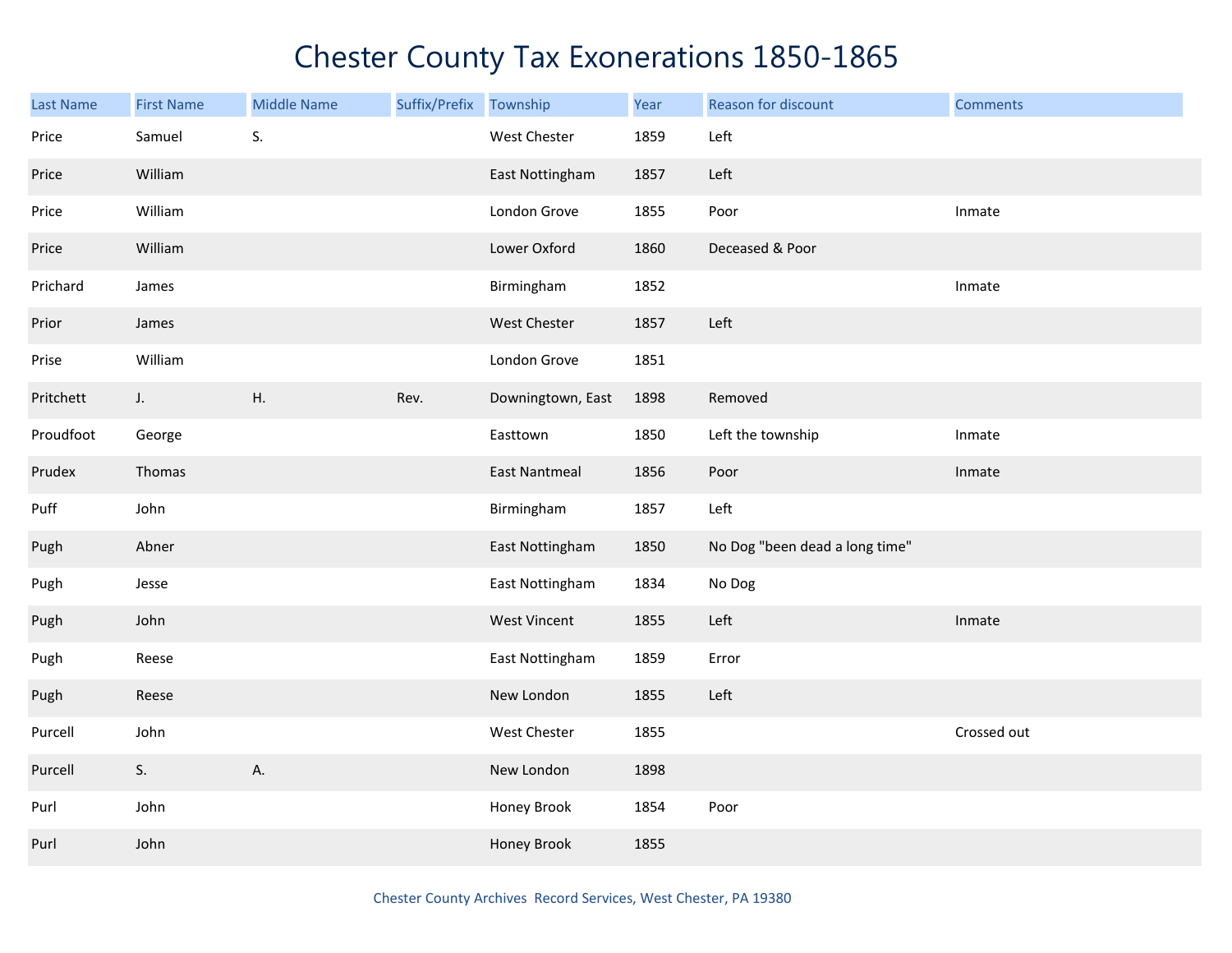| <b>Last Name</b> | <b>First Name</b> | <b>Middle Name</b> | Suffix/Prefix | Township         | Year | Reason for discount | <b>Comments</b> |
|------------------|-------------------|--------------------|---------------|------------------|------|---------------------|-----------------|
| Purl             | John              |                    |               | Honey Brook      | 1857 | Poor                |                 |
| Purle            | John              |                    |               | Honey Brook      | 1850 |                     | Inmate          |
| Purner           | William           | J.                 |               | Kennett          | 1850 | Left township       | Single Freeman  |
| Purple           | James             |                    |               | Phoenixville     | 1860 | Left                |                 |
| Pursil           | James             |                    |               | New London       | 1859 |                     |                 |
| Pusey            | Abner             |                    |               | East Marlborough | 1860 | Error               |                 |
| Pusey            | C.                | Ρ.                 |               | East Caln        | 1853 | Deceased            |                 |
| Pusey            | Caleb             |                    |               | East Caln        | 1851 | Gone                |                 |
| Pusey            | Elis              |                    |               | West Bradford    | 1849 |                     |                 |
| Pusey            | John              |                    |               | East Marlborough | 1860 | Error               |                 |
| Pusey            | Joshua            |                    |               | New London       | 1850 | Blind               | Inmate          |
| Pusey            | Joshua            |                    |               | New London       | 1855 | <b>Blind</b>        |                 |
| Pusey            | Lewis             |                    |               | London Grove     | 1856 | Left                | Single Freeman  |
| Pusey            | Stephen           |                    |               | East Marlborough | 1849 | Left                | Inmate          |
| Pyle             | Ann               | Ρ.                 |               | Kennett Square   | 1856 | Error               |                 |
| Pyle             | <b>B.</b>         | F.                 |               | West Chester     | 1854 | Error               |                 |
| Pyle             | Baldwin           |                    |               | West Bradford    | 1855 | Left                |                 |
| Pyle             | Baldwin           |                    |               | West Bradford    | 1856 | Poor                |                 |
| Pyle             | Benjamin          | Ρ.                 |               | West Marlborough | 1859 | Left                |                 |
| Pyle             | Caleb             |                    |               | London Grove     | 1856 | Left                | Single Freeman  |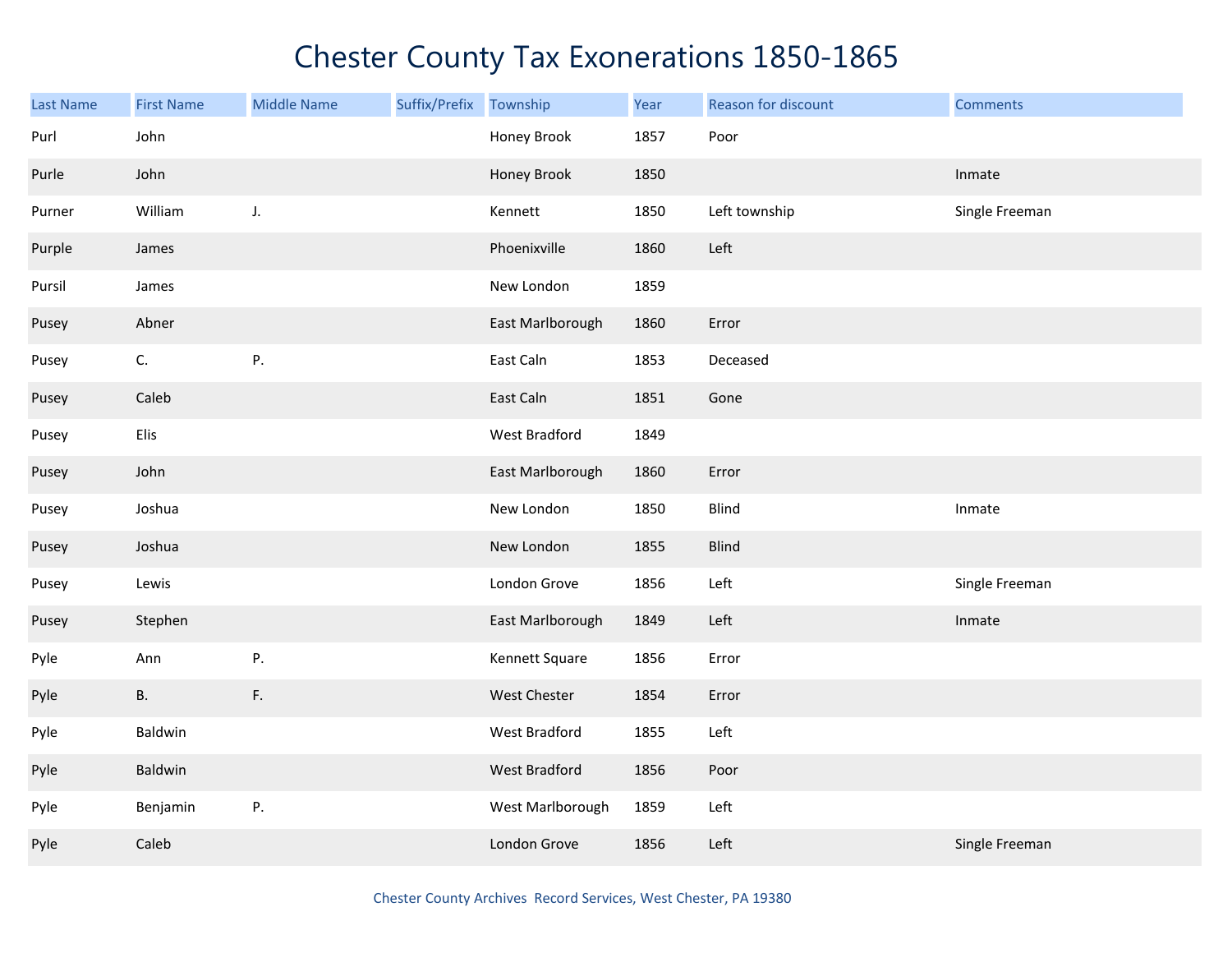| <b>Last Name</b> | <b>First Name</b> | <b>Middle Name</b> | Suffix/Prefix | Township            | Year | Reason for discount | <b>Comments</b> |
|------------------|-------------------|--------------------|---------------|---------------------|------|---------------------|-----------------|
| Pyle             | Chalkley          |                    |               | Thornbury           | 1857 | Left                |                 |
| Pyle             | Charles           | W.                 |               | Pennsbury           | 1853 |                     |                 |
| Pyle             | Eli               |                    |               | New Garden          | 1852 |                     |                 |
| Pyle             | Elisha            |                    |               | New Garden          | 1859 | Left                |                 |
| Pyle             | Ezra              |                    |               | Upper Uwchlan       | 1859 | Left                |                 |
| Pyle             | Ezra              |                    |               | West Pikeland       | 1857 | Left the township   |                 |
| Pyle             | J.                | M.                 |               | Pennsbury           | 1853 |                     |                 |
| Pyle             | J.                | Atwood             |               | West Chester        | 1854 | Left                |                 |
| Pyle             | $\mathsf J.$      | А.                 |               | West Chester        | 1865 | Left                |                 |
| Pyle             | Jehu              |                    |               | Kennett             | 1859 | Left                |                 |
| Pyle             | Joseph            | Η.                 |               | West Marlborough    | 1865 | Unknown             |                 |
| Pyle             | Joshua            |                    |               | <b>Upper Oxford</b> | 1859 |                     |                 |
| Pyle             | Joshua            |                    |               | West Marlborough    | 1849 |                     | Single Freeman  |
| Pyle             | Magdalen          |                    |               | West Marlborough    | 1857 | Error               |                 |
| Pyle             | Margaret          |                    |               | East Marlborough    | 1849 | Error               |                 |
| Pyle             | Martin            |                    |               | Londonderry         | 1860 | Left                |                 |
| Pyle             | Mifflin           |                    |               | Kennett             | 1853 |                     |                 |
| Pyle             | Moses             |                    |               | East Marlborough    | 1852 |                     |                 |
| Pyle             | Moses             |                    |               | East Marlborough    | 1857 | Poor                |                 |
| Pyle             | Moses             |                    |               | East Marlborough    | 1859 | Poor                | "in reality"    |